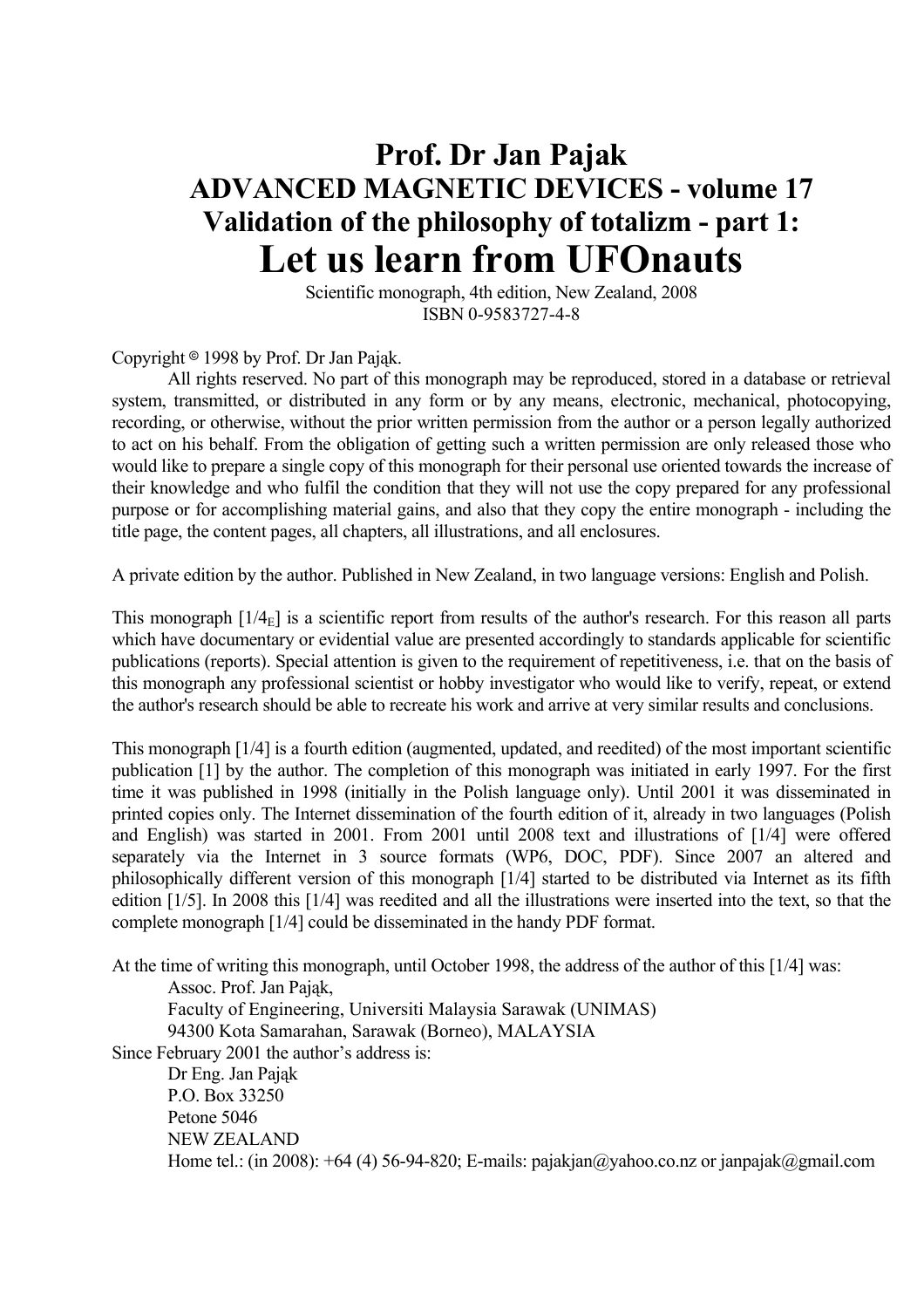ABSTRACT of the volume 17 of monograph  $[1/4<sub>F</sub>]$  "Advanced magnetic devices", ISBN 0-9583727-4-8.

 We are quite busy with everyday life in the world which changes around us increasingly fast. Our superiors push us to our limits. Atrocities committed around us suppress our freedom. The thoughtlessness and the lack of scruples of fellow humans discourage us. No wonder that in this situation we forget gradually that there are vital reasons behind everything. So there are also vital reasons why the world around us is just such, and no other. When, in the moment of a break down of our TV set, we start to wonder why this world is so hostile and so impersonal, usually - depending on our views, we blame either our fellow humans, or God. Never we even imagine, that the source of all evil on Earth can be someone completely different, someone who is vitally interested to keep us in constant fear, slavery, and submission. That this someone can be our invisible cosmic occupants - means evil creatures presently called "UFOnauts", while by our less knowledgeable ancestors called "devils".

 As this is indicated by the evidence accumulated in this monograph and illustratively summarised in subsection A3, the planet Earth is a colony of a cosmic confederation, which we know under a popular name "UFOs". This colony is ruled in exactly the same way, as our farmers are ruling an efficient breeding farm. Only that on Earth bred and "milked" are people - not animals. As it turns out, people were settled on our planet exclusively for one purpose - to be exploited. Our exploitation lasts already for around 40 thousands of years, only that so-far humanity could not realise what is going on.

 Our cosmic occupant from UFOs bears the direct responsibility for all evil that prevails on Earth. It is this occupant, who brings from us what we have the worse, by manipulating on our subconsciousness, by subjecting us to posthypnotic suggestions and telepathic instigation, by programming implants in our brains to immorally affect our process of thinking. This is the cosmic occupant that leads us to a selfdestruction, that forces us to kill, that teaches us to destroy, torture, that imposes thoughtlessness and savage on us. The evil activities of this occupant can be listed forever. However, in spite of this interfering in almost every area of human activities, this occupant remains invisible, while its activities stay hidden. It carries out its activities with the use of devilishly cunning methods. In its disposal are also technical devices, which this occupant stole from other civilisations, and which help it to hide from us and to deceive us forever. Our orthodox science, nor our imagination, are unable to even encompass the level of advancement of these devices in disposal of UFOnauts. This is because of this enormous advancement of UFOnauts' devices, which are capable to do almost "miracles", our ancestors considered UFOnauts to be "supernatural" creatures and called them "devils". For example, devices of UFOnauts allow them to become invisible, walk through walls, be untouchable for our bullets which cannot harm them, read out thoughts, see through walls and solid obstacles, fly in the air, walk on water, and many more.

 One of the basic tasks of this volume is to realise, that in order to free our civilisation from this cosmic parasite and exploiter, we must firstly get to know it well. Thus, this volume aims at systematic presentation of manners in which our cosmic enemy and occupant does all this evil deeds on Earth, while we are still unable to not only notice its activities, but even notice its continuous presence on Earth. Step by step this volume discloses goals of our cosmic parasite, methods that it uses in its activities, sources of its power, and even its weaknesses.

 Due to exposing attributes and methods of our cosmic occupant, this volume creates foundations for undertaking our self-defence. It reveals the knowledge on the basis of which our self-defence may develop.

 This volume of monograph [1/4] provides also a precise descriptions of reasons, methods, and consequences of occupation of Earth by UFOs. It explains how serious is the situation of humanity, realises the necessity of undertaking a fast self-defence, and provides an initial knowledge which is necessary to develop this defence. It also tries to explain the theoretical bases on which our defence from these cosmic oppressors can be based, and indicates general directions in which the gradual development of this defence should go.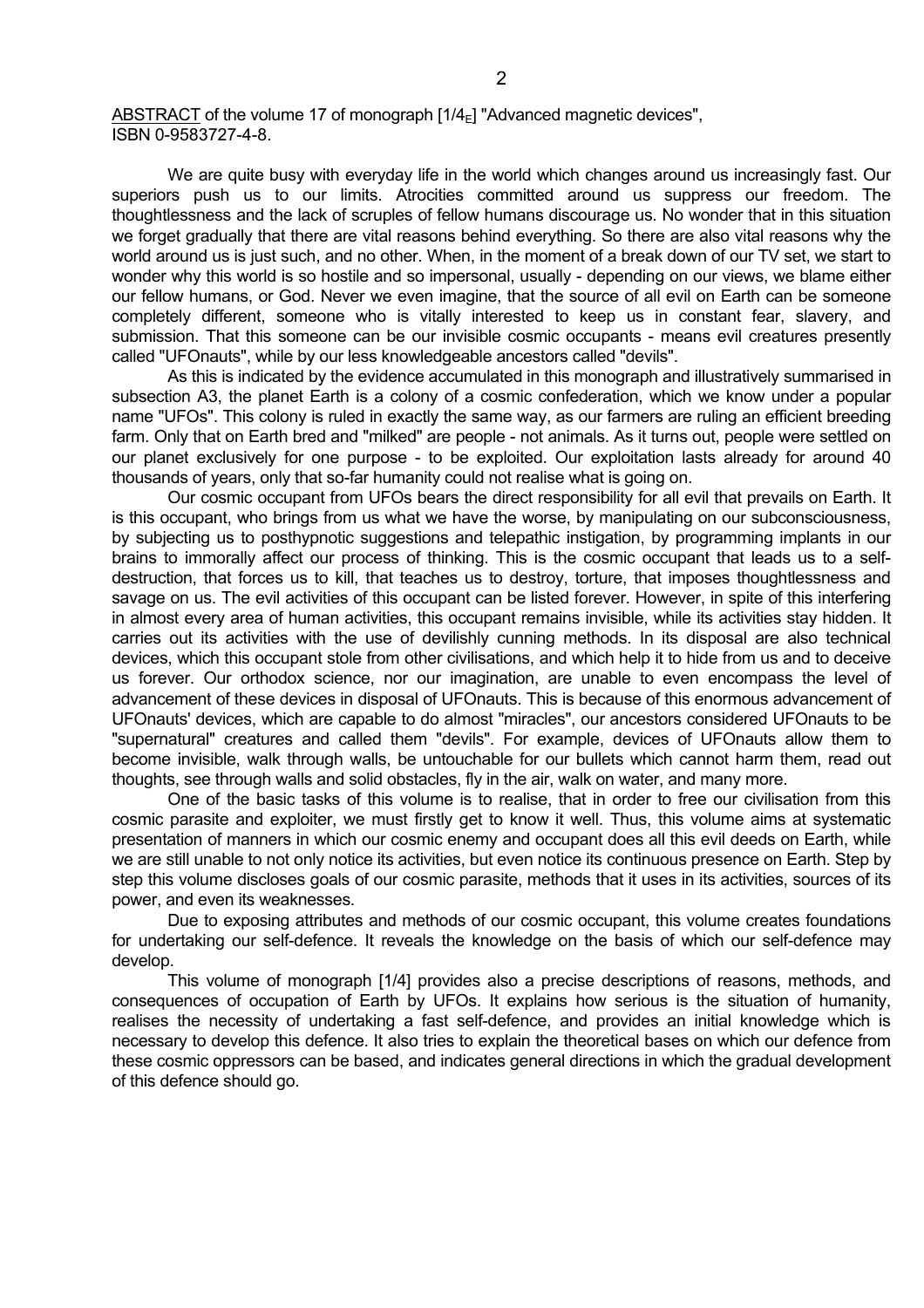# **CONTENT**

of the volume 17 of monograph [1/4<sub>E</sub>] "Advanced magnetic devices", ISBN 0-9583727-4-8

| Page | Chapter                                                                                                   |
|------|-----------------------------------------------------------------------------------------------------------|
|      | Title page                                                                                                |
|      | Abstract of volume 17                                                                                     |
| 3    | Content of volume 17<br>(notice that the complete content of monograph $[1/4E]$ is contained in volume 1) |

**Volume 17**: Validation of the philosophy of totalizm - part 1: **Let us learn from UFOnauts**

| $VB-01$      | VB. UNDETECTABLE METHODS USED BY UFOnauts TO OPERATE ON THE EARTH           |
|--------------|-----------------------------------------------------------------------------|
| $VB-02$      | VB1. Exploitation of people as a key reason for which UFOnauts occupy Earth |
| $VB-03$      | VB1.1. Why religions failed to win the war with UFOnauts                    |
| $VB-04$      | VB2. Conditions to be met if UFOnauts are to control people forever         |
| $VB-04$      | VB3. The secret of success of UFOnauts in exploitation of Earth: their      |
|              | perfect methods of acting                                                   |
| $VB-10$      | VB3.1. Whom and why UFOnauts oppress with the use of                        |
|              | their undetectable methods                                                  |
| $VB-11$      | VB3.2. How to recognise, that we personally are also affected               |
|              | by well hidden hostilities of UFOnauts                                      |
| $VB-14$      | VB3.3. Differences between the undetectable oppression of UFOnauts          |
|              | and coincidence                                                             |
| $VB-16$      | VB3.4. Common attributes of methods of direct intervention of UFOnauts      |
|              | into our affairs                                                            |
| $VB-19$      | VB4. Methods, manners, and strategies with the use of which UFOnauts        |
|              | keep us enslaved and unaware of our fate for thousands of years             |
| <b>VB-19</b> | VB4.1. Hiding of UFOnauts from people                                       |
|              | and hiding the continuous presence of UFOnauts on Earth                     |
| $VB-22$      | VB4.1.1. The emission of telepathic command to not take                     |
|              | any notice of a UFO vehicle that we just see                                |
| $VB-28$      | VB4.1.2. Invisibility of UFOs and their constant                            |
|              | hiding from the sight of people                                             |
| $VB-29$      | VB4.1.3. The iron rule of UFOnauts: to neutralise the evidential value      |
|              | of every proof that documents their activities on Earth                     |
| <b>VB-33</b> | VB4.2. The telepathic manipulation on views of people                       |
| <b>VB-36</b> | VB4.2.1. The telepathic manipulation on Earth's science                     |
|              | and on individual scientists                                                |
| $VB-40$      | VB4.3. Use of Earth's collaborators                                         |
| $VB-44$      | VB4.3.1. Examples of destructive activities of UFOnauts                     |
|              | completed with hands of Earthly collaborators                               |
| $VB-51$      | VB4.4. Hidden sabotages of UFOnauts, which people are unable to recognise   |
| $VB-55$      | VB4.4.1. Examples of hidden sabotages committed by UFOnauts                 |
| <b>VB-59</b> | VB4.5. "Framing" of inconvenient people                                     |
| <b>VB-62</b> | VB4.5.1. Unnoticeable assassinations of people by UFOnauts                  |
| <b>VB-68</b> | VB4.6. An excellent knowledge of people and Earth, means                    |
|              | the intelligence of UFOnauts                                                |
| <b>VB-69</b> | VB4.6.1. Continuous presence on Earth of cosmic spies and saboteurs         |
|              |                                                                             |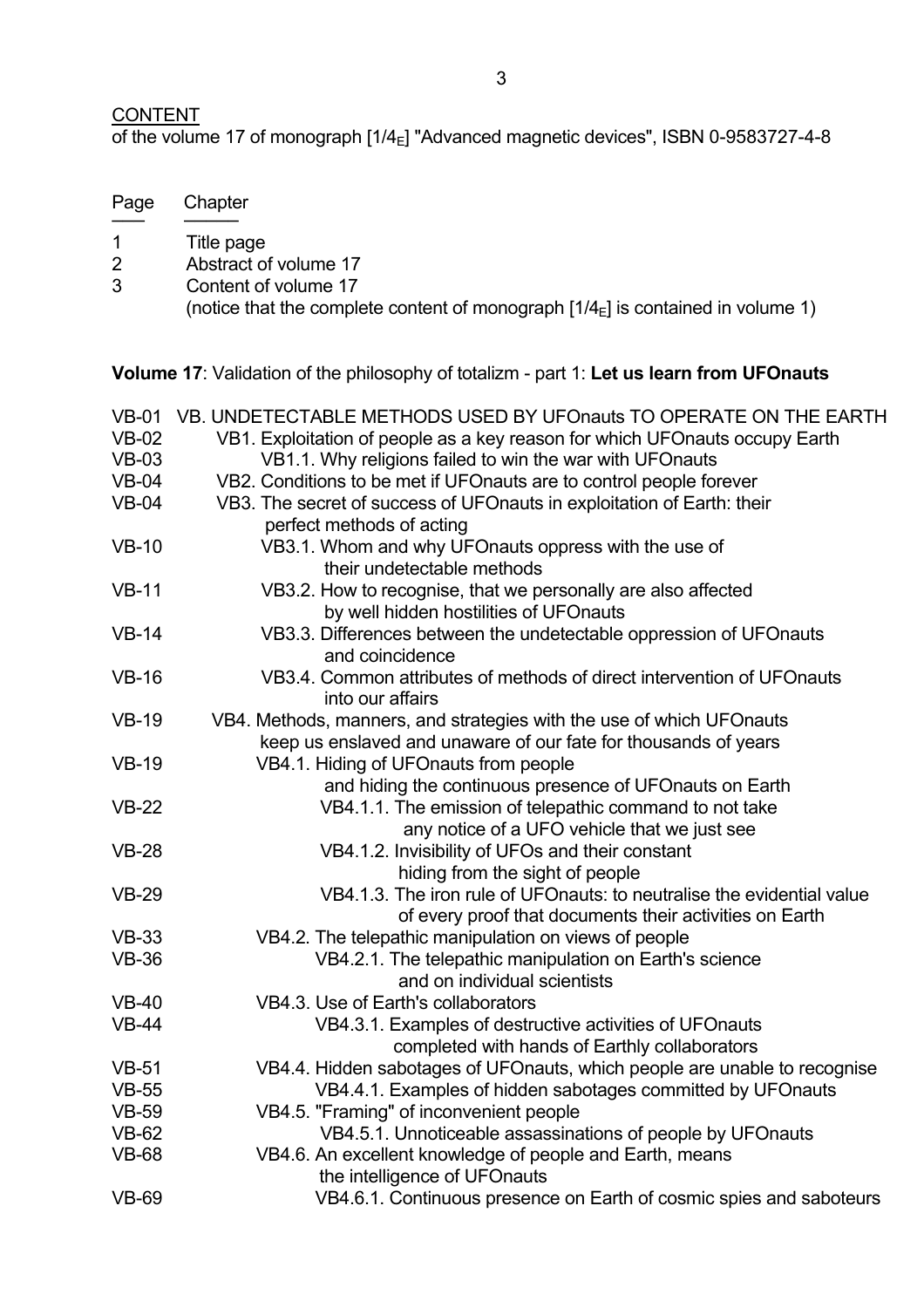| VB4.7. Making lives of people miserable                                                                  |
|----------------------------------------------------------------------------------------------------------|
| VB4.8. How UFOnauts maintain unnoticed their interference into our affairs                               |
| VB4.9. How technically advanced UFOnauts operate on Earth<br>without causing our progress                |
| VB5. Strategic goals that UFOnauts try to accomplish<br>through their enslaving activities               |
| VB5.1. Blocking of our scientific and technical progress                                                 |
| VB5.1.1. Strategic directions research and development<br>that UFOnauts intensely block on Earth         |
| VB5.1.2. Methods with the use of which UFO nauts block progress<br>of science and technology on Earth    |
| VB5.2. Manipulating us into deviated directions of development                                           |
| VB5.2.1. Examples of disciplines, theories, and ideas<br>that were manipulated into humanity by UFOnauts |
| VB5.3. Blocking of our philosophical and spiritual development                                           |
| VB5.3.1. Destruction of totaliztic type ideologies and<br>philosophies on Earth                          |
| VB5.3.2. Atheism and sabotaging of our spiritual development                                             |
| VB5.3.3. False prophets                                                                                  |
| VB5.4. Escalation of human suffering and poverty                                                         |
| VB5.5. Multiplying divisions and differences between people                                              |
| VB5.6. The implementation of the "model of a perfect slave" on Earth                                     |
| VB6. To summarise                                                                                        |
|                                                                                                          |

#### **Notes:**

 (1) A Polish language version of this monograph [1/4] is also available. Therefore, in case there is any difficulty with accessing an English version of this monograph, while the reader knows the Polish language, then it could be beneficial for him/her to read the Polish version of this monograph.

 (2) Both language versions in this monograph [1/4], namely English and Polish, use the same illustrations. Only captions under these illustrations use a different language. Therefore, if illustrations for the English version are difficult to access or unreadable, then illustrations for the Polish version can be used equally well. It is also worth to know, that enlarged copies of all the illustrations for this monograph [1/4] are made available in the Internet. So in order to e.g. examine enlarged copies of these illustrations, it is worth to view them directly from the Internet. To find them, the reader needs to find any totaliztic web page which I authorise, e.g. by typing the key word "**totalizm**" to any search engine (e.g. to www.google.com), and then, after running a totaliztic web page, the reader needs to run from it the web page named "text 1 4.htm" available on the same server, or choose the option [1/4] from the menu of that totaliztic web page. Note that all totaliztic web pages allow also the uploading of free copies of this monograph [1/4].

 (3) In case of making a printout of the above list of content, the page numbers provided here not necessarily need to correspond to the page numbers that appear on subsequent pages. This is because the formatting of this monograph was made for the font "Arial" (size: 12 pt), and for the printer "HP LaserJet 5MP" controlled from the word-processor "Word for Windows XP". All other fonts and other printers are going to cause a different density of print, and thus also a different allocation of page numbers.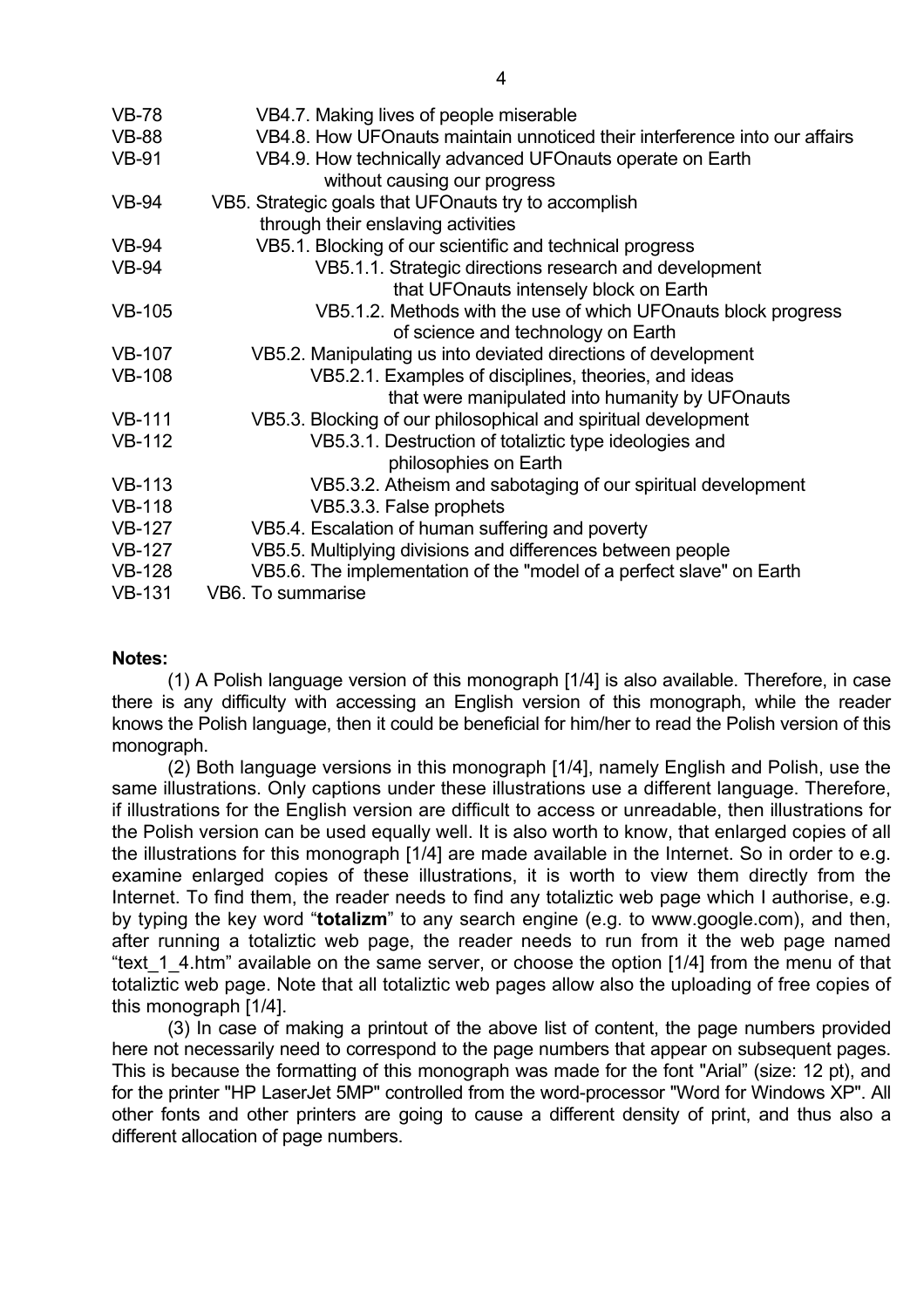# **UNDETECTABLE METHODS USED BY UFOnauts TO OPERATE ON THE EARTH**

Motto of this chapter: "A fundamental requirement for winning any confrontation: get to know your enemy!"

 In subsection P2 of this monograph a formal proof was presented, that UFO vehicles do exist, and that in a technical sense they are already operational spaceships, which in chapters F, L, and M are called "Magnocraft". In turn subsections P3 to P6 have proven, that UFOnauts were these ones who populated Earth with the human race. Unfortunately, they carried out this populating not for altruistic reasons, but to ruthlessly exploit us and to rob us from everything that we have the most precious. Then chapter Q to T explained the enormous technical advancement of UFOnauts, and described the most important types of vehicles that are in their disposal. Amongst other highly advanced devices, these chapters describe time vehicles, which allow UFOnauts to move to our future and to our past. They also describe telekinetic propulsion systems. Such propulsion systems, through the use of an unique state of matter called the "state" of telekinetic flickering", obtain attributes of physical invisibility and indestructibility. The invisibility allows UFO vehicles, and also individual UFOnauts that use this propulsion system, to become unnoticeable for human sight, photo cameras, and instruments. In turn indestructibility allows them to pass through walls, rocks, and solid objects, and also allows our bullets and swords to penetrate through them without doing any harm to them. Finally chapter U revealed, that every citizen on Earth is being abducted to UFOs with frequency not less than every three months. On UFOs one-third of his/her life is robbed. Furthermore, his sperm, or her ovule, are robbed together with everything that he/she may have precious. It is explained also, that every inhabitant of Earth has on his/her leg and in head evidence of these abductions, in the form of miniature implants. The presence of these implants can already be detected by interested people - see subsections U3.1 and U3.2. Thus now there is a turn to explain in this chapter the behaviour of our occupants and oppressors from UFOs. This explanation reveal their immoral goals, evil methods of action, deadly strategies, strengths and weaknesses, etc. So now there is a turn to learn more about activities of our evil enemies and oppressors from space.

 Of course, as this is with everything described in this monograph, also our efforts of learning about activities of cosmic occupants from UFOs, are aimed at accomplishing several goals. Let us list here most important of these goals. These are as follows:

 #1. **Working out effective methods of defence against UFOnauts**. UFOnauts are sworn enemies of humanity. They occupy us, enslave us, oppress us, torment us, murder us, etc. So sooner or later we are going to confront them militarily. In order to have any chances in this confrontation, we firstly need to get to know well our enemy. After all, only learning about this enemy allows us to develop manners of effective fight and defence from his aggression. Thus, after in chapter V we get to know UFOnauts as creatures, now there is a right time to get to know their methods of operating. These methods are presented in this chapter. Their knowledge allows us to develop in the next chapter W methods with which we are going to fight them effectively.

 #2. **Understanding the evil spread by UFOnauts**. UFOnauts that occupy Earth constantly spread evil and destruction amongst people. This evil and destruction affects practically every inhabitant of Earth, including into this number also the person who just reads these words. In order to prevent at least a part of this evil and destruction, it is necessary to understand what it is all about, from what it originates, what are mechanisms of spreading it, etc.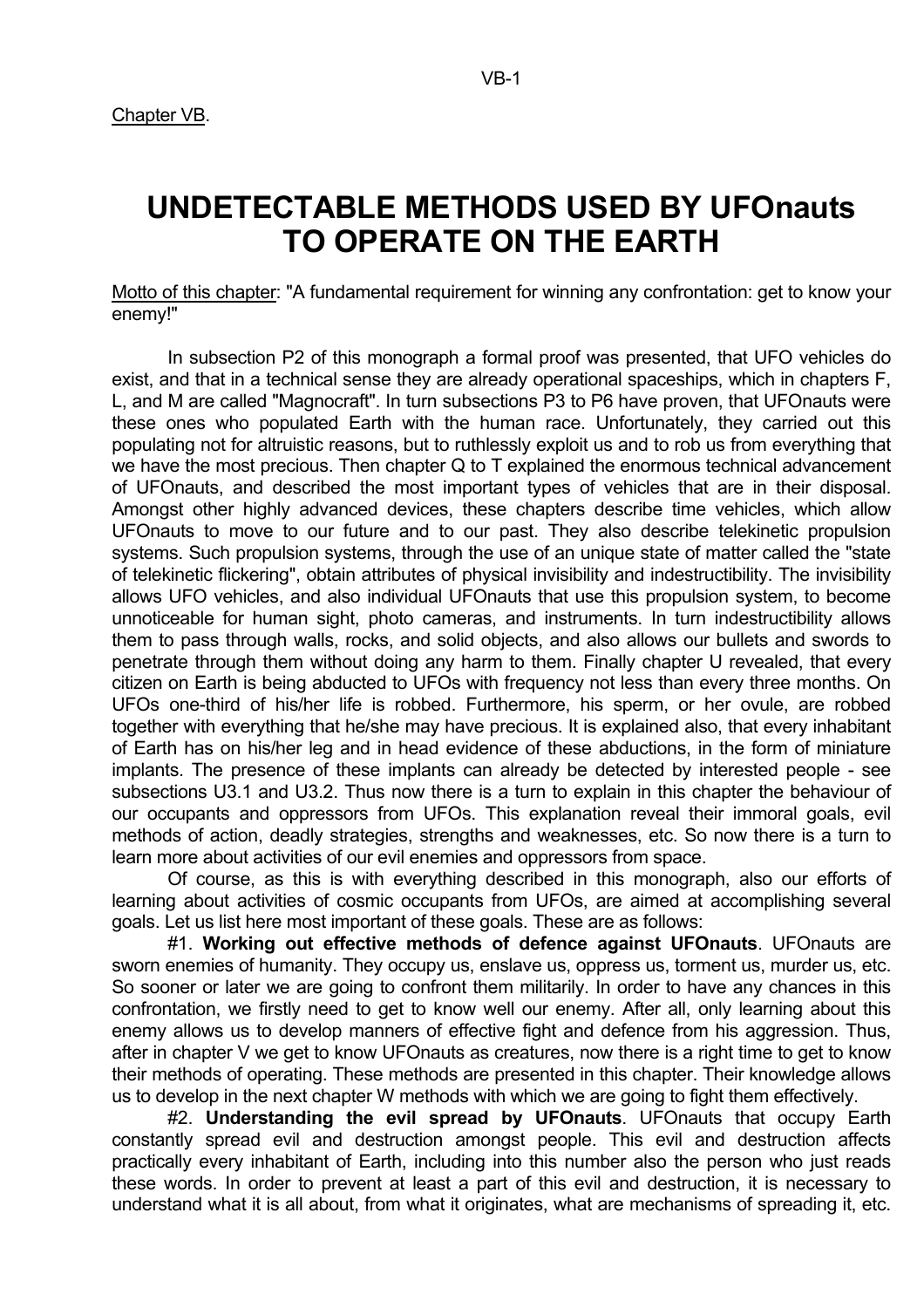This chapter provides such knowledge.

 #3. **Understanding the tragedy of our situation**. UFOnauts that occupy us, torment humanity from the beginning of times. They act as a kind of obdurate lich which continually sucks our blood. In order to free ourselves from this tormenting, it is necessary to understand firstly what it depends on, what symptoms accompany it, how to notice that we fall victims of it, how UFOnauts carry it out, etc. This chapter, amongst others, also explains everything that needed for this understanding.

 #4. **Learning about the role that UFOnauts try to impose on us**. UFOnauts that occupy us impose on people their parasitic philosophy with very destructive attributes. This philosophy gradually turns people into a kind of muscly and thoughtless slaves, deprived of moral principles, honour, humanitarian feelings, and intellectual interests. UFOnauts developed even a "model of an ideal slave" presented in subsection VB5.6, at the image of which they try now to mould every human on Earth. Such slaves are destined to serve perfectly to the benefits of their cosmic masters. In order to defend ourselves from this destructive philosophy and from this oppressive "model of an ideal slave" coded into it, it is necessary to firstly learn what it is all about, what are attributes of it, what are symptoms of imposing it onto humanity, etc. This chapter, amongst others, also serves such a purpose.

We start the process of gradual getting to know our cosmic occupants and oppressors from learning reasons for which they occupy Earth. These reasons are explained in next subsection VB1.

# VB1. Exploitation of people as a key reason for which UFOnauts occupy Earth

 Each time we are faced with the task of getting to know our main enemy, and of understanding its evil behaviour, always it is good to begin from finding out answers for two following questions:

#1. Why our enemy is towards us what he actually is?

#2. Why this enemy does to us, what he actually does?

In case of UFOnauts that parasite on humans for around 40 000 of years, complete answers to these two questions are rather complicated. Thus it is provided gradually in several different chapters of this monograph. This subsection only summarises the essence of the answers. In order to give the reader some idea about the complexity of these questions, it is worth to ask at this point, whether the reader could in several sentences explain "why ancient Romans were towards their slaves what they were, and why they behave towards them as they behave" (e.g. why they had slaves at all, why they treated these slaves worse than we now treat our cattle, why they throw slaves to lions, why they forced them to fight as gladiators, etc.). If the reader finds rather difficult the answer regarding ancient Romans, perhaps he/she could explain the same for feudal masters (e.g. why feudal masters had peasants, why they frequently treated them worse than we treat our cattle, why they executed the "right to first night" with newly married brides, while the first son of peasants was forcefully conscripted to their army, etc.).

 In spite that replies to the above two questions are complicated, still they can be worked out with the use of philosophy of totalizm. Especially helpful is the fragment presented in subsection JD2.4. It relates to an adversary and opposite of totalizm, means to the philosophy of "evil parasitism". This opposite reveals the basic components of the reply. These components in brief can be expressed as follows:

 (#1) UFOnauts that occupy us, are towards us as they are, because they adhere to an extremely destructive kind of philosophy (in subsection JD2.4. called the "philosophy of evil parasitism"). This philosophy causes that their actions must display all attributes and manifestations of evil parasitism. Therefore for humanity which is at the receiving end of this philosophy, UFOnauts display evil behaviours which in old days were prescribed to creatures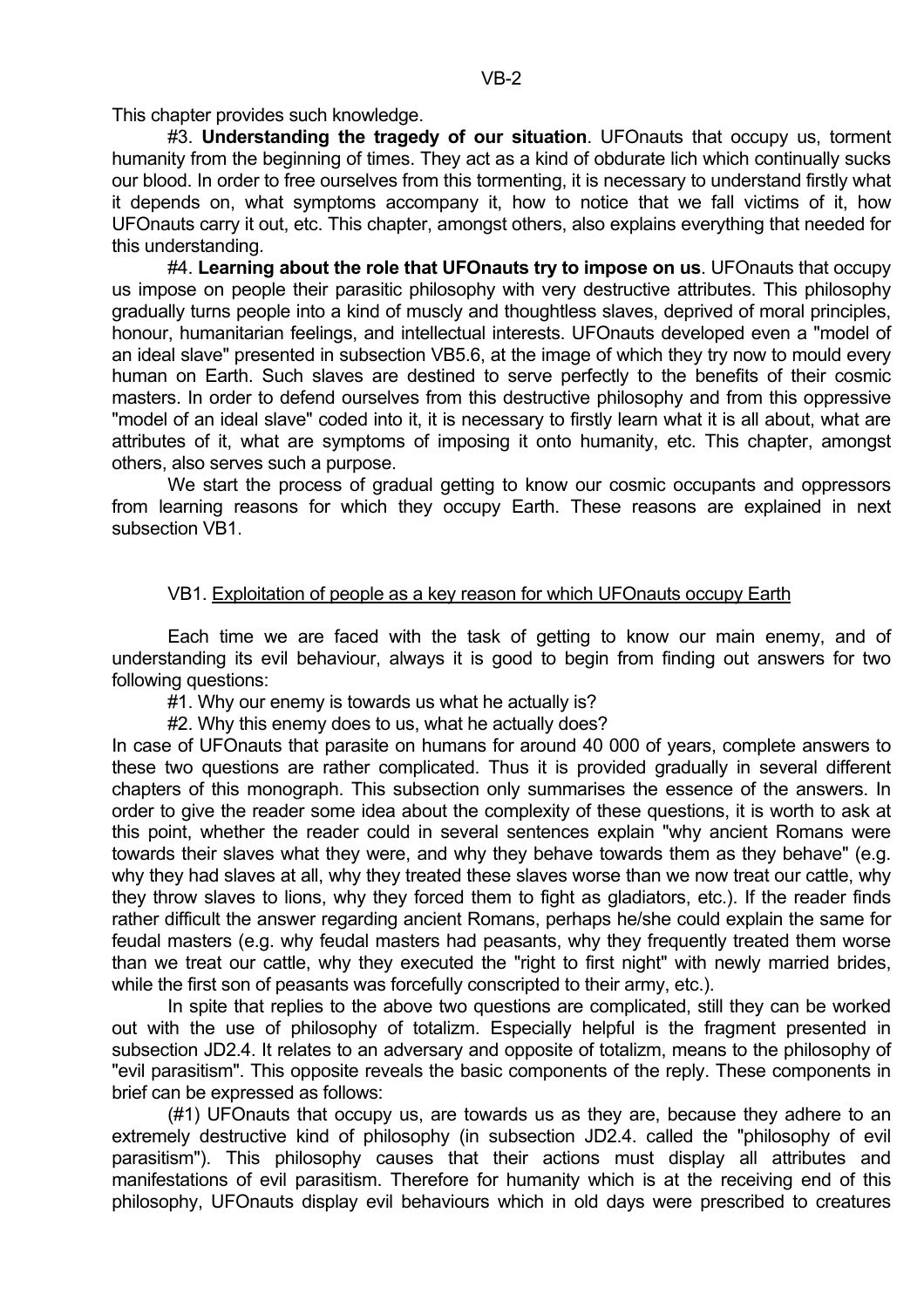from hell called "devils".

 (#2) Evil parasites from UFOs that occupy Earth, act towards humans as they act, because their evil actions are shaped by canons of the philosophy of evil parasitism to which they adhere. These canons cause that **UFOnauts base their survival on exploitation of beings less developed and weaker than they are**.

 Expressing this with other words, UFOnauts that occupy Earth intentionally choose the career of cosmic robbers. In turn we, i.e. inhabitants of the planet Earth, unfortunately fell victims of their robberies. They satisfy their needs not by ploughing, sawing, cultivating, and harvesting fruits of their own work, but by robbing from us, and also from other civilisations that they enslaved, out of whatever we plough, saw, cultivate, and harvested. Thus, the best starting point of lengthy process of getting to know our cosmic occupants and enemies, is to list "what" and "why" they actually rob from us. This listing is already provided in subsection U4.1. When we know exactly "what" and "why" UFOnauts rob from us, then we gradually can learn "how" they do it. This in turn allows us to learn conditions that UFOnauts must fulfil, and activities that they must undertake, in order this robbery becomes possible. These conditions and activities I already discussed in chapter U. Finally, when we know "how" UFOnauts rob us and keep us enslaved, possible also becomes the decoding of methods with the use of which UFOnauts do all this. Such methods are described in this chapter.

# VB1.1. Why religions failed to win the war with UFOnauts

 As this is explained in subsection V9, totalizm is not the first philosophy on Earth, which tries to define methods of acting of UFOnauts, and which prepares a defence of humans against UFOnauts. For thousands of years these methods and defence strategies were also being developed by various **religions**. Unfortunately religions totally failed in this deadly confrontation with the sworn enemy of humanity. Therefore now we need to analyse, why religions were defeated by UFOnauts, so that we can avoid making the same mistake again.

 There is several mistakes, which religions committed in their fights with UFOnauts. (Recall from subsection V9 that religions call UFOnauts with an ancient name "devils" or "Satan".) We need to be aware of these mistakes, so that we do not make them again. Here they are:

 #1. Religions interpret the advanced technology of UFOnauts ("devils"), to be of a "supernatural" origin. Thus, the fact that UFOnauts ("devils") are invisible for human sight, can fly in the air, can walk through walls, our bullets are unable to harm them, etc., religions explained as originating from supernatural powers of these creatures. Unfortunately such an explanation do not inspire people to create technology that would counter-balance the technology of UFOnauts. In turn, without equally powerful technology, humans are unable to defeat UFOnauts ("devils"). But totalizm takes a different view. It states that **all powers of UFOnauts (formerly "devils") have a technical origin**. Thus we can also accomplish the same powers, simply by advancing our knowledge and technology.

 #2. Religions explain the telekinetic state that propulsion systems of UFOnauts ("devils") creates, as an immaterial existence. This in turn causes, that UFOnauts ("devils") become considered by people as belonging to a spiritual realm, identical to the one to which God belongs. So according to religions, it is impossible to physically fight them. In turn totalizm states, that UFOnauts (formerly "devils") are as physical as we do. So we can fight them, harm them, kill them, and physically get rid of them from our planet. Only that before we are able to do all this, we need to advance our knowledge and technology.

 #3. Religions differently than totalizm explain the reasons why UFOnauts ("devils") are so evil, and why they do all this harm to people. According to religions UFOnauts ("devils") are so evil because they compete with God and try to gain human souls. In turn totalizm explains that all the evil that UFOnauts (formerly "devils") do, stems from the parasitic philosophy that they adhere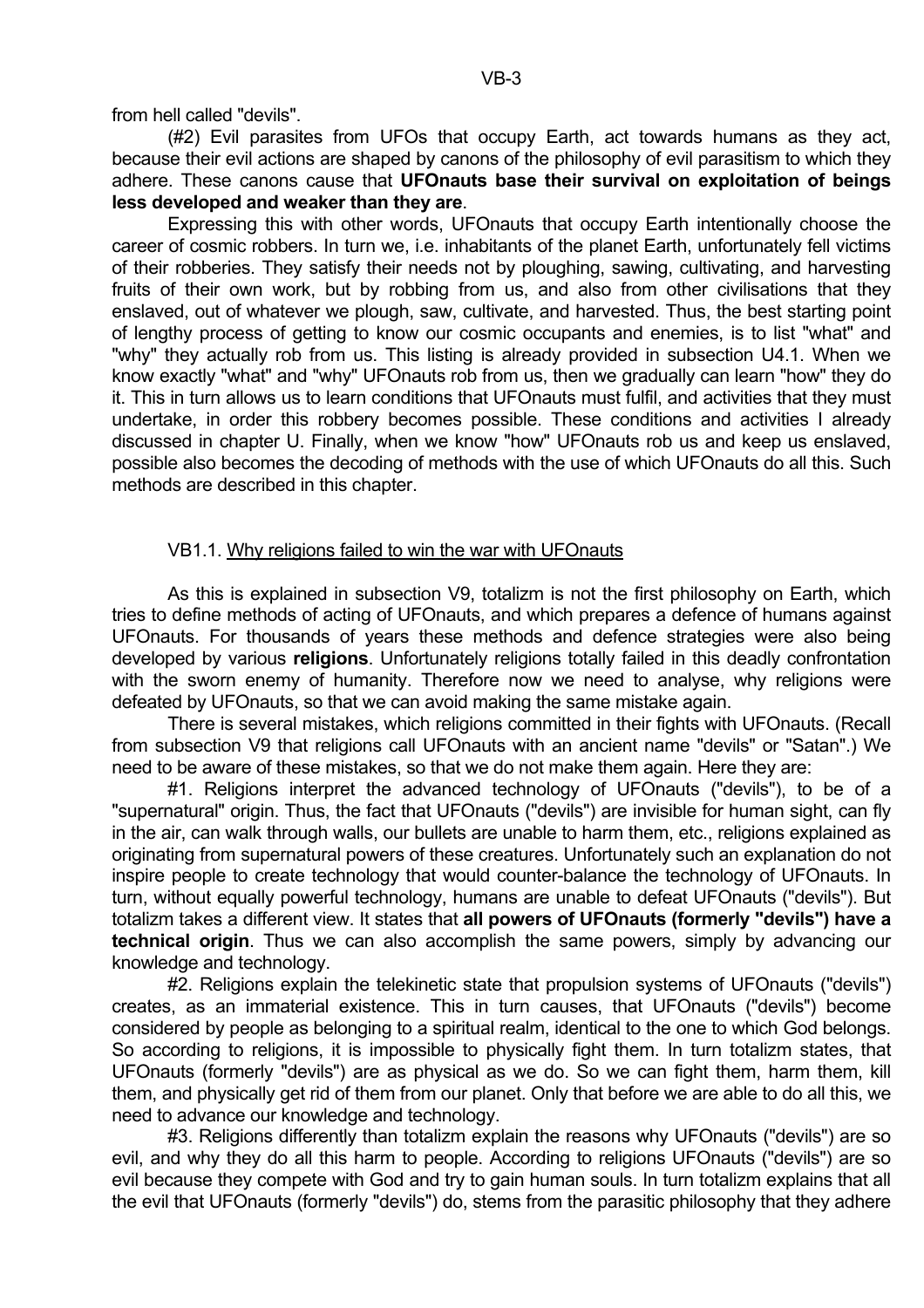to, and from the need to have access to intellectually primitive slaves.

 #4. Religions limits the defence against UFOnauts ("devils") to only a moral selfimprovement. This means that religions do not make our success in defence against UFOnauts ("devils") dependent on a physical getting rid of UFOnauts from our planet and from our living space. In turn as long as UFOnauts ("devils") have an access to our planet, they can freely carry out their evil deeds. In turn totalizm states our goal more realistically. It teaches that in order to accomplish these 1000 of years of prosperity and happiness that the Bible prophecies are talking about, humanity must firstly physically throw UFOnauts back to this bottomless cosmic space where they belong.

 The above items reveal, that what totalizm tries to accomplish presently, is exactly what religions were trying to do for thousands of years. Only that methods of accomplishing the common goals are different in totalizm than in religions. For example totalizm tries to fight UFOnauts exactly the same as we fight all other hidden and deadly enemies - i.e. by getting them physically rid out from our living space. In turn religions try to be "nice" to UFOnauts, allowing them to operate freely in our living space, and only advising people not to do what UFOnauts ("devils") with their hidden methods make people to do.

# VB2. Conditions to be met if UFOnauts are to control people forever

 Several conditions must be fulfilled in order UFOnauts are able to enslave people and to exploit them forever. Most important of such conditions are:

#1. People must be kept in the state of ignorance of the existence of this exploitation, and the ignorance of the existence of UFOnauts that exploit them.

 #2. People are not allowed to notice neither exploitation activities of UFOnauts, nor occupational actions of UFOnauts.

 #3. People must be kept on a lower level of technical and scientific advancement that UFOnauts currently are.

#4. In people such physical and mental attributes must be developed, and such philosophy must be spread, that allow UFOnauts to maximise the benefits from exploitation of humanity.

 Therefore, all activities of UFOnauts on Earth, and also all their methods of action, are so designed and so completed, that they guarantee the continuous fulfilment of the above conditions.

In turn our defence activities must concentrate, amongst others, on the removal of these conditions that are so beneficial for UFOnauts.

# VB3. The secret of success of UFOnauts in exploitation of Earth: their perfect methods of acting

 The fact that UFOnauts accomplished so long-term success in exploitation of humanity, lies in the perfection of their methods of acting on Earth. Therefore, if we wish to get to know UFOnauts as our major enemy, we need to get to know their methods of action.

 All methods of action of UFOnauts on Earth are so cunningly designed, that for an average "bread-eater" they remain undetectable. For example, if UFOnauts personally sabotage someone, or hurt someone, then their method of sabotage or method of hurting must contain written into it the manner with which UFOnauts also convince the affected person, that a given lost was caused in a "natural" manner. In this way, a victim always learns about various "natural" causes of whatever happened to him/her. He/she never suspects that actually UFOnauts hide behind a given event. Therefore, in order someone starts to notice effects of evil activities of UFOnauts, firstly he/she must learn about various cunning methods, with the use of which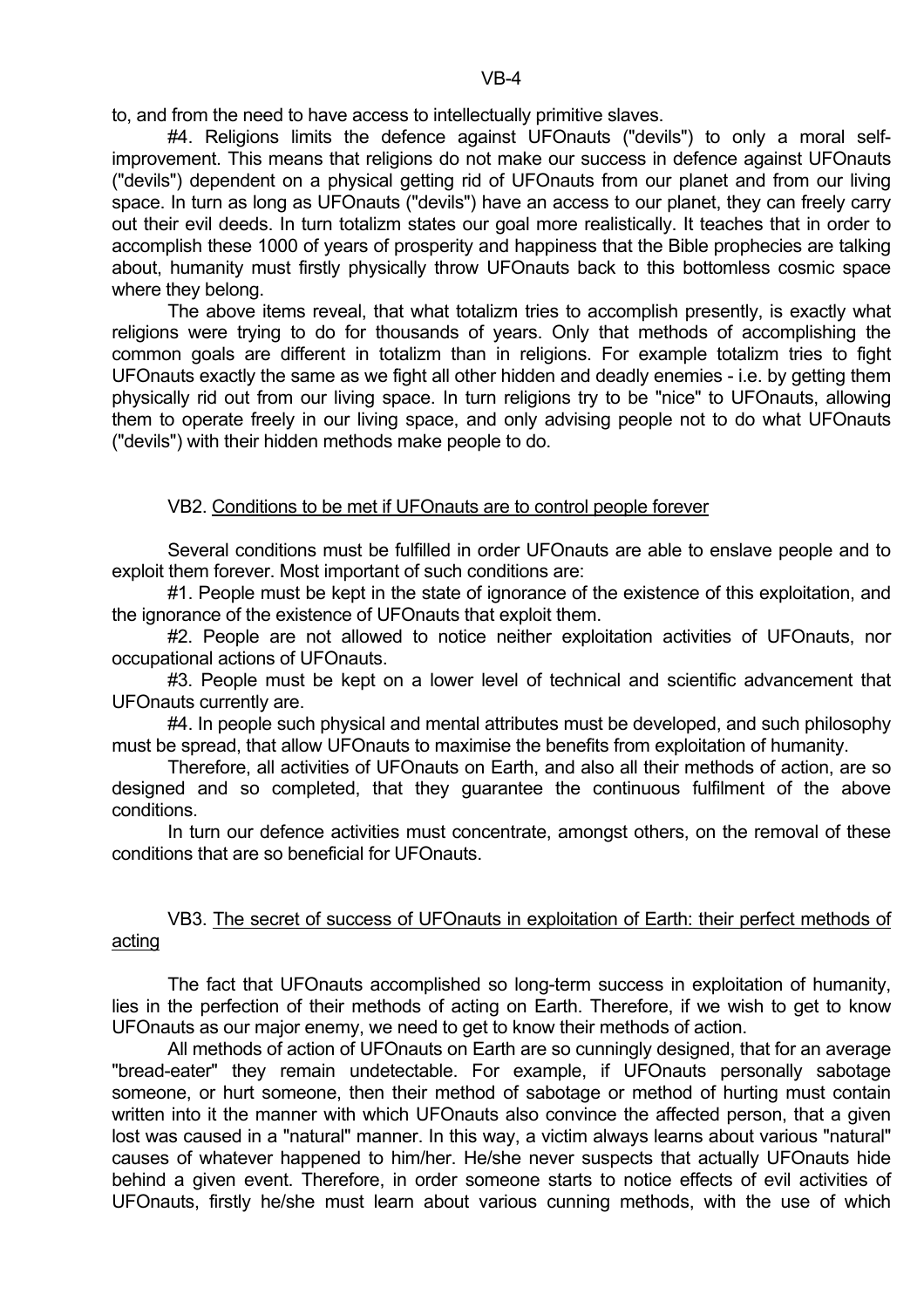UFOnauts carry out these activities.

In their methods of action against people, UFOnauts with an iron hand obey several basic rules. These rules make their methods undetectable for an ordinary bread-eater. Let us now list here the most important of these rules. Here they are:

 #1. **Keep hiding**. Whenever evil parasites are operating on Earth, they always pedantically obey the principle that they cannot be seen by people. Therefore they operate mainly after midnight, when the majority of people are submerged into a deep sleep. If they are forced to fly or to operate during the daylight, their vehicles, and also themselves, switch on their telekinetic flickering mode, in order to become invisible to people. When they do something to people, firstly they hypnotise them, and later they thoroughly erase their memories. Moreover, even when they do something under a deep hypnosis, still for confusing the victims they carefully hide this under a misleading "smoke-screen dream" (described in subsection U3.7.1). If they need to appear to someone, they always make sure that no other witness is present around, so that other people never believe in words of those, who actually seen evil parasites from UFOs.

 #2. **Always assign a natural, and obvious for people, explanation for every sabotage that is completed by UFOnauts**. Whenever evil parasites from UFOs intend to accomplish an effect that differs from intentions of people, then they receive an agreement for this sabotage from their headquarters only if the planned method of action includes a "natural" explanation that makes this sabotage undetectable to people. Therefore every sabotage and every behaviour of UFOnauts on Earth, in normal circumstances remains undetectable to ordinary bread-eaters. After all, soon after such an action, victims are informed, what "natural" cause has done it. However, in spite of the existence of this obvious "natural" cause, actually this action still remains a UFO sabotage, which was so skilfully arranged, that people were unable to notice it.

 #3. **Disseminate a false and confusing picture of themselves**. One of the basic principles of hiding from people, which is consequently implemented by evil parasites from UFOs, depends on disseminating amongst people completely false picture of themselves. According to this picture, members of the extraterrestrial civilisation of evil parasites which occupy Earth, must differ from people in every aspect, and have no right to be identical to people. (In reality the race of evil parasites from UFOs which benefits the most from exploitation of humanity, actually must be closely related to people, and physically must be almost identical to humans. Otherwise it would not be able to benefit from enslaving us.) So UFOnauts try to convince people, that evil parasites supposedly differ from humans in appearance, in being non-material, in having a spiritual character, in laws of nature that apply to them, in the spiritual world from which they come to Earth, in set of dimensions in which they operate, etc.

 #4. **Remove the evidence and never leave any traces**. Whenever by accident evil parasites from UFOs leave on the Earth any sign or trace of their activity, they have the strict orders that they need to neutralize the meaning of this sign or trace in the eyes of people. Therefore, acting according to this principle:

 #4a. UFOnauts are to rigorously obey the rule that they must not leave on the planet of people any devices, rubbish, remains, bodies, victims, etc. Whatever is created in the effect of their activities, it must be carefully collected, loaded onto their spaceship, and then disposed on a Sun in order to be destroyed.

 #4b. Evil parasites from UFOs are forbidden to pose for people to photos, to give any direct information about where they come from, to allow anything to be taken from their spaceship, etc.

 #4c. Whenever evil parasites by an accident leave on Earth a material evidence of their activities, they either must come back and somehow destroy this evidence, or they must hypnotically pre-program some submissive collaborators on Earth to either vandalise this evidence, or to claim that they manufactured this evidence for a joke, or to "scientifically" explain this evidence as of a "natural origin", etc. In order to give here an example of the evidence which is continually destroyed in this manner, it includes amongst others: (1) landing sites of UFO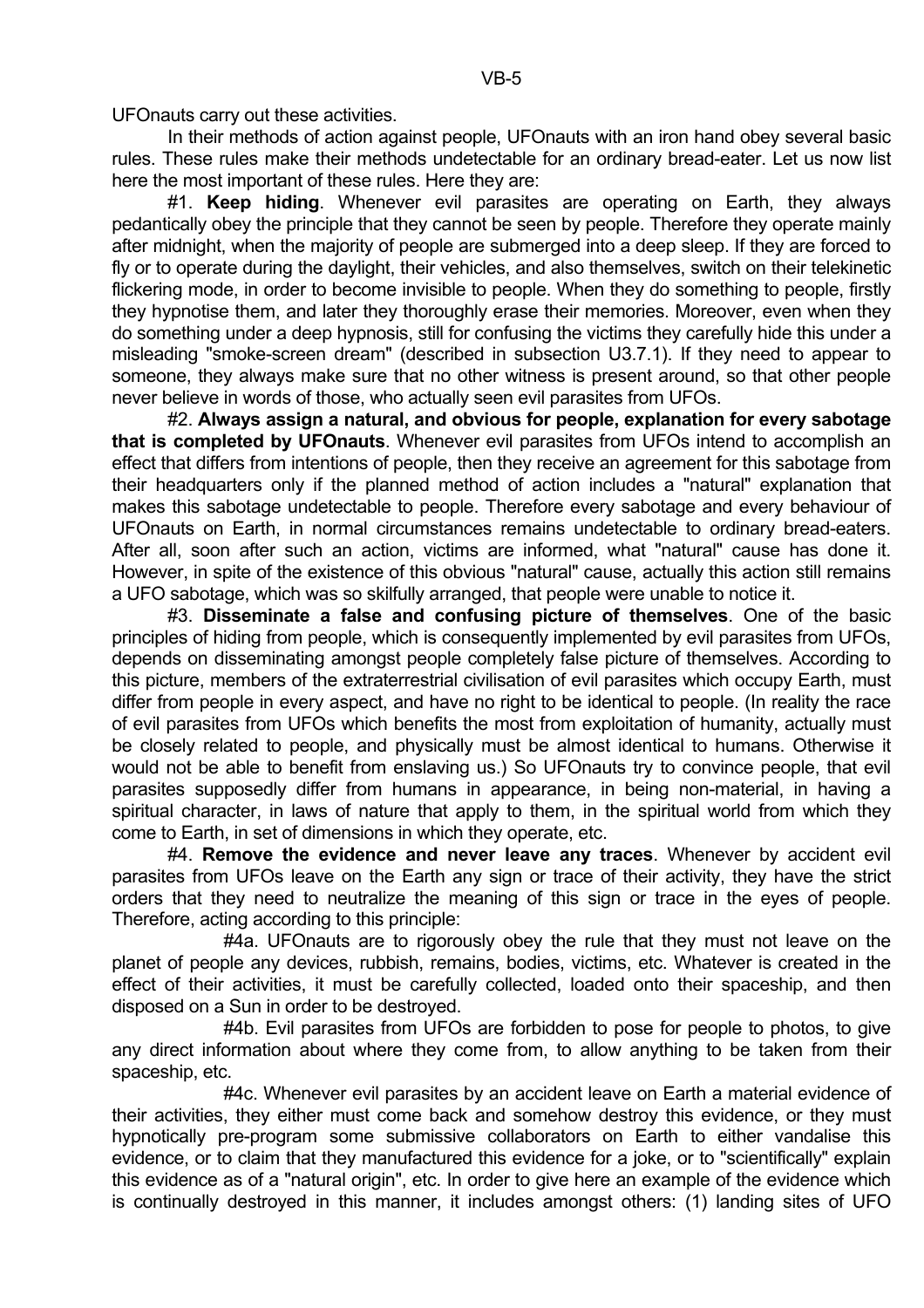vehicles, which are either declared by TV programmes as fabricated by pranksters, or declared by "UFOlogists" to be "pictograms", or declared by scientists to be "mushroom rings", or are just ignored by people affected by them - e.g. by people abducted to UFOs in front of bedrooms of whose such landings continually appear, (2) skeletons of human giants, which every time after being discovered soon are mysteriously destroyed - as this is described in subsection A4, (3) old stone constructions of evil parasites, which are explained by scientists as remains of old civilisations (in spite that even our present civilisation would not be able to build them).

 #4d. Evil parasites from UFOs keep on Earth special "forces for the sabotage of evidence". These forces thoroughly read all publications on topics which threaten the domination of UFOs on Earth, seek in these publications any evidence that confirms the continuous operation of UFOs on Earth, and then thoroughly destroy this evidence.

 Thus, in the result of such constant hiding from people, combined with the continuous destruction of the evidence of the presence of UFOnauts on the Earth, and with the policy to not leave any traces of their activities, people are always left in uncertainty as to whether these evil parasites from UFOs do exist at all.

 #5. **Operate via collaborators**. If evil parasites from UFOs need to do something on Earth, and this something is to leave any visible products, they never do it by themselves. After all, sooner or later people would deduct from these products the fact of UFOnauts' existence. Therefore, whatever they do on Earth, and the effects of this are to be seen, they always do it with hands of specially preprogrammed human traitors and collaborators. To accomplish the cooperation of these traitors and collaborators, evil parasites abduct them onto UFO spaceship, give them post-hypnotic suggestions over there, and upon the return to Earth these traitors and collaborators complete exactly what they were preprogrammed to do for UFOnauts. (E.g. propose new theories, which explain the origin of "crop circles", or invent Occam's Razor, or disseminate the Theory of Relativity, or destroy skeletons of giants, etc.) It is worth to notice, that according to what is explained in subsection JD4.2, evil parasites always choose to serve them as traitors and collaborators, only these people the philosophy of which already achieved the level of a full-blown parasitism.

 #6. **Discourage people by making their life miserable**. If an entire range of someone's activities run against occupational interests of UFOnauts on Earth, then independently from sabotaging such a person, UFOnauts also undertake an intense campaign of discouragement. This campaign boils down to a continuous "making life miserable" for such people - see subsection VB4.7. It is accomplished on many different ways. The most common way is to continuously pile up difficulties on paths of such people, and to rebel close relatives against them. Because females are especially susceptible for emotional manipulation by UFOnauts (I explained this in subsection JD6.1), most frequently subjects of such rebellion are females from the environment of people whose life is being make miserable (i.e. wives of these people, their sisters, mothers, etc.). Therefore, for example the majority of rational UFO researchers and participants of RO has a real hell in homes unleashed by their wives, sisters, mothers, etc. (For this reasons, it is much better to not mention about interests in UFOs to any females from one's environment.) Other manners of making life miserable by UFOnauts, include gossiping and undermining authority (also frequently accomplished through appropriately programmed females), scoffing, blaming, creating the atmosphere of distrust, infinitive misleading in various matters, intentional inducing by UFOnauts numerous painful health problems, etc. The main goal that UFOnauts try to accomplish through such making someone's life miserable, is to push this person into a state of depression, erode his spirit of fight, and cause that such a person abandons almost all his activities.

 #7. **Destroy with forces of nature or "on the occasion"**. If evil parasites decide to destroy something on Earth, and they cannot use for this purpose traitors preprogrammed hypnotically, then they have at least two proven in action methods of carrying out these destructions without being noticed. The first of these methods is a **destruction with technically**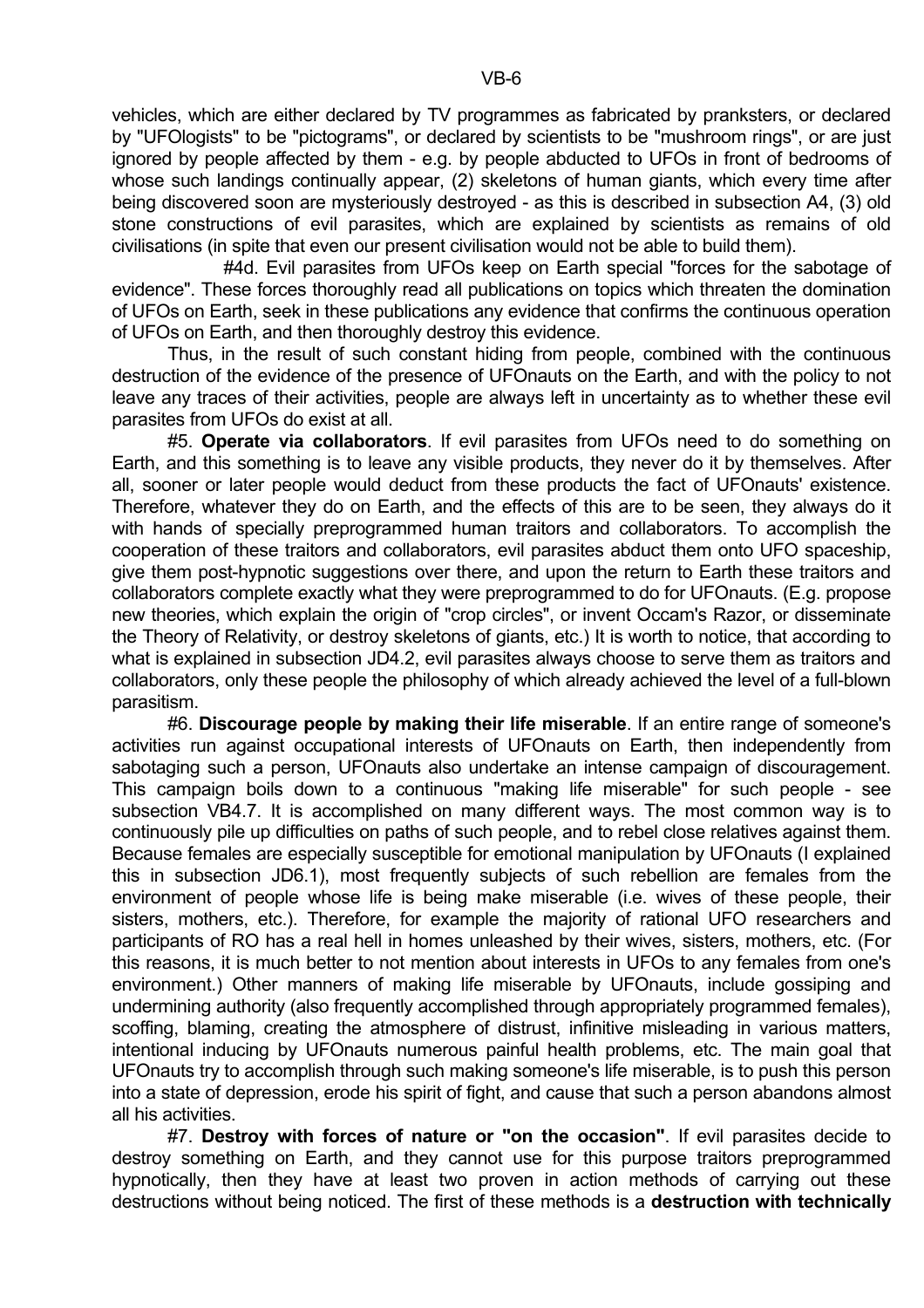**released forces of nature**. In order to accomplish it, UFOnauts create with their advanced technology either floods, or mud-slides, or land-slides, or volcano eruptions, or earthquakes, or hurricanes, or tornados, or lightnings, or dense fogs, or just ordinary fires. Then, by appropriately directing these elements, they destroy whatever they wish. The second manner of unnoticeable destruction by UFOnauts can be called "**a destruction on the occasion**". It depends on UFOnauts waiting for, or arranging, an occasion when something untypical is carried out on the objects that they intend to destroy. For example, if this object is a computer or a machine, they may wait until the owner is trying to repair it, or until near of these devices a lightning strikes and the owner notices this strike. If the object is a WTC building - as this is described in subsection O8.1, than UFOnauts wait until terrorists attacks it. Then invisible for human UFOnauts destroy these objects with their advanced technical devices. But because the destruction coincides in time with the appearance of these special circumstances or occasion, people do not charge UFOnauts with the responsibility, but charge these special occasion. For example, if a computer is burned out when the owner is just manipulating on it, then the owner is feeling responsible for the destruction and does not suspect UFOnauts. If WTC skyscrapers are evaporated by a UFO vehicle (as this is described in subsection O8.1) when terrorists attack these buildings, then the responsibility for the destruction is placed on these terrorists, not on UFOnauts.

 #8. **Block progress and periodically shift people back in the development**. The technical and technological advantage that evil parasites from UFOs have over people, is only effective if the human civilisation does not progress above certain level. Therefore one of the main principles of evil parasitism, is to continually harm people, block their progress, destroy the leading countries on Earth, and also to periodically cause various disasters on our planet which keep shifting human civilisation backwards when it progresses too much. In order to fulfil this principle, UFOnauts use tens of different methods and approaches (see also the descriptions in subsection V3). The most important of these include: (a) the generation of numerous obstacles on path of those people who try to introduce anything new; (b) oppressing politically, socially, or economically the best brains amongst people; (c) systematic destruction of the most advanced countries and centres of civilisation on Earth; (d) reorienting interests of people towards inferior technologies and theories (e.g. towards radio communication technology instead of telepathic communication, towards rocket propulsion instead of magnetic propulsion, towards combustible energy resources instead of "free energy devices", towards the old concept of monopolar gravity instead of the new Concept of Dipolar Gravity, and many more); (e) instigation to carry out destructive wars, which always destroy most developed countries on Earth; (f) systematic exploding of time vehicles on Earth; etc.

 Fortunately for humanity, in spite of its deceptiveness, this strategy of evil parasites seems to fail on our planet. Contrary to the efforts of UFOnauts to completely block the progress on Earth, this progress constantly takes place. Therefore, **everything that progressive people manage to invent, develop, and disseminate, it is actually someone's personal victory not only over the forces of nature, but also over these parasitic UFOnauts** and their blockade of progress of humanity. Because time after time people introduce increasingly more progressive ideas and inventions, the appearance of these ideas and inventions on Earth are subsequent proofs of victory of humans over UFOnauts, the expression of battle-hardness of people over the morally decadent UFOnauts, and the proof for incompetence of UFOnauts in accomplishing their goals.

 #9. **Induce conservative trends, which push people down**. UFOnauts are trying to skilfully induce on Earth in a hidden manner various social trends, which block the development of people and constantly push them down. An example of such a trend are activities carried out by UFOnauts, which induce various superstitions and fears in people. After all, in order to induce these fears, it is enough to e.g. kill in a hidden manner all scientists who opened a famous tomb, and then disseminate rumours about apparent "curse of pharaohs", or "curse of Jagiellons". (The "curse of Jagiellons" is famous in Poland, since all scientists who opened the tomb of powerful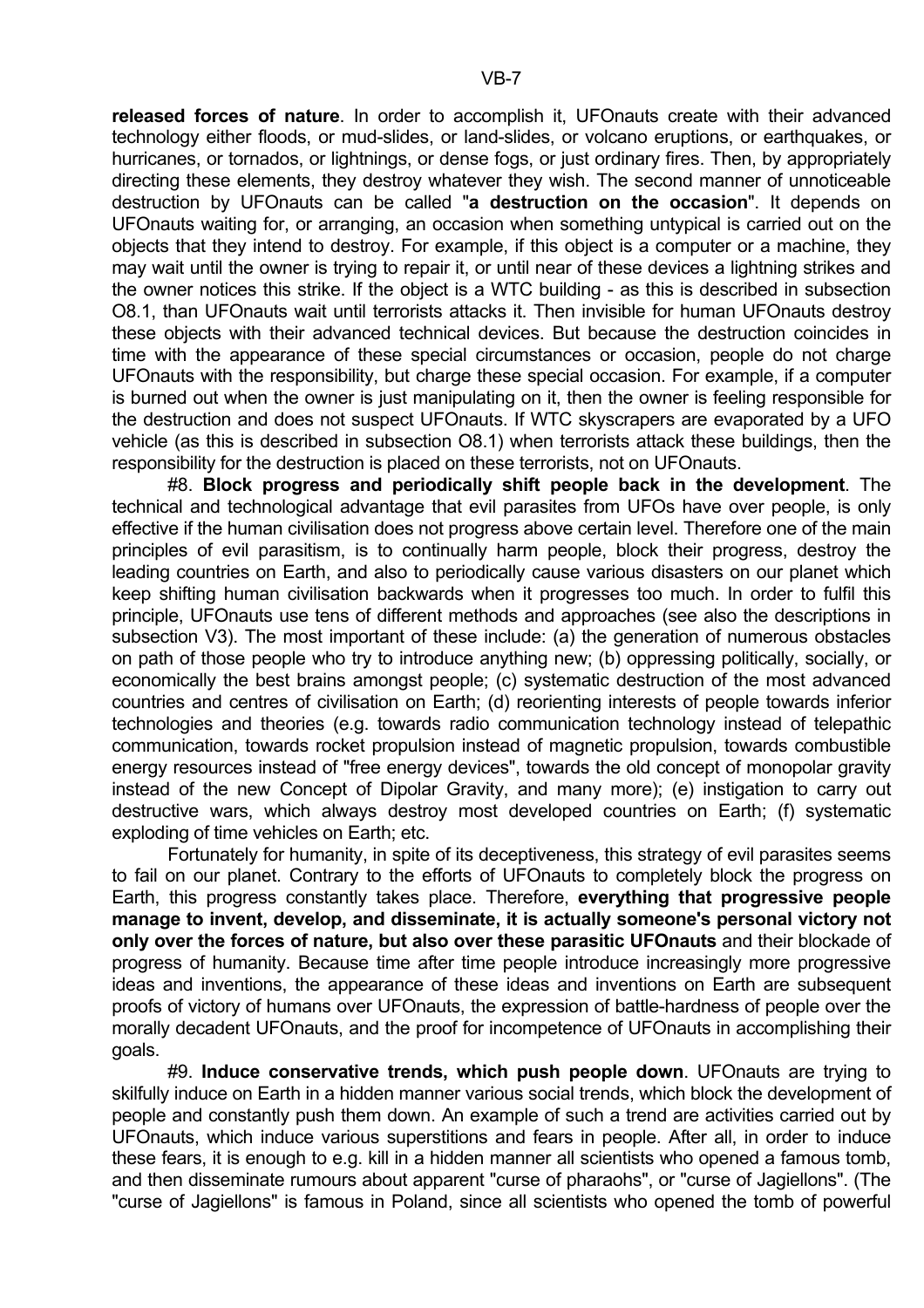Polish king Jagiellon, died rapidly and prematurely.) This in turn suffices to remove from many other scientists the willingness to research any other tomb. Other example of such trends is e.g. the development of the "cult of Satan" amongst people, and causing that believers in this cult commit various evil deeds on other members of the society. In order to develop such a cult, it is sufficient that several invisible UFOnauts takes a part in gathering of this cult, and then completes various "supernatural" demonstrations, which keep the cult in believe that their evil actions actually bring fruits. Another example of similar trend is to develop in scientists a belief that there are "taboo topics" which scientists should NOT investigate (e.g. UFO, ghosts, God, etc.).

 #10. **Kill all those people who positively contribute to their civilisation**. As this is explained in subsection A3, by definition evil parasitism is very deadly. If there is a person, who is to contribute positively to the development of human civilisation, either by reinforcing the totaliztic philosophy on Earth, or by contributing vital knowledge or invention, or by illustrating the operation of UFOnauts, evil parasites from UFOs ruthlessly assassinate this human. In case of Earth, this is because such countless assassinations, that almost every outstanding and positive person, who carries the potential to contribute something very important to our future, never lives to the end of his/her productive life. Due to these assassinations, whenever we read about someone on Earth, who did something rather positive and important, and who displayed even greater potentials for the future, soon we also learn that he/she died prematurely and tragically. As examples notice the fate of people described in subsection A4. Also consider all other well-known deaths in the history of humanity. For example consider what would happen, if Jesus was not crucified and - when he still lived afterwards - was not taken alive to cosmos (abducted into cosmos?), and if everyone would be free to follow His teachings. (Note also here, that some old religious paintings show the cross with Jesus, surrounded by UFO vehicles, which hovered in the sky and actually supervised the execution of Jesus. For example see **Figure O7**, which is just showing one of such old religious paintings, with images of two UFO vehicles that supervise the crucifixion of Jesus.) In what direction would go our progress, if Abraham Lincoln is not shot dead and could implement his totaliztic ideas of equality and brotherhood. Consider what would our civilisation look like, if Lenin is not murdered and replaced by Stalin with his parasitic philosophy. What influence would exert on our politics and social life the implementation of the doctrine of "not using any force" propagated by Mahatma Gandhi - if he is not shot dead by a Hindu fanatic on 30 January 1948 means only one year after he negotiated the independence for India. Also what would happen if his descendants, who tried to implement his doctrine, were not murdered one by one by traitors in the service of UFOnauts. How much less would be tensed the racial relationship on Earth, if Martin Luther King is not shot dead - clearly on the order from a mysterious UFOnaut. Where we would be if J.F. Kennedy would not be murdered, while all other members of his family capable to get to the power and to continue his tradition, were not systematically killed by human collaborators of UFOnauts, or by UFOnauts themselves. What would do John Lennon of "Beatles" to the UFO research, if he would not be shot dead in 1980, shortly after he saw a UFO above New York and pledged his devotion to finding the truth about these mysterious vehicles. (As this is explained in many UFO books, e.g. in the book **[1VB3]** by Caroline Tiger, "The UFO Hunter Handbook", Quirk Production 2001, ISBN 0-9582104-6-2, page 19, John Lennon saw a UFO from his apartment in New York in August 1974. He described it as "flattened dome with a bright light on top". He devoted to it his Milk and Honey album, where he sings "there's UFO over New York and I ain't too surprised".) Etc., etc. - for this string of deaths brought to people by UFOnauts there is no end (see also descriptions from subsection O8.1 for details of the further crime by UFOs, about which almost no-one knows, means about the evaporation by a UFO vehicle two WTC skyscrapers in New York).

 #11. **Terrorise any thought of resistance**. In order to squash at very beginning every attempt of people to work towards their independence, evil parasites from UFOs developed a diabolic system, which is based on "paralysing with fear". This system scares people by executing examples of severe punishment, which is served to everyone who tries to do anything that runs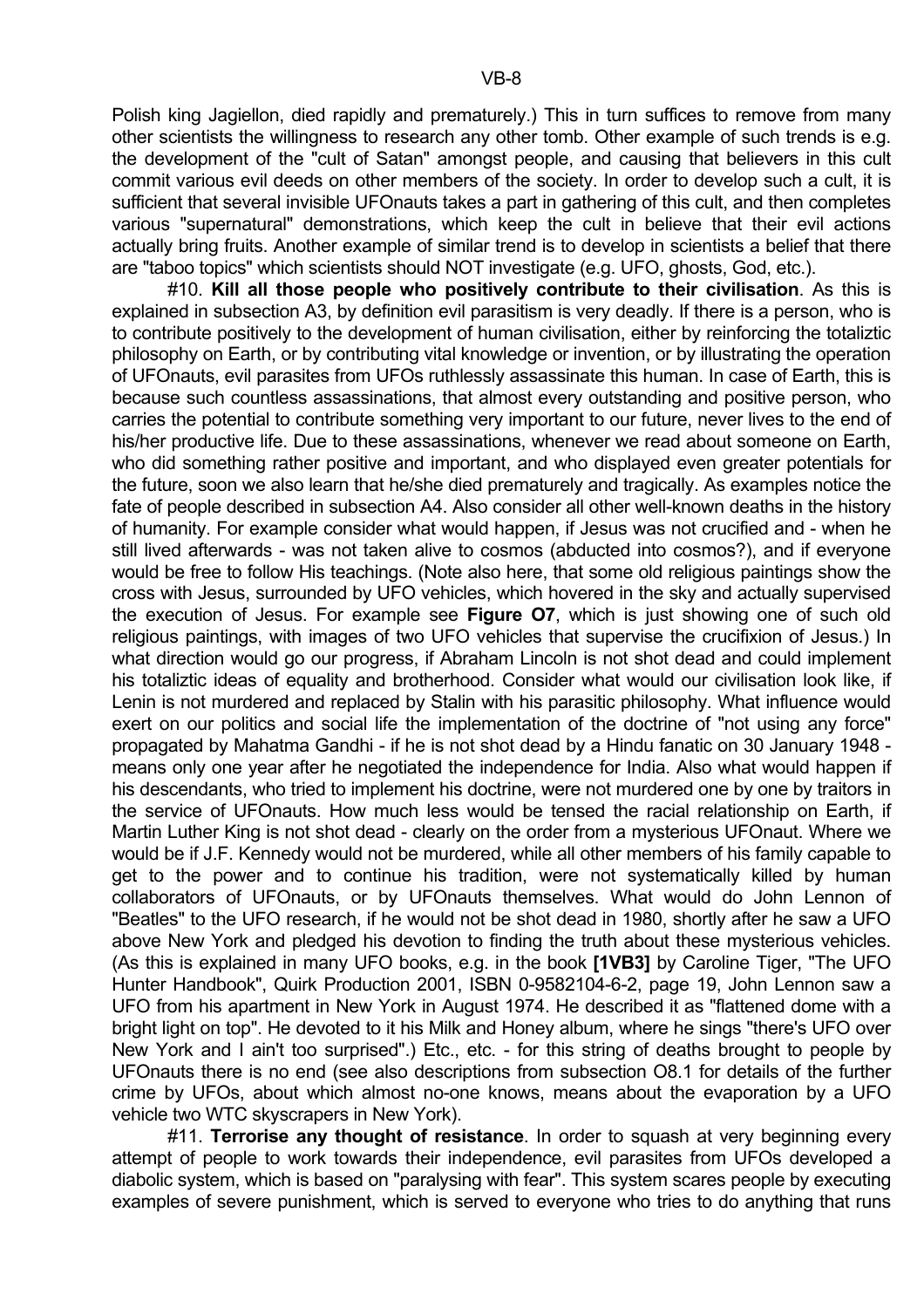against interests of UFOnauts on Earth. In turn, to execute this punishment, UFOnauts continually organise various institutions on Earth, which do nothing else but punish people. They also continually create on Earth a type of disapproving atmosphere, which selects victims for this punishment and induces a social hysteria against all those people who threaten interests of UFOnauts. In order to give here examples of such punishing institutions and disapproving atmospheres created by UFOnauts, in past these included the religious Inquisition and the social atmosphere which allowed to accuse of a witchcraft everyone who was having any progressive ideas. In turn currently an example of such institution and atmosphere instigated by UFOnauts is the Sceptic Society that operates in New Zealand, and the atmosphere of punishment for everyone who does any research on New Zealand's mysteries. (One of numerous victims of this institution and atmosphere was myself, when I was given an "offer not to be rejected" to leave the Otago University only because I discovered a huge crater near Tapanui where UFOs exploded in 1178 - as this is described in subsection A4.) Because of such a spread of terror, no human would dare to openly talk or publish anything constructive concerning activities of evil parasites from UFOs on Earth.

 #12. **Manipulate on minds, feelings, and actions of people**. Evil parasites from UFOs continually beam towards Earth a telepathic message, which states something along the lines "UFOnauts or other cosmic intelligences do not exist, therefore scoff, ridicule, and attack everyone who claims otherwise, and also feel personally offended and get very angry if everyone mentions extraterrestrials in your presence". This message uses the means of propagation which remains unknown to the orthodox human science, namely the telepathic signals. (The pyramid described in subsection N2 of this monograph, is a communication device which also utilises this unknown to humans means of propagation.) Therefore this message is intercepted directly by everyone's brain, and also it remains undetectable for radio technology of the human race. But it strongly affects people of a low intellect, who are not be able to form their own opinion, e.g. affects orthodox human scientists. Thus such affected people do exactly what the message is ordering to do, and they aggressively attack all those people that try to detect the existence of UFOnauts. Devices called the "telepathic projectors", which are capable of carrying out such beaming of messages directly into human minds, are described in subsection N5.2 of this monograph, and in subsection D5.2 of treatise [7/2].

 One of the widely used methods of invisible manipulation of activities of people, is to make sure that at least one cosmic spy and saboteur, who looks identically as people do (see descriptions from subsection V8.1), and who pretends to be a human, is taking the key position in every organisation that have a significant influence on the fate of humanity. Then this UFO saboteur uses its influences to control the activity of this organisation in such a manner, that it serves mainly the interests of evil parasites from UFOs, not interests of people.

 One of the sensitive areas, in which the manipulation of minds of people must continually take place, is to introduce to their minds various misleading explanations about apparent origin of material evidence that are left by UFO vehicles, or by UFOnauts themselves, on our planet. For example, people are manipulated into various ridiculous views regarding the areas where UFO vehicles landed, and where clearly distinguishable marks were left. Such views state, that these UFO landing sites are e.g. "pictograms" containing geometric messages from Summerian civilisation. In turn regarding UFO vehicles captured accidentally on photographs, people are manipulated to believe, that these UFOs are only faults on films, or some "natural" objects. Regarding UFOnauts-saboteurs caught in action, people are manipulated into the view, that these creatures are "magicians", psychics, or religious gurus. Etc., etc.

 #13. **Divide people, and instigate wars**. Another diabolic method of UFOnauts, is to continually implement the principle "divide and rule". According to it, evil parasites from UFOs constantly divide people into various races, religions, countries, ideologies, fractions, sides, adherers, believers, etc. Then they instigate each of them to fight against others. In this way UFOnauts manage to topple down almost every progressive idea and almost every progressive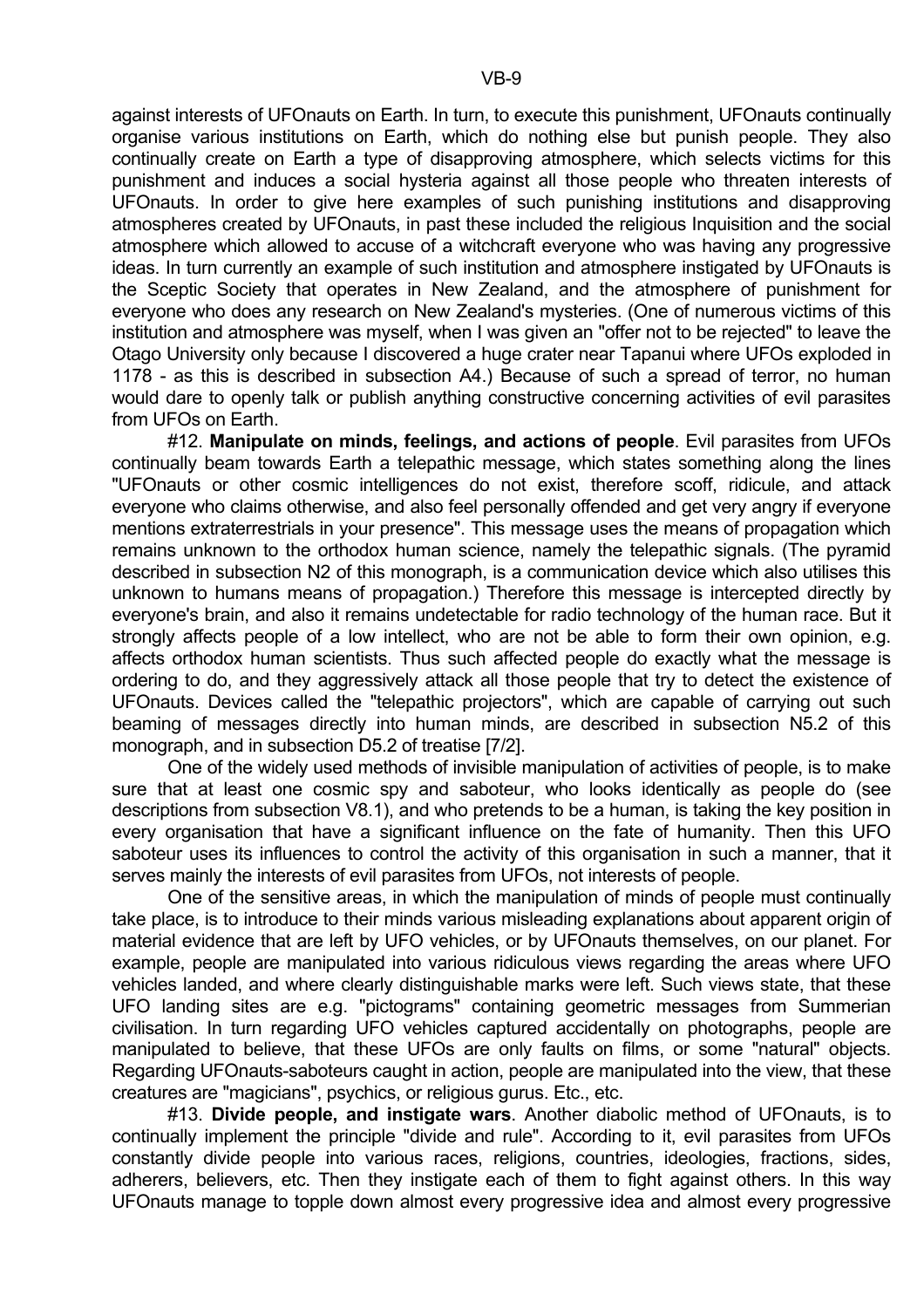group on Earth. This particular method of keeping people suppressed, is introduced on Earth from the very beginning. This is because instead of settling on the Earth a single race of people, UFOnauts introduced several different races simultaneously. Also instead of introducing a single religion, these evil parasites from UFOs created several different religions and cults, then turned them against each other. On a smaller scale evil parasites from UFOs suppress also all progressive ideas with this method. For example, whenever a new idea is born, immediately these parasites hypnotically program their collaborators to come out with a contradictive backward idea, and then instigates these collaborators to fight against the progressive idea.

 #14. **Keep checking the future to effectively block the presence**. Evil parasites from UFOs are so evil, because they mastered the time travel. Therefore they utilise this time travel to keep people under a better control. For this purpose they constantly travel back and forth in time. When they arrive to the future, they always check, which past events on Earth have the undesirable influence on their occupational interests. Then, after returning to these events, their sabotage forces try to block these events from taking place. In this way they slow down progress of humanity and keep people under control very effectively.

 It is very interesting that the constant checking of the future by evil parasites from UFOs, must have a side effect, in the form of various prophecies and foretelling, which are circulated on Earth. These prophecies are nothing else, but the reliable information about the future fate of human planet, established in the result of time travel. This information is leaking in various ways from UFOnauts to those people who keep closer relations with these evil parasites. Analysis of some of such prophecies and "leakages of information", is contained in subsection G2 of monograph [8].

 #15. **Manipulate the entire civilisation through controlling individual people**. Because the insight into the future gives to UFOnauts the exact indication who, and how, is going to affect their parasitic interests on Earth, the basic method of keeping people under control, depends on manipulating the leading individuals. Therefore, on the basis of insights into the future, evil parasites from UFOs select the most important people, who are shaping our civilisation, and then these parasites concentrate on suppressing, eliminating, or manipulating these leading individuals. In this way, key politicians, religion and cult leaders, outstanding scientists, TV personalities, journalists and film makers, book writers, commercial advertisers, company managers, and all other individuals who play key roles in influencing the human civilisation, in a discrete and invisible manner are manipulated and misguided, so that unknowingly they serve for the interests of UFOnauts.

 By using such advanced, highly intelligent, and satanically mischievous methods, evil parasites from UFOs manage to keep people under control for tens of thousands of years, if not forever. For example on Earth only in recent times some of us started to wake up from the illusion, and started to note what is going on. Unfortunately, probably it is going to take many further years, before we manage to free ourselves from the morally degenerated evil parasites from UFOs, because they still keep a very powerful grip on the majority of people, and still are capable of squashing every sign of our resistance. Fortunately, the process of opening our eyes is already initiated. I do hope that this monograph is adding its own contribution to the honourable strive for the truth, by appealing to the rational thinking of all those people, the minds of whom are sufficiently open, to allow them listen to, and use, their logic.

#### VB3.1. Whom and why UFOnauts oppress with the use of their undetectable methods

 Not every reader does what I do, e.g. develops totalizm that is hated by UFOnauts, or discloses the hidden occupation of Earth by UFOnauts. Thus not every reader sees direct reasons to expect, that he/she is also affected by these hidden methods of hurting people, that are described in previous subsection. But this is only a wishful thinking. Actually **every person on**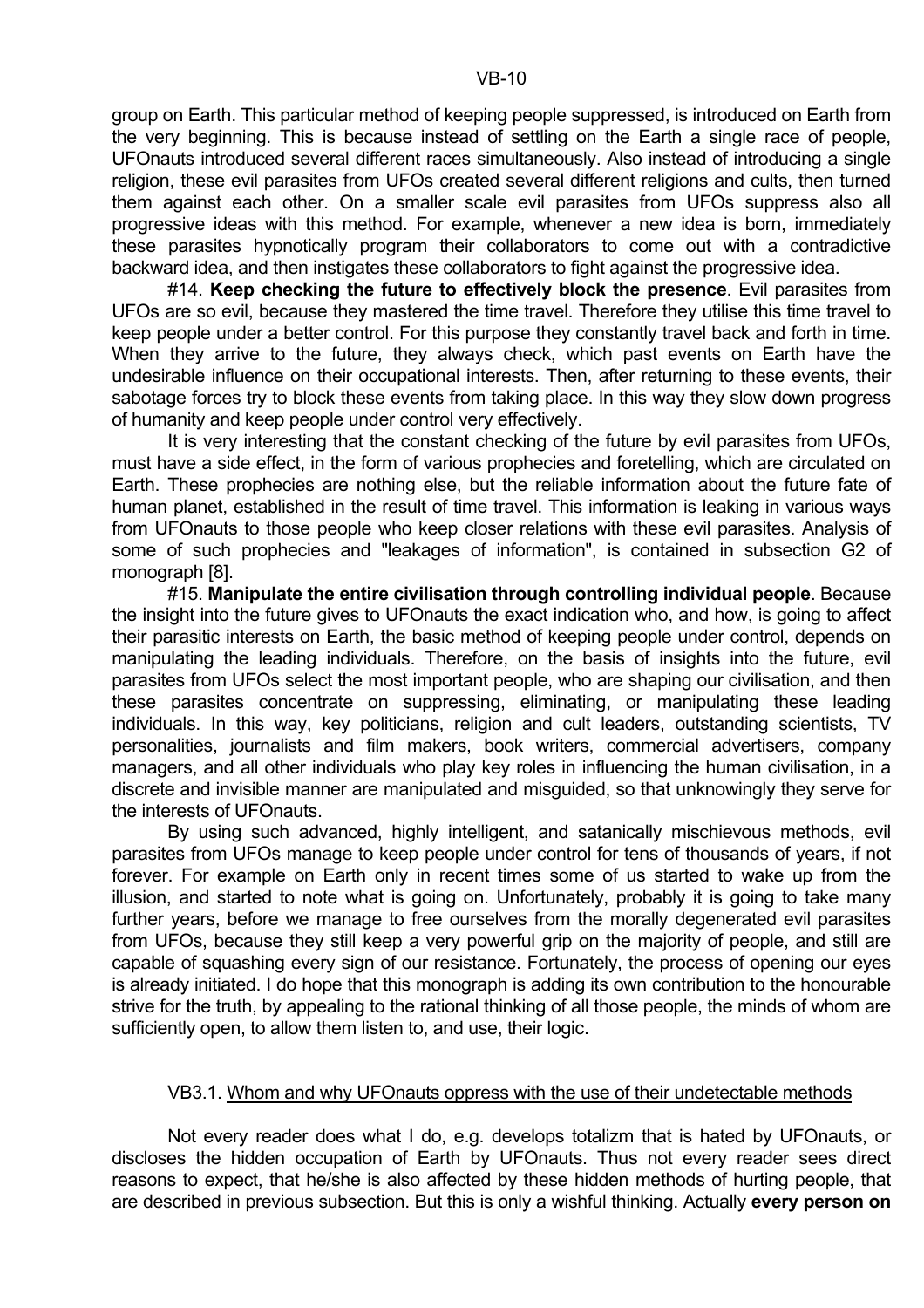**Earth is personally and painfully hurt by UFOnauts** via these hidden methods of action described here. Only that people did not know so-far manners to recognise cases when they are hurt directly by UFOnauts who in an unnoticeable manner interfere into their lives. After all, **UFOnauts do exclusively harm on Earth**, while their evil activities encompass practically every person. Therefore, in the vital interest of everyone on Earth lies learning when, where, and under which circumstances, this unnoticeable persecution by UFOnauts is hitting him/her. Descriptions and real examples of events that explain this thoroughly, are presented in subsections that are to come now.

#### VB3.2. How to recognise, that we personally are also affected by well hidden hostilities of **UFOnauts**

 As this is explained in previous subsection, **literally everyone of us** is hurtfully affected by hidden methods of acting of UFOnauts, that are described in this chapter. Thus, after we learn about these hidden methods of UFOnauts' interference into our lives described in this chapter, everyone should be able to detect cases, when he/she is subjected in person to such a harm. In this subsection I am going to describe manner, with the use of which such detection can be accomplished.

 Depending on the type of harm that UFOnauts do to us in a given moment of time, also our ways of detecting this harm are going to differ. Below I described several initial manners of such detection. Each manner is assigned to appropriate type of harm that it allows to detect. While learning these manners of identifying, we need to be aware, that UFOnauts do not hurt each one of us with a different method of action. Rather each one of us is hurt in his life with all methods described in this monograph. Only that, depending on an evil goal that UFOnauts try to accomplish in a given moment of time, they use on us a method which serves this goal the best. This method is chosen from a rich pool of hidden methods of interfering in our life. Below kinds of harming that is done to us by UFOnauts are listed together with ways of our detecting that these harming is actually carried out by UFOnauts.

 #1. **Robbing us from our biological resources**. It affects us regularly not less frequently than each 3 months. It depends on regular abducting us to UFOs, where our sperm or ovule is harvested, our life energy is robbed, where we are raped, etc. The list of already identified biological resources that UFOnauts rob from us, is contained in subsection U4.1. In turn exact manners of our proving to ourselves, that we in person are falling victims of this robbery, are explained in subsections U3.1 to U3.8. So I am not going to repeat them here.

 #2. **Sabotaging our activities**. This occurs when UFOnauts actively interfere in our matters. As I explained this in several parts of this monograph, especially in subsection V5, whenever UFOnauts discover from researching the future, that any of our actions is to endanger their occupational interests on Earth, then they start to sabotage this action. Thus without knowing this, we then become objects for a hidden sabotage from UFOnauts. This sabotage is very destructive, and always hurts us a lot. Because occupational interests of UFOnauts spread literally at every area of life on Earth, **practically every one of us is personally experiencing such hidden sabotage of UFOnauts many times during his/her lifetime**. Only that usually we are not aware of it, because this sabotage is carried out with the use of hidden methods that are described in this subsection. In order to learn about the existence of this sabotage, we need to learn major symptoms that are described in this chapter.

 The hidden sabotage of any of our endeavours by UFOnauts can be recognised from initial symptoms indicating the interference of UFOnauts in our life. These initial symptoms manifest themselves by the activity sabotaged by UFOnauts progressing very reluctantly, like the proverbial "blood squeezed from a stone". Everything that concerns this activity is starting to fail. People who supposed to support us, start to fail, or withdraw themselves from the project. Our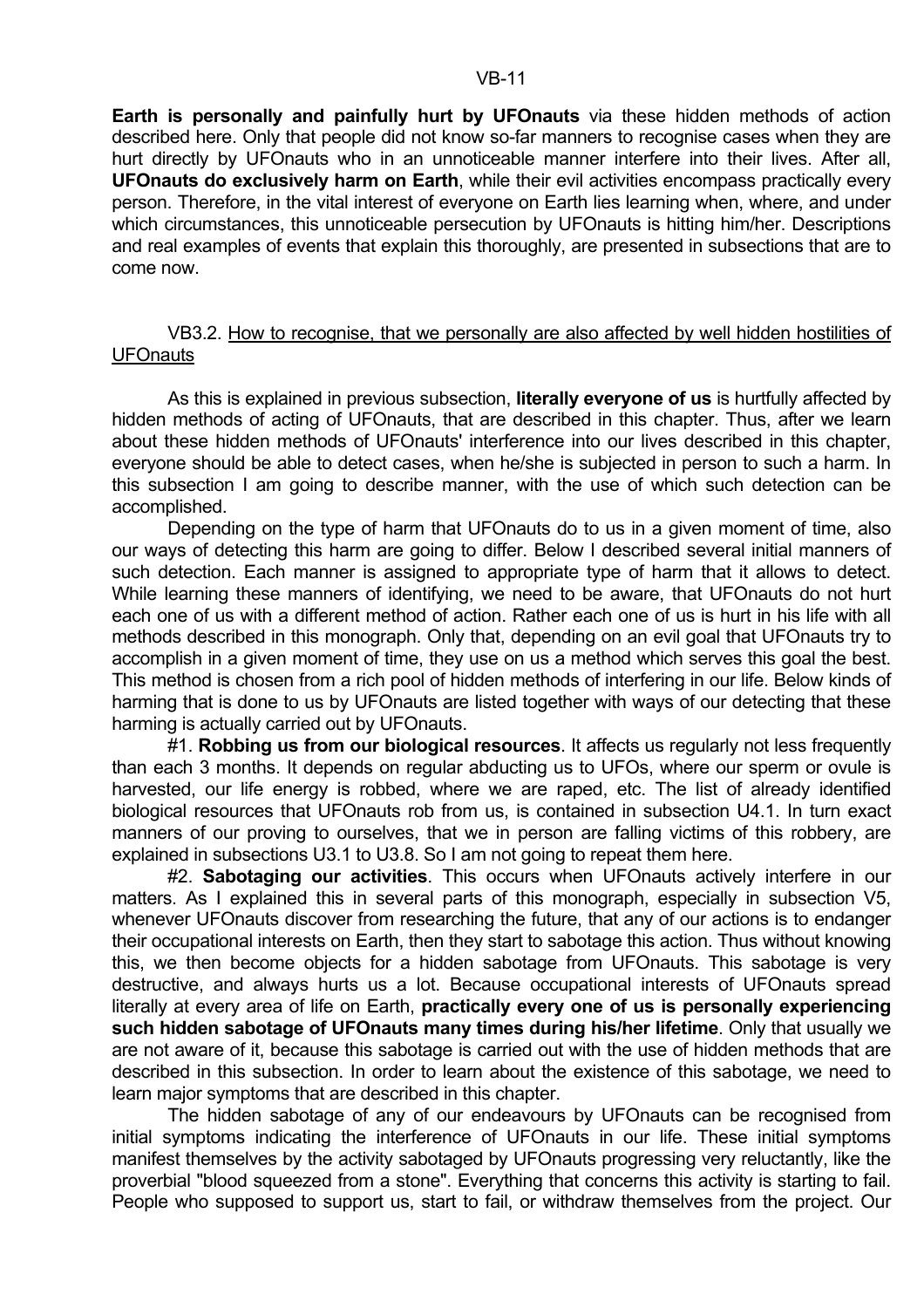endeavour starts to overgrown with various problems regarding legalities, people, human envy. Devices that we need to complete the job continually keep breaking. Etc., etc. If we analyse more carefully these unfortunate events that are hitting us then, the events display characteristic attributes. These attributes are described and explained on examples in content of various subsections (VB4) from this chapter, which are devoted to presentations of appropriate methods of UFOnauts' action. But in order to provide here an initial idea what type of attributes we are speaking here, below I listed the most important of them. Here they are:

 #2a. **Breaking when it is the most difficult to repair**. Something breaks down and this happens late afternoon or in evening, just before a weekend (e.g. on Friday in countries that have free Saturdays, or on Saturday in countries that do not have free Saturdays), or in evening just before a holiday. Then there is a large probability, that this break down is simply a sabotage that UFOnauts carried out. It is worth to think in such a case, for what general purpose this broken something was serving, because this general purpose is probably the target of UFO sabotage.

 #2b. **Falling ill for the time we planned a vital action**. Unexpectedly and rapidly we fall ill a day before vacations, holiday, or weekend, for the duration of which we did an advanced planning of some vital activities. Then most probably these activities are the targets of UFO sabotages.

 #2c. **Destructive events that happen on 13th of any month or on April the 1st**. UFOnauts who occupy us have their favourite dates for completion of strategic movements or strategic destructions - see subsection V5.4. These dates coincide with people's superstitions or with negative cultural links. Most frequently it is the date of 13th (thirteenth) of any month. They also frequently use the date of 1 April (see examples from subsections VB4.3 and VB4.3.1), causing their damage under the excuse of "fools day". In English culture they especially favour the date of 13th that happens on Friday, thus forming the so-called "black Friday". In turn in Chinese culture they choose 14th day in seventh Chinese moon calendar, i.e. the day which by Chinese is considered to be especially feral ("hungry ghosts festival"). Thus, if something is destroyed, attacked, demented, ridiculed, or denied on 1 April or on 13th of any month, almost for sure this is the action of UFOnauts that occupy us. Only that sometimes it may be completed with hands of traitors preprogrammed by UFOnauts.

 #2d. **Breakdowns that repairs themselves**. Also practically all breakdowns that with the elapse of time "repair by themselves" are caused by UFOnauts. However, sometimes these may happen in the unintended manner, when UFOnauts arrive to a home to abduct or rape someone - see descriptions from subsection U3.6.

 #2e. **Problems that continually repeat themselves**. UFOnauts that occupy Earth, almost always are responsible for destructive versions of events or sabotages, that countless number of time affect the same person in the same manner. This results from the fact, that UFOnauts use against a given person only these methods of harming, which previously were proven as the most effective. For example, the harming via these methods lie in the karma of a given person, or a given person agreed to accept creditory karma for them. Knowing that a given method is effective against a specific person, UFOnauts repetitively use this method in all cases when they try to hold back or to destroy something. In my own case, methods of hurting and sabotage almost continually repeated against me are: spoiling my computer, blocking and destroying my correspondence, manipulation various negative feelings into my superiors (on the base of these feelings superiors usually start to persecute me later), and instigating my students to continuously complain to these manipulated superiors. (For example, in Timaru in July 1999 I had a case of student, who caused a large problems which almost finished with firing me from the job, only because I make a mistake during correcting his work and gave him slightly HIGHER mark than this student actually deserved.)

 #2f. **Breakdowns whenever we do something that concerns UFOs**. UFO sabotages are also responsible for practically all problems and failures, which unexpectedly - i.e.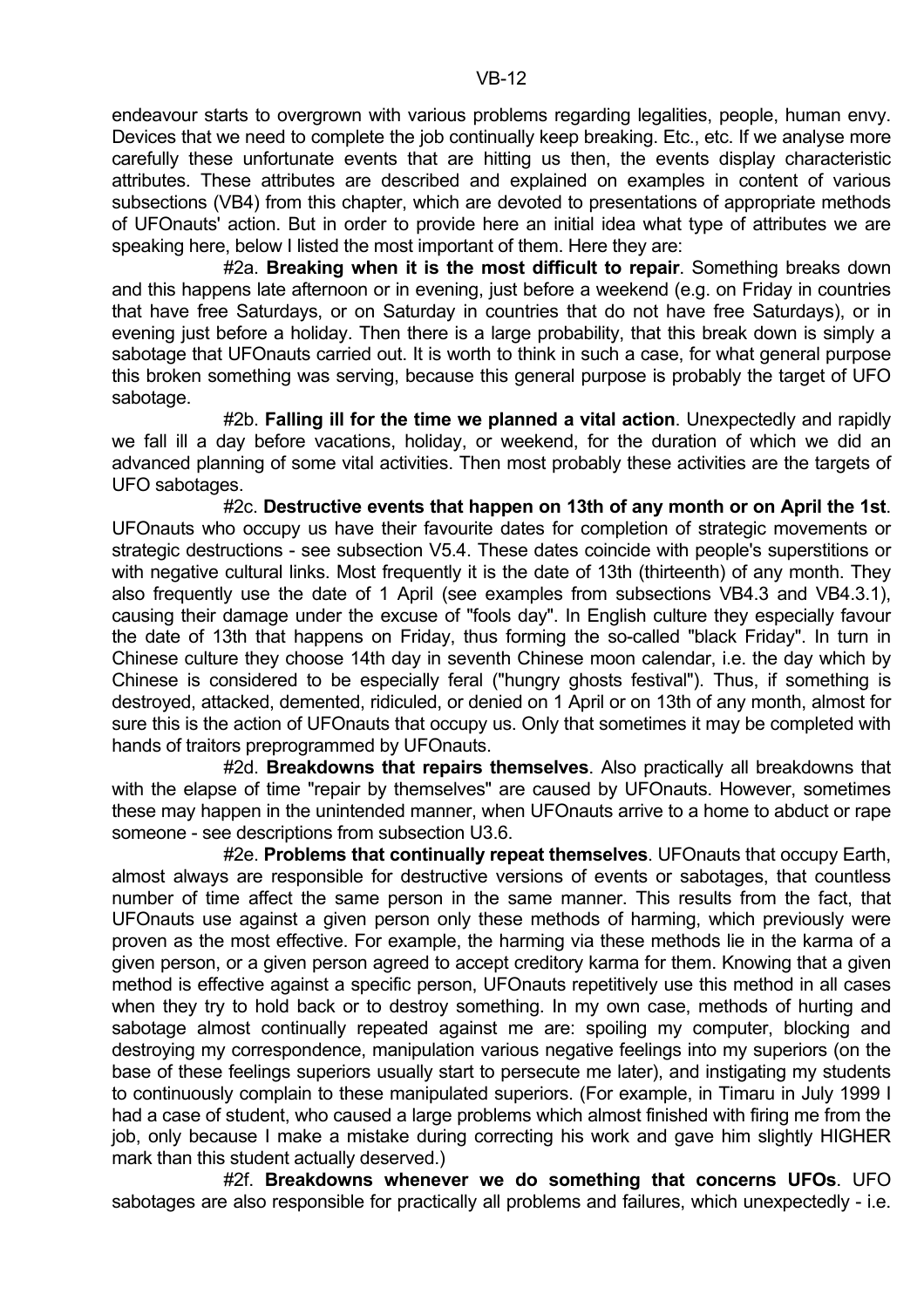without prior signs of approaching breakdowns, appear each time when we intend to do anything that is oriented against interests of UFOnauts on Earth. Examples of such breakdowns and problems caused by UFOnauts may include: jamming of a computer or printer when we wish to write an article that discloses activities of UFOnauts, failure of computer's memory or disks on which we stored vital data or descriptions that discriminate UFOs, various obstacles, hold backs, and delays, which unexpectedly appear when we try to write and send any important letter or email on topic of UFOnauts, jamming of cameras or overpowering feeling to not act when we intend to take a photograph of UFOs, rapid explosion of someone's hostile, destructive, irresponsible, or untypical behaviour, when we wish to announce or show something important regarding UFOs, etc.

 #2g. **Destructions of only copies**. In a similar manner UFOnauts that occupy Earth are responsible for practically all breakdowns or accidents that destroy something, what was already done and what concerns UFOs, and about which all who touch it know perfectly that this is very important so they treat it very cautiously. Examples of such breaking or accidents can be: appearance of an unexpected error on a diskette on which the only copy of an already written article or letter on UFOs is stored, destruction of an important evidence of UFO activities on Earth under the excuse of researching this evidence, someone's vandalism directed towards evidence connected with UFOs, etc.

 #2h. **Incapacitating illnesses**. UFOnauts are responsible very frequently for various types of illnesses that act against people who work towards disclosing our cosmic occupants. These illnesses later effectively "neutralise" activities of such people. From my research to-date stems that such purposely induced illnesses which sabotage our civilisation most frequently are: (1) cancer in these people the complete demobilisation and neutralisation of which lies in an urgent interest of UFOnauts, (2) cataract in writers the publication of which is to disclose evil activities of UFOnauts on Earth (see subsection VB4.4.1), or (3) any mental illness in people who publicly act against UFOs. Furthermore, UFOnauts also cause frequently (4) early induction of asthma in people about whom UFOnauts know that in the future they are to complete vital motion activities directed against UFO interests.

 Of course, the above examples do not exhaust a huge body of evil methods with the use of which UFOnauts act. Further examples of such methods are to be presented in next parts of this chapter.

 There is one meaningful attribute of such continuous interference of UFOnauts in Earthly matters. This is the repetitiveness and structure. If we analyse any case when an interference of UFOnauts is detected, always in this case the same components are present. This means that UFOnauts have only a finite list of reliable methods that are proven in action. This list of methods they later use in every case of their interference with Earthly matters. For us these methods are "defendable", i.e. possible to be detected, described, and counter-acted. Therefore, after we accomplish a success in studying methods of UFOnauts' action, soon we will be able to identify a collection of attributes, which in turn should allow us to recognise the matters into which UFOnauts put their dirty claws. This identification is going to be possible even in cases when normally we are unable to observe the symptoms of UFOnauts' interference.

 At this point it is worth to highlight also, that if we discover UFOnauts to intensely sabotage any of our activities, this practically is an equivalent to the discovery, that this particular activity is enormously vital both, for our own future, as well as for the future of the entire humanity. For more details see the so-called "**method of a blind samurai**" described in subsection W6.1. In such a case we should do everything humanly possible to carry out a given task to a successful end. But we must remember, that according to this "method of a blind samurai", we should NOT insist on breaking through the obstacles that UFOnauts are going to place on our path. UFOnauts are very good in everything that they do, therefore breaking through the obstacles that they raise, frequently turns out to be impossible and may cause our defeat. Rather, as I explained this in subsection W6.1, we should fast **walk around these obstacles** which UFOnauts place on our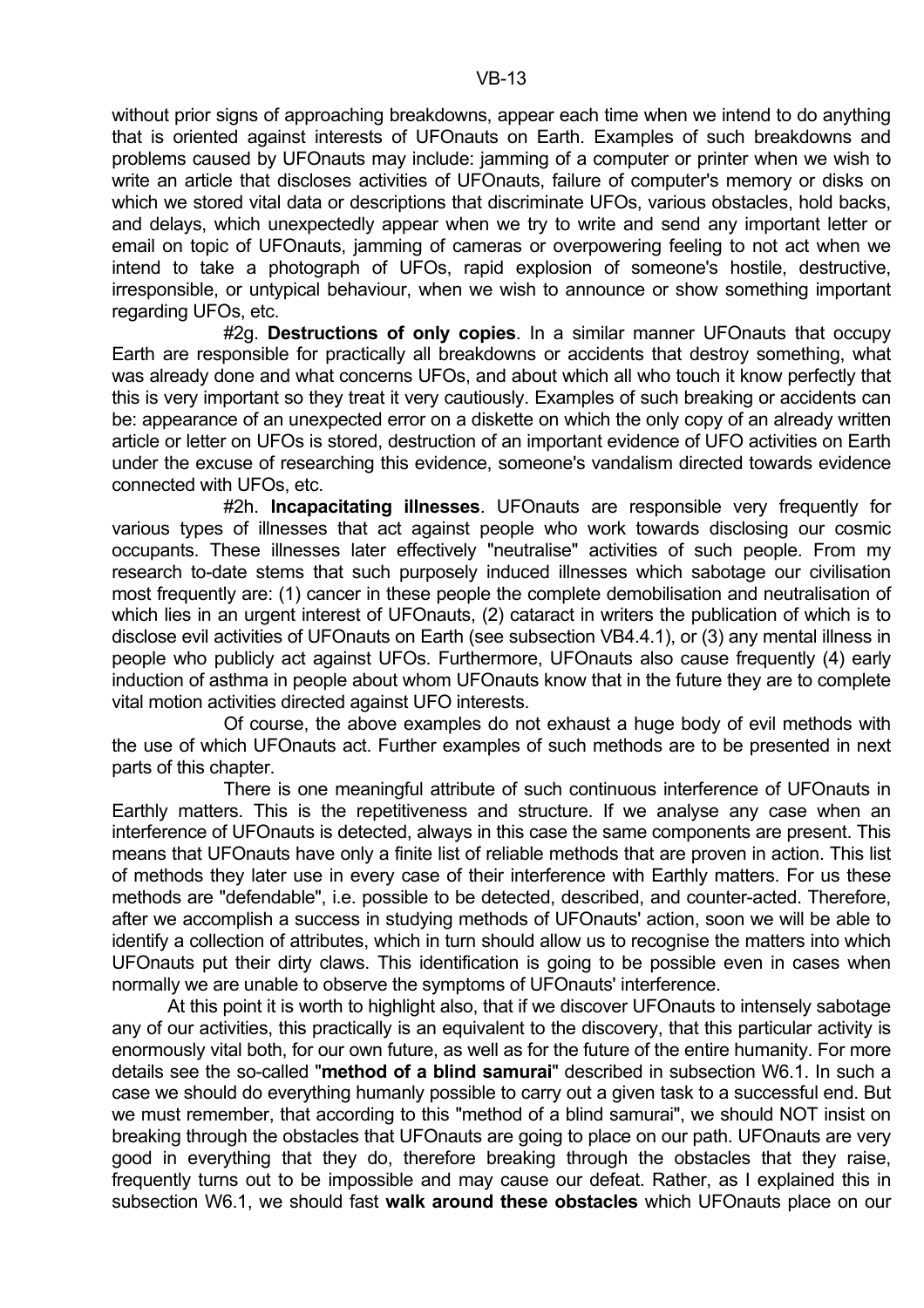path!

 #3. **Assassination attempts of UFOnauts on our lives**. If UFOnauts discover from researching the future, that one day we are going to trouble them badly, then they may decide to issue for us a death sentence. In spite that being killed by UFOnauts may appear to some people highly improbable, I actually know many people, who were thinking so, but soon afterwards they were murdered by these ignored UFOnauts. A part of the list of such people murdered by UFOnauts I made available in subsection A4. (Note however that I know more such cases, but for various reasons I am not able to publish them.) An initial sign, that also ourselves we are placed on such a "death roll" of UFOnauts, is that frequently we start to experience strange accidents that are endangering our life. The reassurance that UFOnauts really try to kill us, takes place when we compare scenarios of these accidents, to scenarios of assassinations described in subsections A4 and VB4.5.1. When we are already sure, that UFOnauts started assassinations attempts on us, it is good to know the following facts:

 #3a. UFOnauts never risk the loss of benefits that they rip from occupation of Earth. Therefore, if in the interest of this occupation lies killing someone, they are not going to be stopped e.g. by our stopping to do what we are doing. After all, by leaving us alive, UFOnauts would risk, that unexpectedly one day we still complete what the fate writes for us to be done. Therefore, once UFOnauts start someone's assassinations, they continue these assassinations until the victim is dead. They only may gradually change with the elapse of time methods of these assassinations from the obvious ones into more hidden ones. Sooner or later, one of these assassinations is going to work for UFOnauts. Thus, after we discover that they try to assassinate us, it is not worth to stop our activities which in our opinion caused these assassinations as they run against interests of UFOnauts. Rather opposite, we should intensify these activities and put into them all our energy and resources. After all, if our sworn enemies are trying to expedite us into another world, we should try to take with us as many enemies as we can. In turn the best way of accomplishing this, is to work for totalizm and for the future of our civilisation, by the decisive fight against UFOnauts.

 #3b. The work written into our karma is going to wait until we complete it. So if we start any work, while UFOnauts stop us from completing it by killing us before it is finished, **we have it guaranteed by the canon of universal justice, that the universal intellect gives to us another chance, so that we can conclude this work in our next life**. According to laws of the universe, if something is written into our fate by karma and by shaping of the timespace, then this something is not going to be taken from us away by our temporary leaving this world. Thus the more of this task we manage to complete before UFOnauts kill us, the less we have to finish when we come again to conclude this our work.

 #3c. From the death we cannot escape. However we can serve to humanity with it. Therefore we should inform whoever we know, that UFOnauts are hunting us. After all, when other people know about this, then when UFOnauts finally complete their intention, our death is not going to be wasted, and will serve other people as a next illustration of what UFOnauts can do.

 #3d. We should publish somewhere exact scenarios (descriptions) of the to-date assassination attempts on our life. After all, UFOnauts have only a limited number of such scenarios. The better we get to know these scenarios, the more difficult for UFOnauts becomes their completion.

 #3e. We should not take unjustified risks. After all, taking risks makes evil tasks of UFOnauts much easier. But also we should not be afraid to take risks on every occasion where our action works against interests of UFOnauts. Then the risk is justified and the universal intellect is going to support us in surviving it.

VB3.3. Differences between the undetectable oppression of UFOnauts and coincidence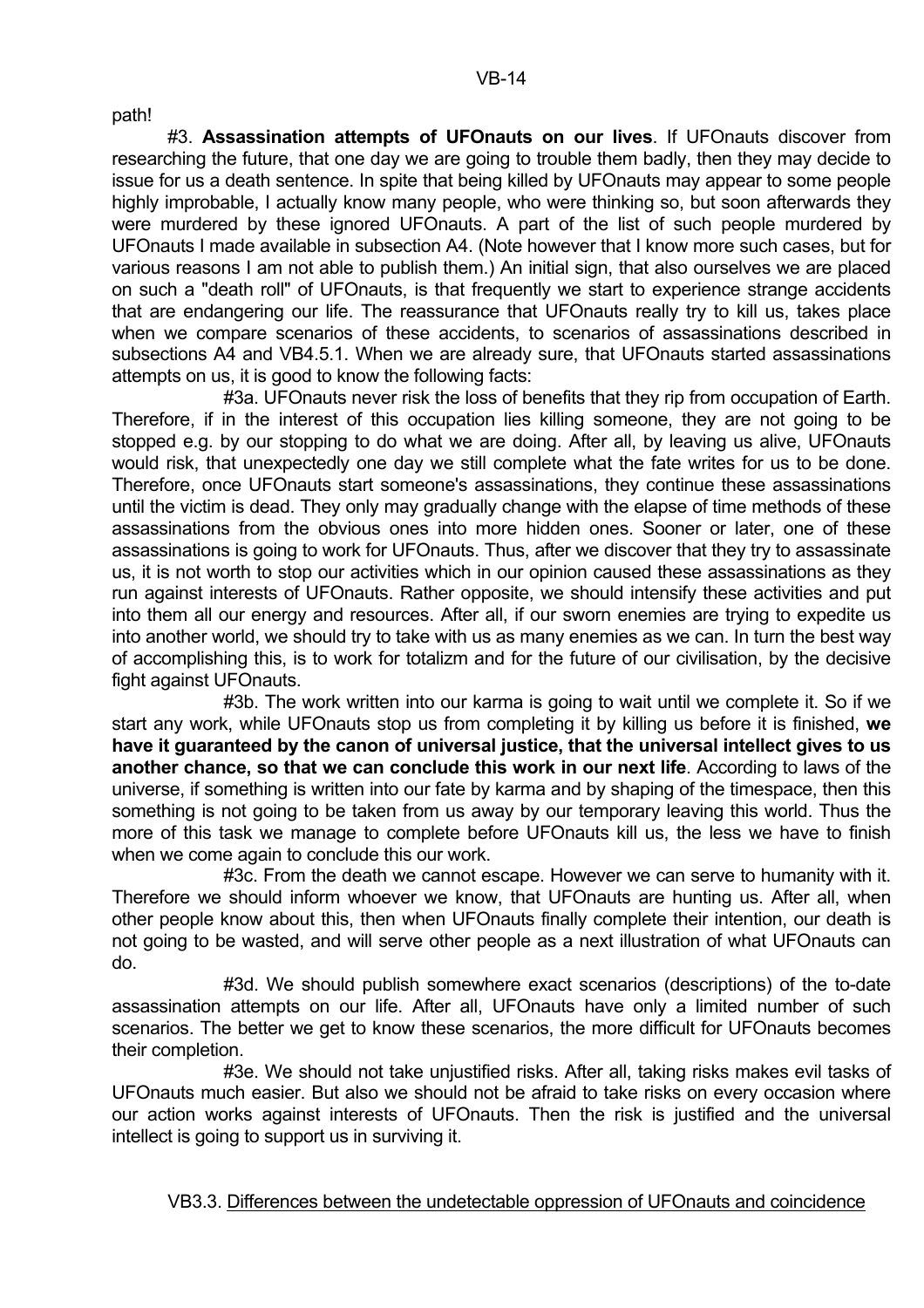After we realize, that such highly misleading methods of UFOnauts are continually used on us, a question starts to emerge: how in this case find out **where the truth lies**? After all, so-far we used to determine truth by analysing facts. But all the above methods of UFOnauts are oriented towards the distorting of facts and making their meaning completely misleading. Here are basic methods which I managed to identify so-far to allow us to find out the truth in spite that UFOnauts systematically distort facts:

 #1. **Method of tracing series of coincidents** (instead of tracing facts). This is the method that I use relatively frequent. It turns out to be rather reliable in establishing what our parasites have in mind. It states that "**in all matters which are subjected to manipulations of evil parasites from UFOs, we should not concentrate only on facts, but we should also investigate carefully the so-called "coincidents", which are connected with these facts and which usually indicate what is going on**". In order to explain this on an example, in order to see the intensions of invisible UFOnauts, we should not look only at individual facts that take place when we try to complete a given task, such as someone's illness, fail of the computer, or some distant member of our family raiding our house during a weekend that we planned to spend on this task. So for example, when we try to prepare an internet site that promotes totalizm, but before we manage to build this site every computer that we use rapidly fails because of an increasingly different reason that may look to us completely natural, we should not accept "natural" causes for these failures - in spite that at a first glance they may look obvious. Rather, we should also take under account all "coincidents" that join these facts together, such as their time sequence, common result, trend that they reveal, etc. (In case of coincidents from the above example, which depend on subsequent failure of all computers that we try to use to implement the intention of building a totaliztic web site, they clearly indicate that UFOnauts are trying to stop us from the completion of this web site.) After all, according to what is explained in subsection JC7, whatever we call "coincidents", actually are well camouflaged interventions of either the universal intellect, or these evil parasites from UFOs.

 #2. **Method of comparing the scenarios**. It is effective e.g. in finding out who and for what reason was a victim of an assassination organised by UFOnauts. It states that "**if leading fragments of fate of different people fulfil the same general scenario, and allow to detect the cause-effect mechanism in which causes are activities of these people which somehow runs against the interests of evil parasites, while effects are events that effectively terminate these activities, then this fate represents the assassination of these people, arranged by evil parasites from UFOs**". This methods results from the fact that our occupants from UFOs, complete all their intensions with the use of a finite number of methods, the effectiveness of which was already verified by them in action many times. These methods have always written into them the hiding of UFO actions behind smoke-screens of some "natural" events. Therefore, whatever these UFOnauts do, it always indicates the intensions of these cosmic occupants because it unfolds according to a strictly defined scenario from one of these methods. If we learn and describe these scenarios, then we are able to recognise situations when one of them is used on someone. An example of such a use of this method, is the discovery described in subsection A4, that my own brother fall a victim of assassination of UFOnauts, similarly as was the late John Britten. Also a similar example is the obvious fate of the American family of Kennedys and the Indian family of Gandhis, members of both of which constantly fall victims of UFOnauts.

 #3. **Method of identifying series of exceptions**. This method of recognising steering of UFOnauts in a particular type of events, is very useful in detecting all cases when UFOnauts consequently persecute an individual person or a given class of people. It depends on identifying series of exceptions that somehow affect this particular person or these people. Let us give here examples of such exceptions. If all inventors of devices which introduce a significant progress to our civilisation consistently die let say below the age of 40, while all other people at average live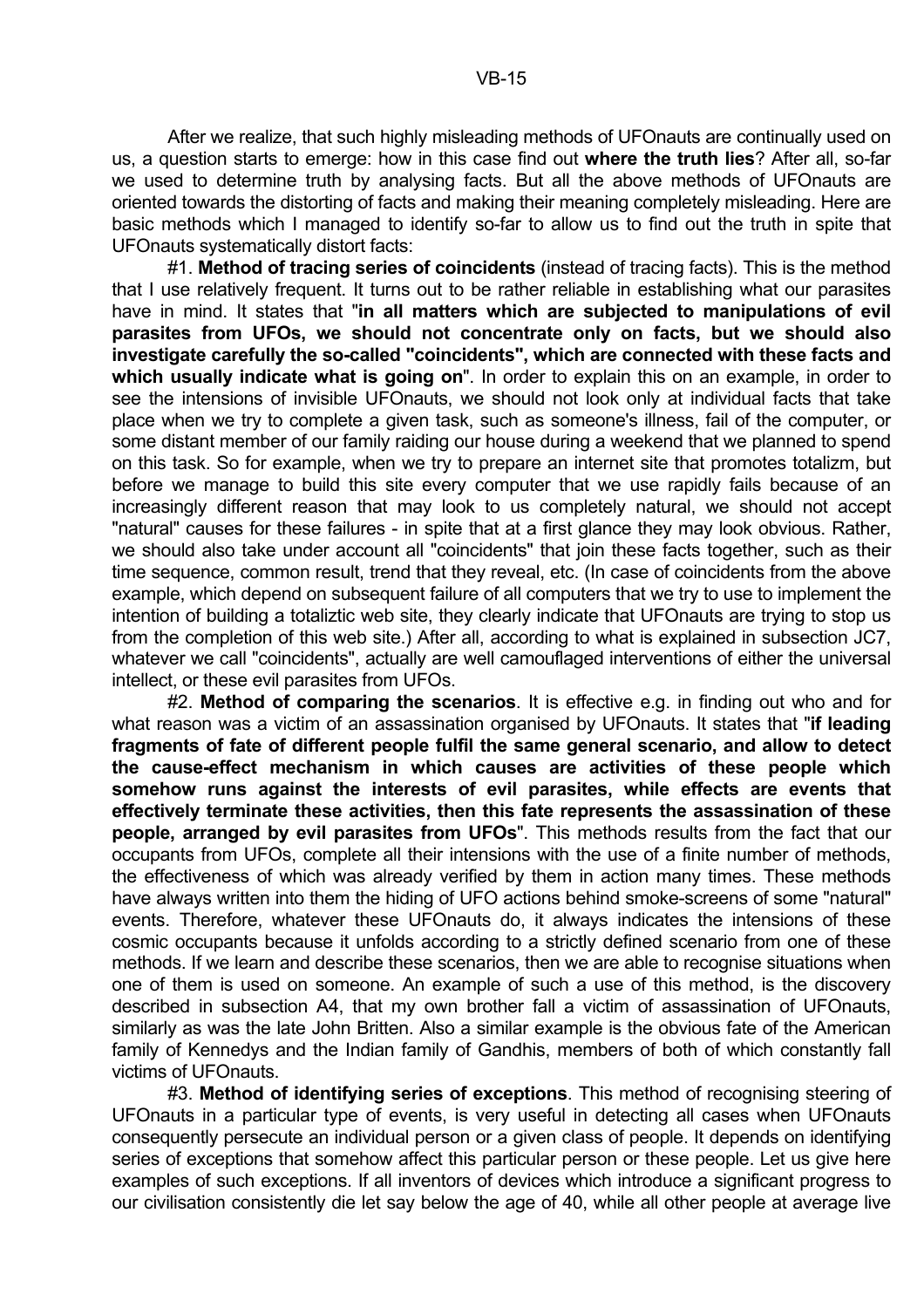to the age of 80, this consistent exception in longevity would mean that UFOnauts contribute towards deaths of these creative people. If an average employee in a given type of job changes place of employment once let say per each 10 years, while there is someone in the same job who in spite of trying hard to retain his position, still is forced to change employments every 3 years, this means that UFOnauts somehow contribute in a hidden manner towards losses of jobs by this particular person. If every illustration on the web sites of totalizm have an insertion made automatically, which redirects the calls to this illustration to the directory named "/cgi-bin/i/", while there is no other web page which has and displays this particular insertion, this repetitive exception simply means that illustrations on web pages of totalizm are subjected by UFOnauts to a well-hidden and skilful sabotage. Etc., etc.

 If someone carefully analyses the methods of actions described here and used by evil parasites from UFOs, than he/she must notice that they somehow sound familiar. This their familiarity stems from our religious teachings. If someone looks beyond the terminology used by previous generations of people to describe methods which were used by religious devils, than it turns out that old **devils** used the same methods of action, as these that are used by today UFOnauts. (In subsection VB1.1 I already tried to direct attention of the reader at subsection V9 where this matter is examined.) In the newspaper from New Zealand entitled "The Timaru Herald", issue dated on 12 August 2000, page 8, a brief religious story was published, that tried to illustrate the present methods of Satan. If one analyses this story, than it hits that in the religious manner, it tried to express exactly the same methods of action, that are scientifically described in this subsection.

Although the above descriptions should appeal to our logic, people are so constructed. that their feelings are ordering them to see an illustrative proof. Of course, as a scientist I would not state the above shocking facts, if I have not an access to evidence, that everything that I am stating here is corresponding to the truth. A significant body of such evidence I presented in the entire volume of this monograph [1/4]. But in order to indicate here at least one example of this evidence, in subsections O7 and U3.1 I describe the most frequently available traces of activities of UFOs on Earth. One of the traces described in there can be found even on our own legs - it takes a shape of a small scar made by UFOs on the leg of every one of us. If someone does not believe in what is stated in this volume, this scar can be found very easily. After all, if on the reader's leg this scar healed so perfectly that it cannot be spotted (around 27 cm from the floor: women usually have it on the left side of their left leg, men usually have it on the right side of their right leg), always amongst family members, or amongst friends, someone is going to be who has a very clear such a sign of systematic abductions to UFOs.

# VB3.4. Common attributes of methods of direct intervention of UFOnauts in our affairs

 From the analysis of known cases of direct intervention of UFOnauts into Earthly matters, e.g. from cases of neutralisation of evidence of UFO activities on Earth, I managed to identify several their common attributes. These attributes reveal how refined, malice, and cunning are methods of action of evil parasites from UFOs. These common attributes are as follows:

 #1. **Such shaping, that they remain completely undetectable for humans**. Everything that UFOnauts do on Earth, always is so cunningly planned and controlled, that for people it remains undetectable. If something discloses to us, that a given interference into our affairs originates from UFOnauts, usually it is a coincidence, or an error in completion.

 #2. **Acting through inflation of natural trends**. All actions of evil parasites from UFOs are always coinciding with natural trends, e.g. with natural inclinations of people, with natural direction of laws of physics, etc. Only that they inflate effects of these trends. (E.g. hurting those ones whom we do not like, is a natural tendency of people. Therefore towards persecuted people UFOnauts only instigate the inflation of someone's spontaneous hurting. Scepticism is a natural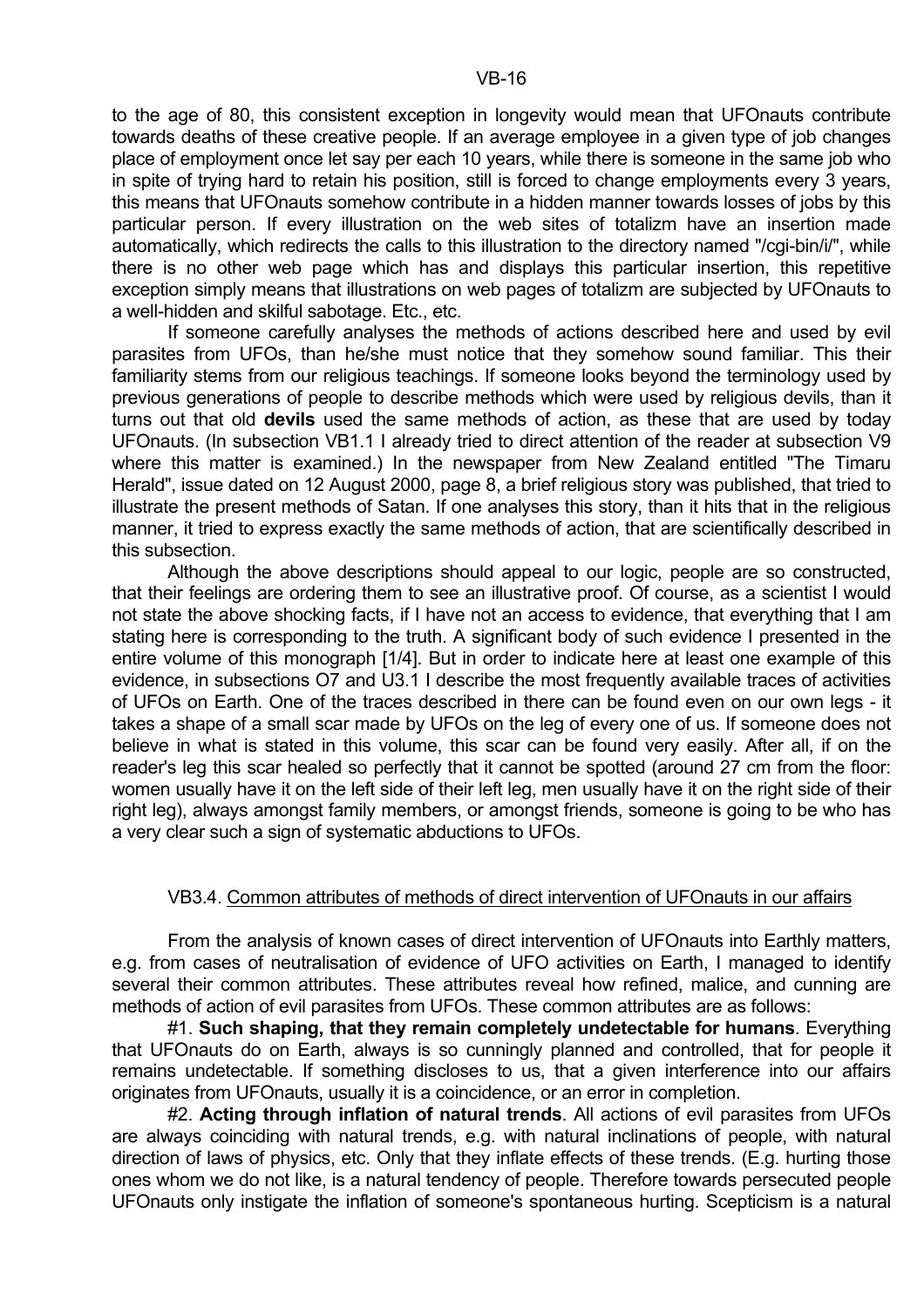phenomena. Therefore towards the inconvenient ideas UFOnauts only inflate this scepticism, making the resistance impossible to overcoming. Etc., etc.) In this way effects of manipulations, and actions of UFOnauts, are very difficult to detect and to distinguish from typical human behaviours and from natural phenomena.

 #3. **Manipulation on human emotions**. UFOnauts advanced to perfection their skills of controlling negative emotions in people. The intended actions of people that they manipulate, they motivate through inducing in humans proper combinations of feelings of jealousy, personal aversion, hate, fear, greediness, interest, despotism, intolerance, hysteria, religions fanaticism, etc. In turn these combinations of feelings induced by UFOnauts, on a similar principle like destructive computer programs, push manipulated people into acting in the direction which is preprogrammed by UFOnauts.

 #4. **Walking around action of moral laws**. Activities of UFOnauts are so selected, that in normal cases they cunningly walk around action of moral laws - see subsection JD2.3. For example, all activities of these evil parasites are carefully planned, to preferably generate only acceptable karma. Such acceptable karma can be taken back by individual UFOnauts and entire civilisations of UFOnauts when the Boomerang Principle returns it (see action of moral laws described in subsection I4.1.1). In turn, if evil parasites from UFOs are forced to openly break moral laws, they do this breaking with hands of human traitors appropriately hypnotised - see subsection U4.4. Alternatively they carry out this breaking in such circumstances, that the karma for this breaking is then passed onto someone from Earth - who is abducted to UFOs especially for this purpose as described in subsections A3, I4.4 and T4.

 #5. **Emphasizes on the lying propaganda**. UFOnauts aid their activities on Earth with a paralysing "parasitic propaganda". This propaganda has an interesting attribute. It always claims the exact opposite of the actual action of UFOnauts. For example, one of the ideological axes of this propaganda is, that it constantly tells people that "UFOnauts are good and they arrive to Earth to help people". It is so persuasive, and applied to the addressees with such an advanced technology of manipulation on views, that rarely anyone manages to resist it. Actually I met cases of readers of my monographs, who claim that they red entire body of evidence that I presented in these monographs, but simultaneously they are still deeply convinced that UFOnauts arrive to Earth to help us. However, when I asked these people on what evidence they base these their claims, the answer usually was that they have for this an inner believe. It appears that the presentation of an ocean of evidence on the destructive activities of UFOnauts on Earth, is unable to counterweight just an inner believe that is telepathically or hypnotically imposed by UFOnauts. This inner belief imposed onto people by UFOnauts stubbornly states that UFOnauts arrive to Earth to help us. It seems to be not important that it is not supported by any facts or evidence. It is also not important, that all facts observed so far totally contradict it. Of course, people who adhere to such a believe never are going to undertake any self-defence action, even if evil parasites started to openly skin them out. In relationship to them the propaganda of evil parasites from UFOs accomplished its goal - it completely paralysed them.

 When knowing the above attributes and examples of UFO activities, the reader probably more easy is going to notice effects of similar activities observed in his/her immediate surrounding.

 Characteristics of UFOnauts behaviour revealed in this subsection for many people may provide a kind of shock. We used to think, that if there is someone so advanced technologically, then this someone should be also perfect morally. Especially, that on the occasion of almost every meeting with people, UFOnauts do not hesitate to emphasize their moral superiority over humans. They keep telling us that we should behave ourselves, obey moral laws, etc. (e.g. see paragraph N-110 in Appendix Z from monograph [2e]). However, it turns out, that in spite of knowing much more about morality than people do, UFOnauts are further apart from moral perfection than humans (see also subsections JD2.3 and V7). For example I already know many cases, when UFOnauts lied, refused to help someone in need, disinformed people, manipulated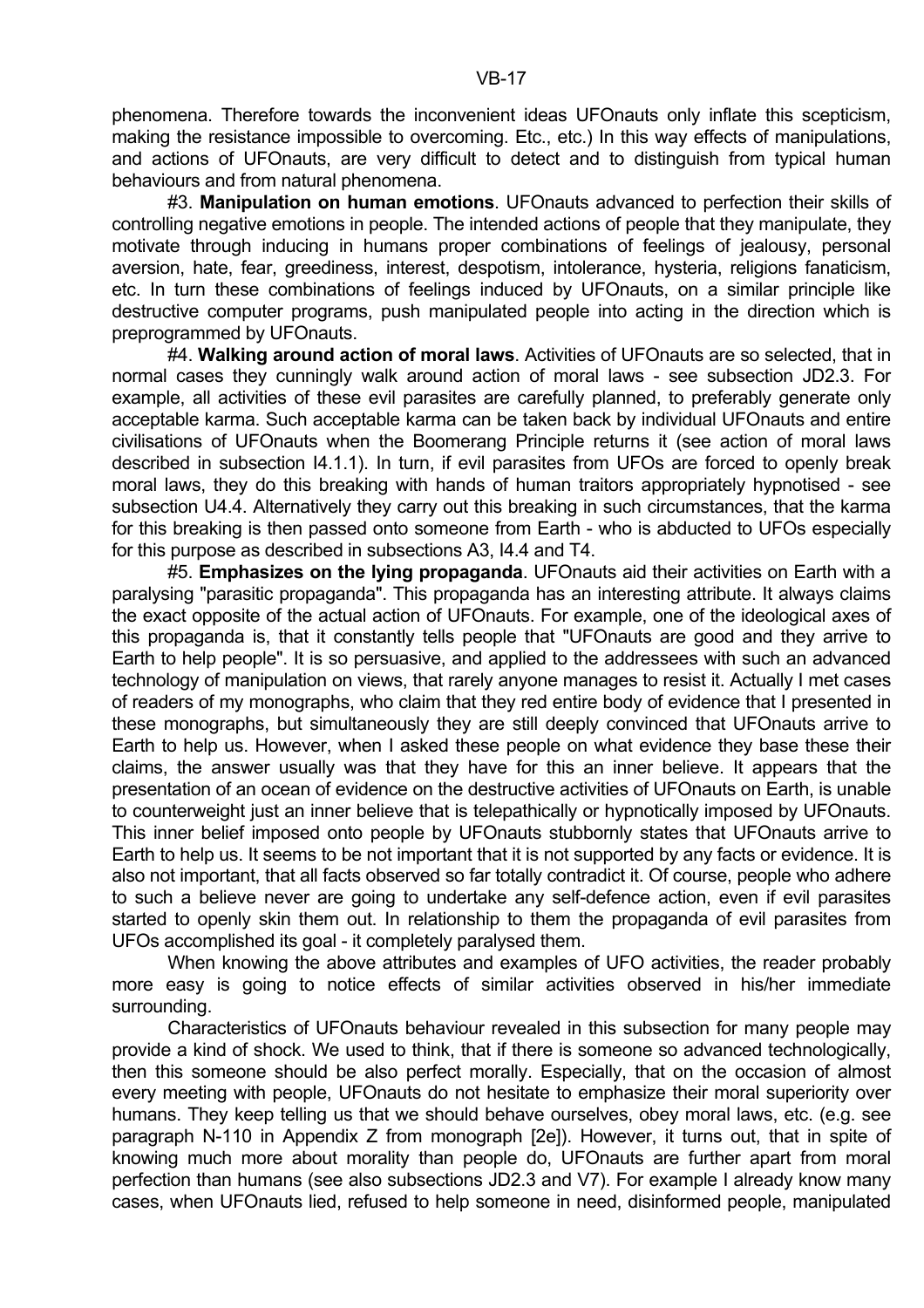views of us and themselves, robbed from us everything that they wish to have, raped people, caused disappearance of people forever, and even killed many people. At the end of 1992 there were famous press announcements, that UFOnauts surgically removed skin from the entire face of a Brazilian woman. No wonder that they start to feel paranoia that according to Boomerang Principle one day comes an hour of paying back, when they receive return of whatever they served to us (see subsection I4.1.1). Therefore they thoroughly hide from people the star of their residence, they do not hide that we are dangerous for them, and they try to delay our technical development (and thus also the date when we technically get even with their level), that probably right now they eliminate from us genes of aggression, etc. For the good of our descendants it is extremely dangerous for us to trust verbal opinions that are manipulated into us by UFOnauts. We also should not trust the claims spread by them, that because they are technically so advanced, they must also be philosophically and morally "good". Our decisions and actions we rather should base on logic and evidence. After all, logic and evidence almost never failed anyone, while believes, claims, and flowery speeches already so many times turned out to be just a propaganda that manipulated people for someone's benefit.

 I am not the only researcher of UFO abductions, who is coming to the conclusion, that we must stop trusting unconditionally into claims of UFOnauts. A similar view is adopted by a growing number of other researchers. In order to repeat statements of at least some of them, I would recommend the reader the review the number 2(30) of the Polish quarterly UFO, issue from April-June 1997. (Because of the evidential value in supporting this monograph, this number is referred to in several different chapters, e.g. see [1P5.1]). Only in this single edition of UFO quarterly, as many as three different researchers of UFO abductions stated exactly what I do here. For example in the article **[1VB3.4]** by Karla Turner, "Wziecie Anity" (i.e. "Abduction of Anita") published on pages 26 to 35 of that number of UFO quarterly, the author of this article approves the views of Anita with the following words: page 32/33 "I was upset with them, that they do not deal honestly with the human race" (in the original Polish wording: "Mialam im za zle, ze nie postepuja z ludzka rasa uczciwie."); pages 33/34 "I am aware, that there creatures may resort to cheating, I also realise that during meetings they can show to people untrue scenarios of future events." (in the original Polish wording: "Jest swiadoma, ze te istoty moga dopuszczac sie oszustw, zdaje sobie tez sprawe, ze moga one w czasie spotkania ukazac ludziom nieprawdziwe scenariusze przyszlych zdarzen."). In turn on page 50 in the article **[2VB3.4]** by Don Worley "Wziecia - zlowroga rzeczywistosc naszych czasow" (i.e. "Abductions - the lethal reality of our times"), his author states about UFOnauts as follows, quote "... I come to the conclusion, that these creatures should be judged by what they actually do, not by what they tell us or show us." (in the original Polish wording: "... doszedlem do wniosku, ze istoty te nalezy oceniac po tym, co robia, a nie po tym, co nam mowia i pokazuja.") Finally the third similar statement from the mentioned number of UFO quarterly is to be quoted in the next paragraph. Thus, if almost every rational researcher, who did detailed research on the matter of UFO abductions, arrives to almost an identical conclusion, there is about a time to take notice of these voices of warnings. There is a right time to break through this lethargy and undertake a vigorous defence, because this research reveal that UFOnauts really lie, cheat, spread confusion and misleading propaganda, and have dirty agenda on their interests in Earthlings.

 On page 42 of the same number 2(30) of the Polish quarterly "UFO", there is also another article to which I already referred in chapter T of this monograph as to article [3T4]. In this article [3T4] Budd Hopkins expresses about UFOnauts the following opinion, quote: "Out of all things that we know about these creatures, the most important are their two attributes: their tendency to cheat and their capability to implant in our minds views and pictures agreeable with their will. Noone should believe in any their assurances more than in publications of air force about the reality of UFOs existence." (in the original Polish wording: "Ze wszystkich rzeczy, jakie wiemy o tych istotach, najwazniejsze sa ich dwie cechy: ich skłonnosc do oszukiwania oraz umiejetnosc implantowania w naszych umyslach pogladow i obrazow zgodnych z ich wola. Nikt nie powinien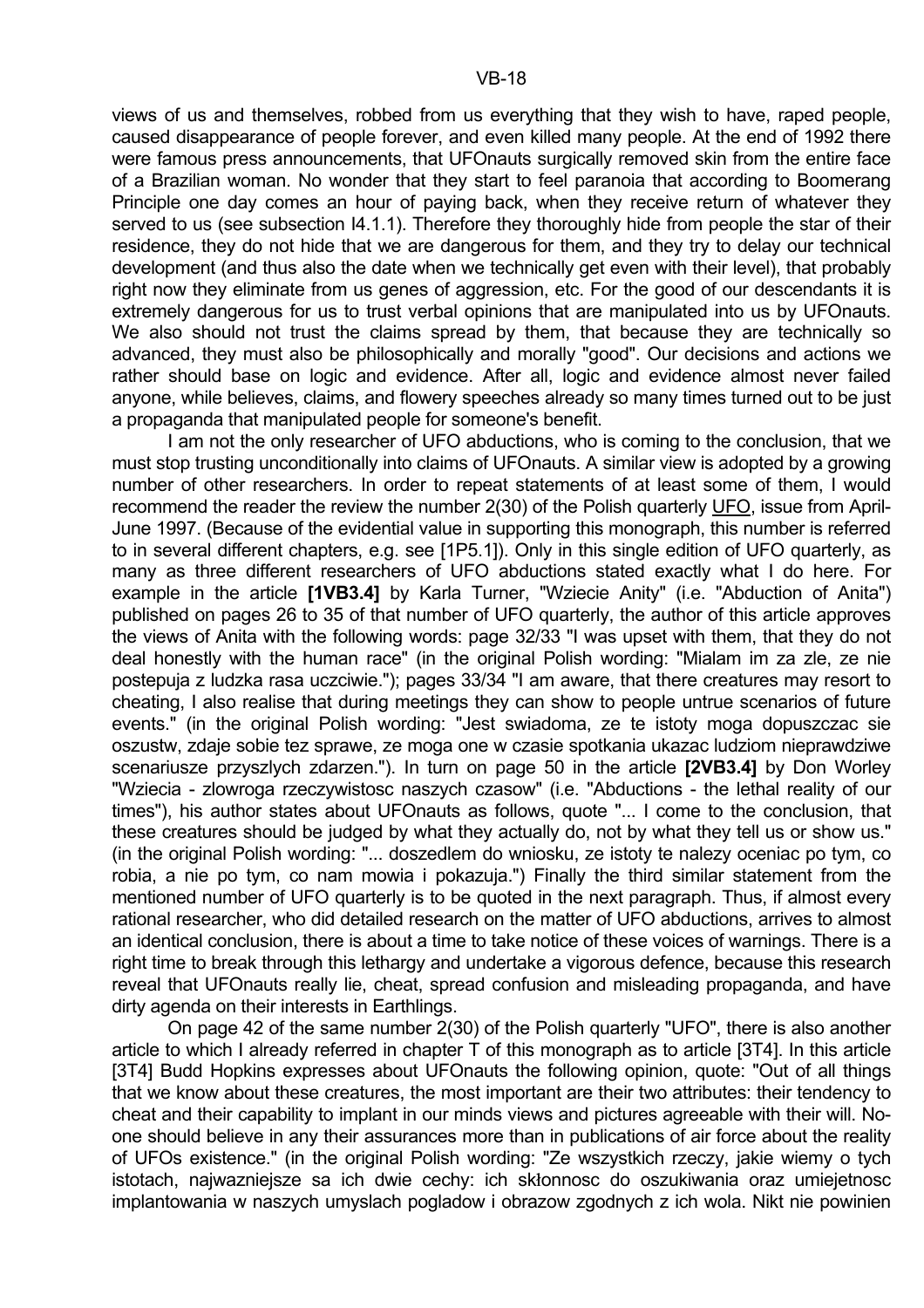wierzyc jakimkolwiek zapewnieniom z ich strony bardziej niż publikacjom sil powietrznych na temat realnosci istnienia NOLi.") In the last sentence Budd Hopkins refers to official statements regarding UFOs by the USA's air force that are already known by the entire world. These statements claim that UFOs do not exist. For example on 1 April 1997 (one should notice the favoured by UFOs date of 1 April), the USA's air force issued an official statement which negated the UFOs' existence. This statement was then enthusiastically disseminated by press agencies and printed in many newspapers in the entire world, spreading additional disinformation amongst already disinformed people. The news item **[3VB3.4]** about this statement, printed in the Malaysian newspaper The Malay Mail (The New Straits Times Press (Malaysia) Berhard, 31, Jalan Riong, 59100 Kuala Lumpur, Malaysia), issue from Wednesday, 2 April 1997, page 9, states as follows: "No proof UFOs exist. WASHINGTON: The US Air Force found no evidence of extra-terrestrials during a 22-year investigation into sightings of unidentified flying objects (UFOs), the Pentagon said yesterday. Code-named Project Blue Book, an air force unit headquartered in Dayton, Ohio checked out 12,618 purported UFO sightings from 1947 to 1969 before abandoning the effort. "We cannot substantiate the existence of UFOs and we are not harboring remains of UFOs," Pentagon spokesman Kenneth Bacon said. - AFP"). The above should be complemented with the information, that dating of this statement on 1 April 1997 ("fools day"), gives to it all attributes of methods present in actions of UFOnauts themselves. For example, it was disseminated in the manner identical to dissemination of the statement described in subsection VB4.3.1, which neutralised the validity of abduction of the late Jan Wolski to a UFO. This in turn suggests, that the statement may represent another example of UFO sabotage, carried out with hands of people manipulated by UFOnauts, and oriented towards spreading disinformation and confusion. I would not be surprised when one day it turns out, that Kenneth Bacon does not exist at all. In turn the above statement was just another "fool day joke" manipulated onto people by UFOnauts themselves and spreading the destruction that they intended.

# VB4. Methods, manners, and strategies with the use of which UFOnauts keep us enslaved and unaware of our fate for thousands of years

 In subsection V6 irreversible sources of advantage of UFOnauts over people are described. These result from natural reasons, therefore we are not able to make up for them. Independently from these ones, in action there is also a second group of sources of UFOnauts' advantage. These result from the methods, manners, and strategy of action, used on humanity by occupying UFOnauts. For this group of advantages of UFOnauts over people, we are able to make up relatively fast. Of course, we must devote for this an appropriate amount of our effort and resources. The first and the most important step towards this making up is to realise that they do exist and that we are subjected to their action. Subsequent parts of this subsection are devoted to their systematic presentation.

# VB4.1. Hiding of UFOnauts from people and hiding the continuous presence of UFOnauts on Earth

 The effective hiding from people is the most basic strategy of UFOnauts. With the use of this strategy UFOnauts managed to deceive us so thoroughly and for such a long time. This is because such hiding makes impossible for us to develop the true knowledge of our situation, and thus constantly keep us enslaved. But simultaneously this hiding clearly discloses the immoral goals of UFOnauts on Earth. After all, even small children know that "if someone is hiding from us, this someone has something immoral to hide". (E.g. consider a well-known English proverb: "wherever there is a secret, there must be something wrong".) Hiding of UFOnauts is also their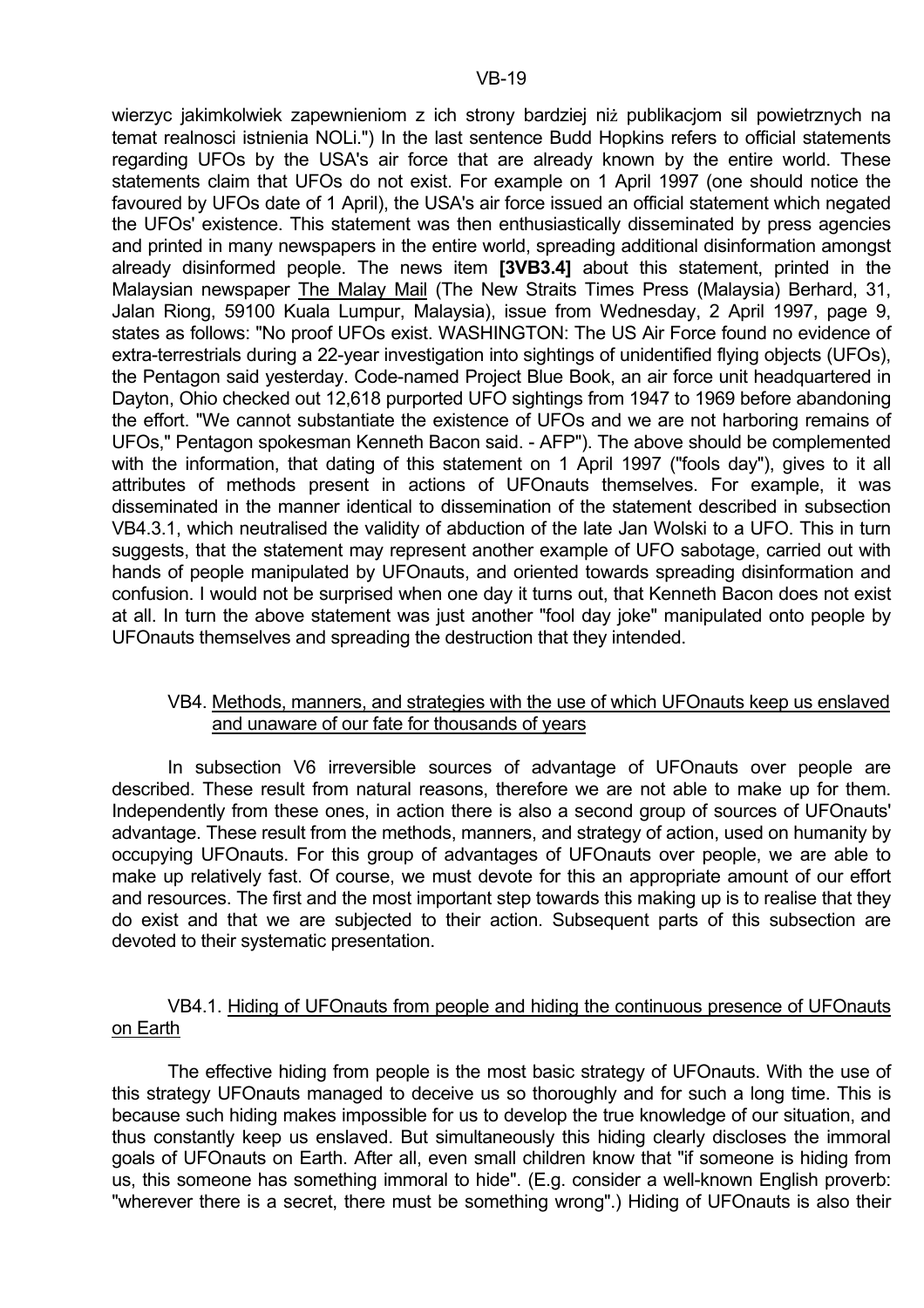method of action for which we can make up easily. If we are aware that UFOnauts constantly hide from us, and if we begin to strive towards eliminating this hiding, then we have a chance to develop in a relatively short time our own means and devices of defence, which will neutralise efforts of UFOnauts to remain invisible for people. Therefore this subsection concentrates on discussing the sole fact of UFOnauts' hiding from us, as well as methods used by UFOnauts to hide their continuous presence on Earth from people.

 The reason for which UFOnauts constantly hide from people, is to keep us in the lack of certainty of their presence on Earth. After all, when we do not see their continuous presence around us, we also are unaware of the seriousness of the situation in which we are, nor we are aware of the intensity of the presence of UFOnauts on Earth. However, in reality the presence of UFOnauts on Earth is even more intense than was the presence of Germans during the Hitler's occupation of Poland. If we are able to notice UFOs and UFOnauts visually, then we would constantly see their vehicles as these cruise, or hover, in our vicinity. Simultaneously, we would also see numerous UFOnauts in practically every place on Earth. Thus, the very urgent task is for us to begin finally realize that there is such a continuous, invisible, and vast presence of UFOnauts and UFOs in our surroundings.

 According to my present understanding, UFOnauts utilise a whole array of really evil methods and dirty tricks to hide from us. These tricks are aimed at disallowing people to realise the enormous intensity of the presence of UFOnauts on Earth, and to realise the large frequency of unreported UFO observations that result from this intensity. Therefore, in our vital interest is to learn fast these dirty methods and tricks of UFOnauts. The most important out of these include:

 **#1. Acting mainly at night**. This trick of UFOnauts boils down to avoiding of open flights in daylight. It is almost a rule, that UFO vehicles operate mainly in this part of our planet, which is just covered by the blanket of nighttime, and thus in which the majority of people are sleeping. During daylight UFOs operate only in these cases, when the completion of a given task for some reason cannot be shifted into nighttime. However, if they are forced to operate during the daylight, they undertake a whole array of prevention measures to not be noticed visually (examples of such measures are described in items #2 and #3 below).

 **#2. Working mainly in the state of telekinetic flickering**. This trick of UFOnauts depends on avoiding of flights by UFO vehicles in a visual mode of operation. It is additionally combined with the hiding of UFOnauts themselves behind the screen of invisibility created by switching on their state of telekinetic flickering. Thus, if UFO vehicles are flying near the surface of Earth, then almost as a rule they use one of the modes of making themselves invisible to human eyes and cameras. An example of such mode is the state in subsection L2 described under the name of "state of telekinetic flickering". More about principles of UFOs' operation in the manner completely invisible for people, is explained in subsections P2.10 and VB4.1.2.

 **#3. Positioning of UFO vehicles directly "towards the sun"**. UFOnauts rigorously obey also another rule of hiding, which in human edition was discovered an implemented by pilots of military aeroplanes during the World War Two. It depends on positioning a UFO vehicle always exactly on the outlines of sun in relationship to people whom a UFO observes or whom it is just approaching. This method is utilised by UFOs when they spy on someone in sunshine. The principle of approaching people just being observed precisely from the direction of the sun, is even permanently programmed in log-computers of UFOs. Therefore it is completed mechanically in every typical case. A more exact description of this principle is contained in subsection D2 from Polish treatise [4B]. Of course, because such UFOs are operating in the state of telekinetic flickering, they do not form their own shadows. As it is known, for protection of eyes people extremely rarely look straight into the sun. Also photographs and video-recordings do not come out if they are taken directly towards the sun. Thus such positioning of UFOs exactly on outlines of the sun additionally complicates noticing of these vehicles when they spy on someone.

 The fact that UFO vehicles always position themselves under the sun in relationship to people whom they observe or sabotage, can be used by us in several ways. Here are examples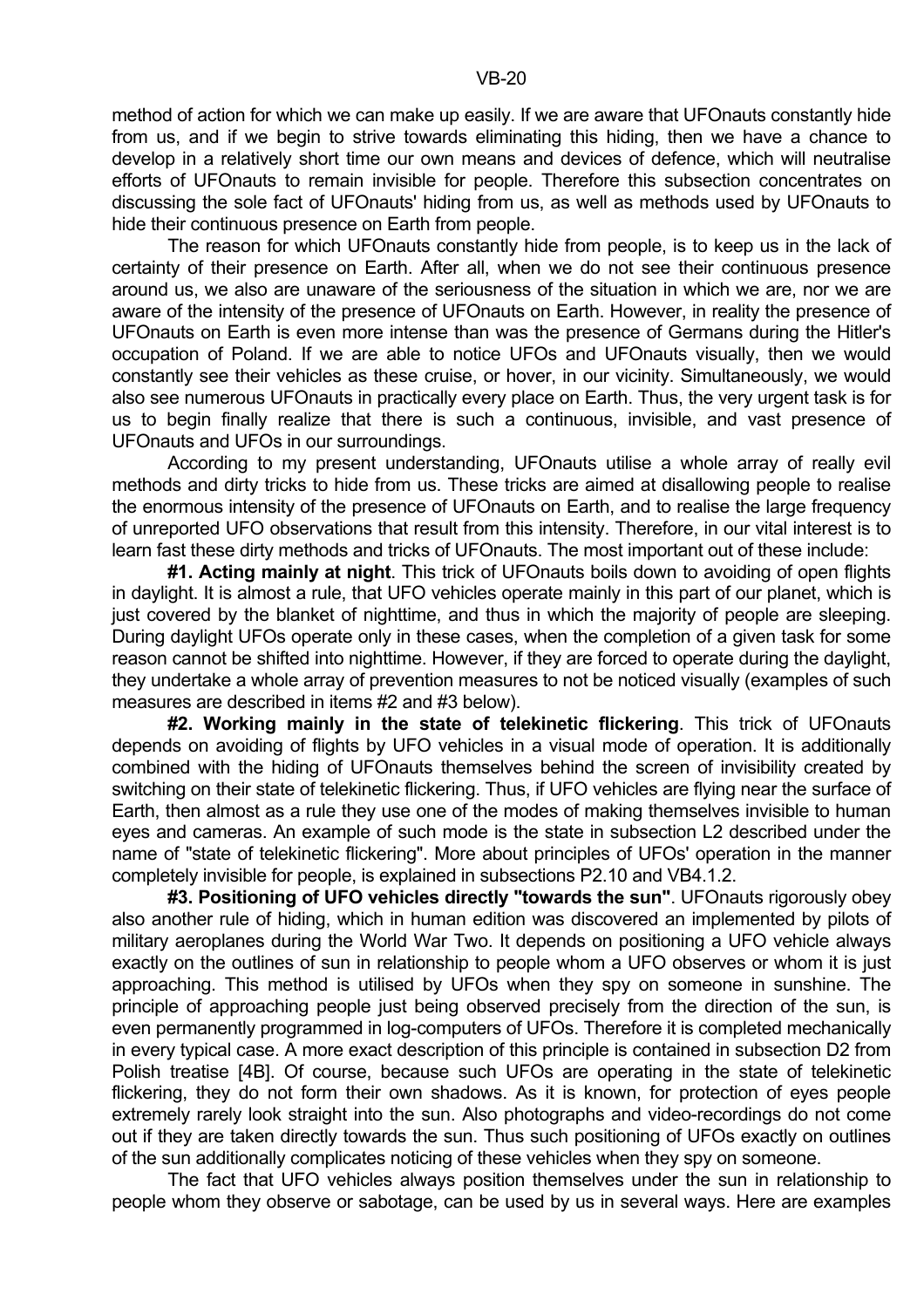of possible uses of this knowledge:

 (#3a) Hint where to seek a UFO. People who are working in the open air during sunshine, may verify faster whether they are observed by an invisible UFO vehicle in a given moment of time. In order to check this, they need somehow to take a photograph (e.g. with a digital camera), or a video recording, exactly in the direction of sun. This is because it is there where a UFO vehicle is going to hide from them. In case there is actually a UFO vehicle hiding under the sun, on a photograph or on a video a fragment of the oscillatory chamber from the main propulsor of this UFO is going to be recorded. In case of UFOs of the second generation, this fragment takes the shape of a part of octagon shown in part (2i) or (2o) of Figure C8. Such a photograph of a fragment of the Oscillatory Chamber from an invisible UFO is shown on Figure S8 of this monograph, and on Figure D2 from Polish treatise [4B]. This fragment usually takes a form of an irregular polygon with 5 sides. (This 5 sides are combined out of two complete sides of the octagonal Oscillatory Chamber of a UFO, plus two fragments of further two sides of this Oscillatory Chamber, plus a long edge along which the visibility of the remaining half of the Oscillatory Chamber diminishes.) It should be stressed, that the entire octagon of the outlines of an Oscillatory Chamber normally is not captured on the photos, because of the action of various phenomena induced by the so-called "magnetic lens" (these phenomena are illustrated on Figures F32 and S5).

 (#3b) Hint regarding who is observed by UFOs. If during a sunny weather someone manages to observe or photograph a UFO vehicle, then it is easy to discover whom this vehicle was observing or sabotaging. This is because the subject of UFOnauts' interest will be positioned at the end of sun-rays that run from this UFO vehicle to the ground.

 (#3c) Principle of operation for constructing devices of our self-defence. Due to the knowledge of UFO position, people who suspect that UFOnauts may just sabotage their activities, or may observe them in activities that are carried on a sunny day in the fresh air, are able to undertake various forms of self-defence. For example, they may wear reflective hats on heads, which on the outside are completely lined out with tens of fragments of small mirrors. Such hats are going to create flashes of sun reflections similar to these that are formed from reflective spheres in present night clubs. Such flashes of reflections must in turn blind UFOnauts, forcing their vehicle to change the preprogrammed position, forcing them to control their vehicle by hand, etc. In this way reflections of the sun from such hats are able to make more difficult, or even impossible, some intentions and activities of UFOnauts. Furthermore, by tiring eyes of UFOnauts, and by forcing them to position their vehicle in the location other than exactly under the sun, such mirrors may allow for an easier detection of a given UFO vehicle. After all, UFOnauts are going to shift their UFO vehicle into a new position where the easy capturing of this UFO on a video or on a photograph becomes possible. (As we know successful photographing typically must be done in a direction different than exactly towards the sun.)

 **#4. Issuing a telepathic command to ignore a UFO**. As this is explained in subsection F1.5, Oscillatory Chambers from propulsors of UFOs continually work as powerful telepathic transmitters. Thus these propulsors continually broadcast a telepathic command, to completely ignore what we currently see, and to continue our current activities. Such emissions are discussed in more details in subsection VB4.1.1 that follows. This is because of this continuous emitting of the telepathic command to not take any notice of a UFO that we see, causes that almost every person on Earth saw a UFO many times in his/her life without actually realising this, only that later always explained this UFO observation in some "rational" manner. For example, people explain to themselves the present UFO observations as delusions, aeroplanes, balloons, reflections of light, meteorites, space debris, structures and buildings, etc. In turn in past, depending on the views of a given epoch, people explained UFOs as rockets, airships, balloons, comets, falling stars, etc.

 **#5. Destruction of every evidence**. UFOnauts always obey the rigorous principle, to sabotage and to neutralise the evidential value of every material mark, which by accident they left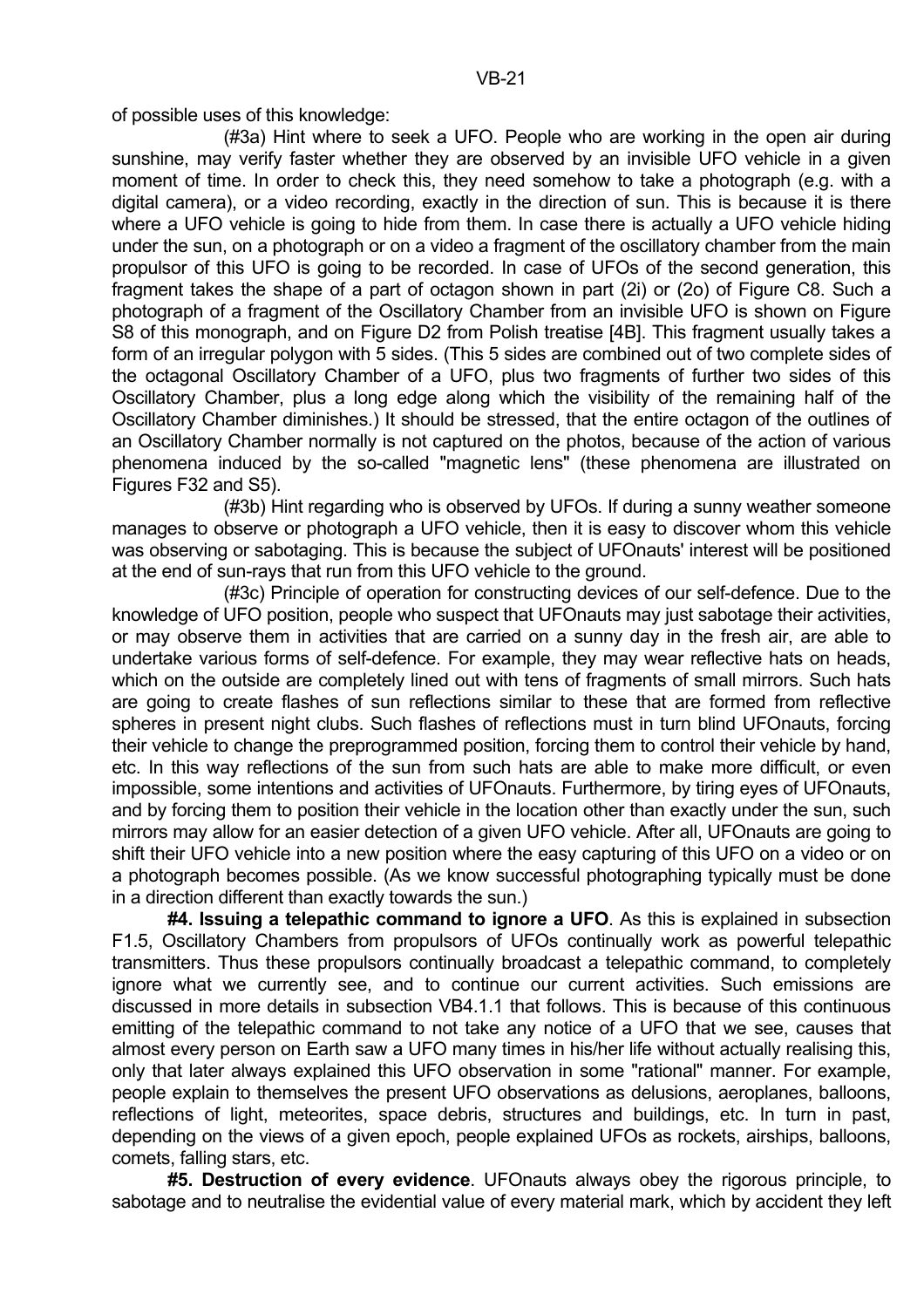on Earth and that was somehow noticed by the general public. According to this principle, wherever any marks of UFO activities are detected by people, after this mark becomes known UFOnauts immediately organise some sort of sabotage, which destroys it. This sabotage completely neutralises the evidential value of this mark, and turns into a laughing stock all people who are somehow connected with it. The wider discussion of such sabotages carried out on evidence of UFO activities on Earth, is contained in subsection VB4.1.3 that is to follow.

 One of the above methods of UFO actions, namely #4 - emitting a telepathic command to not take any notice of a UFO vehicle just being seen, makes impossible for us to notice the presence of even the most clearly visible UFO vehicles that are hovering just in front of our noses. Furthermore, the continuous emission by UFOs of this telepathic command is completely unknown to people. For this reason, the more extensive presentation of this command is contained in next subsection VB4.1.1 that follows.

#### VB4.1.1. The emission of a telepathic command to not take any notice of a UFO vehicles that we just see

 I investigated relatively well the matter of continuous emission of telepathic commands by UFO propulsors. These emissions force people to behave irrationally. For example, such telepathic commands cause that UFO observers either completely ignore clear sightings of UFOs, or fail to take appropriate actions when UFOs are seen. In the result, for example professional photographers fail to take photos when they see UFOs. In turn professional TV crews fail to record UFOs when they see them, in spite that they have TV cameras ready to roll. About the fact that UFOs emit such telepathic commands I was reassured in a number of ways. For example, the most convincing were analyses of my own behaviour, when I experienced situations that UFOs were seen. This emission was also postulated by analyses of observations and experience that were reported to me by other people.

 Let us start this subsection from reporting my own observations and experience concerning this matter. According to these observations, Oscillatory Chambers in all UFOs switch on their operation as a powerful telepathic projectors and transmitters at every approach to Earth. These chambers send powerful telepathic commands directly to minds of people that are in their range - see descriptions in subsections F1.5 and F1.6 of this monograph. Such telepathic projectors and transmitters continually bombard people that are near a given UFO with a very unambiguous type of telepathic command. This command orders all possible observers of a given UFO to adopt the following psychological attitude.

 "What you just see is nothing unusual, but a matter very normal and well known to you. Therefore do not take any notice of it. Continue your normal activities and forget it soon. In turn in the future be sure that whatever you just seen is not a UFO because UFOs do not exist at all."

 I saw myself several times in my life something what according to my entire knowledge and logic must be a clearly visible UFO vehicle positioned not too far from me. In each of these cases I received the above command in a very dominating manner. This command was always so effective and so powerful, that I never managed to resist it. Thus never during my observations I took a photo of an observed UFO - although almost always I had with me a photo-camera ready to shoot. Later, after the observation was finished, this command never allowed me to emotionally admit that whatever I observed was really a UFO vehicle. In the result, all UFO observations which I made, remain undocumented. In turn my logic is silenced with this emotional negation. Only relatively recent my understanding of the matter was clarified. This happened when during researching other UFO witnesses I started to conclusively notice the fact of this telepathic modification of behaviours of UFO observers. I then started to realise clearly, that on the emotional level I also fell a victim of this telepathic manipulations. So let us now review the most important cases when I personally observed a UFO, but this telepathic command make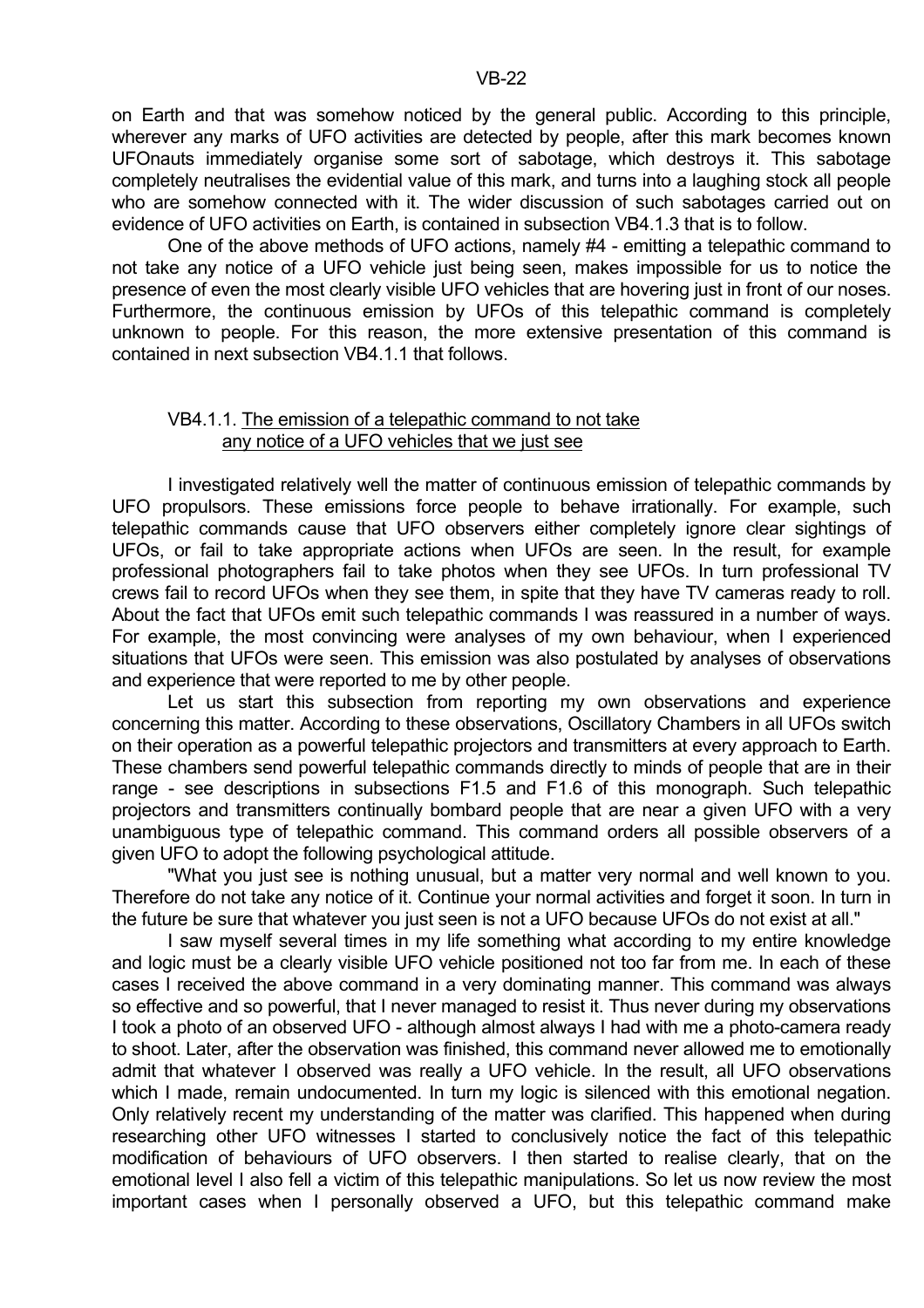impossible for me to immediately realise what actually is seen.

 Probably the best example of such a case was the observation of a cigar shaped UFO on a top of the mountain in Weka Pass in New Zealand. It took place around the midday in December 1985. I was driving them in a car together with a colleague from Polytechnic in Invercargill (Miss Anne C.) and it was she that was the driver. We were driving from Hamner Springs to Christchurch. I know this road very well, because I was already passing through it tens of times. It was near this road that numerous UFO landing sites are located, photographs of which I show in my monographs. In one place well known to me, I noted a large **silver cylinder** through the window of the car. The height of this cylinder was comparable to the angular diameter of a full moon. I know this road well enough, to remember that earlier there was no such large and clearly visible cylinder on the top of this hill. Such, or similar, cylinder actually was not present in any place near this particular road. The cylinder stood on relatively tall legs, positioned vertically on a very top of a local hill visible from the road. It had proportions of dimensions and the general appearance of a new, large can of the type that one buys in a supermarket with some food tinned inside. The surface of this "can" is strongly waved in a horizontal direction. It looked as if it is well covered with new tin, newly made, and shining like a mirror. I show this strange object to my colleague. She acquitted my attention with remark that this is a new silos, and then without any further interest in this strange object she continued driving. This object in fact did resemble in appearance a cylindrical silos in which farmers accumulate their grain. It looked as if made of waved panels with well tinned, almost white metallic surface. But I could not understand why this farmer build his "silos" on a complete wilderness, and on a top of high hill. After all, it would be very difficult to arrive to this "silos", not mentioning winds, lightnings, and other problems. Furthermore, from the point of view of strength, easiness to bend the waved panel into a shape of a cylinder, and also the resistance of the grain slipping down, the waves on this "silos" should run vertically, not horizontally. So I expressed my doubts to the colleague. She again cut them short with some ignoring remarks about the unknown manner of thinking that farmers have, and still took no notice of this strange object. Her lack of interest was visibly many times more obvious from mine. This acted discouragingly on me. By seeing that she is completely not interested in this mysterious cylinder, I felt a bit out of place by being so intrigued and showing such interest in it. On the back sit of the car my photo-camera was lying, as usually ready for shooting. It was enough to reach it, press the trigger, and - as later I deduced - probably I would make then one of the most clear pictures of a cigar shaped UFO that was ever taken. Unfortunately, somehow I could not mobilise myself to reach back, take the camera, and press this button. (According to what I wrote in subsection V5.1 it is possible, that in the original passage of time I managed to take this photograph of a UFO. But in the repetition of this time, even a more powerful telepathic command forced me to abandon this photographing.) So I was just watching passively this "silos" while we continued driving. At some stage it disappeared hidden behind other hills. Relatively soon afterwards we drive again on the same road. "Silos" was not present on the top of this hill. Because of its significant size, it is difficult to suspect that the farmer build it with a large difficulty and cost on a top of a hill, in order to soon afterwards dismantle it and shift into another place. It was also not present in any other point of this road. This absence of it completely eliminated a possibility, that my memory was wrong about an exact place where it was positioned. So my logic is telling me, that it is almost absolutely sure, that whatever I saw then, was not a new and shiny "silos" made of panel that was waved horizontally and covered with white tin. Really it must be a cigar-shaped UFO with shiny metallic surface. Analysing now the appearance of this UFO, I suspect that most probably it was formed from around 12 discoidal vehicles of K7 type. (Thus it was slightly similar to a flying complex shown in Figure F7 of this monograph.) The telepathic command emitted by propulsors of this UFO to ignore the sighting of it, was so effective that it paralysed even me. In spite of my orientation towards UFO research, still it forbid me to photograph this UFO, or even just to be more interested in it. It also forced us to passively continue our drive.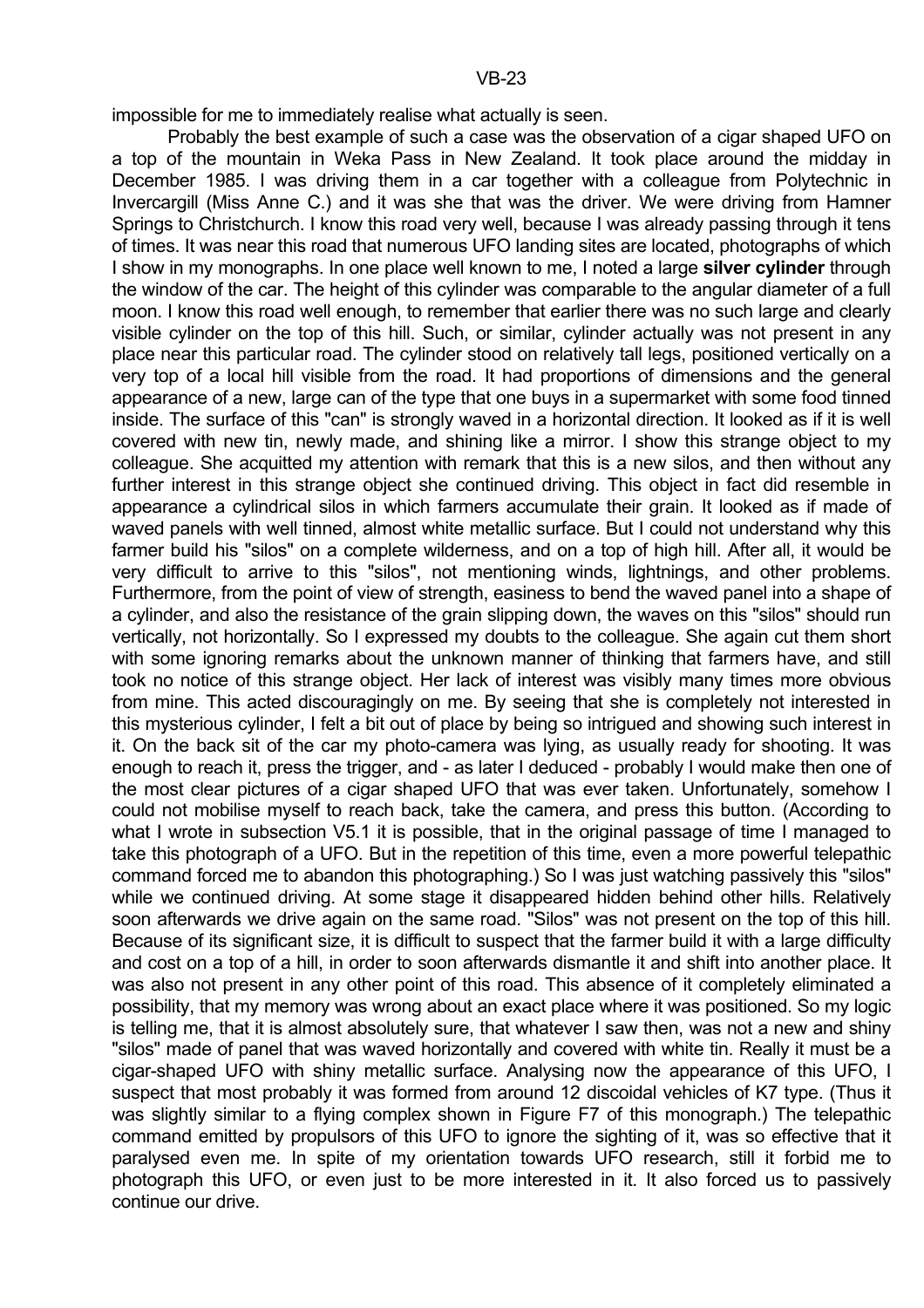On the basis of the above experience I deduced later that the telepathic command emitted by propulsors of UFOs must have two components. In addition to the component which forces to immediately ignore the sighted object and to not pay any attention to it, in the telepathic command must also exist a further component. This further component programs observers to be deeply convinced, that whatever they saw could not be a UFO. Because of this second component of the command, on the emotional level I am unable to accept even today that this "silos" was really a UFO. This happens in spite that my logic, knowledge of the UFO subject, and all attributes of this "silos" that I managed to observe, conclusively indicate that it must be a UFO and could not be anything else.

 Slightly a different reaction I displayed when in December 1991 with a friend (Miss Lynlee H.) I was driving in my car along the road near Roxburgh in New Zealand. This happened also in the area frequently patrolled by UFOs, in which I also took a lot of photographs of landings of these vehicles. The road was passing along several hills. In a break between two subsequent hills, on the background of the blue cloudless sky I saw a hovering in the air not hight above the ground a magnificent **silver disk**, that was shining in the sun with whitish metallic surface like covered with a new tin. The angular diameter of this vehicle exceeded slightly the diameter of a full moon. Almost immediately my logic recognised that most probably this is a UFO of one of the larger types (e.g. between K7 to K10). But in spite of this striking similarity of the object to UFOs that I researched, on the emotional level rapidly in my mind a strange scepticism appeared. It was whispering to me, that it cannot be a UFO and that I must be wrong. Therefore, before I do anything, I must reassure myself again that it is not an ordinary aeroplane seen under some strange angle. Exactly the same idea in a synchronous manner come to the mind of my friend. Echoing my own doubts, also my friend stated, that although it looks like a round disk, most probably it is a passenger aeroplane. Must be because of our angle of sight it causes an optical illusion. (Above this point there is no any air channel for passenger aeroplanes. Furthermore, a passenger airliner would not fly on such low height above hills.) Again the scepticism of my female friend was larger than mine own and in spite that this object intrigued me, she was completely uninterested. As usually on the back sit of my car lied my photo-camera ready for use. But in order to take a photograph I needed to firstly stop the car - I was driving with too high speed of over 100 km/h. Instead of hitting breaks immediately, stop the car as soon as possible, and firstly photograph the UFO before analysing whether my doubts were justified, I delayed any action. Something in my mind literally forced me to slow down very gradually, slowly and indecisively, as if intentionally giving the UFO a chance to escape. The car was almost ready to stop when the UFO was again hidden behind a next hill. Still instead of immediately stop, drive car back, and take a photo, with a completely unexplained indecisiveness I decided to drive slightly further until the next hill finishes and the UFO is visible again. After I drove rather slow to another end of a long hill, when the same part of the sky was revealed it turned out that the UFO disappeared in the meantime and there was no a slightest trace of it. After I turned car back (against protests of my friend who insisted that we continue the drive and stop chasing some aeroplane) and drove to the original area of observation, nothing was hovering in the air. In this way the telepathic command send by a UFO again caused my indecisiveness in action. In the result I again wasted the opportunity to photograph a very clearly visible vehicle, in spite that I recognised this vehicle as a UFO almost for sure.

 Another, equally effective case of the same telepathic command to ignore whatever I see, managed to paralyse me during the observation of a **ring of lights in Kuala Lumpur**, in October 1994. I was then driving in a car with my friend (Miss S.D.). We were in the region of Kuala Lumpur called "Bangsar". It was in evening and at some height above the city a layer of quite thick fog or low clouds was hanging. Through window of the car I noticed this fog being penetrated by a complete ring of lights hovering motionlessly in the air. The ring was composed of a large number (i.e. around 30) powerful, individually glowing sources of light. (This ring was similar to rings of glowing propulsors of UFOs shown in Figures P15 and P16 of this monograph.)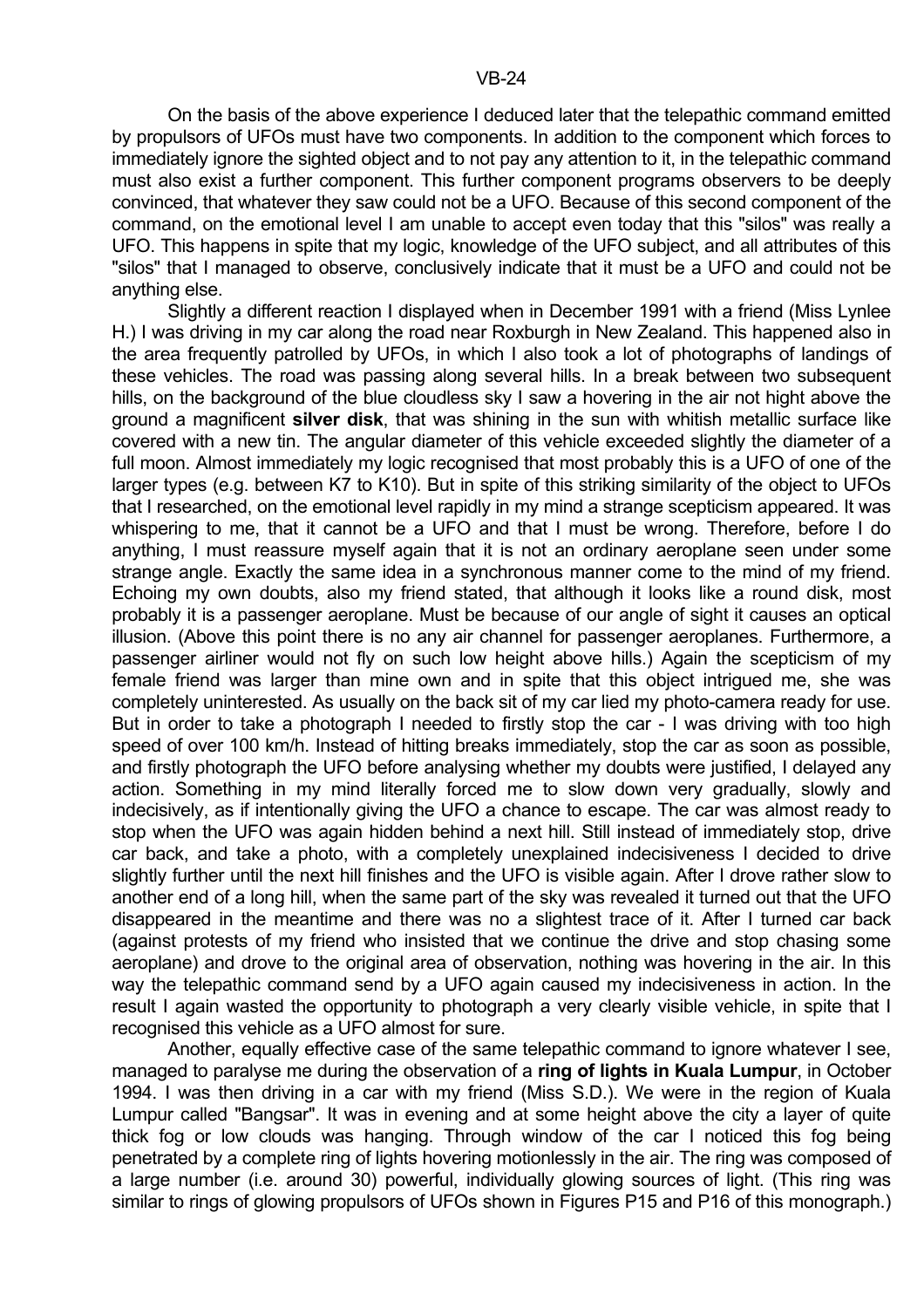These lights were positioned towards me under the angle of around 60 degrees to the horizon, while the diameter of the ring on which they were placed was comparable to around 2 diameters of a full moon. I shown the ring to my fiend informing her that it looks to me like a UFO. I also asked her to stop the car because I wanted to take photos of this ring (she was driving the car). But my friend concluded that most probably I see lights from the tower that is located in the centre of Kuala Lumpur, and she continued driving. Myself, instead of grabbing the camera and taking photos fast through the car window, probably to calm my own doubts I started to argue with my friend. I stated that if this is the tower then I should not see the complete ring of lights. After all, lights located on the other side should be hidden behind the body of the tower. So I still insisted she stops the car. Obeying my request reluctantly the friend slowed down the car. But unfortunately she did this under a high building which hide the view of lights. So I asked her to drive to another side of this building and stop there. After driving to another side of the building and stopping, it turned out that lights in the meantime disappeared and are not any more in the area where they hovered only a while earlier. So we sit into the car and continued driving. When the road climbed at the top of a local hill, we saw the lights of this tower in Kuala Lumpur for which initially we took this ring of lights. The tower turned out to be located far on the horizon, was incomparably smaller from lights that we just saw, while the ring of it was visible only in a half exactly as I argued in the car. So we really saw a ring of lights from side propulsors of a very large UFO (most probably K9 type). Only that the telepathic command emitted by this vehicle again managed to persuade us to not stop immediately for taking a photograph of it. Again the female that accompanied me was obeying the command of this telepathic order even more submissively than me. Therefore she refused to take notice of this hovering UFO vehicle which I pointed out to her, and which she clearly saw with her own eyes. (Until today, whenever I refer to this observation, she still refuses to admit that it was a UFO. However, she is also unable to explain what else in such case it could be.)

 On the basis of this case, and previous similar ones, I conclusion can be drawn, that, unfortunately, females are much more obedient to this telepathic command than males. This in turn explains why UFO photographs are taken mainly by males, while females have difficulties with noticing UFOs, even if they break their noses on these vehicles. (Although in present times females carry the same number of photo-cameras as males do.) Females simply more willingly than males obey this telepathic command of UFOnauts, to completely ignore whatever they see. It is worth to notice also that the victim of these telepathic commands many times fell effectively someone like myself, means a person who actually researches UFOs and thus who is especially sensitive to everything that is connected with these vehicles. So how many UFO observations ordinary people must overlook or ignore everyday. After all, their views are programmed into believing blindly in such telepathic commands. In my career of a UFO researcher I already encountered many descriptions of other people, who stated that they observed UFOs from a short distance, but some kind of an inner command ordered them to not take any photographs. This inner command persuaded them, that whatever is seen is actually nothing unusual, so they must not take any notice of it and must continue their normal activities. The most drastic such case is described in subsection Q1 from this monograph (check in there the observation of someone called A.J.H.). Another case of this type is also reported in subsection Q1 of this monograph and in subsection B3 of the Polish treatise [7B] - see there a case of observation by Mr W. Szewczyk of a cigar-shaped UFO near his home, and subsequent behaviour during this observation as if nothing special was happening.

 There is about a time we start to realise that UFOs always emit such telepathic commands. These commands literally force us to not take any notice of UFOs' presence and to ignore whatever we see. They also induce somehow in us a lack of confidence about what actually was whatever we saw. This lack of confidence stays with us forever. It is designed so strangely and is so contradictive to normal human behaviour, that it disallows us completely to accept a logical conclusion that we saw a UFO. Therefore, we rather prefer to remain in a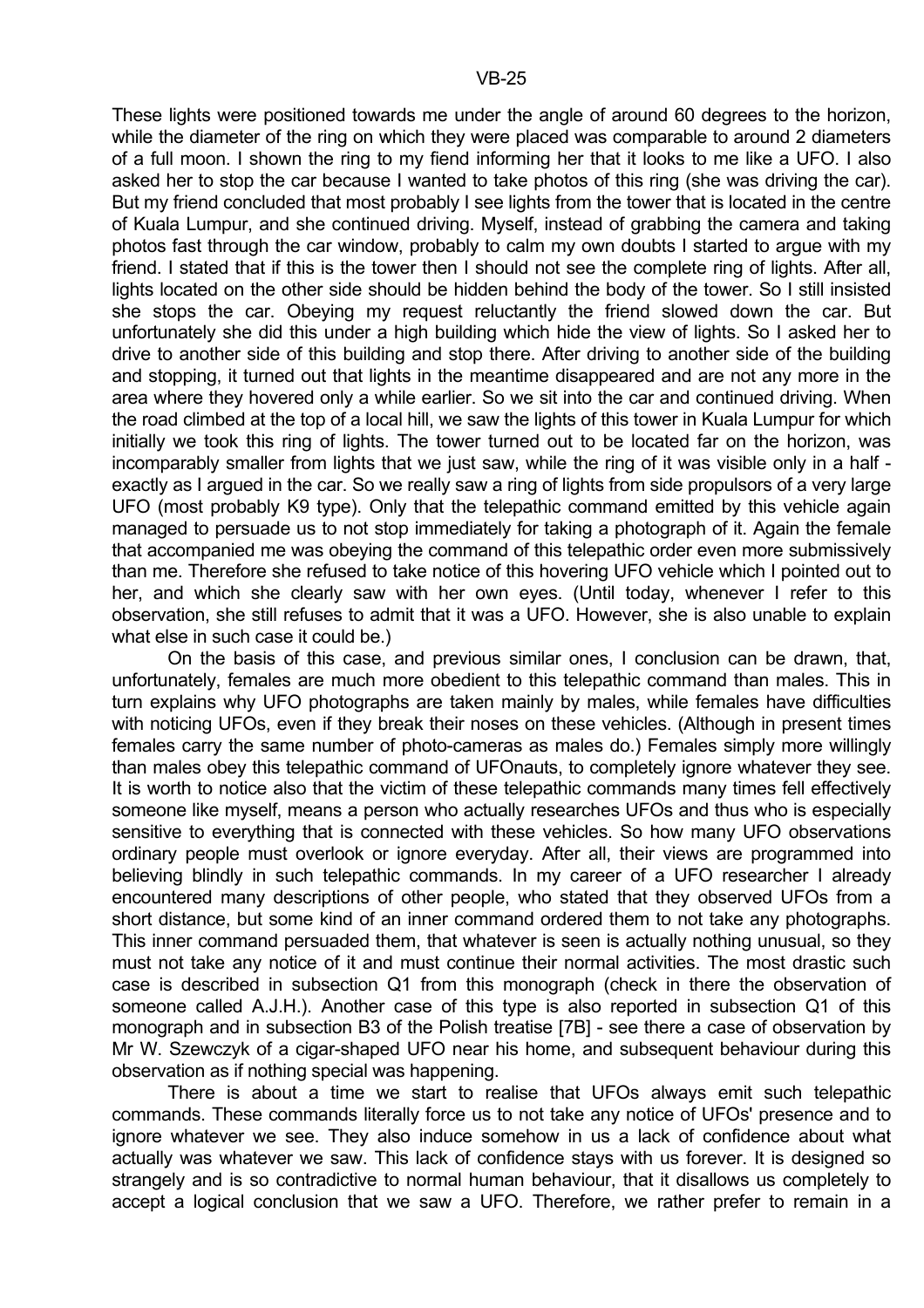complete darkness about what we saw, then to admit to ourselves that we saw a UFO. The knowledge about the existence such telepathic commands, allows us to try to break through them the next time when we see a UFO. In this way, in spite of such commands, we perhaps will be able to take photos of UFOs, when we have opportunity to do this. Also, we perhaps will be able to trust our logic and approve whatever our telepathically manipulated emotions and feelings refuse to accept. So when you, the reader, also manage to see a UFO, try to remember about this telepathic command and avoid committing the same error that myself and other people committed already many times. Thus, in case of such an event remember: "firstly take photographs or capture something on a film, and only then analyse and disperse emotional doubts which are going to be telepathically imposed on you" (i.e. "**first take photographs, only then remove doubts**").

 Of course, the cases described above were not the only cases when I observed something, about which logic now tells me that it was a clearly visible UFO. In my life there was a lot of such cases. Unfortunately, their final effect was always the same, i.e. I always ignored a given case and emotionally would not allow myself to think that it could be a UFO. Because most surely other people also go through this type of experience and also similarly to myself they immediately ignore and forget them afterwards, for a scientific exactitude I am going to report here these cases as I recall them. I hope that on the basis of these descriptions the reader will be able to recall his own experience of a similar character.

 Another almost a classical case of my own UFO observation, was a huge "**rhomboid bird**" which flown above my head around May 1983. Similarly like all previous and further such cases, also this one was later denied by myself because of this telepathic command. I worked then on the Polytechnic in Invercargill, and lived not far from this Polytechnic on Connon Street number 81. Very early morning, on the first day of May vacation on my Polytechnic, I was walking towards the bus station in Invercargill (at that time located by the building of local railway station.) I intended to spend my vacations in Christchurch, visiting my friend. My path led through the local miniature park that was spreading on both sides of a stream called "Otepuni Creek". The park was covered with sparsely growing trees. It was very early in morning and daylight just began to come out. But the visibility was very low, both because of the darkness which just started to be dispersed, and because of the fog that still was hovering in the air. It was very silent. So without difficulties my attention was drawn by a powerful swishy sound that come from above tops of trees. This sound was similar to the whiz that I heard previously once when I was watching a large glider, which flown just above my head on a low height. So I started to look in the direction from which this whiz was coming, and here I saw an outline of a large grey rhomb with straight corners, as it flown just above tops of trees. This rhomb was flying completely steal and had its long axis around twice as long as its short axis. Its largest angular dimension amounted to around three diameters of the full moon. The flight of this rhomb was very fast and lasted just seconds. In turn its visibility was minimal - the outlines of this rhomb with difficulty were cutting through fog and remains of darkness. As I believed then, the blow of air caused by its flight clearly moved branches of trees (presently I believe, that this movement was caused by a powerful magnetic field). I managed to notice, that apart from this rhomb, nothing else was visible in the air. Again immediately I decided, that it must be a large bird with rhomboid outlines of wings, e.g. a huge bat. So I tried to forget the whole matter, in spite that New Zealand does not have a bird of such huge size. But something obviously bothered me about this rhomb, because I remember that later I reported this observation to my friend from Christchurch. Probably I tried to get from her a reassurance that I should forget the entire case. This observation took place many months before I invented the Oscillatory Chamber and twin-chamber capsule, so I had no frame of reference to compare it to something that I already know. But now I believe, that I saw then outlines of an inner darkened chamber in a twin-chamber capsule from a low flying UFO. It was slightly similar to capsules shown in Figure S5, and (even more exactly) on Figure S4. By the way, a trajectory of this UFO flight must be a favoured channel of frequent flights of these vehicles over Invercargill. I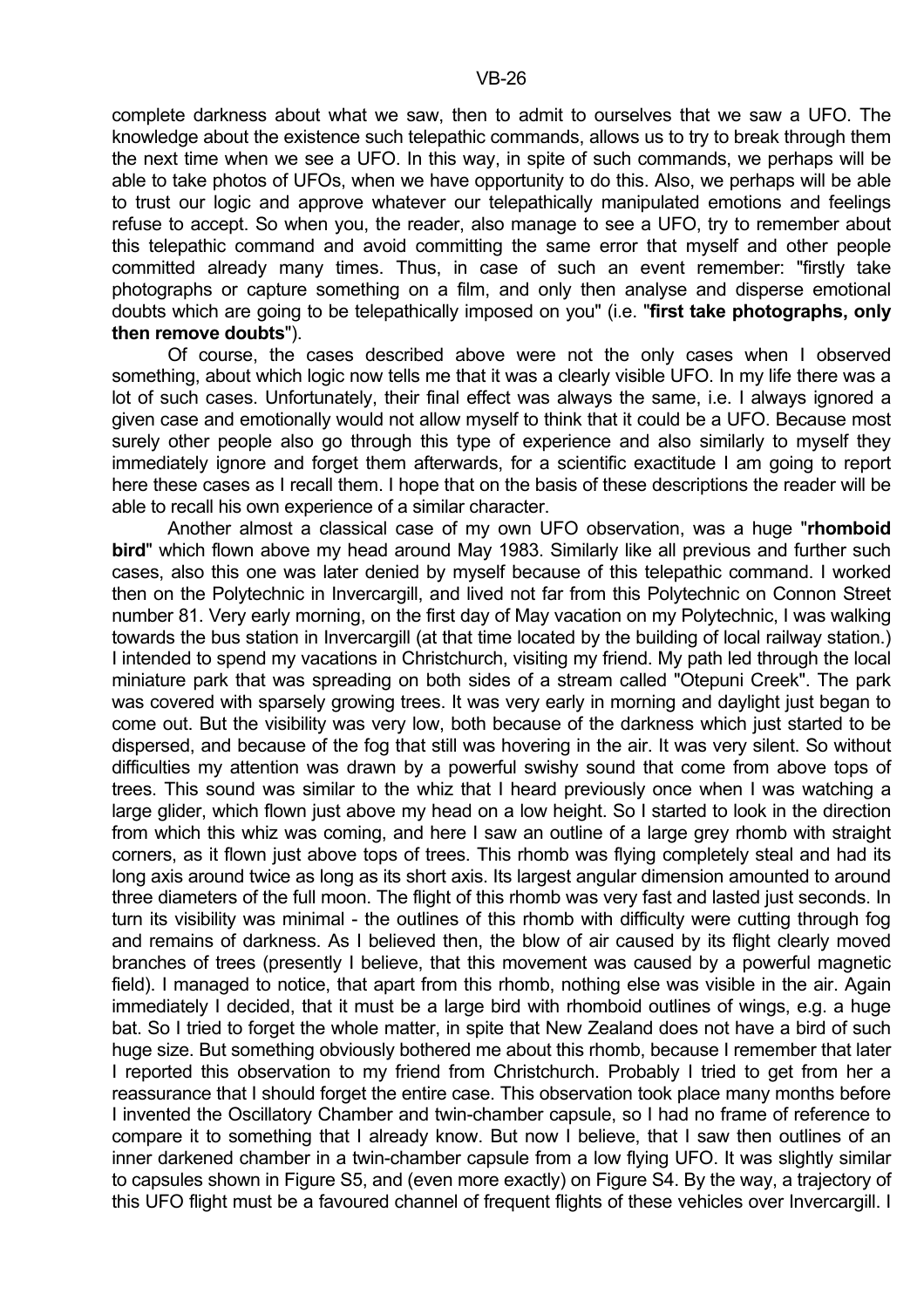Because of the existence and effectiveness of this telepathic command to ignore every UFO observation, at this point I would like to open for verification a hypothesis on the massive frequency of UFO observations blocked in this manner. Every reader can check the truth of this hypothesis by analysing his/her own memory. This hypothesis states that practically every inhabitant of Earth saw UFOs many times in his/her life during various occasions. Only that then he/she submissively obeyed this telepathic command and completely ignored the observations. These mass UFO observations are carried out also by people who viciously attack UFO researchers and who deny the existence of UFOs. Unfortunately their philosophy is especially susceptible to obey this telepathic command. Only in my own case observations of relatively clearly visible UFOs takes place in average distances of around 6 years. (As I remember from socalled "Azabs Report", statistics of UFO observations prepared by Russian researchers state, that observations of these vehicles are accomplished by only around 2% of society. In turn a single one out of these observers see a UFO vehicle only once in the entire lifetime. However, these statistics were prepared for observations in which a UFO was clearly recognised just as a UFO, and thus clearly noted - not ignored. Interesting how these statistics would look like after including into them cases which objectively were UFO observations, but because of this telepathic command were rejected by observers as UFO observations.) It is highly probable, that for other people this statistic is very similar like for myself, i.e. it amounts to around one UFO observations in average every 6 years. Only that other people, after they fall victims of this effective telepathic command, do not return later to a logical analyses of the same case. After all, they do not have the required knowledge of UFOs nor experience with UFOs, to qualify later with logic whatever they saw. Most probably it is also because of this telepathic command, that something was recognised so-far as a UFO observation only if there were multiple witnesses, or if the appearance and behaviour of the object was not giving a slightest doubt to observers.

 Of course, in specific cases the content of this telepathic command emitted by UFO propulsors may be changed so as to accomplish a better effect. For example, if someone comes too close to an invisible UFO, the crew of this vehicle may cause sending to the unwanted visitor a telepathic feeling of terror and panic, so that this unwanted witness escapes horrified without noticing the presence of a UFO vehicle. So far I met reports of this kind as well. Their best example is the description of observation of a UFOnaut by Wojciech Godziszewski described in subsection R2. (Other example mentioned in this monograph is the terror attack that was experienced by Alan Plank when he tried to investigate a UFO tunnel - see subsection A4.) The reports of intercepting of this type of powerful feelings by many people, is another evidence, that UFOs actually send telepathic commands which manipulate on our ability to notice these objects.

 Many people confronted with the conclusion of my research described in subsection VB4.2, that "UFOs telepathically manipulate on our views and feelings", refuse to believe in this telepathic manipulation, and rejects the merit of this conclusion. But the sole fact that every person who encounters a UFO, actually experiences the command described here to ignore and to disapprove his/her observation, is just one of many evidence which confirms the existence of this manipulation. This evidence is additionally reinforced by the fact, that every person approaching an area where a UFO hides from people, experiences a powerful feeling of terror and panic. So if a next time someone sees something about which the logic and attributes clearly indicate that this is a UFO, but the inner emotions and feelings decisively reject this logical conclusion, then he/she should qualify this observation as much more than just one of these numerous cases when he/she observed something that is unable to identify. Namely he/she should qualify this case as another **personal proof** that the telepathic manipulation on views of people actually is carried out by UFOnauts. In turn having such a personal proof, and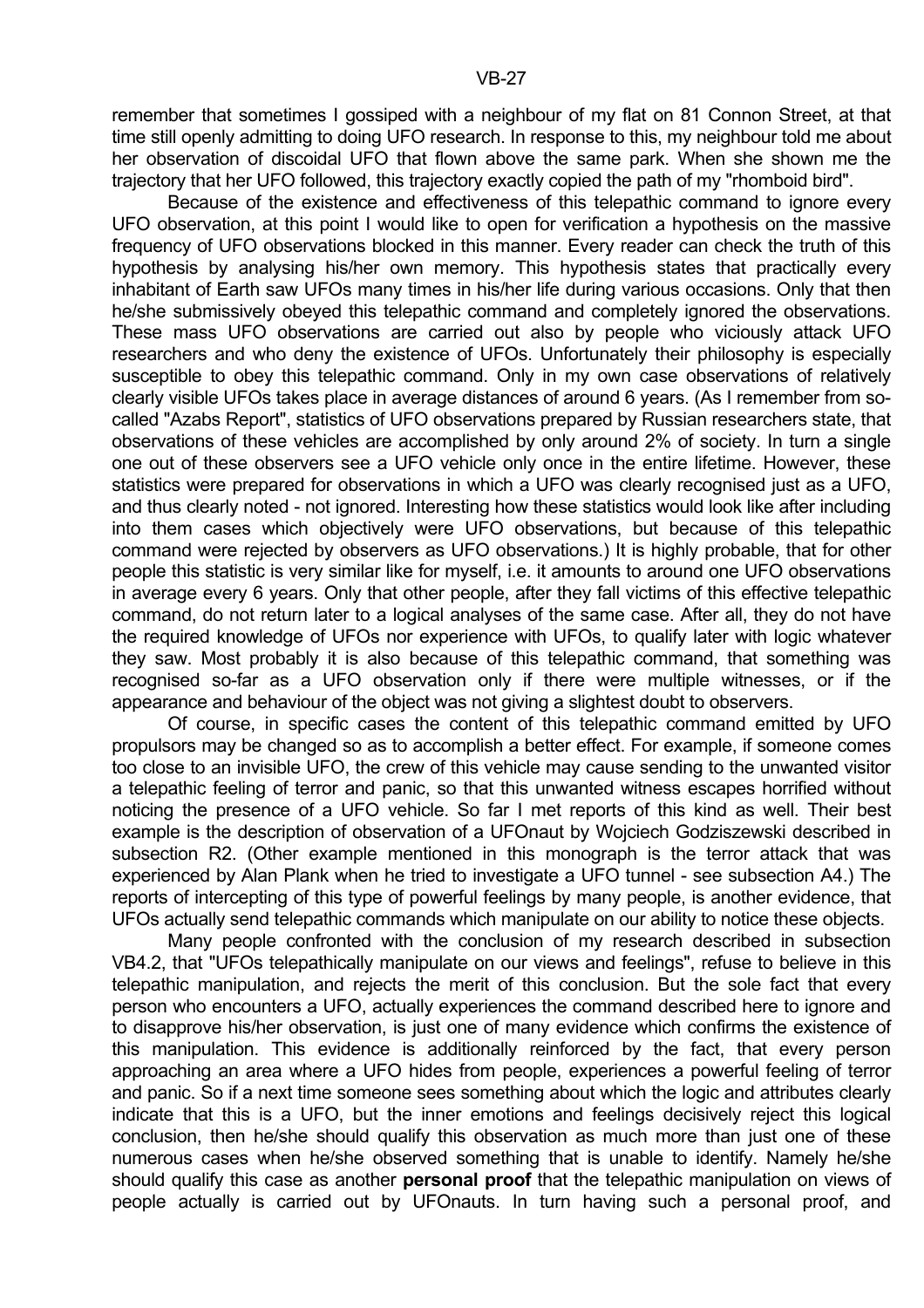experiencing on himself/herself that whatever I am stating here about UFOs is true, such a person should treat very seriously the alarm that my publications are starting. With the confirmed convincing and devotion, such a person should join our defence efforts. After all, exactly the same easy as our cosmic occupants manipulate into us, that whatever we are just looking at is not a UFO, they also manipulate into the entire society, that UFOs do not exist at all and that people should not take seriously what about UFOs claim researchers. Similarly like we ourselves are rushing with condemning our logic because of these telepathic commands from UFOs, also the same way behaves the entire telepathically manipulated society. Identically as our emotions force us to reject the logical deduction that all attributes of a given observation indicate that we just watch a UFO, also telepathically manipulated society as a whole rejects emotionally every evidence and every argument regarding UFOs, no matter how logical and convincing it would be. In turn by rejecting the logic and argumentation in UFO matters, of course as a civilisation we contribute towards extending into infinity the length of time when these cosmic bloodsuckers parasite on us.

 Because of the existence of evidence that "views and feelings of people are telepathically manipulated by UFOnauts", it is necessary to adopt on Earth a defensive attitude against these manipulations. This attitude should depend on internal deciding that "**in everything that concerns UFOs we must cease to use our emotions and our feelings - after all in manipulations on these UFOnauts are masters, and begin to utilise exclusively our mind, knowledge, rational thinking, and logic - which are not so susceptible for manipulations by UFOnauts**". Thus, one of the very urgent tasks of our self-defence on the level of our views, is to cause that the above orientation towards logical treatment of all UFO matters, gradually replaced the emotional treatment of UFOs that we applied previously.

#### VB4.1.2. Invisibility of UFOs and their constant hiding from the sight of people

 UFOs continually hide from people, thus concealing their massive presence on Earth. This is because if we are able to notice them visually, then the occupation of Earth by UFOs would become immediately obvious for us. After all, in each moment of time we would then notice more UFOnauts than during the Hitler occupation of Poland everyone could see Germans around.

 In order to hide from people UFOnauts utilise their highly advanced technology. So far people did not learn how to notice effects of this technology (although these effects easily hit our eyes - for details see descriptions from subsection U3). Furthermore, UFOnauts use on us only these methods of avoiding being spotted, that are well proven in action. Here is the list of manners on which UFOnauts become invisible for us. This list is combined according to the frequency of reporting of subsequent manners by people who encountered UFOs on Earth:

 #1. Appearance of UFO vehicles and individual UFOnauts almost exclusively in the invisible for human eyes state of telekinetic flickering (described in subsection L2).

 #2. Utilisation of modifiers of appearance described in item 5 from subsection N3.2. These modifiers change in people's minds the appearance of just observed UFOnauts and their vehicles, making them similar to commonly known objects (e.g. to automobiles or helicopters), or making them similar to people that are well-known to a given observer. Examples of using such modifiers of appearance by UFOs are discussed in item "Ad. 2" from subsection T4.

 #3. Surrounding UFO vehicles and individual UFOnauts by the so-called "magnetic lens" described in subsections F10.3 and P2.1.1.

 #4. Positioning UFO vehicles exactly towards the sun in relationship to a person whom these vehicles are observing or whom they are just approaching (this positioning was described in more details in subsection VB4.1).

 #5. Hiding by technological formation of distorting phenomena of nature. With the use of these phenomena UFOs and UFOnauts hide from being observed by people. The most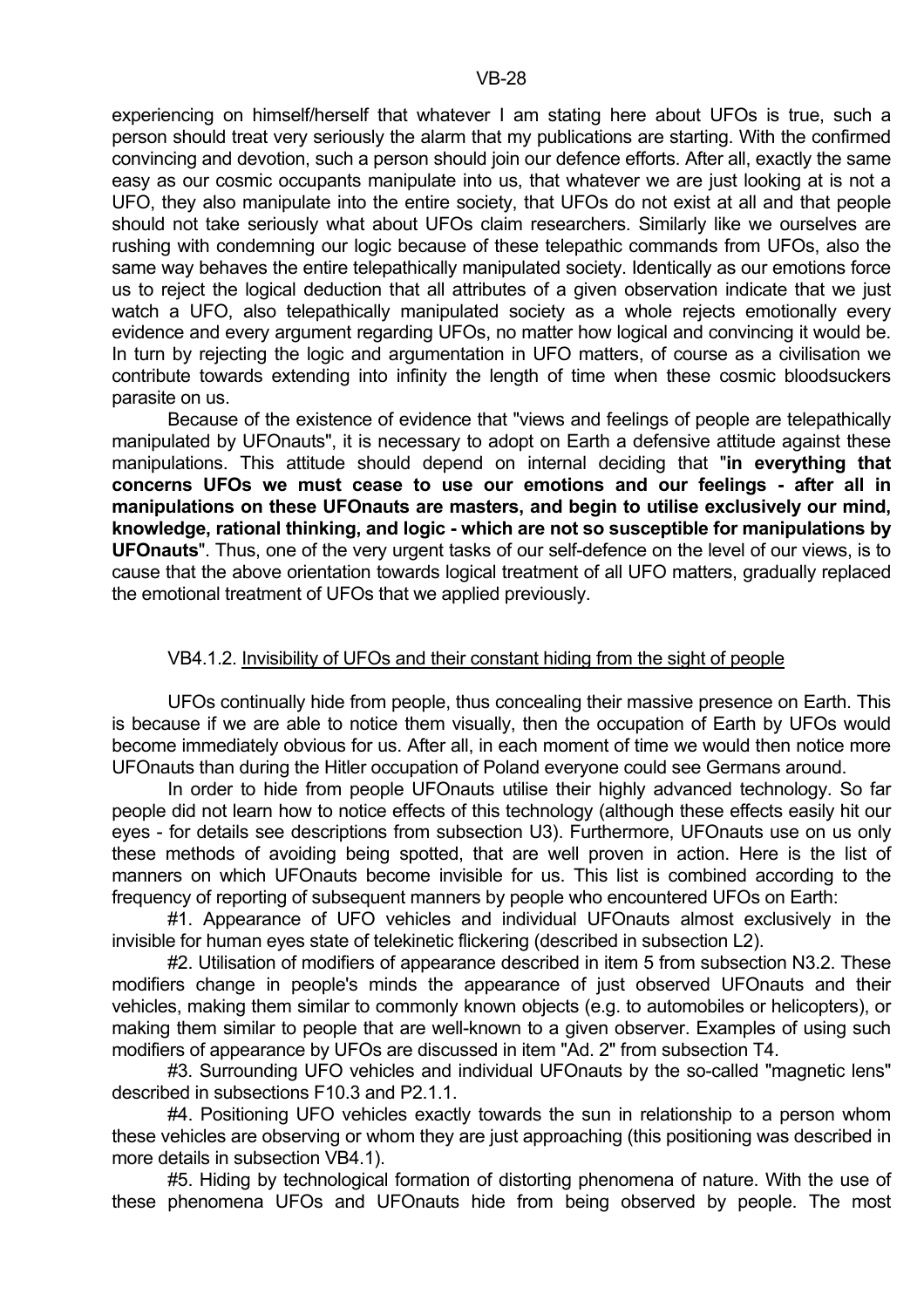frequently used by UFOnauts out of such hiding phenomena include:

 #5a. The formation of clouds. Inside of these clouds UFO vehicles are hiding to hover above the ground in a visible mode of operation. These clouds are formed through causing the condensation of vapour due to vibrating the UFOs' telekinetic field with appropriate frequency. Because the shape of these clouds reflects the shape of spinning magnetic circuits that surround a given UFO, therefore such clouds usually take a quite characteristic discoidal shape. Their shape closely resembles the so-called "ionic pictures of magnetic whirl" described in subsection F7.3. Thus with their shape these clouds slightly resemble UFO vehicles.

 #5b. The formation near the ground of a local patch of dense fog, which hides a UFO vehicle that landed during a daylight and in a visible mode. This fog is formed on an identical principle as clods described earlier. It is worth to notice that such patches of fog always carry the character similar to natural. Thus people who accidentally encounter them, almost never are able to realise that they hide a landed UFO vehicle.

 #5c. The formation of tornadoes or spinning clouds. Inside of these a large UFO vehicle is hiding.

 #5d. The formation of a local air whirlwind, which spins dust and rubbish. These additionally mask UFO vehicles hidden inside of them, that are already covered with magnetic lenses and that utilise these phenomena for additional diverting the attention from themselves.

 #6. Hiding of UFO vehicles in underground caves that usually are located inside of standing alone hills or mountains. For example in New Zealand I received reports, that various people were abducted to a large UFO vehicle, which hovered inside of a large cave that supposed to be present in a lone local hill called the "Saddle Hill". This hill is located between Dunedin and Mosgiel. Interesting, that also an old Maori legend states that inside of this particular hill a kind of monster hides (by Maori called "taniwha"). In turn in Poland, according to legends, similar caves which hide a UFO vehicle to which people are abducted, supposed to be located inside of a hill called "Sleza" that stands not far from Wroclaw. Furthermore, various legends and empirical evidence indicate, that more such caves with UFO bases are also inside of mountains: Babia Gora, Ochodzity kolo Koniakowa, and Lysa Gora (see treatise [4B]). The existing evidence suggests as well, that a similar underground UFO base is under the castle of Teutonic Knights in Malbork.

 #7. Hiding of UFOs through utilising methods of invisibility obtained due to manipulation on time (for details see descriptions from subsection M1).

 #8. Hiding the consequences of UFO activities through sabotaging every product of their action that come to people's attention. This sabotaging is described more thoroughly in subsection VB4.1.3.

 No wonder that consistently using on people such advanced technological warfare, UFOnauts obtained the effect, that in spite the occupation of Earth lasts continually for around 40 000 years, almost no-one managed to realise their massive presence on Earth. As I discovered, in present times invisible UFO vehicles and invisible UFOnauts are able to carry out sabotages and be present on every important scientific event, on every larger UFO conference, on every symposium larger of radiesthesia, in all offices of key importance, in many private homes, and even constantly torment various individual researchers. In spite of all this, no-one seems to be able to notice their massive and continuous presence.

 Of course, now when we discovered the fact of occupation of Earth by UFOs, and when finally we know about their continuous interference into human affairs, one of our first tasks is to learn how to notice the presence of invisible UFO vehicles or UFOnauts in our close proximity. Information on this subject is provided, amongst others, in subsections U3.6 and V9.1.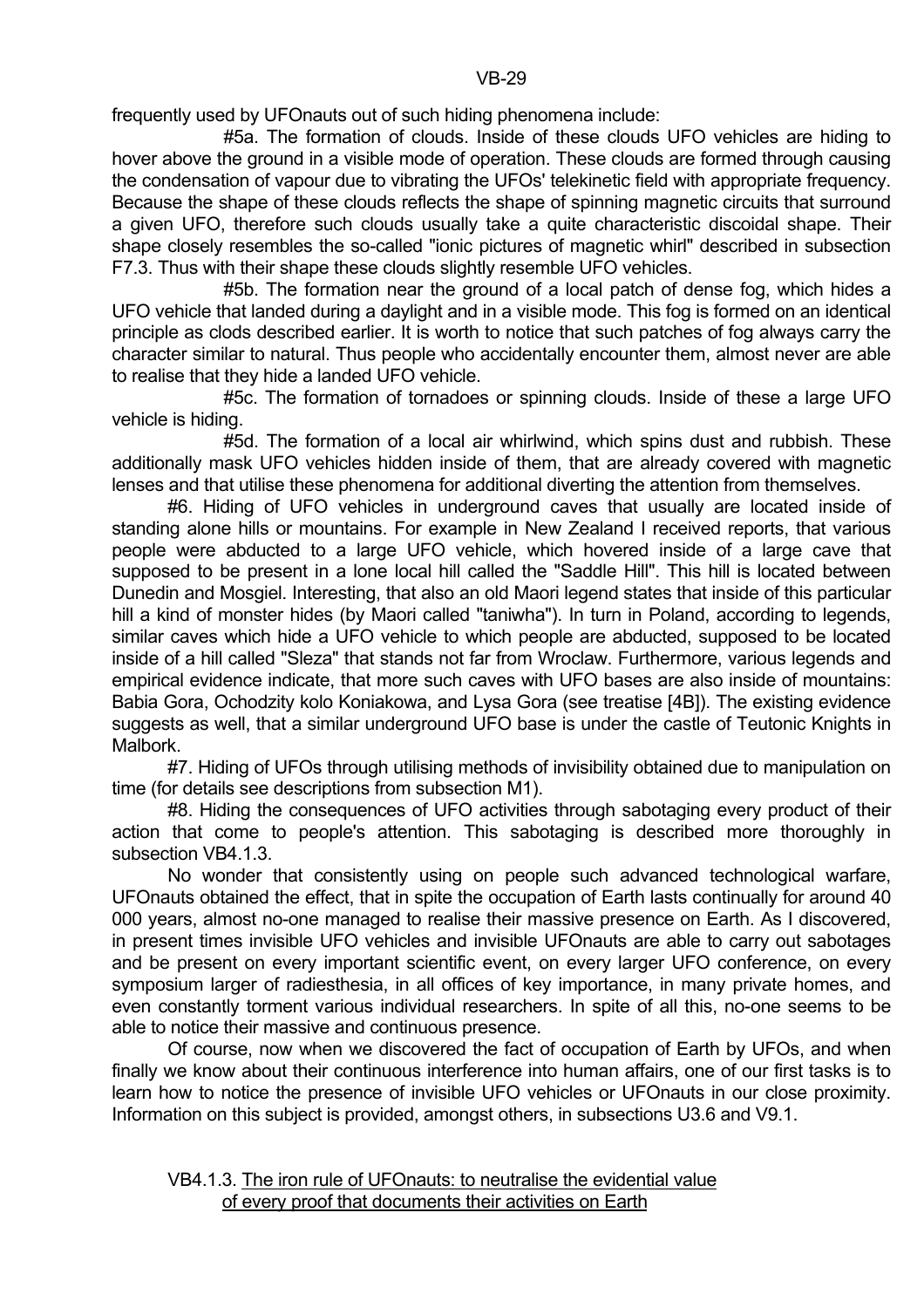Of course, just simple hiding of UFOnauts from humans would not have any sense, if people would be able to gain an access to other kinds of evidence that documents the continuous operation of UFOnauts on Earth. So in order to disallow people to deduce the fact of occupation of Earth by UFOnauts, our cosmic aggressors introduced a principle which they implement with an iron consequence. This principle states, that **every evidence that could document the continuous operation of UFOnauts on Earth and that come to the public attention, must be unnoticeably destroyed and neutralised**.

 So whenever in course of their activities on Earth UFOnauts accidentally leave any kind of evidence for these occupational activities, and this evidence is brought to the attention of the society, then immediately must be worked out a method of sabotaging this evidence, which:

#A. Effectively neutralises the evidential value of this evidence, and which

 #B. Turns into a laughing stock all people involved in bringing this evidence to the attention of society.

Such sabotaging of all possible material evidence of operations of UFOs on Earth continues consequently from the beginning of times. But, to my shock and horror, so far no person on Earth was able to notice it and to notify others of its existence. On the other hand, it is so reliable, so common, and so repetitive, that in advance it can be declared that "**wherever any material evidence of the operation of UFOs on Earth become famous, immediately with the precision of a Swiss watch soon afterwards a hidden sabotage takes place which destroys the evidential value of this material proof**". The fact that people do not notice this sabotage and do not take it for what it really is (i.e. diversion of UFOnauts directed against our learning of the fact of occupation of Earth) can only be explained by the enormous success of UFOnauts in telepathic manipulation on human minds.

 Let us indicate here some examples of such sabotages of material evidence. Amongst activities of UFOnauts described in this monograph, these examples include, amongst others:

 - The destruction of evidential value of English landings of UFOs in crops called "crop circles", which is discussed in subsection VB4.3.1. Initially this destruction was accomplished with hands of human traitors, who voluntarily admitted fabrication of all crop circles. When the claims of these human traitors were abolished, UFOnauts used a next cunning trick. Namely they started to paint on purpose very complex "pictures in crops". The complexity of some of these pictures seems to be contradictive for various people to the possibility, that the majority of them were formed in the result of UFO landings in crops. Simultaneously UFOnauts instigated other group of traitors, to confuse humanity by explaining these pictures as "pictograms" means as drawn messages. Such purposeful "painting pictures in crops" by UFOnauts, sabotaged again the evidential value of UFO landing sites in crops. This sabotage was accomplished via the highly effective principle stating that "**if you wish to hide a tree, then plant a forest around it**".

 - The destruction of an evidential value of accidental photographs, which captured telekinetic UFOs that normally remain invisible for human sight. Such invisible telekinetic UFOs captured on photographs may assume many different shapes, e.g.: (1) outlines of fragments of Oscillatory Chambers from invisible UFOs - these are discussed in subsection S6; (2) multiple images of entire UFO vehicles (both, large manned vehicles and miniature computer-controlled probes) - these form the multiple images usually called "**rods**", which are described in subsection U3.1.2; and several other forms. The destruction of evidential value of these photographs is also carried out by purposeful "painting" of complex "pictures from light" on photographs of some carefully selected people. These complex "pictures made of light", similarly to discussed previously complex UFO landings in crops, on the surface may seem to contradict that these strange shapes captured on photos could be photographs of invisible telekinetic UFOs. Therefore they provide the basis for telling people through appropriately preprogrammed traitors, that they must have a different origin. And so a confusing descriptions are spread about them, that they are streams of "cosmic energies", or creatures living in other dimensions, etc.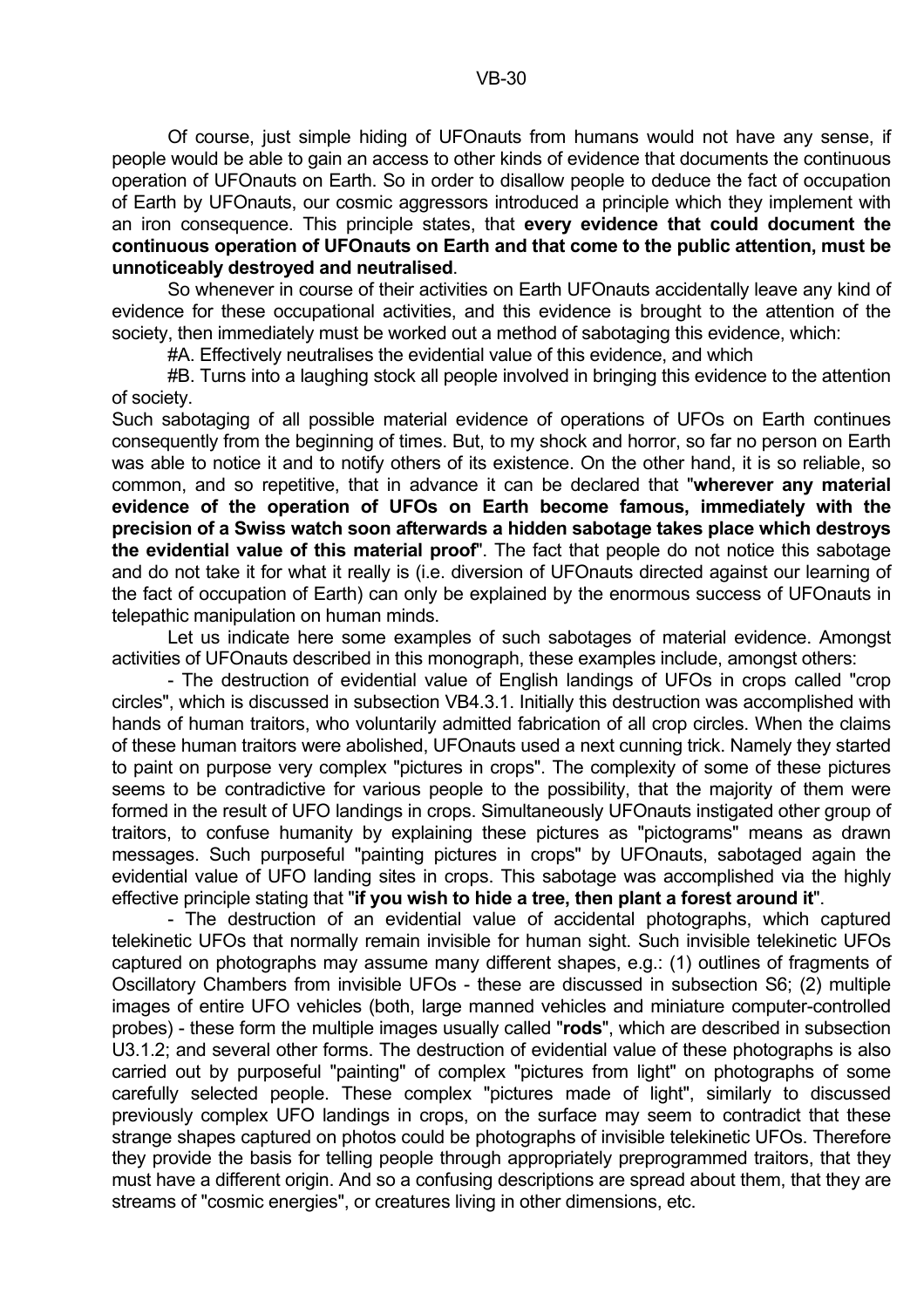- All acts of sabotages completed by UFOnauts and discussed in subsection V5.4.

 The distinctive attribute of all acts of sabotage directed by UFOnauts against evidential value of material proofs of their activities on Earth, is that these acts always are carried out with the use of methods and manners that are difficult to be noticed by ordinary bread-eaters from Earth. In order to make them unnoticeable, UFOnauts use tens of different cunning tricks and methods of acting, that are described in other parts of this chapter. The most frequently used out of these include:

 (a) The destruction of evidence with hands of hypnotically preprogrammed human traitors see the description of this method provided in subsection VB4.3.

 (b) The technical induction of destructive phenomena of nature by UFOnauts, and subsequent utilisation of these phenomena for sabotages which people are unable to distinguish from natural disasters. For example UFOnauts may destroy evidence of their activities on Earth through unleashing technically induced hurricanes, tornadoes, floods, tsunami waves, earthquakes, landslides, lightning strikes, fires, etc.

 (c) The induction of various accidents and "acts of God" that destroy the targeted evidence. Thus the evidence can be lost, can burn in "accidental" fires, can be flooded with water, can be destroyed in accidents or catastrophes, can be devastated by hooligans, attacked by fanatics or insane people, destroyed by various cultural revolutions, ruling races, despotic tyrants, etc.

 (d) Sabotage actions of UFOnauts themselves, carried out in absolute hiding. These actions always are carried out in ambiguous circumstances, while UFOnauts always prepare witnesses and material evidence which push the blame onto factors others than UFOnauts themselves.

 Of course, in spite of this evil cunningness and incredible refinement of these acts of sabotages carried out by UFOnauts, the sabotages still have attributes that allow their distinguishing from all other events that take place on Earth. Here are some out of these attributes, which I managed to identify already:

 #1. **Effectiveness and selectiveness**. The selective victims of these sabotages are various forms of evidence for the operation of UFOs on Earth, in spite that there is an entire ocean of other objects present around, onto which in normal circumstances such destructive events should also be directed.

 #2. **The presence of many witnesses and loud publicity**. The methods of sabotaging of evidential value, that are used by UFOnauts, always have a public character. Therefore, the destruction of the evidence by factors other than UFOnauts, always must be noted e.g. by numerous witnesses. Frequently the "natural" destruction of this evidence must be even recorded on videos or films - as this happened with the evidence of destruction of WTC (see the description of evaporation of WTC by UFOs provided in subsection O8.1). These numerous witnesses later certify for whatever turns to be vital for UFOnauts in the implementation of a given sabotage. In order to guarantee the lack of doubts, the descriptions of "natural" explanations for these sabotages are later disseminated noisily by various obedient traitors. These descriptions are later disseminated and published in numerous articles, books, TV programmes, etc.

 #3. **Refinement and precision**. Sabotages of UFOnauts seem to be always carried out in circumstances identical to these which led to the formation of a given evidence of activities of UFOs on Earth. In this way no-one has later any doubt that these sabotages actually explain the "natural" origin of given evidence.

 #4. **Complexity and perfection in implementation**. The disclosure of the facts that neutralise the evidential value of given proofs for activities of UFOnauts on Earth, frequently is accompanied by the chain of highly improbable and very shocking coincidences. This is because these "coincidences" are precisely preprogrammed and then implemented with a perfect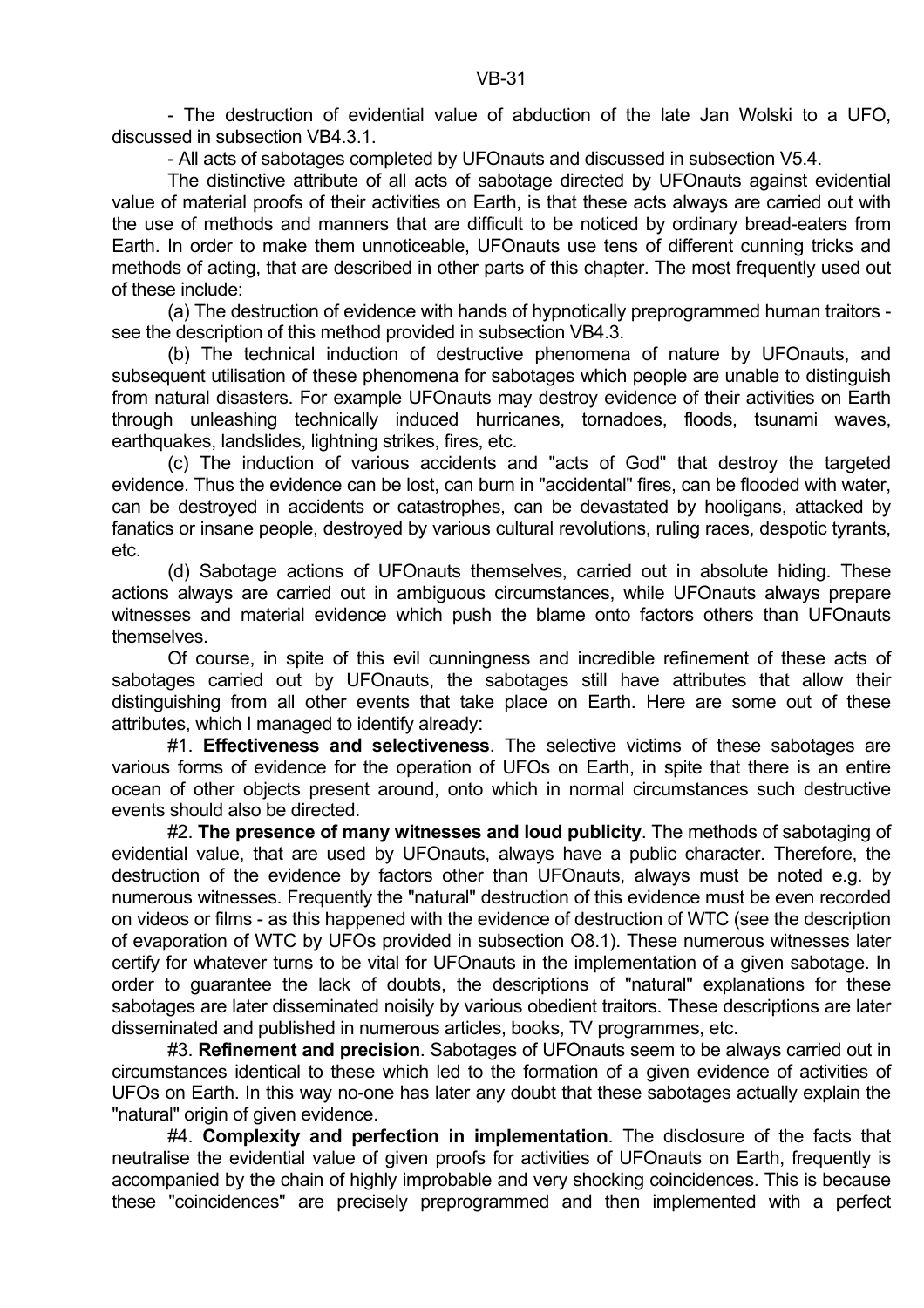synchronisation by UFOnauts. For example, the neutralised (sabotaged) facts are disclosed only because someone preprogrammed by UFOnauts was pushed to: go to the place where normally would never go, look where normally would never look, film what normally would never filmed, notice something that normally would not notice, etc. Or that something is opened and uncovered that normally would be covered and closed. Etc., etc.

 #5. **Stubbornness and repetitiveness**. UFOnauts never give up. Therefore the same evidence of their activities on Earth that appears repetitively, is neutralised by them stubbornly almost infinitively long. Only that they use various methods that change according to requirements of the current circumstances. So when one of these methods of neutralising a given evidence becomes detected by people, and is not effective any more, UFOnauts introduce to the use another method of neutralising the same evidence, onto which people are falling for further period of time, then a third method, and so on - almost until infinity. Perfect examples of such repetitive evidence of UFO activities on Earth, which were, and still are, neutralised with the use of such sequences of various methods, are: UFO landing sites in crops described in subsections O5.1, VB4.3.1, and F11.3.2; invisible telekinetic UFOs accidentally captured on photographs which are described in subsections S6 and U3.1.2; skeletons of human giants from New Zealand; and many more. For example, in case of UFO landings in crops, the first method used by UFOnauts to neutralise their evidential value depended on manipulating of various prominent people into inventing several "natural" explanations for these landings. So it was claimed that the landings are "mushroom rings", or are produced by mini tornadoes, etc. - see descriptions in subsection VB4.3.1 and O5.1. When this method failed, UFOnauts introduced another one, which depended on hypnotic manipulation of tens of individuals to go to crop fields and to pretend that they fabricate false UFO landings. When also this method finally failed, UFOnauts introduced another one, which depends on an intentional formulation of additional very complex landings of UFOs, which look like paintings not like UFO landings. This method hides UFO landings on the principle from the Polish proverb that "if you wish to hide a tree, plant a forest around it". When also this method fails, I am sure UFOnauts will introduce another one - and so on, the evil deception of naďve people never is going to end.

 In turn in case of accidental photographing of telekinetic UFOs by people (e.g. Oscillatory Chambers similar to the chamber from Figure S8), the first method of neutralisation of their evidential value was to disseminate in circles of professional photographers the explanation, that these are reflections of the shutter in the camera lens - as this is explained in subsection S6. When this method was dismissed and was not effective any more, UFOnauts started to propagate intensely another explanation - that these are manifestations of cosmic energies (this another explanation is also presented in subsection S6).

 Of course, it needs to be emphasized at this point, that such sequences of continually changing methods of neutralisation, are used towards all evidence of UFO activities on Earth. Not just towards the evidence discussed above as examples. So these methods can also be detected in all acts of discrediting of UFO observations, in abductions of people to UFOs, in areas where UFOs exploded, in research on materials left or lost by UFO vehicles, in ancient traces of UFO activities on Earth, etc.

 The basic reason for which I wrote this subsection and try to point out to the attention of reader the bitter truth presented here, is to accomplish several vital goals. Firstly I would like to warn the reader, that whenever he notices any material evidence that documents an activity of UFOs on Earth, onto which the attention of society was brought, soon afterwards he must expect that there will be a UFO sabotage which destroys the evidential value of this material proof. Secondary I would like to realise to the reader the easiness with which UFOnauts continually deceive people, while people less intelligent from UFOnauts (see subsection JE9.2) are continually caught by these deceptions and never are able to work out what really is going on. Tertiary I would like to disclose for the reader the evil game that UFOnauts are playing with people for thousands of years, and that depends on a systematic destruction of everything that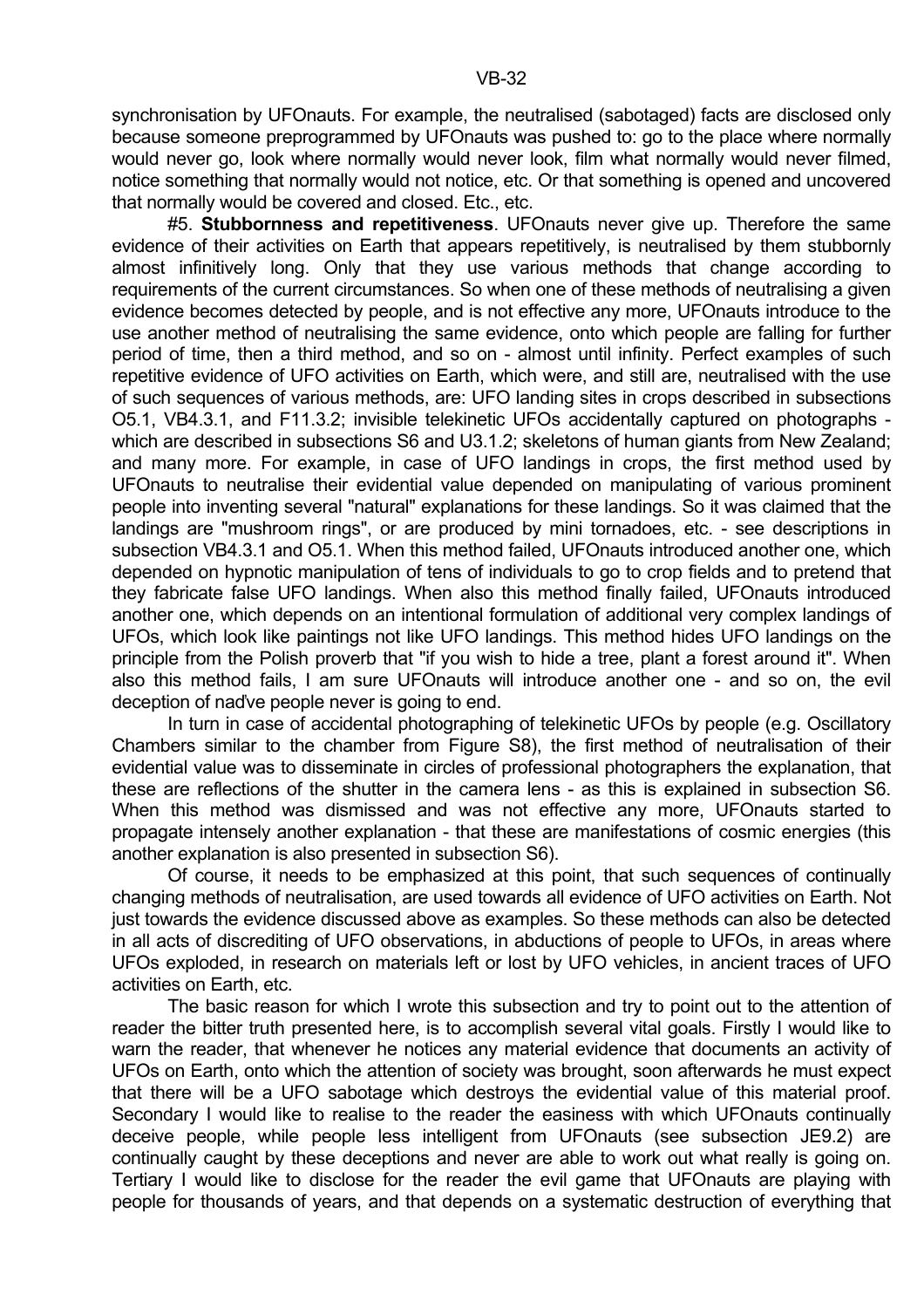could reveal to people the continuous operation of UFOnauts on Earth. It is about a time we start to be aware of the existence of this evil game, and we start taking appropriate corrections in everything, to make up for the deviations that this game introduces to our understanding of the reality around us. Also there is about a time to realise, that a brutal battle with UFOnauts is just fought around us, which is the "battle of intelligences", and the stake in which is our real freedom.

# VB4.2. The telepathic manipulation on views of people

 A next method of operating of UFOnauts, that can be prevented by us, is the telepathic manipulation on human views. This method very effectively contributes to the unnoticed occupation of Earth by UFOnauts for over 40 000 years. In one or other way UFOnauts effectively manipulate on the selected views of practically every person on Earth. This includes not only manipulation on a part of my own views - means on views of the person who wrote these words, but also on selected views of people who are reading these words.

 A first step towards our defence against this unnoticed manipulation, is to start to realise that it continually takes place. A next step in our self-defence is to learn to recognise the moment of time, when it starts to take place for us, so that we are able to oppose it.

 The manipulation of views of people is carried out by UFOs with the aid of several methods and technical means, the descriptions of which are contained in a number of subsections of this monograph. In order to provide here a list of the most important out of these, they include:

 #1. The manipulation on views of the entire civilisation through the use of telepathic satellites which continually beam selected telepathic commands towards the Earth. These commands are intercepted by minds of more susceptible people and implemented by them in action. An example of such manipulation can be the telepathic command continually beamed towards the Earth which orders people: "scoff and destroy everything that relates to UFOs". (This command is also described in subsections P3.3, P3.2 and VB3.)

 #2. Manipulation on views of entire institutions, through individual manipulation of views of people who lead these institutions. This is one of the most effective methods that UFOnauts use to lead astray entire institutions, countries, ideologies, religions, etc. Their examples can be such manipulation on leaders of religions, that they introduce components into their religions that work for the benefit of UFOnauts. Or such manipulation on leaders of cults, that they commit actions that discourage entire societies to these cults. Or such manipulation on leaders of communistic countries, that these leaders committed errors which led to the fall down of communism. (Notice that communism was an especially dangerous ideology for UFOnauts, because it introduced to people many "totaliztic" ideas. For example, it introduced the idea that "all people are equal", and the idea that "all people are brothers/comrades" - for details see also subsection VB5.3.1.) Or such manipulation on leaders of countries or institutions, that they fight down all ideas that work against interests of UFOnauts. (An example of these can be such manipulation on minds of ancient Israelites and Romans, that they crucified Jesus, i.e. they crucified the creator of Christian religion which is so inconvenient for the occupation of Earth by UFOnauts.) The most recent example of such manipulation is the current leading astray of our orthodox science by UFOnauts. Because this particular example requires more lengthily elaboration, it is going to be discussed in separate subsection VB4.2.1 that is to follow.

#3. The manipulation on views of individuals with the use of post hypnotic suggestions. It is obtained during abduction of manipulated people to UFOs. (As this is explained in subsection U3, every inhabitant of Earth, including also you - the reader, and all people whom you love, is abducted to UFOs not less frequently than once in each 3 months.) On UFOs these people are hypnotically programmed to do certain actions, which they scrupulously obey. This is one of the most important manners on which the directing of Earthly "traitors" is carried out. With the use of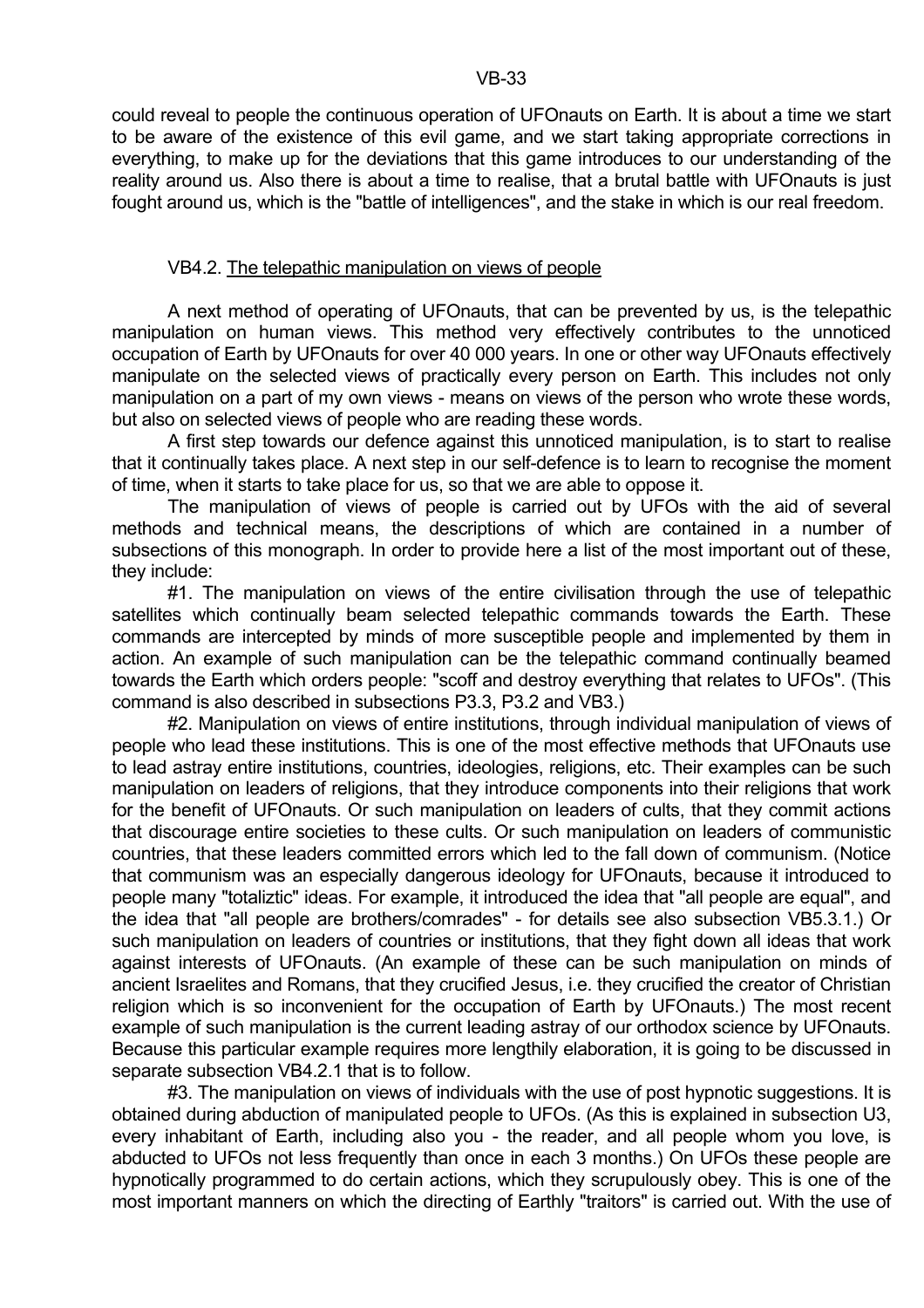this method UFOnauts also program all more susceptible people into a very hard "scepticism" regarding their abductions. This scepticism causes, that a majority of people strongly believe that they were not abducted anywhere, and that in fact UFOs do not exist at all.

 #4. The manipulation on views of individual people with the aid of "implants" introduced into the brains of these individuals. This manipulation is described in more details in subsection N4. It depends on insertion into the brains of all people on Earth, of a kind of miniature indoctrination implant, described in subsection U3.2. This implant imposes a deviated system of views onto all more susceptible victims. These deviated views are aimed at leading astray both, people affected, and also other people with whom interact these ones affected.

 #5. Remote manipulation on views and thoughts of selected people. This is accomplished with the aid of so-called "telepathic projectors" described in subsections N5.2 and F1.6. It is worth to notice that the function of such telepathic projectors is fulfilled by every single propulsor of a UFO - see subsection F1.6. With the assistance of these propulsors/projectors, at every moment of time UFOnauts are able to remotely introduce to the mind of selected people any decision, thought, idea, wish, etc. This method is used, amongst others, when UFOnauts order someone to leave home and to go to the remote area where UFOnauts are able to abduct him, when UFOnauts are causing hallucinations of an entire crowd, when UFOnauts induce specific feelings in a mob, etc.

 At present, when the fact and manners of these manipulations are disclosed with the aid of this monograph, there is about a time we should start to be aware of it. We should also undertake appropriate contr-action (for guidelines see subsection W4).

 As everything in the material world, also the manipulation on our views must leave appropriate traces. Therefore an array of factors must exist, and is possible to be worked out, which allow us to detect when and in which area, our views are manipulated by UFOnauts. On the basis of my research to-date I managed to identify and define several of such factors. Here are examples of these ones out of them, which allow to identify views that were implanted to someone's mind by UFOnauts:

 #A. The lack of logical justification for the views that are manipulated by UFOnauts. This means that people who carry such implanted views are unable to provide for them a rational explanation for the question "why?". (Although they always invent a very naďve justification for having them.) The views that people worked out by themselves, are always based on some logical and specific foundations. Such people can easily define these foundations, and in every moment of time are able to reply the question "why?" for them. This means the views worked out by people are based either on the knowledge that these people acquired, or on experience that they went through. But views manipulated by UFOnauts, do not have such foundations. Therefore people are unable to answer the question "why?" for them. The only thing that they know about these views, or more strictly - that they intensely feel about these views, is that they must stick with them for some reasons.

 #B. Powerful feelings that accompany these views. Views that UFOnauts manipulate into people, are always accompanied by very powerful feelings. These feelings somehow make up for the lack of logic and justification. Therefore for example, if the manipulated person discovers, that someone does not share this manipulated views, and even tries to persuade it out, then such a person blows with a rage, or shows signs of being offended, or begins to hate and tries to harm, etc. By knowing about these powerful reactions, it is relatively easy to notice them both in ourselves and in other people.

 #C. Swings of feelings (i.e. inconsistency or non-linearity of feelings). This factor is rather difficult to describe. Still I am going to try to explain what it is all about. If for example we read a letter, which describes a matter that in the person who wrote it was the subject of UFO manipulation, then independently how politely this letter would be formulated, always somehow it raises our emotions. This is because when such a letter is written, in the person who wrote it the level of feelings was changing along the entire length of this letter. (As we know, during writing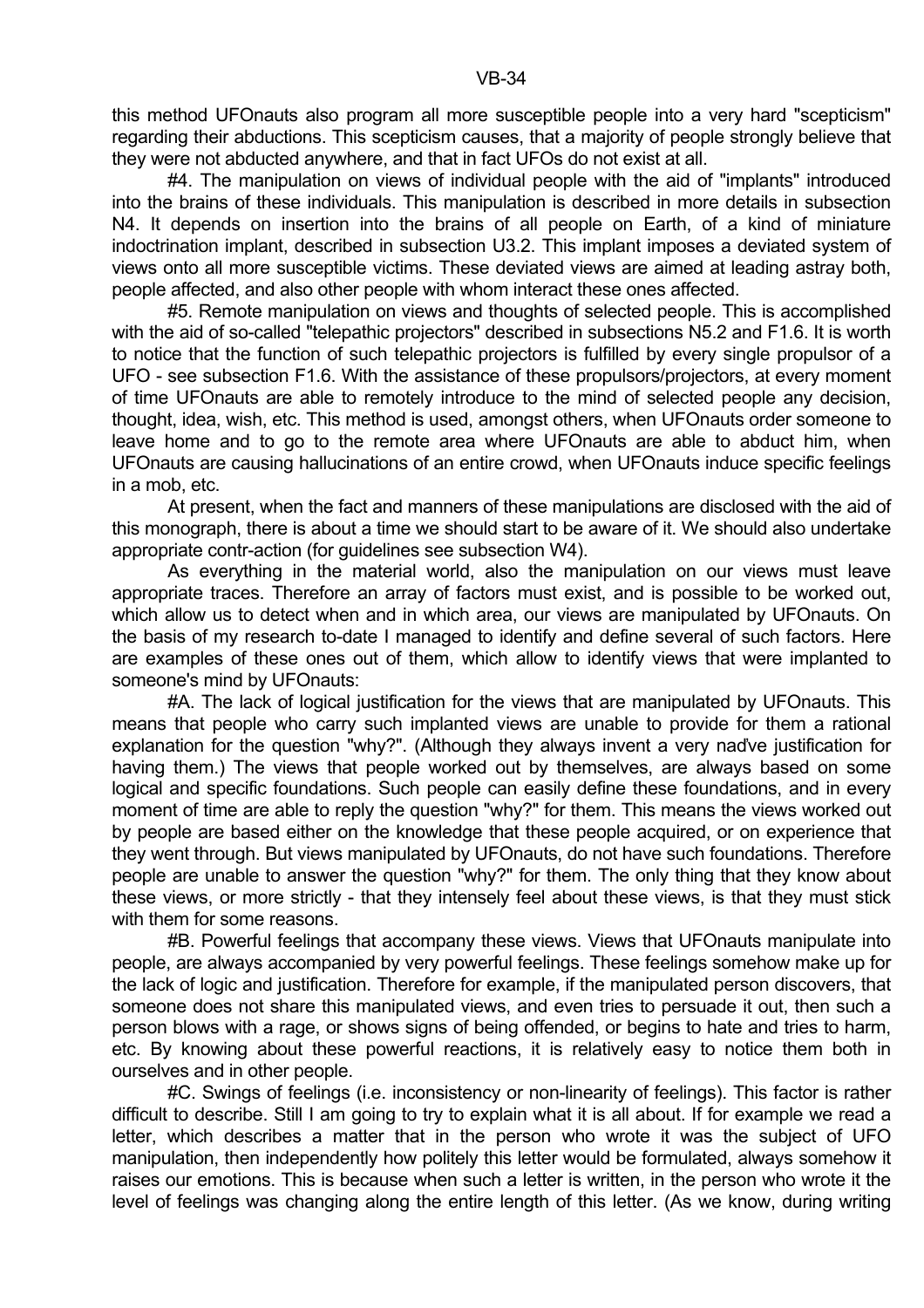about normal matters, feelings of the writer usually remain at the same level for the entire duration of writing.) After all, the person who is manipulated by UFOs is experiencing a kind of emotional swing while writing subsequent sentences of his/her letter. These swings of emotions are later emanating from the content of the letter, inevitably causing that some words or sentences are going to affect the reader. So, if for example we read a letter, and various fragments of this letter rapidly cause emotional jumps in us, so that some of our feelings are very powerful, this usually is a sign, that the letter comes from someone manipulated by UFOnauts. In turn the content of this letter that arouses our feelings, concerns matters which are the subject of UFO manipulations. In a similar manner, if we take part in any activity, which touches matters that are subjects of UFO manipulations, then the level of feelings of participants will fluctuate. This level is going to raise and become irrational, when matters manipulated by UFOs are touched. Therefore, our reading of letters that originate from people manipulated by UFOs, and also our taking parts in meetings dominated by people manipulated by UFOs, is always very unpleasant. After all, it always costs us at least a lot of pain, if not an explosion of fights.

 #D. Impossibility to change views that are manipulated by UFOs. These views cannot be changed neither through the logical argumentation nor through a proof of their fallacy. Views that people developed by themselves, means about which they know exactly "why", these people are able to change easily into better ones, if someone proves to them that these are the faulty ones. This change takes place when someone proves such views are unsound. Such proving can be through logical argumentation, or through example, or experiment. In turn views that are manipulated by UFOnauts cannot be changed, in spite of existence and demonstration of numerous proofs that they are incorrect.

 It is sure that the above factors do not exhaust the list of attributes that describe views which were manipulated into someone by UFOnauts. Still, they already now allow to identify a noticeable proportion such implanted views - of course if someone allows that UFOnauts implant these into his/her mind. In turn, the sole fact of recognising that a given view was manipulated into someone, is the first decisive step towards fighting down this view, and towards not surrendering to the destructive action that this view is instigating.

 Of course, the knowledge of these factors allows us to recognise also cases, when UFOnauts manipulated such views into someone who is stubbornly persecuting us. In turn, after a fast recognising such cases, we have a better chance of working out and initiating some effective self-defence.

 A discussion of further manners on which we should utilise factors that identify views implanted to people by UFOnauts, is provided in subsection W4.

### VB4.2.1. The telepathic manipulation on Earth's science and on individual scientists

 There is an institution on Earth, which was especially established, is lavishly financed, and the employees of which are purposely trained and paid, to warn the society about all dangers that may affect our civilisation. This institution is the orthodox science. The orthodox science is not excluded from the obligation to warn us also about possible dangers that result from the occupation of Earth and exploitation of people by evil UFOnauts. The employees of this institution, means orthodox scientists, are paid by taxpayers' money, amongst others to reassure the public safety. So each scientist bears the direct, personal, and non-transferable onto anyone else moral responsibility for the consequences of every harm that hits humanity, about the existence of which he/she was aware, or was informed, but was doing nothing to prevent it. This personal responsibility of orthodox scientists is identical to the one which people professionally devoted to the prevention of crimes (e.g. police) bear when they know that just a murder is going to occur, but they do not act to prevent it. It is also identical to the one that a medical doctor bears, when someone bleeds to death in his/her presence, but is doing nothing to prevent it. In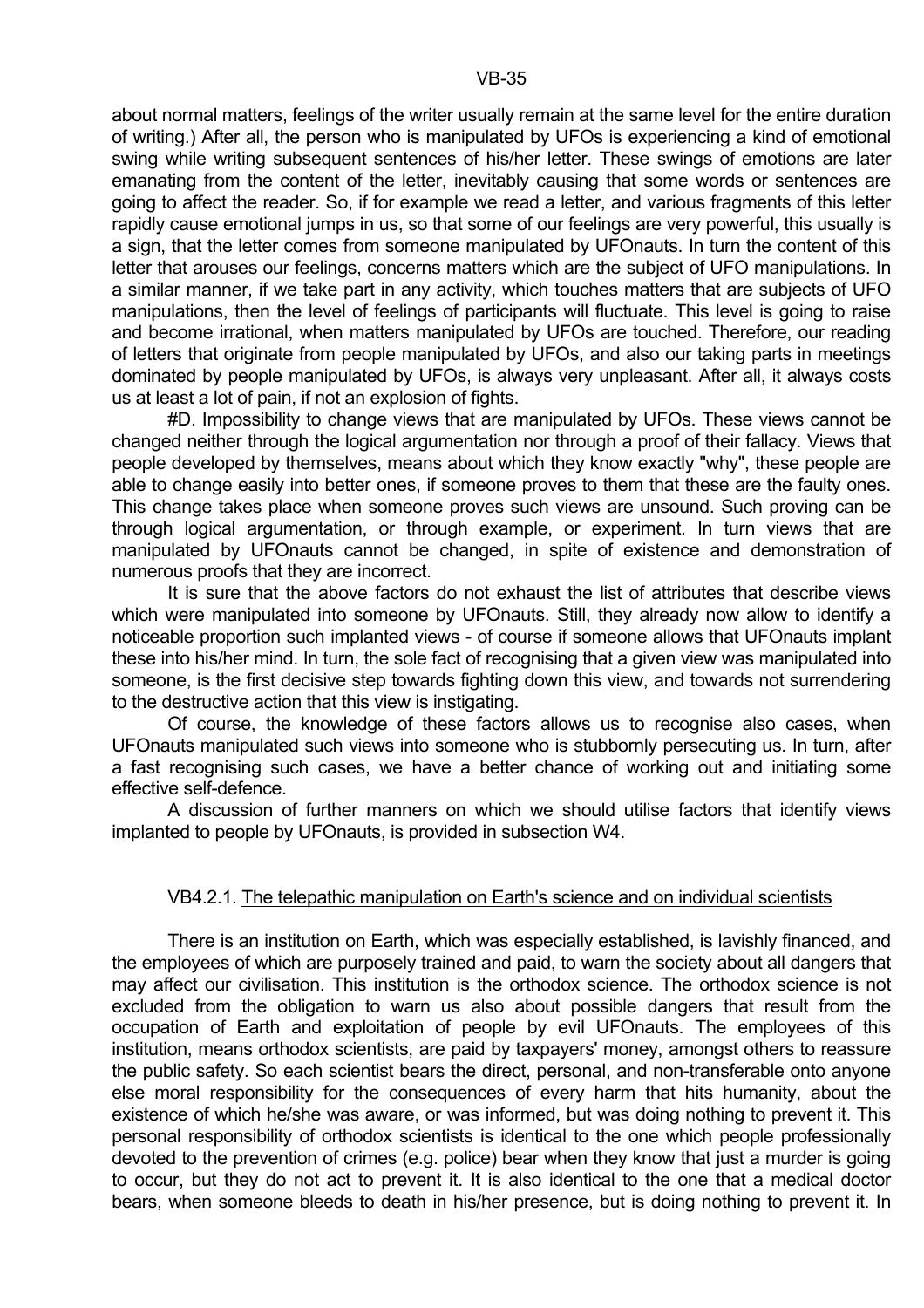spite of the voluntary accepting of this moral responsibility by orthodox scientists, through embarking into the profession of scientists, they intentionally and ostentatiously ignore the immense danger that brings about for our civilisation the presence of evil UFOnauts on Earth. Namely, with premeditation they ignore the occupation of Earth by UFOnauts and they also ignore abductions of people to UFO vehicles - while they should subject these two phenomena to through investigations. In addition to these two basic crimes against humanity, orthodox scientists openly persecute any form of research regarding the subject of UFOs and UFOnauts (e.g. see explanation from subsection T1, near [1T1]).

 In my opinion there is one basic reason for such an intentional acting of orthodox scientists against safety of the mankind. This reason originates from the effectiveness of manipulation of views by UFOnauts in many administrators of orthodox science and also in a large proportion of ordinary orthodox scientists. Because of this manipulation on human science, actually these scientists continually seek excuses to be able to ignore further all matters that results from the occupation of Earth by UFOnauts. Some out of numerous excuses that Earth's orthodox scientists invented and propagate, are discussed in appropriate parts of this monograph. An example of one of them is the claim about a "disgrace" that according to some scientists and administrators, are going to wrap orthodox science in case of admitting publicly that they are unable to solve the problem of UFO occupation of Earth. (Of course, the extraordinary understanding and patience that societies show regarding the incompetence of orthodox scientists in matters of UFOs, does not provide any justification for this excuse. Simultaneously, the actual and the highest disgrace of the orthodox science is probably going to rise in the future from the fact that this science was too incompetent to detect the occupation of Earth by UFOs, and that instead of helping in detection of this occupation, science actually vigorously hindered and obstructed this detection.)

In order to finish with this marasmus of our orthodox science and with incompetence of orthodox scientists towards the UFO subject area, and in order to treat this subject constructively, one of the most urgent tasks of totaliztic scientists is to begin official, systematic, transparent, reliable, open, and detailed research on UFOs. But as this is explained in subsection H10, such initiation of official research on UFOs requires a basic revolution in our science. In the result of this revolution, the present parasitic system of orthodox science must be replaced with first foundations of totaliztic science. In this totaliztic science, all activities of scientists are to be based on moral laws and on principles of totalizm.

 If someone looks around and tries to understand the current close minded, backward, obstructive, and immoral role of present orthodox science and scientists in UFO matters, in normal circumstances this is almost impossible. The reason is that in order to assess correctly any situation, the assessor must distant himself from it. It is also because of the lack of such a distance, that when we look around ourselves we are unable to notice that the Earth is occupied by UFOnauts. (In order to realise the fact of UFO occupation, it become necessary to introduce a special "occupational model", that put us at a distance in relationship to the reality in which we live. This introducing was accomplished in subsection P4. The "occupational model" enhanced our understanding of the current situation, showing it from the appropriate prospective.) Therefore, in order to realise how childish, immoral, and disgraceful is the behaviour of a significant proportion of present orthodox scientists towards UFO subject area, it is desirable to introduce some kind of symbolic comparative model. This model is to reflect our present situation, and to allow our looking at this situation from a distance. Through understanding of this model, it would be easier to understand and to assess what actually happens around us. So at this point I am introducing such a model, and I am inviting the reader to notice all the moral, social, and behavioural implications of it.

In the comparative model that I am introducing here, present orthodox scientists can be compared to a group of self-inflated inhabitants of an "ivory tower", who in a luxury bus that is completely isolated from the dirt and complexity of the surrounding world, drive along a straight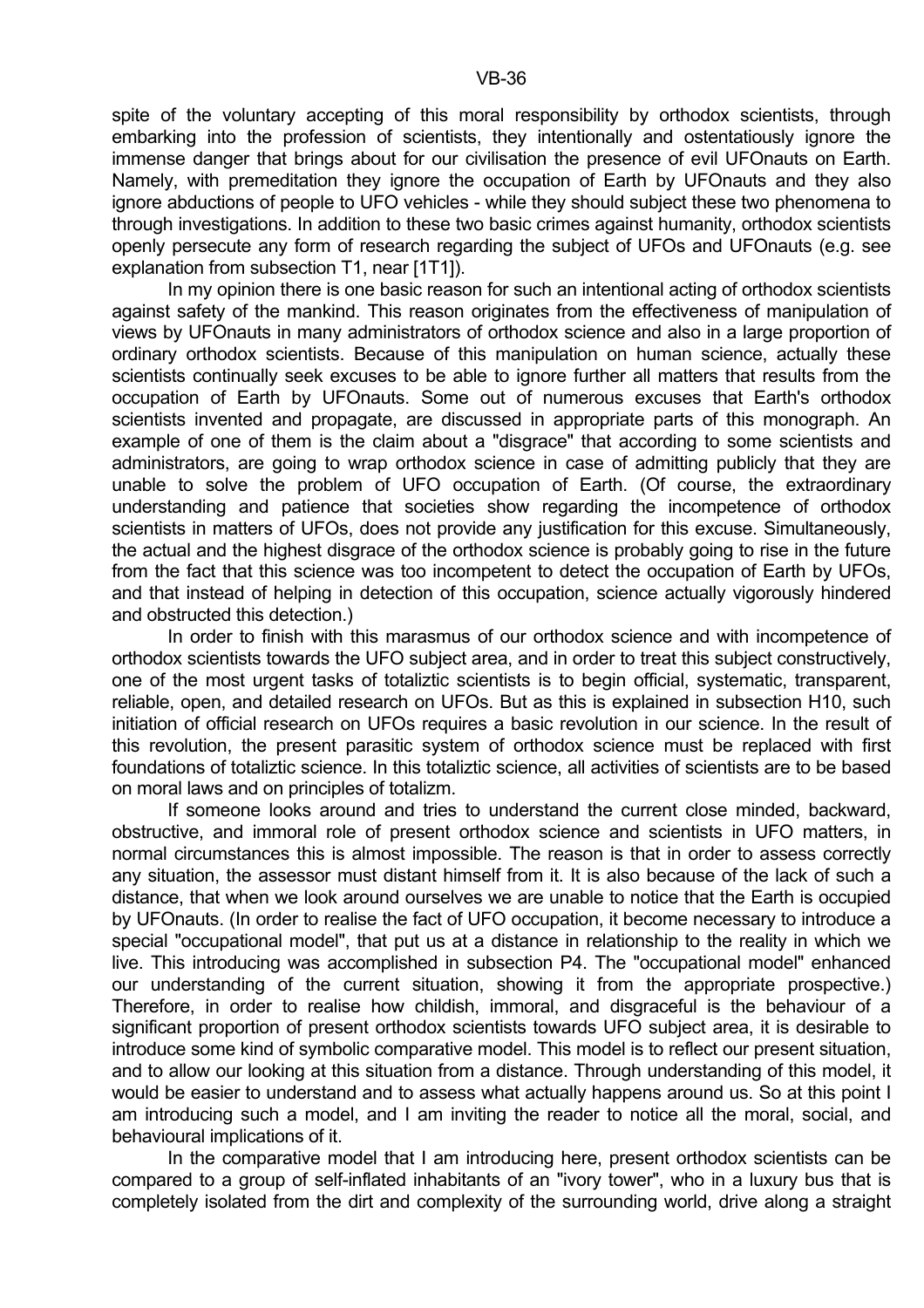road that leads them to a point that they intend to visit. They are so sure of themselves and so complacent, that they do not take any notice at what is happening around them. But at the same time on a collision course with the bus there is a train, which in this comparative model symbolises the occupational machine of UFOnauts. If the bus with inhabitants of an "ivory tower" is to follow its path blindly, the train is to blast it from the surface of Earth. But all this is noticed by a rail-crossing-worker, who in this comparative case is a symbol for rational UFO researchers. This rail-crossing-worker runs on the road and tries to stop the bus and to direct its attention at the train. Unfortunately in his efforts of saving inhabitants of an ivory tower, he is hit by a bus and possibly also by a train. So he lies on the road and bleeds. The self-inflated inhabitants of an ivory tower have not noticed the rushing train, but they are angry that the rail-crossing-worker stopped them on their path to the goal. So they approach him as he bleeds on the ground to kick him and swear at him. In their anger they do not take any notice of the warnings of the kicked rail-crossingworker, that soon another train is going to come, thus if they do not start to notice what happens around them, in the final count they still are going to be blown out of the surface of this planet.

 Although the above comparative model may seem to be quite drastic, still in a symbolic manner it truly reflects what really happens around us. Especially, if the behaviour of present orthodox science and individual scientists, together with their stand towards UFO matters, are considered in the context of our desperate situation revealed in subsection A3 and also in chapters U to VB of this monograph. Thus, when a next time in your (the reader) presence, someone starts to bit rational UFO researchers who already are persecuted by UFOnauts and are bleeding for our common good, remember that this is exactly as if someone kicked and spitted at such rail-crossing-workers that are already hit by a train or by a bus. After all, to scoff at the subject of investigation of these UFO researchers, to criticise unjustifiably their accomplishments without noticing the level of difficulties in the current situation in which these investigations must be carried out, and to ignore hostile forces against which the rational UFO investigators must stand up in order to accomplish anything, is exactly like kicking of the bleeding rail-crossing-worker who just sacrificed his life to save the kicker and his relatives. In turn you, the reader, have a duty to realise to such scoffer the shamefulness and immorality of such a behaviour. If the scoffer is such a hero, why he is not standing up against UFOnauts that occupy us, instead of kicking those who already are harmed by these UFOnauts and their mannequins. After all, in present situation of enormous accumulation of well documented UFO research, further claiming that someone does not see the presence of UFOnauts on Earth, is a childish excuse and real putting heads into sand. This excuse is only an open admitting, that someone purposely does not want to open his eyes, in order to see evidence that piles up in front of his nose!

 The increasingly larger number of people is aware of the fact, that present orthodox science and higher educational institutions in almost every field stopped to fulfil the functions assigned to them. Therefore in the increasing number of countries actions are being taken, aimed at reforming the science and tertiary education. These actions try to restore to the science and education the role of an accelerator, not an obstructor, of the progress of our civilisation. As it stems from my analyses to-date, in the chaos of various initiatives and reforms undertaken by subsequent countries in order to reform the orthodox science and tertiary education, in a natural manner three directions of action slowly begin to clarify. These directions are as follows:

 #1. **The separation of tertiary education from research**. This is accomplished through the formation of two different groups of institutions. One of these groups is charged with the duty of carrying out exclusively scientific research. In turn the second group is charged exclusively with education. The intention is here, that research should be done in a manner more effective by people and institutions that live out of them. In turn lecturers in such new system of tertiary education can teach around 18 to 24 hours per week, instead as lecturers at old type of orthodox tertiary educations - only around 5 hours per week. After all, in such reformed system lecturers are not forced to dissipate their energy for the duty of carrying out research, which in case of present tertiary educational institutions almost always turns out to be socially worthless and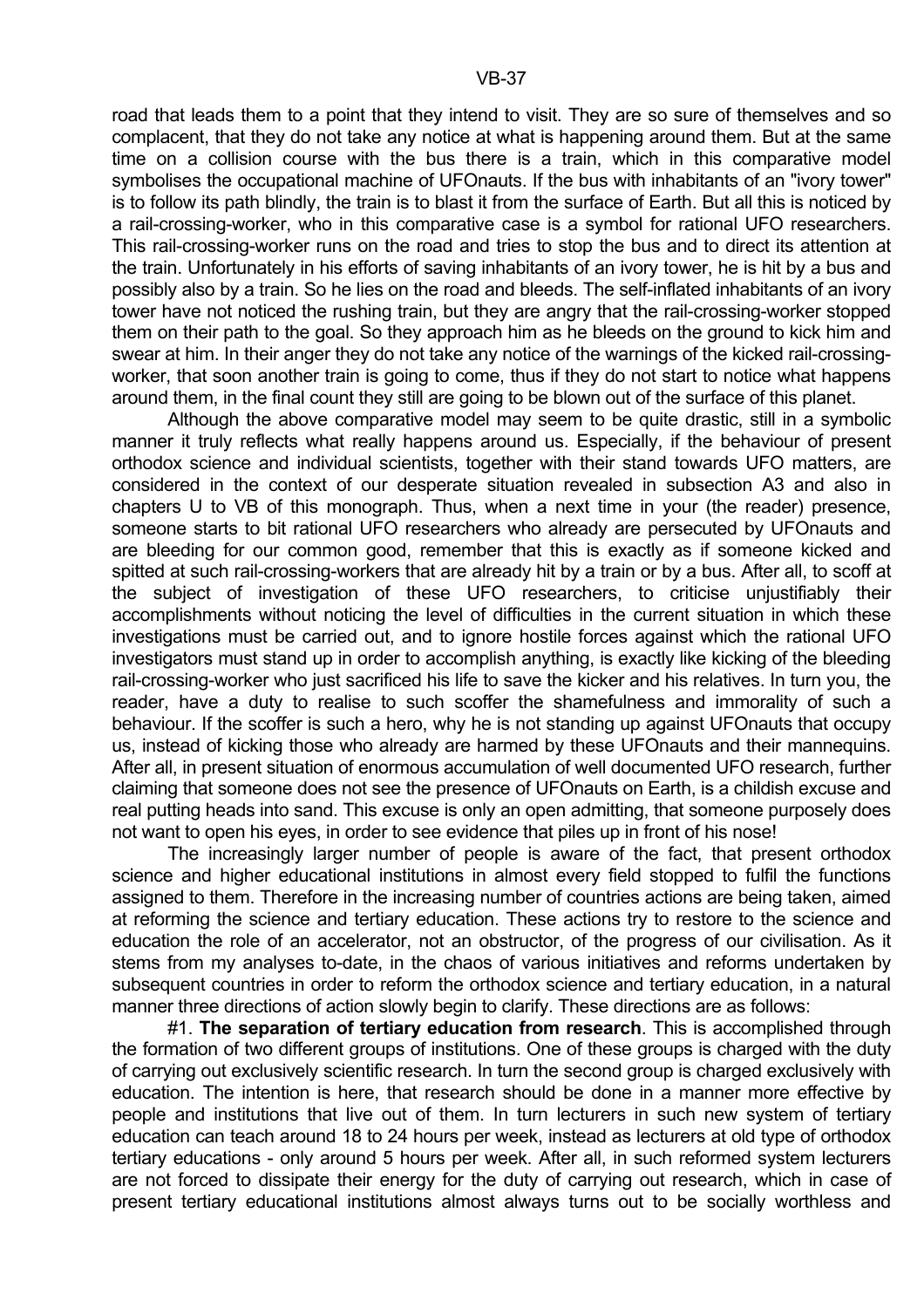leading only to waste of public resources. Thus, the potential released due to the removal of research, in these institutions is directed at the increase of efficiency of lecturing.

 #2. **The overtaking of increasingly larger proportion of research by ordinary people (i.e. by hobby researchers)**. In present world, which is increasingly more scientific, the ever increasing number of so-called "common people" starts to carry out active scientific research. This researching usually is carried out on principles of scientific hobby. It is completed during the time devoted for rest and on the private cost of these people. Currently, there is already several new scientific disciplines, which develop almost exclusively on this principle. As an example we can indicate here: UFO research, research of spiritual phenomena, homeopathy, holistic medicine, or almost every new discipline that is blocked by UFOnauts, the list of which is provided in subsection VB5.1.1. Furthermore, on such principles of private hobbies an increasingly large proportion of various traditional research disciplines is being developed, which depend mainly on: searches in nature or in the environment, searches in archives, systematic observations, trials and experiments, building of prototypes, etc. As an example consider the present technical inventions, archaeology, astronomy (e.g. currently the majority of new astronomical objects is discovered by hobby researchers), cultural research, mythology research, various historical research (e.g. genealogy research), etc. In order to allow the intensification of research carried out on such a hobby principle, a growing number of countries in the world arranges for various assistance for these hobbyists. This help most frequently goes in three directions: construction of prototypes, financial assistance, and giving the credit. The **construction of prototypes** most frequently depends on the formation of the so-called "innovation parks". These parks are simply kinds of public institutions, which are equipped in various measuring devices and production facilities. Every person from a street, on a principle of completely free service, or just for a symbolic payment, is able to carry out measurements in them, that are vital for research of this person, and is able to construct subsequent prototypes of his/her inventions. As it is known to me, such parks exist for a long time in Germany, Japan and Korea. The **financial assistance** depends on opening by these countries increasingly larger number of funding institutions, which support financially private hobby researchers who turn to them for a financial assistance in their research. In turn **giving the credit** usually depends on organising various competitions and exhibitions, where such private researchers receive the recognition and publicity that is necessary for motivating their activities and for putting in practice their accomplishments. Actually, if one carefully looks at countries that currently lead in technology and innovation, then it turns out that an increased amount of scientific research and inventions is embraced in them by private hobbyists. In recent years this process is so intensified in them, that practically orthodox so-called "professional scientists" may soon become completely redundant in them. What is even more interesting, these countries managed to unleash so much of the scientific and innovative creativity of their entire nation, that they catch up very fast with the technical and scientific avantgarde of our planet.

 #3. **Hiring "teams to solve a specific problem"**. Another decisive trend, which begins to emerge increasingly clear, is to hire teams of specialists to solve a single specific problem. For example, if an institution requires a given problem to be solved, then it does not (as it was done before) give it to be researched by any existing research institution. Instead of this, it gives this problem into hands of a capable researcher, who already proved himself by accomplishing something vital in a given discipline. This researcher receives a permission to arrange his own team for solving a given problem. For this, he chooses amongst experts known to him these ones whom he knows to be the best, hires them for appropriately high earnings, and then together with them he solves a given problem. After a given problem is solved, an entire team is dissolved, while its members are hiring themselves to other tasks. Again an increasingly large pool of research, especially for industry, governments, emergency situations, and frequently for films and television, is currently being carried out on this principle. It appears also, that here lies the solution for the future of Earth's science. Instead, as presently, form permanent orthodox research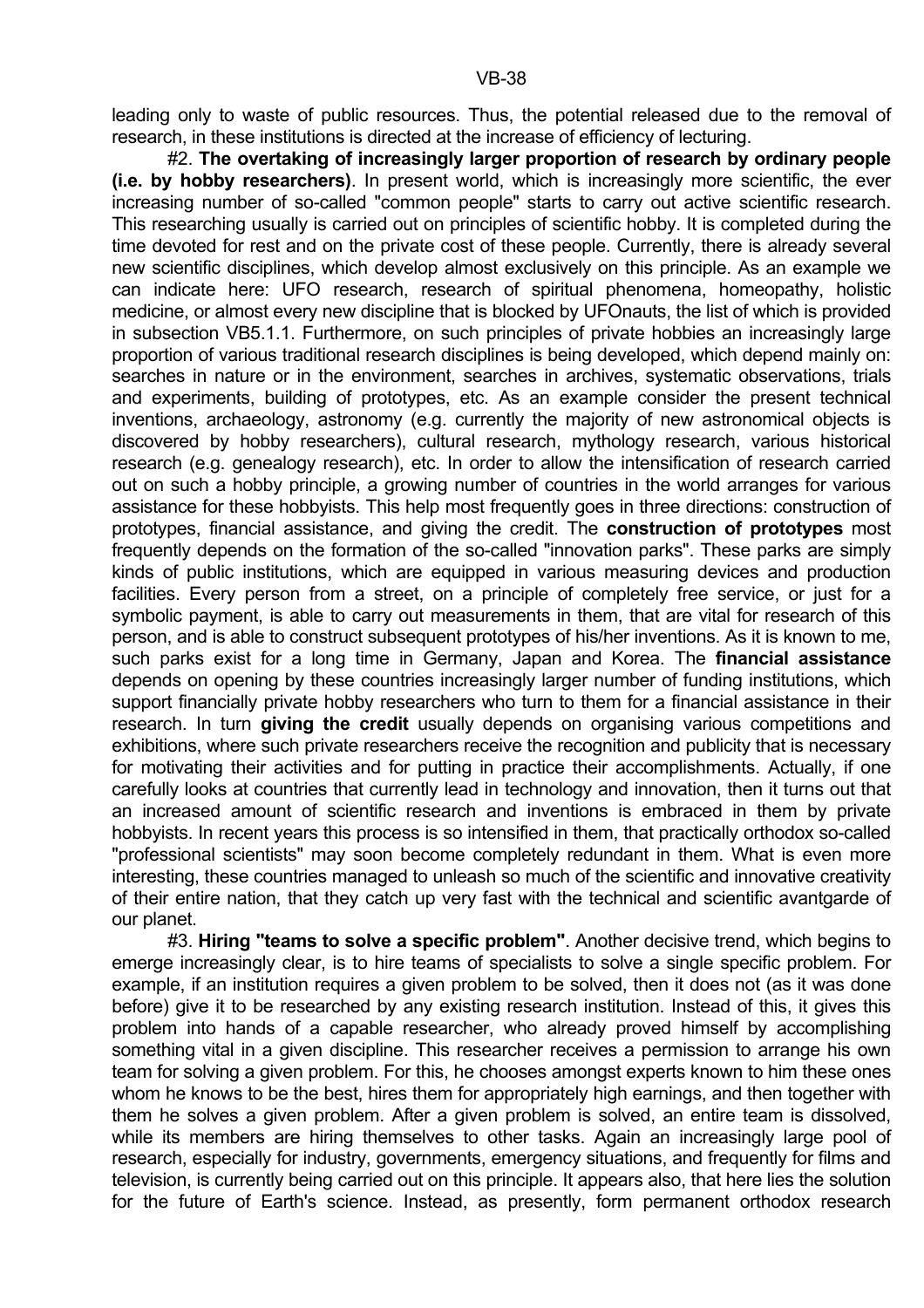institutions, in which subsequent scientists with the elapse of time grow in fat and roll down their philosophical life-cycles, the science of the future may form well-paid temporary teams for solving specific problems. These teams are to be dissolved when problems are solved, or when the research funds are exhausted. In turn, for next such teams only the best members of previous such teams will be chosen.

 Let us consider now why present orthodox science and tertiary education, as well as several other "group intellects", stopped to fulfil their basic functions. As it turns out, there is several such reasons. The most important out of them is, that they are intensely manipulated by UFOnauts. Furthermore, they are also subjected to a destructive side effect of their parasitic philosophy. In subsection JD1.2 this effect is described under the name of "philosophical creeping". This creeping causes, that with the elapse of time such institutions completely shift their behaviour into the philosophy of parasitism. Currently they are already in the state of philosophical marasmus (see subsection JD1.6.3). After they reached this state, there is no other option, but to replace them by some completely new group intellects that are to fulfil their functions in a totaliztic manner. Therefore, to the previously listed three manners of improving the situation in orthodox science, one more manner should be added. This manner depends on **spreading the philosophy of totalizm in circles of Earth scientists**. But in order to implement this manner, scientists must adopt totalizm voluntarily. After all, totalizm cannot be imposed from above, with some sort of administrative command.

 Unfortunately, the replacement of the old parasitic intellects in our science, with new totaliztic intellects, is not going to be automatic. It requires a kind of revolution of views and procedures of action. In the result of this revolution, parasitism must be removed from our science, while totalizm that is to replace it must receive the right for existence and development see subsection H10. According to my understanding, such revolution, as all other revolutions, must develop itself in three stages, namely: (1) the development in conspiracy - which is to depend on a complete development of totalizm in present conditions of condemnation and suppression, (2) underground spreading - which depends on unofficial spreading of ideas of totalizm with the assistance of a kind of "underground market" (means a kind of officially "illegal" market) in spite that parasitism tries to hold back this spreading, and (3) taking over - connected with the removal of parasitism and replacing it with totalizm. The totaliztic successors of present parasitic science and education, are currently in the first stage of development in conspiracy. But there is a number of other group intellects, in which the unaware totaliztic attitude already reached the stage of underground dissemination. This stage is characterized by appearing of a kind of officially "illegal" market, on which new totaliztic ideas can be "bought", when parasitic ideas stop suit someone. As examples of such officially "illegal" market, consider the present market of publications on UFOs, market of "alternative medicine", market of "unorthodox pharmacology", or present market of inventions. So we should expect that soon the totaliztic attitude will approach in some areas the third stage and begins to abolish openly the present parasitic tradition that prevails in these areas.

 I personally believe that with a bit of good luck, the first area where the totaliztic attitude starts to take over the initiative from parasitic tradition, may be the totaliztic research on UFOs. This belief results from my judgement of the current situation. This judgement reveals that the totaliztic research on UFOs have a key significance to our defence, and to survival of humanity as a civilisation. Furthermore, the spread of totaliztic research on UFOs is already so advanced, that it has its own underground research market, underground publications, and underground ideology (e.g. this monograph). The only things that are still lacking, is the leader, organisation, funds, and a means of taking over. But all this may appear when one of the devices described in this monograph is build and distributed (e.g. when a telekinetic battery, a telepathic transmitter or/and receiver, a revealing device, an oscillatory chamber, or a Magnocraft is build). In case when the totaliztic UFO research takes over the initiative from saturated with parasitism and unable to defend us orthodox science and education, it is easy to imagine what structure it is going to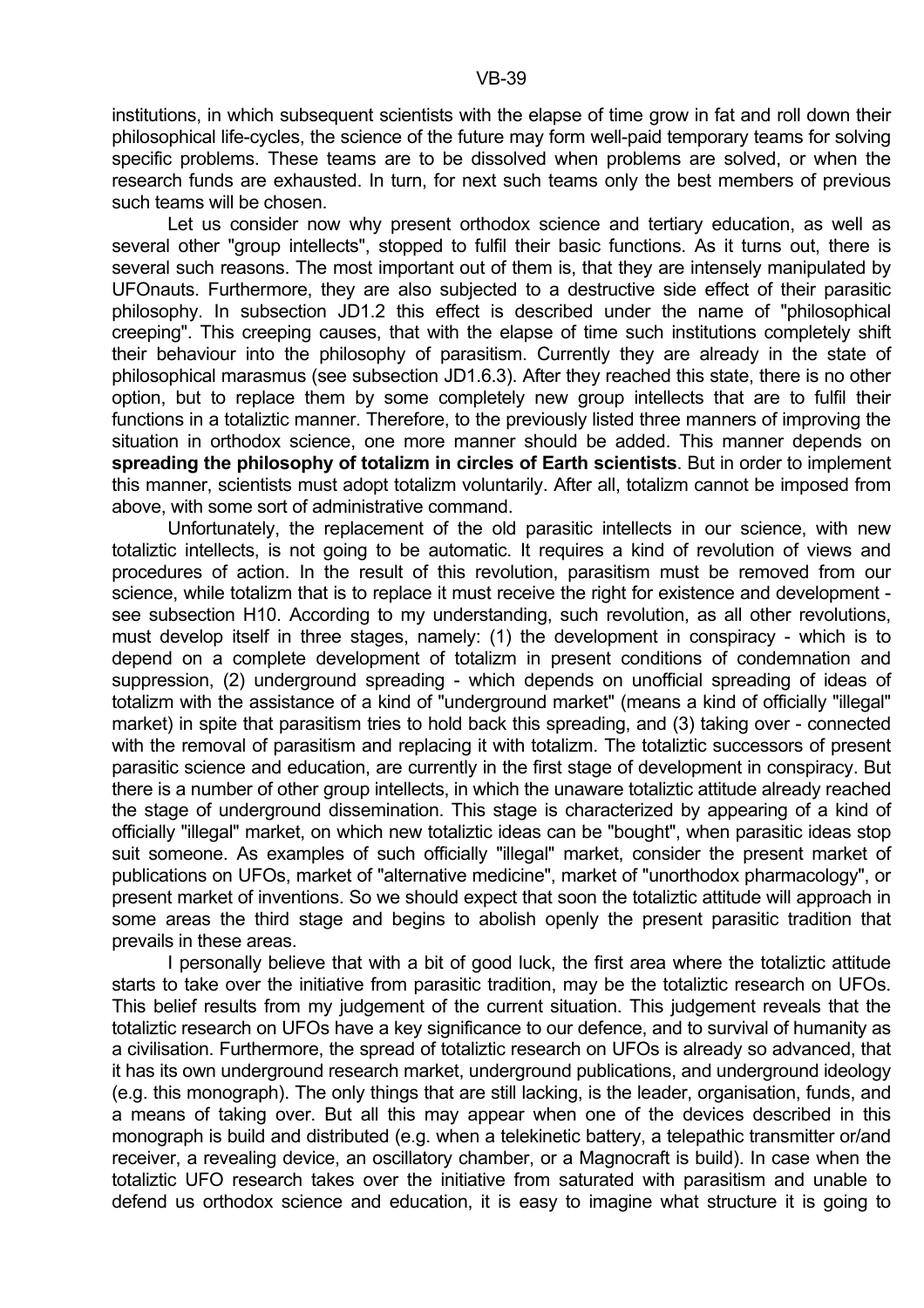assume. Namely, it must take a form of a complex and superior institution for research, education, and defence, very similar to NASA in structure and in functions (but this institution must practice the philosophy of totalizm). It will be superior over the existing orthodox educational and research institutions of its country. It will supervise the assignment of funds to all of them. It will also recruit to itself the best people from all of them.

 Unfortunately, the underground spreading of completely new totaliztic intellects requires their prior development in conspiracy. After all, such intellects must carry out systematic UFO research, and must undertake the vigorous defence based on this research to balance the parasitic orthodox science that is unable to undertake any defence. Their development must be carried out in three areas, namely in: (1) the creation of the appropriate philosophical and intellectual climate, (2) the formulation of scientific foundations that allow our understanding of UFO phenomena and justify our formation of new intellects which are to undertake defence actions, and (3) creation of new totaliztic institutions which in place of parasitic orthodox science are going to take over research on UFOs and with the elapse of time are going to replace orthodox science. In the area of formulation of scientific foundations (from item 2), which is the most vital for this development, included are, amongst others: (2a) our knowledge of phenomena and laws of nature on which principles of operation of vehicles and devices of UFOnauts are based, (2b) our understanding of the design and operation of UFOnauts' devices, (2c) our mastery of phenomena induced by the devices which could be used to detect a close presence of UFOnauts, and also (2d) the development of scientific and philosophical foundations that allow our understanding of stands and behaviours taken by UFOnauts and observed on them in action during abductions of people to UFOs. I do hope that the content of this monograph serves well to the task of forming just such scientific foundations and the philosophical climate.

#### VB4.3. Use of Earth's collaborators

 A significant percentage of immoral activities completed on Earth by UFOnauts, is carried out not by these cosmic oppressors, but with hands of people whom UFOnauts manipulate. In subsection U4.4 such people are called human "traitors", or human "collaborators" of UFOnauts. Especially thoroughly UFOnauts avoid the personal completion of all tasks, which in the moral sense are highly punishable (e.g. killing), thus for which UFOnauts do not want to take the karma onto themselves. Therefore, such immoral tasks UFOnauts always order to their human collaborators for completion. These are the collaborators that later take onto themselves the karma that results from these tasks. UFOnauts limit their role only to a hypnotic programming the subconsciousness of these people with exact guidelines what and how should be done. Expressing this with other words, actions of UFOnauts limit themselves to giving appropriate information to selected people under hypnosis (e.g. to indicating who should be destroyed, ordering procedures of destruction, stands, feelings, etc.). In turn the carrying out these orders is left to human collaborators.

 At some stage of my research I learned how to distinguish between a harm done from someone's own initiative, and a harm that people commit to others in the effect of being manipulated by UFOnauts. It was then when I was shocked by the frequency of humans acting as collaborators for UFOnauts. UFOnauts so well mastered methods of manipulating people, that whenever there is such a need, they are able to force almost everyone to work in the role of a collaborator. Even myself I remember several cases in my life, when most probably I was used in the role of a UFO collaborator. Therefore one of the vital steps in our self-defence fight against UFOnauts, is to learn to detect a moment of time, when we ourselves are used by UFOnauts to serve as traitors, and we persecute other people. Then we also need to learn to undertake the effort to stop serving in this role.

As everything in our universe, also the activities completed by UFOnauts that occupy us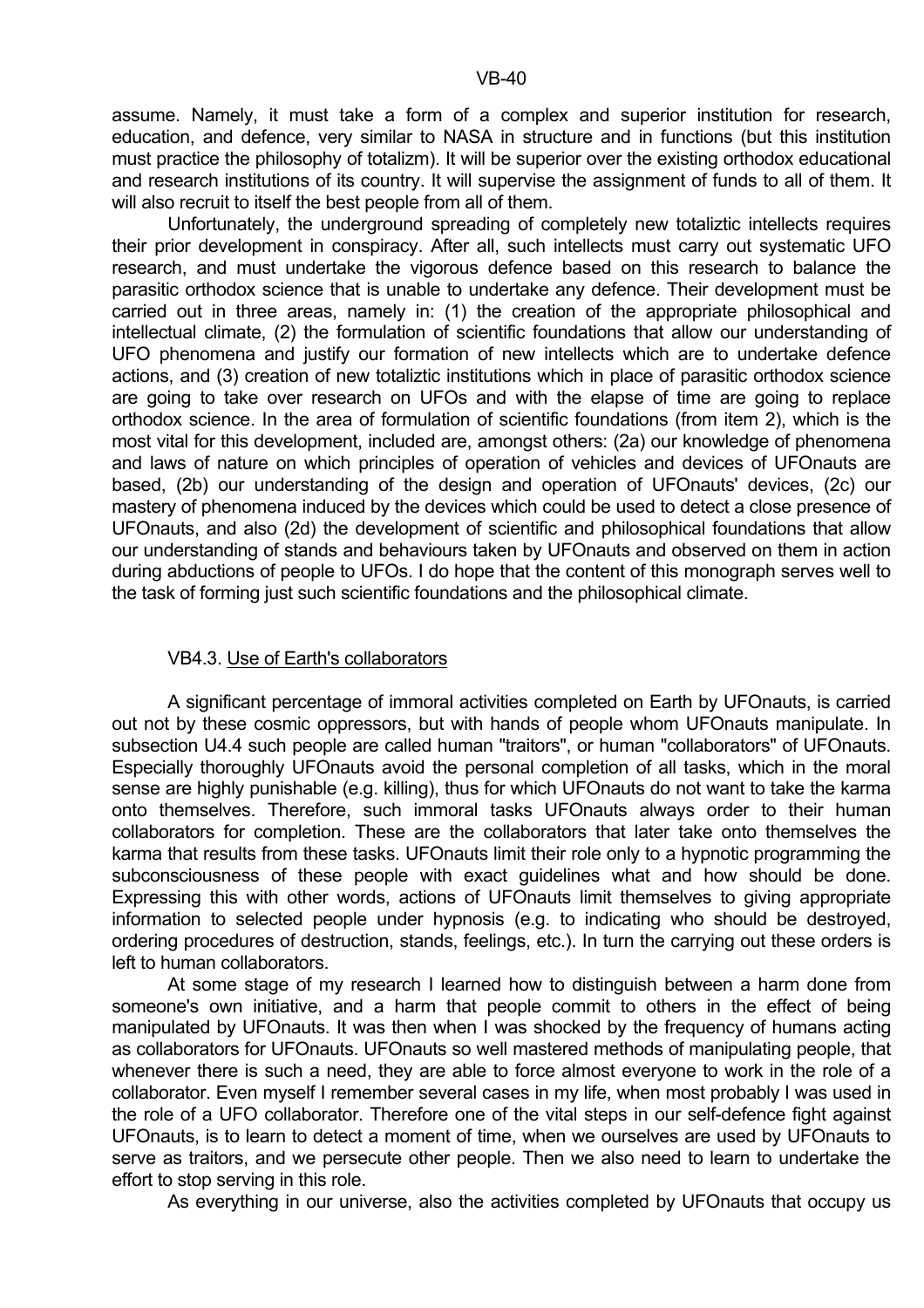with hands of manipulated collaborators, are characterised by a set of unique attributes. We should be able to gradually identify these attributes, and then utilise them to detect when cases of such activities of collaboration take place in our direct environment. I personally try to identify these unique attributes. Because of my experience of almost continuous attacks from such collaborators, so-far I accumulated the most of data about the persecution of other people by such traitors. So in relation to such persecution of other people, the attributes of such attacks of collaborators, which I managed to identify so far, are as follows:

 #1. **The initial need to get to know their victims**. Collaborators that implement destructive actions ordered to them by UFOnauts, always display a subconscious need to get to know and to observe their victims. They also display the need to talk to victims about the subject of their persecution. Thus, before they start their hostilities, such collaborators for some time observe their victims, and try to talk to them quite frequently. In these talks they always declare their devotion to the matter, which is an exact opposite of their mission as collaborators. (For example a postman, who soon is going to destroy someone's letters, firstly is going to reassure the victim of his hostilities, that his life mission is to guarantee that everyone receives correspondence that is designated for him/her. An administrator of orthodox science, who soon is going to dismiss from a job a subordinate scientist for completing a UFO research, firstly is going to verbally reassure this scientist that he is ready to give his life for the freedom of science and for the right of scientists to choose their own research topics that they wish to pursue. A boss, who soon is going to viciously attack and destroy his subordinate, firstly is going to reassure him that his life mission is to help others. Etc., etc.)

 An extremely interesting is the psychology of behaviour of human collaborators, hypnotically preprogrammed by UFOnauts to destroy a "participant of the resistance movement" (RO). The human traitors subjected to such a hypnotic preprogramming, subconsciously know that they must destroy the person indicated to them. Simultaneously on the aware level they do not know why they should do this. Therefore, in order to find an excuse for their hostilities, and to calm down their own organ of conscience, at the beginning they always start to spy and to check on the person that they are about to destroy. They carry out this spying and checking until they find an excuse that seem to them sufficiently important to initiate their hostilities. (For example, in my own case, UFOnauts frequently hypnotically preprogram my own boss and order him to destroy me. Then, one of the symptoms and signs for me, that a given superior is preprogrammed by UFOnauts, is that he cannot refry from continuous spying and checking on me. Therefore, every several minutes he "drops" to my office, he comes to my lectures, he thoroughly asks my students about everything that I do, and he even observes me discretely during drinking a tea.) After a careful searches, finally traitors find an excuse that they are seeking, and they start their hostilities. This excuse usually is something that makes them believe that they are threatened by the future victim of their hostilities. (For example, in my own case most frequently such an excuse turns to be my capabilities in an area in which I am exceeding capabilities of the superior that was to persecute me. Thus the superior begins to feel threaten with these capabilities. In case of superiors that were educated lower than me, frequently they were threaten by my education. In one case the persecuting superior considered me to be a threat for his religion, which he practised fanatically.) After finding such an excuse, traitors cease their initial spying, gradually build up in themselves the destructive feelings that are based on this excuse, and then quickly escalate their vigorous persecution. Simultaneously their entire personality is changing. Sometimes they literally breath with hatred and with the need to harm. In my battles and struggles to-date I encountered an entire array of such collaborators that operated according to the above model. The most interesting in their behaviour is, that they act exactly in a manner that was shown in a nature TV documentary, which presented the behaviour of a specie of **venomous snake** just before attacking a victim that this snake intended to eat. On this documentary, before the snake attacked and killed the selected victim, firstly for a relatively long period of time it was constantly, intensely, and angrily observing this victim. Thus it constantly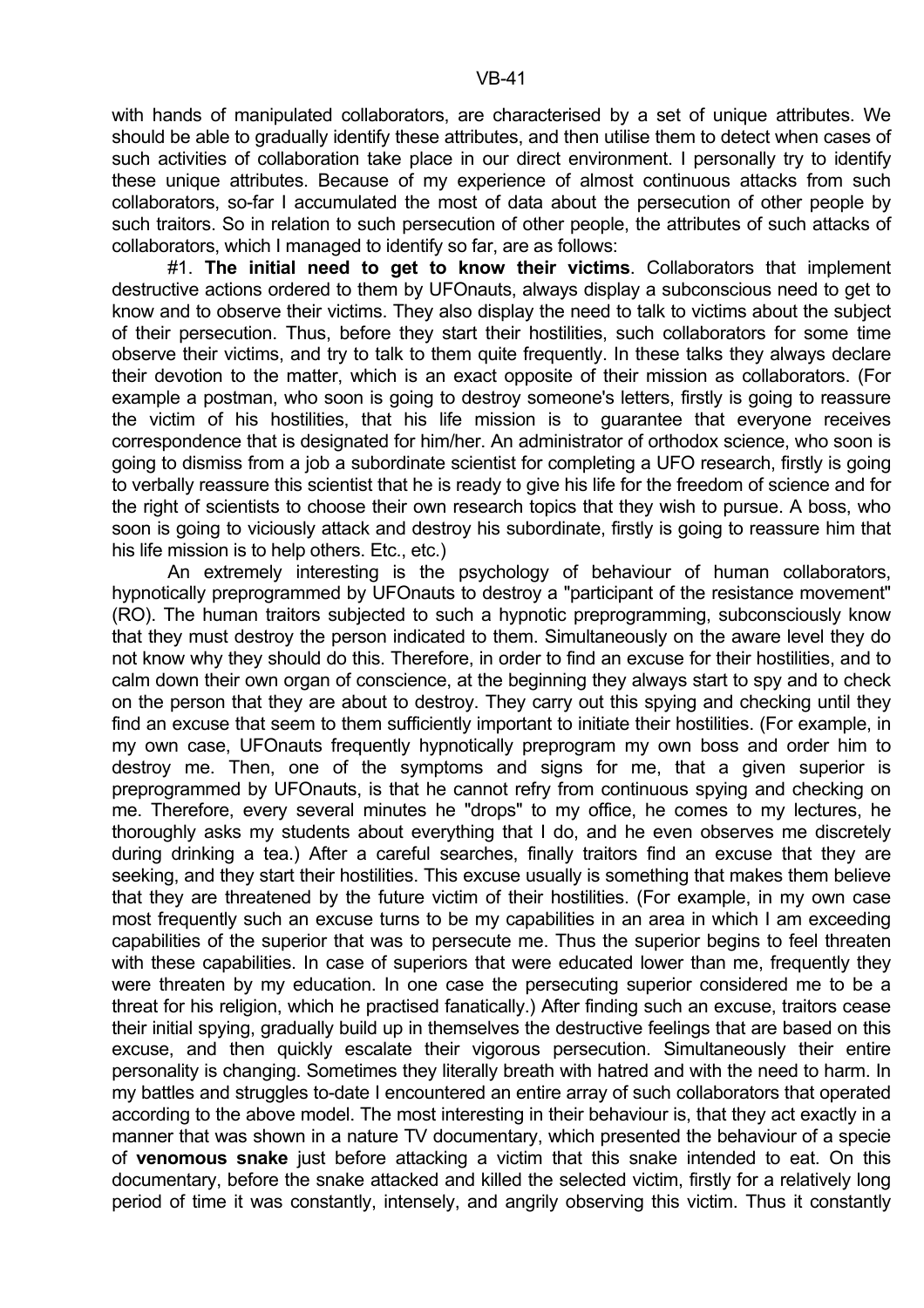#2. **The mixture of powerful feelings**. UFO collaborators show an illogical mixture of powerful feelings towards their victims. At the beginning they demonstrate a kind of friendship and guilt. However, sometimes an explosive aggression and a kind of spontaneous hatred is erupting from them. This hatred with the elapse of time becomes intensified, and after around a half of year it is able to reach a level that the traitor preprogrammed with it looses the control over his/her emotions. Then he/she starts to show hate and hostility in an open manner. This hostility and hate is manifested independently from the reactions of the persecuted victim and independently whether it gets reciprocated, or understood and tolerated.

 #3. **The strategic position of advantage in relationship towards the persecuted person**. UFOnauts very carefully select their collaborators. The persecuted victim must somehow be depended on them. Therefore collaborators of UFOnauts always occupy a position that is critical for the service they give to UFOnauts and that has a character of a "bottleneck" for the victim. For example, UFO collaborators whose task is to destroy the correspondence of the victim, always turn to be one of the key people who carry out handling of this correspondence. In turn traitors, whose task is to remove someone from the job, always turn out to be one of superiors of the victim.

 So if the reader carries out any project, that runs against interests of UFOnauts, then almost for sure is going to be attacked by such traitors preprogrammed by UFOnauts. He may distinguish these traitors by the attributes described above. Typically they turn out to be people having a significant influence on some of the "bottlenecks" that lead to the completion of a given project (see item #9 in subsection VB4.7). They rapidly start to show a kind of hostile interest in everything that the reader is to do, read, say, listen, etc. Initially they practically will not take eyes from the reader, trying to find out about him everything that only possible, and simultaneously showing powerful swings of emotions (e.g. demonstrations of anger, attacks, blasting). Before they begin their hostile actions, firstly they will try to find an excuse, to justify these actions for their own organ of conscience. Therefore one of the methods of a short-term delaying of their attack, is to avoid providing them any excuse for hostilities. However, with the elapse of time they always find such an excuse - according to the Polish proverb "if someone wishes to hit a dog, he always finds a stick" (in Polish: "gdy ktos zechce uderzyc psa, kij zawsze sie znajdzie"). Thus such method of delaying the hostilities only works for a short period of time.

 I explained in this monograph that my goal is to initiate a popular uprise of people against UFOnauts, and to initiate a self-defence of people from UFOnauts. Because of this goal, I am continually exposed to attacks of such human traitors preprogrammed by evil parasites from UFOs. I was already dealing with these traitors also in times, when I had no idea that I am ever going to fight with UFOnauts and I did not even know that UFOnauts occupy the Earth. Of course, by being continually attacked by such traitors, I tried to find some methods of effective selfdefence from them. I attempted to find a manner to either prevent such attacks before they are initiated, or to stop these attacks after they are initiated. I tried for this purpose various manners of self-defence, starting from attempts to get friendly with such traitors immediately after I recognised the first symptoms of the incoming attack, through accepting with understanding, with a smile, and in silence their attacks and hostilities, and finishing on attempts to battle with them and to pay them back. As it turned out, outcomes always turned to be the same. Traitors preprogrammed by UFOnauts to persecute someone never let discourage themselves by anything, and they never abandon their attacks. They continue their mission until a complete destruction of the victim pointed out to them by UFOnauts, or until they fall themselves. So as I experienced, probably there is no effective method of a self-defence from their attacks. These attacks need to be simply endured and the victim must await until traitors fall down by themselves or by the pressure of the environment. However, in spite of impossibility to find a method of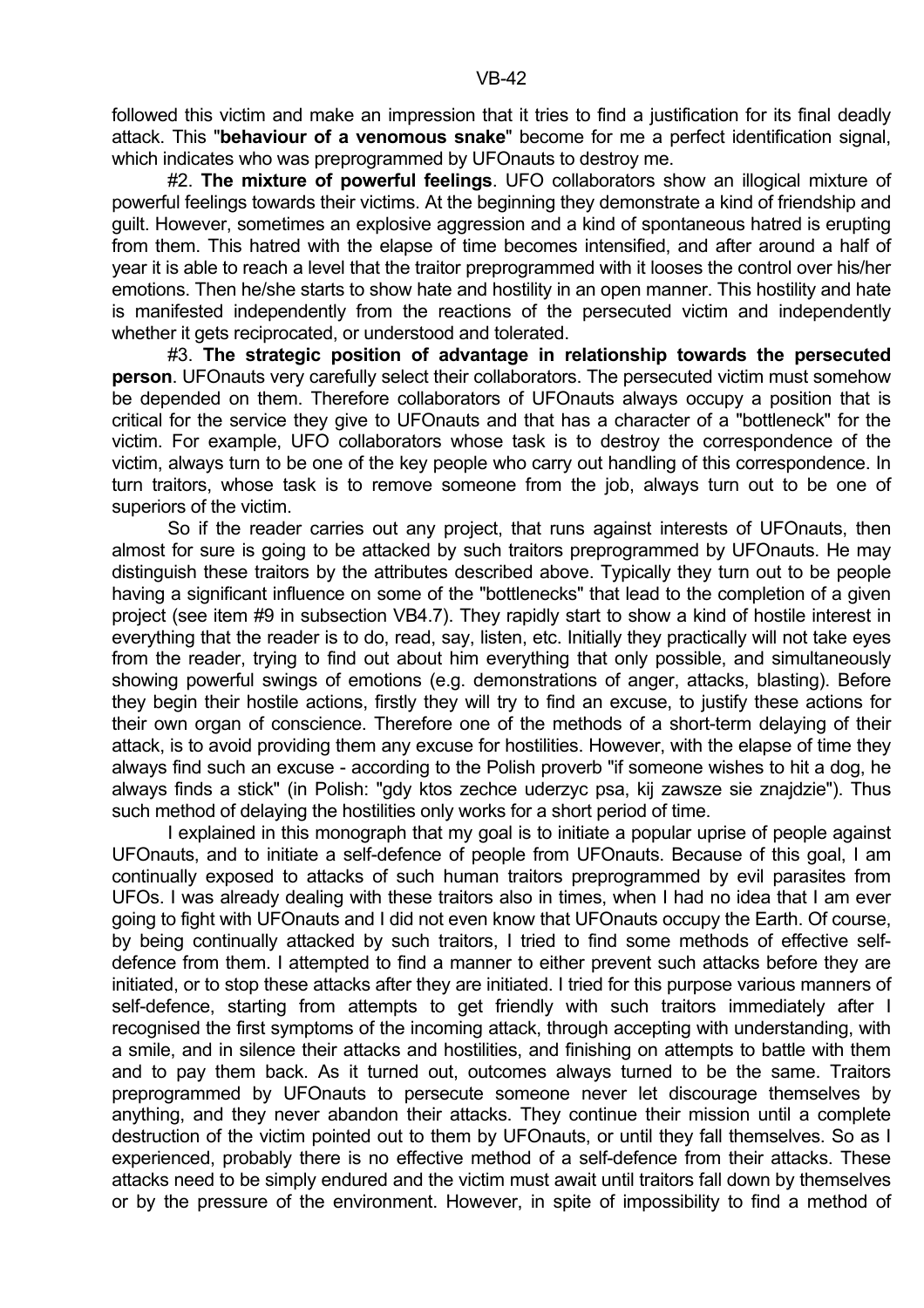preventing or interrupting the attacks of such collaborators of UFOnauts, I managed to find out a manner on which these attacks is easier to endure and to cause a faster collapse of a given traitor. This manner results from the "Principle of Counterpolarity" discussed near the end of subsection I4.1.1, or more strictly from the fact explained by this principle that the universe does not allow to form just a single kind of feelings. Thus, if a traitor builds up against us a destructive feeling, then when we do not reciprocate this feeling, someone else must build towards us a constructive feeling regarding the same matter. Our enduring the attacks of such a traitor, according to this method requires two actions, namely: (1) to not reciprocate the feeling of hatred that this traitor is inducing in himself/herself against us, and (2) to not keep the entire matter in secret, but rather openly inform all around us, what a given traitor is doing to us. (This informing must be carried out either with a constructive emotional attitude, or completely without any feelings. Under no excuse it can be negative, as then it would represent our destructive feelings.) In order to not reciprocate a feeling of hatred that a given traitor is directing at us, it is enough to realise that whatever he/she is doing, is not his/her fault, but the entire responsibility for it rests on evil UFOnauts who programmed him/her for our destruction. In the result, although the awareness of a deep hate felt towards us by a given traitor is going to cost us a lot of stress and many restless nights, the knowledge that this traitor was manipulated by UFOs is helpful. It allows us to show towards him/her either a complete lack of any feelings, or to show feelings that are only constructive (type: pity, sympathy, or understanding). In turn in the result of this our not reciprocating the feelings of hate directed at us, these feelings stop being balanced solely by us. Thus, according to the Principle of Counterpolarity, they must be balanced by various other people in our environment. As the effect, the common knowledge that we are persecuted by a given traitor is quickly spreading out, and induces a popular condemnation of this traitor together with numerous gestures of support. To the traitor subsequently a label is attached of a "persecutor of innocent". This in turn with the elapse of time causes his/her faster "collapse". Of course, it may also happen, that before he/she "collapses", our capability to endure his/her attacks are exhausted and we "collapse" much earlier from him/her. After all, the struggle with such a traitor preprogrammed by UFOnauts is for endurance: it is wan by the person who is able to withstand longer.

 Of course, collaborators of UFOnauts are carrying out all types of sabotages, not just destruction of people. For example, such collaborators also sabotage the majority of evidence on UFO activities on Earth (see subsection VB4.3.1). They criticise and suppress the forbidden directions of research (see subsection VB5.1.1). They postulate erroneous theories and false ideas (see subsection VB5.2.1). They lead astray progressive ideologies, countries, and organisations (see subsection VB5.3.1). Etc., etc. The majority of identifying attributes for activities of such traitors directed not at people, but at objects and ideas, still awaits to be identified. But their activities can be recognised already now, because of similarities of these activities to the persecution of people. Furthermore, during a personal discussion with such collaborators which carry out any of these destructive actions, an array of stands and attitudes that reveal their hypnotic preprogramming by UFOnauts can be noticed in them quite easily. So far I managed to notice the following attributes of the sabotage activities of UFO collaborators directed against objects or ideas:

 #I. **Hiding under a misleading name**. In normal cases human activities usually are called by their name. So normally if someone tries to get back or execute his/her revenge, then he/she calls his/her action with the proper name of "revenge", "getting back", etc. In turn acts of collaboration carried out at hypnotic orders of UFOnauts always hide under a name that is almost an opposite to what they really are. So if a traitor destroys someone on a hypnotic order from UFOnauts, he/she is going to call his/her action with a totally different name, e.g. defending someone or himself/herself from the victim, defending the religion that he/she practices, increasing the quality of work or learning, securing a good name of his/her institution, increasing a professionalism of the team, etc.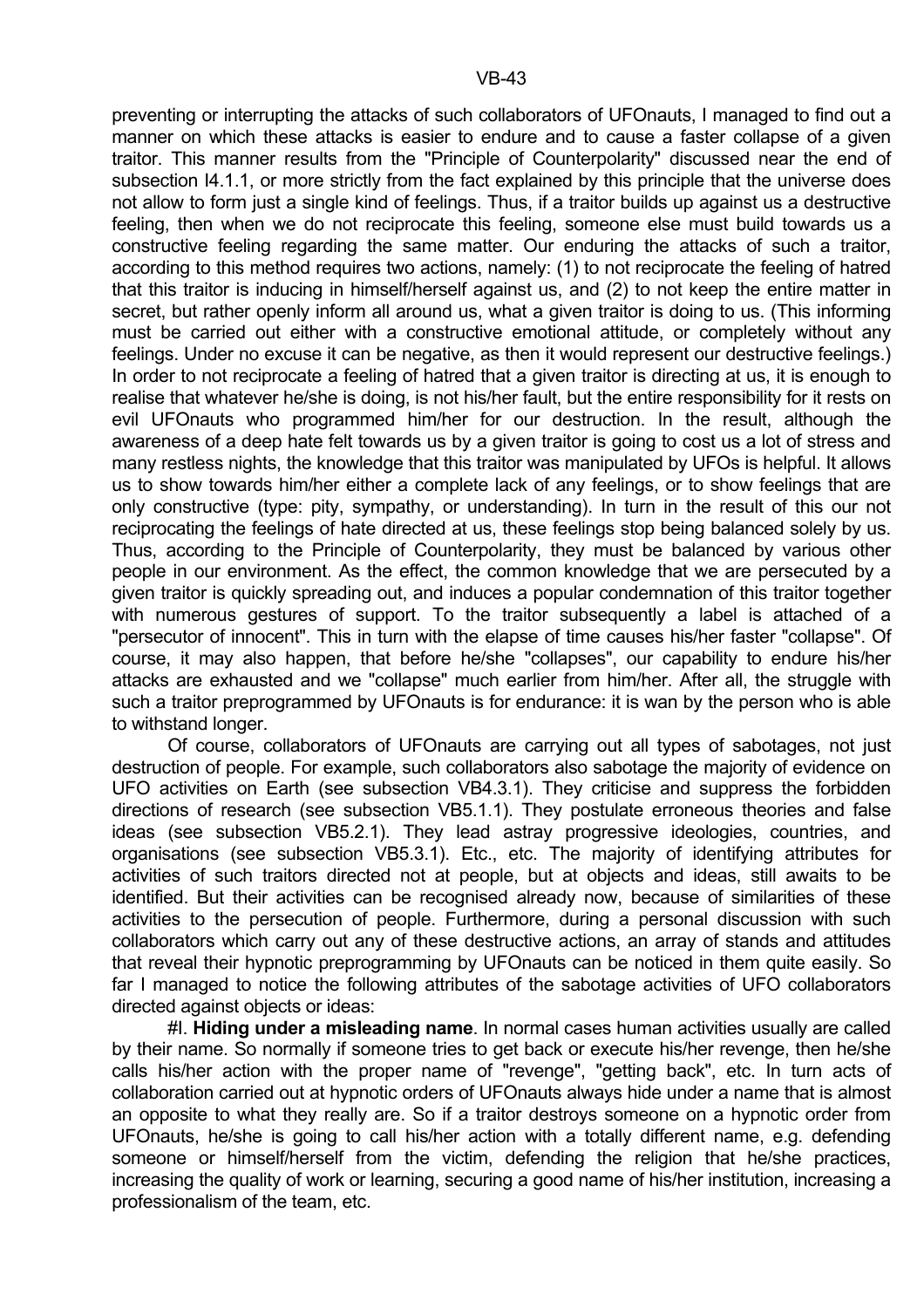The most serious acts of collaboration with UFOnauts are usually hidden under the name of "fools-day jokes". But this "joke" is always formulated in a most serious manner, with reference to facts, institutions, names, or personalities, which enjoy the popular respect, and in the tone that does not induce in readers any doubt, that it is factual. Such "fools-day" acts of sabotage carried out by UFOnauts with hands of human traitors have currently so strong tradition, that if the reader encounters anything that concerns UFOs and that carries the date of 1 April, then without even checking it he/she can be absolutely sure that this is an act of UFO sabotage. As examples of UFO sabotages that hide under the screen of "fools-day joke" see two cases from Poland described in subsection VB4.3.1, one more such example from the USA described in subsection VB3.4, and also a case from item #22 in subsection VB5.1.1.

 #II. **Immorality connected with the lack of fast benefits for the culprit**. An act of sabotage by UFO collaborators is always immoral in a very obvious manner. Thus it is always severely punishable by moral laws. Simultaneously, in the sense of fast benefits, it does not lies in the interest of a collaborator. (As it is known, in normal circumstances people commit immoral acts mainly because these bring to them various instant benefits.) In fact, by the act of sabotage ordered to a human traitor by UFOnauts, a given traitor is always harmed not less than the victim that this traitor attacks. So if we ever catch ourselves that we are doing something, that runs against moral laws (i.e. that is immoral), but simultaneously it does not bring to us any immediate benefits that would justify our immoral action, then for sure we are just completing an act of collaboration for UFOnauts. Therefore we should immediately cease the further completion of this act.

 #III. **Shifting the responsibility**. A UFO collaborator never takes the responsibility for a given act of sabotage, but he/she always pushes this responsibility at something or someone else. And so he/she may push it on the existing regulations, on someone's order or directive, on the need to keep law and order, on principles of some ideology or religion, etc. So if we catch ourselves on doing something, about which we have a powerful feeling of trust that we do it for some "idea", although our conscience warns us that this is an immoral thing, then better we stop doing this because most probably it is an act of collaboration for the benefit of UFOs.

 Although the above attributes do not cover all acts of sabotage that is completed by UFOnauts with hands of human collaborators, they are a good beginning. They allow to recognise some acts of such sabotage, and thus allow us to undertake appropriate prevention measures. The most important out of these prevention measures is our immediate ceasing of these acts of collaboration with UFOnauts, on which we catch ourselves that we implement them. Other prevention measures are explained in chapter W.

 The majority of persecutions that affect us because of UFO collaborators, has an individual character. Simply a single collaborator is programmed by UFOnauts to persecute us. Therefore he/she completes this persecution individually without coordination with other UFO collaborators. But in especially important matters, there can be cases of **institutional collaboration**. In such cases an entire institution unanimously completes a given act of collaboration. This happens rather rarely, because it requires the fulfilment of many conditions, e.g. a given institution must already practice an institutional parasitism, while UFOnauts must be vitally interested in winning a given matter, so that they engage numerous resources into it and put especially high contribution of labour and organisational effort into it. I encountered already two cases of such institutional collaboration in my entire life. It was when I worked in Dunedin and in Timaru - for details see subsection A4. But when it takes place, our painful and total defeat is absolutely sure. The faster we run from such an institution, the less pain and humiliation it is going to cost us.

# VB4.3.1. Examples of destructive activities of UFOnauts completed with hands of Earthly collaborators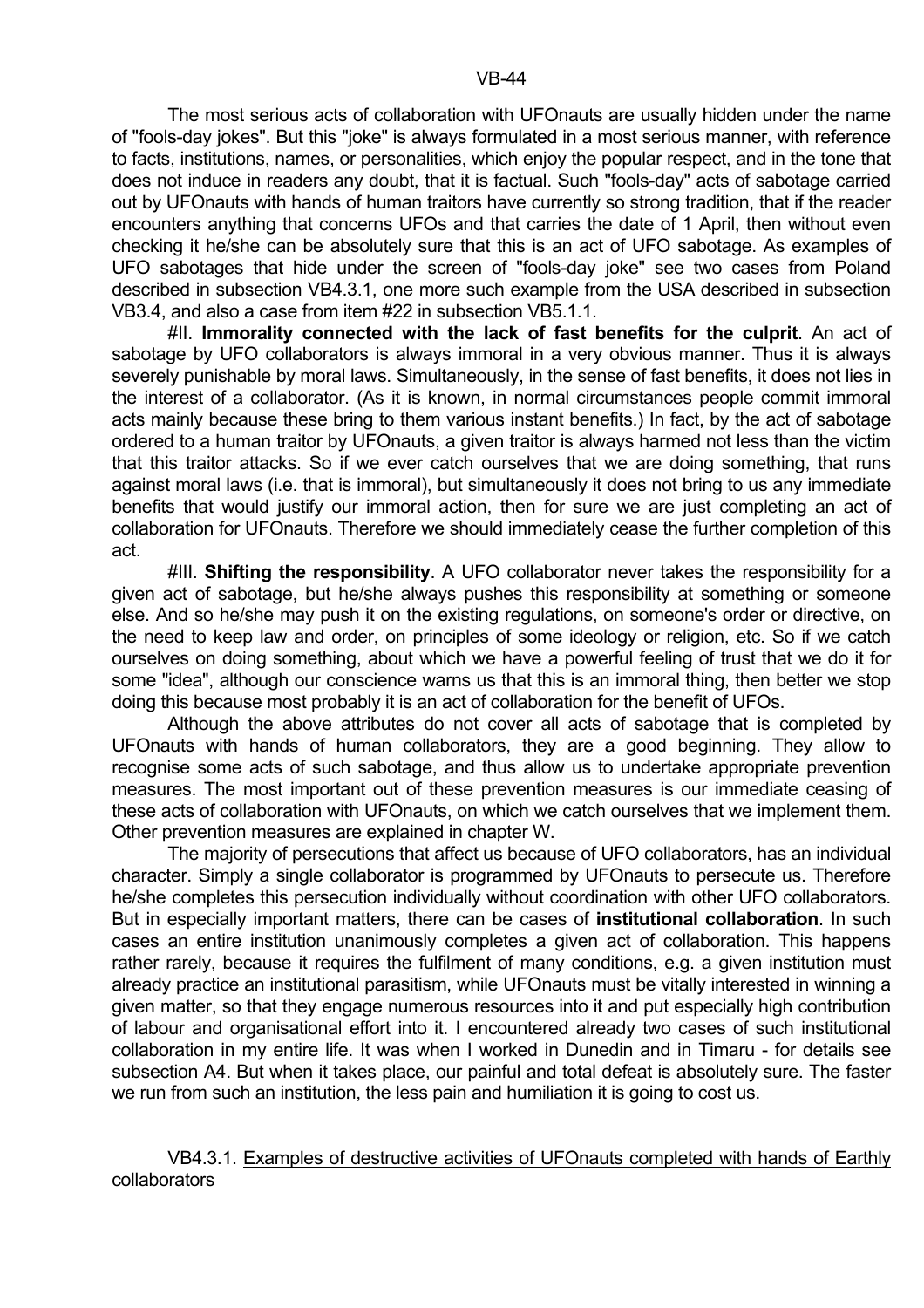It is a time to provide an indication how refined and intelligent are destructive sabotages completed by UFOnauts with hands of human collaborators. For this I am going to present in this subsection the most representative examples of use of human collaborators. Each example that I presented here, reveals a different manner in which UFOnauts use human collaborators to block and paralyse progress of our knowledge, eliminate evidence of UFO activities on Earth, introduce confusion and erroneous views, etc.

 One of the most interesting such cases of sabotage carried out by human collaborators, is the information contained in the interview with a Polish UFO researcher, Zbigniew Blania. This interview was published in the article **[1VB4.3.1]** by Waldemar Uchman "UFO na powaznie" (i.e. "UFO seriously") that appeared in a Polish magazine "Z tej i nie z tej Ziemi", number 3/1996, pages 32 to 34. In 1979, around 11 months after the famous UFO abduction of the late Jan Wolski from Emilcin (see the description of this abduction provided in subsection Q1), in the Polish weekly named "Kobieta i Zycie" (translates as "Woman and Life"), an article appeared entitled "Prawda o UFO w Emilcinie" (i.e. "The truth about UFO in Emilcin"). (Notice here, that this weekly magazine was devoted to "Woman and Life". For reasons explained in subsection JD6.1 and reconfirmed in subsection VB4.1.1, women are especially susceptible for acts of collaboration with UFOnauts.) The physical authors of this article (i.e. unaware UFO collaborators), feeling excused that they are making a **fools-day joke**, managed to convince the entire Polish nation that **UFO abduction from Emilcin** was only an experiment of a helicopter pilot, for which (the experiment) this pilot was even sentenced by a court. Because fools-day jokes cannot be fight back, this manner of neutralisation of an powerful and convincing evidence of UFO activity in Poland turned out to be unpunishable. However, the effects of this neutralisation turned out to be coinciding with these intended by UFOnauts. Starting from that particular time the majority of Poles falsely believe that the late Jan Wolski was taken to a deck of a helicopter, not to a UFO. I encountered even cases, when this belief was displayed by many so-called UFOlogists.

 Another example of devilishly cunning elimination of evidence with the use of hands of traitors programmed by UFOnauts, was the case of taking to Warszawa the "**devil stone**" from Emilcin. When the case of abduction of the late Jan Wolski from Emilcin to a four-propulsor UFO took place, research of this case has proven, that the real reason for UFOnauts arriving to Emilcin was not Mr Wolski, but an extraordinary "devil stone" that was located over there and that had imprints of human hands and feet all over it. (A photograph of this particular stone is published as Figure K1 (c) for English monograph [1e].) This particular stone was known locally for centuries as a "devil stone". A lot of bad events and human tragedies was connected with it. Later it was confirmed by researchers, that this stone emits a powerful radiation, which was even clearly registrable on photographic films. Mr Wolski by accident "caught" UFOnauts on manipulating something on this stone. In order to divert our attention from the stone, UFOnauts took Mr Wolski to their vehicle and carried out a "mock" UFO abduction. Unfortunately for UFOnauts, the rational UFO researchers reconstructed later the course of events in Emilcin, and retraced the path of footprints of these UFOnauts. This in turn revealed soon that the real object of interests of these UFOnauts was that particular "devil stone", not Mr Wolski. Numerous UFO researchers started to investigate this stone, registering strange emissions that it was giving out and analysing the strange marks that were visible on the surface, and that indicated like a technological origin of the stone. So when UFOnauts discovered, that in spite of their misleading behaviour, rational UFO researchers still started to be interested in this particular stone, they send their traitors to destroy the evidence. A group of human traitors manipulated by UFOnauts and pretending that they are UFOlogists, shifted the stone to Warszawa and hide it from researchers under undisclosed viaduct. Soon afterwards this highly evidential stone disappeared also from under this viaduct in mysterious circumstances. UFO collaborators which committed this sabotage are well known amongst older Polish UFOlogists - especially from the area of Warszawa. Therefore several times I attempted to begin a campaign aimed at forcing these culprits to admit where they hide the stone and to return the stone back to its original location in Emilcin. After all, in Emilcin the stone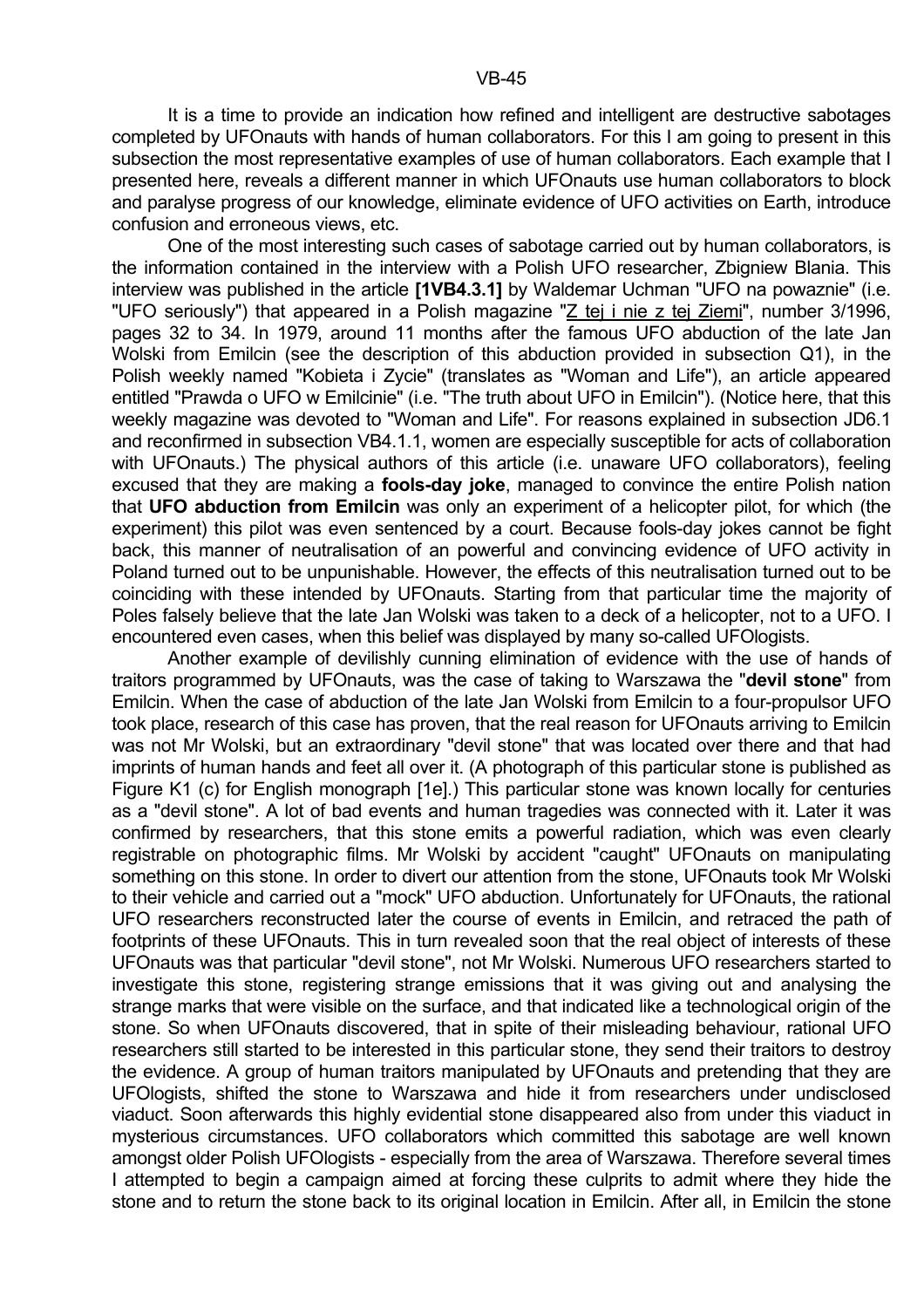could be again subjected to research, as well as viewed by numerous visitors. Unfortunately sofar my calls for finding and returning of this highly evidential stone remain without answers. Perhaps readers could join this campaign and cause finding of the stone, while the trail is still hot and culprits of this sabotage still could be traced down. The stone is large and very unique, thus it cannot simple disappear like a needle in a haystack. By the way, the UFO collaborators who hide this unique "devil stone" are exactly the same group of UFO collaborators, which systematically blocked on assemblies of Polish UFOlogists the resolution described in subsection P2.15 on a "formal recognition of Magnocraft as a technical concept that explains the design, operation, and attributes of UFOs". (Note that the present form of this resolution is presented in subsection A4, after it was voted for by the internet discussion list "totalizm@hydepark.pl".) Due to a cunning sabotage of these traitors, the unique "devil stone" from Emilcin was effectively blocked from being researched. Now it seems to be completely lost and unrecoverable. In turn the traitors that are guilty of this barbaric destruction of a vital piece of evidence, so-far remain unpunished. It is rather pity, because an opinion is prevailing amongst rational UFO researchers, that inside of this particular "devil stone" some sort of UFO transmitting device was hidden. (E.g. a telepathic beacon, or a telepathic transmitter which was manipulating minds of people with propaganda transmissions of UFOnauts - e.g. the one that sends the telepathic command described in subsections VB3 and VB4.2 which orders people "scoff and destroy everything that concerns UFOs, while every reference to UFOs in your presence treat as a personal offence".) Thus, the research of emissions that the stone was giving out, and that initially was even registered on a photographic paper, could lead us to the detection of secret UFO transmission devices. Although in the world until today there is a lot of stones which on their surface carry imprints of human hands and feet, and which by the local tradition are called "devil stones" or "angel stones", their connection with UFOs is not proven directly as this was the case with the stone from Emilcin. Furthermore, it is not known whether these other devil stones also emit any radiation similar to that one which was already proven to be emitted by the stone from Emilcin.

 A further example of leading us astray by evil parasites from UFOs is the fate of a **lamp from Dunedin**, New Zealand, that was investigated personally by me. I found a lamp located almost in the centre of Dunedin, which at nights was shining light on the football field of the local "Pirates Football Club". In January 1989 it was flattened by a UFO type K5, which accidentally landed on top of it. Under this flattened lamp a clear ring of vegetation scorched magnetically by propulsors of this UFO was left well visible. The same UFO vehicle scorched also another clear UFO landing site shown in Figure S3. Along the top part of the pole on which this lamp was assembled, a long, black scratch was left, which could only be created by an edge of a landed UFO. Also one of the nearby people admitted seeing a glowing UFO vehicle that landed in exactly this spot. Of course, publishing all this evidence in the article **[2VB4.3.1]** "UFO footy hoons hit lamp-post", Australasian POST (32 Walsh St., West Melbourne, 3003, Australia), 18 May 1991, page 9, started to attract attention of the society to the entire matter. So one night someone devastated in a similar manner almost all lamps of this particular football field, without leaving any scorched rings under them, and also taking care that no witness was noticing the culprit. The evidential value of the lamp flattened by a UFO immediately diminished neutralised by this example of visible vandalism. Unfortunately, people are only able to notice that they are manipulated when someone leads them on by force and by brutality. But they do not notice any manipulation done through an intelligence, cunningness, post-hypnotic suggestion, telepathy, highly advanced technology, acting onto the subconsciousness, etc. So in my opinion this type of neutralising of evidence of UFO activities on Earth is carried out without punishments for tens, if not hundreds, of years, and so-far remained unnoticed by anyone.

 The above should be complemented with the information, that in 1999, means around ten years after the previous landing, UFOs returned to the football field of "Pirates Football Club" and again landed in precisely the same areas as previously. When at the beginning of February 1999 I was driving by this football field, I was shocked to discover (and even to photograph) that new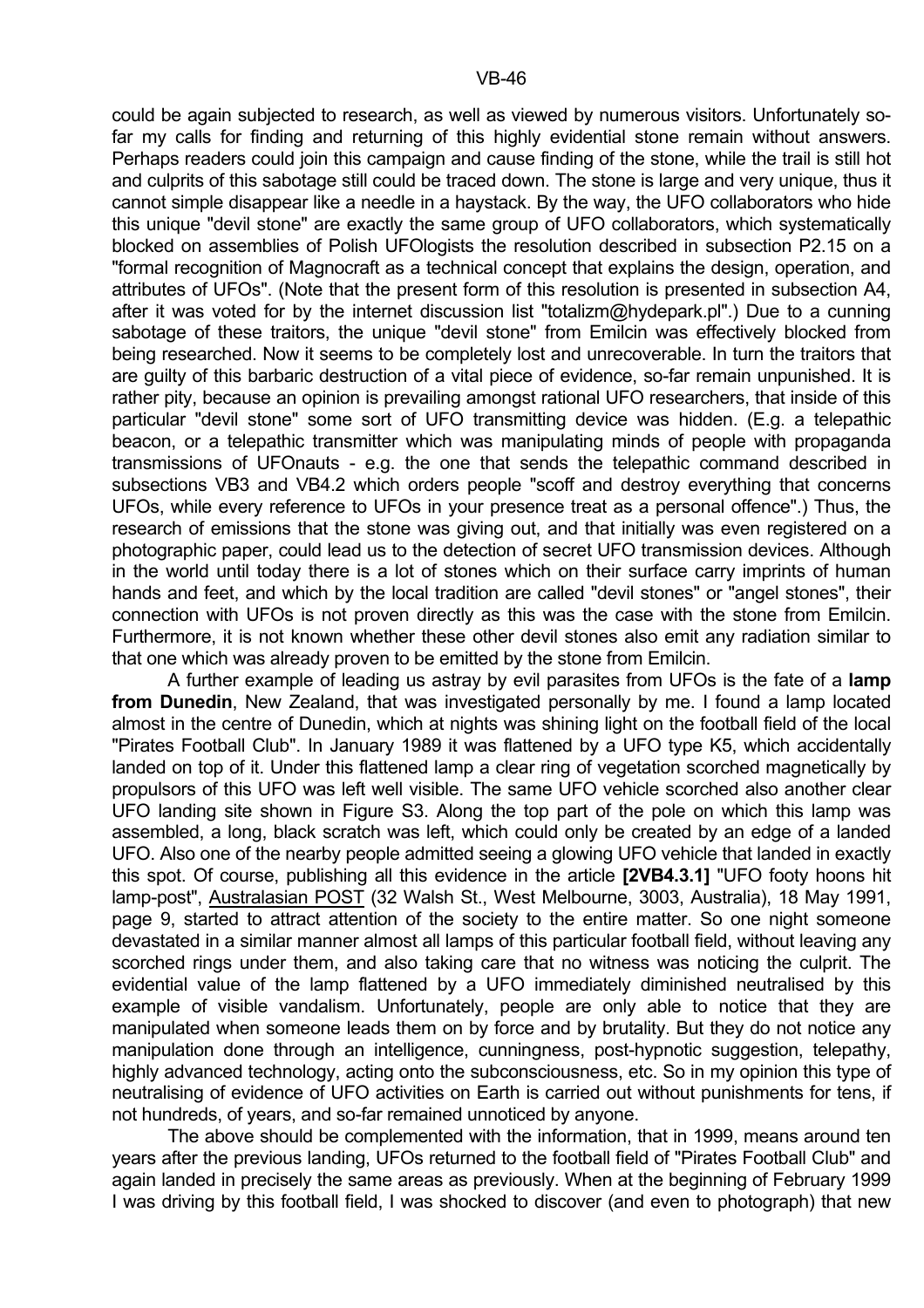UFO landings appeared in exactly the same areas of the football field as these from 1989. Only that this time UFO was a different type (in 1989 a UFO type K5 landed, in 1999 a UFO type K6 landed). These landings were not there in December 1998, when I drove especially to this football field in order to check whether it still has the marks produced in 1989. It appears that under the surface of this football field there are some underground features (e.g. some caves, tunnels, or hidden objects) which UFOnauts systematically research, repetitively landing their vehicles exactly above them. As the outcome, the landings of various UFO vehicles appear periodically in exactly the same areas. This football field is not the only case when UFO vehicles landed precisely on the same points after the elapse of around 10 years. An identical situation I also noticed (and I also photographed) in Weka Pass and in Wanaka from New Zealand.

 A next example of a devilishly cunning sabotage completed with hands of human collaborators, is the **fate of UFO landing from Ashburton in New Zealand**. This UFO landing was formed by a cluster of UFOs type K6. It is shown in Figure P3 (b) from this monograph, and in Figure G11 (b) from monograph [5/3]. It was formed in the same manner as the sophisticated "crop circles" discovered every year in crop fields of England. It was researched by me personally in a detailed manner. The landing was formed around 1 February 1992 on the farm of Graham Robertson (R.D. 6, Ashburton, Central Canterbury, New Zealand) near the settlement called Methven on the South Island of New Zealand. After it was researched by me, it turned out to be one of three UFO landings of almost identical shape and dimensions, found with short elapses of time from each other, and located in mutual distances of 19 and 22 km along a straight line that runs approximately from west to east and is aimed at the airport in Ashburton. The remaining two landings were located on farms of Rex & Janet Milne (Alford Forest, R.D. 1, Ashburton, New Zealand) and David Sim (Seafield Road, R.D. 7, Ashburton, New Zealand) - this last farm is located at the outlet from the landing strip of the airport in Ashburton. In the centre of landing from the farm of Rex Milne a perfectly square scorching of vegetation was found. This scorching had the side dimension equal to exactly a=46 cm, means it corresponded to the side dimension of the outlet from the cubical inner oscillatory chamber of the main propulsor in UFOs type K6 of the first generation. On this scorching a huge fragment of so-called "onion charcoal" that fell from the UFO hulk was found. (For the description of "onion charcoal" see subsection O5.4 and item #2H5.2 from subsection H5.2 of this monograph, or subsection G2.3 in monograph [5/3].) After a numerous publications in newspapers and programs in TV brought a lot of publicity to these UFO landing sites, rapidly their evidential value was destroyed with hands of two human collaborators manipulated by UFOnauts. These two collaborators followed the method of action of UFOnauts aimed at making impossible for people to learn the truth about UFOs and about the occupation of Earth by UFOs. In case of UFO landings from Ashburton, this manipulation was done on a pair of local lads, programmed by UFOnauts to appear in television and to claim that it was them who tramped in crops the two UFO landings that were found until then. While having the courage to claim night destruction of farmer's crops, these lads had no courage to appear in television under their own name, so they gave interviews under pseudonyms. In spite of this, in the effect of a local investigation I managed to establish the name and address of one of them, who appeared in television under the pseudonym "bastard" (The choice of such pseudonym indicates the psychological lack of respect of this person to himself.) The second out of these two UFO collaborators turned out to be impossible to find out, because in the meantime he returned back to England from which he originally come, and from where he probably took models for his action. (This appearance in New Zealand television was only for him a "vacation adventure overseas".)

 On 26 April 1992 I managed to meet the lad ("bastard") that I identified. My goal was to verify whether "people who are chosen by UFOnauts for manipulation into a sabotage of evidence on UFO operation on Earth, are characterised by special behaviours and attributes of their character" - see subsection U4.4. For example, in my opinion such people should show: a high susceptibility for suggestion, the lack of decisiveness, inability to form their own opinion, some serious psychological problem - for example unsatisfied need to get people's attention,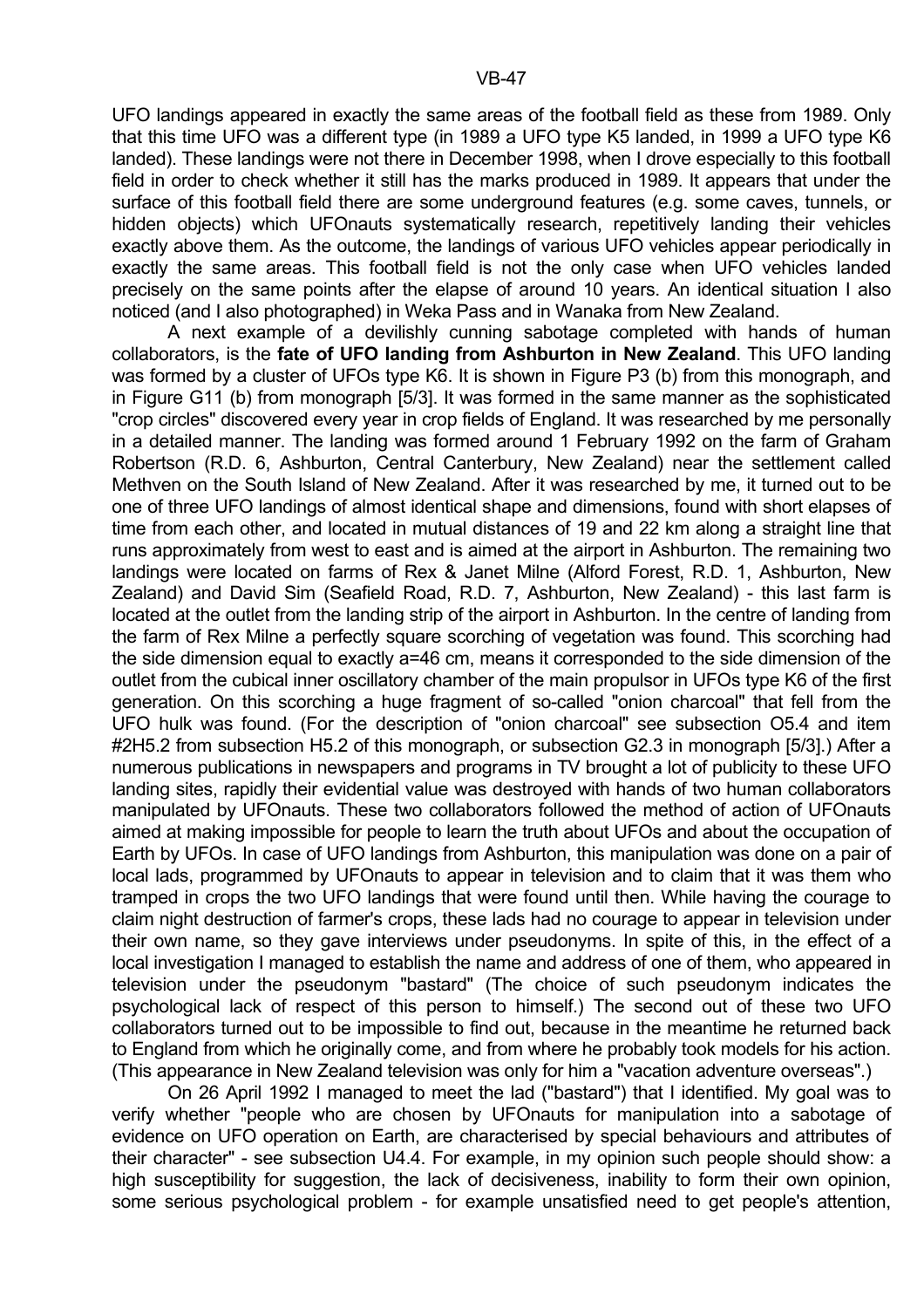while in the relation to the subject of being manipulated - a kind of behaviour, justifications, and the lack of logic, which are characteristic for people who carry out a post-hypnotic suggestion. Although my knowledge of human psychology and hypnosis from personal experience only, disallowed me to complete any formal tests, a long discussion (interview) that I carried out with this lad confirmed that my deductions regarding special attributes of character in UFO collaborators are confirmed by the reality. It is also worth to add, that during this interview I asked the lad about these details of crop circles that he claimed to make, which are obvious for only a researcher of this subject, or for a person who is aware of the course of magnetic circuits around a UFO cluster. (For details see subsections F11.3.2 and O5.1 in this monograph, and subsection G2.2 in monograph [5/3].) It turned out, that this particular lad would not even make an effort to examine carefully the discussed UFO landings, while his entire knowledge on this subject originated from articles that he read in newspapers. In addition to this, after these two lads gave the interview to New Zealand television in the programme called "Holmes", in which they claimed making all two crop circles known by then, unexpectedly a third such a crop circle originating from the same UFO landings was found on the farm of Rex Milne, about the existence of which previously no-one knew. This third circle additionally contained the "onion charcoal" about the formation of which by UFOs even some UFO researchers have no idea. Unfortunately, this could not change the belief of general public formed by the television programme "Holmes" that all crop circles are simply products of "jokers". In this way a next evidence of UFO activity on Earth was neutralised effectively with hands of human traitors, although - as this is proven by my research, on the command from UFOs.

 People somehow never seem to draw correct conclusions from their defeats. Exactly the same trick with devaluation of evidential value of UFO landing sites near Ashburton, UFOnauts repeated again around 11 years later, when on 9 October 2003 they devaluated evidential value of the observation of a griffin (chupacabra) in almost the same area. The history of New Zealand observation of a griffin (chupacabra) near Ashburton is described more comprehensively in subsection R4.2 of this monograph. What hits the most in this history, is that the course of events with the griffin was almost an exact repetition of the course of events with crop circled described above.

 Multiple acts of sabotages carried out with hands of human collaborators were also completed on **English crop circles**. Their goal was to neutralise the evidential value of these crop circles from England famous in the entire world. For some important reasons UFOs are forced to land repetitively in crops of England. Perhaps UFOnauts complete in there some longterm research programme. So they are not able to avoid forming characteristic landings shown in Figures P3, F13, and F38. When these landings become the subject of interest of society, UFOnauts took cunning steps to neutralise their evidential significance. Until now three different stages in this neutralisation can clearly be distinguished. The first stage, which extended from the time of getting these circles to the attention of society, until around 1988, depended on inspiring various alternative, supposedly "natural", explanations for their origin. During this period tens of various manners of explaining the origin of these circles eventuated. These manners are explained and partially discussed in subsection O5.1 of this monograph, and in subsection G2.2 of monograph [5/3]. None of them mentions UFOs. When one after other these explanations gradually failed under the pressure of observational facts, and when the attention of the society returned to UFOs, the method of action of our intelligent oppressors from UFOs was changed. In this second stage, for the neutralisation of evidential value of English crop circles a destructive impact of falsification with hands of human traitors was used. Numerous individuals were telepathically or hypnotically inspired by UFOnauts to come to crop fields of England, to make their own crop circles, and then to inform somehow the society about their falsification. Such informing the society about the falsification was accomplished either through public declaration in TV that these individuals created all crop circles from England, or through leaving on the crop circles various tools or symbols. By they way, it is quite possible that such tools and symbols were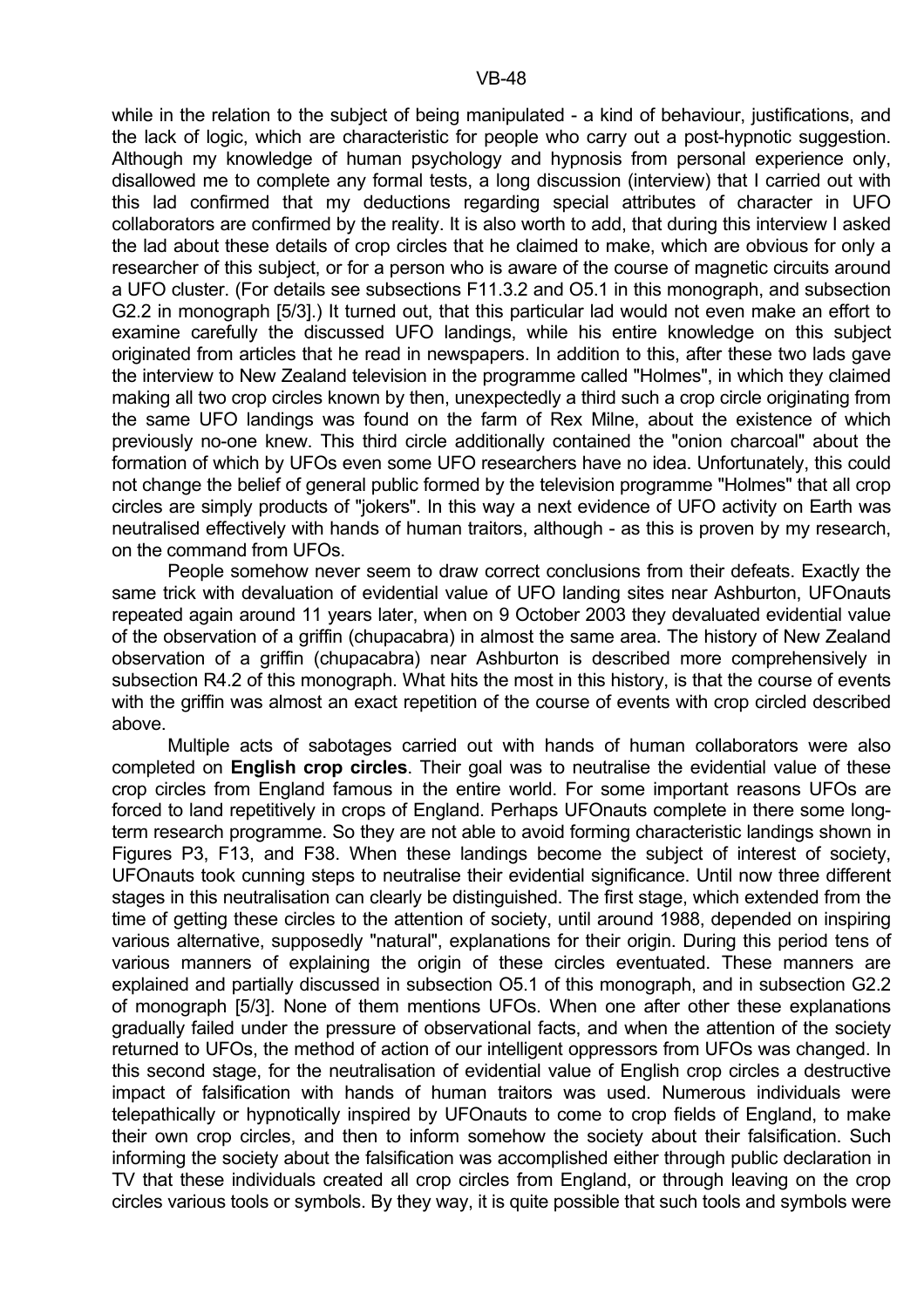left on crop circles by UFOnauts themselves, who actually made these circles. After all UFOnauts are intelligent and have access to human materials and tools. This method turned out to be effective for several years. But around 1992 under the pressure of empirical facts the attention of society again returned to UFOs. So the campaign of neutralisation of evidence went into the third stage of sabotage. This stage is carried out until today. In this third stage, independently from normal UFO landings formed during ordinary landings in crops, UFOs intentionally draw in crops additional masking patterns. These masking patterns have enormous complexity and extraordinary appearance. Because propulsors in UFO vehicles can be controlled extremely precisely, and also because UFOs can form flying arrangements of infinitive complexity, these additional masking patterns are drawn in crops in a really cunning manner. In the result they resemble spectacular "pieces of art", not just landing sites of UFO vehicles. Fortunately for us, in spite of their complexity, still they have embedded into them various attributes which result from the design and operation of UFO vehicles, and thus which definitively confirm the origin of these "pieces of art" from UFO propulsors. A good idea about the complexity of these masking patterns give crop circles photographed in England in 1999, photographs of which are published in the article "UK Crop Circles of 1999", that appeared on pages 49 to 54 of bi-monthly Nexus, Vol. 6, No. 6, October-November 1999. Their investigators again started to have doubts, because in a popular opinion such complex and precise "paintings" have no right to be formed in the effect of something so prosaic as landings of UFO vehicles. Simultaneously evil parasites from UFOs managed to extinguish the research on crop circles by breaking apart and neutralising the organisation that investigated these circles, through agitating, dispersing, and discouraging leaders who inspired the rational research on these circles, by extinguishing the interest of society, and by undertaking several other preventive measures that meet the method of elimination and neutralisation of evidential value described here. It is interesting for how long this present stage of neutralisation of evidential value of crop circles from England turns effective, and what next "trick" these cunning UFOnauts are going to invent to further mislead us in this matter.

 About a very serious case of sabotage of evidence of UFO activity on Earth, carried out under an excuse of fools-day joke, informed me Mr Robert K. Lesniakiewicz (ul. Mickiewicza 53, 34-785 Jordanow, Poland). He describes also the entire case in his memorandum no 1/1999 date 23 April 1999, marked 4gw/99A-M, and intends to publish it in the journal "Nieznany Swiat". It turns out that in Slovakia in Javorniki, and in Poland in Zabin near Tarnow, **stone spheres** of unknown origin existed. Attributes of these spheres indicated their connection with UFOs. Someone very cunning, framed villagers to break these stony spheres and to prepare from them ... talismans for all possible illnesses and infertility. It was on 1 April 1999 and no-one took it for a **fools-day joke**. Spheres were destroyed completely.

 Of course, I encountered many further manifestations which document that UFOnauts neutralise and remove evidence of their activities on Earth with all their means and cunningness. In many cases they carry this out with our own hands. For example, my own research indicate that: (a) UFOs very strictly respect a principle of not to leave on Earth any their rubbish, which would supply us with an evidence, (b) UFOs take with them into space even bodies of victims of accidents that they cause (e.g. see the storage of decomposing human bodies on UFO decks, illustrated in the film "Fires in the sky" that is based on real events - this film is mentioned also in subsections P6.1 and O5.4). So if any their rubbish comes into our hands, always it happens because it was lost or forgotten by UFOnauts.

 Another example of such neutralisation of evidence, is the reaction of UFOnauts on publishing in treatise [7] descriptions as to how prepare the telepathic pyramid. In this case UFOnauts also acted through their collaborators. Technical details and descriptions of telepathic pyramid are presented in treatise [7/2] and in this monograph - where they are outlined in subsection N2. This pyramid also represents one of the "strategic devices", the development of which UFOnauts are trying to hold back with all their forces. According to the method that UFOnauts proved in action many times, they instigated a Swiss collaborator, to publicly admit in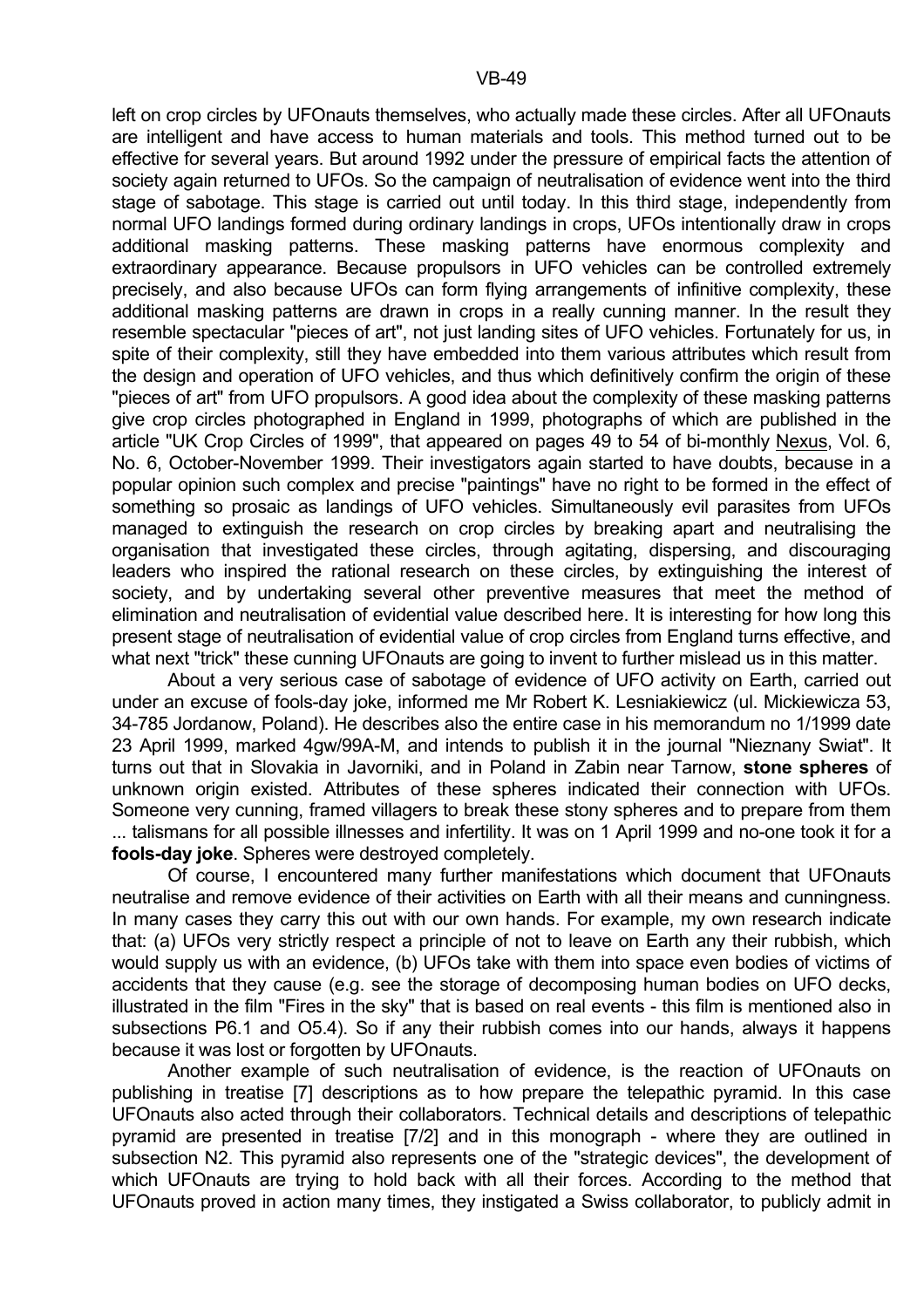Quite shocking was also my discovery, that UFOnauts manipulated key people in every report or publication that I know in details, and that described any evidence of activities of UFOnauts on Earth. In this manner UFOnauts managed to change and distort the most important details of every such a report. The motivation of people who introduced such changes and distortions of facts in each cases turned out to be different. But the outcome of these distortions was always the same. Namely the most vital detail, which could lead to conclusions that would be dangerous for UFOnauts, or sometimes even the entire report, was always taken out or changed intentionally. Explanations for reasons of such removal or distortion of vital facts, that were given to me by various reporting people, changed depending on their inner conviction. Some of them believed along the line, that the publishing of a given detail would inspire various hoaxers and cheaters to impersonate UFO observers. Others believed that the publishing of all facts would take from them a monopoly for knowledge of a given UFO event. So the reporting person was afraid to tell everything, because afterwards he would not have any further facts to sell later. However, independently what motivation was manipulated into mind of a given reporting person, the sole fact of existing such manipulation in every case of reporting a UFO event, is very shocking. It warns us that UFOnauts hold all UFO investigators under continuous control. For more details on this subject see also subsection U6.

 The above examples of various forms of manipulation on human traitors by UFOnauts, limited themselves to cunning neutralisations of evidence of UFO activities on Earth, carried out with human hands. But in my research to-date I encountered cases of using human traitors for practically all possible tasks, which because of their immoral character UFOnauts would not want to carry out by themselves.

 Because of my open stand against UFO occupation of Earth, already for a long time I am exposed to various forms of attacks carried out via UFO collaborators. After all, a part of antiliberation activities of UFOnauts depend on neutralising people like myself. These attacks take many forms. Some of them are discussed in other parts of this chapter, e.g. see sabotage in subsection VB4.4 or framing in subsection VB4.5. One however most frequently repeated such forms of attacking me, is destroying via the human collaborators appropriately manipulated by UFOnauts. These attacks with the use of human traitors usually manifest themselves in following manners:

 #1. **Sewing of prejudices**. Almost as a rule UFOnauts cause post-hypnotic induction of various personal prejudices, fears, and emotions in some amongst my superiors. Interesting is there, that amongst many superiors to which usually in conditions of educational institution I must report (e.g. dean, HOD, director of Institute, coordinator of research team, subject manager, team leader, etc., for manipulation by UFOnauts always is chosen a superior of the lowest morality, which additionally have some sort of complex or area of fanaticism, that allows UFOnauts to control easily his/her emotions. As I experienced this frequently, UFOnauts always manipulate such a superior to cause a loss of my job, and in this way to deprive me a financial basis for doing my private research and for my publishing activities.

 #2. **Inducing students' complains**. UFOnauts cause almost continuous complaining of students to this particular manipulated superior. These complains also are aimed at causing my removal from the job. Interesting is there that amongst a large number of my superiors to which students are able to complain, for launching formal complains always is selected by them this superior, which is manipulated by UFOnauts. In this way, with the use of such students, UFOnauts provide him with the ammunition and advantage, which then he/she is able to use against me.

 #3. **Cutting my communication link with the world**. UFOnauts always manipulate people who have the direct access to my correspondence and to other means of communication.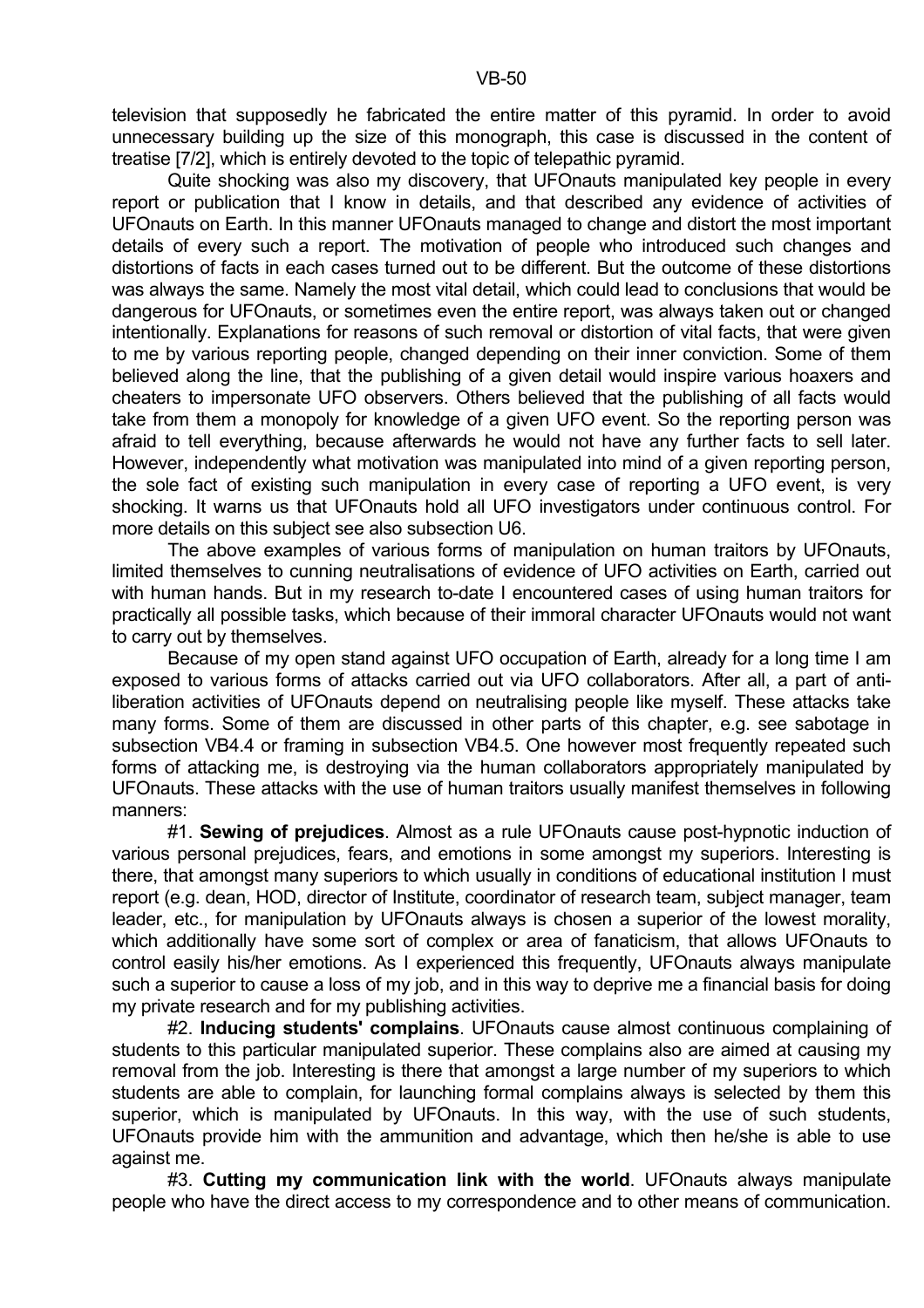UFOnauts also very effectively block my email accounts. No email account that I have is working properly for longer than 3 months.

 Independently from the above three main manners of manipulating human traitors, which are almost always directed by UFOnauts against me, for transient purposes they also trigger various other actions of collaborators, a part of which is described in other parts of this monograph.

 All cases of this type that I know of, after a careful analysis reveal a shocking picture of struggles, which from the beginnings of time are carried out on Earth, without being noticed by the general public. For a majority of people these struggles look like an infinitive strings of someone's mistakes. These mistakes depend on finding by a subsequent person further facts that initially are interpreted as evidence of UFO activities on Earth. Then these facts are corrected by a different "wise and devoted to truth person", who supposedly discovers the truth about given facts. But in fact this person completely destroys or significantly devaluates their evidential value. In reality these innocently looking series of errors and corrections actually are a deadly exchange of fire. This fire from one side is ignited by these who try to take from human eyes a screen that blinds them. On the other side the fire is thrown by sabotage apparatus of UFOnauts and their collaborators. With their well camouflaged sabotages they try to maintain this our blindness forever, in order to utilise it for their evil purposes.

### VB4.4. Hidden sabotages of UFOnauts, which people are unable to recognise

 Another source of advantage for UFOnauts, with the use of which they keep humanity enslaved, are hidden sabotages. This advantage can be neutralised by us, if we get better organised. **A sabotage of UFOnauts can be defined as a destruction of any object which decides about the success of a human action that these UFOnauts try to prevent from being completed. Such a sabotage is always carried out by UFOnauts themselves. A part of every UFO sabotage is also the "natural explanation" which turns away the attention of victims from UFOnauts**. The UFO sabotage is always very well prepared, it is completed by highly specialised forces of UFOnauts, while its subversive character is cunningly camouflaged. This camouflage causes, that people who fell victims of such a sabotage, almost never are able distinguish it from accidental breaks down, action of forces of nature, unfortunate coincidents, etc. Presently I am already sure, that before any sabotage of UFOnauts is implemented, every its aspect must be approved by a special occupational service of UFOnauts. This service checks its agreeability with human believes, action of forces of nature on Earth, believability of its explanation that is going to be disseminated by UFOnauts after it is implemented, etc. Only after such approval is obtained a given sabotage is implemented. This subsection is to summarise information, that I managed to gather so-far about such UFO sabotages.

 Hidden sabotages of UFOnauts need to be distinguished from actions of UFOnauts completed with the use of human traitors who are hypnotically preprogrammed to harm - as this is explained in the previous subsection. It should be also distinguished from cases of "framing" which are to be presented in next subsection. In cases of acting via human traitors, UFOnauts are able to carry out even the most immoral tasks. After all, the karma for these tasks goes to the traitors. Similarly is with "framing" discussed in next subsection. With the use of it UFOnauts carry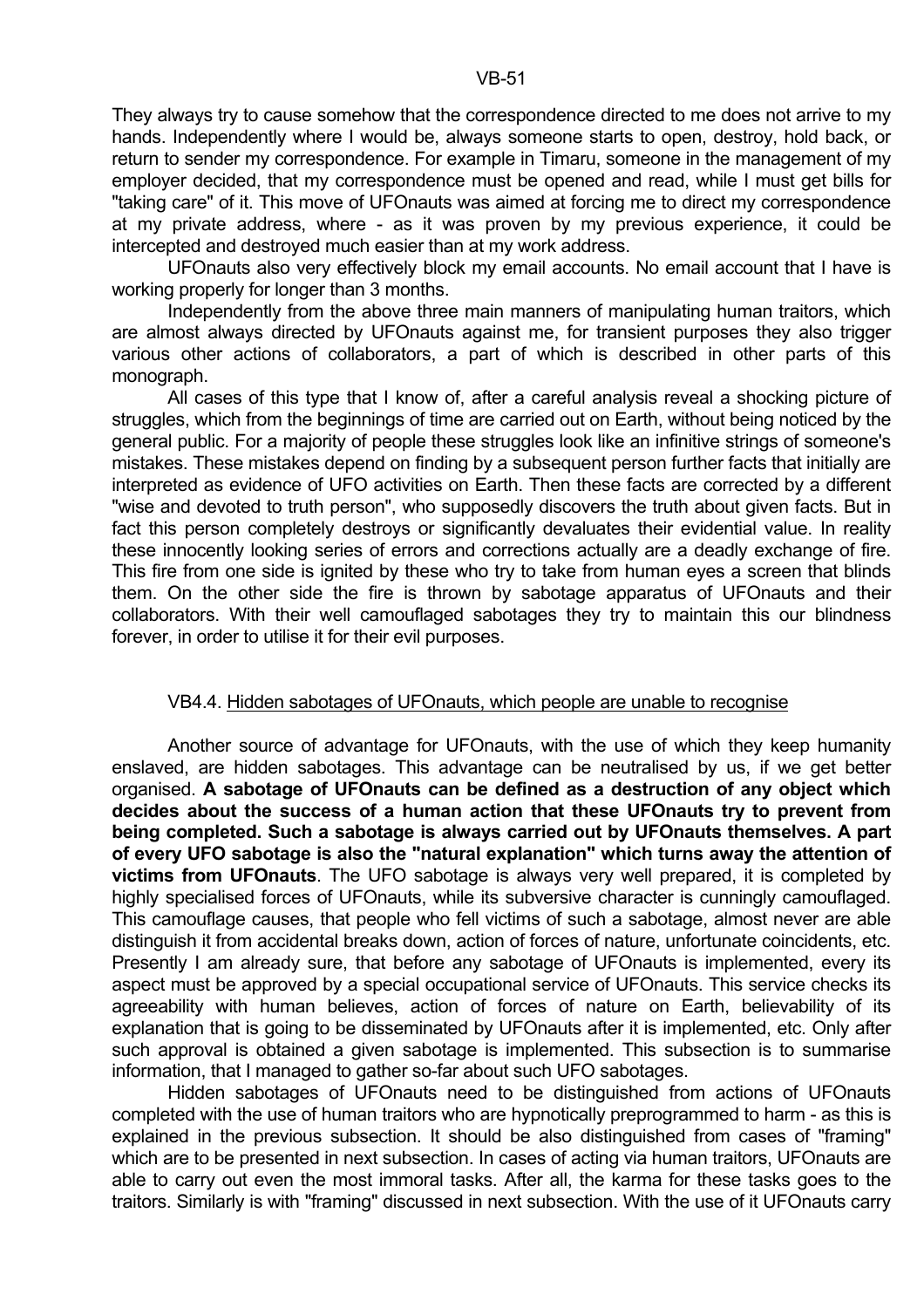out even assassinations. In turn in case of hidden sabotage discussed here, UFOnauts carry it out with their own hands. So the entire individual karma and group karma returns to them. For this reason they assign quite a thorough attention to a moral side of such hidden sabotages. For example, as this seem to be revealed from my observations to-date, almost a rule is, that to such hidden sabotage they subject mainly human intentions, technical devices, and various permanent structures such as buildings, bridges, etc. But they do not use such hidden sabotages to directly kill someone, although they may form circumstances that lead later to someone's death - e.g. they may infect someone with a deadly illness, such as cancer. In case of killing people, they rather prefer to use morally less punishable "framing". Furthermore, when resorting to hidden sabotages, they try to cause repairable damage, and in some cases even cause that after a specific period of time these damages repair themselves.

 Hidden sabotages of UFOnauts are always well thought through. In turn their method is so selected, that for ordinary people it is almost undistinguishable from natural breaks down, acts of God, etc. To eliminate the chance, that people detect the participation of UFOnauts in a given event, every such hidden sabotage is finished with a clear suggestion of some "natural" explanation why it took place. In order to reassure the hidden nature of sabotages, UFOnauts try to furnish them with following attributes:

 #I. **Unambiguous indicating the cause or the escape goat**. If UFOnauts intend to break down something, pull down, or destroy, they always do it in a manner, which looks like an accident, coincident, human vandalism, or the action of forces of nature. For example, they spoil computers and electrical appliances of people who act against them, almost exclusively when there is a thunder storm. Of course, if necessary they themselves cause this thunder storm to happen by using their technical devices which control the weather. In such a case this break down looks like an outcome of lightnings. They may break down technical devices also when someone dismantled them, looks inside of them, experiment with them, or allowed a kid or an outsider to touch them. Of course, these activities of humans are also carried out only because of UFOnauts issued such a telepathic command. In the result, the break down caused by their hidden sabotage, looks like an accident or an unintended damage. Of course, to accomplish a higher effectiveness, whenever possible they carry out these hidden sabotages in evenings before a weekend, or during a weekend itself. In this way, when the breakdown is detected, a device cannot be repaired because all workshops are closed.

 #II. **A "natural" character**. Every act of a hidden UFO sabotage is carried out in such a manner, that the outcome of it always seem to be a phenomenon completely natural. For example, hidden sabotages of UFOnauts do not depend simply on a brutal breaking a device into pieces, as it would be done by human saboteurs, but on the utilisation of phenomena which spoil a given device in a manner very similar to a "natural" break down. Therefore, in case these sabotages are unleashed, for example electrical appliances are burned out with a powerful electrical current, computer diskettes are re-magnetised with the use of powerful impulses of magnetic field, water reservoirs are over-flooded because their safety valves somehow "jammed" themselves, documents are destroyed by fire or by flooding them with water or some other destructive liquid, etc.

 #III. **Coincidence with natural causes**. UFOnauts very frequently utilise forces of nature and natural phenomena for carrying out their hidden sabotages. After all, they have these forces and phenomena under their complete control. For example, in one proven case a hurricane was used as a cause of a hidden sabotage against my intentions. This hurricane disallowed me to complete a search intended. This search was planned for a specific date significantly in advance, and tightly fitted into a small window of numerous tasks. Thus UFOnauts had enough time to prepare exactly this hurricane, and had a guarantee that it is going to turn effective.

 #IV. **The presence of witnesses**. If UFOnauts intend to abduct someone forever, or to murder, they always carry this out in a manner that looks as if an accident or a natural death. For example, they abduct people forever when these, with the knowledge of their close ones, go to a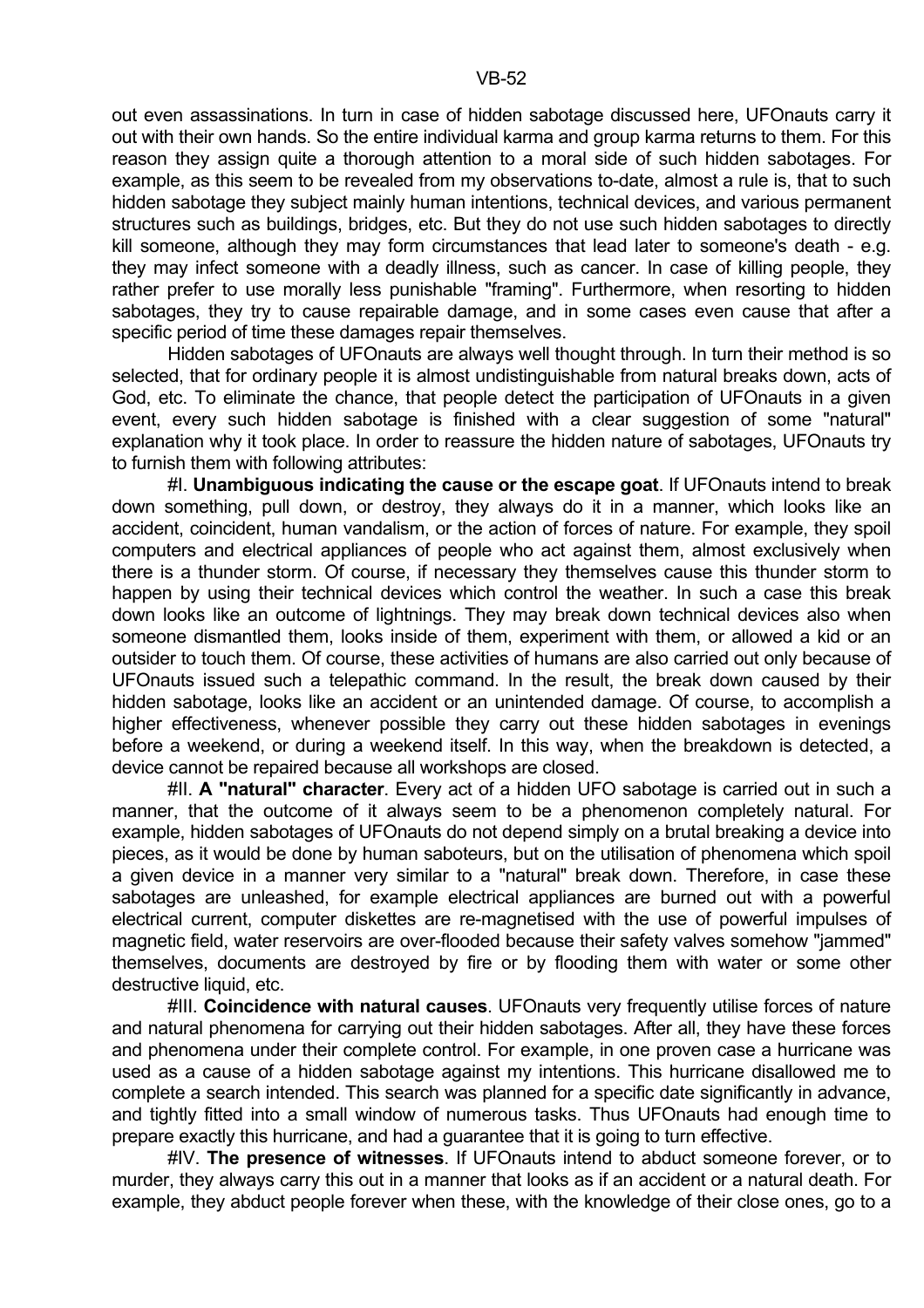forest or to a deserted area. Then the disappearance looks like an accident or getting lost. People may also disappear when in the sight of many witnesses e.g. dive in a sea. Their non-emerging again looks then like a drowning or being eaten by sharks. If UFOnauts intend to murder someone, they also do it in a similar manner. For example they may induce a cancer in his/her body, or other deadly illness that looks like a "natural" one. Or, as this is described in next subsection, they "frame" this person into a situation, in which on sight of many witnesses he/she is going to be killed by a human collaborator or by an unfortunate catastrophe.

 #V. **Choosing means appropriate for goals**. If UFOnauts intend to demobilise someone, most frequently they cause that this person falls victim of an illness that looks like a natural one. From my research to-date it stems, that most frequently they induce a cancer in people whom they wish to kill. In turn these people who are to only be stopped from writing, usually are demobilised by causing a powerful cataract in their eyes, means UFOnauts cause their blindness.

 Fortunately as everything in our universe, also this hidden UFO sabotage leaves noticeable marks and is characterised by unique attributes. Our learning of these marks and attributes allows to distinguish selected cases of such hidden sabotages from natural break downs and acts of God.

 Because of the UFO research that I carry out, I fall a victim of such hidden sabotages of UFOnauts quite frequently. In times of writing this subsection in 1999, I was able to notice various acts of hidden sabotages of UFOnauts carried out on me at least once per week. In turn when I was updating this chapter in January 2003, I already noticed at least one such act of a hidden sabotage taking place each day. Therefore, I managed to accumulate a lot of observations about them. These observations allowed, amongst others, to identify several attributes, which allow to distinguish such hidden sabotages from natural breaks down.

 I noticed that hidden sabotages of UFOnauts can be of two kinds, namely planned and spontaneous. In the planned hidden sabotages, they are prepared very thoroughly and approved by a special commission of aliens. Therefore, their object is chosen very cunningly. The breaking down of this object usually does not reveal in an obvious manner what exactly UFOnauts try to hold back with the use of this particular sabotage. Simultaneously in the final effect the break down of this object always causes that the human activities that UFOnauts intend to hold back with this sabotage, are either extremely difficult or completely impossible. In turn during a spontaneous sabotage, an emotional motivation of UFOnauts can clearly be noticed. They sabotage then something, because their pride felt very offended and they are unable to refry themselves from an immediate getting a revenge. The spontaneous sabotage is easy to detect for me, because it is directed at something that is just at hand. Therefore the majority of my findings regarding UFO sabotages concerns it. In my case, it usually appears immediately after I "offend" somehow the pride of invisible UFOnauts who constantly observe me. Descriptions of such cases I quoted in subsection W4. Because such sabotages are not thought over thoroughly, and because they are saturated with emotions, during their completion UFOnauts frequently commit various cardinal errors, which immediately disclose to me the participation of aliens. Frequently this sabotage appears when I write a document or a letter, which is found offensive by UFOnauts. Then a victim of such their spontaneous sabotage is usually my computer. This computer is then immediately broken down, or temporally put out of order. Sometimes my printer is spoiled, on which a given document is printed. The curiosity of such spontaneous sabotages are their additional confirmations. Namely when UFOnauts realise that I noticed an error that they committed, and I detected their sabotage, then they always carry out additional sabotage of a similar character, which is to convince me, that this first sabotage with an error, is a completely natural phenomena. Therefore this second sabotage, for me is a confirmation, that the first spontaneous one with the error was in fact completed by UFOnauts.

 Let us not list here attributes of a planned UFO sabotage, which allows to distinguish it from accidental breaks down. Here they are:

#1. **Occurring during the time when repairmen are unavailable**. Almost always a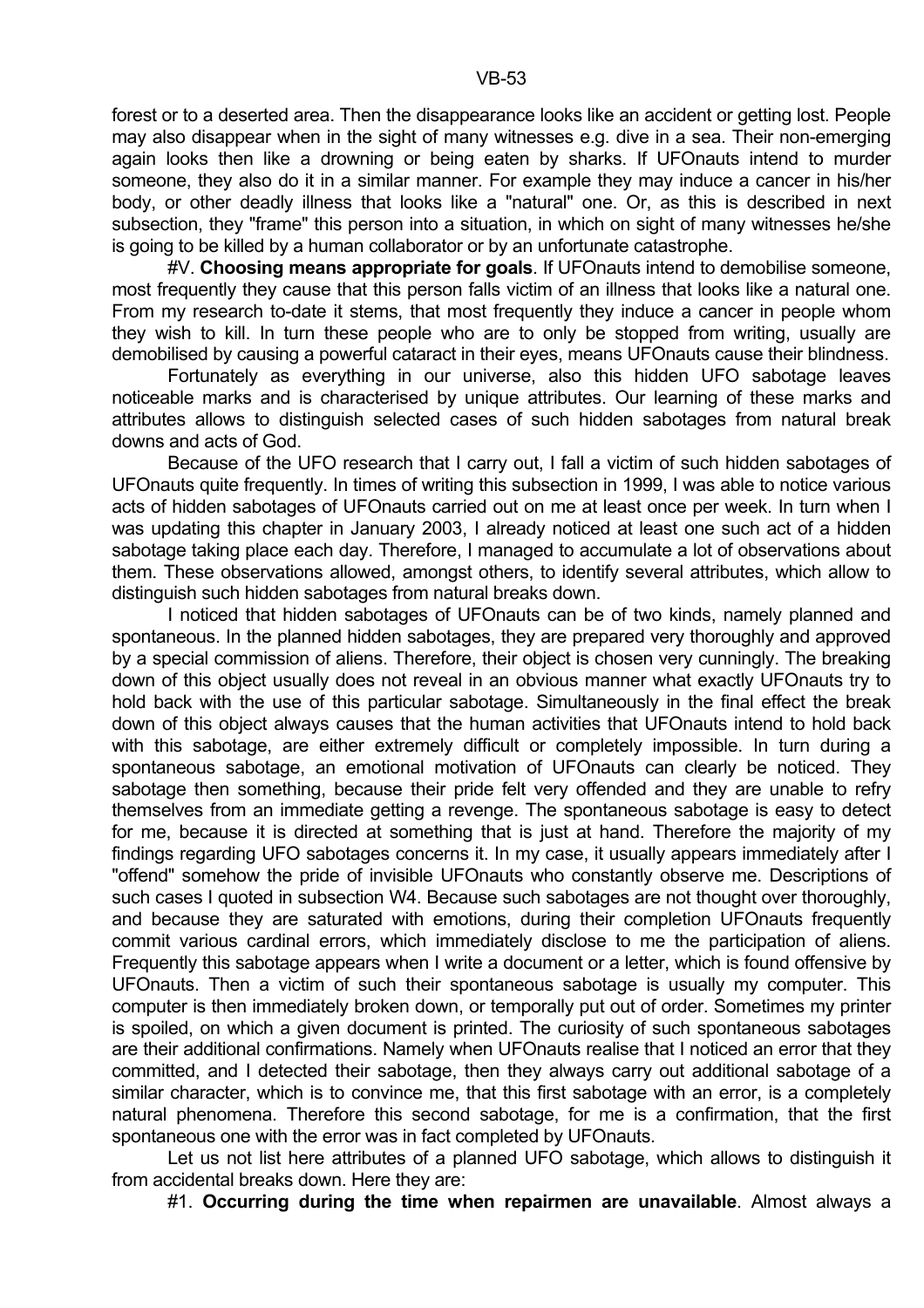#2. **Excellent targeting**. Independently what is affected by a given sabotage, in the final effect this sabotage always hold us back from the completion of something very important that acts against interests of UFOnauts.

 #3. **Low karma charge for UFOnauts themselves**. A hidden sabotage is always so selected, that it does not charge the doers with too unpleasant karma. The karma for this sabotage is always of the type, that even we ourselves would agree to accept it without a bigger problem in order to "take a revenge" on our notorious enemy. For example it is a type: breaking down of a device, a bad weather, etc. Therefore, as a rule the object of a given sabotage can be repaired, and sometimes it even repairs itself later when we do not need it any more. The worst consequences of this sabotage usually involves: time delay that it introduces, unnecessary costs and spendings, and also psychological discouragement of the victim.

 #4. **Hight effectiveness**. Objects of UFOnauts' sabotage are so selected, that they provide the highest possible effectiveness of the outcomes. For example, UFOnauts never sabotage a device which immediately, without any problems, and effectively can be replaced by any other one. E.g. a printer is not going to be sabotaged, if we have another spare printer. It is not going to be computer memory with some important document, if we always make a backup of this memory, etc. The only exception are cases, when a given manner of sabotaging is guaranteeing the simultaneous destruction of the original and the reserve duplicate. The object of sabotage must always have a powerful influence on the subject which UFOnauts try to hold back. For example, if we are driving to send a letter which they failed to prevent from writing and the postage of which they intend to stop, then UFOnauts may arrange a traffic jam and thus block the busses, so that we do not get to the post office on time. Or they may unleash a powerful rainfall so that the letter gets wet and is not going to be unsuitable for sending. Or they may telepathically prompt the worker to paint a post box and to paint over the address. Or they may send hooligans to us, who are going to tear this letter. Or they cause that the letter disappears on its way, etc. By the way, in my activities to-date all the above forms of sabotages of correspondence actually took place, and they were always carried out in conjunction with previous attempts to disallow me to write these important letters.

 #5. **Self-repairing**. Many cases of UFOnauts' sabotage do not have a permanent character and sometimes they even repair by themselves. Their tendency to self-repair suggests, that most frequently they are carried out with the use of telekinetic field.

 #6. **Coinciding with natural causes**. The manner of completion of hidden sabotages is always so selected, that it looks like an event completely natural, which is caused by some natural phenomenon or natural accident. Never the sabotage of UFOnauts is carried out in a manner that would reveal immediately the involvement of UFOnauts in a given problem. Sometimes however, the involvement of UFOnauts is disclosed by traces that they unintentionally leave behind - for more details see examples from subsection VB4.4.1.

 #7. **Reinforcement with emotional discouragement**. The hidden sabotage is always accompanied with various discouraging manipulations of UFOnauts on feelings of their victims. As a rule UFOnauts attempt to telepathically manipulate into the victim various negative feelings and discouraging thoughts of the type: that a given breakdown or stoppage is a "bad omen" and means we should not complete a given action, that a given breakdown is not worth to be repaired and we rather should abandon the intention which it disrupted, that because of the delay which this breakdown caused it is not worth to continue a given intention because even if it is completed it will be too late, that a given person is spoiling everything that touches therefore we should not use his/her services or depend on him/her any more, that we should not use this equipment any longer because it probably breaks again soon, etc.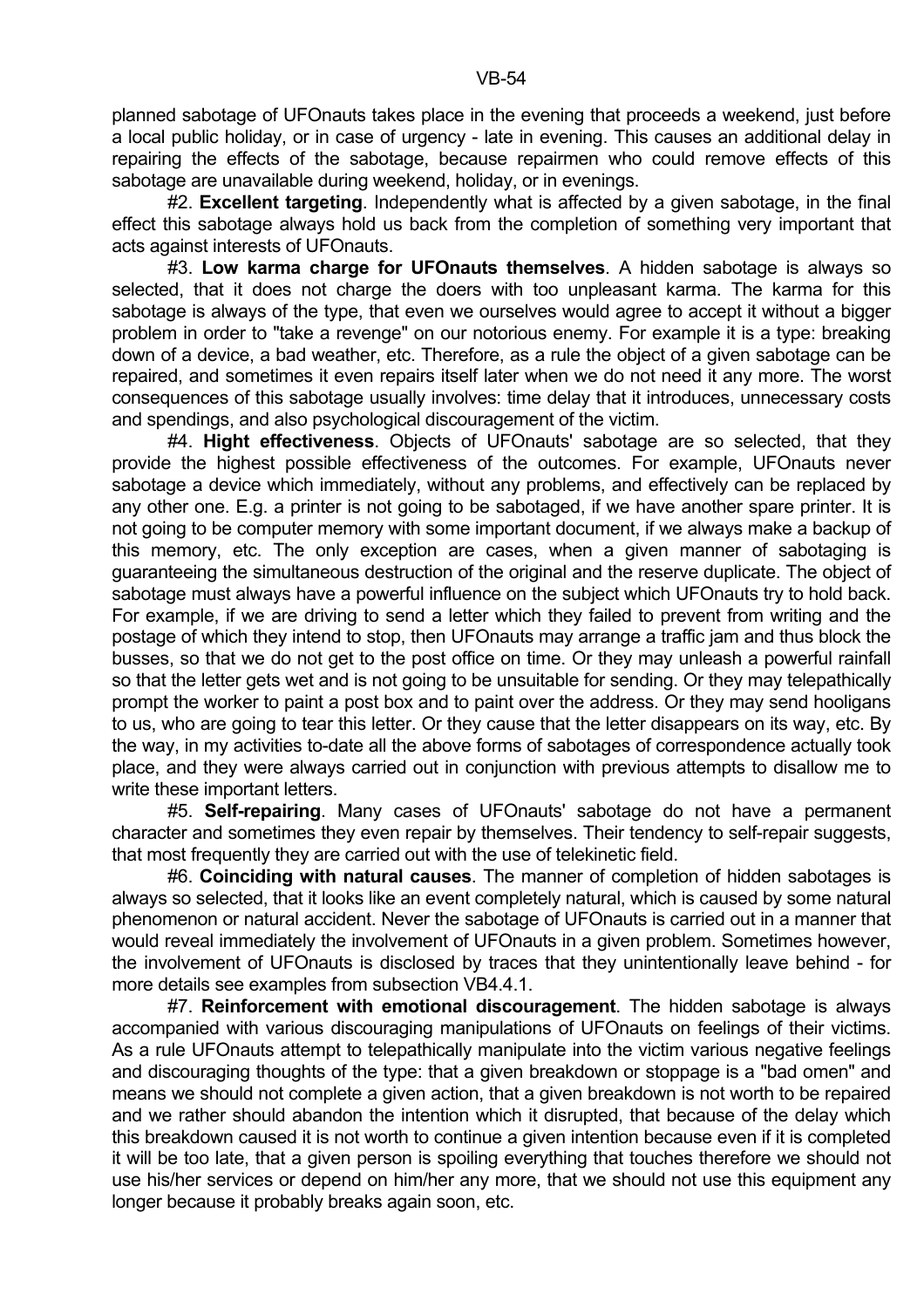Independently from me, causes of hidden sabotage of UFOnauts noticed also and described for me almost all adherers of my theories, who participate actively in the "resistance movement", or RO. (But the condition of recognising such sabotage of UFOnauts is to be familiar with content of my monographs.) For example, people who make available my monographs to others are plagued with breakdowns of their telephone lines, computer memories, or licence problems. People who assist me in research or write publications with me, experience destructions of cars, loses of work, financial problems, and even fires. People who build technical devices described in this monograph are attacked by vandals or crazy neighbours, are taken to courts, their correspondence keeps disappearing, the publications send to them with technical descriptions do not arrive to their hands, etc. This list could be carried out infinitively.

 At the present stage of our knowledge, cases of hidden sabotages of UFOnauts become increasingly easy identifiable. After all, we already accumulated a lot of information about them. Also every day we start to learn increasingly more. I even have a kind of "diary" in which I describe circumstances of all noticed cases of such sabotages, which are characterised by some sort of learning experience.

#### VB4.4.1. Examples of hidden sabotages committed by UFOnauts

 Because of my fight with UFOnauts, I continually experience the increasingly large number of cases of hidden sabotages committed by UFOnauts. As my knowledge of methods of action of UFOnauts is growing, I am learning to recognise these cases increasingly better, and to distinguish them from ordinary events. At the time of formulating this chapter in July 1999, I identified at least one case of such evident sabotage every week. But folders in my computer, which contained descriptions of sabotages that I managed to notice, contained then already hundreds of cases. In turn in January 2003, when I was updating these descriptions, I already identified at least one such a UFO sabotage every day.

 In order to illustrate to the reader how immoral, cunning, well thought through, and simultaneously brutal the methods of action of UFOnauts can be, I selected here the most representative cases of hidden sabotage of UFOnauts, that I managed to identify until July 1999, and I am presenting them here.

 #1. **Breaking down my fridge in Borneo**. Probably the most interesting case of sabotage of UFOnauts which I identified so-far, affected me in the tropical island of Borneo, during the night from Saturday to Sunday on 8 and 9 August 1998. (On Borneo Saturdays are working days. Therefore the night from Saturday to Sunday are simultaneously nights that proceed a weekend.) At that time I was in the middle of an intensive work on finishing the Polish treatise [7B]. During writing this treatise UFOnauts literally did everything "devilishly possible" to disallow me to finish it. So they kept breaking down my computer, cut me off from supplies of paper and toner for the printer, flooded parts of the manuscript that were already completed, kept waking me up systematically every night to make my rest impossible, flooded me with unexpected duties, make impossible sending and receiving my correspondence, etc., etc. After all, treatise [7B] describes a revealing device given to our civilisation by our totaliztic allies from stars. (This device is briefly described in subsection N5.1.1 of this monograph.) In case we manage to build this device on Earth, it will allow us to see UFOnauts with our own eyes, in spite that they hide from us behind the state of telekinetic flickering. When, after trying on me almost all possible tricks that were aimed at stoping my work on this treatise [7B], UFOnauts noticed that I am still determined to publish this treatise at all costs, they decided to chock one of the most vital "bottlenecks". In Borneo it is the fridge.

 That particular Sunday I was waken up near morning by a strange cold. The waking up was very unusual, because in the tropical Borneo temperature of the air naturally never drops at night to the level of shivering from the cold. Thus, if someone like myself does NOT use air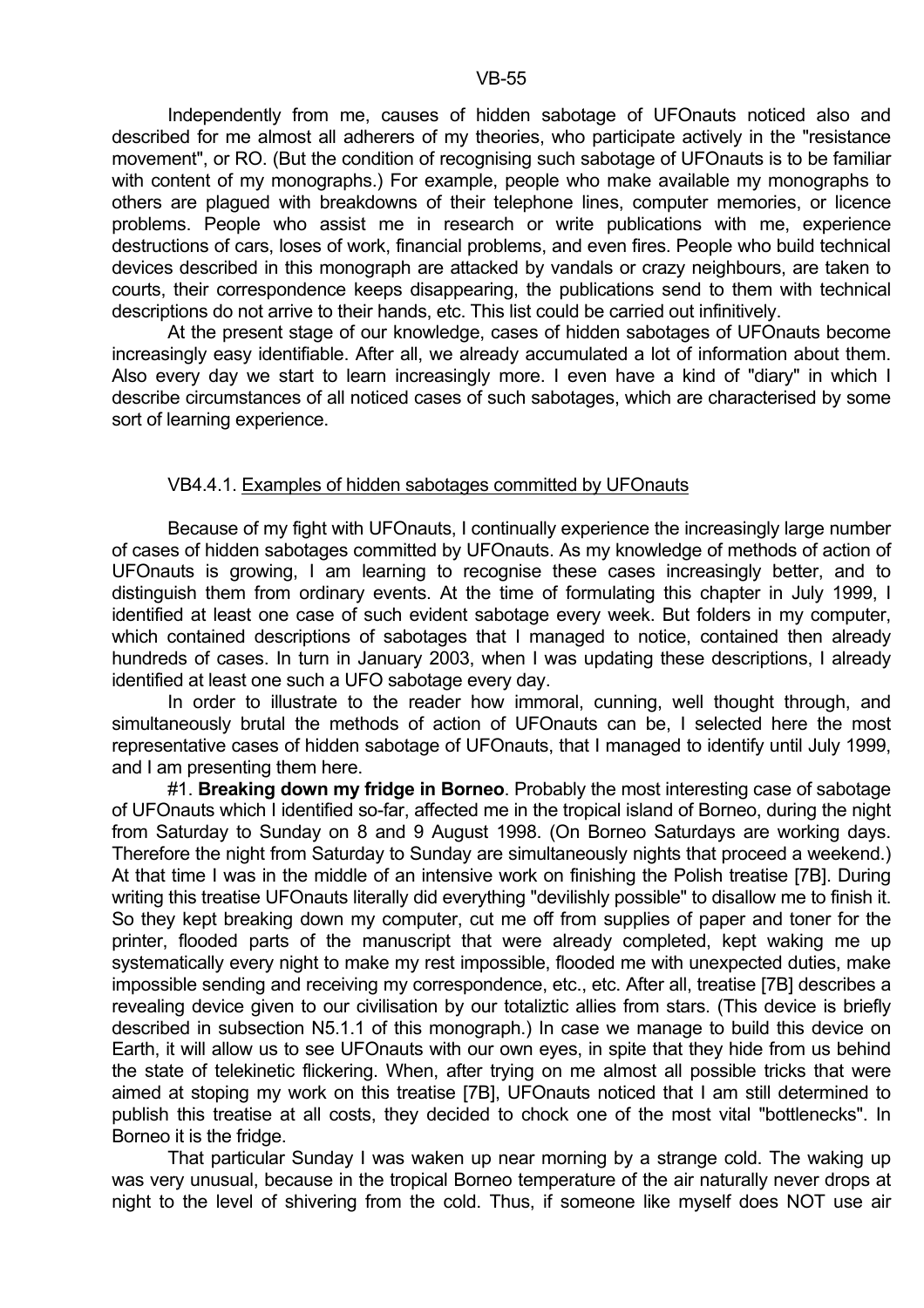conditioner at nights, then during the entire night he sweats from heat over there, even if he does not use any cover during the night. In spite of this impossibility of a natural appearing of coldness, in my bedroom was so cold that I was shivering and become stiff numb. After waking up I looked at the clock of my radio-alarm: was 1:10 in the morning. So I went to the toiled and there I discovered that shockingly the night air is hot and humid as always in tropics. Apart from my bedroom the rest of the house was hot as usual. So where this strange polar coldness of my bedroom come from? But I was too sleepy and tired to draw any logical conclusion, so I went to bed again. To protect myself from the cold I got wrapped into a sheet and in spite of shivers I managed to fall in sleep again. Because it was Sunday I slept until around 8:30 in the morning. After waking up I went to kitchen to prepare a breakfast. But I got a shock when I noticed that from the upper (freezing) part of my large fridge "Toshiba TMR 280" water pours from the melted ice. The level of de-freezing of the content of this fridge suggested that the breakdown occurred around 1 am at that night, means at the time when I was awaken by this strange coldness of the air. After all, the previous evening around 22:00 the fridge was working perfectly, while both my radio-alarms working correctly indicated that during the night there was no electricity blackout nor there was no powerful electricity impulse. Contrary to this, my fridge was broken for good and in spite of various experiments and attempts I was unable to make it work. What was even less understandable, is that this fridge was working perfectly all time and it shown no even slightest disturbances in the operation. From experience I know that if a fridge, or any other electrical appliance, intends to breakdown naturally, it usually starts to work incorrectly some time in advance, decreases the temperature, etc., means it sends signals of warning about the incoming breakdown.

 Of course, a fridge in tropics is a source of life. Especially for European like myself, for whom local dishes in Borneo are completely unedible. After all, almost all supplies of food I was then bringing from a distant Kuala Lumpur, because the European food to which my stomach was used was unavailable on Borneo. So my fridge was packed to the top. This food supposed to suffice me until the end of my professorial contract on Borneo. The only explanation for the unexpected breakdown of this fridge was that UFOnauts knew that by depriving me a fridge they simultaneously eliminate almost all my spare time that I could designate for the work on treatise [7B]. So with the really devilish cunning they spoiled my fridge on purpose. This intended sabotage was additionally confirmed by the fact that the breakdown occurred at night from Saturday to Sunday - means at the time that is favoured by UFOnauts for carrying out their sabotages. After all UFOnauts know that on Sunday a repairmen cannot be found. Thus breakdowns just before Sunday always do much more harm. UFOnauts spoiled my fridge in so professional manner, that local experts from repairs were later unable to return the fridge to life, in spite that they repeated their attempts many times. So after a week of running around and problems, it turned out that the fridge must be exchanged for a new one. Because I was unable to eat local meals, without a fridge I was forced to use the entire free time that I had to drive to a distant Kuching and to find something edible in there. So I was unable to find almost any time to work on the treatise [7B]. In the effect, this breaking down of my fridge delayed the publishing of treatise [7B] by over a week, not mentioning various costs, permanent problems, stress, running around, risks of food poisoning, and the lack of edible food that I was forced to endure. Of course, because of the coincidence of the timing of publishing my treatise [7B] with the date of finishing my contract on Borneo and the piling of various problems connected with this end of contract, this breaking down brought at my head a whole chain of further delays, stresses, and problems.

 The entire cunning plan of UFOnauts would work excellently, if not this night cold that I managed to notice. In other parts of the world, including into this number also Europe and New Zealand, UFOnauts would probably get away with this sabotage without being noticed. After all, in other parts of the world nights are naturally cold. So it is impossible to distinguish in there the telekinetic drop of temperature caused by the Telekinetic Effect, from an ordinary night cold caused by the climate. But in Borneo getting chill at night is not a natural phenomenon. As it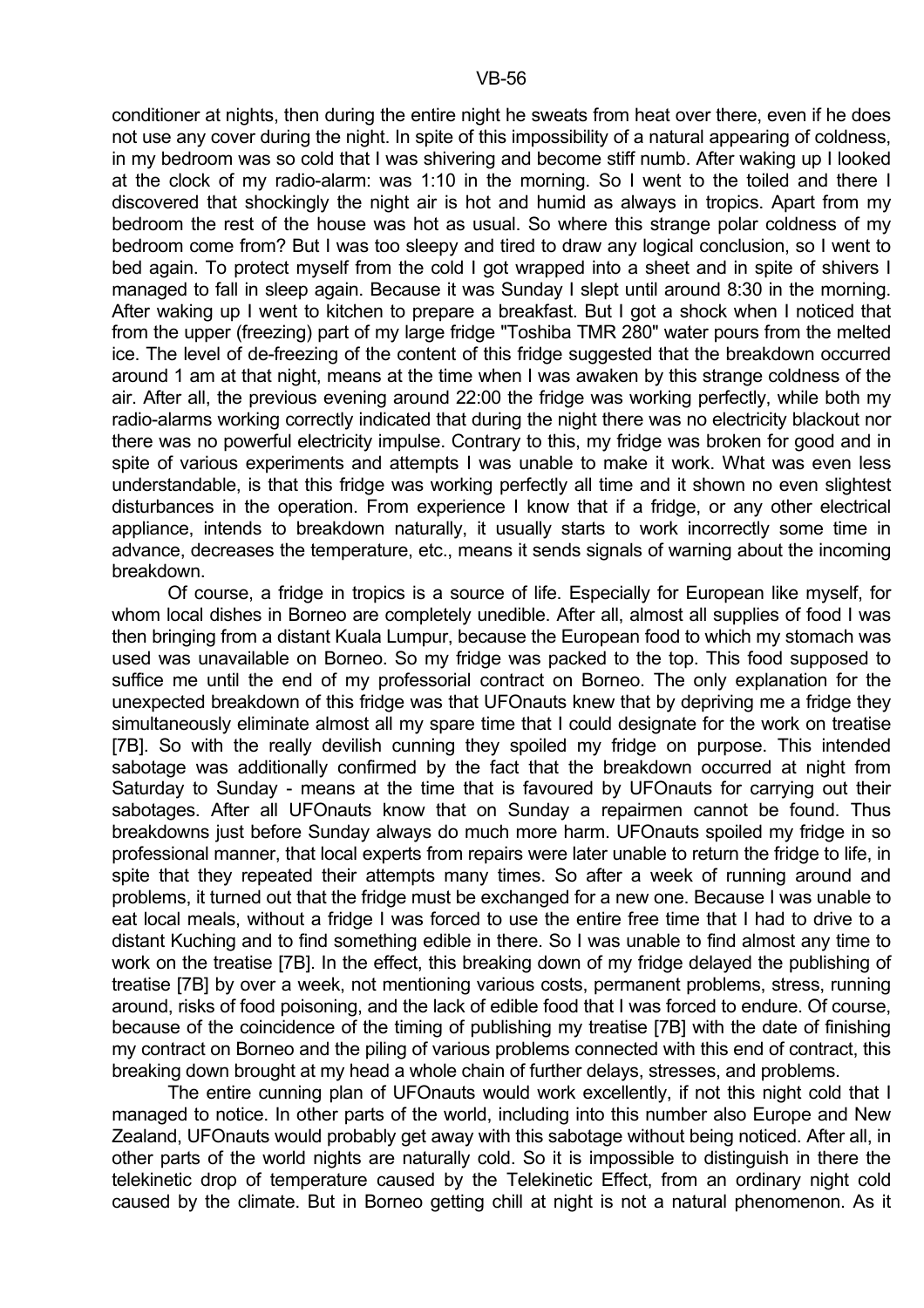seems, during arrival of UFOnauts that night in order to breakdown my fridge, their telekinetic propulsion, or perhaps the destructive use of it, caused this rapid decrease of temperature in my bedroom that woke me up. In turn UFOnauts, in spite of all their knowledge and intelligence, overlooked this one small detail. (Fortunately for us, from time to time they also make various mistakes, due to which our knowledge and technical development can move forward in spite of their intensive obstructions.) After all, from other my research described e.g. in subsections H6.1.2 of this monograph, it is well known that the Telekinetic Effect induced by propulsion system of UFO vehicles, amongst many other consequences causes just such a rapid drop of the environmental temperature. Moreover, when the totaliztic alien was giving to us the device described in treatise [7B], he mentioned during his appearance about a slight modification to be introduced to it, which would allow to induce a Telekinetic Effect in this device. This in turn causes the decrease of temperature of this device. This telekinetic cold that appeared during a hot night in Borneo disclosed to me, that the cunning delay in publishing of treatise [7B] is caused by such a banal matter as spoiling the fridge. So this spoiling was actually a clever sabotage of devilishly cunning UFOnauts.

 #2. **Inducing a hurricane**. On Saturday, 28 November 1998, I intended to implement the expedition with Enid Tata to Coromandel Peninsula in New Zealand, planned for a long time. We intended to search for the so-called "Sleeping Giant" in there. This "Sleeping Giant" it is a legendary sculpture of a colossal human male lying on the back and carved in a solid rock. It is described in subsection V3 of this monograph. This sculpture supposed to be the largest humanshaped sculpture on Earth. The size of it supposed to exceed even size of pyramids in Egypt. At the time of last update of this subsection in September 2003, this sculpture still remained undiscovered by Europeans. About the existence of it in New Zealand know only several initiated. Enid Tata is a Maori lady of a chiefly position, who saw this colossal sculpture with her own eyes. In spite of secrecy that surrounds the place of location of this sculpture, she promised to take me to the sculpture and to show it to me.

 The expedition to see the sculpture was a very difficult endeavour. It needed to be arranged in the middle of tourist season and thus required a long-term reservation of a place for my car in the sea ferry that runs between both islands of New Zealand. It needed to be planned in advance and with precision to almost an hour. It also was connected with various difficulties. For example it required driving my car through distance of around 1000 kilometres that separated Dunedin from Coromandel Peninsula. The cost was high. Furthermore, because of the character of the searches, and also because of the various other tasks which needed to be completed by me and by Enid Tata, the searches needed to fit into a very narrow time gap. Namely they could be completed only that Saturday, on 28/11/98, or on the Sunday that followed it. Just during the several days-long trip to drive through these 1000 kilometres that separated Dunedin in which I lived then, and Te Kuiti in which Enid Tata lived, I experienced many cases of sabotages of UFOnauts. For example, unexpectedly air from my tire escaped in the middle of nowhere. I was also mislead about the road, in the result of which I was lost. I had difficulties with finding accommodation, etc. When finally I managed to get to Te Kuiti and this Saturday morning approached when we supposed to start our expedition in search of the "Sleeping Giant", unexpectedly on the Coromandel Peninsula a hurricane break loose. It was a very strange hurricane. It limited itself to only Coromandel Peninsula, and mainly to the area when the Sleeping Giant is located. The rest of New Zealand enjoyed a sunny, windless weather. Already on Friday evening television started to issue warnings to people to not go to Coromandel. The civil defence services were put to a full alert. In Saturday morning TV reports were full of roofs blown away by wind, sea waves flooding shore, objects flying in the air, etc. In this situation myself and Enid we were forced to delay the expedition by one day, awaiting with starting it to a next day, i.e. to Sunday. But the hurricane would not cease, although strangely it limited the action exclusively to this part of the Coromandel Peninsula where the Sleeping Giant is located. In Sunday morning in spite of everything I decided to go into the expedition. After we entered the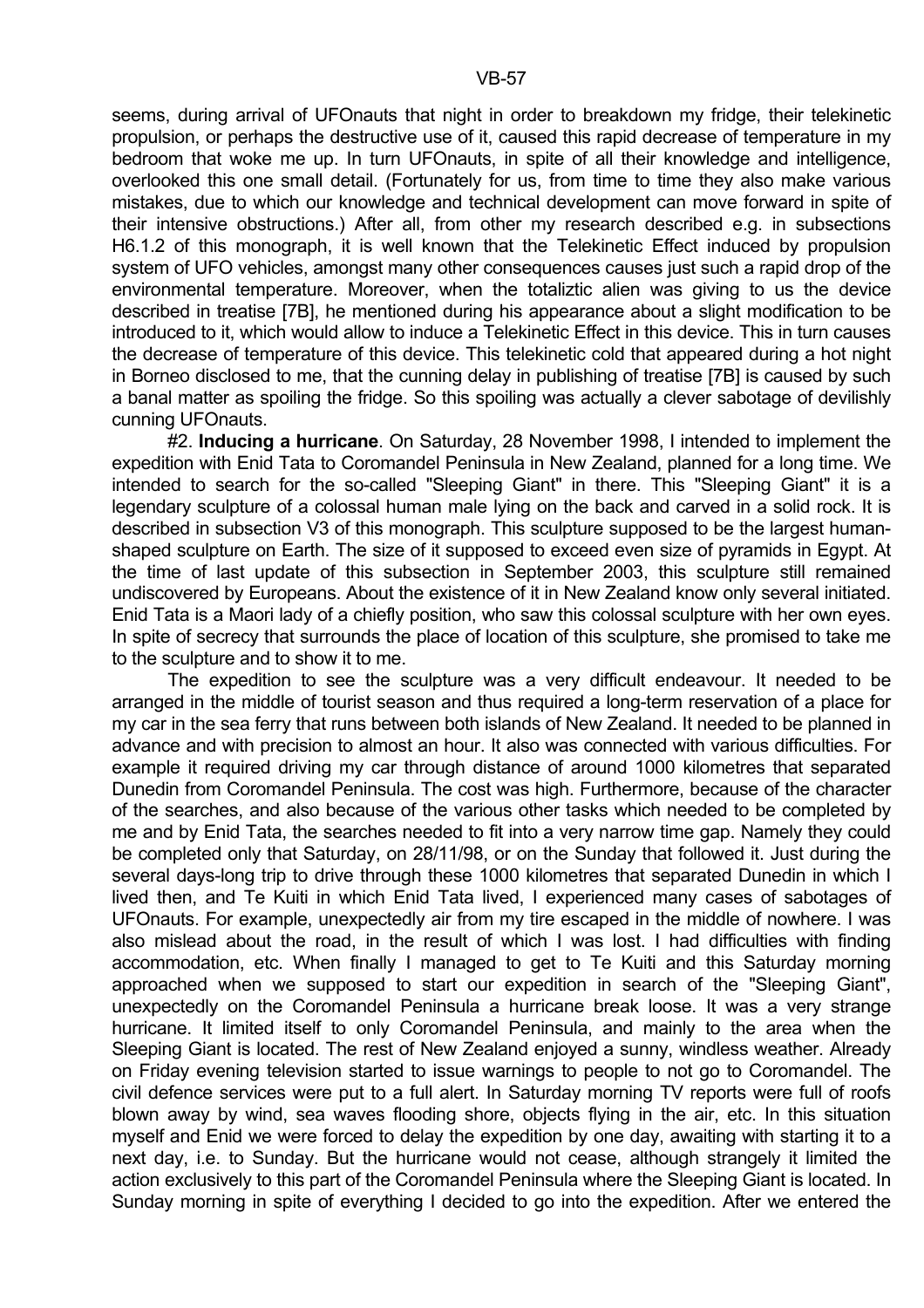area of Coromandel Peninsula literally hell broke loose. Radio messages were stating that winds reached the speed of 130 km/h. But I personally believe that reporters had a wrong data. In my life I encountered several nasty hurricanes, but this one exceeded everything that I experienced ever before. The car was tossed on the road like a toy. In the air branches of trees, debris, and various rubbish items were flying. Road was blocked in many places by fallen trees and mudslights. In turn a sheet of water from an over-flooded river almost washed us and our car from the road to sea. In spite of all this I was passing an obstacle after obstacle and pushed towards the area of main searches. For a person like Enid Tata, who would not know what is going on, all this must look very scary. Around our car elements were roaring. Enid was so confused and disoriented by what was happening around us, that she was unable to protest and to cancel the expedition. (Also probably her status of a chiefess amongst warrior-like Maoris disallowed her to show any fear.) Unfortunately in the major area of searches, because of the rainfall and flying debris, the visibility drop down to almost zero and in the middle of day it was impossible to see objects distant by only meters. About seeing a human sculpture distant by many kilometres we could not even dream. Enid lost the orientation and could not show me the way. Of course, in such circumstances finding the "Sleeping Giant" turned out to be impossible. In turn no time was left to repeat searches next days. So after I finally gave up the searches and turned the car back towards home, this strange hurricane rapidly disappeared the same unexpectedly as it appeared. (See descriptions from subsection KB1, which explain the technical control over weather by UFOnauts.) But the destructions that it caused were huge. The losses included two children which that Sunday drowned washed out by the powerful current of water exactly in the area through which I was driving during this expedition. Also this unusual hurricane left Enid so confused (perhaps even suspecting that it could be a manifestation of someone's anger), that presently she does not answer my letters. It appears that probably I will not be able to convince her to undertake another expedition in search of this mythological "Sleeping Giant" from New Zealand.

 #3. **Causing the cataract** of eyes. I was friendly with an American man, let us refer to him as to the late Evan Hansen. His fate is more comprehensively described in subsection A4 of this monograph. He went through rather extraordinary turn of fate. In the result he accumulated rather impressive amount of evidence regarding the occupation of Earth by UFOs, regarding origins of human race from a planet different than Earth, and regarding manipulation of leaders of religious cults by UFOnauts. Because of these evidence, for a long time I tried to convince him that together we write a scientific treatise. In this treatise the late Evan Hansen was to present, while I was to comment, his precious evidence regarding brutal manipulation on cults by UFOnauts. In this manner a next step would be accomplished towards revealing to the society of the shocking truth about occupation of Earth by UFOnauts and about evil methods of these cosmic parasites. Already in 1995 Evan agreed to write together the treatise that would disclose machinations of UFOnauts, and even was very enthusiastic about the entire project. However, in the result of various cunning manipulations and interventions of UFOnauts, the starting of this writing was technically impossible until the beginning of 1999. This is because due to constant piling up of thousands of various obstacles, UFOnauts caused that this writing of treatise needed to be postponed and postponed. This postponing was still happening at the time of original writing of this paragraph in August 1999. When I arrived to Timaru after 24 January 1999, I wrote to Evan with the proposal of the content of our treatise, and with the encouragement for him to start writing. Evan answered that he just has the time and possibility, so he starts writing immediately. But when in July 1999 there was no news regarding the treatise, I send another letter to remind him the matter. In the reply I received a short letter in which Evan explained that soon after he started to write the treatise, unexpectedly in his eyes a powerful cataract appeared. This cataract practically blinded him and make any writing impossible. After he decided to operate on eyes, it turned out that the operation was a success, but the surgeon by a "mistake" installed in Evan a plastic lens which supposed to be for a different person. (I believe that this mistake was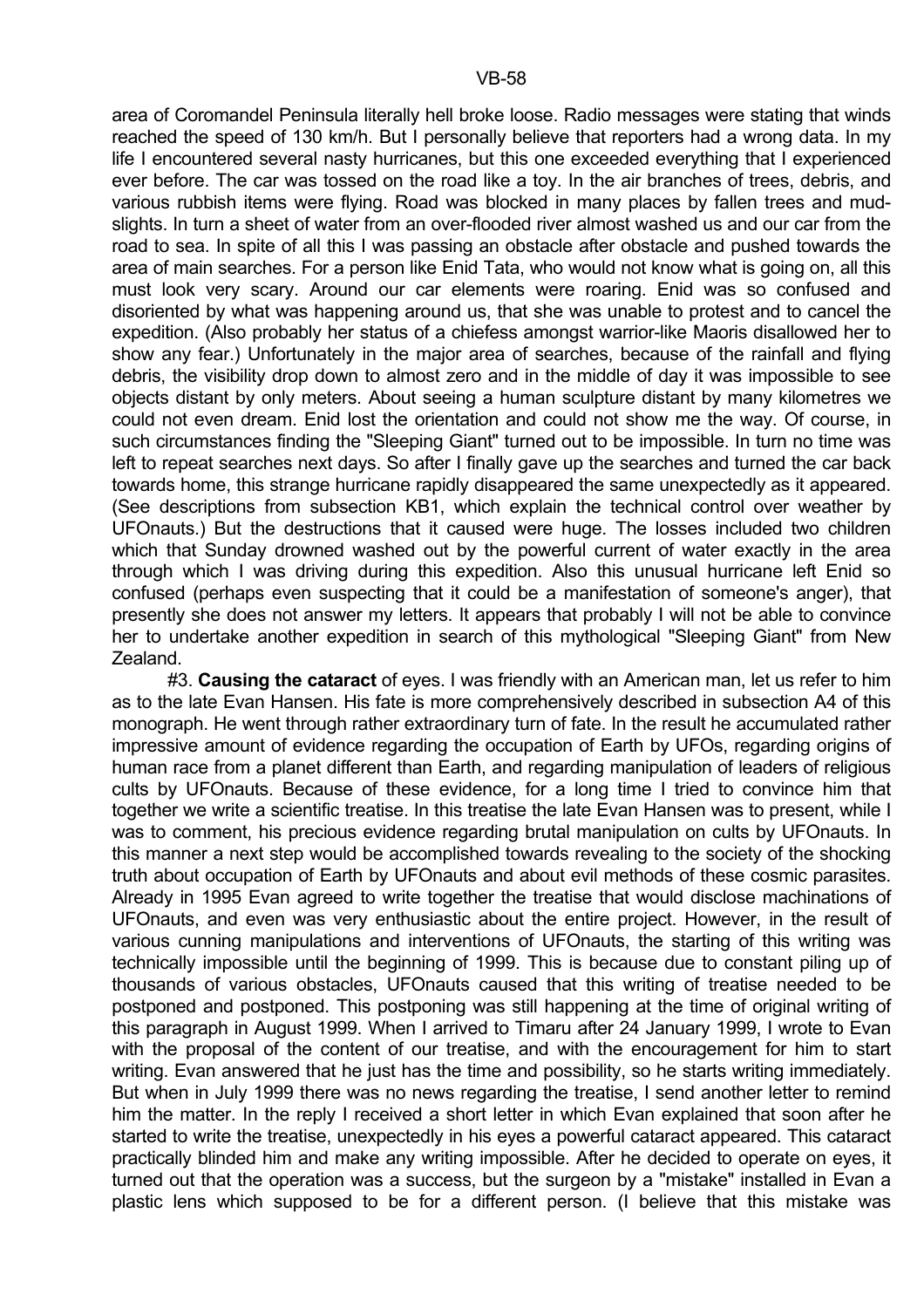intentionally manipulated to the surgeon by UFOnauts.) In the result, in spite of going through the eye operation, Evan still was unable to see and needed to go through another operation. This second operation had complications. Furthermore, when the operated eye finally healed, Evan needed to subject to a similar operation another his eye. In total, the writing of this treatise which supposed to disclose evil machinations of UFOnauts, needed to be postponed for an undefined time. Knowing UFOnauts I already was sure at that time, that later UFOnauts invent some next reason to delay this writing. As it is described in subsection A4 of this monograph, UFOnauts fulfilled this my prediction. When both eyes of Evan finally healed enough that he could be able to start writing again, UFOnauts just simply murdered him - for details see subsection A4.

## VB4.5. "Framing" of inconvenient people

 "Framing" is a devilishly cunning technique of suppressing, holding back, or destroying. UFOnauts use it equally frequent as they use sabotages. But usually it is used for morally more serious crimes, including assassinations of people. **"Framing" depends on such manipulating on the actions of given victims, that in an unaware manner victims undertake actions that later destroy them**.

 As everything in this world, also "framing" by UFOnauts carries characteristic attributes, which allow to distinguish it from normal situations and normal breakdowns. As so far, I managed to identify following such attributes:

 #1. **Forcing the victim**. "Framing" is always well planned in advance. Therefore the main victim is almost pushed by force into a given situation or activity. In all cases of "framing" that I experienced and managed to identify so-far, actually deeply inside me I did not want to carry out activities which led to them. But I was always forced to these activities by the pressure of other people involved, whom I call "pushers". Similarly to myself, these other people also were manipulated by UFOnauts into a given situation. (Their manipulation into a given situation usually manifested itself by almost maniac or post-hypnotic repetitive reminding me to carry out together with them an activity into which we were "framed".) These pushers also were somehow harmfully affected by a given "framing".

 #2. **Long planning**. "Framing" always is planned long in advance, although the victims not always know about this plan. I have not noted as yet a framing into anything that I did spontaneously immediately after I thought of it. In the shortest case I was framed into an action that was planned a week in advance. But usually framing took place when I planned something for several weeks or even several months.

 #3. **The presence of "pushers"**. In every case of "framing", apart from me usually a vital role performed a "pusher" appropriately manipulated by UFOnauts. This pusher was someone, who in a given case of framing was performing for me a role of an "overseer", a "policeman", and a "cheer leader". The task of this "pusher" was always to make sure that I did not change my intentions and did not escape from the situation during which a given "framing" was to take place.

 #4. **The use of opposite sex**. In order to increase the effectiveness of a given framing, frequently for a pusher a person of the opposite sex was selected. But this is not a rule - as an example see the attempt to assassinate me in Ara Moana described in subsection A4, in which the pusher was a male. Such a person of opposite gender has more means of exerting pressure at the framed person. For example, in my own case, she would use flirt, female charm and blackmailing, appealing to courage and male honour, etc. UFOnauts always so effectively manipulated this pusher, that she or he would not be stopped by anything to accomplish the completion of a given objective of framing.

 #5. **The careful selection of date**. "Framing" by UFOnauts, similarly like UFO sabotages, also takes place in days favoured by UFOnauts, namely on days that precede weekends or at the beginnings of public holidays. In turn when framing are very significant and the outcomes of them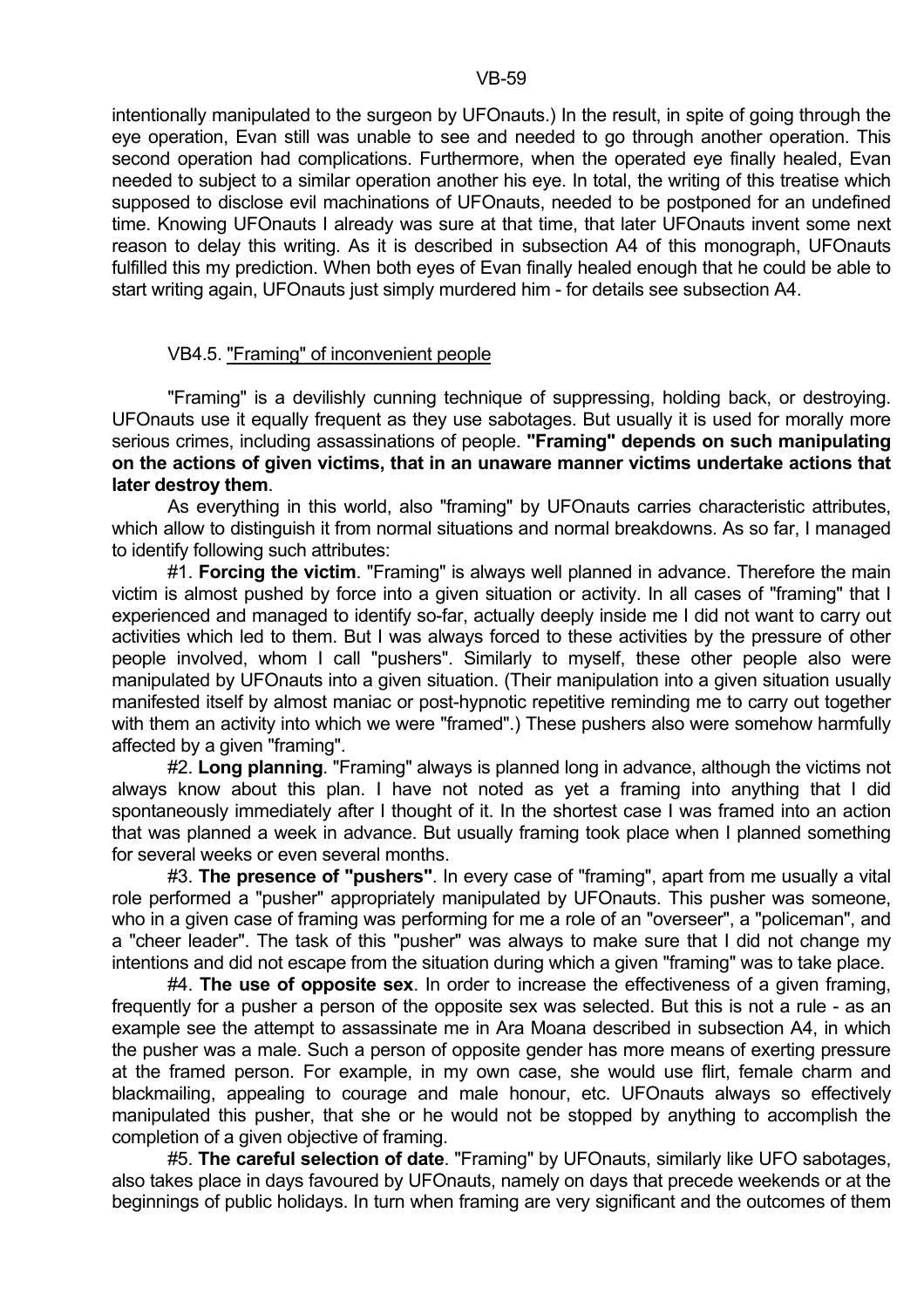are going to affect many people, they usually are carried out on 13th of a given month (see subsection V5.4).

 #6. **The confirmation of the "natural character"**. In every case of framing, UFOnauts always fabricate some false "marks" and program various "objective" witnesses to divert notice from a puzzling character of a given case. In this way every case of framing always have very convenient "natural" explanation which falsifies our understanding as to what and how actually happened. So far I have not met a UFO framing, which would not have witnesses and marks preprogrammed in advance, that would simply try to explain what and how happened (however, this explanation is always false).

 #7. **Misleading data**. I also noticed a curious regularity, that in each case when various written materials are connected with my framing, my name in these materials has wrong and misleading spelling. Interesting question is whether this error in writing my name is aimed at introducing confusion in the future, when someone researches what actually has happened. Or perhaps it results from the fact that human traitors act under deep hypnosis. Thus their capability to write correctly is decreased by the hypnotic state in which they are.

 Of course, after we realise that there is such thing as "framing", readers may easier recognise the moment of time, when they are framed themselves. It also allows to develop gradually methods of preventing our own framing into something by hidden occupants from UFOs.

 Because I carry out activities which by UFOnauts are considered dangerous for their interests on Earth, I experienced a large number of framing so-far. In my research to-date I even managed to identify two completely different forms of framing. These are: (1) assassinations, and (2) breaking with hands of the victim. In order to give the reader an indication what both of them are about, in this subsection I describe them with more details.

 #I. **Assassinations**. These are the most representative cases of evil "framing" by UFOnauts. They accumulate the entire essence of alien activities on Earth. Of course, I carefully analyse all cases of assassination known to me. I try to isolate from them the pure methods which UFOnauts use in order to kill people that stand on their way. As so-far, from these analyses several "scenarios" of such assassinations emerge. Here they are:

 #I1. **Scenario of Titanic**. It makes the use of UFOnauts' knowledge about the future catastrophes, e.g. the fate of Titanic. According to this scenario, if someone who has the insight into the future, knows in advance about the approaching sinking of the Titanic, or about any other catastrophe, then such knowledgeable someone my easily kill his/her enemies, without inducing any suspicions or unwanted karma. In order to get rid of enemies, it then suffices to just convince enemies to go into a trip in the Titanic, or to be in the place and time of the catastrophe see descriptions from subsection A4. Thus, this scenario utilises the fact of having time vehicles by UFOnauts, and them being able to travel to future and to return into our times. During these visits into future, UFOnauts are choosing the best catastrophes that happen in there. Then, after returning to our times, they undertake actions in order their future victims find themselves in places and times of these catastrophes. As I noticed, this scenario is the most favoured assassination method of UFOnauts. After all, it does not generate any unwanted karma for assassins.

 It is worth to add, that UFOnauts use in an evil manner their knowledge of future even in cases when they know, that an assassination of a given victim turns out to be ineffective. In such case they use the knowledge of the very fact of assassination, to convince the victim about the truth of what they say. Then in a "miraculous" manner they warn victims about the fact of approaching danger to their lives. During giving this warning they also pass to victims an entire array of suggestive information that serves their occupational interests. When victims discover that the "miraculous" endangering of their lives actually takes place, then they uncritically put the entire their energy into implementing the remaining suggestive information that was passed together with the original warning.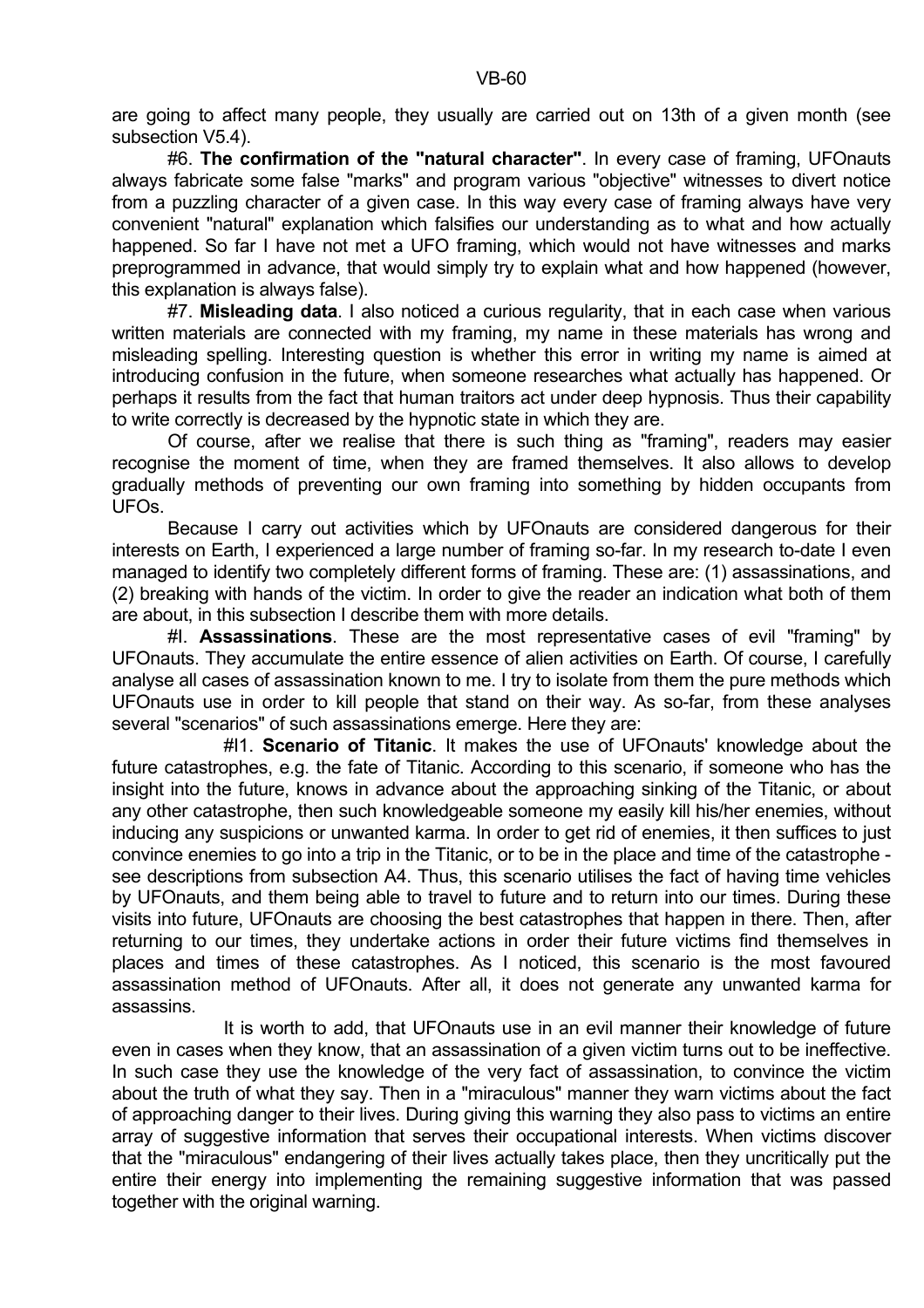#I2. **Scenario of "teasing the luck"**. It depends of creating circumstances which endanger someone's life, and then on telepathic convincing the victim to do something that statistically should finish in a tragic manner. An example can be here to jam street crossing lights when the victim is in a hurry, and then suggesting the victim to try to drive through this crossing at red lights. Or putting someone into serious problems and then suggesting that such someone took his/her own life. Or causing that someone must go somewhere fast, and then suggesting that instead of going around through a bridge, this someone takes a shortcut through railways.

 #I3. **The scenario of "cutting the branch"**. An array of apparently innocent activities does exist, which generate small karma, but which are rich in consequences. After these are completed in appropriate moment of time, they usually have very tragic effects. Their best example can be to cause a temporary paralyse in a leg of a swimmer who just must fight with a powerful water current, or to cut a branch on which someone is going to sit soon, or to cause splitting in the hulk of the trawler which soon is to go to sea. In some cases UFOnauts cause such apparently innocent actions, which are well selected in time, so that they make someone to die.

 #II. **Spoiling with hands of the victim**. This is other, less deadly, form of framing. It depends on such strange affecting of the mind of a victim, that the victim destroys by himself/herself the very vital object or endeavour. Without the use of this "framing" the destruction would need to be carried out with the use of very complicated sabotage. The affecting of mind that leads to such a destruction, always displays all signs of a telepathic taking control over a given mind and forcing this mind to obey. Identical signs are frequently reported by people who remember their abductions to a UFO deck.

 One of the most representative examples of "breaking with hands of the victim", that I experienced myself, was the **burning of engine** in my car Ford Laser, which took place in evening, on Saturday 3 July 1999. Several weeks in advance of this burning I kept getting a warning that UFOnauts are planning a sabotage on my car. This is because at that time I experienced an "epidemic" of jamming of safety belts in my car - see subsection U3.6. In turn, I knew from my previous research that jamming of any complex mechanism means the powerful telekinetisation of it. This telekinetisation is described in subsection U3.6. Thus practically it is a signal, that UFOnauts carried out some long-term research or activities in a close proximity of this mechanism. Furthermore, UFOnauts have also a vital motive to carry out the sabotage of my car. This motive was provided by wide plans of a field research, which I prepared for the period of twoweeks long vacation break from the place where I worked then. This break started on Saturday, 3 July 1999. Amongst others, I intended to find then and to subject again to detailed analyses, this prankster of crop circles from Ashburton manipulated by UFOnauts, who is described in subsection VB4.3.1. Of course, for this purpose I needed an operational car.

 The discussed Saturday evening, UFOnauts probably took telepathic control over my mind. I felt this as a strange deprivation of thoughts and a kind of extreme absent-mindedness. During the purchase of petrol I failed to check the water in car's radiator, although I always used to do this as a routine. Because of the same absent-mindedness I did not take a bottle with water into trip, although almost always I used to take water with me. Finally later, during the drive, I did not look at the temperature indicator in the engine, although almost always I repetitively do this during every drive. From this manipulation on my mind I awaken only, when on a complete wilderness, around 20 kilometres from a nearest house, during a pitch dark night, rapidly the engine from my car refused to work. It turned out that there is no even a droplet of water in it, that there is no any stream around, and also that I have no any dish with me to seek this water in darkness and to bring it to the car. Thus the burning of the engine was eminent. This in turn delayed the completion of field research on UFOs planned in advance. Interesting, that the victim of this "breaking with hands of the victim" fell also a person whom UFOnauts choose for "pusher" in this framing. This person forced me to go into the trip this exactly day and on this exactly time. The above should be supplemented with the information, that this particular day I had nothing important on my mind, nor any circumstances existed that could explain this strange state of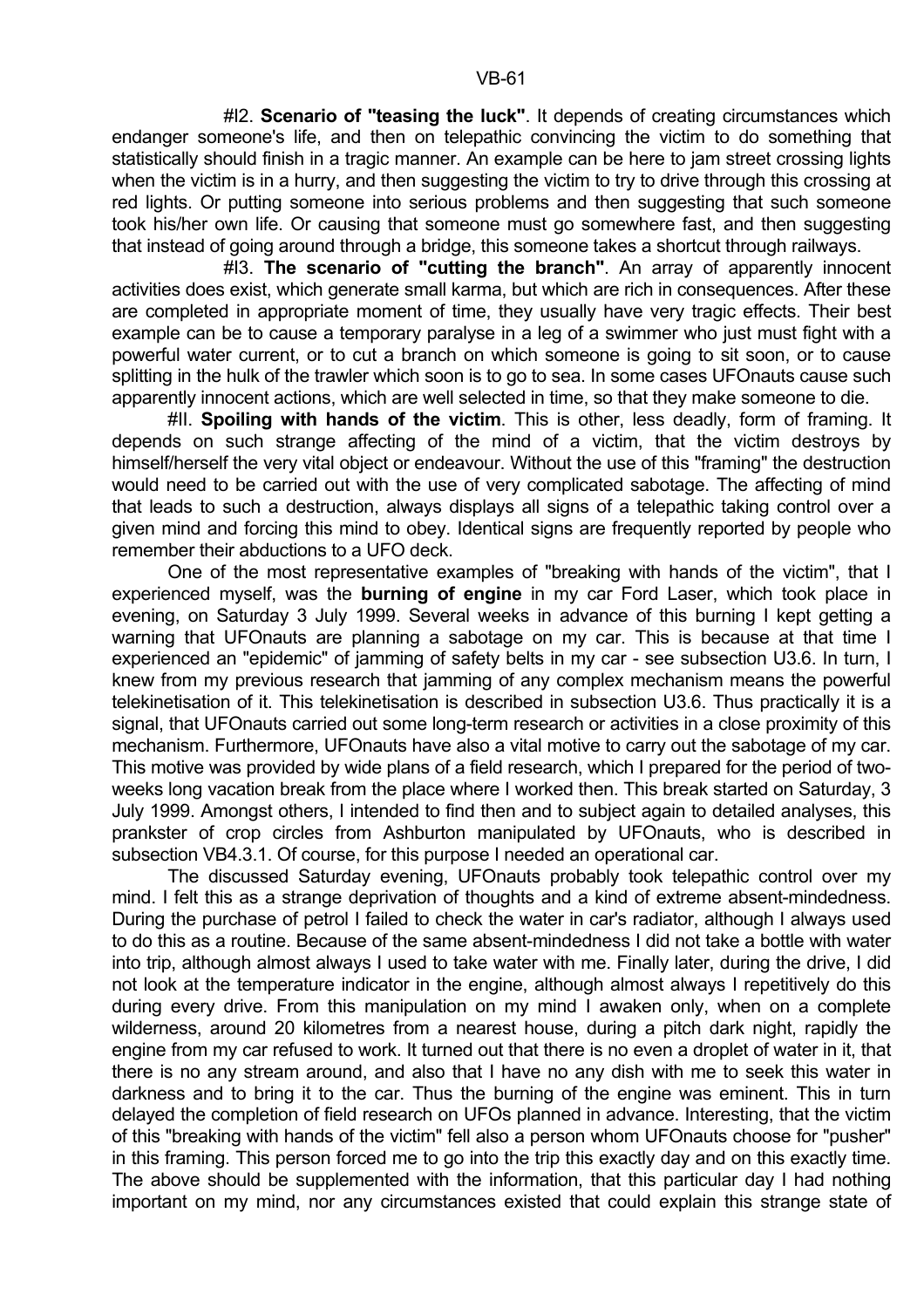absent-mindedness that directly led to the disappearance of water in the radiator. As it turned out later, this evening in the radiator two holes appeared mysteriously and without any reasons. Water escaped through these holes.

## VB4.5.1. Unnoticeable assassinations of people by UFOnauts

 As it is highlighted in subsection A4, UFOnauts are very deadly. If there is a person on Earth, which is to positively contribute towards the development of humanity, these evil parasites mercilessly murder such a person. It is not important for them whether this person serves humanity e.g. through reinforcement of a totaliztic philosophy, or through contribution of knowledge, or through important invention, etc. This is because of such countless murders, that almost every outstanding person on Earth, who had the potential to contribute something really important to our future, never lived until the end of his/her productive life and always died in relatively young age. Due to this, whenever we read about someone, who did something important and positive, and who was showing even greater potentials for the future, soon we also learn that such someone died prematurely and usually tragically. As an example notice the fate of the late Werner Kropp referred in subsection N1 of this monograph, or David W. Davenport whose research are discussed in subsections C4 and C7 of treatise [7/2]. Consider also other well-known deaths in the history of humanity described in subsection VB3, and assassinations described in subsection A4.

 On the topic of assassinations of the best people on Earth I even have my own hypothesis. However, at the present stage of research I am unable to present evidence to prove that it is correct. The hypothesis concerns a well-known phenomenon, that if there is someone extremely bright, moral, and promising amongst young people, such a person must die tragically and prematurely as a teenager because of some sort of "accident". My hypothesis states, that these "accidents" actually are **devilishly cunning murders** committed by evil parasites from UFOs. There is even a saying relating to these young deaths, which in reference of such prematurely dead people states something along the lines "he was too good to live long" or "**the good die young**". My explanation for this shocking phenomenon is that evil parasites from UFOs always analyse the future, in order to learn who contributes the most towards the progress of human civilisation. Then they neutralise this contribution through assassinating these outstanding people when they still are very young. Because most of people who would significantly contribute to our civilisation, must also be extremely capable from the very young age, or must grow in the climate of progressive tradition (as teenagers from the Kennedy's family, or descendants of Mahatma Gandhi), this explains why so many extraordinary capable teenagers dies tragically in mysterious circumstances.

 (The event which directly mobilised me to describe the above controversial hypothesis, was the item of TV news broadcasted on channel 1 of TVNZ around 22/3/00, in which they were showing a burial of a very promising New Zealand teenager, who died in a tragic accident, and was buried with full honours of a fire brigade. He was inducing a deep grievance all those who had honour to know him. Of course, before this news item was broadcasted, I met in my life many cases, when intellectually very capable and morally outstanding young people, died tragically and prematurely - this program only gave me the courage to express this shocking hypothesis.)

 If evil parasites from UFOs choose to kill someone on Earth, they have a choice of numerous hidden assassination methods, which are completely undetectable for humans. The most popular of these methods of UFO assassinations include:

#1. Making the victim to have a deadly illness, e.g. a cancer, or to make the victim die in a manner that looks as any other "natural" illness. (As it is described in subsection N5.2, cancer and many other illnesses, can be easily induced by a technical device called a "telepathic projector".)

#2. To program hypnotically a religious or a political fanatic to kill this victim.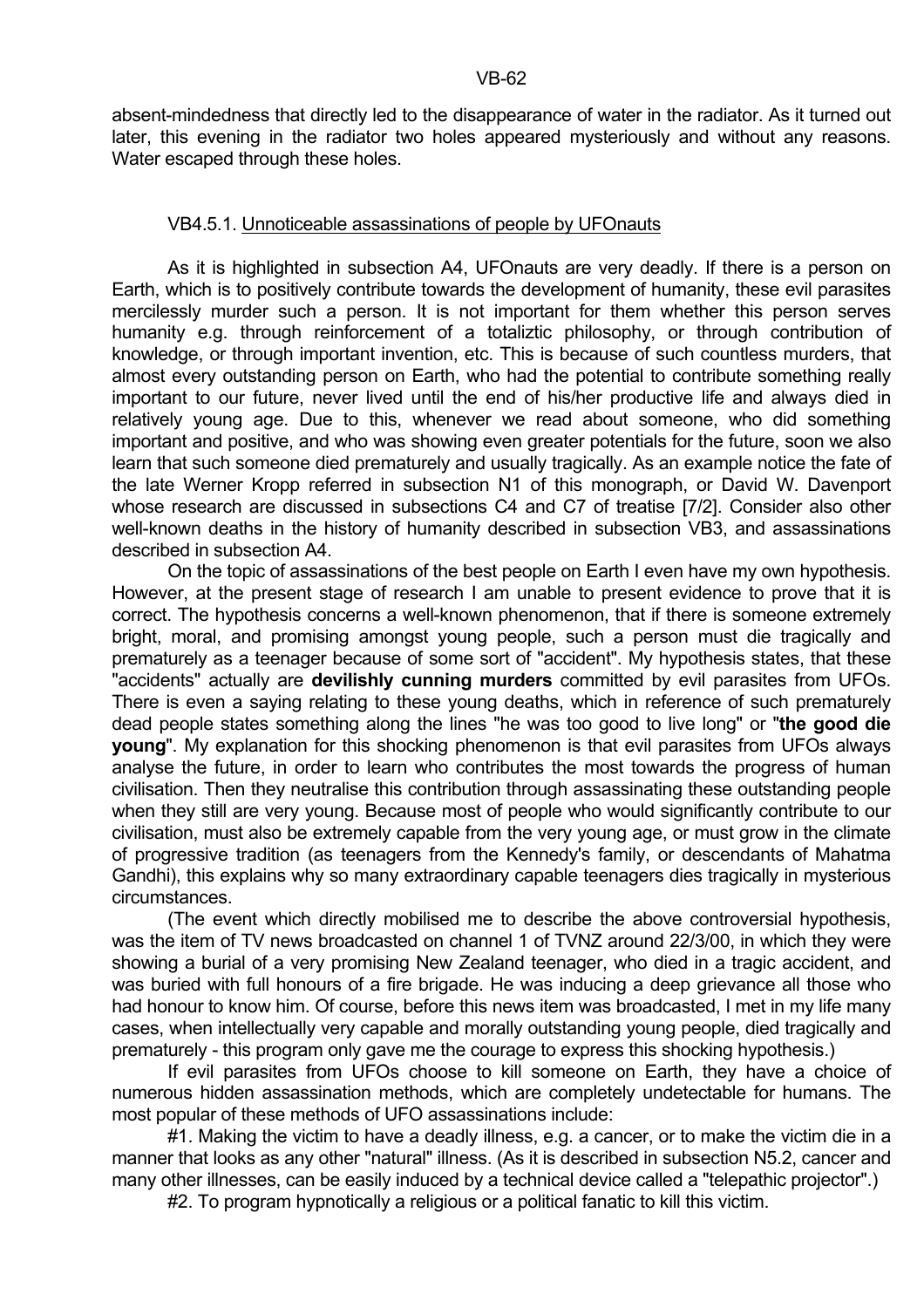#3. To manipulate a powerful, usually foreign, institution or agency into the believe, that a given person represents a threat to it, and then to suggest to this institution to assassinate this person. For example in New Zealand there are very persistent rumours, that the late Normal Kirk - a politician and a head of state (a Prime Minister) of New Zealand, was murdered in 1974 in office just by such an institution from a "friendly" superpower. He was a very popular leader, because he fought for interests of ordinary people, and for the independence of his country from a superpower which tried to dominate it. On Monday, 2 September 2002, at 20:00 to 20:35, on channel 1 of TVNZ, a documentary programme entitled "Secret New Zealand" was broadcasted. It openly explored the possibility, that the same institution, which destroyed the democracy of Allende in Chile, in New Zealand murdered this totaliztically oriented Prime Minister to remove him from the office. In the program there was a speculation, that an agent of this institution exploited the custom of Norman Kirk to shake hands with everyone whom he met. Therefore the agent covered his hand with a special protective layer onto which he spread a deadly poison. During a shake of hands with Norman Kirk, the poison penetrated the skin of Kirk, soon afterwards causing a fatal heart failure in the assassinated leader of New Zealand. In the description of this programme published on page 14 of The Dominion Post TV Week, issue from Tuesday, August 27, 2002, the content of this documentary was summarised with following words, quote: "An investigation into claims that New Zealand Prime Minister Norman Kirk was murdered in office". In turn on 27 March 2002, the entire New Zealand was shocked by the disclosure of the information by David Lange - another former head of state (Prime Minister) of this country, that when - as a leader of that country, he decided to establish New Zealand to become a "nuclear free zone", and thus to break military ties with the USA, then the vicepresident of the USA publicly threaten him, that he is going to be "liquidated". (New Zealand belongs to the circle of the most devoted "friends" of the USA, thus its citizens were shocked that this type of threats can come from the "friendly" superpower.) The article "Threat was real says Lange", which described these events, was published, amongst others, on the first page of the New Zealand newspaper "The Evening Post", dated on Wednesday, 27 March 2002 (by a "strange coincidence" this newspaper was liquidated soon afterwards - perhaps UFOnauts did not like that it had the courage to speak out).

 #4. To use one of numerous hidden assassination scenarios, e.g. cause that this victim is on the spot where a destructive disaster strikes. (E.g. he/she goes for a sea cruise on "Titanic", or visits a friend in the centre of the "Ara Moana" shoot out - see my own assassination case discussed in subsection A4.)

 The scary thing about such assassinations carried out by evil parasites from UFOs, is that they are continually repeated, and never cease. Since once they start against someone, they systematically continue until the victim is dead. To carry out all these countless cases of assassinations, evil parasites from UFOs probably keep a special "death squad" on Earth, which does nothing else but invisibly assassinates all selected people.

 The fact that UFOnauts purposely infect people with various illnesses, is not just a recent finding. In Buchara, Uzbekistan, there is a "rishta", means a long for around 1.20 metre stringy worm that lives under human skin. The Latin name for this rishta is *Dracunculus (=Filaria) medinensis*. According to Uzbekistan legends, in every moonless night a huge dragon was coming, which was spreading these stringy worms. The name "dragon" is one of many names that in old days people used to attribute to UFO vehicles. (Probably because of the cracked "onion charcoal" which covers the shell of these vehicles, and which after being lite up by glowing propulsors of the UFO vehicle, looks as it is a snake skin - see descriptions from subsections O1 and O5.4.) So this legend most probably is just the report of previous eye witnesses who noted a UFO vehicle spreading the rishtas. The above legend is described in the Polish book **[1VB4.5.1]** by Barbara Klimuszko, "Biologia 5/6", Warszawa 1998, ISBN 83-85722-77-7. In turn the biological information about the rishta are originating from the book by Czeslaw Jura, "Bezkregowce", Warszawa 1983, ISBN 83-01-04489-6.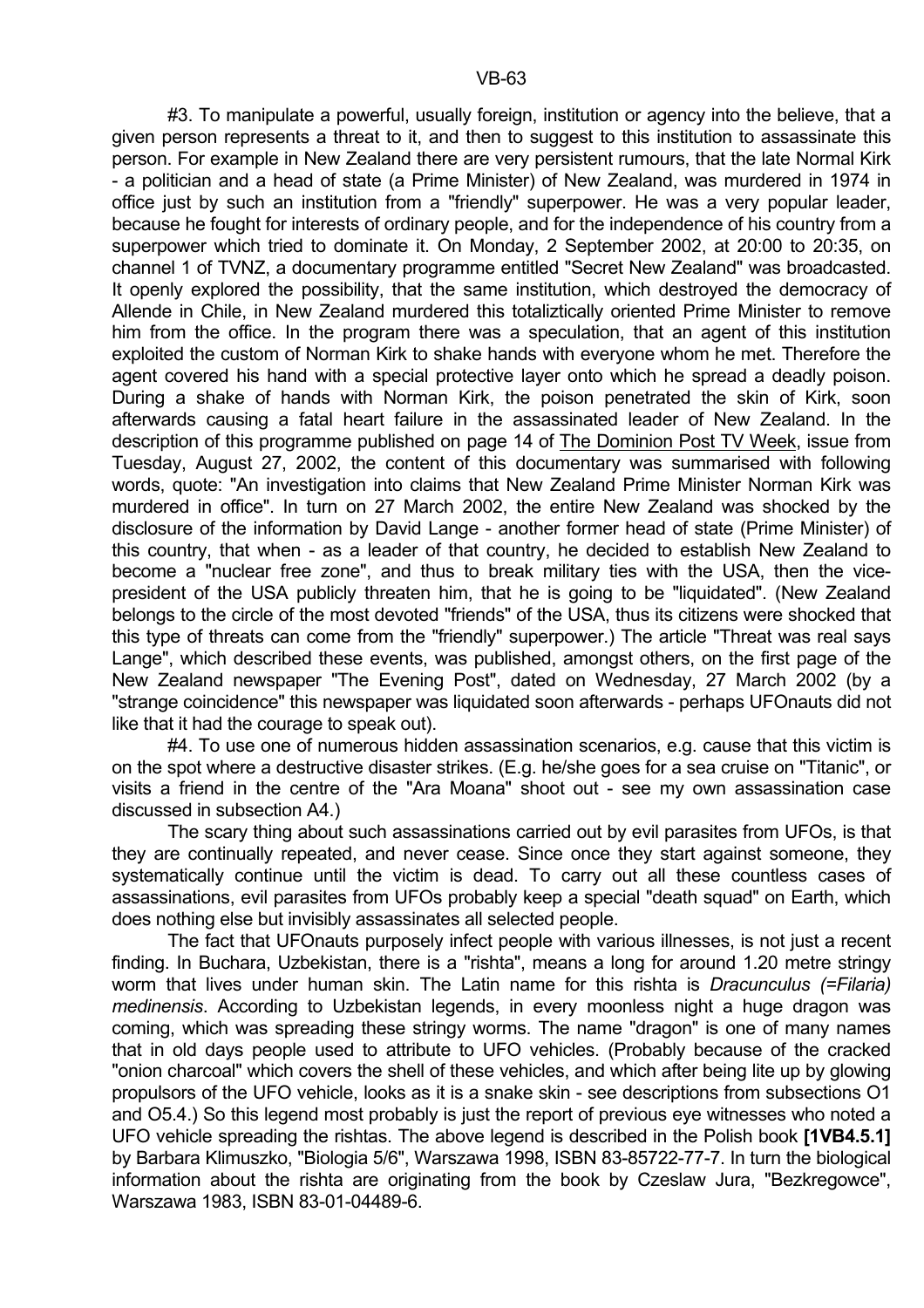Apart from assassinations, evil parasites from UFOs sometimes use also other ways of terminal neutralizing inconvenient people. In some cases the way of complete demobilising them depends on the destruction of eyesight, e.g. by causing a cataract - as this was the case with my friend Evan Hansen described in subsections VB4.4.1 and A4. In other cases, such inconvenient people are neutralized forever by being taken away into a different planet ("ascension"?). At the present stage we can only speculate why some people are taken forever into the space, instead of being murdered. An example of reasons for this could be that all assassination attempts at a given person have failed (e.g. the karma of this person does not allow him to die in a manner prepared by UFOnauts). So the only way of stopping actions of such people on Earth is to take them away into cosmos. There are numerous cases of people, who simply disappeared without leaving a trace, and no-one knows what happened to them. The book **[2VB4.5.1]** by Rodney Davies "Supernatural Disappearances" (also referred in this monograph as [1VB4.6.1], [8V5.3]) is full of descriptions of such cases, which took place in the recent history of mankind. The more recent such a case took place when the Prime Minister of Australia, Harold Holt, disappeared without a trace on 17 December 1967, when on the sight of two women decided to have a sea swim in Melbourne. (Australia is notorious in mysterious disappearances of people in seas. Another famous such case, was the disappearance of two American divers, Mr and Mrs Logan, on the Great Barrier Reef on January 25, 1998. Extraordinary circumstances of their disappearance are very characteristic for invisible intervention of UFOnauts. For example various misleading evidence was planted in their case (e.g. their shoes, also sightings of them after the accident), which was to divert the attention from the possibility of their abduction by UFOs. Their disappearance was so unique, that there was a documentary film about their fate entitled "Disappearance Down Under", which was broadcasted by TVNZ 3, on Thursday, 11 July 2002, from 8:30 to 9:30 pm.) In New Zealand there was a famous case of such disappearance in 1970s, when someone named Robin Fisk from Oropi on suburb of Tauranga, disappeared from his car parked at Mamakus near Rotorua, on the side of "State Highway 5". After he disappeared, partially finished sandwich, and a cap of tea found in his car suggested that UFOs abducted him, when he was just beginning his meal. Of course, independently from him, statistically around 2000 people disappears without a trace in New Zealand each year (while the entire population of New Zealand is only around 4 millions). Probably the most spectacular disappearance was that of a whole company of British soldiers, around 200 of them. It was so-called "Sandringham Company", and it disappeared in Gallipoli (Turkey) in 1915, when on the sight of numerous witnesses it marched straight into a vellow fog, to never be seen again. This "Sandringham Company" was an élite force formed from workers and servants of the private residence of English king, i.e. from people who after the war would have a significant influence on the politics of the British Empire. The unusual history of this company - together with clumsy efforts to explain their mysterious disappearance, was presented in the British TV drama entitled "All the King's Men" (broadcasted in channel 1 of TVNZ, on 23/4/00, at 20:15 to 22:05).

 Let us now proceed with descriptions of **specific examples of assassinations**. For this purpose I use cases from my own rich pool of personal experience. The most characteristic from numerous such assassinations on my own life, I already described in subsection A4. This assassination was carried out according to a most classical for UFOnauts "Titanic scenario" based on knowledge of the future. But in case that reader would not have the access to volume 1 of this monograph which contains subsection A4, below I am going to describe another case of assassination, which because of the presence of all attributes that are characteristic for this hidden deadly activity of UFOnauts, I also consider to be a clear assassination on my life. Of course, by the so-called "sceptics" it can be explained as just an "unfortunate coincidence". However, it illustrates perfectly how UFOnauts operate on Earth to not be detected.

 #I. **Assassination during collecting shellfish**. This case took place around January 1992. I was flatting then in a house of 34-years-old New Zealand lady of the beauty and habits of a film star. (We remained good friends until we completely lost the contact in 1999.) Her name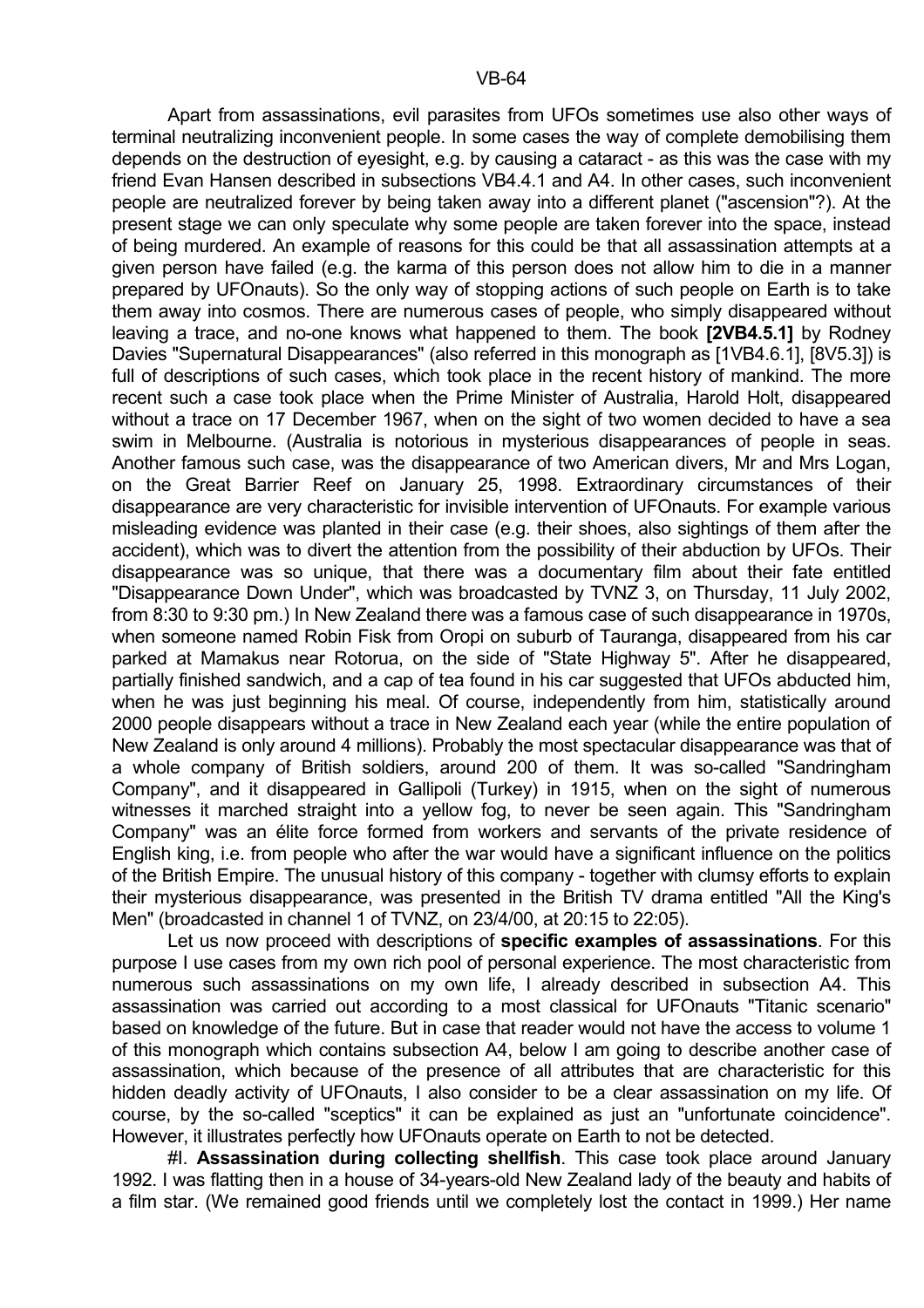was Lynlee. It was a middle of New Zealand summer and for a long time Lynlee craved for pancakes made of blue sea shellfish. So when a Saturday morning come, and Lynlee did not need to go to work, while weather turned out to be beautiful and sunny, she was unable to control her taste for these pancakes and she decided that they must be today for "lunch". She was a connoisseur of various sea food, while these pancakes were considered to be a local delicacy. Wild blue sea shellfish live attached to rocks in southern parts of New Zealand coast. Because I do not like eating them, I was not enthusiastic about the idea, especially that from the experience I knew, that it is me who will have the honour to collect appropriate number of them. (For a meal for two people an entire bucket must be collected.) But it did not help me to claim that I do not know the place where these shellfish are growing in sufficient abundance, nor to claim that I have something important to do that particular day. Lynlee decided that for lunch must be pancakes made of these shellfish, while I was charged with the honourable task of collecting a sufficient number of them.

 Lynlee knew a place on the coast located not about 20 kilometres North of Dunedin, where these shellfish were in abundance. She took me to this place. When we arrived at the spot, it turned out that the sea shore is shaped there like a vertical cliff, which is battled by huge sea waves. Supposedly, during a low tide, on the footsteps of this cliff small rocks were emerging from the water, which were covered with hundreds of large shellfish. But at the time when myself and Lynlee arrived to there, there was a high tide. All that was visible, were angry sea waves with loud bangs battering the vertical cliffs of the shore. And that particular day waves were especially huge. I proposed that this time we return home. While shellfish we pick some other day when there is a middle of low tide and waves are not so huge. But Lynlee had this irresistible taste for shellfish pancakes, and she was not so easily discouraged. She persuaded me that we walk along this sea shore, because perhaps we find a place where shellfish will be accessible. Actually, after we walked along this high cliff around a half of kilometre, we could see a top of rock that was sticking out of the sea. It had a flat top surface and dimensions around 40 cm by 50 cm. It was literally covered with buxom shellfish. But it was unfortunate, that this rock was separated from the surface of the cliff on which myself and Lynlee were walking by a narrow gap of around a half of metre. It also was around a meter below the level of the surface along which we walked. In addition to this, every now and again it was completely covered with white sea water of tops of waves that battered the shore. However, to make it accessible for people, towards this rock a rock bridge was leading, which allowed to reach it when it was not covered by subsequent sea wave. All what was needed to get to these shellfish, was to jump through this a half of metre gap, and to get lower by this around a meter of difference in levels.

 Eyes of Lynlee started to glow. She explained to me, that if she is a male, she would jump on the top of this rock when waves uncover it, took several shellfish, and then jump back at the rock cliff when a next wave is approaching to flood the rock. Under a pressure of her coquettish promises, and also because my male honour was endangered in case I get scared and refuse to risk this harvesting, I decided to try. When a next wave uncovered the rock, I jumped at the top of it and started to harvest shellfish, cheered by encouraging noises of Lynlee. Then, when the next wave was coming, I jumped back at the cliff to give the retrieved shellfish to Lynlee. I repeated the procedure many times, and the bucked was already half full with shellfish. When a next time I was on the rock and cheered with warning from Lynlee I intended to jump back on the cliff, rapidly through my right leg (this one in which the identification beacon of UFOnauts is implanted into my shinbone - as described in subsection U3.1) a powerful impulse of pain flashed. The leg was paralysed with enormous pain, while the pain was feeling as if my leg was stroke by a lightning. The entire leg rapidly got still. From the pain-shock I almost fell down from the top of the rock to a white sea water which looked as if it is boiling. I grabbed a nearby rock cliff with both hands and because of the pain, shock, and the paralyse of muscles I was unable to move. Lynlee started to scream loudly, because a next huge wave was approaching with a loud thundering noise. I looked behind with a horror and saw how this huge wave is hitting me from the above, being higher than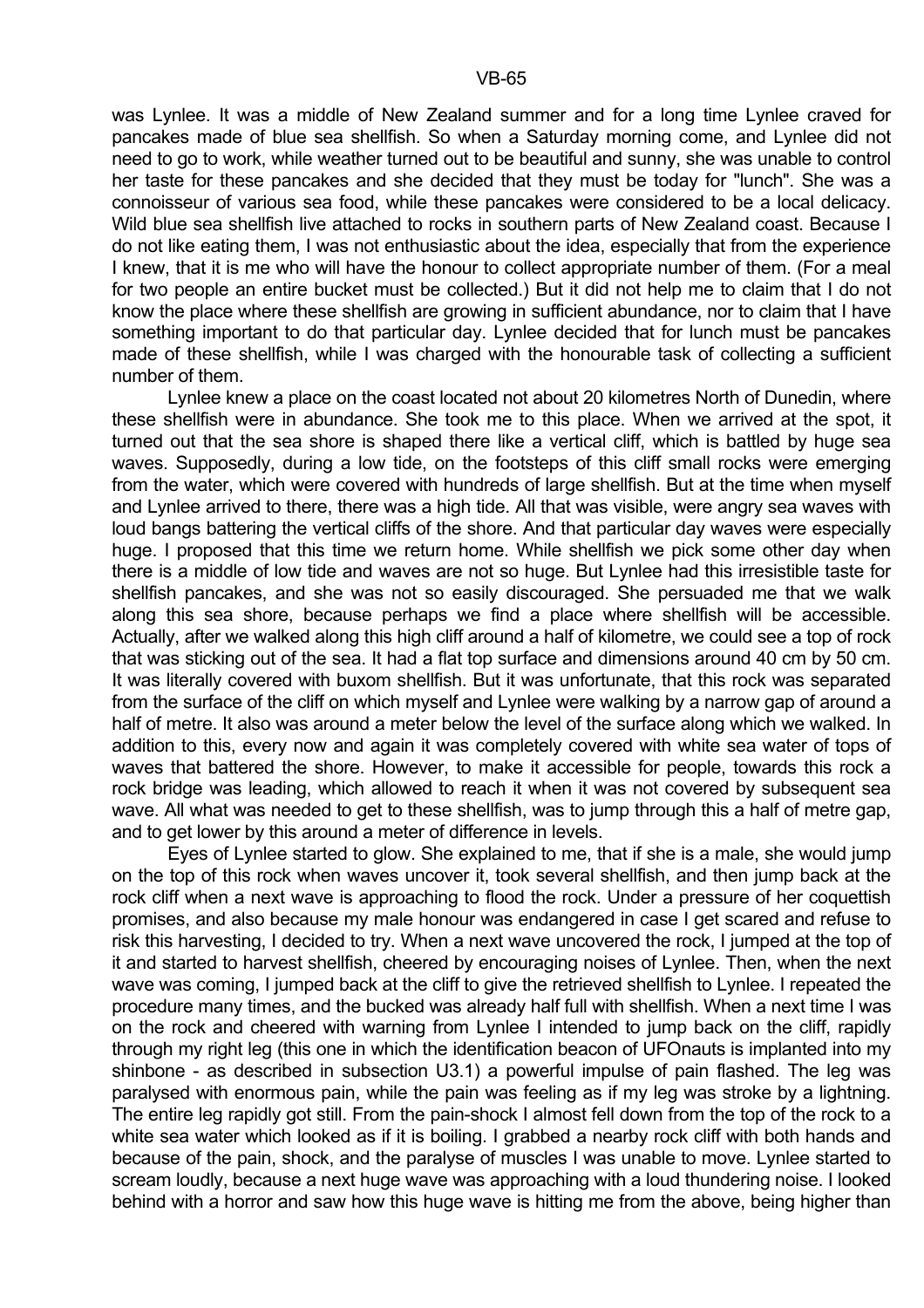myself. But instead of sucking me into a boiling-like sea water, this wave thrown me onto the rock cliff about which I supported my hands and left me on this cliff. So instead of killing me, this sea wave saved my life.

 I was left on the rock half paralysed and swirling from enormous pain. Shocked Lynlee helped me to crawl to the car. Before we arrived home, the powerful pain in my leg and the paralyse of muscles gradually ceased. This strange pain almost never appeared again - but with one exception. Namely, when in Malaysia at the beginning of December 2003 I started to update monograph [1/3], in which this description was originally provided, to transform it into the present monograph [1/4], around 3 in the morning on the night just after I started this update, I experienced this strange pain again. It felt again as if my right leg was hit by a lightning. As I realised then, in this leg occurred again the unusual phenomenon that happened previously in the presence of Lynlee. I wonder whether this time UFOnauts caused it to simply punish me with a powerful pain for undertaking the update of this monograph? After this next "striking my leg with a lightning" in Kuala Lumpur, the complete paralyse of muscles and the pain shock which was almost impossible to withstand, disappeared after around a half of hour. But my right leg was still painful noticeably for the entire next day.

 Although the event described here may appear to be just an "unfortunate coincidence", it displays several attributes which characterise UFO assassinations. These attributes were explained in more details in subsection A4. On the basis of my research to-date, these attributes clearly indicate, that it was another case of an intentional assassination by UFOnauts. Let us list and interpret here the most important of these attributes.

 (1) Uniqueness of the experience. I never before experienced a similar shock from pain or paralyse of muscles. Means with only one exception that almost for sure was also caused by UFOnauts, the same phenomenon never appeared again. Also this strange phenomenon could not be induced one time only by natural physiological factors such as coldness or tiredness. The reason is that this particular day was very mild and pleasant. Also until the time of that particular event I was completely dry. Means I was not soaked in sea water. Also I was not tired at all. It appears to me, that the phenomenon was artificially induced through some purposeful action of invisible UFOnauts. (This is because the pain and the subsequent paralyse of muscles in my leg was felt similarly as we feel when being hit by a powerful electric spark.) Of course, the easiest way of artificial inducing this pain would be through sending to my system of nerves a powerful impulse of pain from the UFO implant installed in this my leg. Similar cases of painful paralyse of this leg were reported by various people abducted onto decks of UFOs.

 (2) The presence of a "pusher". I experienced the entire event because of another person (Lynlee). In that particular day she clearly indicated an emotional manipulation. Namely these shellfish pancakes were not coming out of her lips and mind, and she was ready to do anything to get them. So this other person was performing the role of a supervisor, which is typical for "framing" by UFOnauts. Such supervisors always make sure that a given victim does not withdraw from a laboriously prepared plot. It should be added, that during many years of flatting with Lynlee, we ate these pancakes only two times, while next harvesting of shellfish we carried out (in a safe manner in another area) on a clear my own wish, because I wanted to know for what dish almost I lost my life. (To be honest, I did not like at all their taste.)

 (3) Precise synchronisation. The moment of appearing in Lynlee of this irresistible taste for shellfish pancakes, and also day and hour of the event, were very precisely synchronised with each other. This in turn certifies for a purposeful manipulation.

 (4) Control over our minds. Both of us, means myself and Lynlee, we show at that particular day a complete lack of rational thinking, fear, and proper judgement. In normal case, I would never allow to be tempted, to jump between two huge waves on a tip of slippery rock sticking out from white boiling waters of deep ocean, to harvest several worthless shellfish. Also in normal cases Lynlee would never convince anyone to do such dangerous acrobatics. So something needed to manipulate minds of both of us, so that this particular day we forget about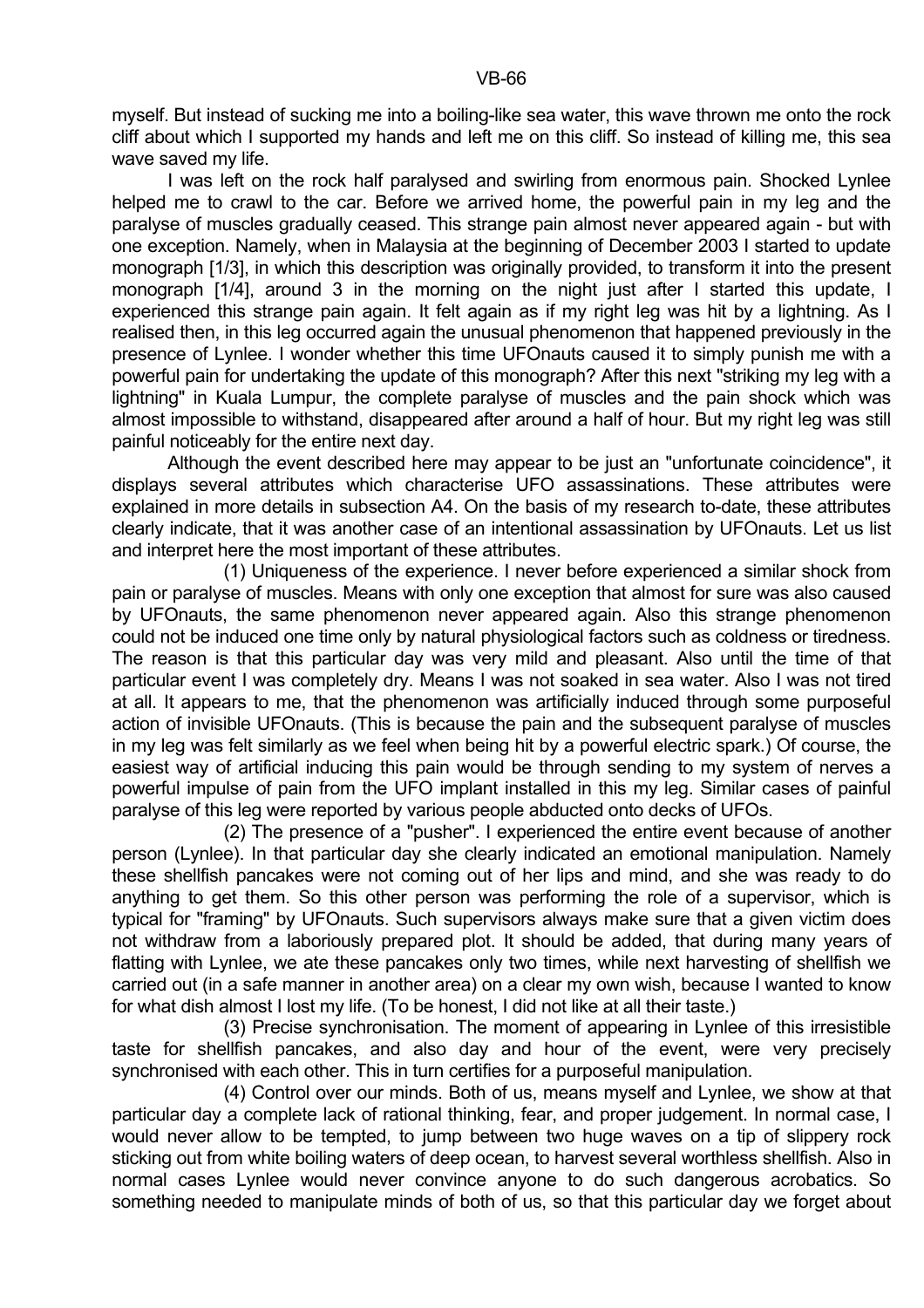logical reasoning and about fear.

 (5) Insignificant karma return. The resultant karmatic charging of UFOnauts, who were responsible for the entire assassination, was negligible. It boiled down to the causing of a powerful pain in my leg and causing a temporal paralyse (which soon disappeared). Even myself I would be prepared to cause such phenomena in my sworn enemy, while when there is a time of karmatic return of this pain - to take it back.

 (6) The date of event favoured by UFOnauts. The entire event took place on Saturday free from work. All framings of UFOnauts usually take place on Saturdays. After all, if there is a need for some specialised help, or for a rescue, because of the weekend there would be serious difficulties with finding any assistance.

 #II. The assassination on the **Franz Josef Glacier**. The scenario described above is repeated without major changes in almost a half of UFO assassinations that I experienced so-far. (So far I counted around 30 assassination attempts on my life - for details see subsection A4.) The only thing that changes is the manner on which my killing supposed to take place, and the location of a given assassination. In order to disclose here how similar are scenarios of these assassinations, I describe one more of them. Similarly as in the case described in subsection A4, the killing supposed to occur through a catastrophe which was known to UFOnauts because of their knowledge of the future (see subsection V5). The assassination took place on the public holiday of 1 January 1983, on slopes of Franz Josef Glacier in New Zealand. So again for assassination was chosen a public holiday, in which it would be difficult to find any help, if such help would need to decide about the survival. I exactly remember this date, because the preceding night together with Prudence who accompanied me, we were dancing on the streets of Hokitika in the traditional for New Zealand (Irish) dance that welcomes the arrival of a New Year.

 Prudence was chosen by UFOnauts for a "pusher" in this assassination. The next day myself and Prudence we arrived to the Franz Josef Glacier and early afternoon we went to have a look at this glacier. After reaching the area of the head of glacier we climbed a view platform that was located on a top of a hill in front of it. From the platform there was a good view at the glacier, which completely satisfied me. But Prudence was not happy with this view and spotted a narrow path that led from this platform towards the glacier a half way of unstable and steep slope of the valley through which this glacier was moving. The path looked very unsafe. In some areas it was only around 20 cm wide and it wound high in the air approximately a half way of vary unstable slope formed from rock rubble, which was probably pushed up by the pressure from the glacier. Everyone who climbed this path was on one hand exposed to hits by rock rubble that could fall down from the higher parts of the slope. On the other hand he/she could fall down to the glacier, which was located around ten floors below this path. At the entrance to this path authorities placed a warning sign stating that "the slope is highly unstable and the entrance is forbidden". In spite of all this, Prudence insisted to take me on this path and to show further parts of the glacier. I was reluctant because I know about my "fear of heights", while the path was climbing rather high above the glacier. But Prudence called me by names of cowards, mummy's boys, and wimps, blackmailed me that if I do not go with her I spoil the entire her pleasure of visiting this place, then she grabbed my hand and pulled me to start climbing this path. The path was difficult, so I walked rather slowly. The distance from me to Prudence quickly grew to around 10 meters. So when my legs started to slip from a narrow path, and there was a danger that I fall down, I informed Prudence that if she wants she may go alone, because I am returning back as I treasure my life. So I returned fast back to the view platform, while Prudence deprived of a companion and clearly disappointed, soon also returned to me. On the platform she again started to tell me off for spoiling her fun. When she was arguing turned back to the glacier, on my sight a part of the path around 100 meters long, which we just were climbing only minutes before, together with a part of the slope in which this path was carved, unexpectedly collapsed down towards the glacier from the height of around ten floors. It looked very horrifying, because an entire huge slope of rock rubble rushed down destroying everything on its path. I realised, that if I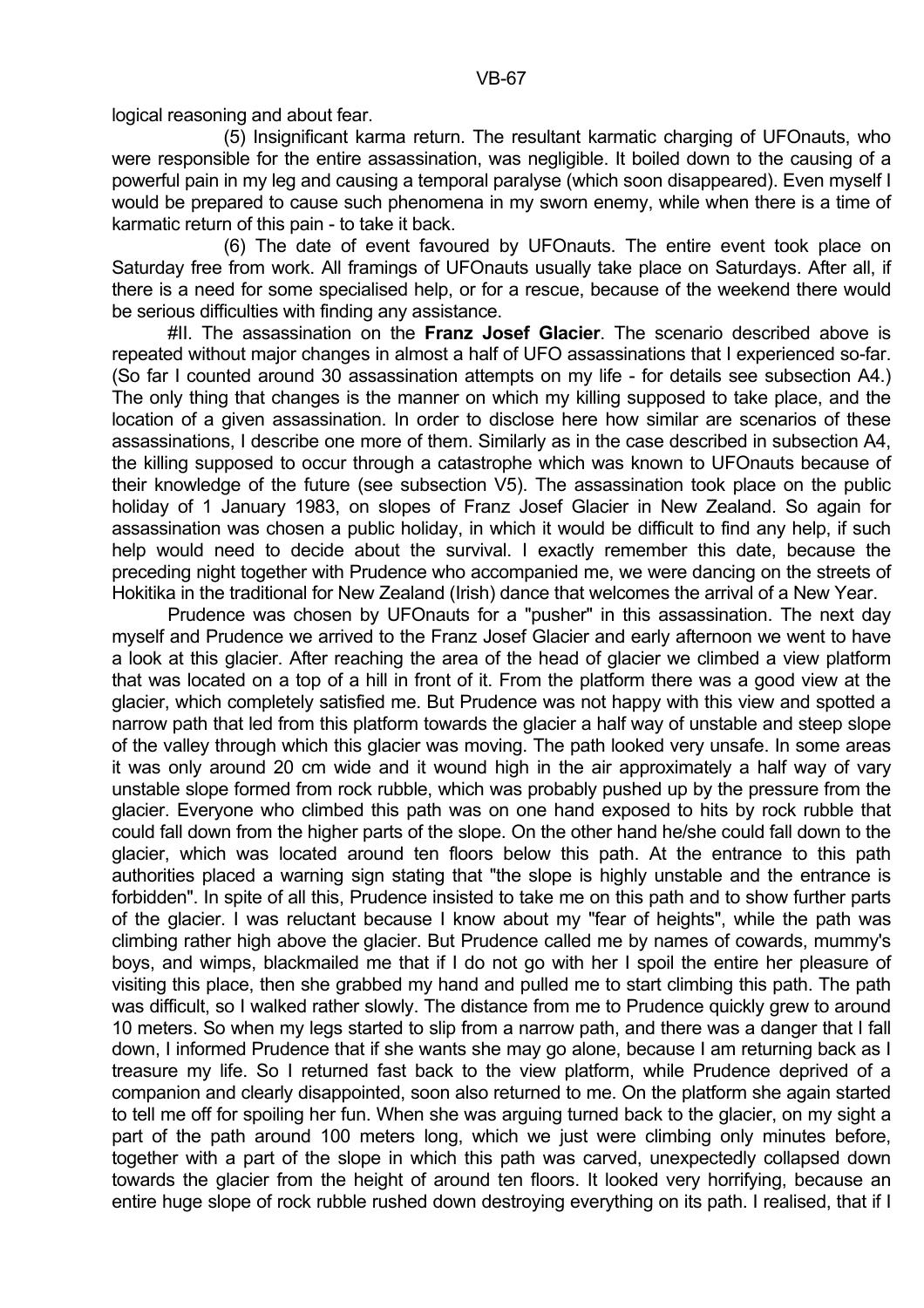did not turn back, then at the time of this collapse we would be just somewhere in the middle of the section that collapsed. Prudence did not notice the moment of collapse, because she was just turned back to the glacier while her attention was preoccupied with telling me off. But she heard the noise, while when she turned back a moment later, she only noticed that the path is gone, and that along the foot of the slope rock rubble is piled up. So she was not aware how serious was this collapse. Also she did not realise that whoever would be on this path at the moment of collapse, he/he would not have even a slightest chance to survive. Neither then, or later, she ever accepted that she put herself and me into a serious danger. Also she refuses to acknowledge until today that any danger existed then at all.

## VB4.6. An excellent knowledge of people and Earth, means the intelligence of UFOnauts

 UFOnauts who occupy humanity put a lot of efforts and research into advancing their excellent knowledge of human matters and into advancing their awareness of the current situation on Earth. (According to the motto of this chapter "get to know your enemy".) Data banks on UFO spaceship contain current information about each person that populates Earth, about every farm animal in existence on Earth, about every tree that currently grows on Earth, and about every human made object that exists on Earth. In turn three-dimensional maps that are present on their spaceship, contain a current picture of almost every permanent object that exists on Earth, the dimension of which exceeds a half of meter.

 Of course, such detailed data do not accumulate by themselves, but require a laborious collecting. Research on activities of UFOnauts reveal, that in order to collect all these extensive data, UFOnauts are forced to use an entire array of various methods and techniques for accumulation of data and for intelligent investigation. In order to list here some more important of these, they include:

 #1. **Inventories**. These depend on carrying out cyclical inventories, listings, and updates of UFOnauts' maps, that include everything that is present on Earth. These inventories are completed by huge lines of invisible UFO vehicles, which systematically examine every meter of surface of Earth and precisely register everything that is found.

 #2. **Environmental research**. They are systematic and detailed research of selected environments and regions of our planet by specially equipped research UFO vehicles (usually of K6 type). Especially they include research on our flora and fauna, geology, farming, etc.

 #3. **Social research**. This are systematic and continuous research of people, human culture, our languages, etc. In the result, the knowledge of UFOnauts about us is incomparably higher than that from our own research.

 #4. **Checking the level of our own knowledge**. UFOnauts thoroughly, carefully, and systematically analyse everything that is written and published on Earth. For example, many times and in various ways I had opportunity to realise that UFOnauts very carefully read and analyse every my publication. In the result these UFOnauts, whom my publications are trying to disclose and get rid from Earth, actually know the content of my publications much more precisely than people to the use of which these publications were written. What is more interesting, I encountered even cases, when the reading of my monographs was manifestly recommended to selected people by UFOnauts themselves. And this happened in spite that the same UFOnauts intensely block the dissemination of my publications. (As I believe, the reason for such a shocking recommendations of UFOnauts was that they most probably wanted to find out and trace manner on which interested people are able to get hold of my monographs, so that later they could block the bottlenecks of these manners.) In turn, due to knowing exactly the content of my publications, UFOnauts can afford a more selective attacking of various their fragments. Such attacks I already experienced in many different ways. Furthermore, knowing exactly my publications, UFOnauts are capable to direct the course of UFO observations that I investigate in such a manner that the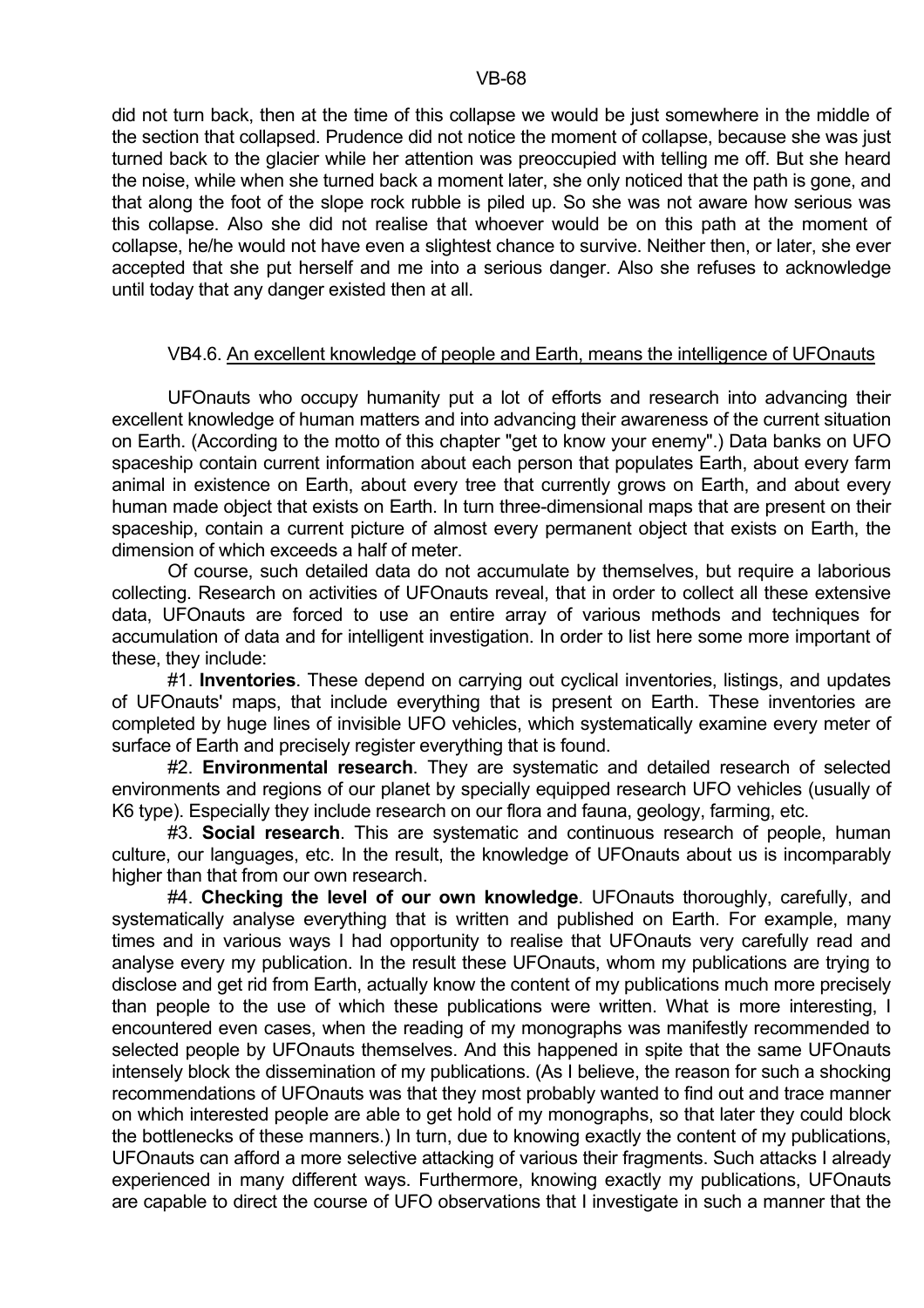#5. **Observations of Earth**. It includes continuous observations of Earth with the use of telepathic telescopes (see descriptions of these telescopes provided in subsection N5.1).

 #6. **Spying on humanity**. This includes continuous maintaining on Earth various cosmic spies and saboteurs. Such spies and saboteurs are mixing with crowd and are undistinguishable from humans. More information on their topic is provided in subsections V8 and VB4.6.1.

 In turn the in depth knowledge of humans and our planet, allows UFOnauts to effectively keep us enslaved for all these 40 thousands of years.

 In order to understand better the precision and systematics with which UFOnauts carry out studies on people and all other matters on Earth, in subsection VB4.6.1 that is to come, the problem of cosmic spies and saboteurs is to be presented.

### VB4.6.1. Continuous presence on Earth of cosmic spies and saboteurs

 There are special forces of UFOnauts residing constantly on Earth. These are "cosmic saboteurs" and "cosmic spies". They belong to the same "Adamic race" as people do, only that they are born on planets different from Earth. They look almost the same as we do, and they mix with the crowd. Thus so-far they remained unrecognisable for normal human beings. The more exact description of the appearance and anatomy of these creatures is provided in subsection V8.1. They are send to Earth by our cosmic occupants, in order to carry out here specific spying and sabotages. They live amongst people, mix with the crowd, and in a designated manner they support our occupants in accomplishing their political goals. For example, they hold back the progress of our knowledge, they direct the thoughts of people into false paths, they play "man in black" to terrorise people, they collect information about us, they spread a false picture of UFOnauts, they initiate destructive wars, that cause collapses of important institutions, etc. Always in these activities they specialise in a specific country, the language and culture of which they learned during the period of training. Then usually live in that country for tens of years. Practically they are employed and operating in all institutions that impacts somehow the fate of our civilisation. They always perform roles of "grey eminences" in these institutions.

 As so-far we have no methods or devices in order to distinguish with 100% accuracy these cosmic spies and saboteurs from ordinary people. (Although such devices will be accomplished after we build the equipment described in treatise [7B] and in subsection N5.1.1. Then, after we look at them through such revealing device when they are unaware of being observed, their state of telekinetic flickering is going to induce flashes in view finders of these devices.) So the only method of establishing who actually could be one of them, depends on the analysis attributes of their anatomy and their behaviour patterns. (Unfortunately, this method is not absolutely reliable.) The attributes that are disclosed most frequently by such "cosmic spies and saboteurs" include as follows:

 #1. **Superhuman capabilities**. These include the capability to carry out actions that lie on the border of "miracles" and "magic". For example: rapid disappearance from the view, telekinesis, healing, materialisation of objects, etc. However, cosmic spies and saboteurs usually hide the fact that are capable of accomplishing such supernatural effects. If for some reasons they do show what they are capable of, thy do not teach anyone of the manner on which they carry out their "miracles" or "magic", although they always try to make an impression that they do not have any secrets, and sometimes to confuse us they even reveal some clumsy trick. However, this trick is always very far from the capabilities which they normally demonstrate. This means that they never have human students, who would be able to repeat their tricks and effects. After all, for teaching a human student such things, they would need to reveal their cosmic equipment.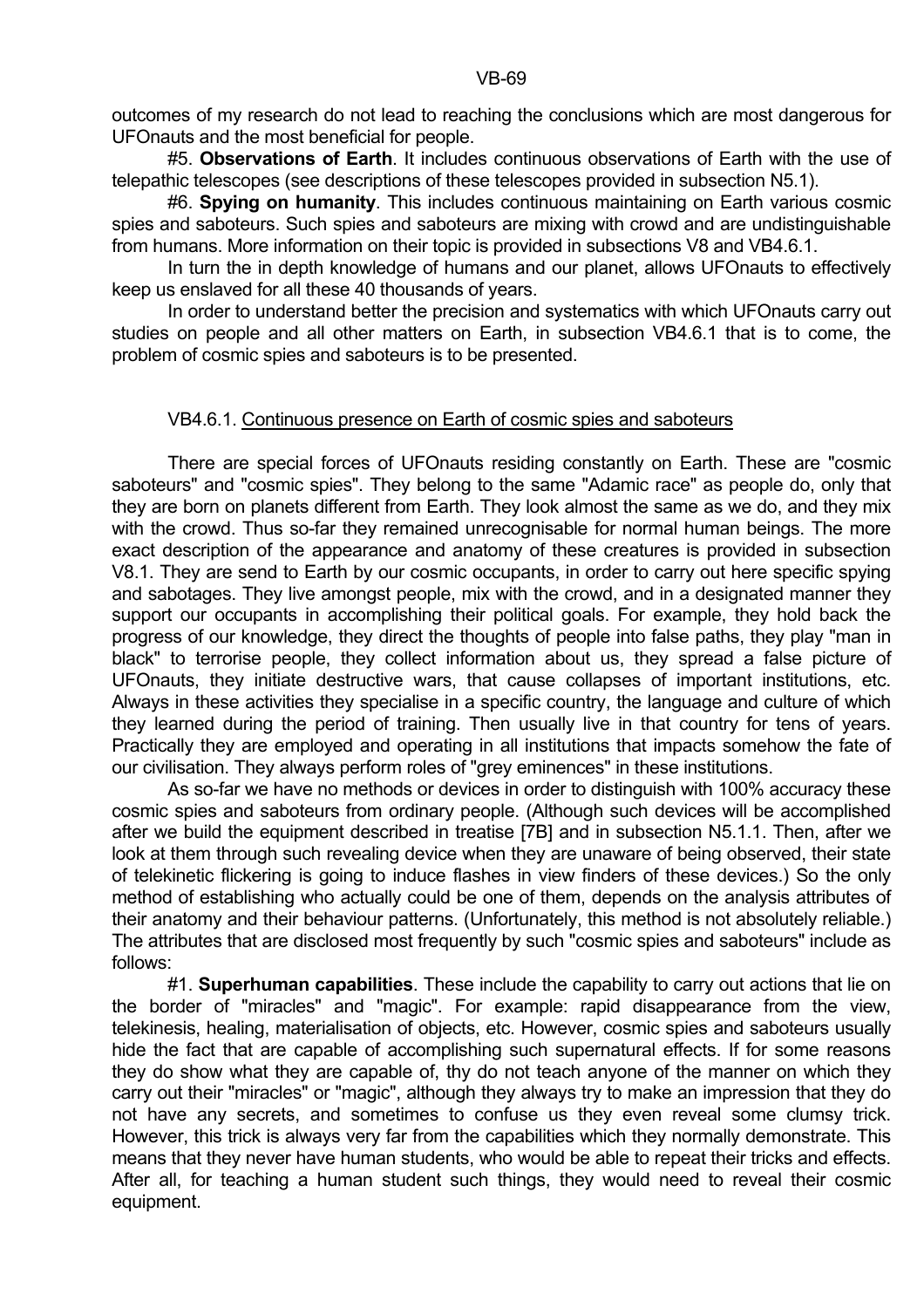#2. **The knowledge of our thoughts and feelings**. These creatures make an impression, that they know our thoughts and feelings. Of course, this their knowledge what we think and feel actually takes place, because their telepathic devices intercept what we think in a given moment, and are able to "review" our long-term memory. For example, they know name of every person even when this person does not open mouth, know about the existence of objects that are hidden from sight, etc.

 #3. **Knowledge of the future**. It allows them to carry out actions that counter-act events that are to take place later. So many of their actions prevent happening whatever we are only to do in the future.

 #4. **Seeing through solid obstacles**. They have the capability to see objects which are hidden from human sight, e.g. behind thick walls.

 #5. **The lack of noticeable change of age with the elapse of years**. If e.g. we meet them again after many years, they always look exactly like previously. They do not age the same as people do.

 #6. **The emission of radiation**. If their telekinetic flickering remains switched on, they come out on photographs, films, and videos, in a slightly overexposed manner. For example their skin on photographs is more brown and dark than normal. Furthermore, photographs with them frequently turn out to be over-exposed. This results from the additional infrared radiation emitted by their telekinetic propelling devices, which all time are working for them, but which for us remain unnoticeable.

 #7. **Displaying "pseudo-morality"**. This is a philosophical stand, which is described in subsection JD5.2 and mentioned in item #6 from subsection V7.

 #8. **The lack of clearly defined income**. Although typically they occupy rather influential positions in key institutions, many of them live also like "heavenly birds". This means that they live either completely without known source of income, or through the work in some strange occupation, which more is to give them the access to influential people through which they later complete their goals, than is to provide them with an income. These ones who are most easy to spot, usually hide under a strange occupation, e.g. of a "magician", "healer", "chiropractor", "homeopath", "radiesthet", "psychic", "crystal ball glazer", etc.

 #9. **Links with influential people**. These cosmic spies and saboteurs remain close with many people, who decide about all more important matters. Due to this closeness, they have a means of exerting a subtle sabotage on many decisions that bear a significant weight for our civilisation.

 #10. **The credit in influential people**. These creatures always have various close relationships of friendship and obligation with individuals very influential in a given country. For example they studied with such a person, when he/she was still unknown, or they shared a flat with him/her, or took a long trip in the same boat or in the same tour, or were together in army, etc. On this occasion they also did something that created for them a credit of obligation and dependence on part of this important person for the rest of his/her life. (Such cases of making dependent are arranged on purpose by UFOnauts who know the future, in order to open for them the credit of obligations.)

 #11. **Parasitic propaganda**. They spread also parasitic propaganda which coincides with interests of our cosmic occupants. For example, they claim in discussions that they completed many UFO observations, or that they by themselves were many times abducted by UFOs. Then they tell some misleading stories. In their stories descriptions of shapes and compartments of UFOs can be correct, but interpretation of these shapes intentionally misleading. In turn the course of events reported is on purpose saturated with pro-occupational propaganda.

 #12. **Actions of sabotage**. These creatures were sent to Earth in order to complete specific type of tasks. In the final effect their tasks always turn to push humanity down, to hold back our progress, to induce disagreements, to spread hate and divisions, etc.

#13. **Active support of conservative ideas which decisively push humanity down**.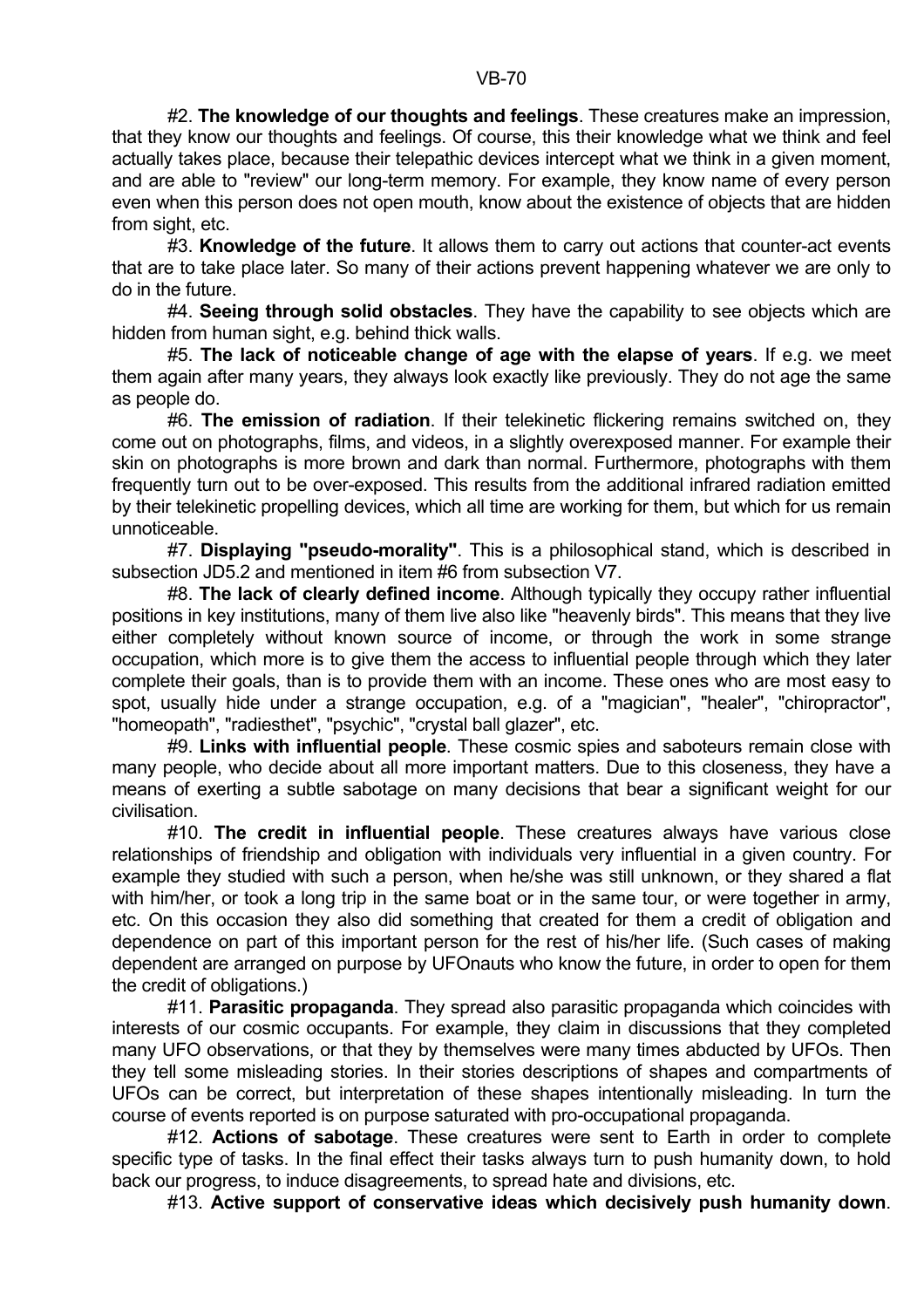Cosmic spies and saboteurs come to Earth to keep humanity in darkness and slavery. Therefore their entire energy is channelled to support various destructive ideas which belong to the general category of conservative and immoral ideas.

In addition to these, further attributes of cosmic spies and saboteurs include:

 #14. **Pretending a foreign origin**. Some of them pretend, that originally they come from a different country, than this one in which they usually live and in which they carry out their activity throughout the majority of their "lives" on Earth. This "foreign" origin is to explain their accent slightly different from other people and the lack of "feeling" for local customs. But this pretending not always is a rule. In New Zealand I know two such cosmic spies and saboteurs, who claim that were born in New Zealand.

 #15. **The presence in important places**. These creatures always are acting in circles of people who exert the most significant influence on the life of given area or given institution, means amongst managers, politicians, or amongst people having significant wealth and influence. (I.e. "they move mainly amongst rich and famous".) Although they do not show it openly, actually they discretely influence decisions of these people, causing that the fate of a given country and institution actually rolls into the direction that their invisible manipulations are setting.

 #16. **Life without a spouse**. Most of them seem to never marry, although may have almost permanent partners, who they sometimes even call their wives. When they disappear, these partners are left on Earth. Sometimes it turns out, that they actually never slept with these partners, but had with them an agreement, that their relationship is "for publicity" only. Some of them allow to gossip about themselves that they are homosexuals.

 #17. **The lack of human students**. They never have human students, to whom they would pass the entire their knowledge and extraordinary capabilities, and thus who would be able to repeat all extraordinary tricks of these creatures. If they have someone, whom they call students, usually such someone fulfils only functions of their servants and almost never is able to demonstrate even a part of tricks of his/her master.

 #18. **Ruling over others**. With ordinary people they usually form relationships type "master-servant" and even towards their best friends they kept reserve acting purely for some benefits. They never display typical for people relationships of the type: sincere friendship, brotherhood, deep love, etc.

 #19. **Hiding their home**. They live in secluded areas that usually are very difficult to notice. There they effectively escape anyone's attention.

#20. **Anonymity**. Their neighbours almost never know anything about them.

 #21. **Mystery**. They are always very reluctant to reveal their past and about almost everything they seem to "keep secrets". For example, even these people who are considered to be their best friends, usually know almost nothing about them.

 #22. **Living almost without food**. They are kept alive mainly because of the life energy, not food, although sometimes they are forced to eat something to maintain functionality of their digestive system. Furthermore, the relationship with humans may force them to eat simply because they are asked to eat by humans and the politeness requires them to eat. Therefore almost no-one sees them during eating (although may see them during drinking). If they eat something, usually they do it very reluctantly, like with disgust.

 #23. **Cyclical disappearance**. They travel relatively lot. Very frequently they disappear under some convenient excuse for long periods of time. During these disappearances no-one knows what really happens to them.

 #24. **The final disappearance forever**. After some time they always return to their planet. Therefore on Earth they do not die their natural death and in the presence of objective witnesses that could certify for their actual death. However quite frequently, to create an excuse for own disappearance by making an impression of being dead, they simulate their own accident, convincing disappearance, or natural death. But during such a simulation there will be no witnesses that could guarantee that it is them who died and that it is really their body that was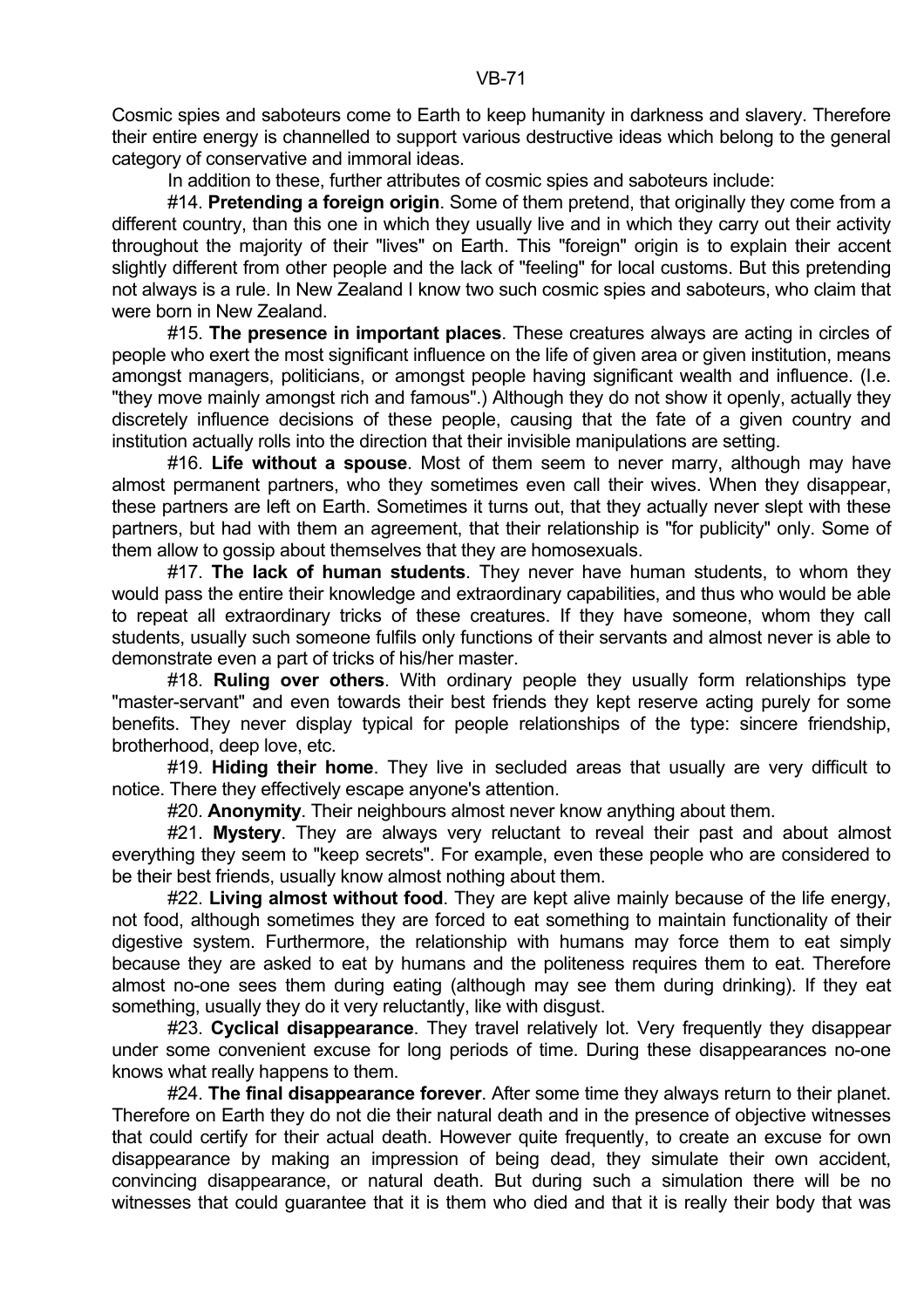buried, although they may leave behind some remains. Usually, when the time of their departure comes, they simply disappear in mysterious circumstances, which in circles of their friends are usually taken as their death. Some of them at the moment of departure just go away, sometimes even being walked away by for some distance by their devoted servants or friends.

 #25. **Preparations for their final disappearance**. They know in advance about the approaching disappearance, and thus they prepare for it. If for example they are some sorts of leaders, then they designate their successor. (This successor is usually just an ordinary human.) Then they say goodbye to their friends and give away their bast things to people whom they like. (To their planet they are not allowed to take almost anything from Earth.)

 If one analyses various historic sources on this subject, it turns out that just such creatures are overflowing human history. Practically almost every significant turn in history of Earth, especially the one which caused the fall down of progress and morality, was always initiated by just such creatures. They are these creatures that caused the appearance on Earth of all barbaric and destructive trends, organisations, institutions, or countries. For example, if one reads the book **[1VB4.6.1]** by Rodney Davies, entitled "Supernatural Disappearances", (published also in Poland under a Polish title "Nadprzyrodzone znikniecia" by Dom Wydawniczy LIMBUS, Bydgoszcz 1995, ISBN 83-85475-80-X, 255 pages, pb.), it turns out that the history of humanity is full of such disappearing cosmic saboteurs. For example on pages 18 to 21 of this book a case of **Romulus** is described. (Romulus was the founder of Rome.) As it turns out from these descriptions, Romulus displayed many attributes of cosmic spies and saboteurs listed above. After he completed his mission of founding the barbaric Rome and setting the destructive direction for letter operation of this parasitic empire, he disappeared as UFOnauts always do. Some time later he reappeared to a Roman senator named Julius Proculus. But then already was wearing cosmic suit. He announced then to Julius Proculus, that he is not Romulus any more, but the "god" named Kwirynus, and that he returned to heaven from where he originally arrived - see page 21 in [1VB4.6.1].

 In a different Polish book **[2VB4.6.1]** by Andrzej Olszewski, entitled "Paradoksy tajemnicy wszechswiata" (i.e. "Paradoxes of mystery of the universe"), Warszawa 1998, ISBN 83-900944-2- 8, 314 pages; consultations regarding the distribution: Wydawnictwo A. Olszewski, 00-976 Warszawa 13, skr. pocztowa 87, on pages 76 to 80 a next such evil creature is described in details. It also displays all attributes of a cosmic spy and saboteur. He was someone called "**Hassan-Sabbah**". He was, amongst others, a founder of one of the most devilish religious fractions, which spreads destruction in the area of Middle East. His methods of action were so devilish, while his capabilities so inhuman, that with the elapse of time he earned a name "**devil from Damascus**". It is his horrors that are the source of various stories regarding the "devil from Damascus".

 Another example of a cosmic spy and saboteur that is very well known to Poles, is someone called in Poland with the name **Pan Twardowski**. (His name that he used in Germany was Lorenzo Dhurr vel Dhuranus or Dhurrus. This translates into the Polish Twardowski.) It is known that in years 1547 to 1573, he exerted an extremely powerful influence on ruling circles of Poland of that time. He was appointed to one of the most noticeable posts of Poland - namely he was the Royal Horse-keeper (in Polish "krolewski podkoniuszy"). In Wittenbergia he studied with someone named Franciszek Krasinski, who was later appointed as the Bishop of Cracow, making him highly depended on himself. Also the Polish king, Zygmunt August, was emotionally in his debt. For example, Pan Twardowski used a mirror which until today is present in Wegrowo near Cracow, to call for the Polish kind a "spirit" of king's bellowed Barbara Radziwillowna. (UFOnauts already many times attempted to destroy the mirror of Pan Twardowski. For the last time around 1985 they ignited a fire in the church in which this mirror is located.) This is just in times of Pan Twardowski that Poland took a dangerous political course, which in the final effect led it to the fall down and to annexation by neighbour countries. It was also in times of Pan Twardowski that foundations of power of Poland were eroded. Is it possible that it was already then that UFOnauts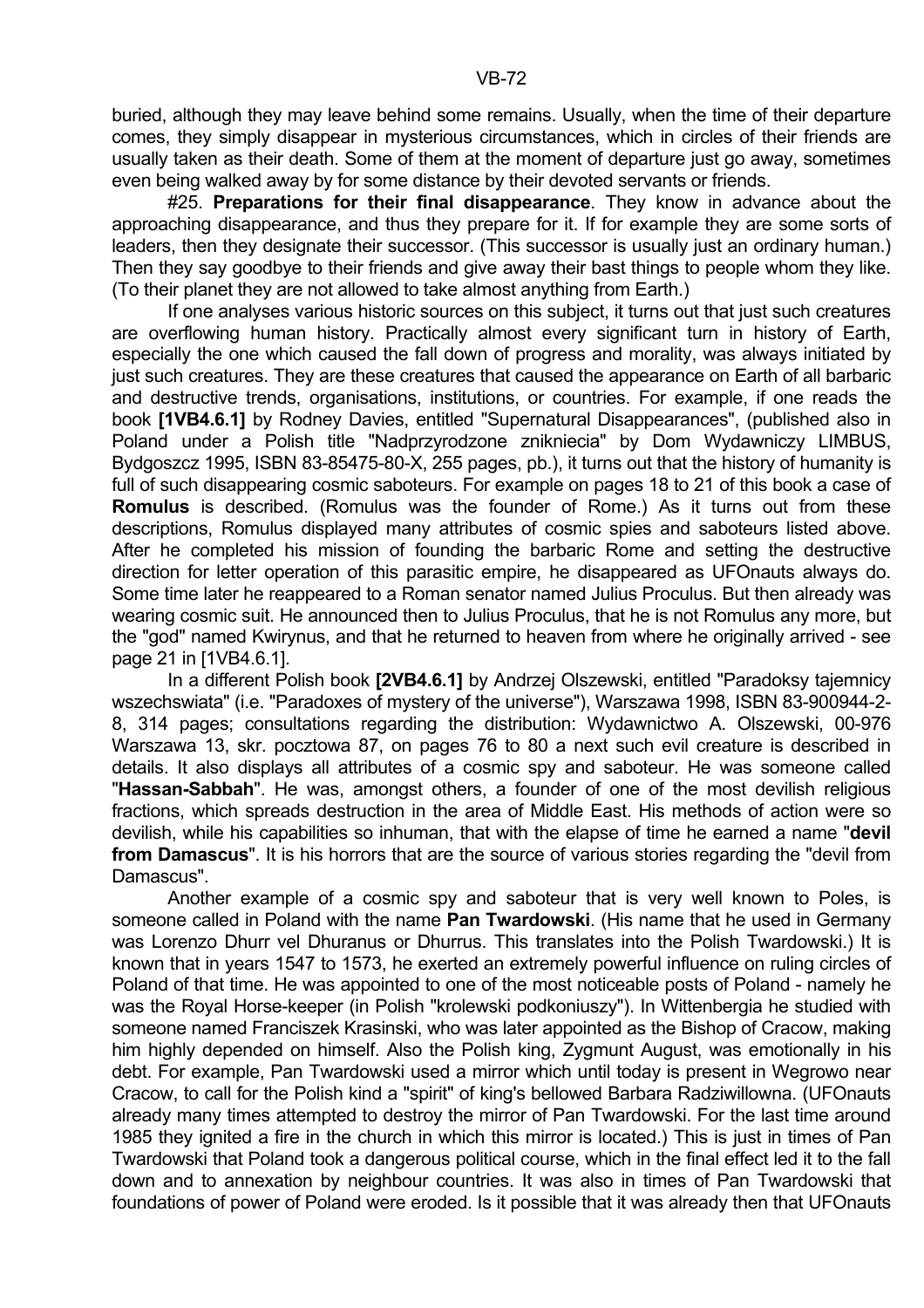Other historic examples of such cosmic spies and saboteurs, can be creatures similar to Pan Twardowski, namely: someone called **Lord Cavendish** from England, and **Baron Von Münchhausen** from Germany. Many considers these two to be one and the same person, who would not age at all. Therefore to avoid being accused of witchcraft he needed to change the country of living. Supposedly one of the close friends of Lord Cavendish from England, tens of years later visited Germany where he met Baron Von Münchhausen and recognised in him Lord Cavendish looking identically as in times of his youth. The magical powers and "supernatural" actions of these/this creature/s were so well known in their times, that the descriptions of these cosmic saboteurs (of course without the use of this name) are even included in every more significant encyclopedias. In spite of these capabilities to do everything that they wished, they never did anything constructive, while in human tradition of both these countries they etched themselves as very negative heros. They get famous, amongst others, because of scoffing at Christianity (e.g. Baron Von Münchhausen had the custom of scoffing at this religion by riding on a cockerel on roofs of churches), and because of the initiation of the trend which currently is called atheism.

 A next example of such cosmic spy and saboteur that operated on Earth relatively recent, was an American "magician" known under the name **Harry Houdini** (1874-1926). He pretended to be a son of Rabbi from Hungary, which emigrated to the USA. Although he supposedly died in the hospital (because of the perforation of his appendix), but his death happened in sufficiently mysterious circumstances that it could be arranged by UFOnauts on purpose to hide his departure onto his planet. He get famous from tricks similar to these done presently by David Copperfield. Currently his descriptions are contained in almost every larger encyclopedia. He is known mostly from his persecution campaign against people with psychic abilities - means against people who can foretell the future, against various mediums, and against everyone who displayed paranormal abilities. His life goal was to prove that such people are just cheaters, while their extraordinary abilities simply do not exist. The beginnings of the present official negation of paranormal abilities and persecution of research on these abilities can be traced back to him.

 Of course, in present days such cosmic spies and saboteurs also operate on Earth in great numbers. There is a lot of them in even smallest countries. Unfortunately, the present legal system of humanity is already so deviated, that it surrounds with protection these evil creatures and makes their secrets secure, but it simultaneously subjects to persecution everyone who tries to disclose them or who would like to reveal publicly the truth about them. Thus, in spite that I managed to get to know several such cosmic spies and saboteurs in person, I have my hands tied up and am not able to disclose them publicly. However, although it would be too risky to openly indicate in this role anyone who lives presently, perhaps it still is worth to carefully look around and ask questions. After all, then we may notice whatever usually escapes our attention and logic. So let us consider now most interesting examples.

In my opinion, probably it is worth to start from asking ourselves a question, whether an American television magician which operates under the name **David Copperfield** has some extraordinary natural abilities, or just uses technology that still remains unknown to people and that is described in this monograph. After all, even he claims himself that his tricks depend on illusion and skills. (Although he does not have human students who would be able to repeat his tricks and prove in this way that these really are based on skills and that every person on Earth after appropriate training is able to repeat them.) Apart from a few quite miserable tricks, which could be repeated by almost every child and which he never performs during his real shows, actually he has not revealed to anyone how his major tricks are performed. In addition to this we must remember, that in the final effect his claims and acts spread amongst people disregard to supernatural, which actually lies in the interest of UFOnauts. This is because a simple line of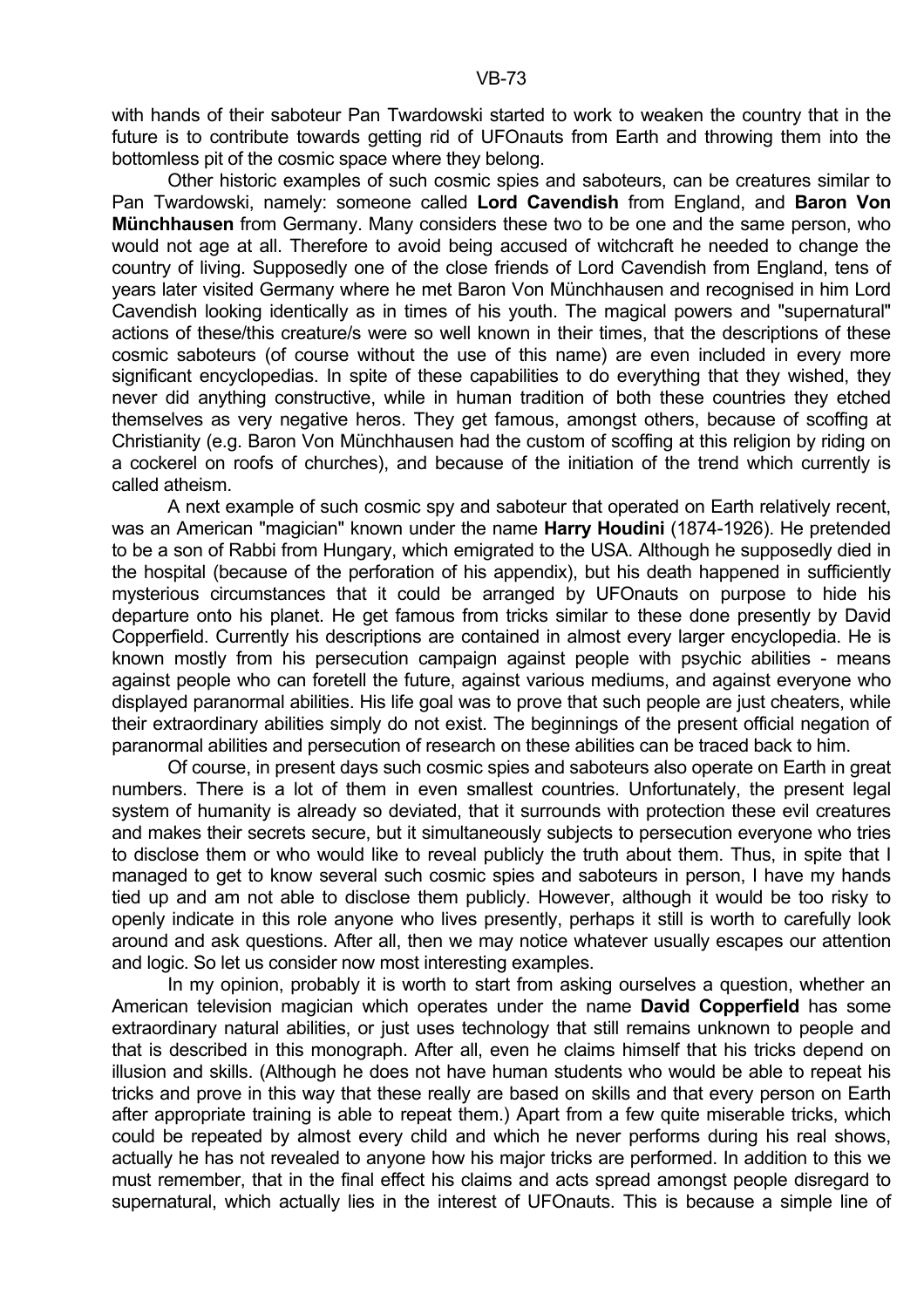thinking states that "if whatever David Copperfield does, is just an illusion and a trick, then everything that is supernatural and extraordinary is also an illusion and a trick".

 A similar question we can ask ourselves also in relationship to a spoon bending English psychic named **Uri Geller**, which is still acting at present. Namely whether his accomplishments represent natural human abilities, or just a use of technology that remains unknown to humans? Interesting whether the reader was ever noticing, that whenever Uri Geller completed any public shows of his extraordinary abilities, the final effect always was a drop, not a rise, in a popular belief about supernatural capabilities of humans. In spite that he had such special abilities, always during official tests in some manner he "put them down", i.e. did something what in his observers induced a conviction that all these are only his tricks, not real capabilities.

 Of course, David Copperfield or Uri Geller are known only because they allowed themselves to get wide publicity for their accomplishments, and thus they become known by almost everyone. But apart from these two, practically almost in every country at least one such individual lives, who is very similar to them, but who does not seek a publicity and thus remains almost unknown. For example, I lived in Kuala Lumpur for many years without knowing that in times when I was there in 1990s, in this city was also active a similar magician called "**Thomas Chan**". He was able to carry out all "tricks" that David Copperfield demonstrates. A local legend states about him, that he was the one who developed a show of walking through the Great China Wall, while David Copperfield later only completed this show. Unfortunately I never met him in person and learned about his acts by a coincident. The reason is, that he amazes mainly people from the circle of most rich, or currently in power.

 In the "Prime" channel of New Zealand television, in two last weeks of August and initial weeks of September 2003, in every Wednesday at 8:30 pm to 9:00 pm, an English television serial entitled "Darren Brown Mind Control" was broadcasted. In this programme a person calling himself "**Darren Brown**", whose anatomy corresponded exactly to the anatomy of male UFOnauts described in subsection V8.1, was amazing naďve people with his abilities to read human thoughts, to control actions of people, to know what happens in the future, to see objects and actions hidden from the sight behind a thick wall or screen, etc. Although in this programme it was not explained how this person accomplished his "supernatural" capabilities, everything that he did lies in the typical operation of various technical devices described in this monograph (e.g. TRI, telepathic telescopes, time vehicles, etc.). In turn, it is known that such devices represent a standard equipment of UFOnauts send to Earth.

 Another person operating in present days, the activities of whom it would be worth to subject to careful studies, is **Sai Baba**. Possible goals of his activities on Earth are analysed more closely in subsections P3.2 and VB5.3.3.

 As this is explained in subsection V7, Earth is subdivided into a lot of small sectors, each one of which is under a supervision of a different civilisation that occupies us. Facts that I managed to accumulate so-far seem to indicate, that in each such a sector UFOnauts maintain at least one such their spy and saboteur. Usually he lives in the largest city located near the centre of a given sector. Thus at least one such a cosmic spy and saboteur is present in even a smallest country on Earth, and also in every more important institution and city on Earth. Until the time of writing this subsection in 1998, I managed to trace down effects of activities of several of them. For example the description of events in the café "Stewarts" in Dunedin, presented in item "Ad. 5" from subsection T3, is one of the effects of their activities. I also believe that until 1998 I get to know in person three of them. (After 1998 I get to know several further ones, but I am not going to comment about them here, as my research on their activities and behaviour patterns is still continued.) Two such cosmic spies and saboteurs contacted me voluntarily. As I believe, they did this with specific sabotage tasks, the existence of which at that time I did not suspect yet. One of these two UFO saboteurs even tried to become my friend and we were in constant touch for almost four years. Then he rapidly disappeared without a trace shortly before I discovered the fact of occupation of Earth by UFOnauts. The third one was traced by myself.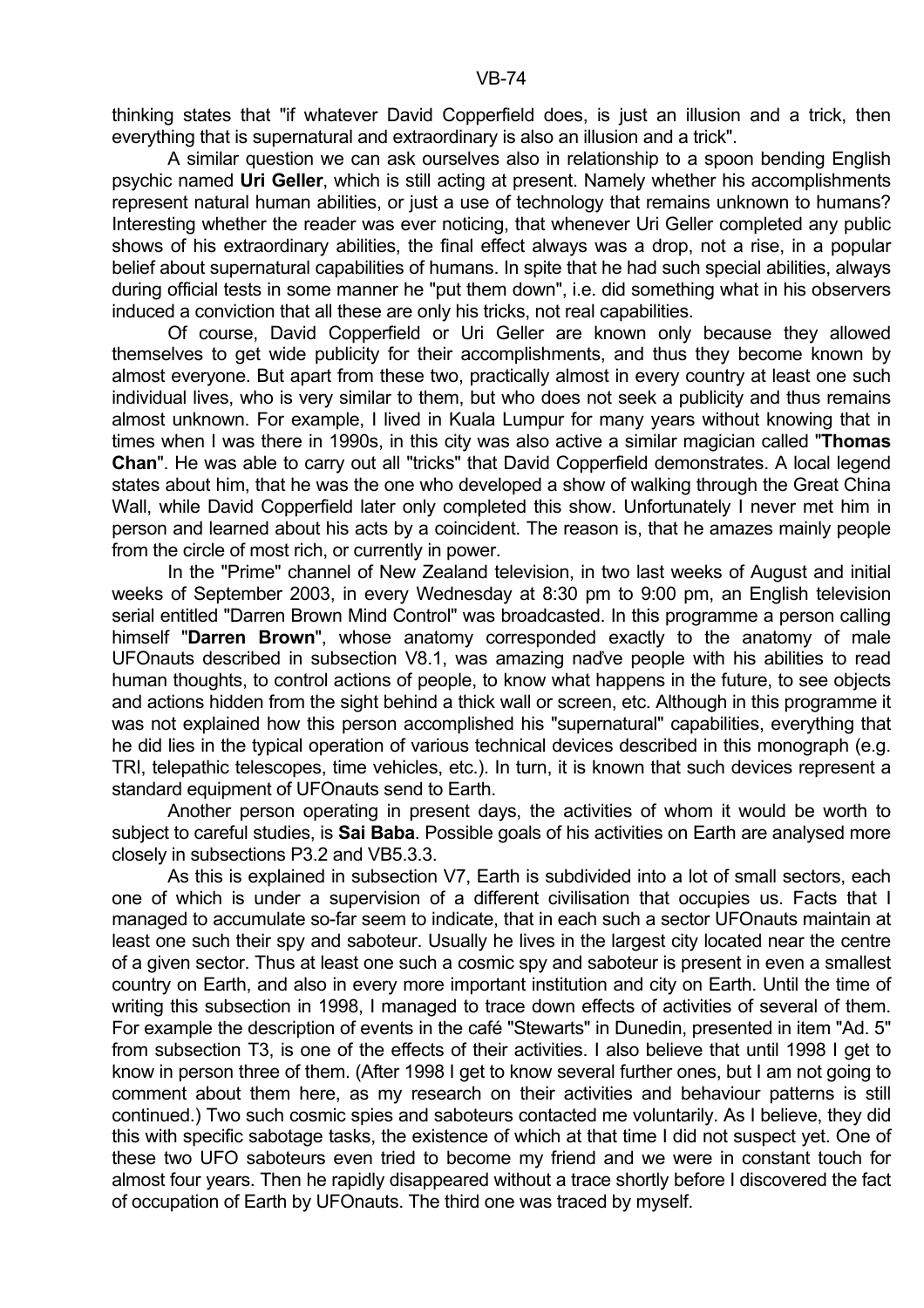This traced person, whom I personally consider to be a cosmic spy and saboteur, repetitively was crossing my path during UFO research in New Zealand. This is because he systematically contacted people, who somehow let public know that they saw a UFO, e.g. they gave an interview for a newspaper about their UFO observation. Then he terrorised, scared, and persecuted these people, means he was playing towards them a Man in Black (MIB). His persecution and pestering he continued as long until he managed to silence them completely, and to cause their aversion to any further talking about UFOs. So traces of his activities were hitting eyes of everyone who was researching UFOs. Especially if such a person, like myself then, was also contacting every person who was admitting UFO observation. But independently how fast after publishing any information I would get in touch with a given UFO witness, it always was turning out that before me this witness was pestered just by that "man in black". As it turned out, sometimes he was pestering people immediately after they saw a UFO and long before they managed to give an interview about their observation.

 In order to somehow refer to this individual here, let us assign him a pseudonyme "**Harold E. Wright**". In houses of his victims he always appeared as if he emerged from under the ground. He was always dressed in a black suit that looked as if it originated from the previous century. On his view dogs were going crazy, while cats were running away with a loud miaowing. He was talking and acting as if he saw things that were covered from human sight and as if he knew thoughts of his speaker. His voice was very squeaky and mechanical, as if it is produced by a speaker not by human voice box. When one of his victims who lives in Temuka checked on him, he unexpectedly disappeared from the view on a road along which there was a high fence and thus there was no chance that he could turn sideways.

 When I finally traced him, this "Harold E. Wright" lived in Christchurch, while I lived in Invercargill, i.e. around 580 kilometres south from Christchurch. During my first visit he was not at home. His address indicated then a very old and partially ruined wooden building, looking as if it was abandon. It was located in isolation, far inside of a large section entirely overgrown with bushes and tall grass. When I tried to knock to doors, I needed to track my way through tall grass that looked like a jungle, leaving in it a noticeable path. Entering this property was inducing a shiver of horror. It was obvious that the house was not entered by anyone (at least along the ground) for many weeks. In the house itself everything looked as ruined, decayed and abandoned - I was surprised that anyone could live in it. Soon after this Mr Wright rapidly changed the address and again disappeared from the view. After some time I re-initiated searches for him. I was supported by Prudence, a UFO investigator and my good friend. When Prudence with aid of her contacts managed to locate again the new address of Mr Wright, I already lived in Dunedin, i.e. only around 360 kilometres south of Christchurch. This time I insisted to meet him in person. I was successful already in the first visit. Myself and Prudence we went together, leaving our car around a kilometre from his house and making an agreement that we are not going to disclose our names nor any other details, e.g. telephone number. Mr Wright occupied one in a long row of miniature flats build next to each other and designated for poor people. His flat had only one large room "lounge" type - i.e. a room which was also used as a kitchen and dining room, one bedroom, and a small bathroom with a toilet. What stroke me in his flat is that it was almost empty. In the main "lounge" there was only one table and a chair, although surprisingly there was also a telephone. In the bedroom was only a bookshelf hanging from the wall with a pile of some old papers, but there was no a bed or even a mattress, as well as no spare clothing or second shoes. In turn in the bathroom there was not even such thing as soap. During the entire visit myself and Prudence we were forced to stand on our feet. "Harold E. Wright" turned out to be small, skinny oldie, looking very clumsy and disproportional. He was dressed in vivid reddish colours. (Interesting where he kept his famous black suit in which he visited his victims. In his flat there was no even a trace of other clothing.) During the conversation he make on us an impression of a submissive, stupid eccentric, and a loner unloved by anyone. His face was very strange, full of wrinkles, and looking like his skin was burned and then grew again. It had no lips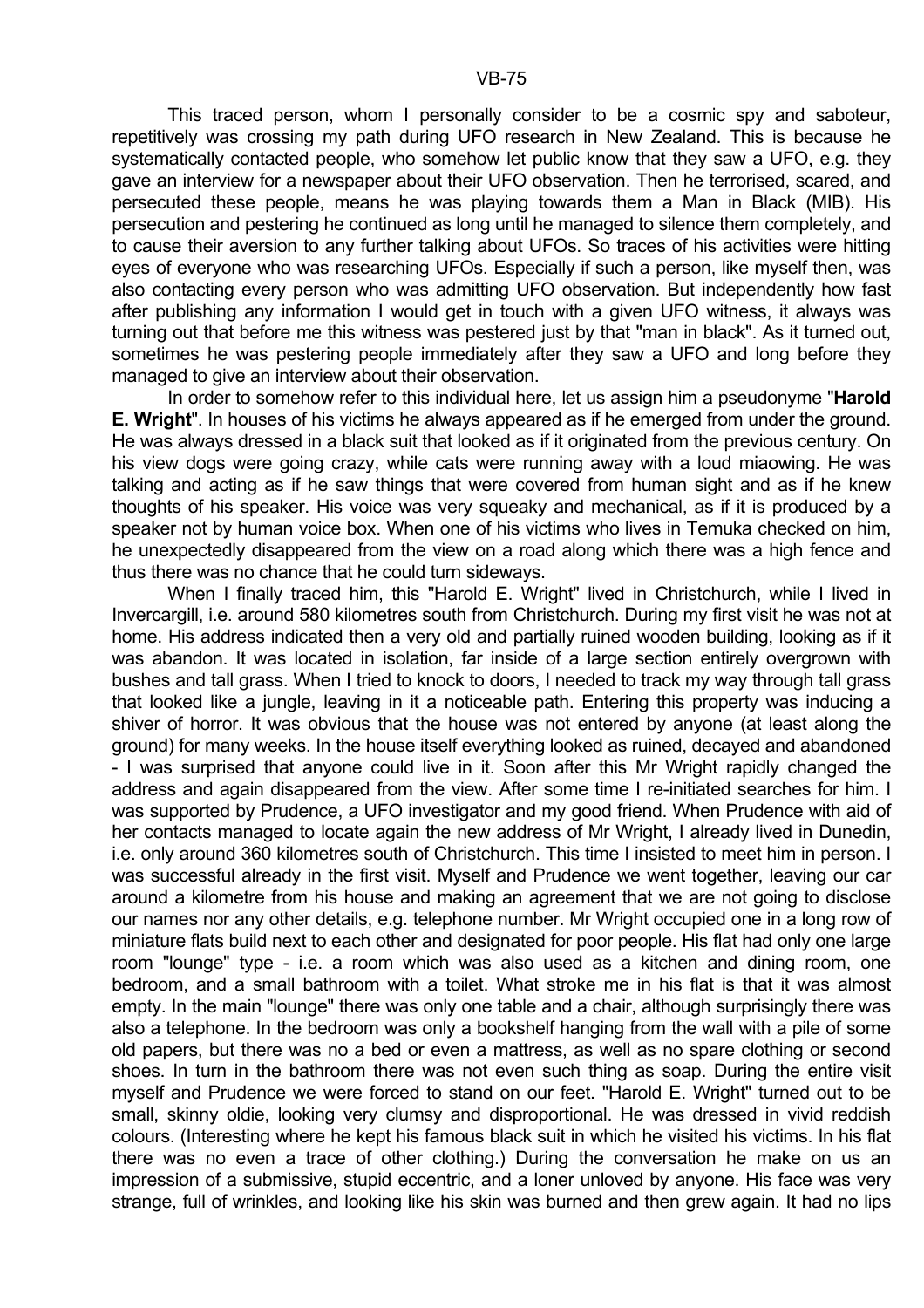like in normal people, nor eye lashes. No even a trace of these extraordinary attributes which were reported by his victims. During the entire conversation myself and Prudence we tried to hide our identity, pretending that we are people who have heard that Mr Wright is interested in UFOs, so we would like to learn something more about these flying objects. We did not give him our names or any other data. After the visit was finished, myself and Prudence we felt a kind of embarrassment, that we could suspect this queer oldie forgotten by everyone, to be of an extraterrestrial origin and to act as a "man in black". In the return way home we commented the entire event as that probably he is a harmless lunatic, lone and unloved by anyone, who for adding himself an importance was busy with scaring people who saw a UFO. But I dramatically changed this opinion when just alone I returned from this visit to home of Prudence in which I stayed then. I did not gave the telephone number of Prudence to Mr Wright, nor to anyone else. But this "queer oldie" immediately ring me - knowing that I am alone at home. Where he knew the telephone number under which I could be found, this cannot be explained rationally. In order to obtain this number he needed to use some "supernatural" trick. Even myself I did not remember this number and whenever I needed it I firstly was searching for it in my notebook. The telephone conversation with him was on a completely banal topic, which was just a continuation of our discussion in the flat of this oldie. But during the course of this conversation I simultaneously received a telepathic message which induced shivers of horror. This message stated something along the lines: "if it is necessary I will always find you independently wherever you would hide so better keep mouth shut on my subject". I was obeying for many years exactly what this threatening message was ordering. But I did this not because of the fear, but because I did not wish to take this information out of the context. After all, without explaining all what this chapter is disclosing, the meaning of this meeting with Mr Wright would not be understood by other people. So not only the understanding of this matter would suffer, but also the interpretation of the tragedy of current situation of humanity. Only the publishing of this monograph allows to disclose this knowledge in a proper context.

 Because of the existence on Earth of a large number of such cosmic spies and saboteurs, very urgent become the matter of our ability to conclusively confirm that someone belongs to their category. After all, currently we can only draw a logical conclusion, that someone was sent to Earth for such a purpose, but this conclusion cannot be proven nor confirmed objectively. Well, future methods of this proving can be based on the fact, that for their own safety such cosmic spies and saboteurs continually remain in the state of telekinetic flickering (see the description of this state provided in subsection L1). This in turn means, that their bodies are characterised by a whole range of attributes that result from this state. These attributes include, amongst other: indestructibility, radiating the telekinetic field, emission of the extraction glow, showing a partial transparency for light which (the transparency) is intensified according to the intensification of their telekinetic state, etc. - for details see subsection V8.1. In the future most probably we manage to develop various methods and devices, which will be able to detect such attributes (e.g. see the revealing device described in subsection N5.1.1 and in treatise [7B]). The most important out of these attributes is the physical "indestructibility" of bodies of such cosmic spies and saboteurs. It results from their continuous telekinetic flickering. This flickering causes that their bodies can be penetrated by solid objects without doing any harm to them. Also, they themselves can penetrate through solid objects without damaging them. So practically such a cosmic spy and saboteur cannot be e.g. locked in our prison, hand-cuff, harmed with a sward, or get shot with our bullet. They manage to escape from every enclosure. All hand-cuff are going to fall from them. Every sward will penetrate through them without doing them any harm. Bullets are not going to touch them. Etc., etc. Of course, when they are going to known that we are checking them, and they will be interested in negative outcomes of these checks, then they are able to switch off their telekinetic flickering and for a show allow to e.g. hand-cuff themselves. But if we surprise them, then their computerised security system would react automatically. Also in case of hand-cuffing or

 $\star \star \star$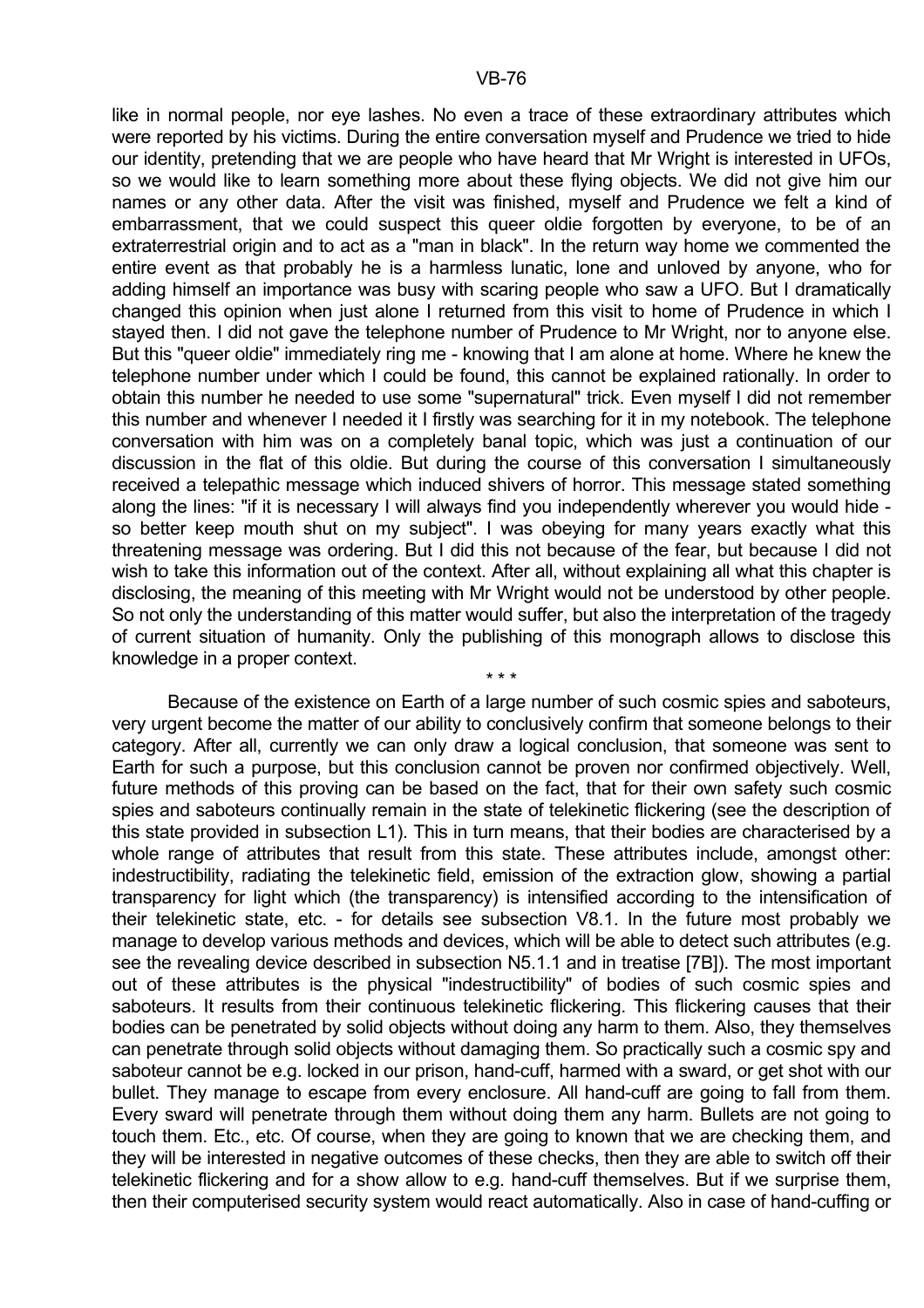imprisoning them, in the final effect they would always escape spectacularly at some stage.

 It is extremely intriguing, that the indestructibility of bodies of creatures in the state of telekinetic flickering, was used as a principle of distinguishing of witches from just ordinary mortals already in the medieval times. After all, already the medieval inquisition used "a trial of drowning", which in the sense of principle on which was based, was nothing else as checking whether someone's body is destructible. Unfortunately, similarly as with many other good ideas, the principle of which was correct but the implementation was poor, this "trial by drowning" depended on an actual drowning a suspect. If a given suspect really drowned, then it proved his/her innocence. But if the suspect would not drown, then it proved that he/she was a witch, so was burned on a stake. Unfortunately, because of the naďvety of thinking of medieval monks, their attention escaped one more consequence of "indestructibility" of bodies of witches. Namely that actually these witches cannot be caught nor imprisoned, and also cannot be simply burned on a stake. After all, they are capable to freeing themselves (like David Copperfield on his shows) from every situation due to their telekinetic flickering. The overlooking of this "small" detail caused, that in medieval times burned on stake were exclusively innocent people, because real witches always were able to free themselves from the stake and to disappear when it become to hot for them.

 Another medieval method of identification of witches boiled down to the observation of a shadow. As it was commonly believed in medieval times, these creatures either did not have shadow at all, or their shadow was clearly less intensive that the shadow of normal people. Of course this coincides exactly what presently we know about the state of telekinetic flickering. The body of an UFOnaut subjected to this state, in fact become partially transparent and does not produce a shadow as sharp as normal human bodies do.

 A version of the method based on the observation of shadow, was the method based on the observation of reflection in the mirror. This is because witches did not produce reflection at all in medieval mirrors, or their reflections were weaker from reflections of normal people. If someone considers the technical quality of medieval mirrors, and realises the fact of a partial transparency of bodies of creatures in the state of telekinetic flickering, then without difficulty realises that this empirical observation also was based on facts.

 Of course, if we somehow manage to deprive these medieval methods of their barbaric and primitive implementation, then perhaps they could also be used in present times. Then we would need to cause, that their principles could be implemented in a safe manner. This means that they could not cause in suspects neither pain, or harm to their bodies, or exposing them to any other danger. For example the fact, that in the state of telekinetic flickering the body allows light to pass through it, can practically mean that an unexpected beaming a laser colourful beam at this body, should allow a part of this beam to penetrate through the body, and only a very small portion of it to be deflected. This in turn should be detectable with some simple sensor of the colour. My experience indicates that the telekinetic flickering absorbs infrared radiation especially strongly (for details see subsection U3.8). On this principle special defence devices could be build, which we could call "detectors of cosmic saboteurs".

 As this is indicated in subsection U3.8, already some of the devices that we have at present can be used in the function of such "detectors of cosmic saboteurs". One of the most commonly used such devices is just an ordinary photo-camera. In case when we unexpectedly photograph such a cosmic saboteurs, and we do it so that he has no time to switch off his state of telekinetic flickering, on the photo his body should be characterised by completely different attributes than bodies of normal people. For example it will have darker colour, that results from the intense radiation emitted by this body. It can also be surrounded with like a miniature aureole, and show the lack of focus of details. Apart from the photo-camera, other commonly used factorymade "detectors of cosmic saboteurs" can include, amongst others: movie cameras, video cameras, thermovision cameras, all remote sensors of temperature, meters of infrared radiation, sensitive magnetometers, and even such devices as remote controllers for TVs. Unfortunately all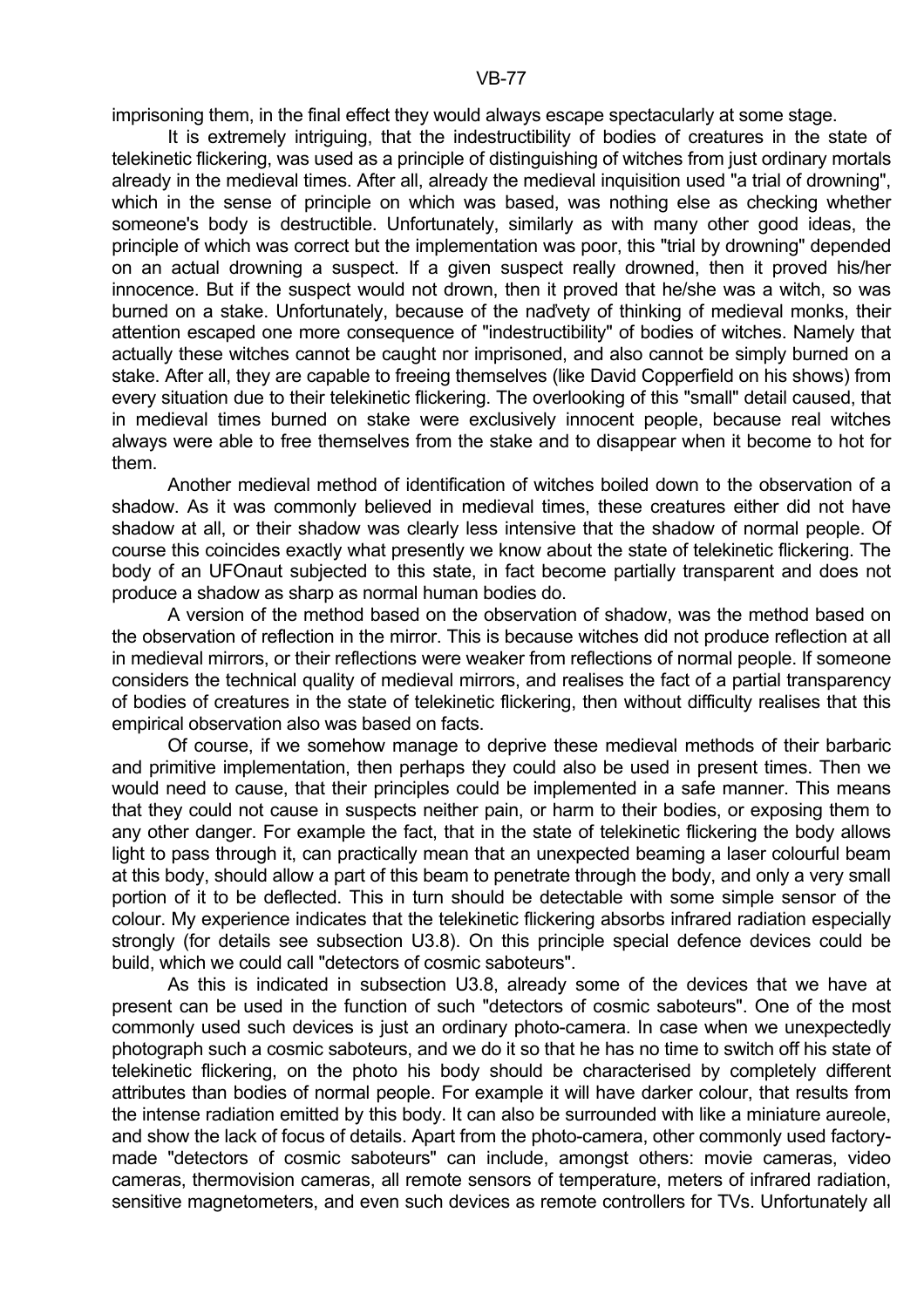these devices firstly require our intensive research, or at least tests and experiments, before they are used for such self-defence purposes.

### VB4.7. Making lives of people miserable

 Some people who act against occupational interests of UFOnauts experience a real hell on Earth. This is because UFOnauts unleash against them one of the most devilish methods of their actions. This method is to make miserable the life of such people. Actually it is not only a method of punishing these who act against UFOnauts, but also a very effective weapon against humanity. It is going to be described in this subsection. Although in an obvious manner this method may appear not to bring any visible benefits to their occupation of Earth, it still provides them with a satisfaction of revenge. Furthermore, it psychologically destroys completely victimised people.

 In implementing this evil method of making life miserable, is specialised one race of UFOnauts which looks really devilish. They are small size (around 70 cm in average). They have unproportionate large heads. (According to Japanese mythology, on the top of these large heads they have a kind of small groove or indentation.) Their eyes are very large and in the visible state they glow strongly at nights. For people they look enormously ugly and non-human. The folklore from two nations, namely Malays and New Zealand Maori claims that if these creatures come out from their hiding and act openly, then they produce strange rhythmic sounds (it is probably their speech), which for us resemble a series of fast clicks produced with human tang while mouth remain open (or a series of continuous loud slurps produced during a greedy eating).

 The phenomenon of making someone's life miserable by UFOnauts, is known for centuries in practically all human cultures. Only that folklore does not call with the name "UFOnauts" these evil creatures which act that way. (Although attributes of these creatures correspond exactly to attributes of present UFOnauts.) In past the Polish folklore clearly identified these malicious creatures which specialised in making life of people miserable. They were named with several different terms, usually being called with the Polish word "chochlik" (which translates into English as "imp"). This is where the Polish expression "chochlik drukarski" (in English "the printer's imp") comes from. More generally they were called "licho" (in English "deuce"), thus the Polish saying "niech go licho porwie" (in English "deuce take it"). "Imps" was a name assigned exclusively to these malicious creatures, while "deuces" was the name assigned in old days to all horribly looking UFOnauts whose anatomy in appearance significantly differed from anatomy of humans. Other names of these devilish creatures included: gremlins, goblins, kobolds, brownies, devils, and many more. Similar mischievous and destructive creatures were known in folklore of many other countries. For example English people call them "gremlins", while in Malaysia they are called "toyols".

 For me personally, the method of constant "making life miserable" is implemented continually since 1996 when I started to work in Borneo. (Or at least then I noticed for the first time it being implemented on me.) Until now I almost completely get used to it, because it accompanies me all the time. (One of the most malicious examples of implementing it, was this stubborn changing by UFOnauts of all my computer passwords, that I describe in subsection V8.3.) Thus now it almost does not bother me any more. But how destructive it can be for other people I had an opportunity to experience in December 2002 and in January 2003. Here is the brief description of these cases.

 As I explained this also in subsection A4, during subsequent vacations in Malaysia that extended from the beginning of December 2002 until the end of January 2003, I started (and managed to finish with a success) the update of the content of this monograph [1/4]. This update depended on transforming into the monograph [1/4] the previous monograph [1/3] which I published in 1998. In this my task I was supported by three other people - one male and two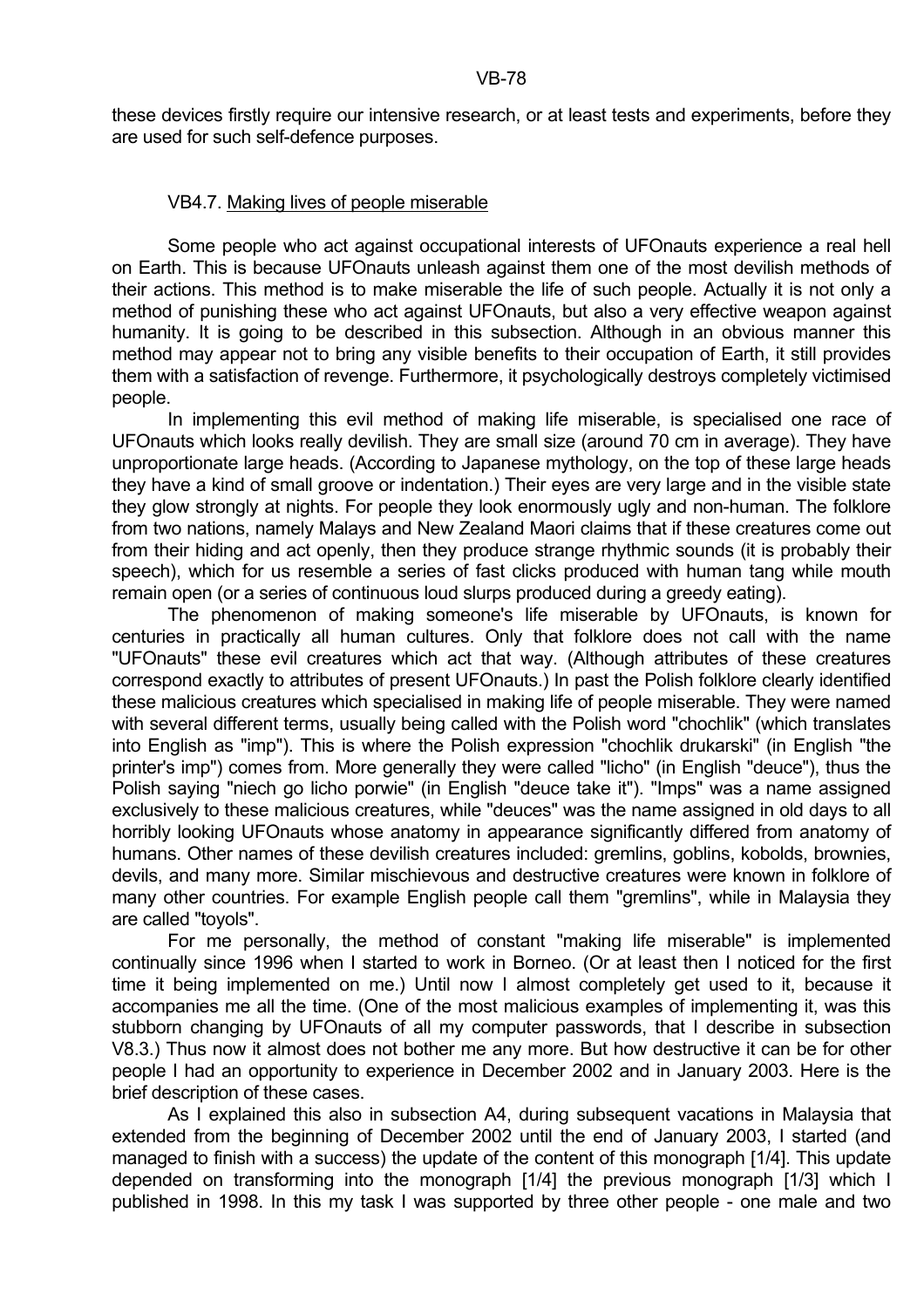females. Although their assistance would not depend on the direct contribution to the writing, still it represented for me this "key bottleneck", from which the success with the completion of update of this monograph was depending. As I noticed clearly during that vacations in Malaysia, all three these people were subjected to the action of such evil method of UFOnauts, which I describe here as the "making life miserable". Unfortunately, none of them would accept my explanation, that the avalanche of problems and difficulties which then felled on their heads was caused by UFOnauts - although I tried to interpret to all of them what actually is happening. Because of this lack of knowledge whom they should charge with their feelings, for the problems that they experienced, the karma for this making their lives miserable never returned to UFOnauts - what is rather pity. On all three these people the method of UFOnauts to constantly make their life miserable, exerted very destructive psychological consequences. Close to the end of my vacation, this man who was helping me, had so enough of the continuous problems and difficulties which were dumped onto him by UFOnauts, that he started to talk openly about putting a resignation from the position that he occupied (he was a general). However, when my vacation was nearing the end, he still had a bit of energy left to fight the difficulties that were continually pouncing on him. The second person who helped me (a woman that worked as a production director in a large factory), in the result of this making life miserable by UFOnauts lost her job. She was so psychologically destroyed by the avalanche of problems that attacked her then, that she decided not to seek any new employment and to take an early retirement. The most destroyed turned out to be the third person (a retired woman). In order to persecute her continually, and to make impossible to help me in update of monograph [1/4], her younger sister that lives permanently in London, hypnotically programmed by UFOnauts, only during two months of my vacations flown three times to Kuala Lumpur from London. This sister previously was openly fighting with her and with her husband, and was torturing her with various intrigues. But during that my vacation the sister changed her tactics and started to persecute her in a hidden manner pretending a reconciliation. To this were adding various other formal problems caused by banks, authorities, friends, unexpected losses that appeared in her flat, a rapid decay of her health, etc. This woman did not encountered previously so intense events that would make her life miserable. So the effect was striking. At the end of second month of continuous implementation of this method by UFOnauts, she was completely broken psychologically, discouraged to living, and almost completely ruined financially. Near the end of January 2003 I saw her brought to almost a nervous break down by these pilled problems, crying, and repeating "why everything turns against me - I do not want to live any more". Fortunately UFOnauts ceased to implement on her their method immediately after I left Kuala Lumpur, and around a month later her life returned to normal. Probably a similarly destructive effect this method of UFOnauts of making life of people miserable has also on all other people, against whom it is used. Our only satisfaction is that UFOnauts who spread this ocean of evil on Earth, and who continuously torment people, do not escape the universal justice and that one day they will pay back every cent of what now they serve to us.

 As I managed to notice this already, **the best method of neutralising the outcomes of such making our lives miserable by UFOnauts, is to be aware that UFOnauts actually do this to us**. This is because when someone knows that all the problems that he/she has, are brought to him/her by UFOnauts, then for this person it is many times easier to psychologically endure these problems. In fact - as I experienced this in person, after we realise the UFO origin of these problems, they stop to make any impression on a person who knows exactly that they are caused by UFOnauts. In turn when someone does not know where given problems come from, then it is extremely difficult to endure them. For this reason, in spite that UFOnauts continually make my life miserable enough for it to immediately broke down many other humans, on me already these continuous problems almost do not make any impression.

 The attribute of this "making people's life miserable", which induces my biggest shock and surprise, is that in this method UFOnauts simultaneously hypnotically manipulate the victim. In the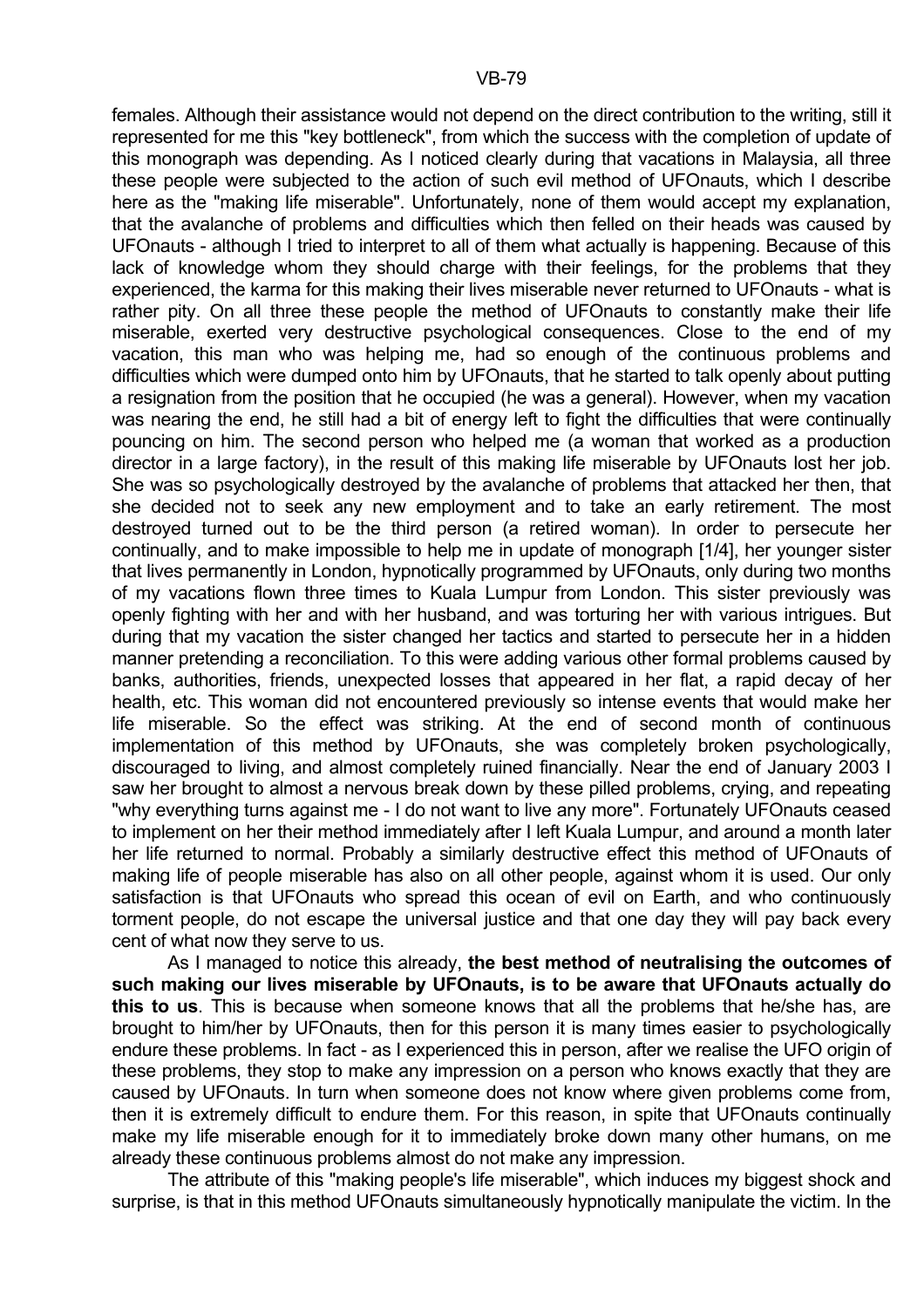result of this manipulation, the victim cooperates with destructive activities of UFOnauts. A perfect illustration of such manipulation is the fate of this third woman from Kuala Lumpur, which for many years is persecuted by her mischievous sister. In order to persecute her even better, this devilish sister changed her tactics and started to pretend a friend and tried to get to the home of her victim. The husband of the victim, tired of continuous intrigues of this devilish sister, decisively refused to take to his home someone, who previously spoiled so much of his life and tried to destroy his marriage. But the woman, whose life UFOnauts make miserable, was happy that her sister finally "reconciliated" and shows a remorse. So she broke the request of her husband and actually took the devilish sister to her home, although this sister would not loose anything if she was kept far from her home. Such an open breaking of loyalty towards the husband, and the sacrifice of marriage for caprice of a devilish sister, become a beginning of the problems with her husband. These problems carried the potential that one day they could finish with a divorce. So the victim with her own hands helped UFOnauts in their activities of making her life miserable.

 Generally speaking, the principle of implementation of the method of making life miserable is based on the insight of UFOnauts into the future. It depends on UFOnauts using their time vehicles to continually move to the future. In the future they observe carefully activities that a given person carries out in an incoming day. Then UFOnauts return back to the past of this person, and then systematically prepare various sabotages that affect a key ingredient of every single one of these activities. For example, if this activity is to pay an urgent bill before a specific date, UFOnauts may hide this bill, so it cannot be paid on time. If this activity is to get to a meeting that is important for a given person, UFOnauts may make impossible to get there on time. If a given person writes something important, UFOnauts in a manner unnoticeable for him/her introduce various key errors to the writing, so that the writing needs to be repeated or reedited later. Etc., etc. In the result, whatever does such a victim persecuted by UFOnauts, everything either completely refuses to work, or must be accomplished by force, or fails, or requires continuous repairing, or is surrounded with some obstacles which are almost impossible to break through, or is connected with unpleasant and aggressive people, etc. These problems are then additionally extended by troubles with health. In such a person, the life of which is just being made miserable, UFOnauts additionally induce a whole array of unpleasant illnesses and painful inconveniences with their advanced medical technology. They do not stop on this, and usually induce also simultaneously various interpersonal problems with relationships. These relationship problems are induced through appropriate hypnotic programming of key people with which a given victim must relate, or the life of which is very vital to the victim. Especially favoured by UFOnauts is a hypnotic programming of various females to sabotage relationships of the victim. UFOnauts choose only these females, which perform a key role for a given person. (As this is explained in subsection JD6.1, females are especially responsive to manipulations of UFOnauts, and exactly fulfil the collaboration tasks that are hypnotically programmed into them by UFOnauts.) In the result of these extensive activities of UFOnauts, practically everything is turning wrong for such a victim, and everything goes as the proverbial "blood out of stone". Though, for an outsider, and also for the victim, all these sabotages of UFOnauts look like a very "back luck", or like series of "coincidents". After such avalanche of problems is endured continuously for some time, the victim who does not know that all these problems are caused by systematic sabotages of UFOnauts, simply becomes psychologically broken down, exhausted, eroded, and losses the will to live.

 Everything indicates that a version of the same method of making life miserable, is also used by UFOnauts for throwing onto knees entire countries and nations. As an example of such sinister use of this method see subsection O8 of this monograph. Victims of such hidden destruction are always leading superpowers of a given period. During less than one century UFOnauts manage to push such superpowers down and break them up, so at the end they force them to perform just an insignificant role. Only that instead of problems that I described above for individual people, in case of countries and nations other problems are endured, which affect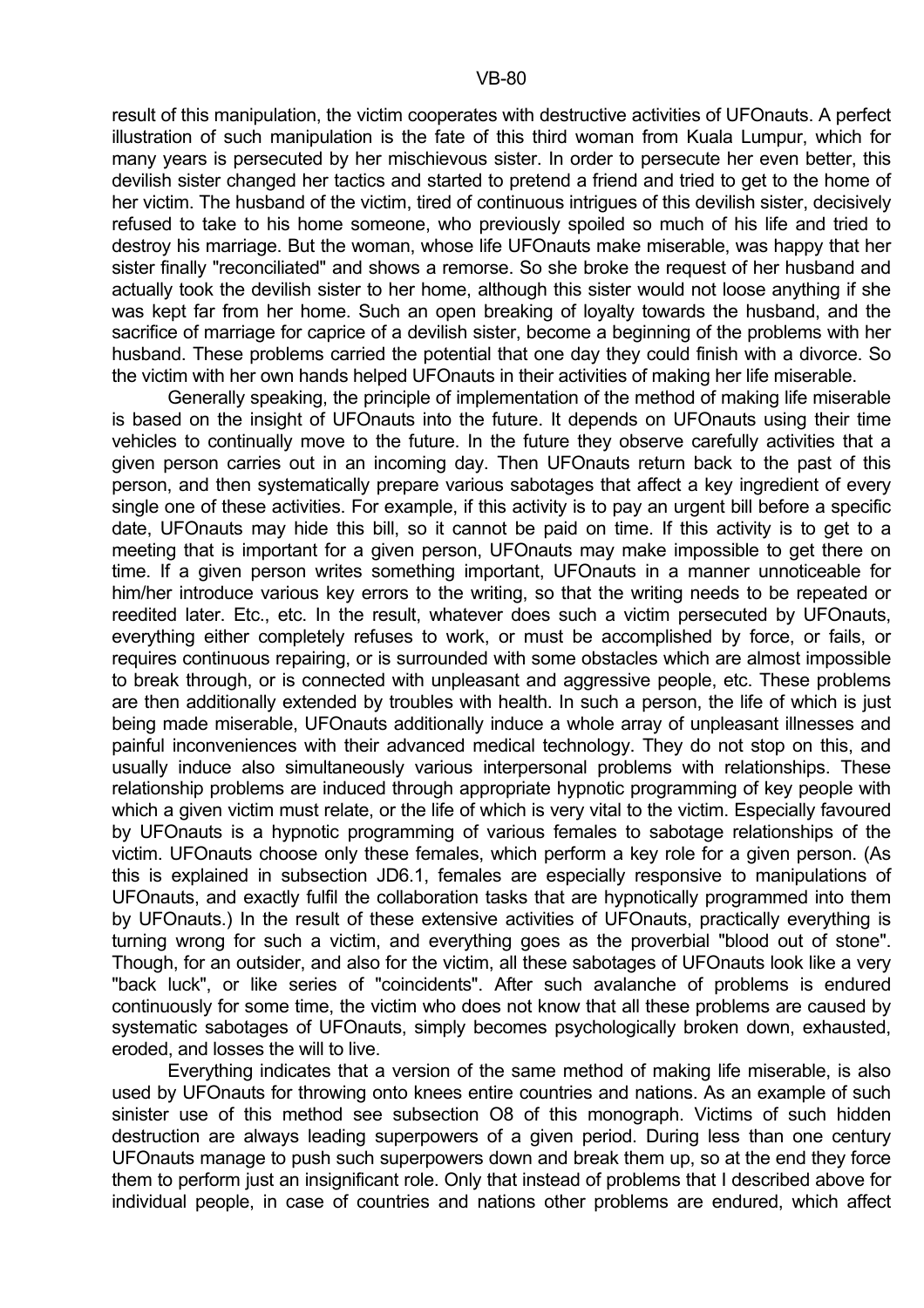I have an excellent opportunity to study the method of making our lives miserable, because it is implemented on me continually for many years. Furthermore, currently I know exactly that all these problems which continually affect me, are not at all just a "bad luck" or "coincidence", but are intentional sabotages well prepared by UFOnauts and only make to look like bad luck or coincident. In the huge chaos of undesirable everyday events, which every person affected by these activities of UFOnauts must continually endure, slowly I started to distinguish a system and methodology. This system and methodology I attempted to describe in this subsection.

 The unpleasant events which affect a victim that is persecuted by UFOnauts with this method of "making life miserable", actually belong to every possible category. This is because in this method the basic rule of UFOnauts is to obligatorily **sabotage every activity which the victim tries to complete in a given day**. However, in these countless sabotages of UFOnauts, separate categories can be gradually distinguished. As it turns out UFOnauts use a slightly different method of destruction for each one of these categories. On the list that I am going to provide below, I try to (a) list the most important categories of our behaviours or activities, which UFOnauts are sabotaging with a given method, and I try to (b) describe these methods of spoiling each one of these categories of our activities, which I noticed that UFOnauts apply most frequently. Furthermore, wherever possible, I also try to (c) provide an information as to how we can defend ourselves against a given manner of making our life miserable by UFOnauts. Here is the list of our behaviours and methods with which UFOnauts try to spoil them:

 #1. **Maintaining our good mood**. UFOnauts have technical devices, which in subsection N3.1 are described under the name of "generators of feelings". With the use of these devices they induce various destructive feelings both in the environment of the persecuted victim, and also in the victim. In such emotional steering of the environment of the victim, I noted so far that most frequently UFOnauts attack women on which the well-being of an attacked person depends. After such an emotional attack, with the use of generator of feelings, such women become very irritable, explosive, continually look for an excuse to begin a quarrel, etc. In turn in the attacking the victim himself/herself, UFOnauts induce all feelings which in a given moment of time are going to act against this person. This includes feelings of rebellion, insubordination, stubbornness, contradiction, stress, etc.

 A very dangerous feeling, which UFOnauts frequently induce technically in order to attack people that they persecute, is called "stress". On myself I noticed clearly the technical induction of this feeling in May 2003, during the translation of monograph [1/4] into English. In order to hold back this translation, firstly UFOnauts attacked me with their biological arsenal, in the manner that copied exactly previous such attacks described near the end of subsection E2 in monograph [8]. So, as they done it repetitively for many years, when a break in my teaching approached, which I traditionally devoted for research on totalizm, UFOnauts carried out the spray of my bedroom with some spores of bacteria. This attack was successful in the first stage, because I again experienced an infection, which manifested itself via an illness. But my organism got already used to repetitive fighting back these infections. So this time it suppressed the microorganisms very fast. After around a week of a light illness I already returned to health. Without problems I could concentrate on translating monograph [1/4]. But UFOnauts would not give up. Since their biological weapon failed, they tried to use the "generator of feelings". So in spite of physical health, for a number of days I started to wake up completely exhausted and with a powerful headache. I started to understand what actually is going on only after some time, when I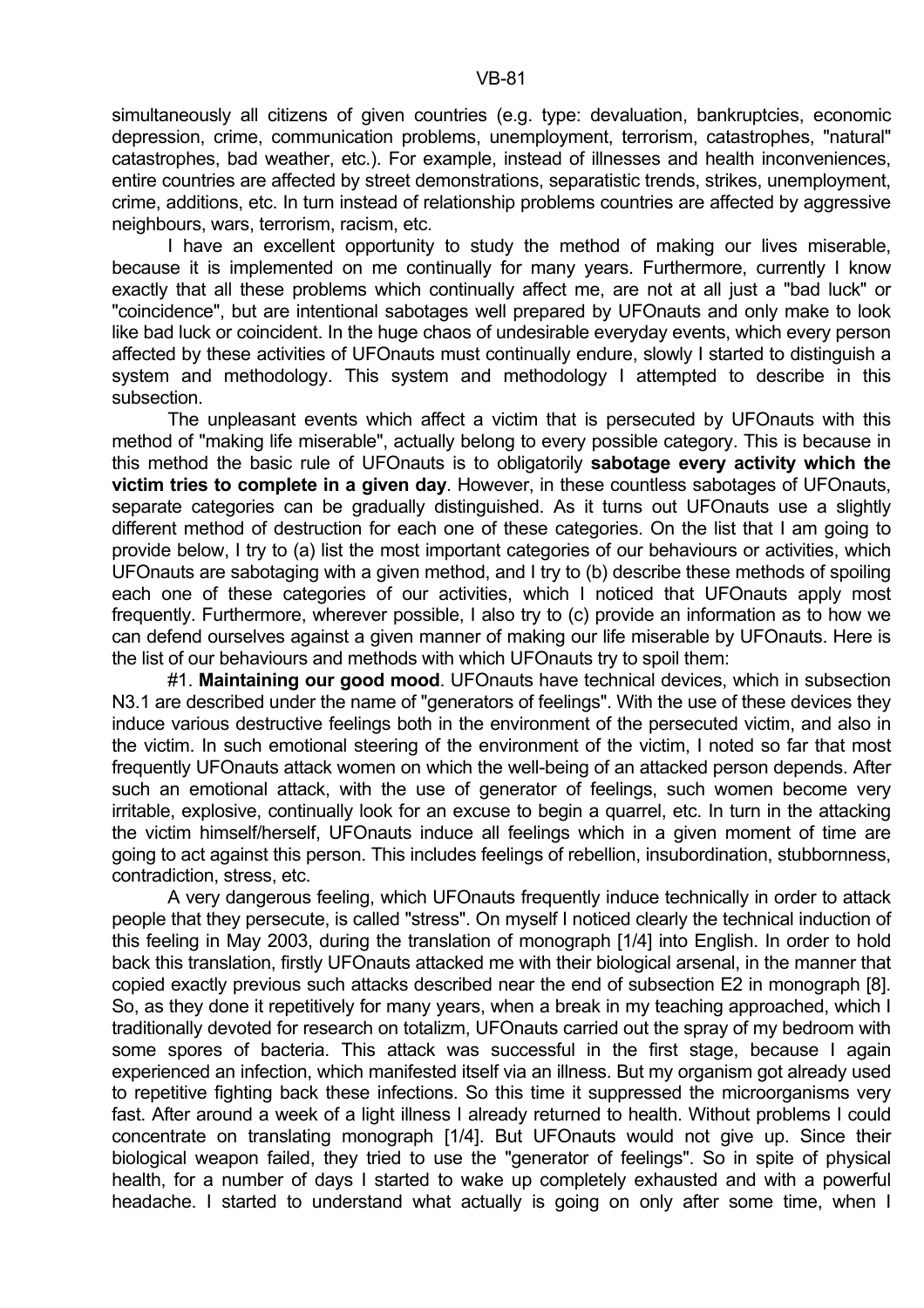unexpectedly wake up at night, to discover that I just am experiencing an enormously intensive feeling of stress. This feeling was so intense, that practically almost paralysed me in the bed. It was also impossible to be extinguished through calling thoughts that calm me down. But what was the most strange, there was no reason to feel this powerful stress. After all, from experience I know, that such intense feeling of stress is experienced only when something or someone causes a trouble for us, e.g. in my case when students complain, or my wife is again manipulated by UFOnauts. But this time everything was OK. So in spite of a thorough search of soul, I could not find anything that would cause any stress. In turn normally, when we are stressed, we exactly know why and by what. In spite of this lack of reasons, I clearly experienced a paralysing feeling of stress. Furthermore, this feeling was accompanied by other symptoms, which I know exactly from other nearby activity of invisible UFOnauts (e.g. this unique squeak in ears described in subsection U3.6 and caused by propulsion of UFOs). So I started to understand then, that this powerful stress that was paralysing me, was induced technically by UFOnauts with the use of their "generator of feelings". After all, stress is very destructive for health. It causes an entire array of health problems, while in case of more long-term action it can even completely ruin someone's health. No wander that UFOnauts use it for a hidden destruction of their victims. This stress disappeared completely when I wake up a next morning. But it kept appearing again for several next nights. I felt it each time when I accidentally wake up. The only manner in which I could neutralise action of this stress after waking up, depended on realising that it is generated technically by UFOnauts, and on my mental redirecting its effects back to UFOnauts who induced it. (This redirecting depended on undertaking an effort to imagine of this stress as telepathic waves directed at me by some nearby evil creatures, and then on imagining that I am a mirror which deflects these waves back to these evil creatures so that the waves affect their, not mine, health and karma.)

 Of course, now when I caught UFOnauts that they use a "generator of feelings" to hiddenly induce in me powerful feelings of stress at nights, I am also sure that in a similar manner they act with other people as well. Perhaps this is a reason why so many people suffer various stressrelated illnesses, such as high pressure, nervousness, chronic exhaustion, diabetics, etc. So if also you, the reader, wake up at nights with a powerful feeling of stress that paralyses you, perhaps the reason are not unknown problems with your own life, but evil UFOnauts who just are trying to destroy you in a hidden manner.

 #2. **Our use of any technical device**. UFOnauts either **spoil** this device, or cause that it refuses to work, or make that it inflicts various damages, etc.

 #3. **Our urgent need to use of any belonging that we have**. In order to make our life miserable, UFOnauts usually **dislocate** this belonging, which we just urgently need, into a different place than the place that we usually keep this belonging, or that we remember that we left it the most recently. (According to a Polish saying "disappeared as if a devil covered it with his tail".) In the result, a victim must constantly seek every belonging that he/she urgently needs. For example, he/she never knows where disappeared: a bill that is just needed, glasses, keys, handbag, medicine, etc. There is, however, a very effective defence against this form of making our life miserable, which I was forced to implement in my life. This defence depends on having only a single place for each belonging that we have, and an iron consequence to always leave this belonging in that single place. In such a case, UFOnauts who know our thoughts also know jolly well, that displacing our belongings about which we know exactly where they actually are, immediately directs our suspicion onto their activity, or into a "supernatural" character of a given disappearance.

 #4. **Our completion of any formality**. UFOnauts usually cause an infinitive **delay** of this formality. The UFOnauts are masters in causing delays and in utilising delays as a method of accomplishing results that they desire. An appropriate use of delays, combined with their knowledge of the future and with adding delays to a synchronous affecting by UFOnauts many people in many places simultaneously, allows them to accomplish amazing results through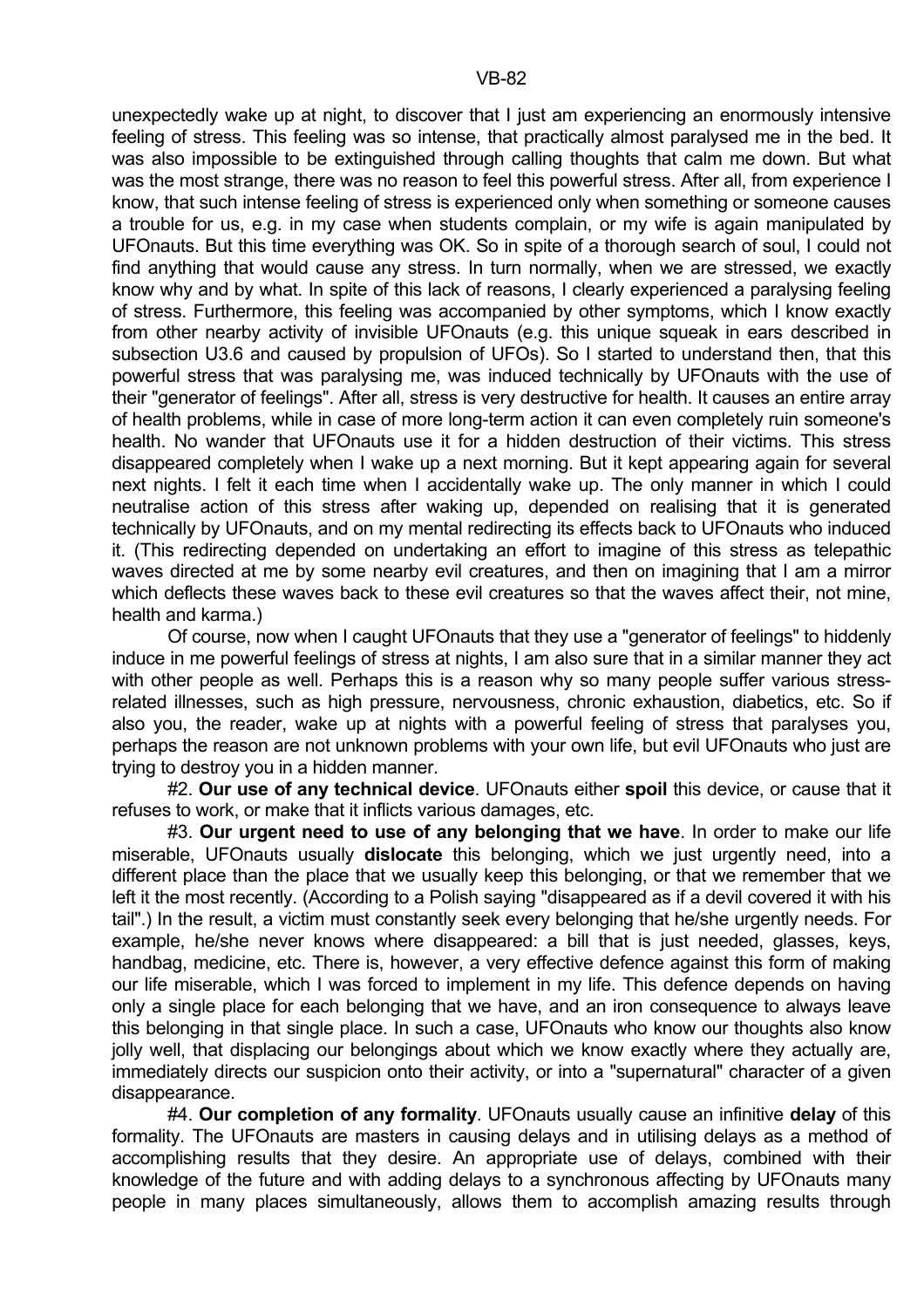ordinary delays. These results are the same as normally would require destruction, killing, or complete blocking. I must admit, that initially I did not understand the meaning of delays caused by UFOnauts, wrongly taking these delays for sabotages which would not work for UFOnauts. The reason was that many sabotages which I experienced (e.g. described in subsection U3.8 sabotages of my computer or printer), usually caused a delay of something for only a relatively a short period of time. But because I was stubbornly using the "method of a blind samurai" described in subsections V5 and W6.1, these delays could not completely block a given activity.

 Only an accident allow me to discover, how delays may lead to the same effects as destruction, although they do not carry such a nasty karma in them. This accident took place, when I needed to make an important decision concerning UFOs, but in order this decision was "yes", it required a previous receiving a letter from one of my supporters. Because this letter would not arrive, I delayed and delayed the decision. Finally the time run out completely and I had no other option but to take the decision "no" and to run the actions which were linked to this decision. These actions immediately make my "no" decision permanent. But around two hours after I took this decision and run activities which implemented it, the long-awaited letter arrived which contained data that would be a base for taking the decision "yes". Unfortunately this data arrived two hours too late! When with a feeling of great disappointment and sorrow I red this latter which arrived too late, from its content I learned, amongst others, that the sending of this letter took place so late, because all the time something kept popping out that continually managed to introduce further delays. From the description of these events I recognised that they were typical UFO sabotages. So UFOnauts knew, that if they manage to delay this letter for a given period of time, the final effect will be similar as a total blockage of the entire action for which it was to serve! After this particular case, I started to understand why UFOnauts frequently carry out sabotages, which are only aimed at delaying something by a given period of time, not at a complete blocking of this something. After all, knowing the future they know also jolly well, that such a delay is an equivalent to a complete blocking of a given activity. Of course, the mechanism of this delay not necessarily must lead through a path of final decision similar to the one which I described above. After all, the final effect of a delay may also block or destroy completely, if this delay manages to e.g. make someone to forget, discourage, take an offence, get angry, extinguish of an initial enthusiasm, etc.

 #5. **Our harmonious cooperation with other people**. UFOnauts make it miserable by causing scoffing, **being laughed at**, etc. The spread of sarcastic opinions on ideas or on people that UFOnauts try to fight down, is one of the most frequently used methods of making someone's life miserable by UFOnauts. A classic example of using it is the case of a sect called "The Flying Saucer Spiritualists" from Garland on suburbs of Dallas, USA. The "god" of this sect supposed to appear initially on 25 and then on 31 March 1998 on channel 18 of every TV set in the USA. The function of this god most probably was assumed by one of the invisible UFOnauts. Initially with the use of many "miracles" seen by the crowd of 150 members of this sect, this UFOnaut convinced the leader of the sect, that is going to appear in TVs. He ordered then to inform the entire America about the approaching appearance. However, after the matter gained a publicity, the "god" of course failed to appear. This caused an enormous ridicule and disgrace that affected not only this particular sect, but also all these who somehow are connected with UFOs. A short information about this ridicule is published in the article **[3VB4.7]** "They expect God to show on television" published in the Malaysian daily New Straits Times, issue from Thursday, 26 March 1998, page 16. Also, on 25/3/98 it was published in Internet under the address: http://www.abcnews.com/sections/us/Daily/News/chentao320.html. On 5 April 1998 the entire matter was additionally scoffed at in a brief notice entitled "Cult claims God landed in Dallas" published on page 15 of the Malaysian Sunday magazine SUNday. Other example of the use of scoffing as a method of action of UFOs is the campaign of sarcastic jokes about Poles described in subsection V5.1, that is recently escalated through people that practice the philosophy of parasitism.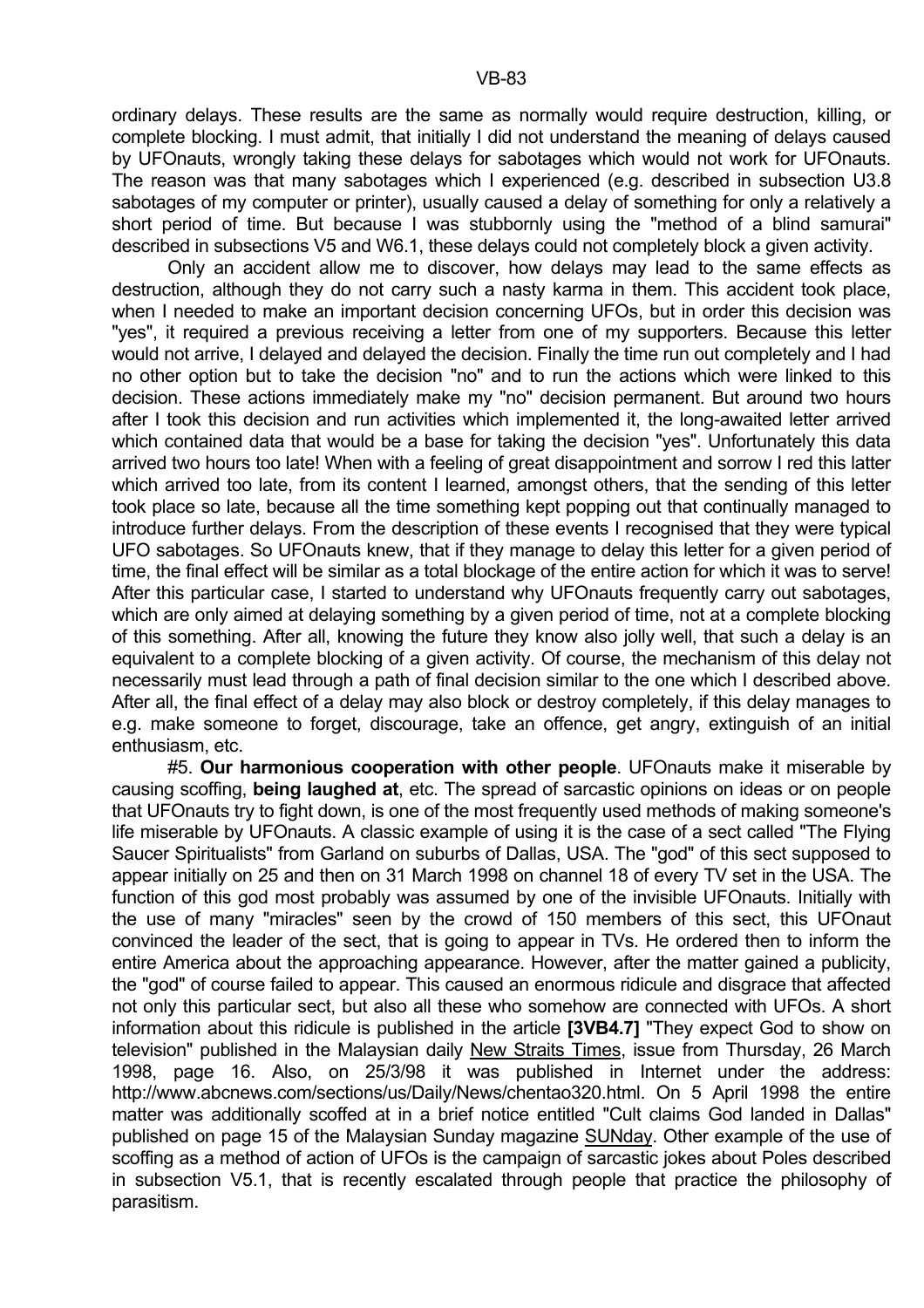#6. **Doing our job**. The favourite sabotage of UFOnauts that make my own life miserable at work, is to cause **complains**. Such complains of a serviced group of people against service providers, is one of frequently used methods of undermining of inconvenient activities and destruction of inconvenient people. The reason for such popularity and commonness of complains is the fact that for every case that UFOnauts wish to fight down, it is relatively easy to find a parasitic person, which can be manipulated into a complain. In turn in many societies there are mechanisms already in place of hyper-sensitive reaction to every complain. These mechanisms are able to successfully block or destroy every activity that a given complain concerns. So all what UFOnauts must do to effectively use a complain, is to appropriately manipulate a complaining person, so that in his/her complain some sensitive issues are used.

 #7. **Maintaining our authority and good name**. The action of UFOnauts which is to make someone's life miserable, in this case depends on dissemination of gossips, slanders, **libels**, etc.

 Other methods of undermining someone's good name and authority by UFOnauts may include, amongst others, an **extrapolation of suspicions**. It is a very cunning methods of action of UFOnauts. As it stems from my research, it depends on using the tendency of people to generalise in opinions and judgements that they adhere. As we know, people have this nontotaliztic tendency, that is they catch someone on one error or inaccuracy, then they suspect that everything that this person is doing is erroneous or inaccurate. If e.g. they suspect someone of one thing, then they extrapolate this suspicion to everything that a given person does. Knowing about this, UFOnauts cause that people whom they wish to discredit commit an error, or are allowing others to catch themselves on one small cheating or lie, so that later people suspect that everything that these people did or stated is also an error, a cheating, or a lie. A perfect example of mastership in use of this method by UFOnauts, is a series of excellent UFO photographs, an example of which is shown in Figure S1. The person who took this UFO photograph was later manipulated by UFOnauts into falsifying his next UFO photograph. So when he was caught on falsifying this next UFO photograph, people started to believe that all photographs of this person, including into this number also photographs from Figure S1, were falsified.

 #8. **Maintaining our own rationality and self-assurance**. In order to destroy it, UFOnauts use the **area of someone's lack of rationality**. Every person has an area of a hidden "weakness", inside of which this person looses ability to think rationally and starts to behave irrationally. This area usually is connected with hidden believes, fears, or holds-back of this person. Usually it is clearly visible in people with tendencies to loose the sense of proportion, with tendencies to hysteria, fanaticism, manic behaviour, etc. UFOnauts are masters in detecting it, and always excellently utilise this area of someone's lack of rationality. For example, they force with it the obedience of a given person. The best this tendency of UFOnauts is expressed by Karla Turner in her article **[2VB4.7]** "Wziecia - zagadka XX wieku" published in the Polish quarterly UFO, no 26 (2/1996), pages 53 to 66. There, on page 60, she writes as follows, quote: "In the book *Taken* a description of one thing is provided, which Pat recalled without the use of hypnosis. She was in a compartment, in which a cloned body was shown to her - a copy of her own body. It was said to her, that this body is going to be used during her resurrection. The creatures told to her, that they work on the command from God and that they create new bodies which according to what the Bible says we are going to receive during the resurrection. They said to her, that they are doing this on the command from Jesus. ... This was the explanation which seemed to Pat the most appropriate. She is very religious person and when these creatures deal with her, they always appeal to her religious believes. In many other cases it is not so, in spite that the same events take then place. Lisa also was shown a copy of her own body, but she was not told about any work done on the command from God nor about any resurrection. She was told straight: 'If you are not cooperating with us, we will change you with this body and no-one is going to notice any difference'."

The above should be complemented with the information, that Karla Turner unexpectedly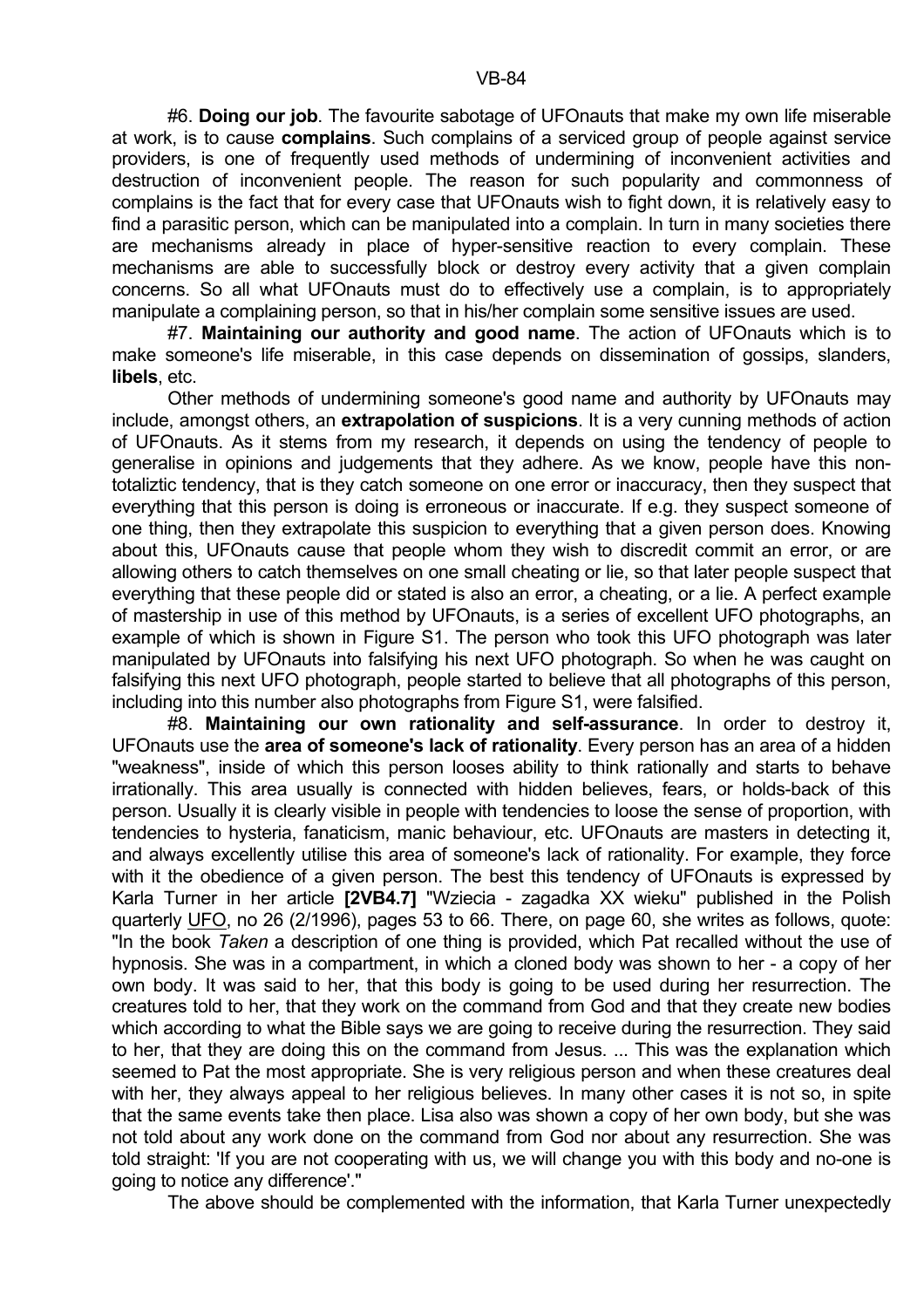died of a cancer. It occurred in circumstances in which her intentional assassination by UFOnauts cannot be ruled out. Especially if we take under account the device of UFOnauts described in subsections O5.3.3 and N5.2, which is to induce a cancer in people. We must also remember that Karla Turner saw through intentions of evil parasites from UFOs and tried to turn the attention of people onto the deadly danger that threatens us from UFOnauts. She also did not keep quiet her opinion that UFOnauts are deadly enemies of humanity.

 #9. **Our completion of important intentions**. The sabotage of these intentions by UFOnauts usually depends on **blocking of bottlenecks**. This method is used in almost every case, when evil parasites from UFOs decide to prevent some development of situation. They always implement this method through manipulating on individual people - i.e. "traitors" described in subsection U4.4. On their behalf these traitors block the most strategic activities, which usually are described by the term "bottlenecks". For example, in case of me researching and disseminating ideas that are dangerous to UFOnauts, such bottlenecks are, amongst others: (1) publishing these ideas, (2) keeping in touch with the rest of the world (as - by a strange "coincidence" I am systematically pushed either increasingly deep into jungle, or into areas where the "devil says good night"), (3) computer in which I keep all my publications and data, (4) work with which I earn for my living, (5) finances for my research (I always pay for my research from my personal salaries), (6) personal safety, and several others. In order to neutralise me, it is enough that UFOnauts completely block one of these bottlenecks, i.e. that they either disallow me publishing, or deprive me the ability to contact with the world, or remove from my funds the purchasing power, etc. So I continually encounter such attempts during my activities.

In order to provide here an example, whenever I find a way to publish any of my works, immediately appears an individual, who with a maniac stubbornness closes for me this way, and disallows further publishing. Usually he/she does not have even a slightest idea what is being published. So I am forced to seek a next way to publish. Soon after I find it, a next maniac individual appears, which again closes this next way. Most frequently people used for this purpose turns out to be administrators directly responsible for the decisions concerning a given bottleneck (e.g. the direct managers of this bottleneck). In my case, these administrators indulge in unexpected depriving me access to typewriters, printers, and photocopiers, while in case of using someone's services, they make impossible the completion of orders, close the cooperation with a given outlet, etc. Such a play in opening and closing publishing channels is carried out in my case continually since around 1989. It was continued in 2003 when I was updated this monograph. Only that from the previous publishing on paper it shifted onto electronic publishing with the use of Internet.

 In the area of blocking my link with the world, UFOnauts usually sabotage my efforts through manipulation of a postman or someone on a local post office. But I also experienced cases of: children of the neighbour stealing my correspondence, a secretary intercepting my letters for nice stamps, a jealous girlfriend systematically burning my correspondence in case it originates from a different woman, while in Timaru (New Zealand) - administration of my employer insisting on opening my correspondence against my protests and then charging me every month \$10 for taking care of it. The most drastic success of UFOnauts were times of writing monograph [1/2] during my stay in Borneo. (Monograph [1/2] was a predecessor of this monograph.) It was then that UFOnauts managed to block almost completely my entire link with outside world. They accomplished this with hands of a local postman who was delivering letters at my private address. (I was then living on a suburb of Kuching called "7th Mile".) In a manner completely open, almost like hypnotised, he with a manic stubbornness intercepted and destroyed my ordinary correspondence, while send back all my registered letters with a message "addressee unknown" in spite that many times he talked to me and knew me in person. He also refused to deliver to me messages about the arrival of registered letters, and carried out numerous completely irrational activities, which cannot be logically explained, but which effectively cut me out of links with the outside world. (It is also difficult to explain the fact that my appeal to the management of the local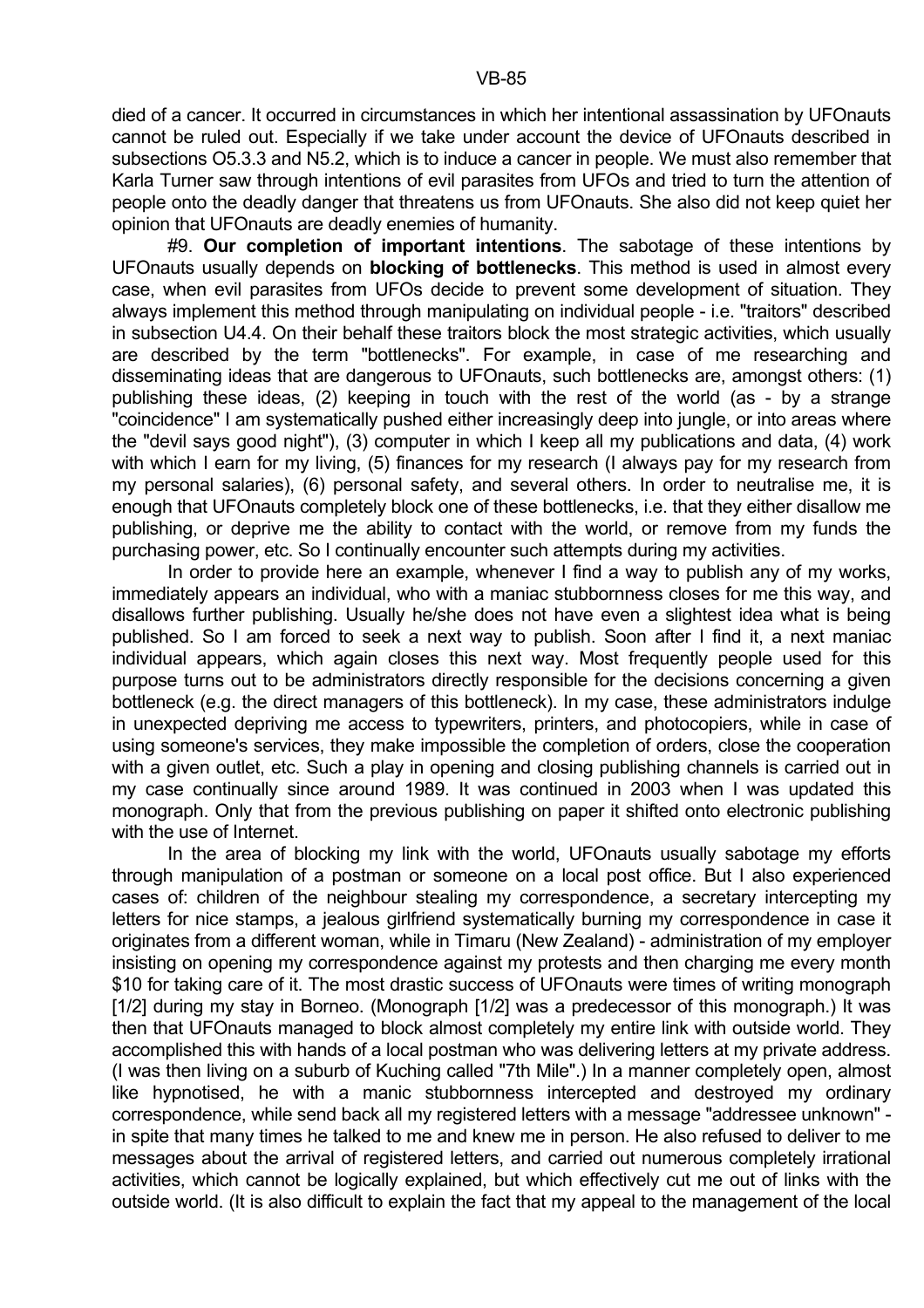post office accomplished a reverse effect, and also that majority of letters which managed to get through this blockade were torn apart as if someone look at the content and then glued them again with a rough sellotape. After all, it takes a special type of post office, to allow such practices escape unpunished.) Similar attempts I also observed in several other places of my residence. But these other ones did not block my correspondence the same effectively as in Borneo. The regularity which stems from my to-date observations, is that UFOnauts much easier manage to block and to destroy correspondence directed at someone's home address, than at the work address. Therefore for the most important correspondence it is beneficial to use the address at work - even if this is connected with enduring various persecution induced by UFOnauts intentionally to discourage the use of business addresses. (In my own case, such a clearly discouraging activities were carried out in years 1999 to 2002 by my employer in Timaru, New Zealand, where all my correspondence was opened and red.)

 Of course, I am not the only victim of this type of bottlenecks' blocking. Various symptoms of it can be observed for practically every person whose activity threatens the interests of UFOnauts. For example, many of my correspondents admitted, that whenever they accumulate data, designs, texts, or evidence in their computers, which are significant for UFO research, then unexpectedly a strange "accident" takes a place. This accident always causes that they loose everything that they managed to accumulate. Of course, problems that plague participants of the resistance movement "RO" (see subsection O3) do not limit themselves to just spoiling computers. These problems include also a whole range of other types of destruction and damages. In drastic cases they include arson and fires. (E.g. in cases of Jan Wolski described in subsection Q1, and Andrzej Domala described in treatise [3B].) For example, almost all people whom I asked to assist me somehow in my research, reported later that in times when they started to contribute their assistance, they rapidly experienced various deep troubles. These troubles either make completely impossible to do whatever I asked them for, or make this completion very difficult. There is about a time to realise, that we are all time in the state of partizan war with evil UFOnauts, and that this war is for real. The stake in this war is not just some innocent play in "hide and seek", but a continuation of occupation and exploitation of our planet. Also the stake includes the freeing our relatives tormented and exploited on several other planets from a similar situation. Probably the stake is also the beginning of a fall down of the cosmic imperium of our terrorists and oppressors from UFOs. Even if we do not treat this war seriously, definitely UFOnauts do not take it light. So, as this is indicated here, they undertake all means available for them to make impossible our freeing ourselves from their grip.

 #10. **Having a clear idea of our situation**. In order to disallow it, unnoticeable sabotages of UFOnauts usually boil down to a **negative duplication**. This method is normally applied to hold back the progress of our knowledge and technology. It depends on spreading confusion about the correctness of a given direction, due to intentional introduction of ambiguities. Then this confusion is utilised for introducing a discouragement for pursuing a given topic.

 A first typical manifestation of this duplication is the repetition of the name. This means the assigning of the same (or a very similar) name to two different ideas. Out of these ideas, one is that which UFOnauts try to prevent from the implementation, while the second is just a tool to accomplish this prevention. Thus it is introduced on their intervention. Let us now look at examples of such negative duplication.

 #10a. Announcing a hormonal and detrimental for health induction of the growth and calling it "kinetic farming". This announcing took place shortly after I published the "telekinetic farming" described in subsection NB2 of this monograph.

 #10b. The reaction of UFOnauts to the dissemination of the design and operation of oscillatory chamber. It depended on inspiring NASA in 1999 to spend half a million dollars to finance on the University in Washington developmental works on a source of magnetic field that is called "plasma chamber". This source is described in an agency note entitled "Kosmiczne predkosci - nowy silnik" (i.e. "Space speeds - new propulsion") which appeared in **[1VB4.7]**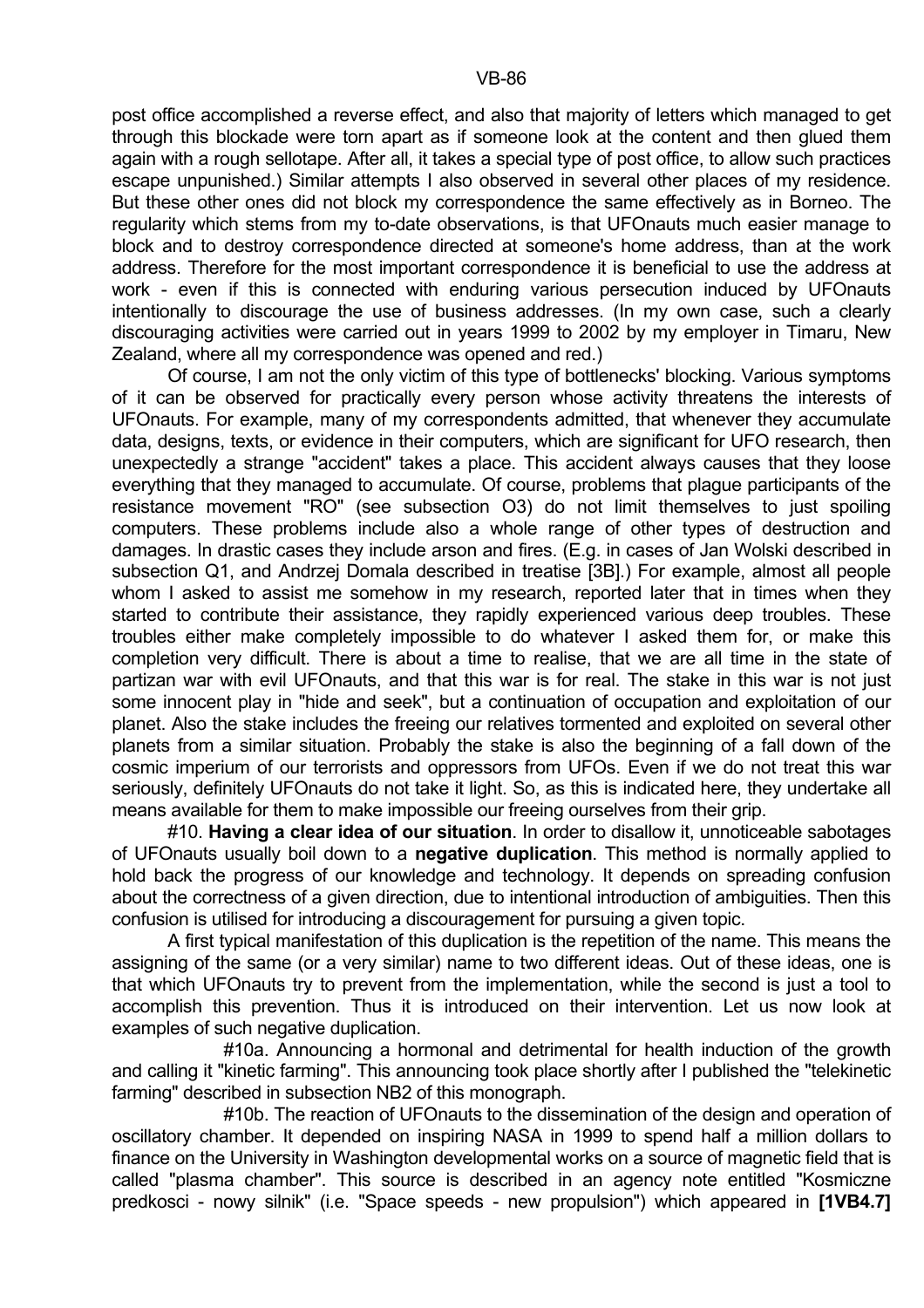section "Nauka" in the edition of Polish Gazeta Wyborcza dated on Friday, 20.08.1999. By the way, there were published and distributed in the USA two my monographs that described details of the design and operation of the "oscillatory chamber" (see items [1C]b and [2C]b in subsection C10 of this monograph). Furthermore, many institutions and individual scientists in the USA, including NASA, received my New Zealand monographs that described this chamber. Therefore, Americans obtained a chance that the "plasma chamber" from the University in Washington actually includes various ideas from my "oscillatory chamber", only that these ideas almost for sure are intentionally distorted by UFOnauts to not allow our civilisation to accidentally build this vital device.

 #10c. Establishing somewhere in the USA, the so-called "majestic twelve" which includes 12 people. It was established after people learned that Earth is currently governed by a council which includes 12 representatives of UFOnauts that occupy us, and that this council is called "majestic twelve" (for more details see also subsection O5.3.3).

 Other manifestation of the same method of negative duplication is the destructive copying of someone's positive activities. For example, when the totaliztic aliens which ally with humanity send to us vital information via a telepathic contact (see description of such a contact provided in subsection N5.2), then also the evil UFOnauts exactly in the same way send to someone very misleading information on the same topic. Or they send an information which contains knowledge that our orthodox science already managed to learn. If a constructive researcher starts to propagate constructive results of UFO research, then some traitor manipulated by UFOnauts and calling himself an "UFOlogist" starts to disseminate completely false and misleading information on the same topic. This information deny whatever the constructive researcher managed to find out. Etc., etc.

 #11. **Maintaining the correct direction**. In order to disallow it, sabotages of UFOnauts depend here on **counter-presenting false information**. This propaganda method is usually applied by UFOnauts to neutralise the interest of society in a forbidden direction. In the sense of principles it is an advanced version of negative duplication. It depends on confronting in public every factual event with a corresponding false event. An example of it can be inspiring falsifications of some crop circles, and then public declaration and disclosure of all crop circles as falsifications. When it is carried out, it creates a dominating opinion in the society, that all UFO landings in crops are products of falsifications. Of course, in order to accomplish this, pranksters must either admit themselves that they did all falsifications, or they must allow to be caught on the act of falsification (e.g. see the fate of UFO landings from Figure P3b, described in subsection VB4.3.1 and O5.1). Other example is to manipulate someone who made a real photograph of a UFO, to falsify a next his photograph. Then someone else is programmed to detect this falsification. (This took place with the correct UFO photograph shown in Figure S1. After this one, the same photographer falsified his next UFO "photograph". It also happened with a Swiss man quite famous in UFOlogy.)

For all these cunning methods of making life of people miserable, as well as for other methods of sabotage and immoral interference of UFOnauts in our lives, there is one general and very effective method of our self-defence. This method depends on: (1) detecting decisively every case when such a UFO sabotage somehow hurts us, (2) describing precisely to ourselves what this sabotage is about and how it hurts us, and (3) asking in our prayers to the universal intellect (UI), or programming directly the universal computer (UC) with our feelings, to allocate karma for this sabotage directly to the UFOnaut who caused it, but NOT to the human or object on Earth onto which this UFOnauts is intending to shift the blame for this sabotage. If in our prayer to UI, or in the programming of UC with our feelings, we put sufficient amount of our determination and certainty, then this UFOnaut is NOT going to escape the punishment. This because the typical for such cases attempt of UFOnauts to shift the karma onto someone or something different, this time will not work. In order to prevent in the future the repetition of the same sabotage, it is

 $\star \star \star$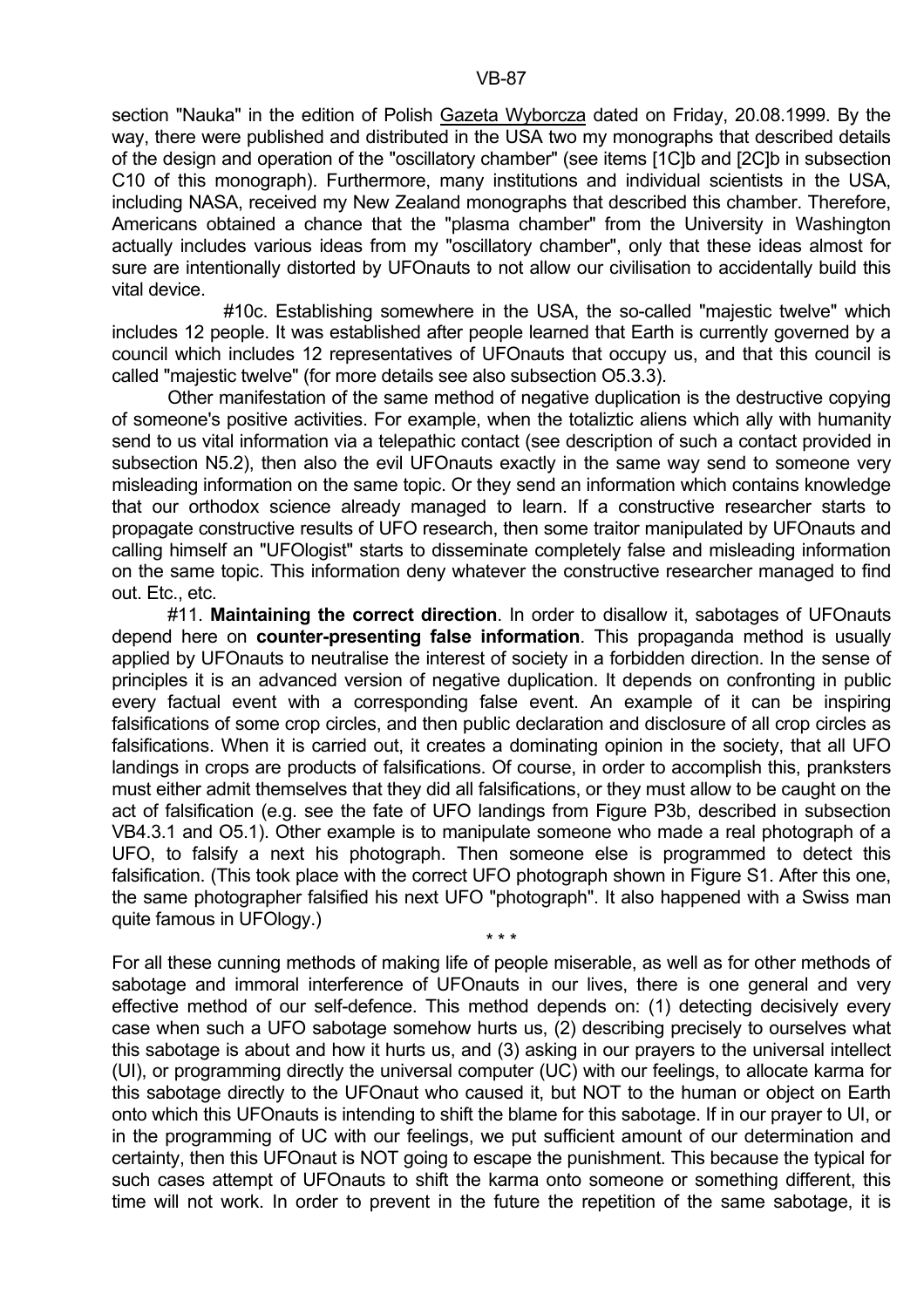enough to somehow let to know to this UFOnaut that already received the appropriate karma. This should realise them, that with each next similar action the redirected karma is going to charge them increasingly more. The informing of UFOnauts can be accomplished by publishing somewhere the exact description of a given sabotage. (As we already know, UFOnauts for sure are going to read this description.) This description also can be presented to the discussion list of totalizm. More about this particular method of our self-defence against making our lives miserable by UFOnauts, can be found in subsection JB7.1. In turn the general principle on which karma for these crimes is shifted onto UFOnauts who carry them out, is described in subsection I5.7. devoted to magic.

### VB4.8. How UFOnauts maintain unnoticed their interference into our affairs

 Direct and continuous interference of UFOnauts into our lives described in this subsection, displays an attribute that is not met in any human activities. Namely for people it remains completely unnoticeable. In order to accomplish and maintain this our inability to notice them, UFOnauts adopted and consequently obey appropriate "requirements", "policies", and "principles" of their hidden operation on Earth. This subsection is aimed at revealing and discussing the most important of these. Here they are:

 #1. **Keep people in the lack of awareness or certainty of the occupation of Earth by UFOnauts**. One of the most direct manifestations of this principle is for example the continuous hiding of UFOnauts from people described in subsection VB4.1. This hiding causes that UFOnauts operate on Earth almost exclusively after they e.g. switch on their state of telekinetic flickering, which provides UFOnauts and their vehicles with invisibility to our eyes and instruments.

 #2. **Continually eliminate and remove all evidence of their presence on Earth**. After all, the presence of such evidence could cause that people would realise the fact of occupation of Earth by UFOnauts, and they would be able to confirm this fact.

 #3. **Make impossible for human to learn past**. Especially thoroughly is blocked the knowledge of this past, which concerns the very beginning of human settlement on Earth. This blocking boils down to several very effective actions. The most important of these is the destruction of all material remains (evidence), which could shone any light onto human past. A next activity is to cut people off the access to ancient written records. (Notice here, how thoroughly is blocked the access of people to famous and found quite a time ago ancient manuscripts from Israel, known under the name of "Dead Sea Scrolls". Their content is not available to humanity even today, apparently in order to "carry out their careful studies".) Furthermore, UFOnauts resort to complete burning out of old libraries, ancient books and chronicles, etc. For example, I propose to consider how it happens that whenever there is a large accumulation of old documents, always someone or something effectively destroys them. As an example consider here: (a) the fire of Alexandria Library so famous in antiquity, (b) burning out of all ancient Chinese chronicles by the Emperor Ching, who openly admitted that he done this in order to keep people in darkness - because stupid people are easier to rule, (c) the "cultural revolution" in communistic China, etc.

 #4. **Block the progress of knowledge on Earth in all strategic disciplines** which decide about technological domination of UFOnauts over people and about the capability of people to detect UFOnauts. (Into such strategic disciplines are included, amongst others, all directions covered by the content of this monograph - see the list of such disciplines provided in subsection VB5.1.1.)

 #5. **Intentional directing human knowledge astray**. This includes many activities aimed at inspiring by UFOnauts the official imposing on people various erroneous ideas and theories. For example, pushing people into acceptance and implementation of these scientific theories,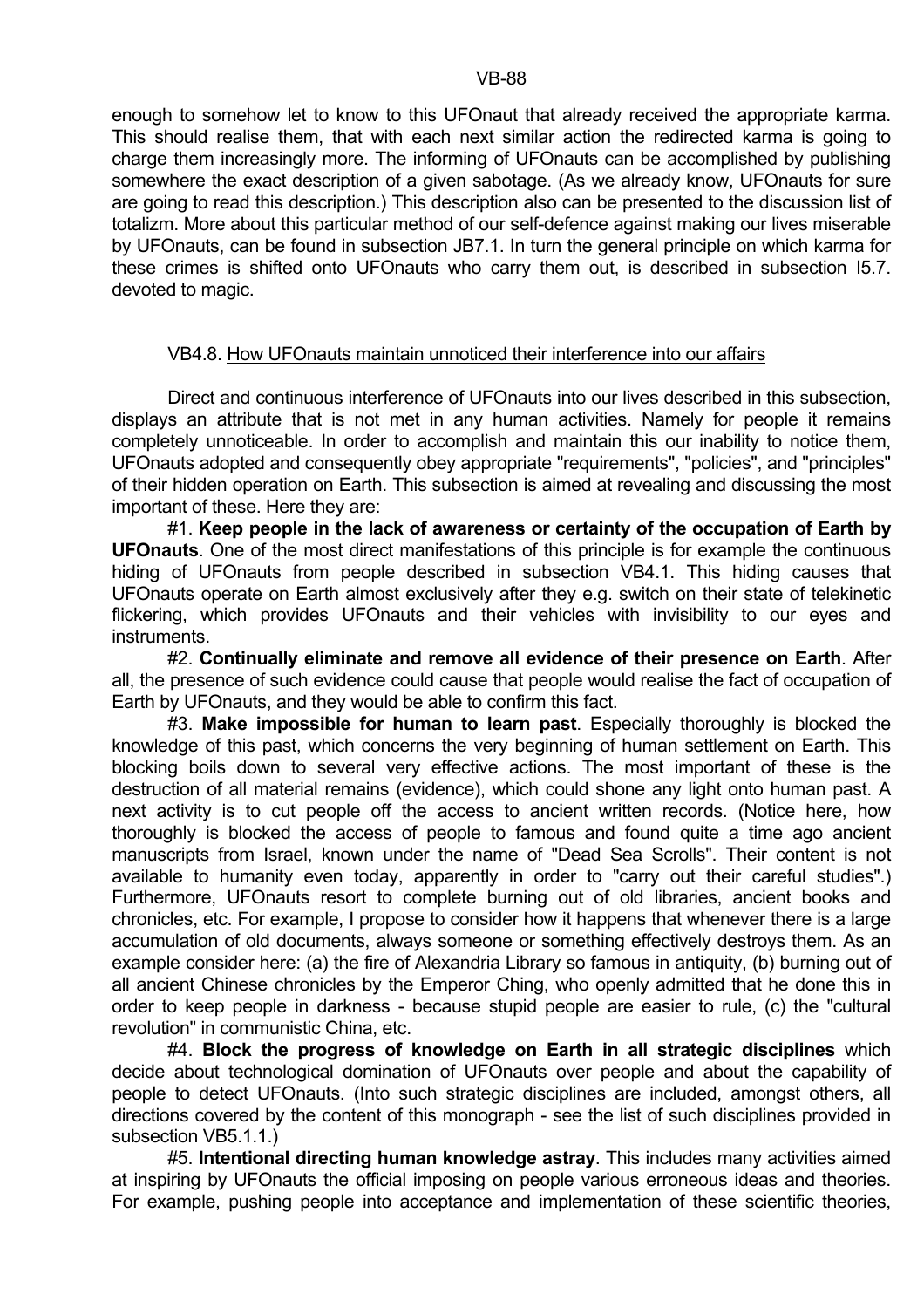which do NOT threaten the domination of UFOnauts over people. Or utilising in human lives only these principles and rules, and preferring only these technical developments, which support interests, aims, and philosophy of UFOnauts. Illustrative examples of such scientific theories manipulated into people are presented in subsection VB5.2.1.

 #6. **Induce the domination of emotions over reasoning**. UFOnauts so manipulate the emotional and intellectual climate on Earth, that all matters concerning UFOs and other strategic matters, people treat emotionally instead of rationally. This allows UFOnauts to manipulate appropriately on these emotions. For example, they do not allow that people use their reasoning, analysis, and logic in any matters concerning UFOs. Rather, due to appropriate manipulation on human emotions and views, UFOnauts force people to react with negative feeling such as hysteria, hostility, scepticism, doubt, irritation, boredom, etc. - see subsections N4, JD7, and VB4.2. In this manner, for thousands of years all rational analyses of UFO activities on Earth was effectively blocked and neutralised (especially in times of medieval inquisition - see also subsection V7).

 #7. **Limit the freedom of searches for truth**. It mainly depends on continuous watching and misleading human scientists, inventors and creators, who work on strategic topics that could threaten the domination of UFOnauts. Through such misleading UFOnauts try to direct these people onto wrong solutions or to erroneous ideas. In order to cause this, UFOnauts: (a) manipulate into these people greed and the feelings of being threatened, (b) disallow them to distribute their correct ideas amongst other people, (c) prevent their advancement into positions which would give them a noticeable influence on the direction and topic of their research, (d) undermine the roots of their creativity, (e) destroy with hands of collaborators the professional careers and personal life of these people, (f) whenever necessary even assassinate them. Especially if their discoveries, publications, or other creativity, are dangerously close to revealing the truth about UFOs, or are inspiring searches for this truth.

 #8. **Paralyse with fear**. In my research activities to-date, I encountered many times the strange phenomenon, that people who threaten interests of UFOnauts with some their activity, always show the "phobia of being persecuted by special services". In the normal cases this phobia usually manifests itself in the deep belief of a given person, that he is continually being watched by special services of either the country in which he lives, or by American CIA and Russian KGB, and that his life is in a continuous danger. In the higher level of advancement, this phobia is capable to paralyse completely activities of a given person. Some of its victims start to hide all the time, stop using the television and telephone because they suspect that special services build spying cameras and listening devices into them, start to panic on the view of every stranger who tries to talk to them, avoid giving their name and the place of living, are afraid to say anything about their experience or discoveries - means they act entirely in the manner which lies in the interest of UFOnauts. Surprisingly, several people reported in this monograph (without mentioning their names) already reached this advanced stage of the phobia. It is interesting, that in spite of existence of such phenomena as "man in black" (MIB), victims of this phobia never suspect UFOnauts to induce intentionally in them the psychosis of threat, and always believe that the responsibility for this threat lies in some Earth's special services.

With the first such a person completely paralysed with this phobia I met already in 1983. He was a New Zealand UFO researcher, who by the way did a lot of good work in the UFO area. He believed deeply, and he immediately informed me about this, that on his back special services of as many as three different countries are sitting, namely CIB from New Zealand, CIA from the USA, and KGB from Russia. I initially treated him, and many others that I met later who also behaved as him, as a slightly over-reacting and over-sensitive people. However, with the elapse of time I started to be surprised by the commonness of this phobia in many people connected with UFOs, and the similarity of symptoms of this phobia in all people affected. "What is really going on" I started to understand when on Borneo I was affected myself with a massive UFO campaign of such scaring me. This campaign coincided with the period of writing monographs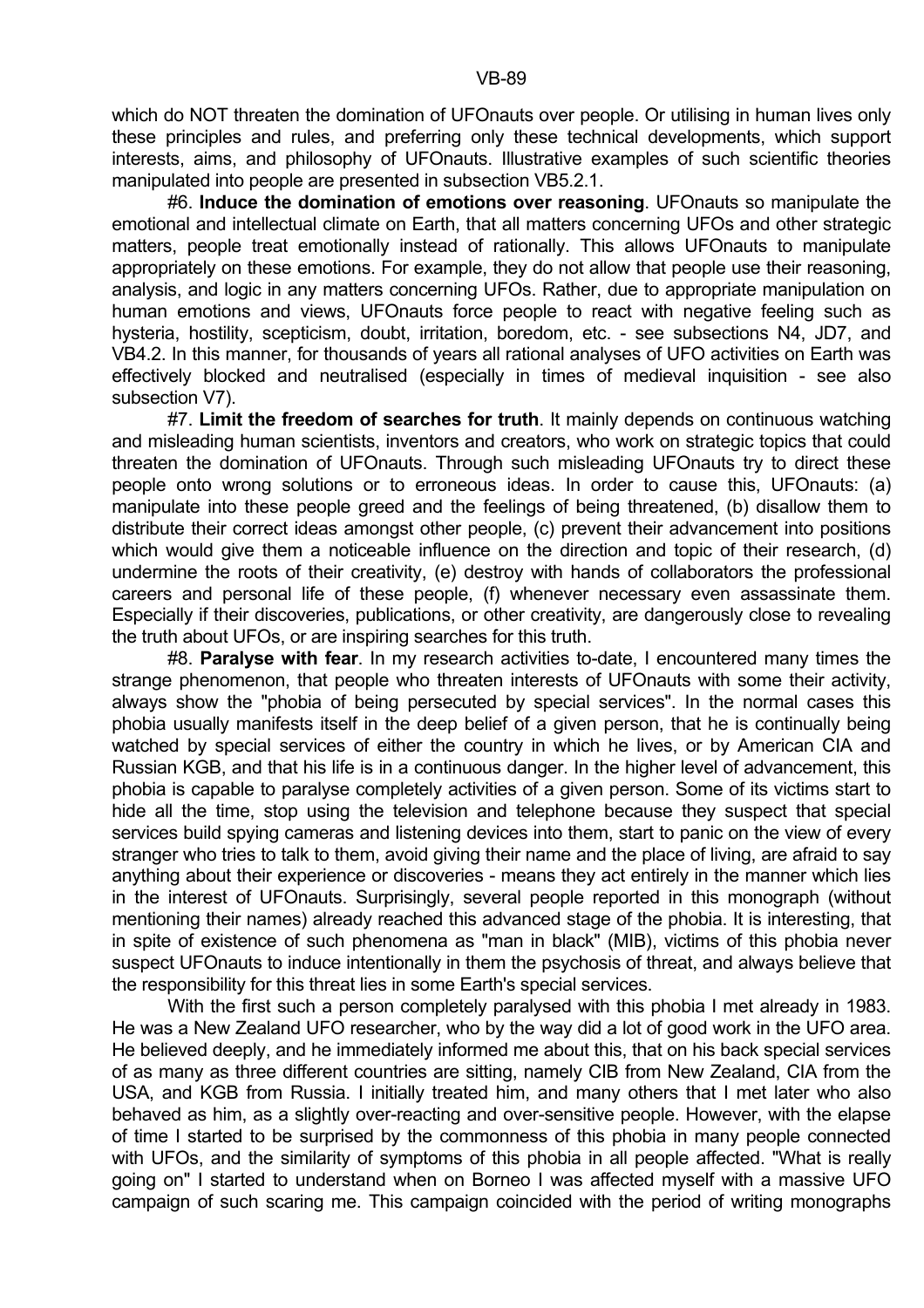[3/2] and [1/2]. (I should reveal here, that during my writing this slightly older [1/2] version of this monograph, UFOnauts were swirling and acting around me like a worm that is being put onto a fisherman hook.)

 In my own case, this campaign of "paralysing with fear" took a form of clear letting me know, that I am constantly being watched and checked. For example, frequently when I was looking onto the street, opposite to my house and exactly in front of my windows, a huge car of an old and very distinctive mark and colour (the so-called "road cruiser") was usually parked, while inside of it a strangely looking person was intensely watching my windows. When I was leaving my house in order to have a better look at this person, the car was darting away, while its silent and dynamic departure strangely contradicted to its appearance of an old junk. Many times during going to the city, I was followed by a distinctively dressed (i.e. old-fashion and strangely) and clearly noticeable individual. But when I tried to approach this individual closer, in order to have a better look at him, he always disappeared without a trace. A significant proportion of my correspondence arrived cut opened and then carelessly stuck back with a brown packing "sellotape". Such cut opening and then sellotaping with a noticeable tape were even letters which could be easily opened, copied on a photocopier, and then stuck again without leaving any trace. Also receivers of a significant proportion of my correspondence that I was posting then, complained that it arrives in a similar cut-open state. From my flat various documents started to disappear, even these most guarded and locked. In one case disappeared even a number of the journal "UFO" (referred here as [2VB4.7]) just analysed, and left on my bed. The most nontypical, however, were self-switching of the water heater for my shower. For a duration of around a week, everyday before I left to work, I systematically made sure that the current supplied to this water heater is switched off. Every day, after I returned from the work, I was finding this heater switched on - what was indicated by the glowing of the red warning lamp (it is physically impossible this heater switched by itself). Simultaneously, I was finding the floor of the shower freshly sprayed with water, sometimes still evaporating. Someone was clearly letting me know, that is taking the shower in my home just before I was coming back from work. (I was living then alone and apart from me no-one had the key to my house.) My discoveries of all these signs always were accompanied by a powerful feeling of threat emanating from somewhere. It carried all symptoms of telepathic manipulation on my mood. It tried to impregnate me with a deep belief along the lines "you are being watched, so run away from this place; after all it does not matter that you are innocent; remember that here are hanging people for any small thing". If I would not establish previously on the basis of various manifestations in my subsequent flats and offices, that I am continually watched by invisible UFOnauts and subjected by them to various stresses and manipulations (e.g. see subsection W4), in face of such obvious evidence of someone's open interference into my life, I would also get a phobia that special services of various countries are sitting on my back. Interesting, that almost all phenomena of "paralysing with fear" described above (but excluding cases of opening and checking my correspondence which still last until today), disappeared rapidly and unexpectedly shortly after I described them in this paragraph and included into the content of my monographs. (For the first time this information was published in monograph [1/2].) So it is another extraordinary "coincidence". It looked as if whoever ordered all these activities, rapidly come to the conclusion that there is no sense to continue them further, because they do not bring the intended results.

 This type of long-term scaring activities may tear nerves of even the least scared people. Especially considering the methods that are actually used in various countries. I personally know someone, who on every opportunity warns me "be beware, many countries do not like foreigners with large correspondence". On this occasion he always tells me his own experience to which he was subjected one day. This person is a good character and pedantically obeys law. In spite of this, when once he was walking along a market of the country which he was just visiting, a local female started to yell "thief, catch him, he stole my watch" pointing just at him. Before he recovered from a shock, like from underground local policeman appeared, whom you usually do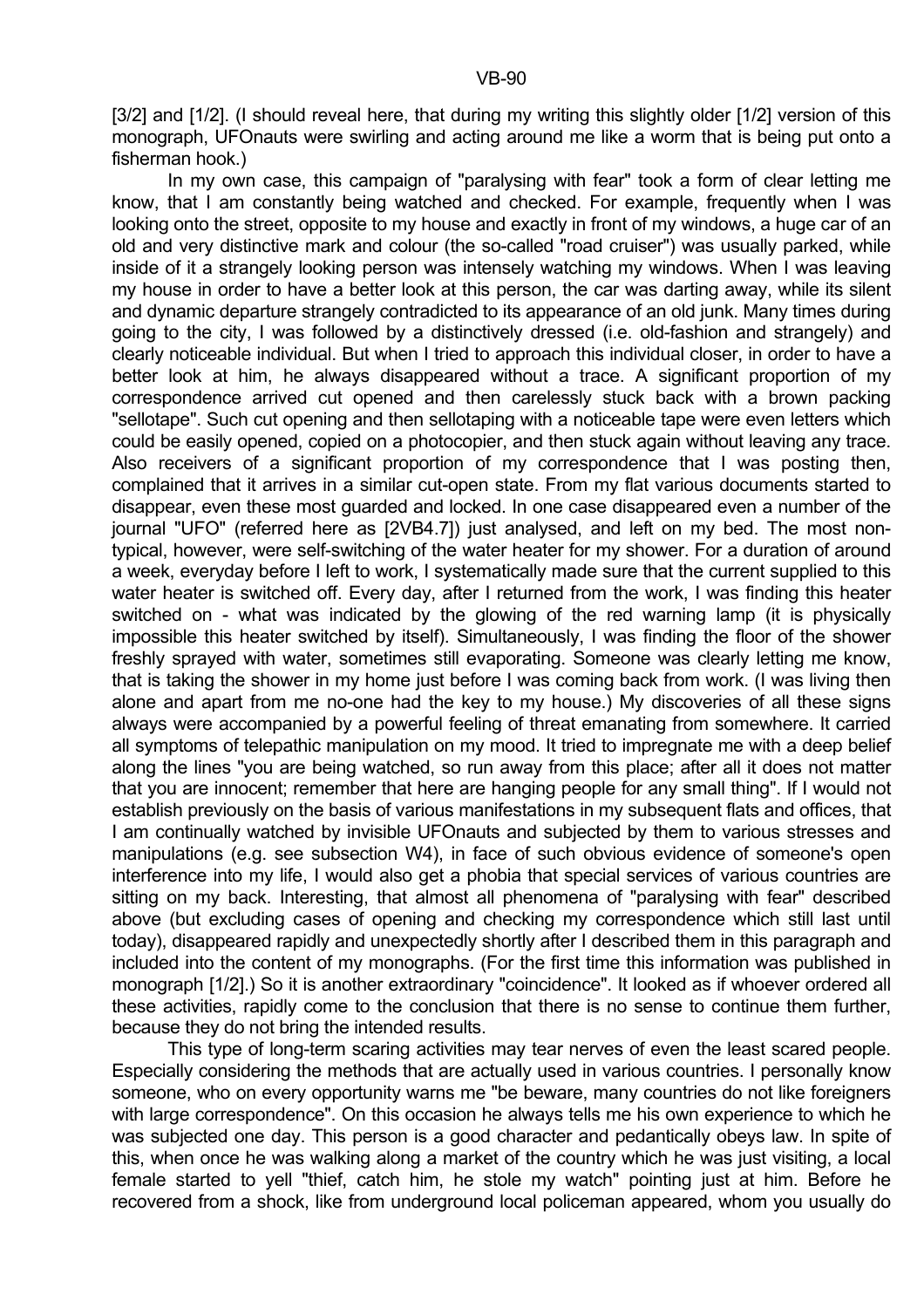not find on such markets. One of them ostentatiously put his hand into pocked of this my friend and pulled from it ... a watch. How this watch went there, my friend does not know, but the fact is that my friend did not put it there. A while later my friend was already hand-cuff and lead to a prison van that probably awaited behind the corner and arrived immediately. But before he was thrown inside of this van, an individual in civil clothes come out of it, looked at my friend and said to the group that led him "it is not this one - you took the wrong person". Policemen fast de-handcuff him, one of them polite said "sorry sir", and before my friend managed to catch the breath and say anything, all of them rapidly disappeared. Even many years later, my friend still ponders what would happen if he would turn to be that one whom then they tried to neutralise. Although the above case happened in a different country from that one in which I live, one cannot guarantee that a version of it has no right to happen to me.

 By the way, this "campaign of fear" carried out by UFOnauts and aimed at scaring me, from time to time was already undertaken a long ago. Only that I was not a person who can be scared easily. Therefore I started to take notice of it only when it become very intensified - means at time when I published monographs [3/2] and [1/2]. (These monographs, similarly like the present one, openly disclosed the occupation of Earth by UFOnauts.) I remember that already in 1981, means shortly after I published articles [2C2] and [1P] which contained a formal proof for the existence of UFOs and thus from which everything has started, a strange individual filmed me openly through the office's window.

This individual worked without television crew normal for cases of such filming. He stood on the footpath in front of my office window at the Institute of TBM, Technical University of Wroclaw, Poland, where I worked then. Ostentatiously and through a long time he filmed me through this window with the use of a huge video camera, of a type that is used by professional television crews. When I run out from the building in order to ask him for whom he makes this recording, on the footpath there was no-one.

 Of course, a significant irony of all of this is that without falling into phobia of being persecuted by special services, I myself am strongly engaged into the process of intense disclosing of the occupation of Earth by UFOs. For many people manipulated by UFOnauts, and for so-called "sceptics", this disclosing of the UFO occupation may also be perceived as a kind of phobia. So I count in this place, that the reader is able to distinguish a "phobia" from "knowledge" and from the "feeling of responsibility". I understand by this, that the reader is going to be aware that with this monograph I am expressing the worry about the fate and the safety of other people, not my own. Furthermore, that in support of my claims I am indicating here the repetitive evidence and facts, which every reader is able to verify.

 #9. **Multiple repetition on a given person, these methods of hidden sabotage which turned out to be effective**. Because not every method of UFOnauts is effective with every person, UFOnauts try on every person a whole array of methods of sabotage. Then they record in their computers how effective outcomes of these methods turned out to be. In case when UFOnauts must act in a manner that their methods cannot fail, they use again the method, which in past already turned out to be effective many times. Thus some people notice that they are persecuted repetitively by strands or plagues of almost identical situations and consequences, which are repeated on them infinitively. If this happens, they may be sure and I can state this without a hesitation, that UFOnauts are responsible for their repetitive plagues. In my case, such continuously repeated strands of the same methods of UFOnauts include: complaining of my students to my superiors, blocking and destruction of my correspondence, sabotaging my computers, sabotaging web pages of totalizm.

# VB4.9. How technically advanced UFOnauts operate on Earth without causing our progress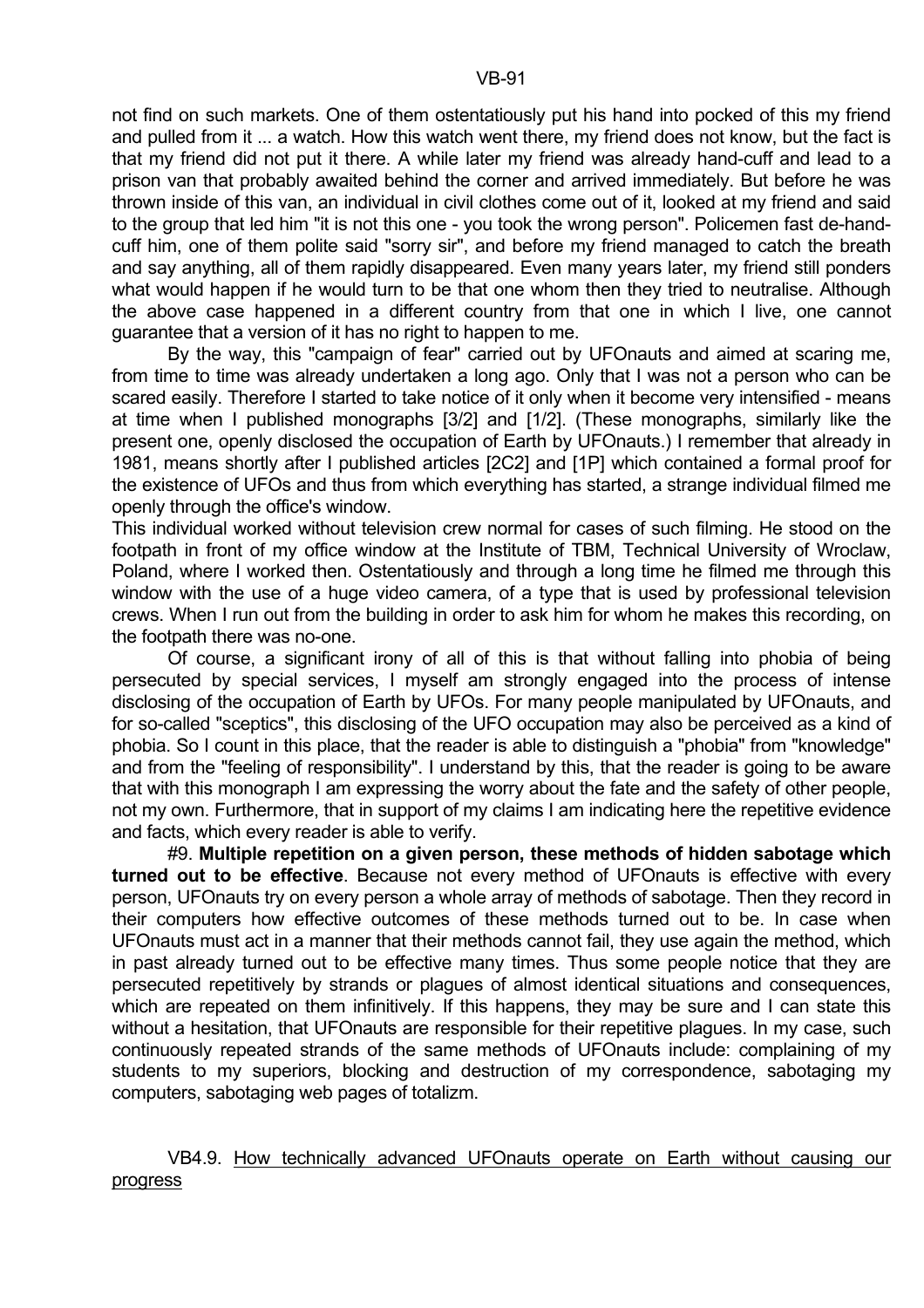Wherever there is a contact, there is also an exchange. Because such technically highly advanced creatures as UFOnauts continually interfere with our lives, an expected outcome should be that there is a leak of science and technology from UFOnauts to people. After all, the situation is similar like in human armies - whenever one army uses some kind of weapon, immediately the opposite army also soon learns to use this particular weapon. So in the result of occupation and exploitation of humanity by UFOnauts, in normal circumstances our level of science and technology should gradually increase. Such an increase, of course, would work against interests of UFOnauts. So UFOnauts must take various prevention measures, which guarantee that they may exploit and destroy humanity, but our level of science and technology does not lift at all. I managed to notice some of these steps and describe them here. Here they are:

 #1. "**Making available to people only this knowledge, which people already accumulated and the availability of which does not move people forward**". This strategy of UFOnauts boils down to dissemination on Earth only this correct knowledge and only this correct information, which actually was already accumulated by people, and thus about which UFOnauts know that it anyway is going to be disseminated on Earth. In turn the effect, or rather the impression made intentionally, that this knowledge is completely new and unknown to people, UFOnauts accomplish through dissemination of selected ideas almost simultaneously with the moment when these ideas are born on Earth. Thus, these ideas disseminated by UFOnauts still remain unknown to all people except for circles close to their creators.

 Of course, in addition to the correct knowledge which is just worked out by people, UFOnauts disseminate also on Earth knowledge which is completely wrong. This one originates entirely from UFOnauts, and is aimed at directing human searches onto a wrong track. This erroneous knowledge is discussed in more details in subsection VB5.2.1.

 A good example of implementation of the strategy discussed here, is every case of cosmic saboteurs who operate amongst people. These saboteurs have the knowledge, skills, and technical devices, that are incomparably greater than these of humans. But they never share these skills or knowledge. This concerns both, the ancient cosmic saboteurs, such as Romulus or Polish Pan Twardowski, as well as current ones.

 #2. Practising the principle "**divide and rule**". This principle originally comes from the philosophy of parasitism that is practised by UFOnauts. (This philosophy is described under the name of "evil parasitism" in subsection JD2.4 of this monograph.) Amongst people it was disseminated by Romans, means by inheritors of the cosmic saboteur Romulus described in subsection VB4.6.1. In everyday life it may be implemented on a countless number of manners. Commonly known examples of emphasizing it to an extreme, are: slavery, racism, social casts, social classes, the division of Earth into countries, etc. Recently UFOnauts started to spread over the Earth the informational version of it, which can be called "Privacy Act" or "making everything secret". (Notice that totalizm is against all possible forms of secrecy.) The introduction of secrecy, and causing that specific information is available to one sort of people, but unavailable for others, is also a version of the principle "divide and rule", with which the philosophy of totalizm fights especially vigorously.

 (I should remind here, that totalizm fights to make everything moral - means it fights that everything obeys moral laws. In turn the purest form of moral behaviour is to always disclose the truth. But secrecy is a camouflaged form of lies. Lies, and thus also secrecy, run against moral laws and against whispers of our organ of conscience. This is why an English proverb states that "wherever there is a secret, there must be something wrong". Therefore totalizm recommends and strongly emphasizes, that nothing should be allowed to be made secret and that everything should be done openly, transparently, and in a manner that is verifiable by everyone - see also item 16 from subsection VB5.2.1.)

 #3. Implementing "**hierarchies**". The existence of hierarchies, classes, casts, and different levels of initiation, is a very characteristic attribute of the philosophy of parasitism. (Parasitism is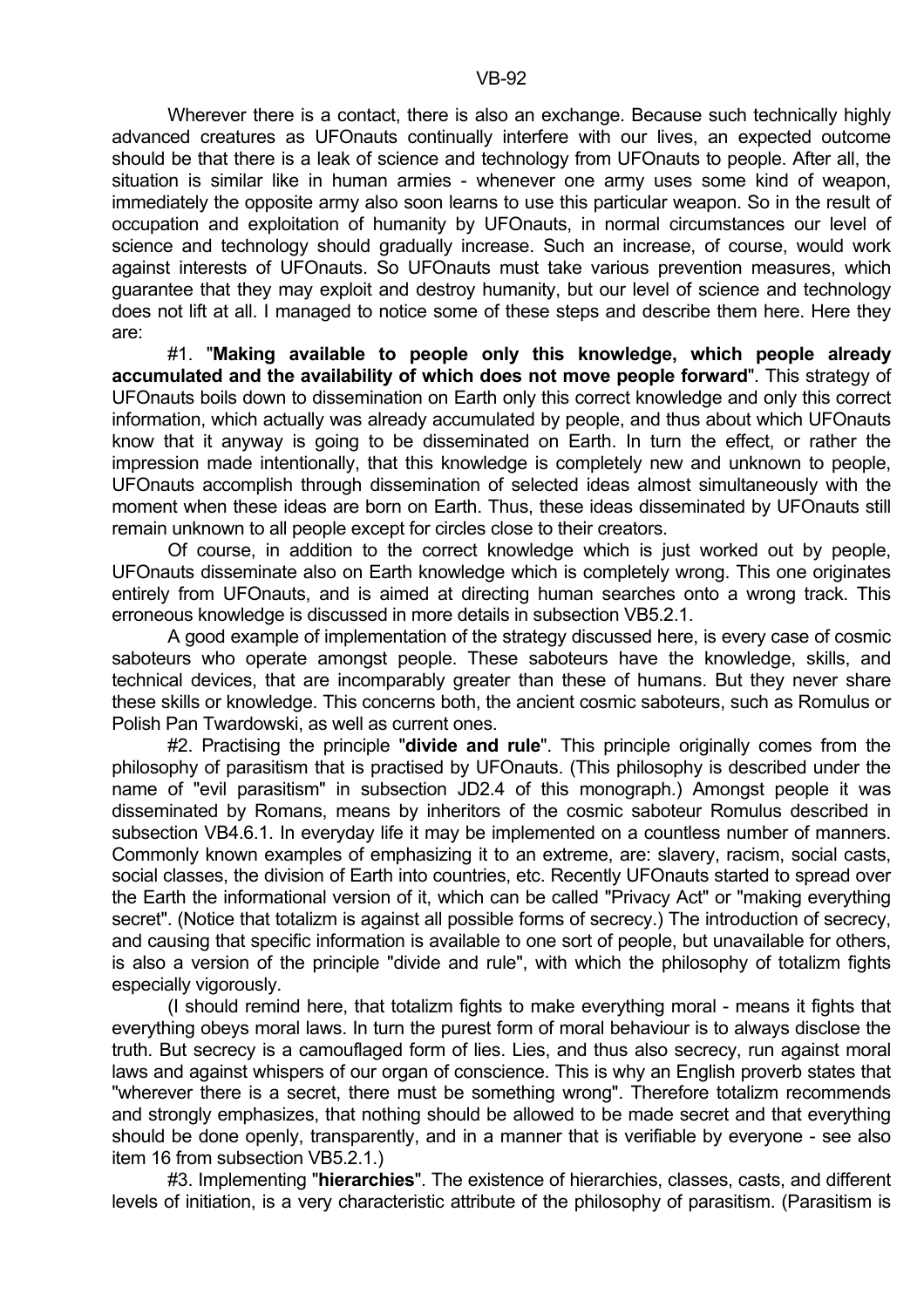described in chapter JD of this monograph.) This attribute basically differentiates parasitism from a philosophy of totaliztic type - in which all are equal and coexist on the principle of brotherhood. The support for hierarchies and for differentiation of levels of initiation, is also one of the key elements in strategy of UFOnauts. (E.g. just because the communistic ideology disseminates ideas of "brotherhood" and "equality", UFOnauts wiped out this ideology from the face of Earth.) If one analyses the activity of UFOnauts on Earth, then it is obvious that they subdivided people into classes, casts, levels, etc., from the very beginning of human history - in spite that natural tendencies of evolution is to begin societies from the point of mutual equality; see also subsections P6.5 and V3).

 #4. **Collapsing whole institutions by manipulating on individuals** that control these institutions. An example is the way communism and socialism were destroyed. UFOnauts ruined these ideologies through systematic manipulation on prominent leaders and making these leaders to commit huge number of errors. In turn the reason why communism needed to collapse, is because it adhered to too many principles of totalizm. For example, it is communism which taught people that "everyone is equal", "all people are brothers", "from everyone according to capabilities, to everyone according to needs", etc.

 #5. **Blocking the development of entire humanity through persecution, silencing, and misleading individual people who advance this civilisation**. For example, in order to hold back the development of the entire our orthodox science, UFOnauts only hold back activities of several selected scientists, about the research of whom UFOnauts know from the investigation into the future that these scientists contribute significantly to the progress of our civilisation.

 #6. **Forcing people to consider everything in separation**. UFOnauts managed to spread on Earth a tradition of considering everything in separation, instead of doing what totalizm asks to do, means seeing everything as a part of indivisible whole. In the result of this consideration in separation, in every case the same idea, phenomenon, or object receive a different name, a separate description, different attributes are considered in it, etc. In turn people who then encounter this idea, phenomenon, or object, are so absorbed an confused by differences between them, that they do not see the always the same thing is considered. Of course, this benefits UFOnauts who then are able to "catch fish in murky waters". In order to gave here the reader an idea about reasons and effects of such considering in separation, let us remind how the same kind of creatures, namely UFOnauts, are described and named in different areas, and what consequences this has in our chances of finding out that in all these areas always the same creatures are being described. For example, researchers of present events, who follow the lines of scientific searches, call these creatures "UFOnauts". In turn their nature they most frequently define as material, means the same as in people. But history researchers, the same UFOnauts call with the use of a different name "ancient astronauts". In turn their attributes and equipment, because of the lack of better data, they describe as attributes of present American astronauts. In turn religious sources call UFOnauts with the term "devils" and sometimes also "angels". (As a confirmation for just such a naming see the formal proof presented in subsection V9.1 that "religious devils are evil creatures which presently are called UFOnauts".) In turn the nature of these "devils" religions describe as supernatural, similar to that of God. Folklore describes UFOnauts with the use of tens of different expressions, listed in subsection R4 (e.g. devils, wizards, sorcerers, fairies, Santa Claus, magicians, etc.). Each one of them is increasingly more misleading. Also each one of these expressions is submerged into a misleading smoke screen of contradictive descriptions and attributes. Mythology describes UFOnauts with the use of terms like "gods from Olympus", "ancient gods", etc. Their attributes are an explosive mixture of human imperfections with supernatural powers. No wonder that present worshippers of TVs looking at all these areas in separation are unable to realise that in each of these cases always exactly the same creatures are described. Only totalizm provided us with tools, which allow to notice the identity of these creatures and to consider them as components of a larger whole. Totalizm gave us an identification key in the form of attributes of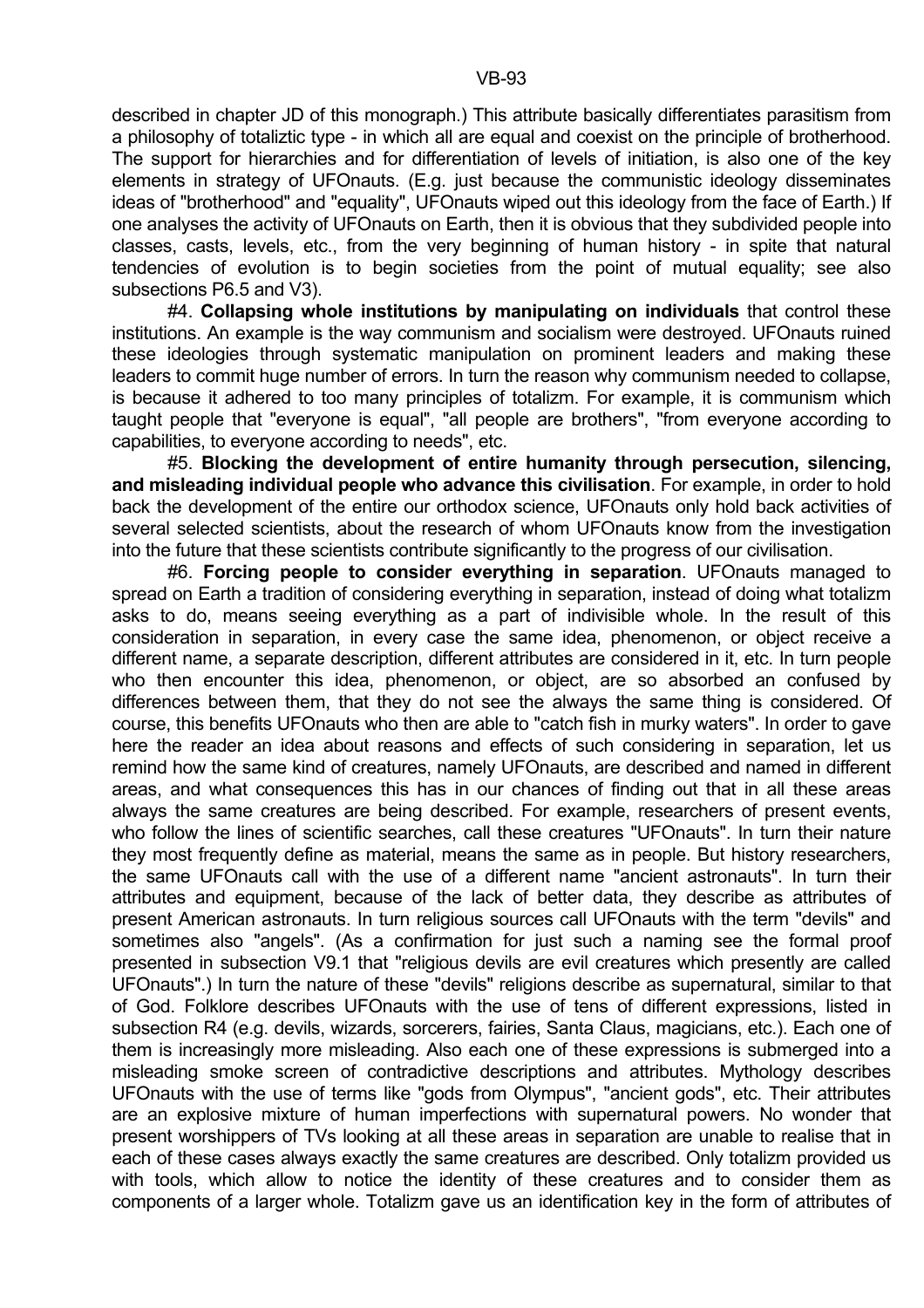their parasitic philosophy.

 #7. **Always only promising, but delaying the fulfilment into infinitive future**. In spite of their enormous technical capabilities, UFOnauts never deliver to us anything good, neither now nor in past. They feed us only with promises, encourage to wait patiently, and infinitively delay any delivery.

 #8. **Convincing people to insist on erroneous views, ideas, and directions of action**. UFOnauts recommend to us only these directions and views, which already are proven that if one follows them, then they lead to nowhere.

### VB5. Strategic goals that UFOnauts try to accomplish through their enslaving activities

In order to keep us in enslaved forever, UFOnauts developed a whole range of goals, the accomplishing of which guarantees them an absolute domination over people. Therefore, in their activities on Earth, on one hand they try to accomplish these goals, on the other hand they try to thoroughly hide these goals from people. After all, if we manage to learn these goals, then we are able to undertake actions which prevent UFOnauts from accomplishing them.

 In our vital interest lies learning what these strategic goals of UFOnauts are. Then we must develop methods of making impossible for UFOnauts to accomplish these goals. This subsection is to present the list of strategic goals of UFOnauts, which was possible to identify so far.

# VB5.1. Blocking of our scientific and technical progress

 One of the most important such strategic goals of UFOnauts, is to block our scientific and technical development. After all, it is well known that stupid and underdeveloped can be ruled much easier and exploited with a smaller contribution of effort. Therefore a large proportion of activities of UFOnauts revolves around continuous creation of various obstacles, which make more difficult the technical and scientific progress of humanity.

 Although the piling of problems on path of human developers takes place practically in every area, there is also a list of thoroughly selected strategic disciplines and areas, which UFOnauts hold back especially viciously. In our vital interest lies identifying these disciplines and areas, and then pushing forward their development as fast as we can. The list of these disciplines and areas, which I managed to identify so far, is provided in next subsection VB5.1.1.

# VB5.1.1. Strategic directions research and development that UFOnauts intensely block on Earth

 As traditionally every occupant is doing this to the enslaved population, UFOnauts also carry out widespread actions aimed at complete blocking of all strategic directions of research and technical development on Earth, which can lead to endangering the present scientific and technical domination of UFOnauts over people. Methods and mechanism used for some of these actions were presented in subsections VB4.4 and VB4.8. In the final effect these actions always try to completely block the progress in the respective disciplines. In turn the part of symptoms of their implementation on Earth include, amongst others: a hysteria which our society and orthodox scientists show towards people undertaking such forbidden directions of research, removal of researchers who undertake such research from their positions and posts, the terrorising activities of the so-called "man in black" who eliminate and neutralise all signs and evidence of UFO activities on Earth, etc.

As I managed to determine this so-far, our cosmic occupants from UFOs selected a whole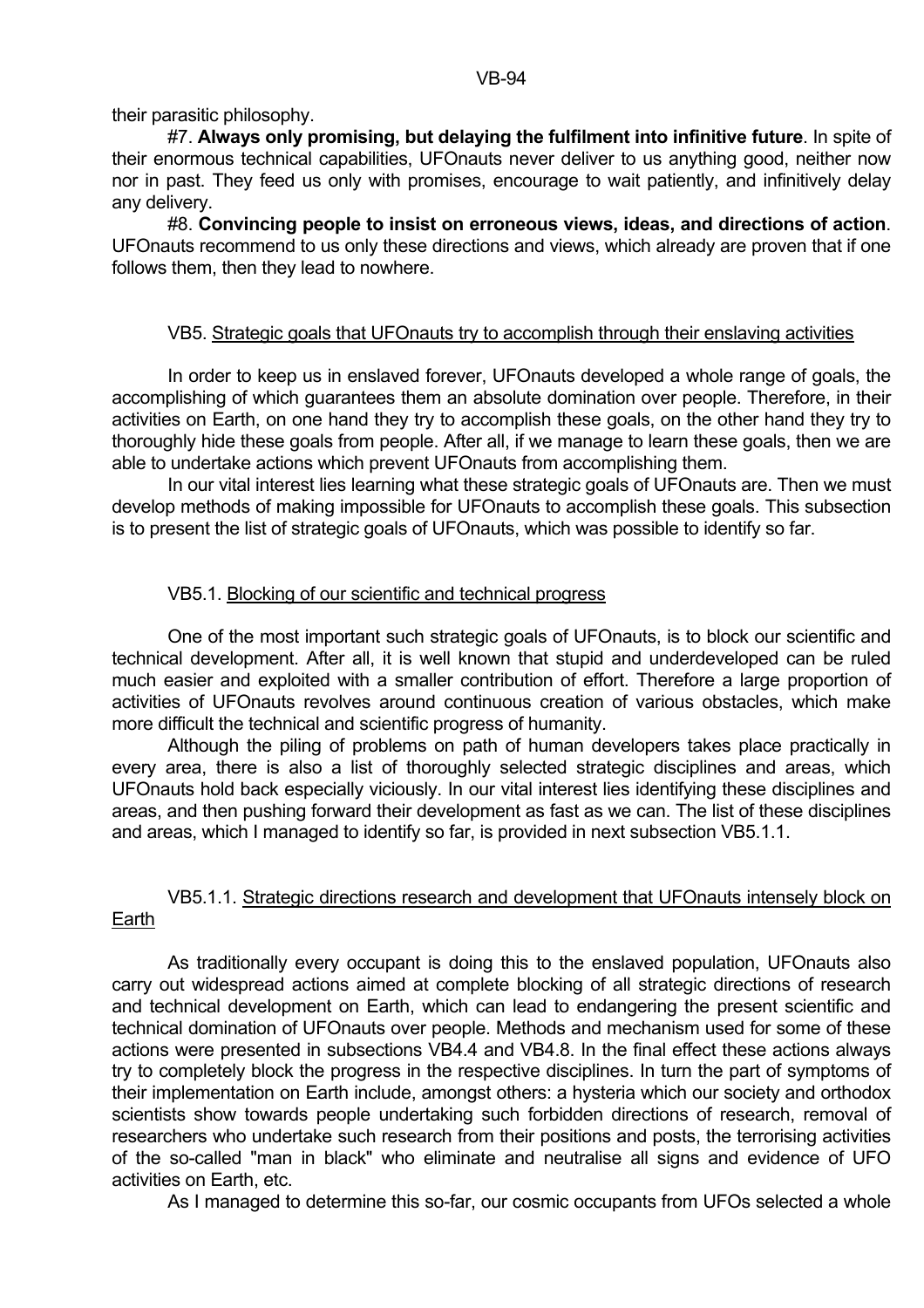range of disciplines on Earth, which by UFOnauts are recognised as strategic, threatening to their interests on Earth, and thus intensely are blocked, silenced, suppressed, scoffed, laughed at, misled, directed to nowhere, etc. Here is the list of such disciplines that I managed to identify sofar:

 #1. **UFOs**. UFOnauts mercilessly exterminate all constructive and correct knowledge on every topic concerning UFOs. After all, sooner or later this knowledge must lead people to the discovery of the fact of occupation and exploitation of Earth by UFOnauts. As an example of this merciless extermination, consider the hysteria, scoffing, and difficulties, which are piled up in front of any rational research on UFOs. Other example is an embarrassing lack of any book publication on Magnocraft, or on any other my research included into the content of this monograph. Such book is not publish in spite that I am undertaking attempts of publishing it repetitively since over a quarter of century. (I again appeal here to the readers, about any possible form of supporting me in publishing such a book.)

 #2. **Everything that has any connection with the occupation of Earth by UFOs**. It is exterminated even if this connection is not realised by people. As it turns out, everything that if investigated it could lead to an accidental discovery of the fact of occupation of Earth by UFOnauts, is effectively silenced and blocked.

 One of the more interesting examples of such blocking that I encountered so far, is a very vital discovery that was accomplished many years ago by a local medical doctor practising near a small New Zealand township Tapanui. He discovered a local illness, which in New Zealand is called "Tapanui Flu", while the medical name for it is "Myalgic Encephalomyelitis" or "ME syndrome". Cases of this extraordinary illness appear practically in almost every household that surrounds the Tapanui Crater described in subsection O5.2 and in separate monograph [5/3]. This illness manifests itself through the weakening the immune system (so it is quite similar to the "post-radiation illness"). It is especially intense around the Tapanui crater (see descriptions in subsection O5.2 and in all monographs from series [5]), although it is also encountered in other regions of our globe. In spite of a huge number of victims of this illness, and an excellent factual documentation, the existence of this illness was, and still is, stubbornly ignored both by New Zealand authorities, and by medical experts. For a long time I was unable to understand why such an obvious fact, as the existence of a unique illness on specific territory, in which literally hundreds of cases are continually reported, is ignored and denied with such stubbornness by all those responsible. Then I discovered myself, that this illness is the remainder of the UFO explosion in the Tapanui Crater. Thus, if it is investigated, it could lead to an accidental discovery of the fact of occupation of Earth by UFOnauts. So if also you, the reader, have various unexplained problems with pushing forward a selected topic, almost for sure these problems are resulting from a simple fact, that your topic in a manner not yet obvious for you, is also connected somehow with the occupation of Earth by UFOnauts.

 By the way, the fate of this medical doctor who discovered the "Tapanui Flu" provide an interesting illustration for the action of the Boomerang Principle described in subsection I4.1.1. He was my very good acquaintance. For a long period of time I actually believed to be his close friend. I visited him frequently, arranged for him lectures and public meetings with adherers of my theories, and systematically I shared with him information about all my discoveries and findings. This our close cooperation on the scientific level would not stop him from attacking research described in this monograph on every occasion, especially this part of my research, which concerned the explosion of UFOs near Tapanui described here in subsection O5.2. Initially I tolerated these his public attacks on my theories with a forbearance, considering them as a forgivable eccentricity of a friend. After all, people say that "friends tend to disagree". Also he was not the only my friend who publicly attacked the research that I carry out. Then I was quite used to such a treatment, and also I did not know yet about the occupation of Earth by UFOnauts and about manipulation of views of people by UFOnauts. But one day he made a big fuss only because I tried to honour his contribution to science and include his name into one of the first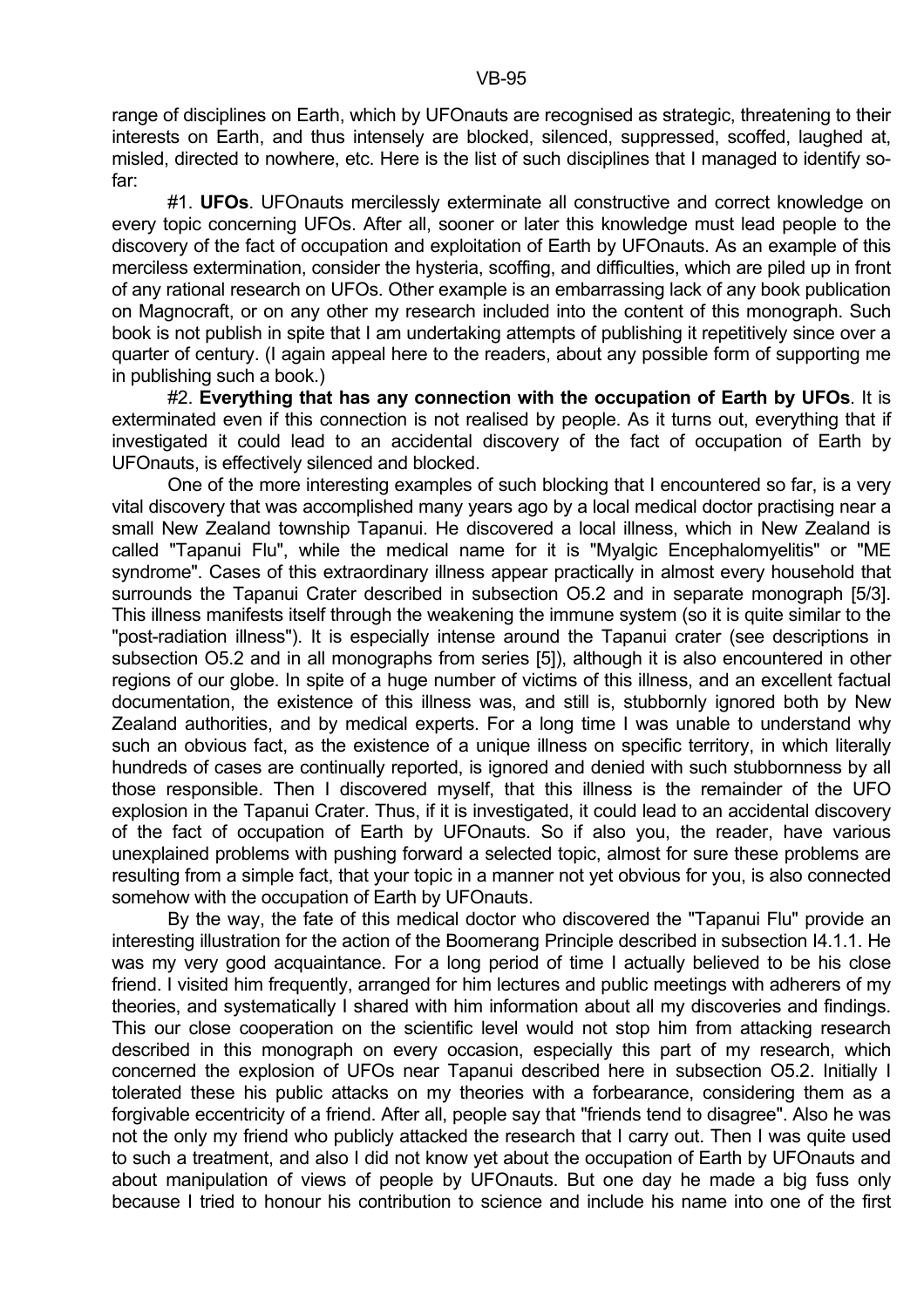monographs from series [5] about UFO explosion near Tapanui. (His name I placed in a very positive and honourable content, giving him the full credit for his extraordinary life accomplishments, which I honestly believe he deserves, as he is a brilliant scientist with extremely inquisitive mind.) Of course, immediately after he expressed his reservations regarding appearance in my publications, I removed his name from my monograph and never again even attempted to mention his name. It was then that I started to realise, that he does not attack my research just because such attacking was "fashionable" in New Zealand of that time, but he also really closes his mind to outcomes of my research and does not accept any conclusion that I derived. So it is a manifestation of the Boomerang Principle, that in exactly the same way as he treats outcomes of my research, also outcomes of his own research on the Tapanui Flu are treated by experts from his discipline.

 #3. **Clothing of UFOnauts and personal propulsion that UFOnauts use**. Quite a surprising was my chance discovery, that UFOnauts very viciously persecute and destroy on Earth everything that could lead people to the explanation of appearance, operation, and capabilities that are offered by costume of UFOnauts. This concerns the entire equipment that is composed into such a costume, means also the devices of personal propulsion of UFOnauts described in chapters E and R. My discovery was quite accidental, and was accomplished gradually. It started around 1992 during viewing of an American TV series, the main hero of which is a "Superman". The hero of this "Superman" series is wearing a strange one-part costume, which allowed it to fly in the air and to carry out humanly impossible tasks - e.g. knocking down powerful stony walls and pulling trees out of roots. The shocking for me was that creators of this film were unable to explain the functioning of this costume. On the other hand, this costume included all components of the magnetic propulsion system, the existence and operation of which I worked out theoretically many years earlier during the synthesis of this propulsion system. I described these components in chapter E. Then I learned also accidentally, that the first film about this "Superman", after it was recorded, was hold from dissemination for as much as 2 years by a whole range of strange "coincidents". Simultaneously, the actor who played the main hero of this film, namely George Bessolo Reeves (6 January 1914 to 16 June 1959), shoot himself, or was shot by someone, in very mysterious circumstances. Until today circumstances of his shooting induce various speculations and never were explained. Then I learned, that because of the enormous success of this first film on "Superman", it was decided that another series on the same topic is to be produced. Unfortunately, this another series of the "Superman", again was troubled by various forms of incredibly bad luck. These included also strange accidents that continually pestled all actors. Finally the main hero, by a strange coincidence named Christopher Reeve, had an accident during a horse ride. In the result of this accident he was completely paralysed from shoulders downwards (although during writing this paragraph in 1999 he was still alive). A next step into the discovery, that UFOnauts intensely persecute all these, who explain meaning and operation of the costume that they wear, was 1 hour long TV programme entitled "Guiness World Records" that completely by a chance I watched on 14 September 1999, at 19:30 in channel 3 of TVNZ. At the beginning of second half of this program, a life of some Frenchman was reported, who invented a costume composed of "bat wings" joined between arms and spine of the user, and like bird's tail sew in between user's legs. This costume allowed to fly in the air like a bird, if it was used by a person who jumped with a parachute. The creator of this costume became famous because of his ability to fly back into the aeroplane from which he originally jumped out. This costume became even a tool for a new sport discipline named "human skysurfing" or "human skyglider". I was watching this program without a special interest until the final moment when my attention was alarmed by the statement that this Frenchman died in a mysterious parachuting accident, that took place on 13th - unfortunately I did not catch neither month or year (probably this accident took place in one of the first months of 1999). The reason for this accident was a parachute, which behaved as if glued with something and would not open. But research did not reveal what glued it. There were two reasons why I was alarmed by last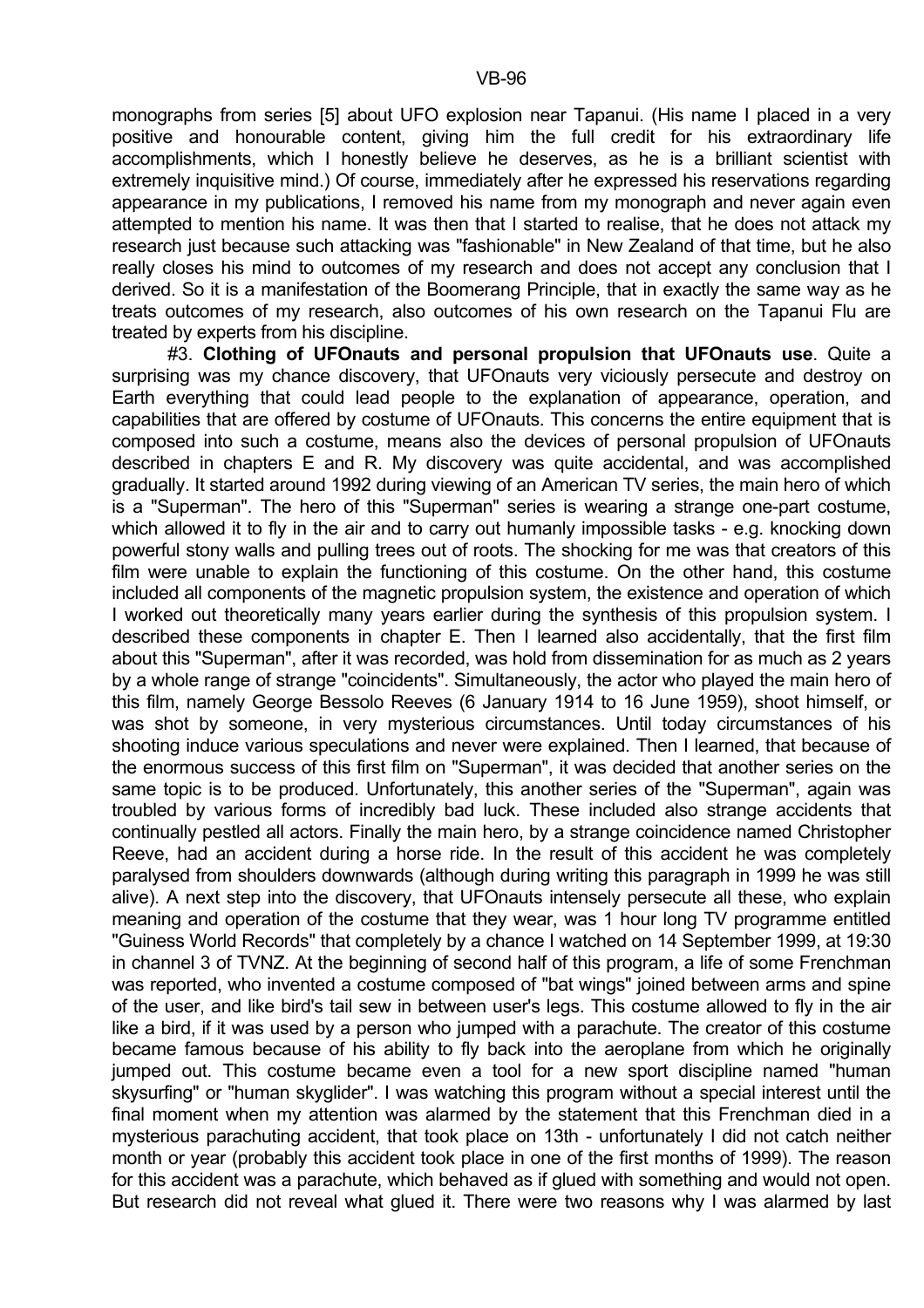statements of this programme. Firstly I know then, that the telekinetic field used by UFOnauts causes all objects to temporally glue with each other - e.g. see descriptions of gluing with telekinetic field provided in subsection U3.6. Such mysterious gluing of parts of the parachute of this Frenchman looked to me as a hidden assassination of him by UFOnauts, carried out through the skilful sabotage of telekinetisation of the material of his parachute. After all, UFOnauts know that the fact of telekinetisation of the parachute cannot be detected by the present orthodox science on Earth. Secondary I know then, that a favourite day for UFOnauts to complete any wickedness that have a special significance to our civilisation, is the day 13 of any month - see descriptions from subsection V5.4. When I realised the above, I undertook various efforts to establish the name and the circumstances of death of this Frenchman. Unfortunately, I was unable to accomplish this. The only thing that I managed to establish, is that on page 298 of the edition of book **[1VB5.1.1]** "The Guinness Book of Records", 1999, there is a sentence, quote: "Eric Fradet from Le Tingnet, France, has logged more than 14,700 jumps during his skysurfing career." I suspect that this sentence perhaps concerns the Frenchman who get himself into danger from UFOnauts because he invented a costume that models the design of personal propulsion system of UFOnauts. The death of this Frenchman was the proverbial "straw that breaks the camel back". It realised to me that UFOnauts even resort to murders in order to block the access of humanity to progressive ideas, inventions, and patterns. After all, such ideas could allow us to gradually develop e.g. costume of the magnetic personal propulsion that is identical to that used by UFOnauts.

 The above conclusion, that UFOnauts decisively block on Earth all developmental works on personal propulsion systems, was later additionally reinforced and confirmed. This confirmation was accomplished when I learned strange fate that met a human equivalent to personal propulsion of UFOnauts. This human equivalent is a kind of rocket that resembles a backpack used by people. The singer Michael Jackson was famous from using it while spectacularly arriving to scenes of his concerts. This rocket allowed people to fly in the air in a manner similar to UFOnauts. This human equivalent to personal propulsion of UFOnauts was developed in spite of countless obstacles that were affecting it. For example NASA resigned from developing it. So it was developed by a private effort. Its constructors encountered all problems possible. It was plagued by legal claims of ownership by several people simultaneously, by financial problems, etc., etc. When finally it was developed to a state, that it could be put into a serial production, the only working prototype of it rapidly disappeared for good, similarly as previously were disappearing these skeletons of human giants that are continually found in New Zealand (I am writing about them in subsection A4 and in one of further items of this subsection see #9). In spite of preparing this prototype for the production, it turned out to be impossible to reproduce it on a mass scale, because the prototype disappeared for good.

 #4. **Paleoastronautics**. UFOnauts intensely hold back and ridicule all human research concerning ancient traces of presence of evil parasites from UFOs on Earth. Especially vigorously are blocked and ridiculed all directions of research in paleoastronautics. It is interesting whether the reader ever considered, why books of Erich von Däniken are attacked so viciously by various "authorities", although their only guilt is that they report thoroughly to people about the hard evidence and facts which every person may verify. So almost all conclusions from research on paleoastronautics are viciously attacked, ridiculed, and directed into dead end. For example one of the aims of this putting them into dead ends is making impossible for people to notice that in past our Earth was persecuted by the same evil parasites from UFOs and the same UFO vehicles, which still torment humanity until today. Therefore the present occupation of Earth by UFOnauts is only a continuation of this paleoastronautic exploitation of Earth by the same cosmic aggressor.

 #5. **Folklore**. UFOnauts also strongly block all verbal traditions concerning arrivals from cosmos, and verbal tradition about "supernatural beings". Since these are written into verbal folklore of many nations, UFOnauts vigorously block folklore research. Practically almost no-one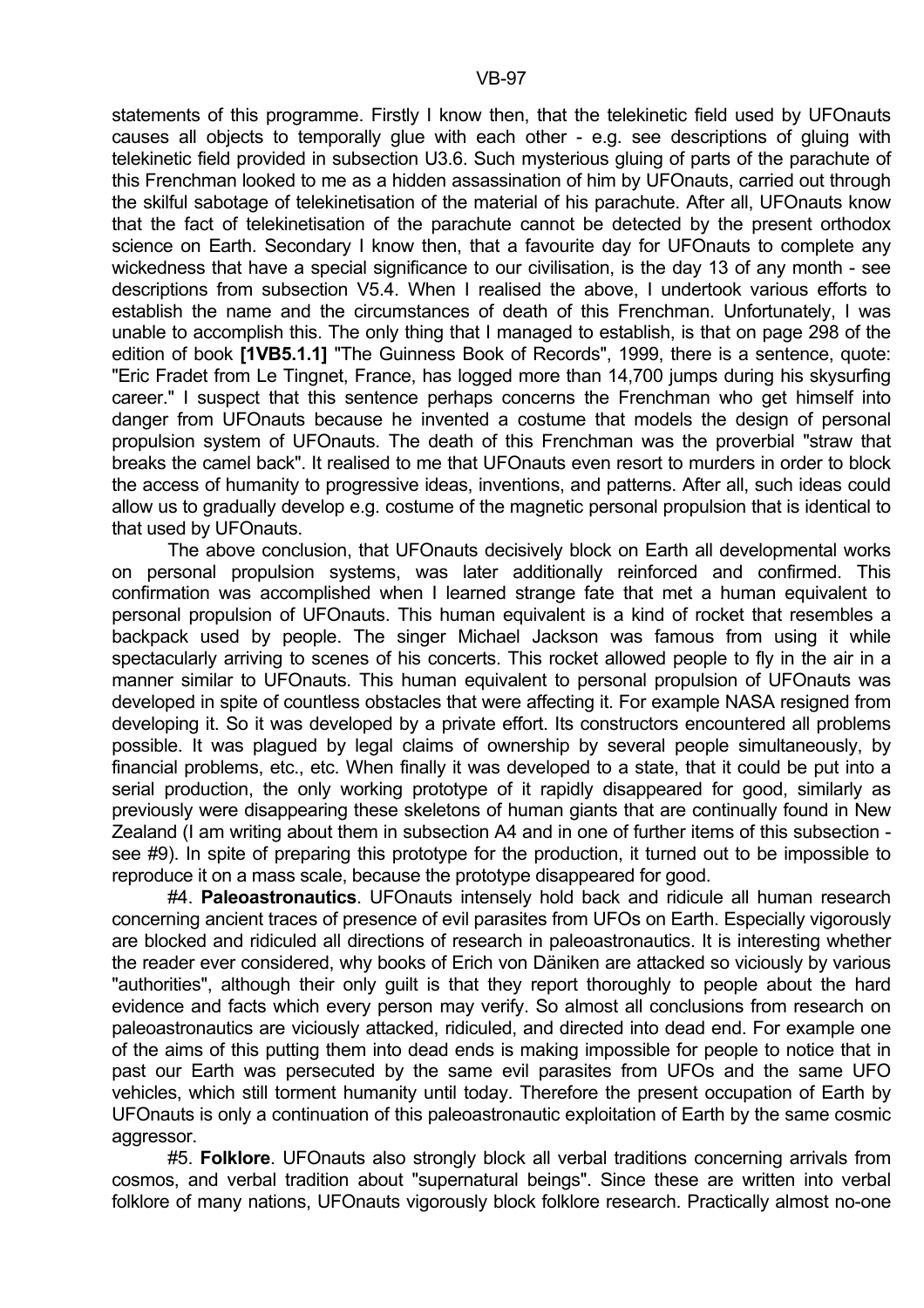is researching on Earth the huge body of folklore of various nations, which preserved interesting information in their folk wisdom about human contacts with evil creatures from cosmos. After all, undertaking such research would one day led to the discovery, that supernatural beings so well described in folklore, are actually the same UFOnauts who currently occupy our planet and parasite on humanity. (Exactly such a conclusion is drawn in subsection R4, and to some extend also in subsection V9.1.)

 As it turns out, the significant proportion of traditional knowledge of many native tribes on Earth, originates from evil parasites from UFOs. For example I was once shocked to discover, that almost entire spoken tradition of New Zealand Maoris, almost exclusively originates from UFOnauts. However openly no-one presently admits this cosmic origin of Maori knowledge. (After I discovered this fact, I stopped to be surprised, that only a century ago Maoris still remained in stone age, used to eat each other, while their life philosophy was a perfect example of Earth's version of evil parasitism. After all, the UFOnauts who exploited them would not allow to increase the advancement of their civilisation and effectively blocked their progress.

 #6. **History of humanity** (this real one). All efforts aimed at discovery of the truth about human past, also are blocked by UFOnauts. UFOnauts intentionally direct these efforts astray, hold back with superstitions, plagues, curses, etc. Especially blocked is the research of prabeginnings of human civilisation on Earth, and all areas of historic research, which could direct people onto traces of UFOnauts who occupied humans. (For example, intensely blocked on Earth are all directions of research on pyramids and on old scriptures. In turn in Poland blocked are all directions of research on the period when someone called Pan Twardowski acted in Poland, or research on the period when due to the explosion of UFOs over Tapanui in New Zealand, the dynasty of Piasts died out in Poland - for details see the monograph [5/4]. After all, this knowledge would reveal facts, which I described in subsections P3.2, P5, P6 and JE9.1, namely that human race was brought to Earth from the planet "Terra" over 4 times larger from our present one, only to be exploited here, and that this our exploitation existed in every period of human history. Here are various examples which reveal how devilishly cunning are methods, with which UFOnauts block research on pra-beginnings of human civilisation:

 #6a. Fate of "Dead Sea Scrolls". As we know, the content of these scrolls still until today is kept secret and effectively protected from being available of interested investigators, in spite that so many years elapsed since these scrolls were discovered.

 #6b. Fate of ancient Alexandria library. As we know the precious collections of this library, that can be linked to the pra-beginnings of human civilisation, were burned out by a religious fanatic about which we can be sure that he was manipulated by UFOs.

 #6c. All more important discoveries in Pyramids. As this is known, researchers who accomplished more significant discoveries concerning pyramid, usually died brutal deaths. This even caused the origin of a vivid superstition regarding "Pharaoh Curse".

 #6d. Polish archaeological excavations in the former palace of Polish kings in Cracow called "Wawel", that were linked to activities of an UFOnaut called Pan Twardowski. As this is known, all participants of these excavations soon afterwards died out in tragical circumstances. This also induced various speculations about "Jagiellon's curse".

 The blocking by UFOnauts of the knowledge on history of humanity is also discussed in item #3 from subsection VB4.8.

 #7. **The origin of human race**. As this is revealed in subsections P6 and V3, our learning of the real origin of human race would open a channel of knowledge, which sooner or later would lead us to the discovery of the fact of occupation and exploitation of Earth by UFOs. For this reason, all research which could lead to establishing precisely the real origin of human race, are directed astray by UFOnauts, are blocked, misled, scoffed at, etc.

 #8. **Gravity**. The research on gravity represent especially strategic aspect of science. Therefore it is skilfully hold back, damaged, and let astray by UFOnauts. After all, the learning about gravity field leads to the formulation of the Concept of Dipolar Gravity, and to a theoretical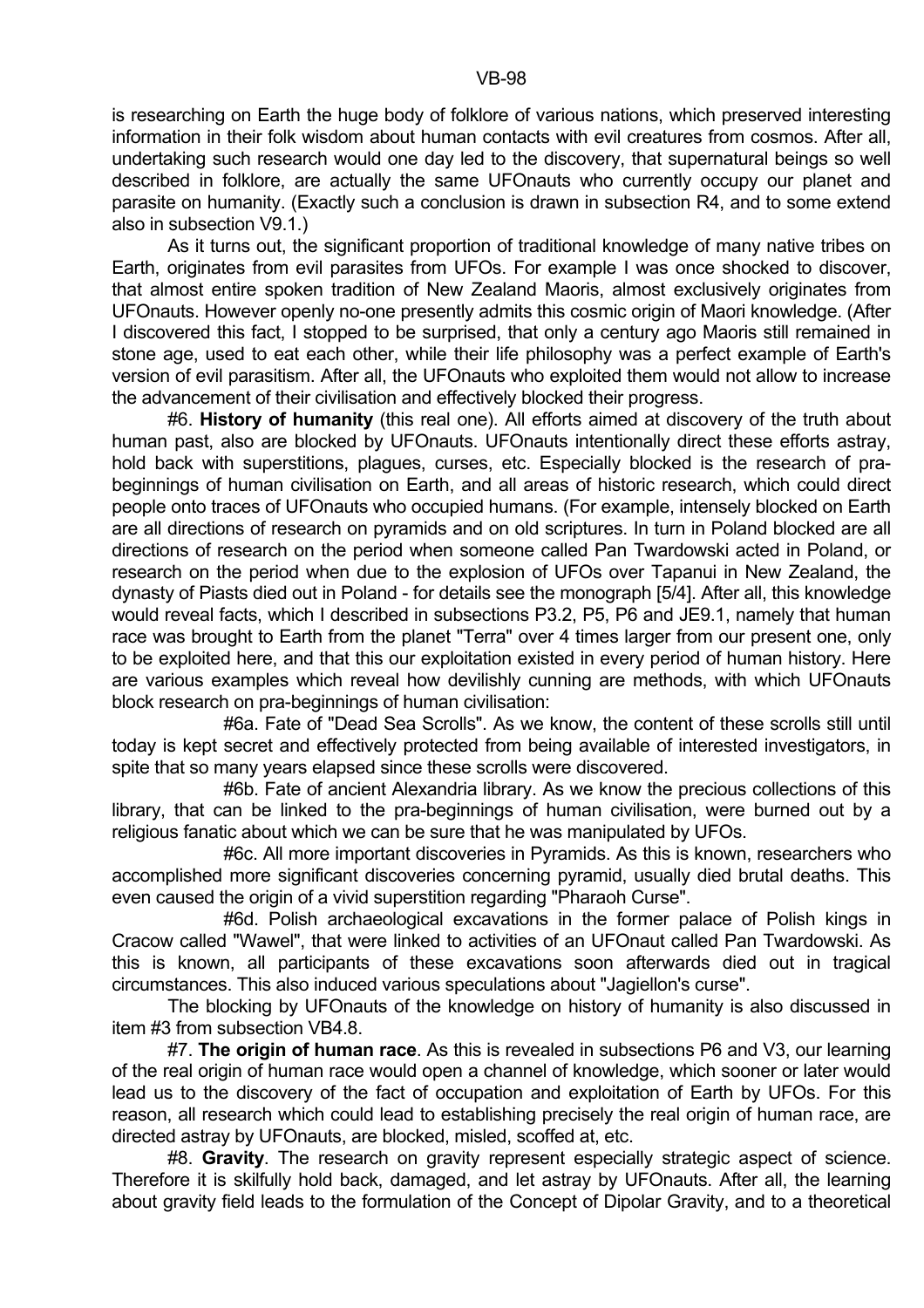development of sciences of the counter-world. In turn sciences of the counter-world lead to the type of knowledge which is described in subsections JE9 and P6. (E.g. to the development of equations of masses and weights, equations of intelligence and longevity, etc. Furthermore, to the formal proof that humanity originates from a planet other than Earth, which is derived from these equations.) No wonder, that in spite of this loud bragging of our orthodox science about its own perfection, this science actually knows nothing constructive about gravity field. Present orthodox knowledge on the subject of gravity is even lower than in times of Faraday was knowledge about electricity. Only the new totaliztic knowledge represented by this monograph, started to explain what gravity is and how it works (for details see subsections JE3.7.1 and H9.3).

 The above should be supplemented with the information, that UFOnauts actually never developed in their history a scientific theory which would be an equivalent to the Concept of Dipolar Gravity. Their science, similarly like human orthodox science, still stubbornly insists on the old and erroneous concept of monopolar gravity. In turn the entire their knowledge about moral laws, operation of time, etc., is the empirical knowledge only. Therefore the formulation on Earth of a theory like the Concept of Dipolar Gravity, gives to us a real point of scientific advantage over UFOnauts. After all, with the use of this theory we are able right now to learn secrets of the universe, which UFOnauts never learned, nor will be able to learn. So we do have a real chance to not only catch fast UFOnauts in their development, but also to exceed them. No wonder that UFOnauts get really crazy each time the Concept of Dipolar Gravity is mentioned.

 #9. **The existence of giants on Earth**. As this is explained in subsection JE9.3, gravity of our planet is not suitable for human height. Mathematically this is expressed in the so-called "equation of height" presented in subsection JE9.3. Therefore in special conditions, e.g. during fertilisation in the presence of telekinetic field which is emitted by propulsion of UFOs of the second generation, the human height may burst to a level of around 5 meters. In past many giants existed on Earth, who reached such enormous height. To present here several examples of such giants, they included, amongst others: biblical Moses and Abel, mythological Hercules, and several others (see descriptions of these giants provided in subsection JE9.3 of this monograph and in subsection C7.2 of monograph [5/4]). Unfortunately, UFOnauts try to keep secret from us the fact of existence of such human giants on Earth. After all, any possible research in this direction, may allow to gather information contained in subsection P6, thus may lead people to the discovery that humanity did not originate from the planet Earth. In turn such a discovery would let straight to the finding, that we are occupied and exploited by UFOnauts who farm us. Therefore UFOnauts keep destroying all evidence about the fact, that Earth was inhabited by giants of around 5 meters tall. For example, in New Zealand every now and again skeletons of these giants are being discovered. Soon afterwards someone vandalises these skeletons and they mysteriously disappear without a trace. Until today I managed to discover two widely known and historically confirmed cases of discoveries of such skeletons and their subsequent disappearance. These cases I described in more details in subsection C7.2 of monograph [5/4]. But for a scientific exactitude I am going to summarise here their essence.

 One of such case concerns a complete skeleton of a giant, which in 1876 was discovered in the area called "Otipua" near Timaru. Because this "Otipua" location lies near Timaru in which I lectured in 1999 and 2000, I researched the fate of this skeleton more exactly than others. I described this fate more comprehensively in subsection B1.1 of treatise [7/2]. Unfortunately, soon after the discovery, this skeleton was vandalised. In 1999 and 2000 local inhabitants were only able to recall, that it did exist, and that supposedly the giant from which it originated had around 8 meters in height. But they were unable to provide any details regarding what happened later with this skeleton. Very similar was the fate of huge Maori skeletons which were found in the burial cave from the Port Waikato, around 70 miles South from Auckland. These skeletons from the Port Waikato were described in an article **[2VB5.1.1]** "**Caves could reveal secret of tall Maoris**", published in the newspaper N.Z. Truth, issue of Wednesday, 29 September 1965, page 13. Also all discoveries of giant human remains from outside of New Zealand met a similar fate. For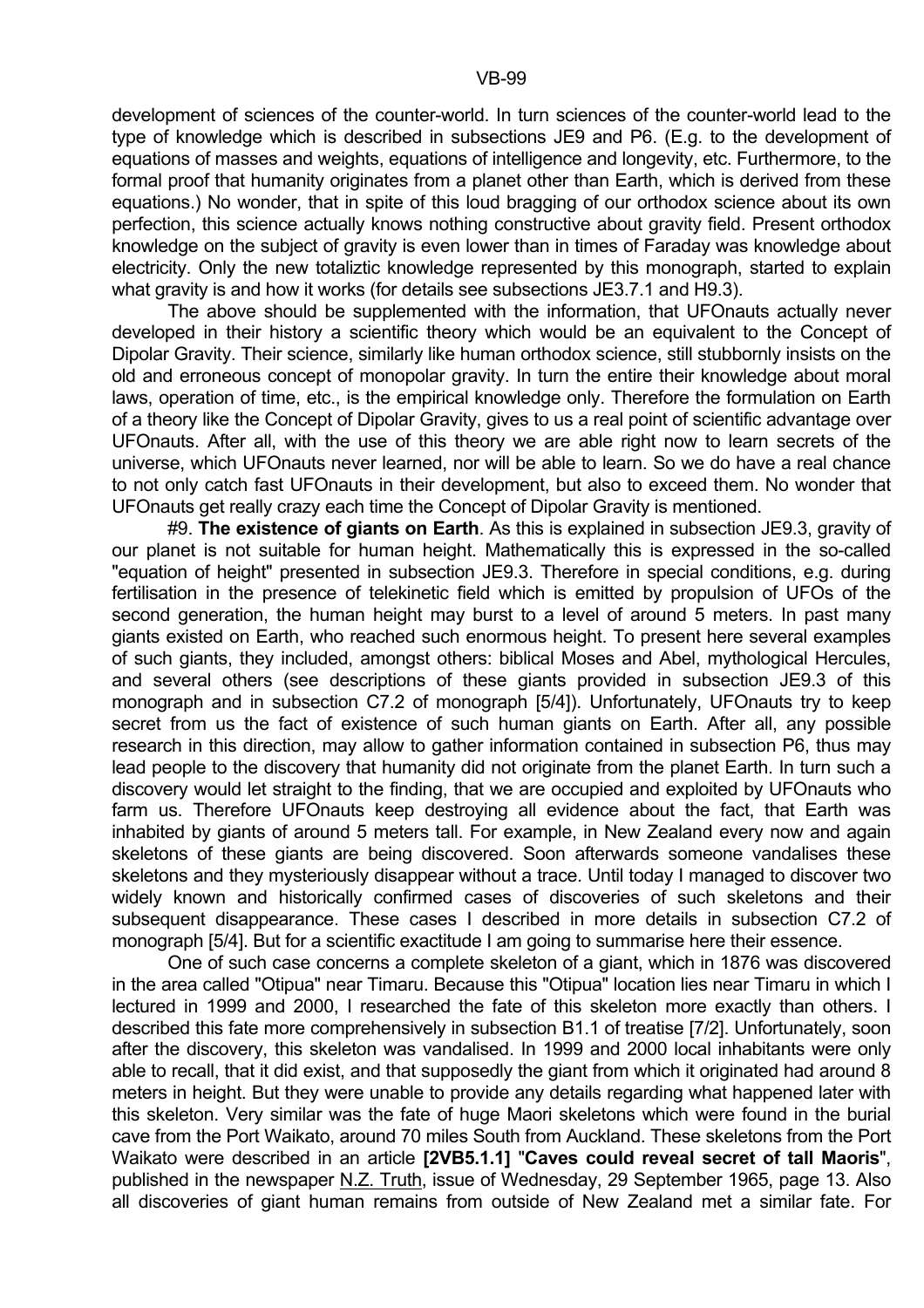example in the book **[3VB5.1.1]** by William R. Corliss, "Incredible Life: a Handbook of Biological Mysteries", Source Book Project (P.O. Box 107, Glen Arm, MD 21057, USA) April 1981, ISBN 0- 915554-07-0, on pages 34 to 35 there is a historic note that Patagonia in South America already in historic times was inhabited by human giants of above 4 meters tall. The last historically documented encounter of Europeans with such a human giant took place in 1559, while graves and skeletons of these giants still were found in 1615. The body of one of last such Patagonian giants was even intended to be transported to Spain. Unfortunately, the ship that carried it, probably because of the action of UFOnauts, encountered a powerful storm near coasts of South Africa and sank. In this manner disappeared this most evidential proof for the existence of giants on Earth. In turn in Syria exists until today a sarcophagus of biblical giant, Abel. (This one who was killed by the normal size brother Kaim - see the Bible, Genesis, 4:8.) This sarcophagus is long for around 5 to 6 meters. Its colourful photograph is published in the book **[4VB5.1.1]** by Andrzej Olszewski, "Paradoksy tajemnicy wszechswiata" (Warszawa 1998, ISBN 83-900944-2-8, 314 pages; consultations regarding distribution: Wydawnictwo A. Olszewski, 00-976 Warszawa 13, skr. pocztowa 87). But in order to stop tourists from reaching this sarcophagus, and thus stop spreading throughout the world the information about the existence of it, UFOnauts caused that the area where this sarcophagus exists is turned into a well guarded military area of present Syria.

 #10. **The Concept of Dipolar Gravity**. UFOnauts vigorously hold back also all activities that led to the formulation, and now to the dissemination and acceptance by present orthodox science, of the Concept of Dipolar Gravity. After all, this concept drastically changes our perception of reality, separating us from the line of thinking which was followed by UFOnauts themselves. No wonder, that this concept is prevented from open dissemination and that it is forced to disseminate only on principles of conspiracy.

 #11. **Telekinesis**. Also all formal research directed at working out telekinesis are being hold back. This phenomenon cannot be utilised practically for the good of humanity. After all, such research will lead to the development of telekinetic vehicles, which currently are used by our occupants from UFOs, to the learning about the state of telekinetic flickering, with the use of which UFOnauts hide from people, and to the development of revealing devices, which will allow us to bring out our occupants from hiding and to make them visually observable. Of course, the development of our knowledge is blocked not only about the pure phenomenon of telekinesis. Also are destroyed all additional phenomena and directions which relate to telekinesis, and which are described by this monograph, e.g. telekinetisation of matter, telekinetic farming, pyramids and principles of their utilisation, etc.

 #12. **Telepathy**. It does not even require any explanation how ridiculed, suppressed, and hold back is our knowledge regarding telepathy. After all, this knowledge would lead us to listening to communication systems of UFOnauts and to our ability to prevent their telepathic manipulation on human minds. In order to divert our attention from telepathy, UFOnauts support the dissemination and distribution on Earth of highly detrimental to our health, and very imperfect, electromagnetic devices. Simultaneously, all attempts to e.g. build devices discussed in chapter N are blocked very effectively.

 #13. **Paranormal phenomena**. These are also suppressed almost from the very beginning of times. People who were capable to induce them in past, usually were burned on stakes. Even currently almost no-one researches them scientifically.

 #14. **The knowledge of mechanism of operation of time**. All research on Earth, which are aimed at learning the operation of time, are also vigorously suppressed and disabled by UFOnauts. After all, learning mechanisms of time and development of time vehicles would eliminate completely the most strategic component of the advantage of UFOnauts over humans.

 #15. **Totalizm**. Also everything that represents any components of the philosophy of totalizm is vigorously oppressed and destroyed. After all, totalizm is a basic opponent of parasitic philosophy of UFOnauts. An interesting example of such destruction of anything that contains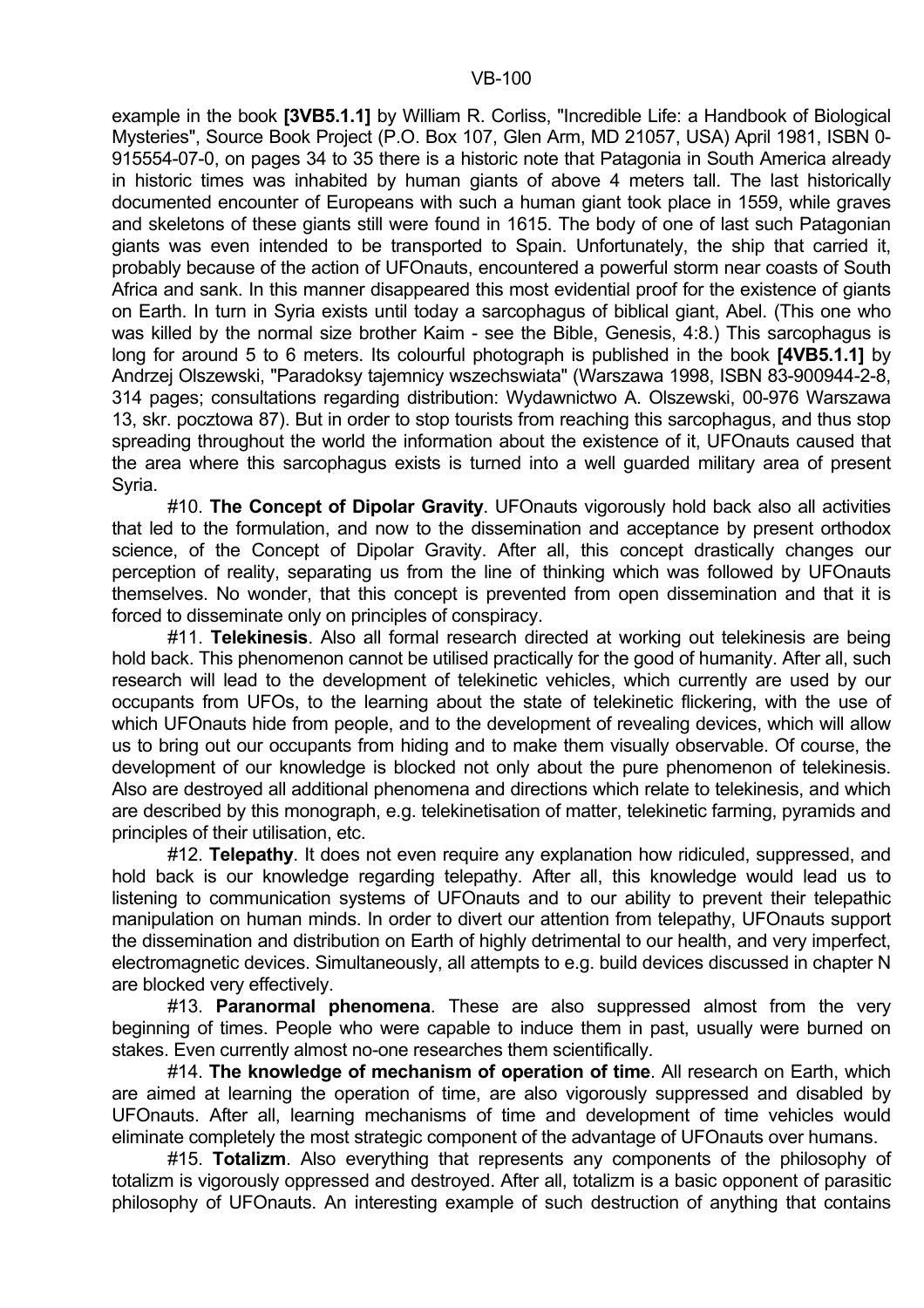elements of totalizm, is the fate of communism - for details see subsection VB5.3.1.

 #16. **Morality**. UFOnauts who occupy us, very effectively block on Earth the progress of knowledge on morality. In the result of this blocking, morality of human race almost did not progress at all for the last 2000 years. If we read the Bible, or we learn proverbs about morality formulated during times of Roman Empire, then it turns out that ideas contained in them are exactly the same actual in present days, as they were in ancient times. This in turn means, that the level of present morality is exactly the same, as it was two thousands years ago. Reasons for which UFOnauts are so afraid of the progress of morality on Earth, are explained in subsection JD2.4. After all, in the moment when we improve our morality, our philosophy of life becomes incompatible with their philosophy. In such a situation, it would never be possible to join humanity with their confederation of parasitic civilisations. Furthermore, when only our morality lifts above theirs, then we immediately would be able to judge exactly their morality (or more strictly their lack of morality, or "pseudo-morality"). Of course, blocking of progress of our knowledge on morality explains why new moral ideas cannot be disseminated openly and must be disseminated in conspiracy. In spite of their huge attractiveness to the moral progress of humanity, ideas such as intelligent "moral energy" described in subsection I4.3, or "moral field" from subsection I4.2, are viciously attacked by UFOnauts and systematically destroyed.

 #17. **Moral laws**. Amongst the entire range of moral topics, a topic most intensely attacked and destroyed by UFOnauts, is our knowledge of "moral laws". After all, the popular knowledge of the action of these laws amongst people, would be a factor that completely paralyses the activities of UFOnauts on Earth. How then these occupants could lead their evil activities, when there would be no human traitors ready to carry out their evil deeds. Therefore UFOnauts who occupy us, resort to various tricks in order to make impossible for people to realise that moral laws actually do work. One of the most devilish such tricks, which I encountered in my research to-date, is to dump the unwanted karma that was earned by UFOnauts themselves, onto the most moral people on Earth who live precisely according to moral laws. I described this dumping in subsection A3. The consequence of it is, that various returns of the Boomerang Principle affect also these pedantically moral people who exactly fulfil moral laws. It happens in spite that these returns of karma were not earned by these people, but they result from the karma dumped on these people by immoral UFOnauts. In this way someone, who studies lives of such especially moral people, is unable to notice, that their moral life on Earth is clearly much better from lives of immoral people. Therefore, such a studying person is unable to discover consequences of action of moral laws.

 #18. **God**. All constructive research concerning God are also hold back on Earth. This includes research aimed at the scientific proving of the existence of God. Research which reveal attributes of God. Research of methods and principles with which God intervenes into our lives. Etc., etc. Especially blocked are all constructive research aimed at transforming believes and religions into knowledge and the subject of scientific investigations. Obstacles created in this area are so huge, that practically it is difficult to find almost any manifestations of scientific searches in these areas. Only types of research allowed are these ones which are aimed at discrediting rational knowledge regarding God. Simultaneously our cosmic occupants continually repeat efforts to disseminate atheism on Earth. Devilishly cunning methods with the use of which this dissemination of atheism on Earth is carried out, are discussed more exactly in subsection VB5.3.2.

 #19. **New, progressive religious ideas**. UFOnauts that occupy us, put increasingly more efforts and skills into holding back on Earth the development and dissemination of new religious ideas. In order to squash such ideas in seeds, i.e. before they manage to be born and to become disseminated, UFOnauts developed and consequently implement on Earth an entire array of very effective actions. Part of these I managed to identify and to describe in subsection VB5.3.2.

 #20. **Life after life**. UFOnauts put also a huge pressure into denial and making impossible any research of supernatural phenomena, which directly lead to the acknowledgement of the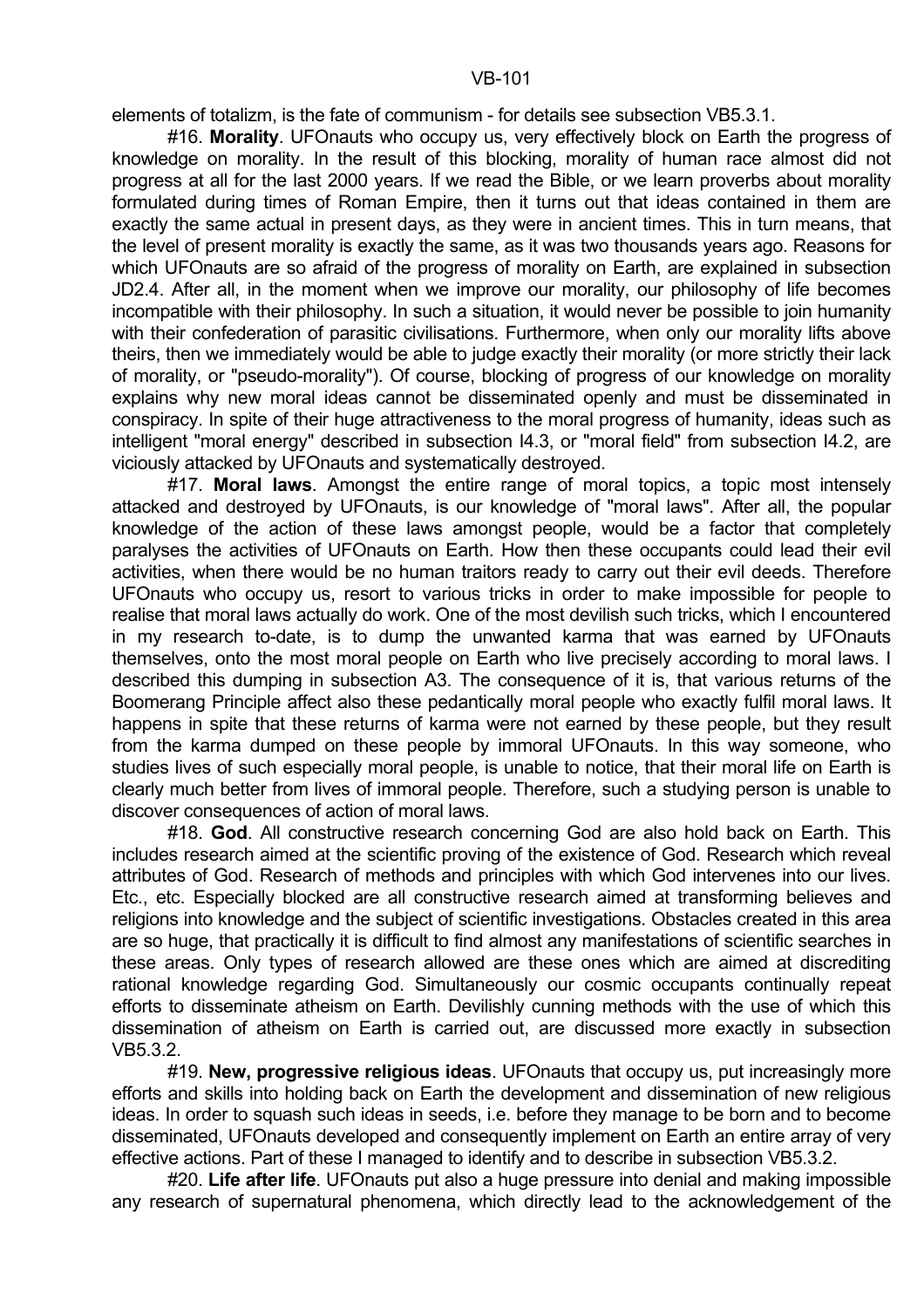existence of God. This includes e.g. research of life after life, ghosts, demon possessions, etc.

 #21. **Miracles**, divine revelations, blessings, etc. When one observes the behaviour of orthodox scientists, immediately it hits the eyes, that the only thing that they are prepared to research, is everything that is normal, typical, standard, uncontroversial, safe, etc. But if appears something extraordinary, that usually is described with the name "miracle", "divine revelation", "supernatural event", "caprice of nature", "extraordinary phenomenon", etc., they immediately "put their heads into sand". Examples of such avoided subjects include blood flowing out of figures, or fish falling from heaven. If orthodox scientists ever take a stand towards such matters, it is always exclusively denial and criticism, not a constructive contribution of knowledge. For a long time human society could not understand this shocking behaviour of people, whose profession supposed to be researching unknown. Only the fact revealed by totalizm, that the behaviour and views of the majority of orthodox scientists are effectively manipulated by UFOnauts, and that miracles and supernatural events belong to areas the research of which these UFOnauts continually block, explains this shocking situation. The reason for which UFOnauts block the knowledge on miracles, is the fact that learning about miracles opens the channel of awareness that leads to knowledge very dangerous to this cosmic parasite. For example miracles are confirming the existence of God, the existence and operation of counter-world, mechanisms of such phenomena as telekinesis and telepathy, miracles open possibility to manage magic, etc.

 #22. **Magic**. UFOnauts make impossible to carry out any research that could allow us to master knowledge of the counter-world, and to glean the awareness of capabilities that the counter-world offers to us. This is because our knowledge of the counter-world would diminish the technological advantage that UFOnauts have over us, and thus it would increase our chances for the freeing ourselves from their occupation. To this area of research, amongst others, belong: magic, supernatural phenomena, healing, alternative medicine, hypnosis, etc. For example, magic would make possible for some of us to accomplish effects without the use of instruments, which UFOnauts obtain due to their advanced technology. As an example consider the act of extinguishing on 1 April 1998 huge fires of native jungle in Brazil with the use of magic by two Indian shamans, which became quite famous in the world. (The date of 1 April for this event most probably was intentionally arranged by UFOnauts, as it is their favourite date for serious events which they try to discredit.) Descriptions of this extinguishing were published, amongst others, in the article **[5VB5.1.1]** "Rains fall on forest fires after ritual", New Strait Times, Thursday, 2 April 1998, page 16, and a similar article published in there on Friday, 3 April 1998, on page 14. It is worth to add, that a very popular use of magic, amongst others to also hold back falls of rains, still is practised in Malaysia - see subsection I5.7.

 #23. **Healing**. As the reader probably deduced this already from the content of subsection I7, all forms of healing have a connection with the knowledge, which is very dangerous for UFOnauts. This is because it leads to learning the fact of existence of the counter-world, counterbody, counter-matter, telekinesis, etc. Thus cosmic parasites from UFOs vigorously block the development of healing on Earth, lead astray knowledge about healing, ridicule healers, etc. Simultaneously, to counterbalance healing, they promote the development of physical medicine, which is represented by orthodox medical doctors and by orthodox pharmacology.

 #24. **Homeopathy**, holistic medicine, and all other kinds of unorthodox medicine, pharmacology, use of herbs, etc. Various mannequins and UFO collaborators continually pile obstacles in front of these disciplines. In old days, for furthering this knowledge people paid by being burned on stakes. After all, it inspires humans to free themselves from the imprisonment of close minds, and leads to better health, and this is not in interests of UFOnauts.

 #25. **Hypnosis**. The knowledge of hypnosis is also held back and destroyed. Due to an accurate learning about hypnosis, and also due to wide dissemination of it, we could learn various forbidden details. For example, we could learn how to unblock memories of our abductions to UFOs. Or learn what happens to people abducted to UFOs. Or learn what are goals and methods of action of our cosmic occupants. Or discover how massive are abductions to UFOs. Etc., etc.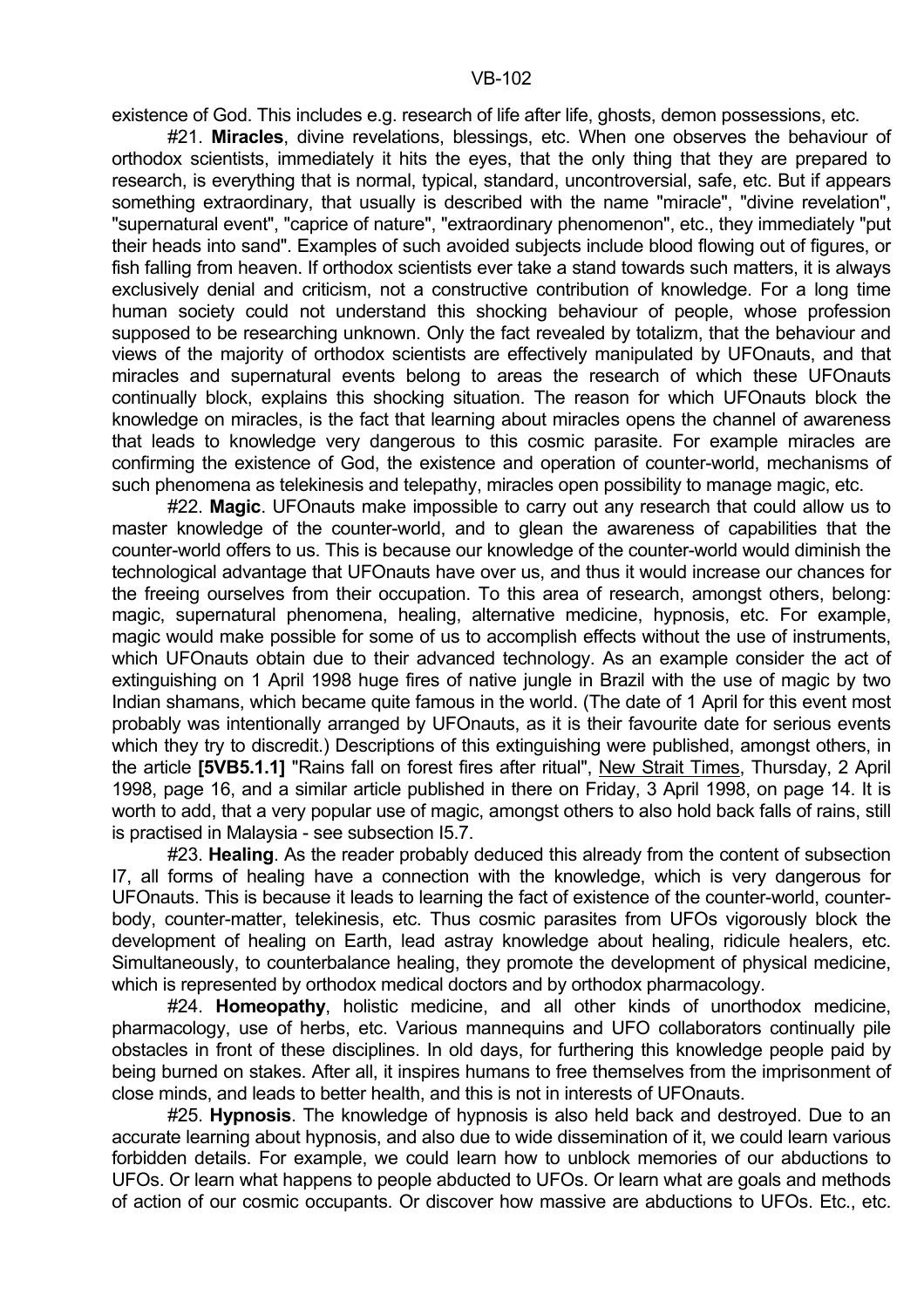For this reason UFOnauts spread an irrational fear of hypnosis in the human society. They also caused that hypnosis is not recognised as a tool of any official proceeding (e.g. in justice, or in medicine). Caused that scientific research on hypnosis is blocked. Etc., etc.

 #26. **Radiesthesia**. A practical mastery and theoretical explanation for radiesthesia, divining pendulums, visions, ESP, etc., is also held back and persecuted. Interesting, whether the reader even considered why radiesthesia is so effective in practice that for example the large majority of currently exploited sources of water, natural oil and gas, mineral resources, etc., was located with the use of methods of radiesthesia. But simultaneously, whenever any official research on effectiveness of radiesthesia is carried out, this official research always provide negative outcome. Well, the explanation for this apparent paradox turns out to be very simple. UFOnauts are blocking with all their skills and technical means, the official recognition by humanity the effectiveness and success of radiesthesia. Therefore, whenever from researching our future UFOnauts learn that somewhere on Earth research on effectiveness of radiesthesia were carried out, they shift time back and with their technical sabotage they spoil results of this research. (They do it in a manner similar to that described in subsection V5.1 for spoiling all attempts to take clear photographs of UFOs.)

 Of course, now when we learned about their guaranteed presence and activities on all larger calibre gatherings of radiesthesia (and also on gatherings of UFOlogists, healers, etc.), we may utilise this knowledge. For example, if we need to test action of any new revealing or selfdefence device, such a gathering could be a best guarantee for the presence of invisible UFOnauts on it.

 #27. **Flying of people**. UFOnauts hold also back as much as they can the progress of humanity in disciplines which allow us to fly. This concerns all new devices and principles allowing flights. In recent years especially intensely are persecuted people who work on the muscle powered flying machines - for details see subsection A4.

 #28. **Magnetic propulsion and advanced magnetic devices**. All research, which could supply us with the required knowledge of advanced magnetic devices, are also held back. After all, such devices introduce a threat to the complete technical domination of UFOnauts over humans. To this group any research on devices described in this monograph belong. Especially on such devices as: Magnocraft, Oscillatory Chamber, magnetic personal propulsion, telekinetic devices, telepathic devices, devices for our self-defence, etc.

 The content of subsection F5.9 gives an insight regarding the effectiveness and cunningness of telepathic methods used by UFOnauts for blocking the progress of our knowledge in these disciplines. It also illustrates our lack of ability to resist these manipulations of UFOnauts. In subsection F5.9 a simple, although very meaningful experiment is described, that was carried out publicly by someone called Joe Newman. According to logic, this experiment should convince everyone that magnetic propulsion of flying vehicles is possible. But in spite that this experiment was observed by hundreds of witnesses, no-one amongst them believed in the merit of what was shown. In the result, effects of a telepathic manipulation on minds of the Newman's experiment observers, were equally powerful as these described in subsection VB4.1.1 effects of manipulation on minds of UFO observers. Really, the telepathic blockade of dismissal and doubting, that was implanted by UFOnauts into minds of people, is almost impossible to broke through on the present level of our philosophical awareness.

 #29. **Free energy**. UFOnauts also destroy every technical progress, which could led to the mastery of new sources of energy by humanity. Especially persecuted by UFOnauts is the research on the so-called "free energy devices". These devices are simply apparatuses described in chapter K, which provide our civilisation with the free access to unlimited resources of energy. Examples of such intensely destroyed devices of free energy are telekinetic battery and influenzmaschine described in this monograph.

 #30. **Universe**. Intensely hold back and led astray is also every research which leads to a better understanding of the universe that surrounds us. Especially blocked is the totaliztic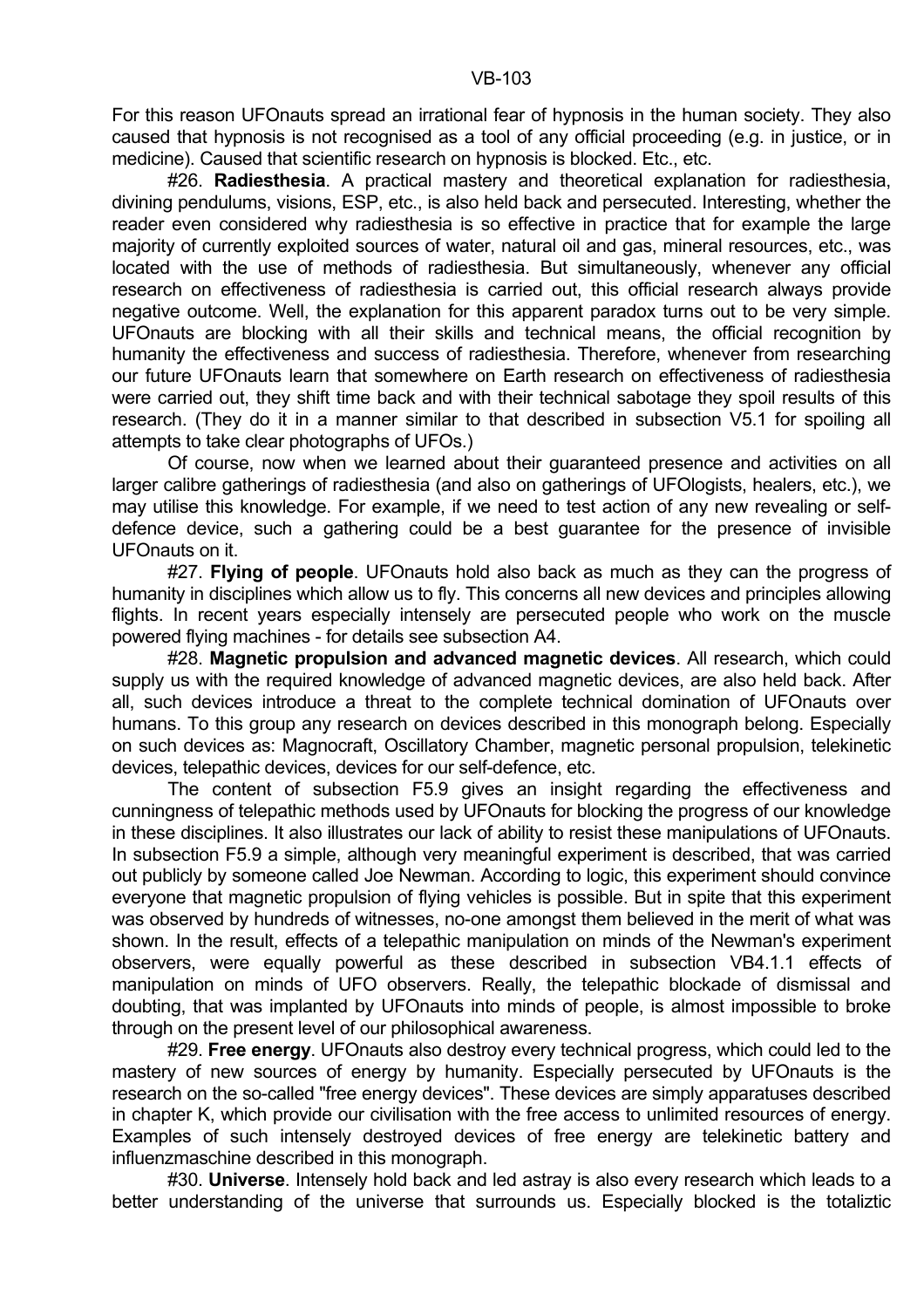research on meteorites, because this could allow to accomplish discoveries described in subsection JE9. Silenced is also non-orthodox research on distant planetary systems, because it could allow to discover other civilisations and get in contact with them. Led astray and blocked is research regarding other intelligences existing in cosmos. One of countless manifestations of this blocking of research regarding universe, is that only especially selected people are allowed by UFOnauts to work for example in astronomy and in astronautic. These people must be characterised by the most hermetically closed minds out of all kinds of scientists. The point is that they should rather break their noses on vehicles of other civilisations that landed at the doorsteps of their laboratories, than acknowledge the fact of the existence of UFOnauts. Or they should rather eat their documentation with more interesting results of research, than allow it to force their brains to sweat out any form of thinking. As an example of effects of activities of such scientists see subsection P2.14.2 and Figure P29.

 Of course, the above list of directions of our development, that are vigorously suppressed by UFOnauts, is incomplete. After all, it contains only these disciplines in which this suppression of our progress literally hits the eyes and does not leave any doubts. Apart from the above directions and disciplines, there is also a number of further unrecognised so-far areas, where this suppression is equally powerful, although it cannot be noticed so vividly. So it would be a good idea to find some general keys which would allow to identify such areas fast. One of such keys is very obvious: **if for the activities in a given discipline at some stage people were burned on stakes, attached to crosses, or thrown lions for food, then it means that this discipline is blocked by UFOnauts**. Unfortunately, this key is not very useful for identifying modern disciplines, the birth of which took place fairly recently. For them it is necessary to find some more universal identifier. From the proven in actions and very effective method of my research stems, that in order to find such a key, it is enough to analyse this directions, which were already recognised as suppressed by UFOnauts (means the entire above list), and then determine which attribute describes all of them but simultaneously do not describe the majority of other disciplines that lie outside of this list. This common attribute will be the key searched-for, which allows to identify the suppressed disciplines. After finding it, it will be enough to find any other area of human activities for which this key is fitting. The fitting of such a key gives to us sufficient assurance, that a given area is also intensely suppressed and manipulated by UFOnauts.

 I already carried out such an analysis of the suppressed directions of research from the above list. I also managed to find out an attribute, which is common to all of them. So now I invite the reader to verify my logic and to check for himself whether this identification key can be considered to be absolutely certain.

 The attribute that is common to all directions of research listed above, turns out to be "**the direction of the official action of a given discipline, which is opposite to the direction of action that is clearly pointed out by empirical facts, laws of the universe, moral laws, intuition, logic, and rational thinking**". Expressing this in other words, "in all disciplines listed above, the actual action taken by people officially representing a given discipline, is completely opposite to the direction of action that is indicated by the location of truth, means indicated by all empirical facts, observations, laws of universe, moral laws, intuition of nation, logic, the common sense, etc.". For example, in case of all phenomena connected with UFOs, the location of truth is somewhere in the general direction that "UFOs do exist". After all, people continually see UFOs and report their sightings to authorities, UFOnauts abduct people and such abductions can be objectively confirmed (e.g. see the mark described in subsection U3.1), etc. Thus the direction of action indicated by the location of truth would be to undertake research of UFOs. But people who officially represent orthodox institutions responsible for researching UFOs, instead of totaliztic constructivism rather show parasitic reaction to the truth. Namely they undertake actions that run in the general direction of false - means in the direction exactly opposite to the one indicated by the obvious location of truth. Therefore instead of researching, they deny the existence of UFOs. Instead of analysing, they scoff at reports of people who observed UFOs. Instead of investigating,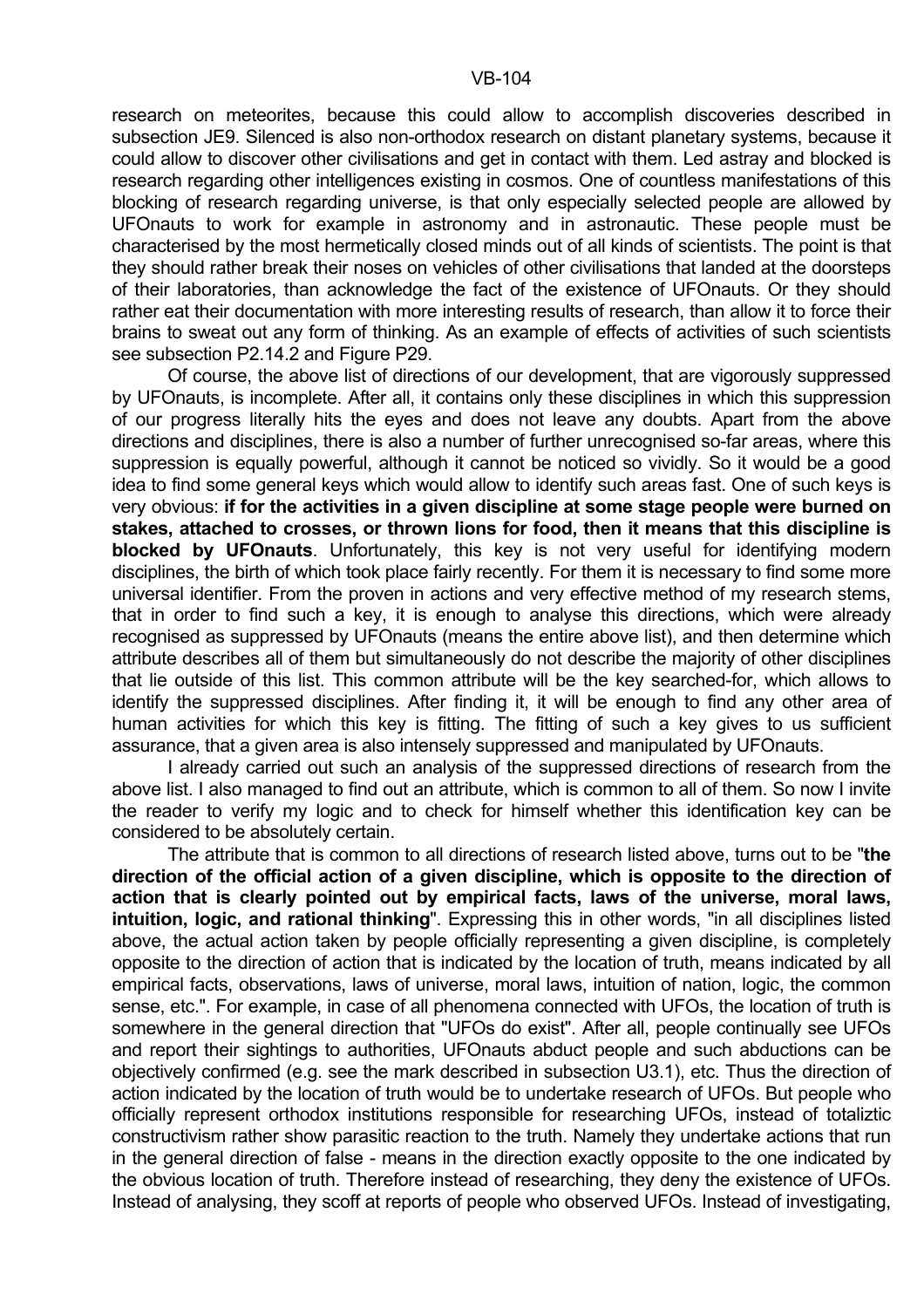they undermine the merit of material evidence. Etc., etc. Means they move in the direction of false instead of the direction of truth. If the above key is extrapolated to areas of human activities, which so-far are not confirmed as belonging to disciplines strongly suppressed by UFOnauts, then such areas could be defined in a following manner: "**areas strongly suppressed by UFOnauts are all areas of human activities, in which actual direction of action taken by people officially representing or formally responsible for a given area, is completely opposite to the direction of pursuing the truth that is indicated by empirical facts, laws of universe, moral laws, intuition of the nation, logic, common sense, etc.**".

 If the above definition is compared to various areas of our live, then we may experience a shock. As it turns out, intensely suppressed and controlled by UFOnauts are numerous areas. Let us provide here concrete examples. Probably no-one is going to be surprised that manifestations of this suppression which hit our eyes, amongst others are: (a) present state of human religions (see analyses on propagation of atheism on Earth contained in subsection VB5.3.2, or the actions of false prophets described in subsection VB5.3.3), or (b) continuous denial of the existence of UFOs by USA officials. But probably we are going to be slightly surprised by the finding, that a part of programme imposed on us by UFOnauts, is for example the promotion of laziness and idleness on Earth - see subsection VB5.6. If one looks at present advertisements in TVs, electorial policies of numerous governments and parties, or content of various journals, then it turns out that a significant space in them occupies the implanting to people an idea that lying on backs and having continuous holidays is the most perfect way of spending our time. In turn empirical facts indicate that no-one ever got to history books, found appreciation of others, earned a fortune, developed a prosperous life, contributed a noticeable input to human development, or accomplished a state of happiness, for doing nothing. So the empirical findings do not promote the avoidance of work. Actually everyone is appreciated only for what he/she managed to accomplish. Furthermore the logic, folk wisdom, and moral laws unambiguously indicate that "no pain no gain" and that "only work gives fruits". So where this official trend for the promotion of laziness comes from? Other such a direction, which also fulfils the previous definition of an area controlled and suppressed by UFOnauts, is this common in capitalism trend to destroy food and farming products. In prosperous countries a lot of farming products is being purchased, such as food, meat, wool, skins, etc., in order to keep prices at the required level, but then these products are quietly destroyed. It does not need to be added here, how much such a destruction of food in the present world of entire nations starved and the entire our planet over-exploited, runs against everything that logic, mind, conscience, moral laws, etc., dictate to us.

### VB5.1.2. Methods with the use of which UFOnauts block progress of science and technology on Earth

 Since we already know about the intense blocking of our progress by UFOnauts in all disciplines listed previously, time now to learn methods with which this blocking is carried out. I completed analyses of these methods, and some of them described quite exactly in other subsections. In this subsection I am going to summarise these out of them, which I already managed to identify on the present level of our knowledge.

 #1. **Making life miserable for those who contribute any progress**. This method results from the ability of UFOnauts described in subsection V5, to travel in time to our future. There UFOnauts are able to check which human researchers and inventors introduce the highest progress to the development of our civilisation in suppressed disciplines. Then this method boils down to selection of these researchers and inventors, which introduce a highest progress. Later their life is systematically make miserable by UFOnauts. This making life miserable is aimed at holding them back, so that they are unable to work out the progress that they contributed in the original elapse of time. In case of researchers especially dangerous for interests of UFOnauts, for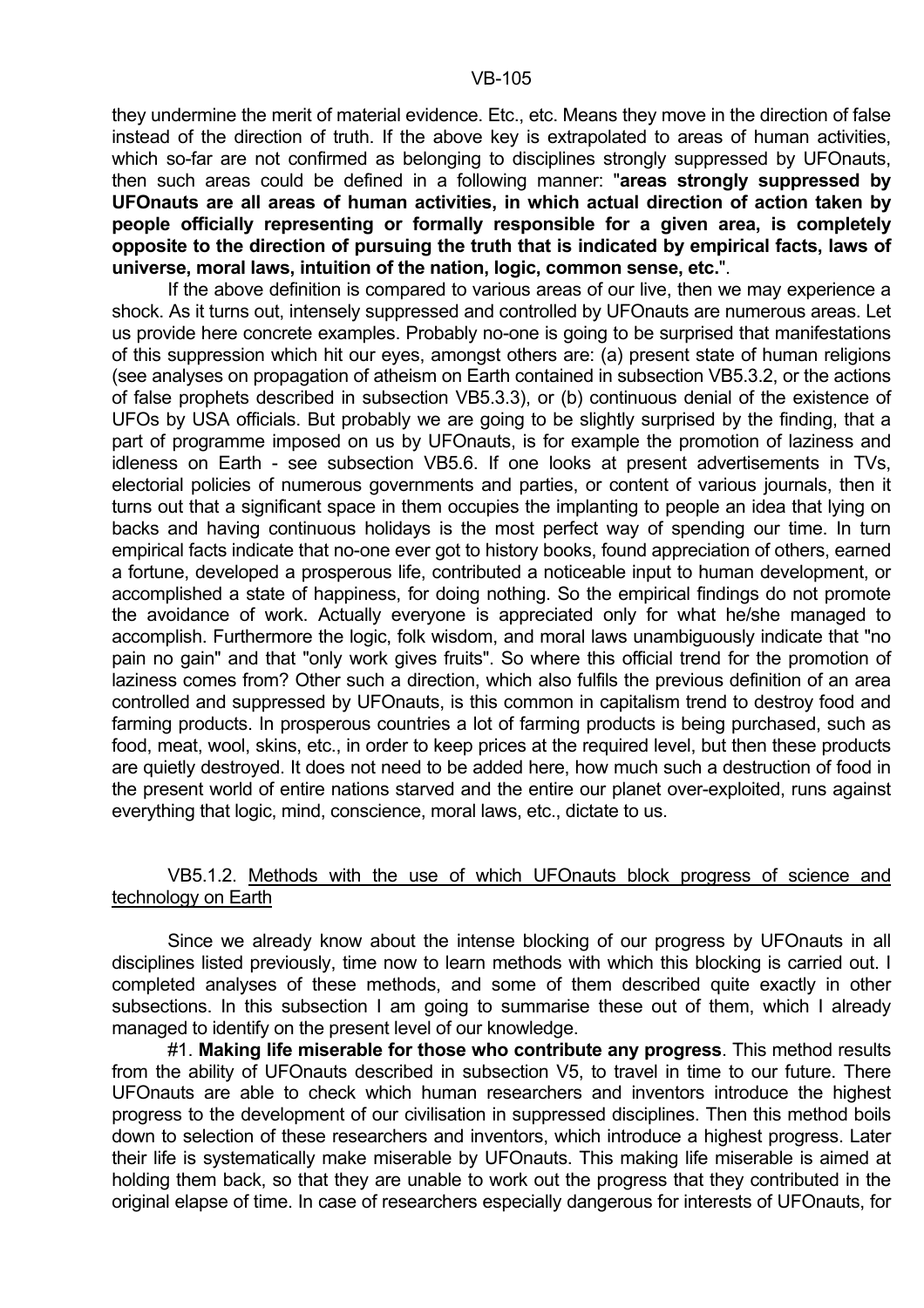example like myself, a paradox situation is created. Namely on their backs an entire army of UFOnauts is sitting continually. These UFOnauts sabotage almost every their activity. (For details see subsections VB4.1.2 and VB4.7.) UFOnauts are capable to really make their life miserable, making the contribution of any progress extremely difficult.

 #2. **Delay in implementation of new discoveries and inventions**. This is the method which I encounter most frequently in my activities. Whatever new is discovered or invented, UFOnauts always delay infinitively the date when it is implemented in service of humanity. When this delay extends beyond a specific threshold value, then a given discovery or invention is forgotten and do not obtain at all a chance to serve for humanity. An excellent example of just such an infinitive delaying by UFOnauts, is the telekinetic influenzmaschine described in subsection K2.3.

 #3. **The creation of condemning atmosphere**. This method of UFOnauts is aimed not at individual researchers, but at entire societies. It depends on creating such an atmosphere, that no-one risks undertaking any research in disciplines overwhelmed by this atmosphere. An example of the atmosphere that I am meaning here is the present situation regarding research on UFOs, on paranormal phenomena, on free energy devices, or research on ghosts. Of course, the condemning atmosphere is formed practically in relation to research in all areas selected on Earth for suppression, means in all disciplines listed in previous subsection.

 #4. **Leading humanity astray**. This method boils down to postulating and to promotion on Earth theories and directions of research, which turn away attention of people from the correct direction of development, force them to do the unproductive making around in the same place, or direct humanity astray. Numerous examples of the use of this method are described in subsection VB5.2.1. Also activities of Sai Baba discussed in subsection VB5.3.2 is an excellent illustration of it.

 #5. **Murdering the most progressive scientists and inventors on Earth**. As I managed to determine this (and also unpleasantly experience on myself), UFOnauts frequently resort also to the most barbaric and criminal form of interference in Earthly matters. Namely they murder the most significant scientists and inventors on Earth. (For details on such murdering see subsections A4, VB4.5.1 and W2.) If after shifting to the future, UFOnauts discover that a given scientists or inventor contributes a very important progress of knowledge in a suppressed discipline, then they unleash their special units of professional murderers. These murderers prepare a cunning assassination of a given person. Such assassination can be carried out on many different manners, a part of which is explained in other subsections of this monograph (see A4, VB4.5.1, W2). In order to indicate here examples of such manners, which I already managed to identify, they include: (1) convincing the victim of such an assassination to go to the area, where according to UFOnauts' knowledge of the future a deadly catastrophe or mass murder is going to take place - examples of the use of this method are described in subsections A4 and VB4.5.1; (2) "framing" the victim of such assassination into a crime which this victim did not commit (this method depends on such manipulation of the victim, that he/she arrives to the crime scene, where someone else commits a crime, but the blame for this crime is put on the victim - further dirty work is done for UFOnauts by Earthly system of justice); (3) infecting the victim with a deadly illness (e.g. a cancer) - examples of apparent use of this method against several human victims are described in subsections A4, VB4.9, K2.3.1 and V5; (4) unleashing against a victim a hypnotised human murderer, who simply murders him/her - an example can be the death of Rudolf Diesel (18/3/1858 - 29/9/1913), who contributed to humanity the effective engine called with his name, and who in English channel was thrown by human murderer overboard of a ship; (5) enraging powerful animals, e.g. dogs, and cunning directing these animals to kill a victim (notice that such enraging is accomplished by a single UFOnaut who is invisible to human eyes but is visible to eyes of these animals; then this UFOnaut in the state of telekinetic flickering penetrates into the body of the victim; enraged animals believe that they bite this UFOnaut which enraged them, while in reality they bite and kill a human the body of which this UFOnaut just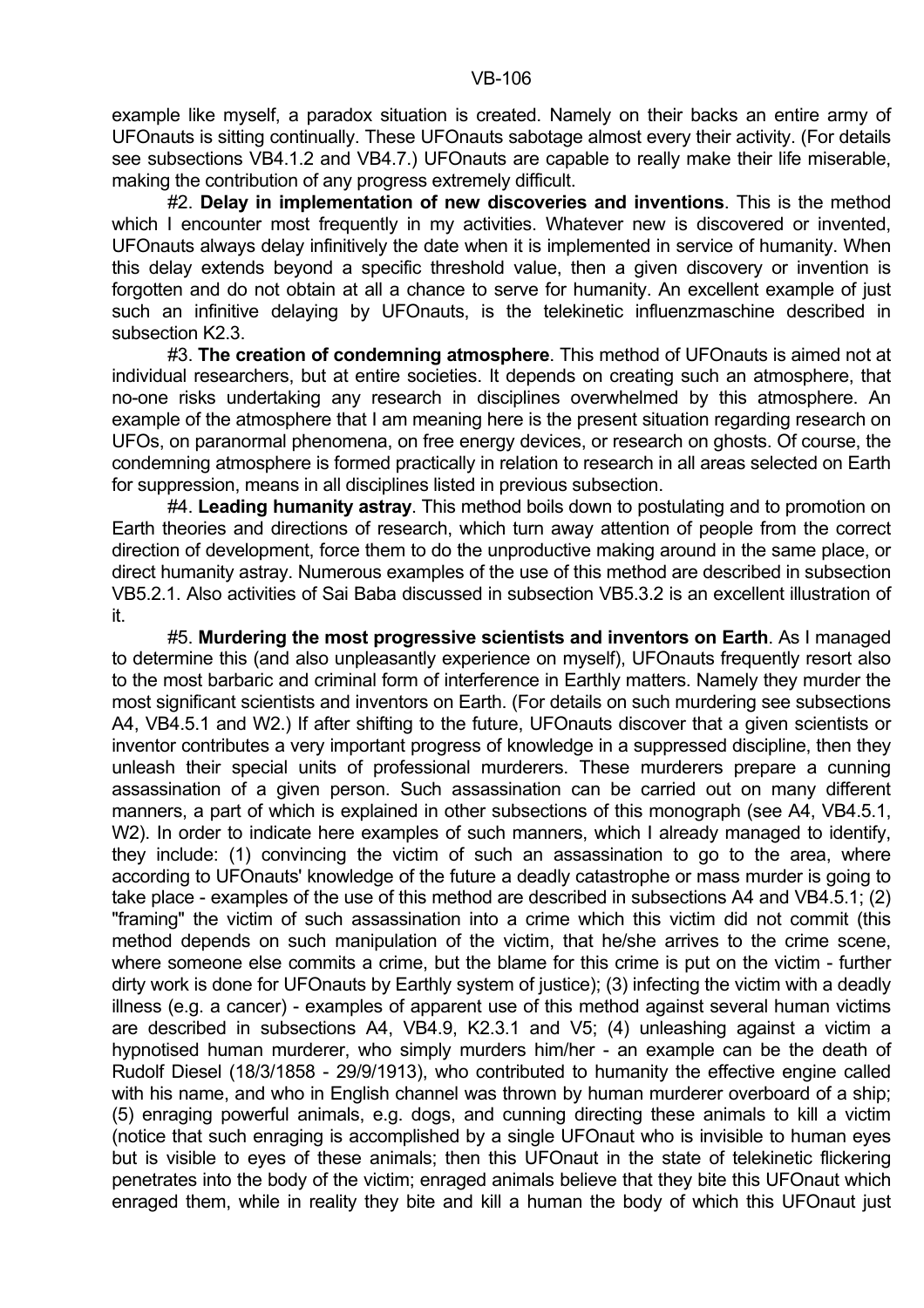penetrated).

 Knowing that such barbaric methods are used by UFOnauts for holding back our progress in strategic disciplines, now I understand why, in spite of our claimed "advancement" in these particular disciplines, almost no progress was made in them since several thousands of years.

 As this is explained in more details in subsections W3 and W4, in order to initiate our selfdefence and free ourselves from cosmic occupant, absolutely vital is the furthering significant progress in these suppressed disciplines.

# VB5.2. Manipulating us into deviated directions of development

 A next mechanism used by UFOnauts for keeping us enslaved, is to manipulate into us various deviated directions of our development. The deviation of these directions is so selected that it leads to the following situations:

#1. It brings us closer philosophically to the parasitic philosophy practised by UFOnauts.

#2. It increases the distance from the moral philosophy of totalizm type, which represent a completely opposite pole to the immoral philosophy of evil parasitism practised by UFOnauts.

 #3. It diverts our attention from the investigation of disciplines that are strategically dangerous for interests of our occupants. These disciplines and topics of research forbidden for us, are listed in subsection VB5.1.1.

 #4. It directs astray our thinking and knowledge. Thus it causes ceasing of our scientific and technical development.

 #5. It promotes parasitic people to become our leaders, directors, and managers in all key areas. Thus due to manipulations of UFOnauts, vital human groups, institutions, and organisations, which determine the directions of human development, are managed by people who are least suitable for this role. Due to UFOnauts, these managers are incompetent, immoral, and frequently also "strange" or plainly stupid. A theory of orthodox science to-date, which explains "why on so many key positions completely incompetent people usually land", claims that every person is promoted until he/she is reaching the "threshold of competence". Thus, according to this theory, many positions of responsibility is gradually stuffed with such incompetent people, who already exceeded their own "thresholds of competence". In turn my own research indicate, that this theory is one of thousands erroneous views, which were intentionally manipulated into people by UFOnauts, to divert human attention from the fact of occupation of Earth by UFOs. Actually it turns out, that the putting of incompetent people into positions selected by UFOnauts, lies in the vital interest of UFOnauts. Thus, these people are carefully selected by UFOnauts for their role, and then placed on their positions in the result of telepathic and hypnotic manipulations of these UFOnauts. After all, when these positions are stuffed with all sorts of parasites, queers, mannequins, irritants, materialists, etc., our occupants can easier manipulate on Earthly matters. Incompetent managers take a better care of evil interests of UFOnauts.

 The technique most frequently used by UFOnauts to manipulate such deviated directions of development, usually depends on inspiring prominent scientists, creators, and politicians, to postulate erroneous actions. Their erroneous theories and views, which usually are fabricated so that they sound "scientific" and "logical", are then implemented through telepathically induced "sheep behaviour" of the population. In the result, in the majority of disciplines the correct action is implemented only at the very end, after the pool of all possible erroneous theories, views, and directions is completely exhausted.

 Our learning, "which ones" out of the existing and widely recognised theories and views were manipulated into us in such a manner, is extremely important for us. Also important is to learn "why" UFOnauts wish we go astray where these theories and views are misleading us. After all, by knowing "which ones" and "why", we also are going to know, which ones and why we should eliminate from the use. Therefore the subsection VB5.2.1 that follows is attempting to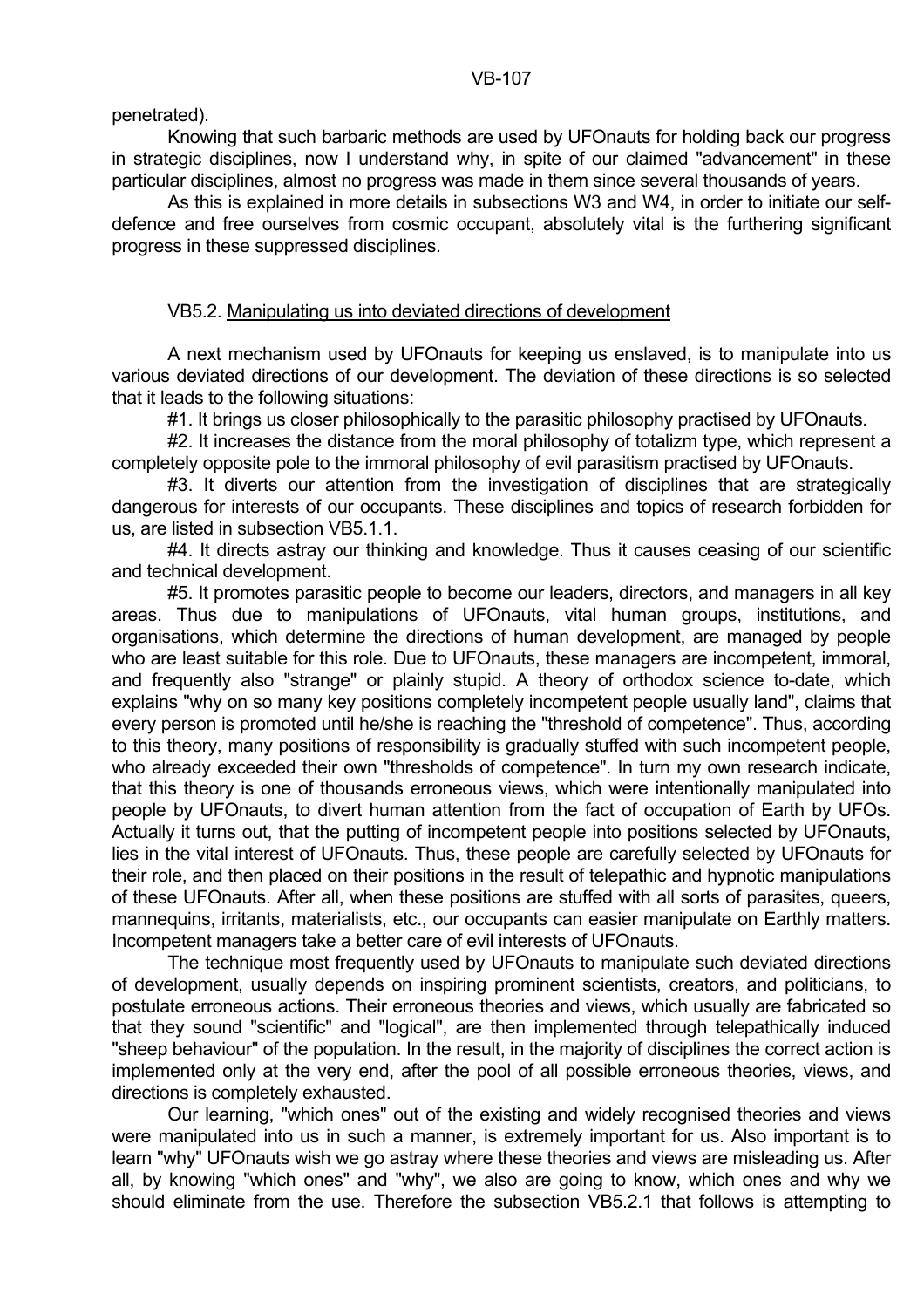present these out of such erroneous theories and views, which I managed to identify so far.

# VB5.2.1. Examples of disciplines, theories, and ideas that were manipulated into humanity by UFOnauts

 As this is revealed in previous subsections, UFOnauts intentionally direct astray the knowledge and technology of humanity. To accomplish this, they hold back and suppress on Earth the correct views and directions of our development - as described in subsection VB5.1.1. Simultaneously they manipulate into us an entire array of very misleading and erroneous views, scientific theories, philosophies, religions, and directions of action. Furthermore, they cunningly direct us to accept and to stand by these theories, cannons, and principles, which support their parasitic interests, goals, and philosophy. There is a whole array of such products of UFOnauts manipulations, about which it can be determined already now, that almost entirely they are erroneous, that they lead humanity astray, and that very clearly they serve exclusively for interests of our cosmic occupants. In order to give here some examples, into such a group of theories, views, and disciplines, just cunningly manipulated into humanity, can be included:

 #1. **The theory of relativity**. It turns out the attention of people from the telekinetic travel and from time travel. Furthermore, it leads to a completely erroneous understanding of mass and gravity - see subsections JE9.4 and JE3.7.1.

 #2. The so-called **Michelson-Morley experiment** of 1887 (see the description of this experiment provided in subsection H3). It cuts off all research into directions, which could lead humanity to much earlier formulation of the Concept of Dipolar Gravity and discovery of moral laws. It is an example of especially erroneous interpretation of results of practical experiments. The conclusions from this experiment are almost like in this joke about a scientist, who ordered a flea to jump after he cut off the legs of this flea, so he wrote in conclusions of his research that "fleas must have ears in their legs".

 #3. The so-called "**Occam's razor**" (also known under the spelling "Ockham's razor"). It was introduced to the philosophy of orthodox science on Earth by William Occam (born 1285, died 1349). It effectively cuts off even the consideration of presence of hostile extraterrestrial civilisations on Earth. It claims that "entities are not to be multiplied beyond necessity", what due telepathic manipulations of UFOnauts is interpreted by orthodox science as the command: "do not mention activities of UFOnauts to rationally explain anything that happens on Earth".

 #4. **Darwin's Theory of Natural Evolution**. It was manipulated humanity in order to divert our attention from the possibility that we do not originate at all from Earth, but we were brought to Earth from a distant planet named "Terra", that is over 4 times larger from Earth. Further details about origins of the human race, which explain secrets from which the Darwin's theory tries to divert our attention, are presented in subsections V3, P5, P6, and JE9.

 #5. **Antigravity** (see chapter G). The introduction of the idea of antigravity on Earth is effectively preventing us from serious consideration of the magnetic propulsion.

 #6. **Rocket propulsion**. This one is an example of a technical development, which most probably was manipulated into us by UFOnauts in order to divert our attention from the need to develop magnetic propulsion systems.

 #7. **Radio communication**. It diverts our attention from the telepathic communication, and makes impossible to advance our communication devices to the level of these used by UFOnauts.

 #8. **Misleading humanity about the area of searching for cosmic intelligences**. For me, the erroneous path onto which UFOnauts managed to push all official searches for cosmic intelligences, are almost a symbol of their capability to mislead us. For example, the so-called "project CETI" that uses the slow and dangerous radio technology for searching intelligent beings in far-distant galaxies, while here on Earth, UFOnauts systematically abduct to UFOs all scientists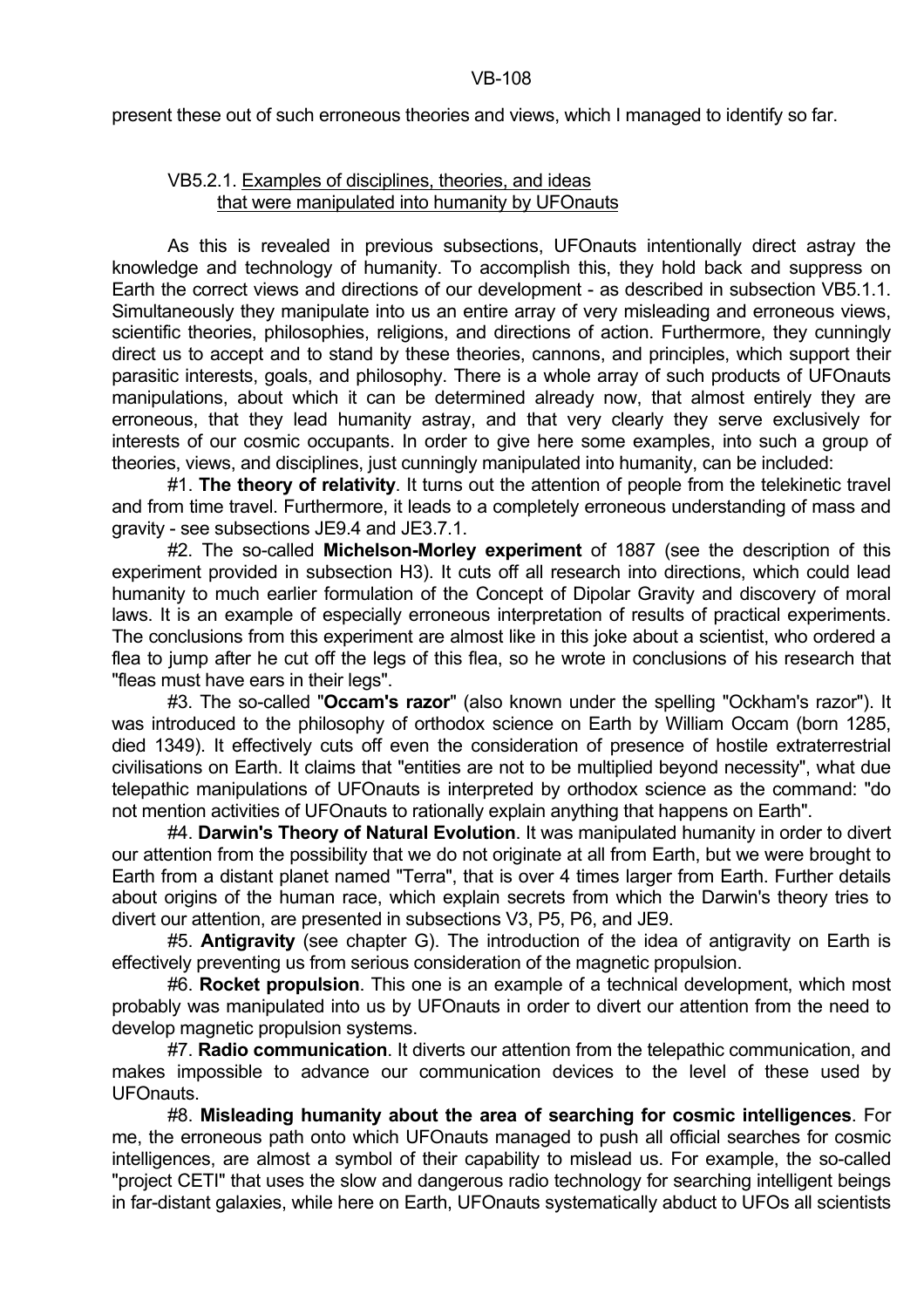who belong to CETI project, is a bottomless irony and an absolute expression of absurd to which misled human scientists may resort. After all, UFOnauts inserted implants in legs and brains of each scientist who belongs to this project CETI, rape their wives, daughters, and mothers, exploit their parents and children, etc., while these scientists pretend that UFOnauts do not exist at all and look for intelligent life in distant galaxies. Of course, UFOnauts have a definite reason for which caused all this wind of intense searching for cosmic intelligences. This reason is expressed both by the primitive methods of searches, and by the inner attitude of searching scientists. It guarantees that nothing ever is found. This goal is to divert attention of ordinary people from even just considering the possibility that extraterrestrial civilisations do not need to be searched in cosmos, because these civilisations from the beginning of times are present on Earth. After all, they occupy and exploit humanity from the very beginning. So instead of searching them in distant galaxies, it is enough to observe the behaviour of UFO detectors in our bedrooms. Only that on Earth immoral and decadent evil parasites currently are present, not moral aliens. In turn being such evil parasites, they try to hide from their hosts, so that their continuous presence on Earth remains unnoticed. In turn mere mortals are perfectly misled by these searches of cosmos manipulated by UFOnauts. Being deprived of their own opinion, mere mortals think and act along the principle: "if all these educated professors for years are searching cosmic intelligences and are unable to find them, this must mean that such intelligences really do not exist, while all other claims, type that UFOnauts do exist and occupy us, must be deprived any merit".

 #9. **Distortion of our understanding of this "other world"**. A huge number of wrong ideas and deviations is manipulated into humanity about the "second world". After all, it is the world about which so far only religions speculated. Only recently it is also described by the scientific Concept of Dipolar Gravity from chapters H and I. UFOnauts projected and consequently implemented numerous plots aimed at distorting our understanding of this other world. Their efforts generally are directed at transforming it into a source of "immoral spirituality" for details see subsection JA9.

 #10. **Cults and religions**. In my research I am gradually encountering an increasingly large body of evidence that practically all human religions and cults at some stages of their existence were so distorted by machinations of UFOnauts that currently they serve more to interests of UFOnauts than to interests of humanity. This happens in spite, that creators of these cults and religions, could actually be inspired directly by God, while their holly books in fact do contain various recommendations that directly originate from God. Furthermore, in my opinion some religions and cults on Earth were actually created and manipulated into people by UFOnauts. These religions and cults distorted or manipulated by UFOnauts, can be identified from the correspondence of their dogmas with the philosophy of evil parasitism described in subsection JD2.4. However, in order to increase difficulties in identifying these religious dogmas which directly serve to interests of UFOnauts, in such religions these dogmas are more registered in traditions and verbal commandments, than in descriptions from their holly books. In this way, in order to learn about them, it is not enough to study holly books of a given religion, but the researcher must actually live amongst believers of a given religion or cult. This a very difficult task, because religions and cults distorted by UFOnauts are always hermetically closed and very brutal. Therefore an "infidel" caught investigating them for the outside world, is risking life. The invisible network with which UFOnauts suffocate Earth, is very cunning and extremely difficult for unwinding. After all, there is no better way to disseminate and implement the philosophy of evil parasitism amongst people, than through spreading religious fanaticism.

 #11. **Averse towards the use of hypnosis**. Hypnosis is an excellent source of information, and a manner of exact reconstruction of the course of former events. However, UFOnauts block the wide use of hypnosis through spreading an irrational fear of being hypnotised. Therefore hypnosis is an symbol and illustration of an official stand taken by people in all areas that are blocked by UFOnauts. This unique stand is demonstrated by all interested parties, such as courts, police, research institutions, many official bodies, as well as by the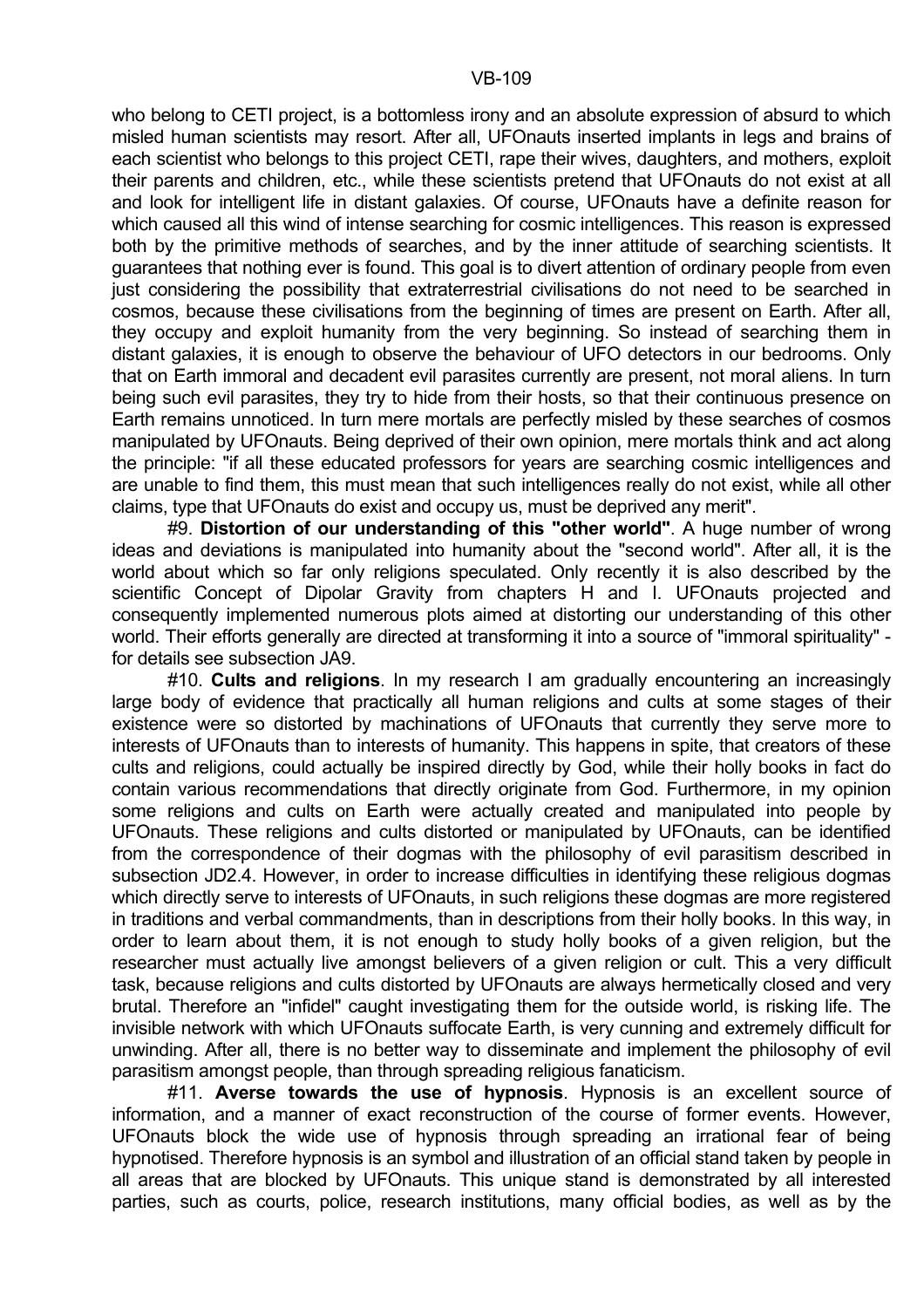#### VB-110

majority of orthodox scientists, officials, and even ordinary citizens. It was manipulated into us by UFOnauts for sure, in order to protect secrecy of activities of these cosmic occupants. After all, wide spread of averse against hypnosis diminishes the danger, that is case of popular use of hypnosis our civilisation would discover fast the fact and the scale of occupational activities of UFOnauts on Earth.

 #12. **The directive that people should not use contraceptives**. It is a next example of the view, which was manipulated into us cunningly in order to serve for interests of UFOnauts. This directive is implemented by almost all religions, and also cunningly postulated by UFOnauts themselves. For example, in verses N-96 and N-98 from appendix Z of monograph [2e], an UFOnaut (below referred to as "HE") commands the human female abducted to a UFO, quote:

 "HE said the, the chemical birth, the chemicals that are used on this planet are not good for babies, are not, are not good for, for women, it's, it's bad to use them, don't use them, ..., don't use the chemicals they'll hurt you. It's all very bad. People on Earth don't understand conception, the moment of conception is a very important thing. To have chemicals affecting it when they don't understand what they're doing is, is absolutely dangerous, you have no right to do that to unborn children."

 In the above quotation of exact words of an UFOnaut, it is worth to take notice of the tone this UFOnaut assumes, namely: whatever we do but it is not good for their interests on Earth this UFOnauts calls "bad", but the actual evil which UFOnauts spread on Earth in exactly the same area this UFOnauts forgets to even mention. (E.g. he "forgets" to mention UFOnauts robbing us from our sperm and ovule, turning our children in biorobots who slave later on their planets, transforming our civilisation in exclusively female one, etc.)

 The major reason why UFOnauts are manipulating into people the command to not use contraceptives, is that using chemical contraceptives decreases the reproductive power of genetic material that UFOnauts rob from people to produce their biorobots. ("Biorobots" are described in subsection U4.2.) After all, chemical contraceptives decrease the reproductive power of human sperm and ovule. Furthermore, this command increases the number of human slaves, whom UFOnauts can later ruthlessly exploit for their purposes. Also overpopulation decreases the standard of living in our civilisation - this in turn decreases the motivation of people to carry out research which endanger interests of UFOnauts on Earth.

 #13. Stereotype conviction that "**what already happened cannot be changed**". This one is an example of a wrong understanding of the reality around us. It was intentionally manipulated into us in order to divert our attention from activities of UFOnauts. After all, it diverts our attention from the fact that technically higher advanced civilisations are able to shift time back and to erase events that already took place.

 #14. The principle "**guilty unless proves his innocence**" (see item #8 from subsection JB6). This is also an example of principle, which was manipulated into our orthodox science and philosophy, and then accepted by them in action. After all, this principle allows orthodox scientists to ignore, amongst others, problem of UFOs. According to this principle, they are excused from not researching UFOs, only because so far no-one convinced each of these scientists individually that UFOs in fact do exist. (Although a formal proof for the existence of UFO is published continually since 1981 - see subsections P1 and P2 of this monograph.)

 #15. **Suppression of morally beneficial feelings**. UFOnauts motivate people exclusively with the use of so-called "low feelings" (such as: anger, jealousy, fear, lust, etc.). This is because their own philosophy uses mainly such morally destructive feelings. Morally beneficial feelings are only characteristic for philosophies of totalizm type - which is adhered by adversaries of UFOnauts. For these reasons, UFOnauts suppress on Earth all signs of cultivation of morally beneficial feelings. They accomplish this suppression through the use of a whole array of evil methods, which are equally cunning as methods with the use of which they suppress UFO research. For example, they manipulated into people and spread in human cultures the principle, that people should be ashamed of such morally beneficial feelings and should not show them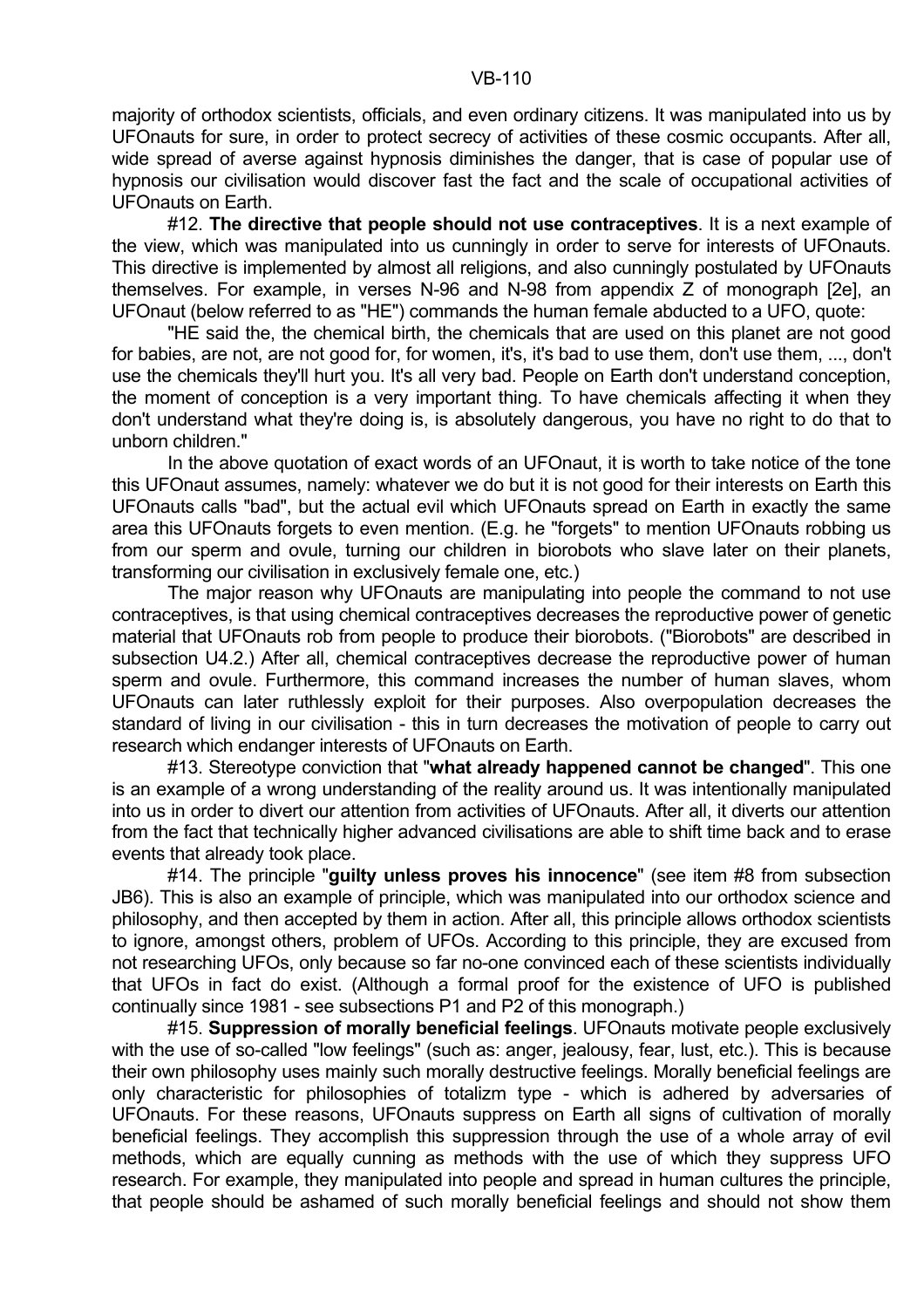publicly, that a real "man never cries", that love and sympathy is for softies, while real heros are hard like steel and are only able to hate and to kill, etc. Such parasitic views and stands are also promoted in literature, films, etc., sponsored by UFOnauts.

 #16. **Escalation of secrets**. One of the more important attributes, which differentiate evil parasitism adhered by UFOnauts from totalizm, is transparency and openness. The philosophy of totalizm realises to us that making anything secret is a highly immoral activity. After all, in a camouflaged manner it

"hides the truth", thus allowing to "divide people through means of information" and "lock people in informative prisons". Therefore totalizm vigorously fights all attempts to spread any secrecy, and recommends that everything should be done openly, transparently, accessible for everyone, etc. In turn the philosophy of evil parasitism, practised by UFOnauts, adheres to an opposite rule, which can be described as "informative dividing and ruling" - see subsection VB4.9. Making a secrecy from almost everything is for it one of the manner of "dividing" people, which relates to the sphere of information. Because UFOnauts try to disseminate on Earth their parasitic philosophy, one of the manifestations of this spreading is that they continually manipulate into people various reasons and excuses to introduce increasingly wider secrecy. During the times of rivalry of capitalism with communism, this excuse was "defence reasons". Everything was then secret so that "enemy could not learn it". Currently, when this rivalry finished, UFOnauts invented and manipulate into people an entire array of other reasons and excuses, in order to make secrets, to control everything, and to disallow people to go on path of totaliztic transparency. The most frequently used out of these excuses is the "market competition", and "Privacy Act". And so, according to beliefs manipulated into us by UFOnauts, "we make secrets because if we make something known, then we loose our competitive edge and capability to sell our goods". (But it is worth to notice, that totalizm claims the exact opposite. Even more important, the truth of claims of totalizm was already proven empirically by the well-known history of Fiat. By disclosing licences and technologies for Fiat cars, Fiat actually multiplied the sales.) In turn in the personal area, UFOnauts recently force upon us belief about "rights to privacy". According to these rights, on the subject of individual people almost nothing supposed to be known, because the truth may hurt someone's feelings. So in order to be gentle for criminals and baddies, in some countries presently it is forbidden to reveal almost anything, for example to even show a list of students with their names and marks. After all, if students do not learn well, then they may feel embarrassed when other students get to know how lazy and incompetent they are. Therefore, according to recently escalated tendencies to make everything secret, under the excuse of "Privacy Act" in some countries marks now can be shown only if instead of names ID numbers are shown, which (the ID numbers) are also made secret and only given student knows his/her number. A similar escalation of "making everything secret" starts to appear also in all other areas. This in turns serves well interests of UFOnauts. After all, in conditions of increasingly wider secrecy, their evil deeds become almost impossible to be detected.

### VB5.3. Blocking of our philosophical and spiritual development

 Another goal which UFOnauts try to accomplish for a long time, is a total suppression of philosophical and spiritual development on Earth. UFOnauts' attempts to suppress this development are taking place on several ways simultaneously. Two most dominating out of these ways are:

 #1. Silencing on Earth all ideologies and philosophies of the totaliztic type. In this area one of the most recent victims of UFOnauts was the ideology of communism.

#2. Spreading atheism on Earth and sabotaging our efforts to develop correct religions. Manners on which UFOnauts accomplish this goal include, amongst others, spreading religious confusion, introduction of false prophets amongst people (i.e. introduction of religious saboteurs),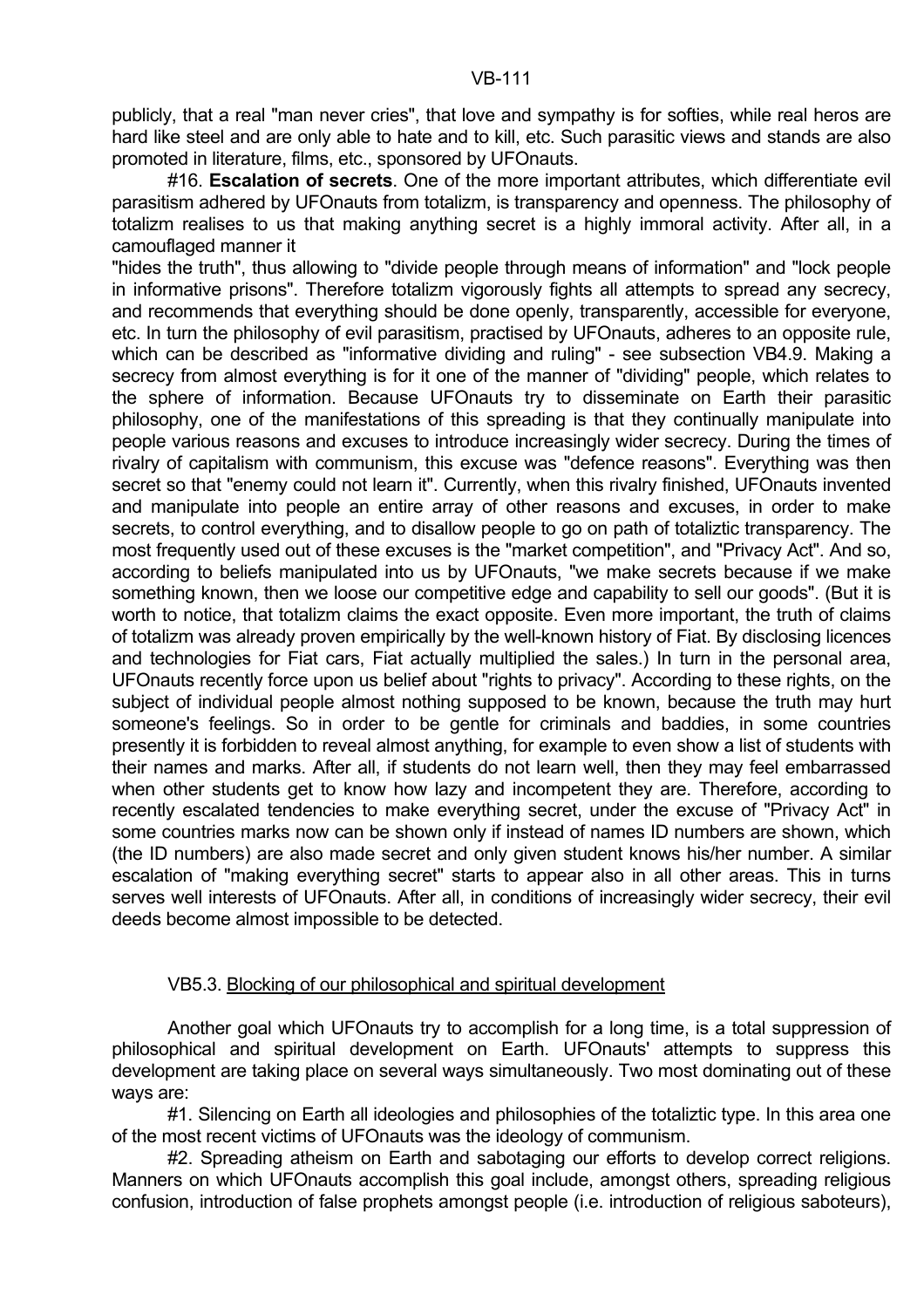etc.

Let us now discuss separately each one amongst these destructive activities.

## VB5.3.1. Destruction of totaliztic type ideologies and philosophies on Earth

 Basic components of the philosophy of totalizm make UFOnauts feel threaten. After all, totalizm disseminates ideas, which are exact opposite to philosophy of evil parasitism adhered by UFOnauts - for details see subsection JD2.4. For this reason, in every case when any philosophy, ideology, or religion on Earth contains clear components of totalizm, then itself, as well as these components, are subjected by UFOnauts to vicious attacks and attempts of distortion. UFOnauts use against them an entire arsenal of evil methods and means, to crush them instantly.

Let us provide commonly known examples of constant battles that continue in this area:

 #1. **Christianity**. As this can easily be noticed, Christianity is the source, inspiration, and promoter of many ideas that are included into the philosophy of totalizm. Their excellent example can be the Boomerang Principle. This principle lies at basis of the philosophy of totalizm, is expressed by numerous principles of Christianity, and is recorded in the Bible. But it cannot be found in holly books of many other religions. Discussion of various Christian formulations of this principle are presented in item #2I4.1.1 from subsection I4.1.1 of this monograph. Other perfect example of components of totalizm embedded into the philosophy of Christianity are principles of this religion stating that all people are brothers and sisters equal to each other in face of God, arguing that people should display humbleness and humility, and expressing the dipolar structure of the universe. No wonder that Christianity from the very beginning was persecuted by UFOnauts. These UFOnauts firstly caused the crucifixion of the creator of this religion (Jesus), then with hands of their traitors used to throw to lions first Christians. During further course of events UFOnauts managed to manipulate into subsequent heads of Christianity a number of parasitic doctrines and actions, e.g. crusades, Inquisition, burning on stakes in the name of God, blessing guns of Hitler, spreading conservative views, etc. One of the best illustrations of present persecution of Christianity is Ethiopia, means the only country in that region of the world that was Christian from the very beginning. Ethiopia, contrary to its neighbours which practise parasitic philosophy, is persecuted by one "natural" disaster brought to it technically by UFOnauts, after other such disaster. (How these "natural" disasters are organised for it by UFOnauts, it is explained in chapter KB and in subsection H5.4.)

 #2. **Ideology of communism**. This ideology also included many basic missions and principles of totalizm. Their excellent example can be the fundamental statement of communism, that "all people are equal", or the statement "from every person according to his/her capabilities, to every person according to his/her needs". No wonder that having such totaliztic components, ideology of communism was so viciously attacked and persecuted by UFOnauts. UFOnauts gradually managed to destroy it almost completely. They used against it the entire arsenal of their evil methods. So they manipulated into leaders of communism the most erroneous decisions and the most unpopular behaviour. They caused that during the implementation stage, the basic ideas of communism were lost. Etc., etc. UFOnauts managed to accomplish so huge success in this destruction, that presently people get goose-pimples whenever they hear the word "communism". This is in spite of the fact that - like this is the case with everything in our universe, not every aspect of communism can be accused of being completely wrong.

 Communism was destroyed on Earth by UFOnauts because of the similarity of its major ideas to totalizm. The direct participation of UFOnauts in this destruction of communism is indicated by various evidence. Here are examples of such evidence:

 #2a. In several impersonations of Mother Mary carried out by a female UFOnaut, the impersonating creature was not hiding that is hostile towards communism, and that communism must be eradicated from Earth. The most widely known such supposedly "divine"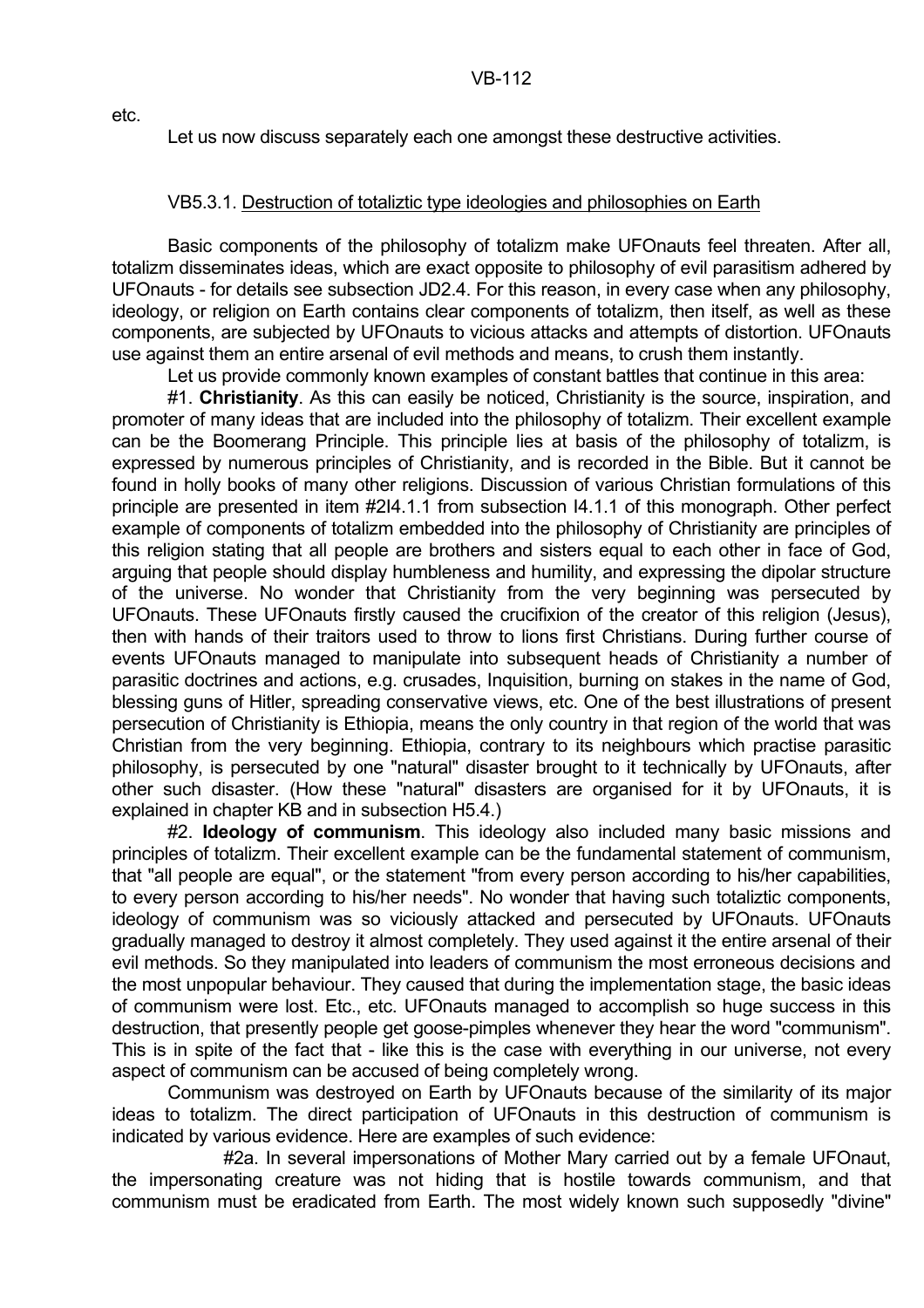impersonations took place near the village Fatima in Portugal, on 13th of every month, in 1917. We should notice here several meaningful components of events in Fatima, as these components usually are being overlooked by people who analyse them. The first of these is that they took place on 13th of every month. This means that, as it is explained in subsection V5.4, they were carried out in dates that are favoured by UFOnauts for open intervening into Earthly affairs. A second meaningful component of Fatima events is that they were accompanying by circumstances, which in present days are well-known as manifestations of a UFO vehicle. For example, probably a direct intervention of the universal intellect caused, that in spite these UFOnauts were hiding as usually, their presence in Fatima was revealed. This is because a cloud moved above Fatima and uncovered to the crowd below a clearly visible silver UFO vehicle which was hiding from the sight of people. (For more details see subsection V5.4.) Furthermore, all unusual phenomena that took place in Fatima are very characteristic for the operation of UFO propulsion system, and for the magnetic lens that this UFO propulsion system creates. A third meaningful aspect at Fatima was, that the creature that show herself in there was looking exactly like a female version of a typical UFOnaut described in subsection V8.1. She had a pointed chin so typical for UFOnauts, long, thin nose, and crooked hair that grew upwards on her head. A fourth parasitic component of Fatima events was that the creature ordered to make secret from the content of her revelation. In turn making secrets is contradictive to activities of God. For example we cannot imagine Jesus ordering his Apostles to "keep in secrecy what I am teaching you". Another such parasitic component is, that the creature which appeared in Fatima was hostile towards communism. In turn "hostility" towards anything is NOT a kind of feeling that one needs to expect from the Gods Mother. A further parasitic aspect of Fatima is that the philosophy of communism attacked then by this "supernatural" apparition contains many components of totalizm that were taught by Jesus. So this creature attacked teachings of her supposed own son, but simultaneously was supporting the strategy of evil UFOnauts who viciously destroy every manifestations of totalizm. (See also subsection JD2.4 which explains reasons behind this rivalry between parasitism and totalizm.)

 #2b. The destruction of communism was carried out with methods that are typical for UFOnauts. It depended on such manipulation on individual communistic leaders, that these leaders committed all sorts of crimes, errors, deviations, which in the final consequence let to the fall down of this ideology. Exactly the same method of negative manipulation on leaders, UFOnauts use also for many other destructive activities. Examples of these can be destructions of new cults and religions described in subsections VB5.1.1. and VB5.3.2.

 The above is worth supplementing with the information, that the destruction by UFOnauts of all manifestations of morally beneficial feelings, described in subsection VB5.2.1, is also one of the manifestations of their attacks on components or manifestations of totaliztic type philosophies. After all, the cultivation and expression of moral feelings is just one of the basic missions of totalizm, similarly like the cultivation and expression of low-level feelings is one of the basic manifestations of parasitism. Thus, while fighting against totalizm, UFOnauts fight also against manifestations of moral feelings - using for this evil methods described in subsection VB5.2.1.

 Of course, this subsection does not intend to judge, save, or restore. Its purpose is to realise that there is a continuous philosophical battle being fought, in which victimised is everything that contains any components of totalizm. As I managed to notice by now, the fire of this battle is already shifted into the formulation of totalizm from this monograph. The reader probably would be very shocked, if he/she could learn about various dirty tricks with which totalizm is attacked from the first moment when it was created. So the development of present situation orders us to take notice why this battle is fought and why totalizm is so viciously attacked by UFOnauts.

VB5.3.2. Atheism and sabotaging of our spiritual development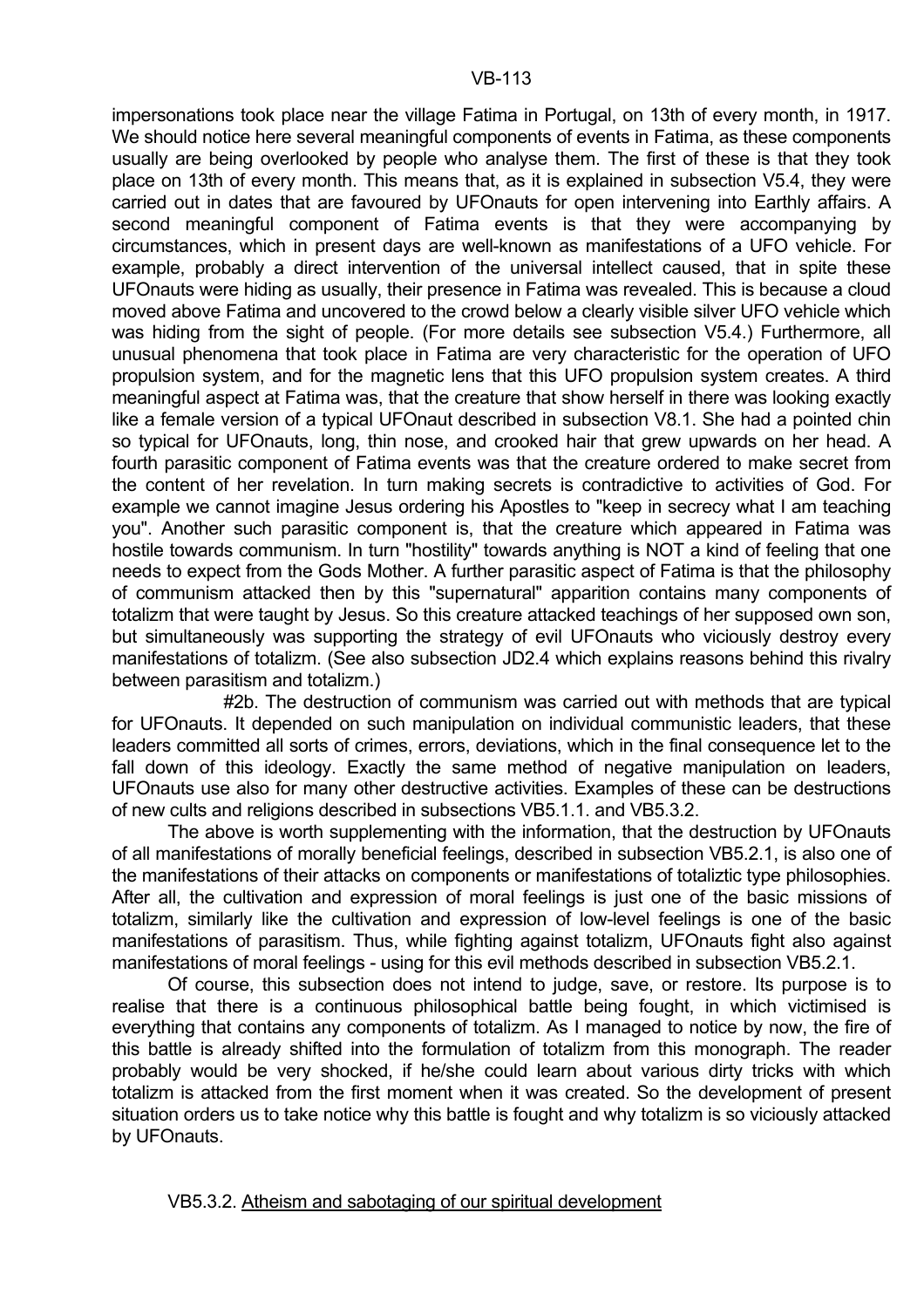#### VB-114

 When the question of existence of the universal intellect (God) is concerned, civilisations of UFOnauts which practice the philosophy of parasitism have completely opposite views to the civilisations which practice a philosophy of totaliztic type. The axis of totalizm is to recognise the existence of the universal intellect (God) and to recognise that this intellect is a superior, selfconscientious being. This in turn causes that in totalizm no-one even contemplates going around moral laws instead of obeying them. After all, totalizm recognises that these laws were established by the universal intellect (God), and thus all attempts to walk around them would really represent a manifestation of acting against this intellect. In turn UFOnauts must adhere to atheism because they practice the atheistic philosophy of parasitism. So they are unable to recognise the existence of the universal intellect (God). The consequence is that for evil parasites from UFOs moral laws are just one more groups of laws of the universe, which we need to take notice of because if we collide with them they are punishing us. But, according to UFOnauts, it is not vital at all to obey moral laws - if only there is a chance to walk around them.

 Of course, while adhering to such an atheistic philosophy and simultaneously occupying Earth, UFOnauts put a lot of effort to force their views on people. Fortunately for people, this forcing atheism upon people is not easy, because people are simultaneously subjected to various interactions that originate directly from the universal intellect (God) and from other distant civilisations that adhere to philosophies of totaliztic type. These totaliztic civilisations, independently from the "supply of weapon" described in treatises [7/2] and [7B], are also trying to disseminate and reinforce on Earth the belief in the universal intellect (God). So from the beginning of times our planet is a kind of battlefield, where two opposite philosophies are fighting with each other. Parasitism tries to direct humanity onto the path of atheism. In turn totalizm tries to direct humanity onto the path of recognising existence of the universal intellect (God) and on path of learning about God through scientific research (not, as so-far, through revelations, claims of gurus, and resolutions of leaders of religions, as all these can be manipulated by evil UFOnauts).

 In order to accomplish their goals, and to disseminate atheism on Earth, UFOnauts who occupy us use various tricks, which sometimes are very evil. In order to provide an idea as to how cunning and dirty these tricks usually are, I provided below several most representative their examples. Here they are:

 #1. **The formation of destructive religions and cults**. One of these evil tricks of UFOnauts is that they formed (and still are forming) an entire array of destructive religions and cults on Earth. Although one may think that the formation of religions and cults may appear to be contradictive to the path towards atheism, actually such a contradiction is only a mock one. After all, religions and cults designed and disseminated by UFOnauts are very cunning. Thus in their essence, instead of promoting the existence of God, they actually act against God and thus accelerate the process of shifting of humanity towards atheism. Principles of these religions are very immoral, their commandments and laws are very brutal and repulsive, their holly books do not even mention the existence of moral laws, while their priests and leaders are cunningly manipulated by UFOnauts to actively support occupational interests of aliens. For example, instead of teaching that moral laws forbid to kill, these religions and cults always support killing as a manner of going to "heaven". Instead of implementing God's laws, they actually act against laws established by God. Instead of emphasizing the wisdom and purposefulness of organisation of the universe, they actually direct human activities to disappoint people against God. Instead of promoting intentions of God, they actually discourage to what in the light of these religions God represents. Instead of spreading faith, they spread blind fanaticism. Instead of spiritual lifting humanity, they actually implement on Earth these principles and ideas, which perfectly serve interests of UFOnauts and push humanity down. An additional advantage that such religions formed by UFOnauts provide to our cosmic occupants, is that they are purposely designed to be very destructive. Thus they effectively hold back all progress. Furthermore, they keep the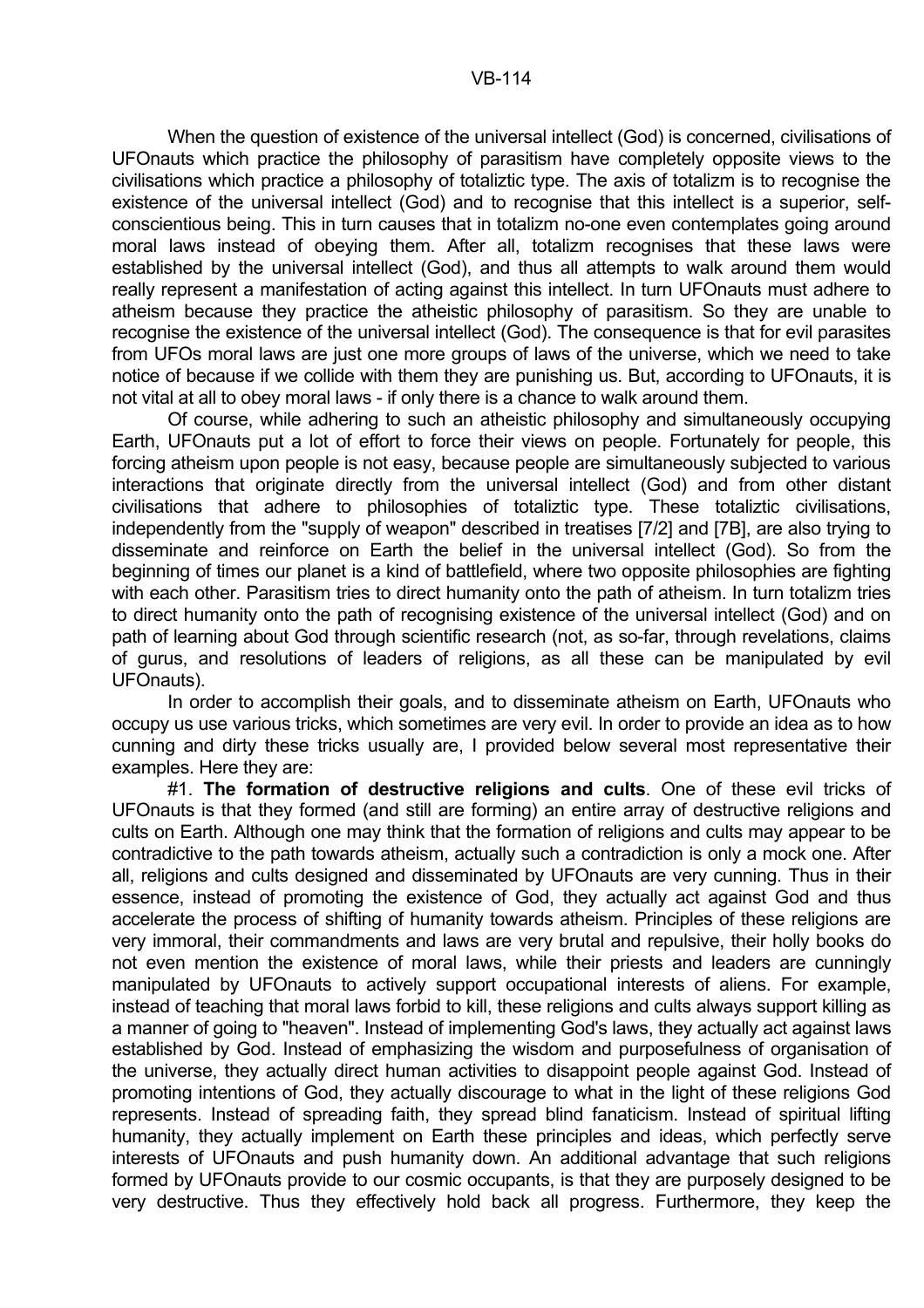population which adheres to them in darkness, in a lack of knowledge, in isolation from the rest of world, in submission and permanent fear, etc. Through the tendency to transform their adherers into fanatics, these religions and cults established by UFOnauts provide our occupants with fanatics who allow an easy manipulation of the rest of our civilisation via their fanatical behaviours.

In the situation when UFOnauts form religions and cults that are to cunningly promote atheism, all faiths on Earth can be subdivided into two basic categories, namely: (1) religions and cults of a totaliztic type, and (2) religions and cults of a parasitic type. Philosophies of both these groups correspond to philosophies of these two opposite philosophical poles described in subsection JB5. Only religions and cults of a totaliztic type are in fact aimed at promoting the trust in God, and at deepening the level of fulfilment of the God's laws. In turn religions of a parasitic type, under the excuse of spreading the faith actually promote the spread of subtle atheism and turn out people from obeying laws established by God.

 #2. **Falsifying religious phenomena to support their interests**. This falsifying is another activity of UFOnauts aimed at spreading atheism on Earth. Expressing this in other words, UFOnauts falsify various religious phenomena, such as divine apparitions, stigmatism, miracles, etc., trying to manipulate with the assistance of these phenomena all these events on Earth which may be utilised to benefit of UFOnauts. The characteristic attribute of these phenomena falsified by UFOs is that they fulfil one of the destructive strategies of UFOnauts, but simultaneously do not fulfil the requirements of religious phenomena. For example, they spread hatred and persecution, divide people, reinforce human suffering, escalate secrets, etc.

 UFOnauts have several goals for which they falsify such phenomena. For example, with the aid of these falsifications they accomplish their occupational intentions much faster. Also they very subtly discourage people against religions. After all, UFOnauts frequently cause that religious supernatural phenomena happen to people who do not deserve the honour of experiencing them. Or they make these phenomena to serve to evil purposes. Or they finish disastrous for the participants. Or they are cruel and contradictive to statements of religions. Etc., etc.

 In order to revel here examples of such falsifications of religious phenomena, in my opinion belong to them: (a) activities of Sai Baba described in subsection VB5.3.3, (b) "divine revelations" from Fatima in Portugal of 1917 described in subsection VB5.3.1, (c) "supernatural revelations" that took place on 13th of each month in 1998, that took place near Conyers, Georgia, USA, and that are connected, amongst other, with the announcement of the fact of "revenge" of God. This revenge supposed to be manifested through sending to Earth a series of cataclysms similar to these induced technically by UFOnauts (see descriptions of a technical hurricane from subsection VB4.4.1). Recently UFOnauts tell about these cataclysms to almost all people abducted to UFO vehicles. Into falsifications of UFOnauts also belong: (d) religious "stigmas". After all, invisible UFOnauts are able to injure their collaborators manipulated hypnotically, causing in them wounds similar to these endured by Jesus. After the telekinetic healing of these wounds during a single night, the same invisible UFOnauts are then able to spread their pro-occupational propaganda via such "stigmatic" people.

 Of course, like every other sabotaging activity of UFOnauts, also these falsifications of religious phenomena display an entire array of identification attributes. They allow us to realize that UFOnauts are standing behind arranging them. Here are some of these attributes:

 #2a. These phenomena always happen either when no-one sees them, or when are seen by a single person, or when are seen by small children. Their circumstances are very easy for manipulating with the use of refined technology that is in the disposal of UFOnauts.

 #2b. They are usually somehow connected with UFOs. Thus either UFO vehicles accompany their disclose. Or their participants are "invited" (forced) onto a UFO deck where they meet "Jesus" or "Mother Mary". Furthermore, creatures which appear in them almost as a rule display appearance and anatomical details of typical UFOnauts, such as pear-shaped head,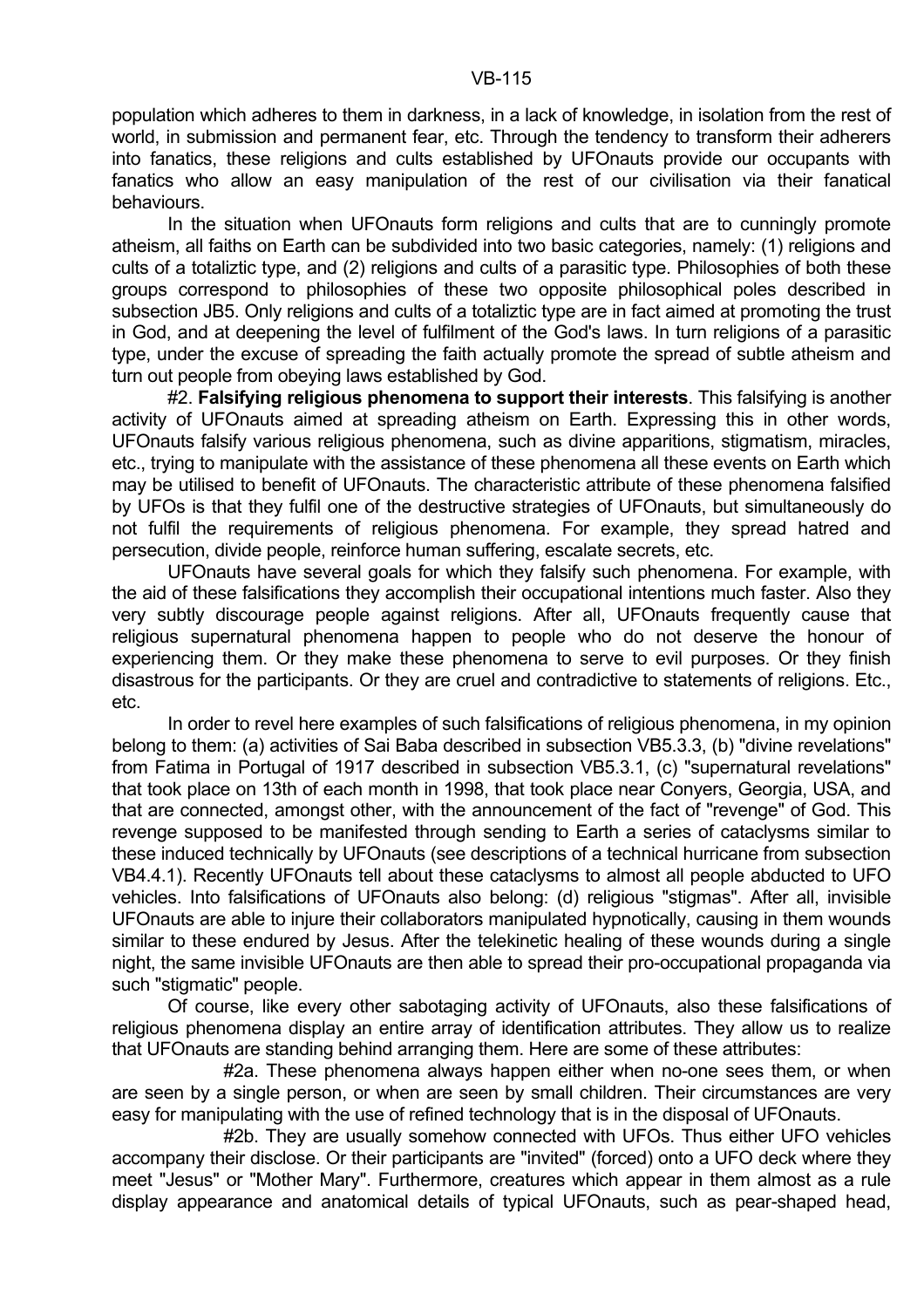pointed chin, long nose, etc. - for details see subsection V8.1. Etc., etc.

 #2c. The general message of these phenomena is always negative, immoral, and generally contradictive to the image of God's love and universal justice. For example, they threaten with the "revenge" of God. Or they convince people to carry out something that leads to spills of human blood, destruction of people, fall down of countries, etc.

#2d. The messages to humanity passed during such phenomena are usually very poor in content. After all, UFOnauts do not wish we learn too much. Although they may correctly foretell some fragment of the future. After all UFOnauts perfectly know what is going to happen in the future - see descriptions from subsection V5.

 #2e. In these phenomena almost always are coded parasitic commands to keep their content in secrecy.

 #3. **Dissemination of a barbaric image of God**. This is another activity of UFOnauts aimed at spreading atheism on Earth. In order to disseminate such a picture, UFOnauts manipulate into almost every religion various elements, which convince believers, that God is a cruel superior being, which likes making people to suffer, which is the more satisfied the more cruel are rituals devoted to it, and which is the more happy the more blood and suffering is endured in his name. Simultaneously UFOnauts try to eliminate from all religions these components, which state about the spread of love in the name of God, about acting in peace, about doing good deeds, etc.

 #4. **The destruction of holly places** and holly objects which belong to the persecuted religions with a totaliztic orientation. This is another action of UFOnauts aimed at spreading atheism on Earth. Interesting whether the reader noticed that wherever there are holly areas on Earth which belong to religions that carry out totaliztic components and messages (e.g. holly areas of Christianity), by some strange "coincidents" they constantly are subjected to various attacks, raids, attempts to destroy or to burn, robberies, constant territorial demands of other parasitic religions, etc. As an example consider the fate of Jerusalem or Bethlehem. In such holly places continually events take place, which gradually destroy their holly objects, cut off the access of believers to these areas, and generally make impossible for them to fulfil their functions of religious centres. In Poland one of such places is Czestochowa.

 Interesting that even areas which only are linked somehow to such holly areas, also are subjected to such UFO sabotages. For example in New Zealand, not far from the town of Tauranga, there is a small township called Bethlehem. The name of this town copies the English name of the holly place of Christianity. The amazing thing is that in this New Zealand Bethlehem constantly happens something, that is trying to tell people that God does not like this place and therefore continually brings various disasters to it. For example on 15 July 1999 famous in the entire New Zealand were problems of citizens of this Bethlehem with powerful impulses of electricity in powerlines (identical to impulses of electricity that are induced when UFO vehicles come too close to powerlines). These impulses caused epidemics of burning out of electrical appliances. In each household of this township systematically burned out were various devices such as fridges, washing machines, television sets, radio receivers, vacuum cleaners, etc. The company which maintained electrical powerlines was unable to detect the reason for these burnings out and blamed the "Acts of God". The meaning of these burnings accented in New Zealand TV was that "God turned out from citizens of Bethlehem and punishes them in a supernatural manner".

 #5. **Sending to Earth false prophets**. This is another manner of subtle and very intelligent turning us out from God. Knowing technical capabilities of UFOnauts described in this monograph, no-one should be surprised that if they send to Earth someone who looks like a typical human, such someone in eyes of unaware people looks like God himself, or like a prophet who acts on the God's behalf. After all, having in his disposal technology and advanced devices of UFOnauts, such someone is going to make technological "miracles". So he is able to materialise objects, knows our thoughts, is able to become invisible, is aware of the future, etc.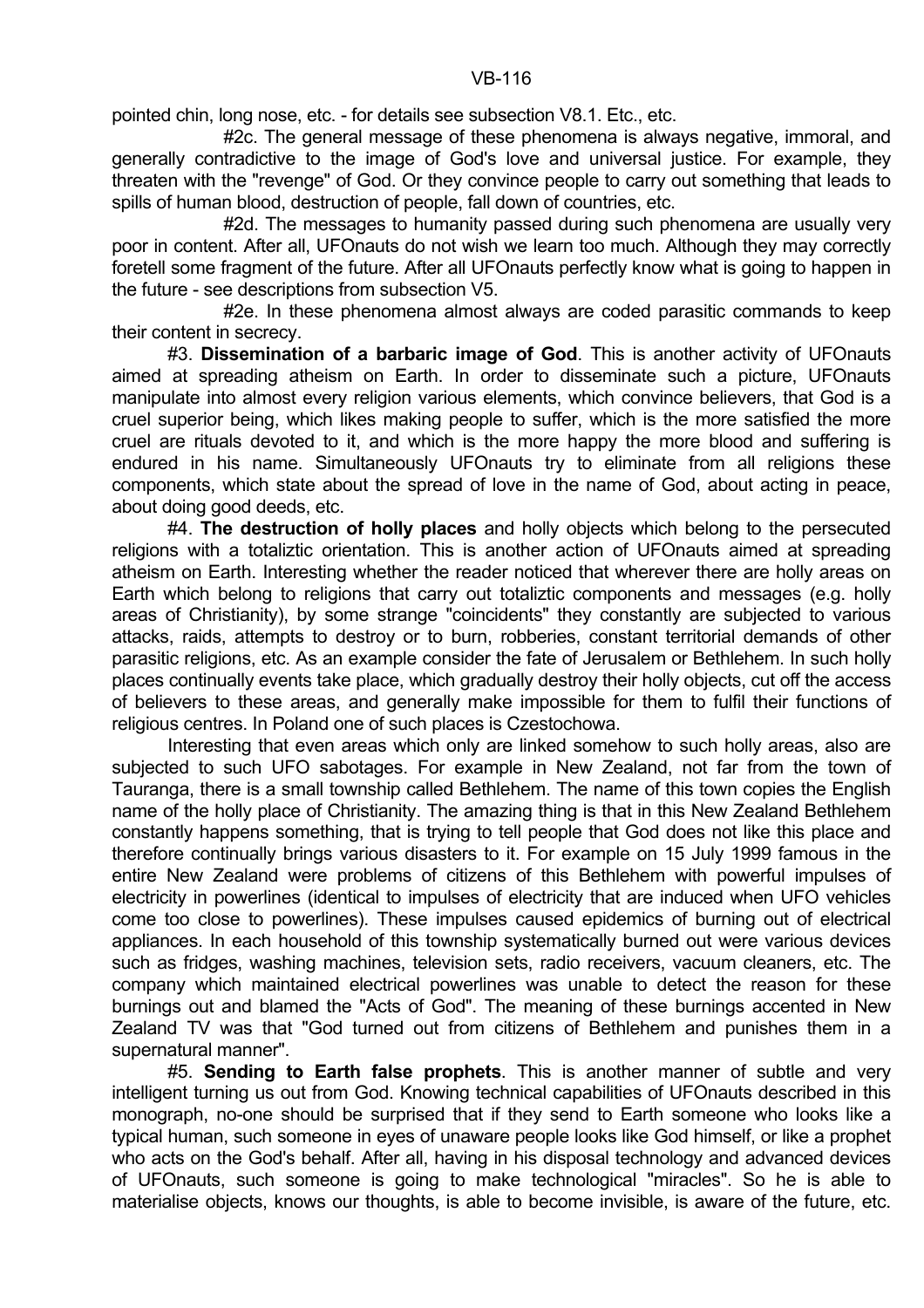This means that he should be able to carry out all these tricks that are demonstrated to us by television magician David Copperfield, which induce such astonishment in present people. He should also be able to carry out tricks that are frequently reported by people abducted to UFOs, and which are demonstrated to us by other "cosmic spies and saboteurs" described in subsection VB4.6.1. After the appropriate training how to skilfully silence humans, such representatives of UFOnauts should be able to effectively block on Earth all our searches for more perfect religion and morality, should be able to deter our attention from new religious ideas just being disseminated, discourage us against learning moral laws, hold us back from eradication of errors in our religions and in our understanding of God, convince us to obey old rules and old religions about which we already know that they did not lift us to better morality, etc., etc. The shocking aspect is here that such false prophets we can find not only in old times, but we have them on Earth also currently. For example, according to analyses discussed in subsection VB5.3.3 of this monograph, all signs seem to indicate that just such a false prophet who represents interests of UFOnauts and who acts openly at this moment, is Sai Baba. Unfortunately, we do not have a method developed as yet, which in a reliable manner would confirm or deny such a possibility.

 #6. **Manipulation of leaders of various religious cults towards the deterrence**. This is one more manner of discouraging people to take interests in new religious movements. Such manipulation always boils down to forcing these leaders to commit some act, that meets a general disapproval, e.g. to murder all members of a given cult, or to carry out a gas attack, etc. In this manner gradually a disgust against new religious movements is build up in the society. This in turn holds back searches for new religious ideas. It discourages to part from old and commonly practised religions, which are based on doctrines that do not work in practice. It disallows the formation of new religions with more decisive and more totaliztic moral principles and rules of behaviour, than these from old religions. Etc., etc. The atmosphere of galloping distrust and scoffing at everything that new and unconventional in religions is also build up gradually.

 #7. **The manipulation on views of many writers and scientific authorities** who are to write on topics connected with the existence of God, or who are to address matters which require taking a stand towards the fact of existence of God. This is very popular trick of UFOnauts in their efforts to direct us on path of atheism. Manipulated by UFOnauts writers and scientific authorities, in the name of wrongly understood "scientific spirit", and against totaliztic mission that "knowledge is responsibility", spread atheistic views amongst people. They almost force people to shift into the camp of parasitic philosophy. They do it through bias presentation of only this information and argumentation, which act against the existence of God. In turn they thoroughly omit the ocean of facts, discoveries, and scientific theories, which certify for existence of God. (For example they do not mention about the proof for the existence of God that originates from the Concept of Dipolar Gravity, and that is described in subsection I3.3 of this monograph.) Therefore, it is worth to be aware, that frequently an equal sign can be placed between "convincing to atheism", and "manipulated by UFOnauts to spread their philosophy on Earth", or "promoting parasitism". This non-objective and clearly bias atheistic presentations, are practically camouflaged in almost every academic textbook, while openly are expressed in many popular books. Actually they can be found even in books, which I am providing as references to my publications (including into this several reference publications of other authors quoted in this monograph). After all, according to totalizm, in my literature references I do not discriminate against ideas or authors with whom I do not agree, although when I have such opportunity I try to pinpoint for them what in my opinion is presented irresponsibly, in an erroneous manner, against interests of humanity, or disagreeable with the totaliztic mission "knowledge is responsibility".

 #8. **Promotion of immoral behaviours on Earth**. This is another example of methods of UFOnauts aimed at imposing atheism on humans. One of the most noticeable manifestation of this method is the "promotion of immoral idols". It is interesting whether the reader ever wonder why amongst singers and stars of a world-wide fame, there is so many people with various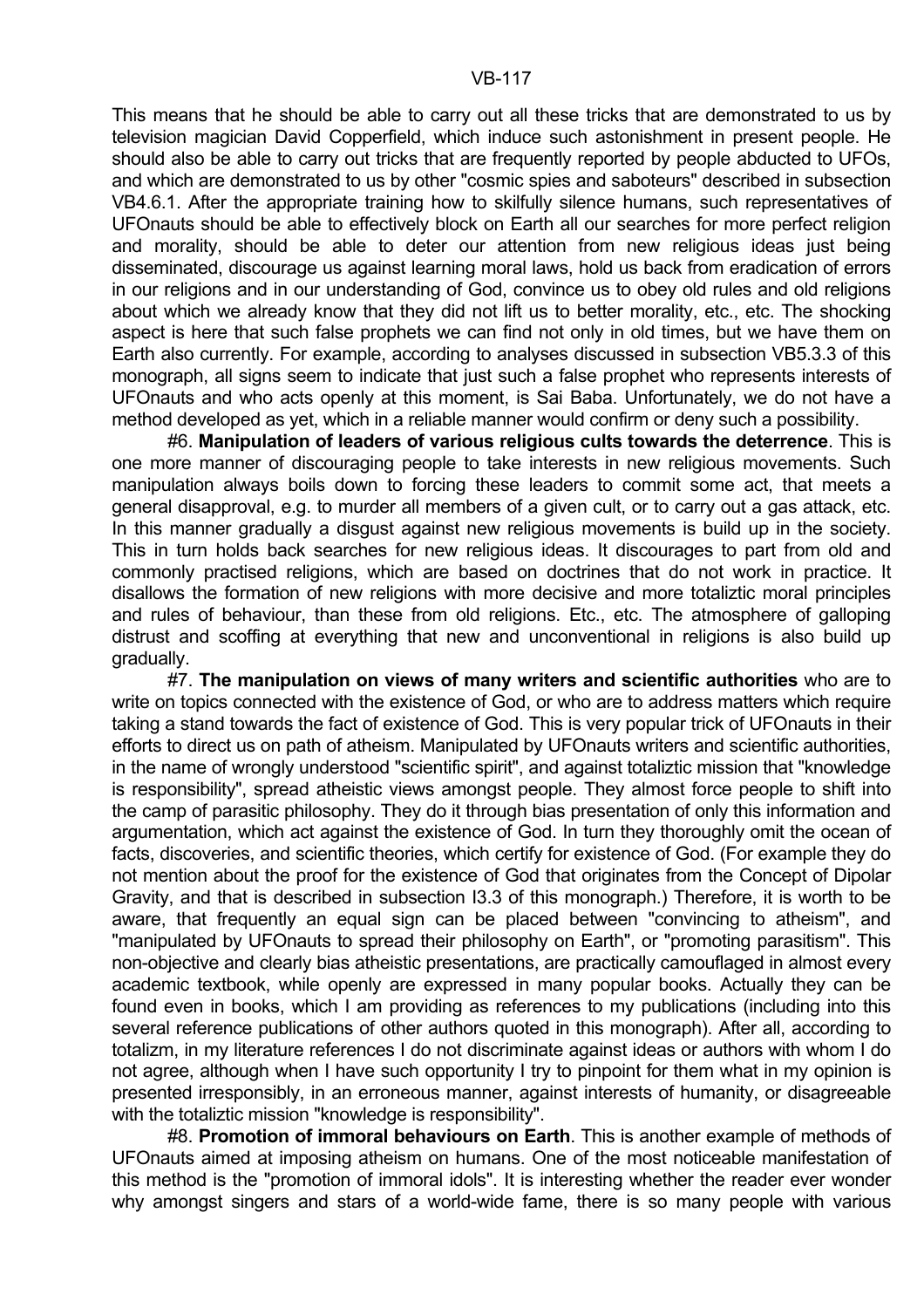deviations, degenerations, addictions, immoral behaviours, etc. The solution to this puzzle lies in realising, that with the same difficult to detect methods, with the use of which UFOnauts destroy rational UFO researchers, the same UFOnauts support in accomplishing astonishing successes by people with vital moral deficiencies. In the result, amongst idols of the world's fame, very significant percentage have serious moral deviations. These deviations may include homosexual inclinations, brutal bitting, drug addictions, moral deviations, inclinations towards hooligan behaviour and bitting up people, etc. In turn, because such idols fulfil the purpose of role models for youth and for society, almost automatically they impose on other people immoral role models to follow. Thus they spread such opinions that e.g. being a homosexual, a drug addict, or a wife's basher, is a normal and acceptable thing, that immoral behaviour is a sign of being at the top, etc.

 #9. **Devaluation and hiding of moral role models**. This is a next example of a method of UFOnauts that is taken in order to impose atheism on humans. Let us explain how it works. Whenever someone or something on Earth starts to provide a positive role model for others, then immediately various manipulated by UFOnauts people appear, who somehow devaluate the positive meaning of this role model. This happen e.g. when this someone spread morality by his/her own example and by doing good deeds to others, or when this something is an instrument through which the good and moral activities of God are manifesting themselves. For example, in case of people who carry out many good deeds, these traitors manipulated by UFOnauts usually do not allow that these ones in need ever learn about such good deeds. Sometimes traitors may push various suspicions, libels, calumnies, destructive actions, obstacles, etc., on such people doing good deeds. Frequently UFOnauts manipulate various criminals to carry out externally similar, although morally opposite acts. Acts of such criminals are aimed not at morality and good of others, but at destruction and at doing evil (e.g. spreading hatred, cheat money out of people, etc.). Sometimes criminals do evil deeds directly under the pseudonyme of such moral people. In this manner, when the destructive activity of these criminals comes to light, the shadow of doubt and suspicion is falling also onto these people who do good deeds.

 In case of something that is an instrument in God's hands, e.g. in case of objects that cause miracles to happen (like figurines that cry with blood or human tears, statues that drink milk, etc.), UFOnauts manipulate various "sceptics". These sceptics either "explain" a given phenomenon in a "rational" manner, induce various doubts around the matter, or carry out biased research, falsify results, etc. Furthermore, UFOnauts put a lot of effort to maintain on Earth an atmosphere of distrust towards morality and good deeds. The consequence of this atmosphere is, that if something moral and good actually appears, usually people who deal with it, treat it with an embarrassment, do not inform anyone about it, and try to keep it secret forever. In the result about morality and good deeds we learn usually only by an accident and almost in the result of conspiracy, not because it should be shown as a role model to everyone and exposed into a public view.

# VB5.3.3. False prophets

 Because UFOnauts themselves practice atheism, they put a lot of skills and effort into a religious sabotage. This sabotage manifests itself on many ways. For example, it depends on suffocation every totaliztically oriented faith on Earth. Causes holding back the development of new religious ideas. Blocks the spread of new religious ideas which in spite of everything managed to eventuate. Etc., etc.

 In order to suffocate new religious ideas in their seed, before they manage to develop and to spread, UFOnauts developed and implemented an entire array of very effective actions. Some of these were described already in subsection VB5.3.2.

 One of such manners already identified, which UFOnauts use to suffocate new religious ideas in their seeds, is to send to Earth UFOnauts, that can be called "false prophets". Let us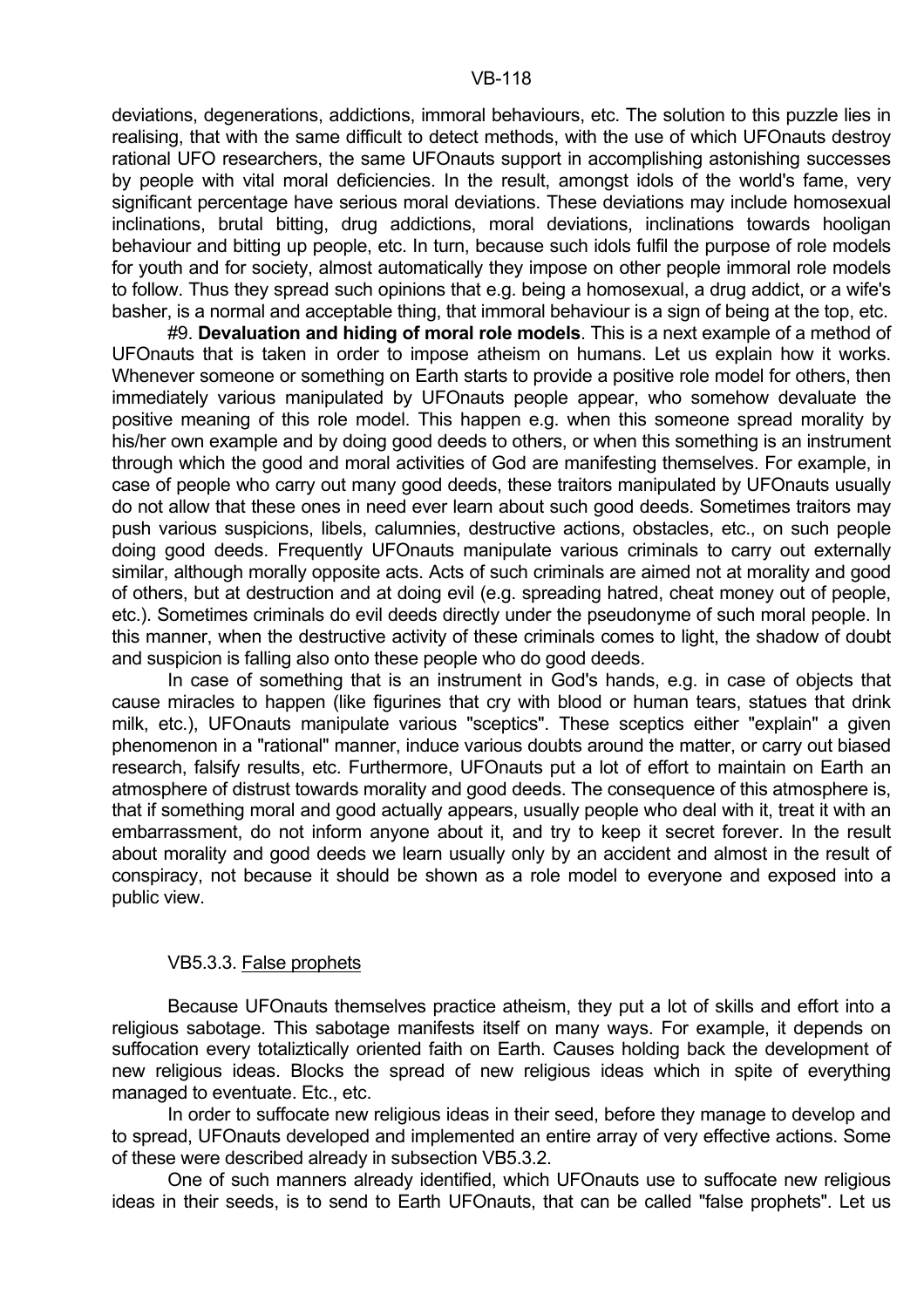remind here what in previous subsection was explained on this subject. A "false prophet" is a UFOnaut that looks like a typical human but that is well trained and excellently equipped, whose task is to spread religious diversion and pro-occupational propaganda on Earth. This diversion and propaganda is spread with the assistance of their technical devices. Examples of such devices include telekinetic propulsion systems that allow them to shift in time and to move through walls. Or devices capable to materialise the required substances and objects. Telepathic transmitters capable of telepathic manipulation on human minds. Etc., etc. With the use of such advanced devices these UFOnauts make an impression that are capable to do "miracles". Therefore they imply that they represent God. After gaining for themselves status of a "supernatural being", they use this status for religious diversion. With the use of this diversion they spread various conservative views and commands, which work for the benefit of UFOnauts. The most visible task of these false prophets is to eradicate all new religions movements and ideas. They also turn out attention of people from new religious ideas. Furthermore, they convince to insist on old ideas, which already proven themselves in practice that are incapable to lift humanity onto higher level of moral and spiritual development.

 Let us consider the frequency of appearing of such false prophets. Fats already established suggest that practically they are send to Earth almost continually. Traces of their activities one can encounter in every region of Earth and at all times. Only that some of them act on a local level. This causes that they do not accomplish a world-wide fame. However, their influence within the area of their activities, as well as historic consequences of their activities, are always very profound and extremely destructive. As this is mentioned in subsections VB5.3.2 and VB4.6.1 of this monograph, all analyses that I carried out in this matter seem to suggest that one presently acting such UFOnauts is Sai Baba. Therefore further considerations from this subsection I will limit to example of Sai Baba. However, looking through them one should be aware that these deliberations are aimed at realising the general trends and timeless problems connected with this subject. Therefore, although these considerations were carried out on a specific example which should be well known to almost every reader, still they should be related to all other similar situations, which the reader may ever encounter.

 My interest in Sai Baba was started at the moment when I discovered that cosmic spies and saboteurs with attributes described in subsections VB4.6.1 and VB4.9 operate on Earth. At the beginning of my research I started to analyse "miracles" carried out by Sai Baba, and also his philosophy and religious ideas that he has to offer. An opportunity for this was perfect, because I lived then in Malaysia. Sai Baba has in Malaysia many adherers (and even small temples devoted to him). Results of these analyses proved to be shocking. All miracles that Sai Baba carries out, turned out to be possible with the use of devices which are described in this monograph. For example with the use of personal time vehicle, telekinetic propulsion system, and TRI (see subsections M1, L1, and N3). In turn the philosophy of Sai Baba, and ideas which he has to offer, turned out to be only a repetition of everything that religions on Earth which already exist keep expressing for many centuries or even thousands of years. This corresponds exactly to one of the basic strategies of UFOnauts, to disseminate on Earth only these ideas, which humanity already known (see subsection VB4.9).

 The research described above revealed that Sai Baba practically does not introduce on Earth any new knowledge or any new idea. He only convinces people to stand by old ideas. Thus his mission on Earth boils down to reinforcing the conservatism and stagnation. This mission completely does not fit a possible messenger from God. After all, when God really sends someone to Earth, then he makes sure to equip his representative in several new ideas, which are completely new to people, although which are urgently needed. Humanity is surrounded by an ocean of unknown ideas. Only the content of this monograph reveals the existence of countless numbers of them. If for example, one compares the content of chapters H, I and JA of this monograph, with what Sai Baba is offering, then it turns out, that there are tens of advanced religious ideas, and so-far unknown directions of moral development, which he could offer to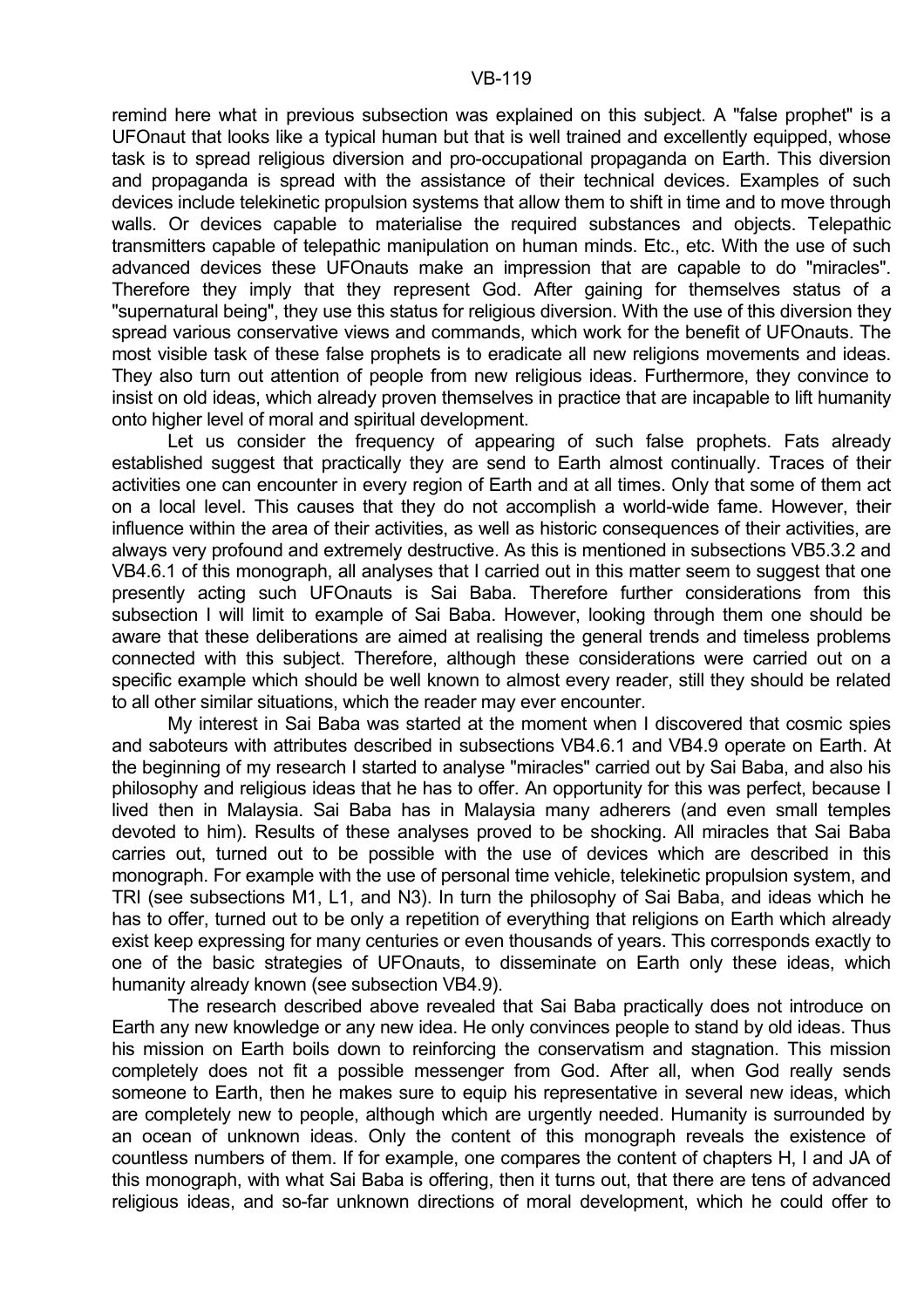people - of course if his role would be to introduce, not to hold back, a progress. In order to indicate here some examples of such new ideas and directions which cannot be found in his teachings, but about the existence of which we already know, they include: (1) the existence of moral laws, (2) the existence of two moral and philosophical poles (i.e. "totalizm" and "parasitism") which result from the stand of a given civilisation towards the existence of God and thus which boil down to pedantic obedience or parasitic walking around moral laws established by God, (3) the existence of moral energy, (4) the possibility of introducing quantitative methods to morality and thus possibility to determine quantitatively the quality of our behaviour (in chapter JE these methods are described under the name of "Totaliztic Mechanics"), (5) simple recipes for earning and maintaining totaliztic nirvana, (6) the fact that Earth is occupied by UFOnauts who practice the philosophy of "evil parasitism" (means by former "devils" or "Satan" - see subsection V9.1), or (7) the fact that UFOnauts are the primary source and cause of all problems and evil that torment humanity - means that UFOnauts are these ones who fulfil the function of "devils" about which warns us the God himself via all religions in existence. It should be also noted that this monograph is only a first glance into the direction which so-far was hidden from our sight by UFOnauts. Therefore the monograph probably reveals only an initial step towards a huge ocean of vital knowledge, which a real messenger of God should be able to offer humanity.

 The above analyses reveal two important facts. The first is that the universe literally overflows with new ideas, which still remain unknown to people, but which after introducing on Earth would significantly improve the situation of humanity. The second is that every being which is more advanced that just ordinary bread eaters, is aware of the existence of these ideas and is able to implement in life some of them. So let us consider on the basis of two above facts, the reasons for a surprising lack of new ideas and progressive knowledge in Sai Baba actions. After all, this lack of new ideas stems from his activities in spite that he performs highly advanced "miracles", which suggest having such a knowledge. In connection with a complete lack of students, who would be able to repeat "miracles" of Sai Baba, this lack of new ideas suggests a very shocking conclusion. This conclusion states that the presence of Sai Baba on Earth hides a parasitic motivation, which is very far from lifting us to a higher level of awareness. This presence clearly serves holding back of our quest for spiritual knowledge and diverting our attention from the correct directions of the development.

 Summarising the above, on the basis of to-date analyses of his philosophy, the lack of students, and models of behaviour spread by Sai Baba, the conclusion seems to emerge, that the goal of this being is to disseminate a religious diversion on Earth, not to introduce a religious revival. In spite of appearances, which seem to claim otherwise, his mission on Earth is completely opposite from that of leading humanity towards a better future. The above conclusion is supported by following observations:

 #1. **UFO technology in Sai Baba disposal**. "Miracles" that Sai Baba performs are completely explainable on the basis of technology which is used by UFOnauts. Thus these "miracles" suggest that this technology was given to him just to turn people's attention at him, to impress common people, and to led them into deeper marshes of slavery and cosmic exploitation. This goal is confirmed by objects of many of such "miracles". Sai Baba indulges in materialising gold, precious stones, or golden jewellery. These may impress materialists. But to many religions they are symbols of contradiction of spiritual values (e.g. Jesus would never materialise gold or jewellery, although he did not hesitate to materialise food when needed).

 In order to provide here some concrete examples, let us analyse here several "miracles" of Sai Baba on the basis of what this monograph explains. Let us start from considering the matter of healing sick people, which is commonly carried out by Sai Baba. As we know from UFO abductions, sometimes for show off UFOnauts also heal people whom they abducted. They do this with the use of oscillatory chambers of the second generation, which emit the telekinetic effect, although which sometimes are almost unnoticeable for human eyes. But otherwise to Sai Baba, UFOnauts sometimes demonstrate to people how this healing was accomplished. Another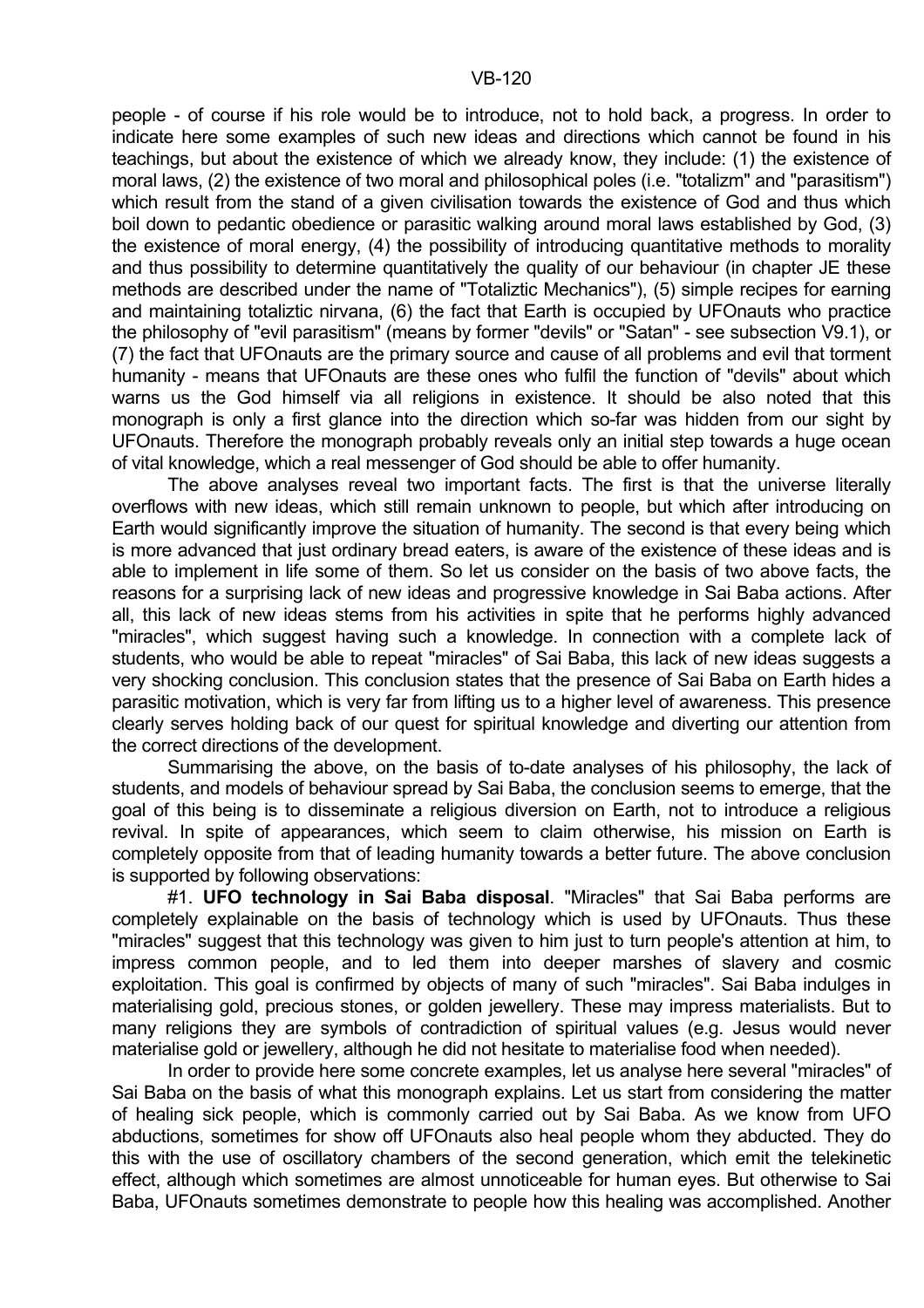example is the case of bringing dead people back to life. There are known cases, that people abduced to UFOs experience something, what we could call a death, or even change of body onto another one. However, then these people were brought back to life by UFOnauts. In some cases they even received gifts from UFOnauts in the form of new bodies. There are also people, who long time after their death were shifted back in time, until the moment that proceeded their death, then returned to health, and then again shifted forward in time as if they were brought to life. All facts seem to indicate that in this manner Sai Baba also brought to life e.g. Mr. V. Radhariszny, whose body in the first course of time remained dead for 4 days. Of course, UFOnauts demonstrate also "materialising" - so famous for Sai Baba. The mechanism and principle of it are also described in this monograph.

 Other example of a "miracle" explainable on the basis of technology of UFOnauts, is this "white powder" widely known in the world, means the "holly ash vibuthi". It is generously given by Sai Baba to his believers, and it is famous from healing properties. With this powder of Sai Baba following matters are connected:

 (a) The composition of the "white powder" and the technology of its production. Originally this powder supposed to imitate "holly" substance of Hinduism. This substance is the ash received after burning dry dung from holly cows. Hindu call it "vibudhi". But I heard (unfortunately verbally - I do not have this documented in writing), that someone analysed this white powder "created" by Sai Baba. It turns out, that it imitates quite well the physical attributes of ash from cow's dung. But it represents a completely different mineral substance, which has nothing to do with cow's dung. This practically means that the production of this powder by Sai Baba is a process purely technological, not supernatural. After all, if this would be a supernatural process, then in every aspect it would be agreeable with religious believes of Hinduism. (Like e.g. human blood or tears spilled supernaturally by holly statues are always real human blood or tears.)

 (b) Life energy of the "white powder". A sample of this powder was subjected to energy research by Mr T.B. His research revealed that this powder does not contain "form", means life energy. But the original Hindu "vibudhi" indicates the presence of this energy. So in the sense of structure "vibudhi" of Sai Baba represents only a healing substance of an universal character that still remains unknown to people (e.g. an equivalent to a healing carrier of telekinetic field, which in subsection NB3 of this monograph is called "oscillant").

 (c) Healing attributes of the "white powder". At the present level of our knowledge it is already known that appropriately "telekinetised substances" (i.e. substances in which a powerful telekinetic field is frozen) have very strong healing properties. In addition, such substances always have a white colour - just like this "miraculous" powder of Sai Baba. In order to give here any other example of such a substance, it is a "white powder" that in a natural state appears in soil near Phoenix in Arizona and that was investigated by David Hudson (P.O. Box 25709, Tempe, Arizona 85285, USA) - see the description of this powder in the article [1H8.1] "White Powder Gold: a miracle of modern alchemy" published in two subsequent editions of the Australian bi-monthly Nexus (PO Box 30, Mapleton, Qld 4560, Australia; published also in New Zealand under the address: P.O. 226, Russell, B.O.I., New Zealand, Email: nexusnz@xtra.co.nz), i.e. in edition from August-September 1996, Vol.3 #5, pages 29 to 33 and 72 to 73, and from October-November 1996, Vol. 3 #6, pages 37 to 41 and 72. For this powder, the 44% decrease of weight in comparison to the initial weight of its components was detected. This proves that it is really a product of very powerful telekinetisation. About this powder quite intensely writes subsection NB3 under the topic "oscillants". I would be ready to take a bet, that this white powder from Arizona, if someone has its samples, would carry out the same healing "miracles" as the powder of Sai Baba. (By the way, David Hudson is using it, amongst others, for healing illnesses and health problems that cannot be healed by orthodox medicine.) So what I would like to say at this point, is that in the "miraculous powder" of Sai Baba has no any miracle, but only an advanced technology which we people on Earth do not know yet.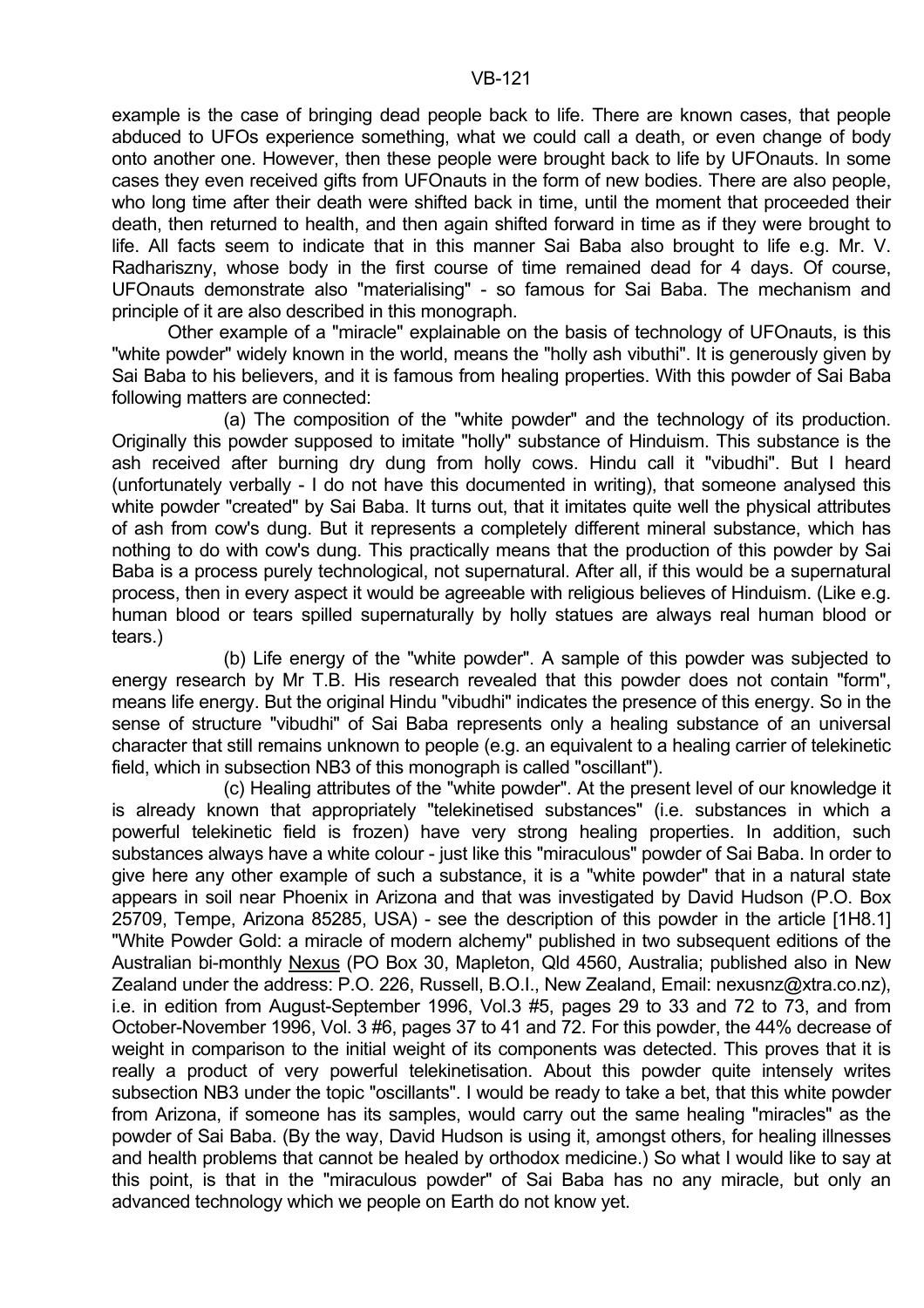#2. **The lack of students** - i.e. a behaviour typical for UFOnauts that reside on Earth. Sai Baba does not have any human students, who would be able to repeat any of his "miracles". As this is known, real prophets always surrounded themselves with students. With the elapse of time their students were able to carry out almost all what prophets did. As an example consider Jesus and His Apostles. This role of a teacher, means dissemination and passing to others his advanced knowledge and new ideas, in true prophets is always one of the basic components of their mission on Earth. In turn an attribute of false prophets is always, that they have the knowledge (only that it is a "black one"), which also allows them to do things that surprise others, but they keep this knowledge exclusively for themselves and treat it as a source of their advantage over other people. (See also attributes of the philosophy of evil parasitism described in subsection JD2.4.)

 #3. **The behaviour of an UFOnaut**. Sai Baba rigorously implements in practice all key strategies of UFOnauts that are already learned by us (see subsection VB4.9). In order to indicate here examples of these strategies, they include, amongst others:

 #3a. "Making available to people only this knowledge, which people already learned earlier and thus which do not advance people any more in their development". So in spite of the technical advancement of Sai Baba and his capabilities to make "miracles", the ideas which he disseminates do not contain anything new - see also subsection VB4.9.

 #3b. Practising the principle "divide and rule". This principle is one of the basic cannons of the philosophy of parasitism adhered by UFOnauts. (This philosophy, under the name "evil parasitism" is described, amongst others, in subsection JD2.4.) For example, already now adherers of Sai Baba are divided into several rival fractions which mutually fight each other, and each one of which wishes to dominate over remaining ones. In spite that Sai Baba has a huge influence over his adherers, while these adherers are under a his strict control, he clearly supports this subdivision into fractions. (Such subdivision into mutually hostile fractions is always the case with all religions initiated on Earth by UFOnauts. Every religion controlled by UFOnauts is subdivided into several such fractions.) For example, Sai Baba do not try to even prevent a shooting that these mutually hostile fractions started in his own headquarters (to this shooting, amongst others, refers also report [1VB5.3.3] quoted below). After all, as "knowing everything" see the quotation from item #4 below, Sai Baba obviously could avoid this shooting easily. (This prevention of shooting in his own temple/headquarters, says a lot about a differences between his own words, quote: "I am a symbol of love, love is my tool" (TP), and results of his actions, which (the results) spread hate instead of love, while for tool use divisions and brutality, not love.)

 #3c. Implementation of "hierarchy". The existence of steep hierarchy and different levels of initiation, is a very characteristic attribute of the philosophy of evil parasitism (described in subsection JD2.4). This attribute differentiates parasitism from philosophies of totaliztic type which advocate that all people are equal and thus all must coexist on principles of brotherhood. If one analyses the teachings of Sai Baba, these contain various components which inspire the formation of hierarchies amongst his believers and adherers. For example the Sai Baba puts himself at a completely different level than all other people. In this way his hierarchy implements the basic component of the strategy of action of UFOnauts.

 #4. **Attributes of UFOnauts**. Sai Baba displays all attributes (physiological, philosophical, behavioural, etc.), about we know already, that they are characteristic for UFOnauts. Of course, because these attributes stand behind range of understanding by common people which do not have any knowledge about advanced technology used by UFOnauts, therefore by naďve people they are quoted as the evidence of "holiness" of Sai Baba. In order to indicate here examples of such attributes, these include:

 #4a. Restoration of resources of his energy and physical revival by a direct absorption of pure life energy. (By the way, this energy is previously robbed from humans by the sucking it in special "chambers of chill, described in Polish treatise [3B].) This is done instead of the regeneration of the energy due to sleeping or eating food - as people from Earth do it. This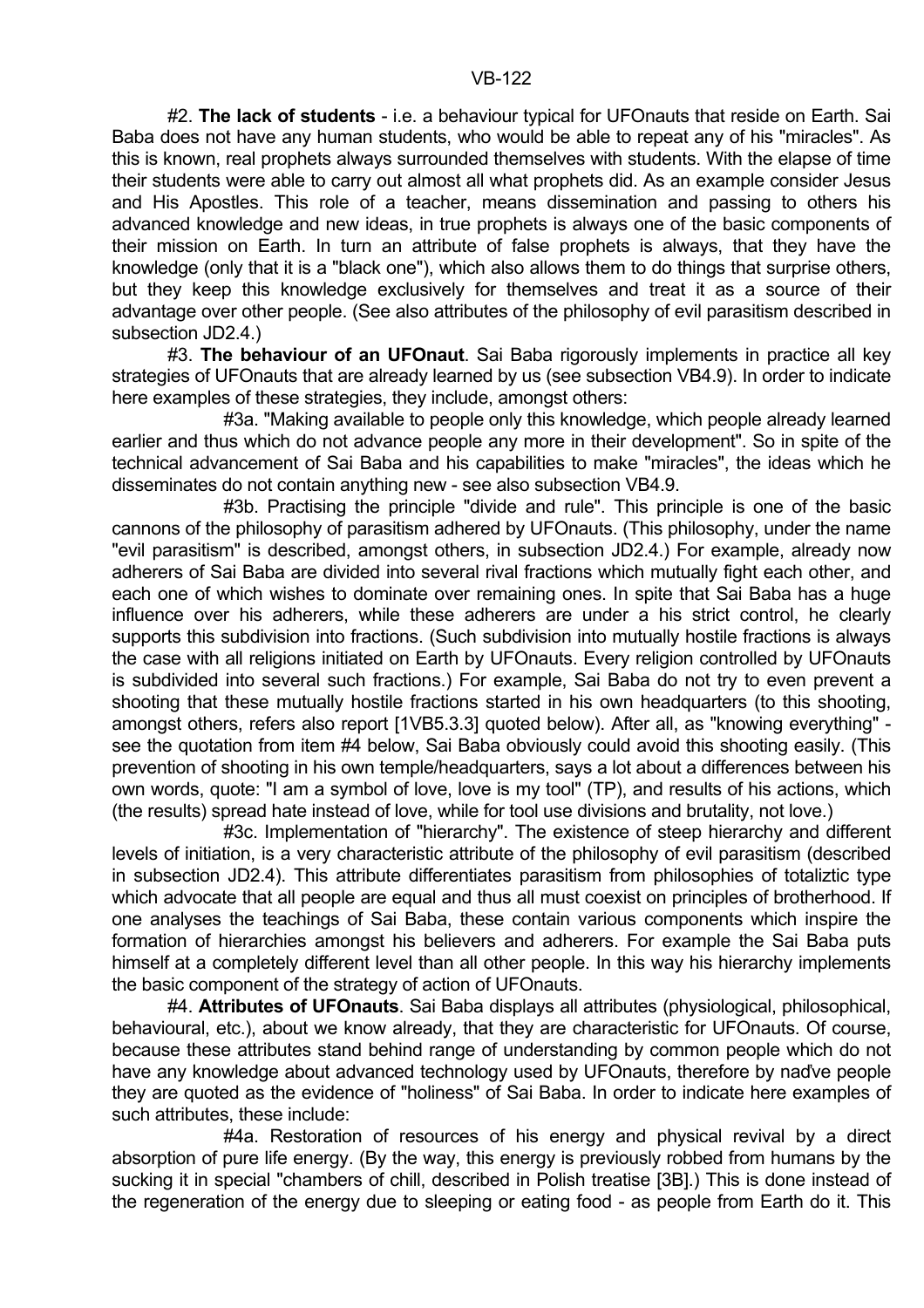advanced method of energy restoration (still unknown on Earth) is well known and advertised amongst adherers of Sai Baba (TP), e.g. "Sai Baba works without a rest an entire 24 hours, does not sleep, while eats so little that an ordinary person would die". Exactly in the same manner UFOnauts regenerate their own energy and accomplish the state of rest. It is known to us, because UFOnauts demonstrated this manner to a Polish UFO abductee, Mr Andrzej Domala. It is well described in the Polish treatise [3B] which I wrote together with Mr Domala. The method of saturation of body with life energy, used by UFOnauts, allows to work continually, to not sleep at all, and almost to not eat.

 #4b. Knowledge of Sai Baba is on the level of knowledge of UFOnauts and cannot be compared with the knowledge of people. Of course, this does not prevent Sai Baba from limiting his teaching to whatever people already know for a long time - see previous descriptions from this subsection. Sai Baba states about himself, quote in my translation (TP): "My knowledge is unlimited, my truth is unexplained and inexhaustible. I am beyond the range of all research and the most pedantic measurements. Nothing escapes my sight, there is no path that I would not know, there is no problem that I would not be able to solve. My self-sufficiency is unconditional. I am everything." (Sai Baba). If one reads this monograph, especially chapters O to W, everything that listed above is characteristic for UFOnauts. (This is because of such huge technical advantage of UFOnauts above people, combined with the simultaneous moral decadency, UFOnauts occupied us from the beginning of our times, while so far we do not manage to even realise what is going on.)

 #4c. Sai Baba uses devices of UFOnauts. But he does not manifests having them. Actually all his "miracles" can be explained as originating from these devices. For example he is able to levitate, exactly the same as it is assured by the personal propulsion systems of UFOnauts described in this monograph.

 #4d. In his actions Sai Baba is preferential, moody, subjective, impulsive, and full of changeability (inconsistent). Means he is exactly as UFOnauts are. For example, he can say to a suffering person whom he refuses to heal, quote (TP): "Even if I heal you, you would need to be born again". On other occasion Sai Baba states something completely opposite, because, quote: "I will not reject you. I am your mother." Mens the justification of refusal to heal someone by reasons of reincarnation is only a trick with which Sai Baba hides real reasons for which he must refuse to help.

 Real reasons for which Sai Baba heals only some people that ask him, while refuses to heal others, reveals our progressing knowledge about operation of UFOnauts. (Or more strictly knowledge presented in subsection V5.2.) According to subsection V5.2, a "selective healing" of only some people who ask for it, is one of the attributes from which one can distinguish UFO saboteurs from real prophets. (Means distinguish UFOnauts from messengers of God.) In case of UFO saboteurs, every their interference in present time causes changes in the future, which (the changes) sometimes act against interests of UFOnauts. Therefore UFO saboteurs are going to carry out only these interferences in present times, which do not cause any significant changes in the future against interests of UFOnauts. So before Sai Baba heals someone, his cosmic superiors must check exactly in the future whether a given healing works against their interests. If such a detrimental for UFOnauts effects are detected, Sai Baba must refuse to heal a given person. For this purpose he uses a convenient excuse of "reincarnation". It can be easily checked. After all, even if a given ill person reassure Sai baba that does not have anything against coming to Earth again, still Sai Baba would refuse to heal him. The above should be complemented with an information, that real prophets are not afraid to heal anyone who turns to them, because their healing to not work against, or pro, interests of anyone. Thus in every case it serves well interests of God in the name of whom they really operate on Earth.

 #5. **The fear of being caught**. Sai Baba is aware that there are technical manners of disclosing who he really is. Therefore he undertook prevention measures to make impossible such a disclosure. For example, on the basis of present our knowledge about the so-called "state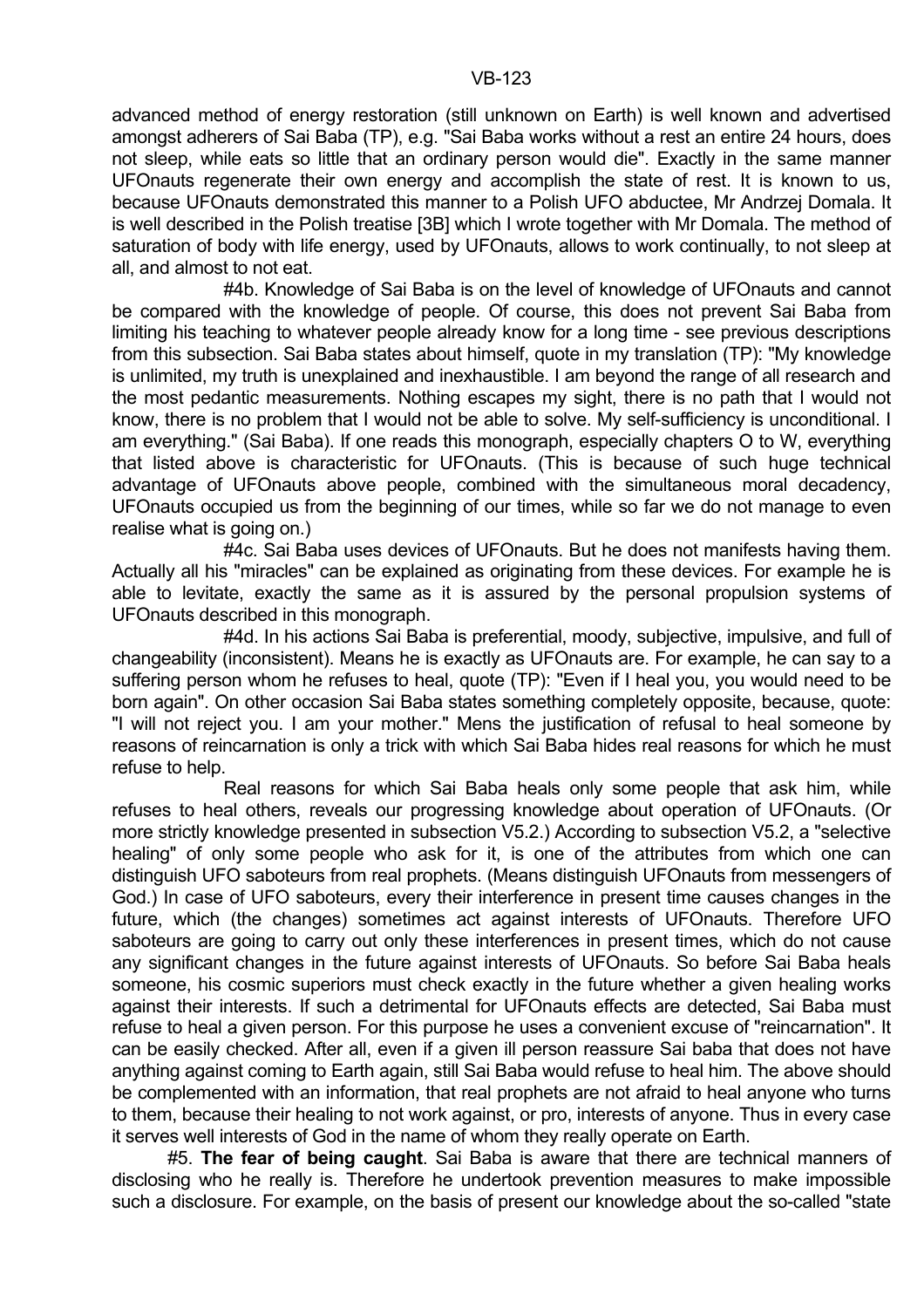of telekinetic flickering" described in subsection L1 of this monograph, it is known that in normal cases body currently in this state would disclose their difference from normal people if are photographed unexpectedly. (I.e. this telekinetic flickering would reveal itself on photographs taken when the owner of telekinetic personal propulsion system is not aware of being photographed, and therefore he did not switch off his flickering - for details see subsections L1 and VB4.6.1 of this monograph.) Therefore Sai Baba makes impossible to take his photograph in an unexpected moment of time, when he do not switch off his telekinetic devices. For example, entering the temple in Puttaparthi (India), in which Sai Baba gives regular audiences, is forbidden to people who have photo cameras. Checking of every person who enters this temple, whether by any chance he/she carries any photo camera, is done with the use of metal detectors of the type installed in well protected airports. This is, amongst others, confirmed in the report **[1VB5.3.3]** by Robert Stefanicki "Baba przeszedl obok mnie" (i.e. Baba walked near me") published in the Polish magazine "Magazynie Gazety", Friday-Saturday, 5-6 March 1999, pages 18-22. On page 19, in the section "Wieczorna porcja energii" (i.e. "Evening portion of energy" this report states, quote in my own translation from Polish: "cigarettes matches photo cameras forbidden. Sairam, cigarettes ... I must walk through a gate of metal detector and allow to be searched." (in Polish original: "papierosy zapalki aparaty zabronione. Sairam, papierosy ... Trzeba przejsc przez bramke do wykrywania metalu i dac sie obszukac.").

 #6. **Pretending to be Jesus**. All about Sai Baba is carefully arranged to convince us that he is a messenger of God and Jesus. For example, in his activities in every important matter Sai Baba tries to copy life of Jesus. As it was noticed by Mr. G.G. even his name "Sai", if one speaks it fast in one string "SaiSaiSai..." sounds like "Isa" - means a name which is attributed to Jesus by adherers of Islam. Furthermore, UFOnauts, acting via the ability to change the future described in subsection V5 of this monograph, managed to even fabricate various "historical evidence" that supposedly prepared the arrival of Sai Baba. But, as we know, in case of real prophets, suggestions who they are always were subtle and aimed at the discovery of truth from the indications of hearth and under the meaning of effects of their activities. Means, these suggestions are not obvious and visible to the people saturated by materialism. Also all these spectacles that Sai Baba does and words that he lavishly spreads, are so directed as to imply that he is Jesus. For example, on the Christmas Day of 1972, having Jesus in mind, Sai Baba said, quoted in my translation: "This who send me comes again", and then said that he is talking of Him, Baba. He claims that Jesus states such words, which were removed from the Bible: "His name will be Truth. He will wear a red dress. He will be a low height, with the crown of hair." Sathya means truth, he wears a red clothes, is a low posture, and his head is surrounded by a crown of hair. In turn if one considers circumstances of real prophets coming to Earth, their actions - not words were speaking, who they really were. Such a direct declarations and careful selection of circumstances seem to suggest, that UFOnauts who send Sai Baba to Earth excellently knew about religious prophecies concerning the arrival of Second Jesus to Earth. In turn with the use of Sai Baba, they try to use consequences of these prophecies for their own agenda. (E.g. to reinforce on Earth their philosophy of evil parasitism, to unleash even a more powerful control ever people, etc.)

 #7. **The lack of consistency**. Similarly as this is the case with claims of UFOnauts, also statements of Sai Baba are full of contradictions and lack of consistency. In order to provide here an example, Mr T.B. pointed my attention that on page 65 of the book published in Poland and entitled "Sai Baba mowi do Zachodu" (i.e. "Sai Baba spricht zum westen"), Dom wydawniczy Limbus, Bygoszcz 1999, states as follows, quote: "apart from me there is no other God" (in Polish: "poza Mna nie ma innego Boga"). But on page 107 of the same book he states, quote: "the more you repeat name of Lord, the more close to God you come" (in Polish: "Im czesciej powtarzasz imie Pana, tym bardziej zblizysz sie do Niego"). Both these statements contradict each other, because he either is God, or is not God. All people who are perfect and know an absolute truth, should not show such indecisiveness and mutual contradictions in so basic matter.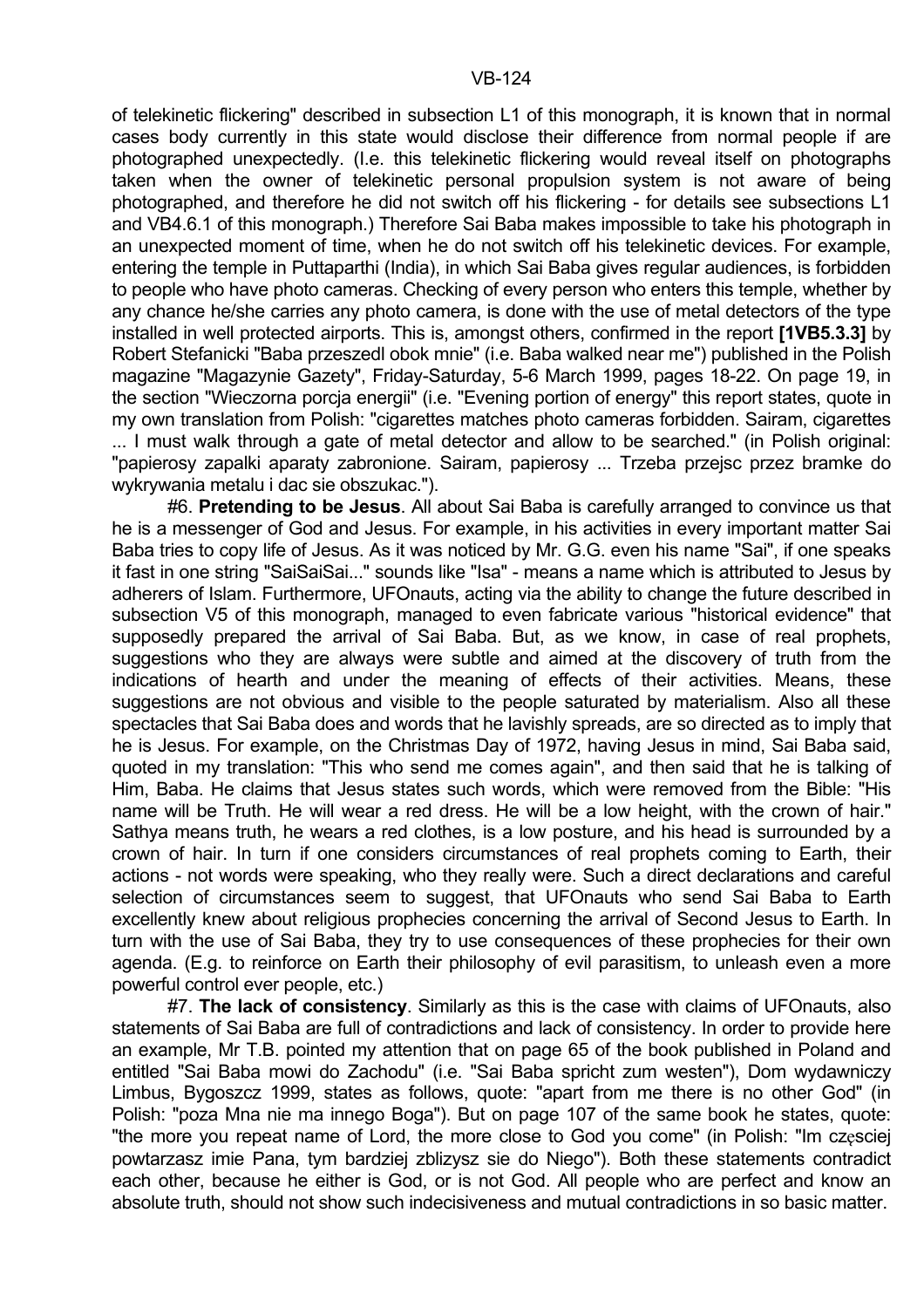#8. **Self prizing**. If behaviour (or rather "self advertisements") of Sai Baba on Earth is considered, the most surprising is that whatever we know about him originates from himself, means from Sai Baba. He is the biggest megaphone which informs the world about his extraordinarity, about him saving humanity, etc. For example, according to information which was pointed to me by Mr M.Z., Sai Baba states about himself, quote in my translation from Polish:

 "The Lord comes as awatar, when is awaited eagerly by wise and saint. Sadhu prayed and here I come." **[2VB5.3.3]** "Sathya Sai Speaks", 4, p. 8. (It should be stressed here that the Indian word "awatar" which originates from Sanskrit, in the Polish book **[3VB5.3.3]** by Jonathan Roof "Sciezki do Boga" (i.e. "Paths to God") is defined as "Awatar means the manifestation of God in human form" (in Polish: "Awatar oznacza manifestacje Boga w ludzkiej postaci.") In turn in Sanskrit this word means "descending" or "stepping down" (in Polish: "zstapienie").

 "Main is not able to understand nature of awatar. Although he appears only as a human being, his powers and capabilities exceed beyond our understanding. He sees past, presence, and future of all things. Due to his special powers he leads subsequent individuals and societies in the direction of spiritual renewal. 'Purusha' - awatar come only to save humanity, so he known the pilgrim, his path and goal. He is the Master of Creation and is fully aware of his power. He knows past, presence and the future of all things. He leads and frees." [2VB5.3.3] "Sathya Sai Speaks", 7, p. 473. (By the way, exactly the same could say about himself every UFOnaut.)

 "Whenever evil endangers good, I must come and save it from the fall down". [2VB5.3.3] "Sathya Sai Speaks", 5, p. 324. (In this moment it is worth to mention that in spite of this declaration Sai Baba was silent in matters of various conflicts, e.g. on Balkans. In turn it is commonly known that "silence always means a quiet support".)

 In turn when real prophets are concerned (e.g. consider Jesus), always about their greatness were speaking not themselves (e.g. not Jesus himself), but their actions, their students, and disciples who surrounded them and who were visual witnesses of their activities. Is it possible that a real messenger from God could behave like Sai Baba does? Is such imposing on others agreeable with what from a real greatness we should expect? Isn't this bragging an illustration to the following words from the Bible "Then, if anyone says to you, 'Look here is the Messiah!' or 'There he is!' - do not believe him. For the false Messiahs and false prophets will appear, they will perform great miracles and wonders in order to deceive even God's chosen people, if possible." (Matthew 24:23-24).

 #9. **Activity of Sai Baba unnoticeably pushes us down**. If one considers consequences of activities of Sai Baba on Earth, then instead of lifting us upwards, they push us down. So these consequences are exactly the same, as all other activities of UFOnauts on Earth. The main methods with the use of which his activity pushes us down, include, amongst others, that he: effectively blocked on Earth our own searches for more perfect religion and morality, turned away our attention from other new religious ideas that just are spreading throughout Earth, prevents us from learning moral laws, holds us back from removing errors of our present religions and our present understanding of God, convinces us to obey old rules and old religions about which we already know that they do now work in practice and can't lift up our morality, completely omits in his teachings the indication of the primary source of all evil on Earth - means UFOnauts who torment humanity from the beginning of times, etc.

 #10. **Introduction of new threats**. The highest threat of teachings of Sai Baba seem to stem from prophecies on not-too distant arrival of Antichrist to Earth, and the last battle of Armageddon (for more details see subsections A3 and A4). At the present stage it is not known for sure whether these events are going to be physical or allegorical. However, it should not be excluded that if the mission of Sai Baba is exactly as it seems to be indicated by deductions from this subsection, then his supporters may incorrectly influence the outcomes of the most important events in the future history of Earth.

 The undertaking of this attempt to disclose on Earth the activities of false prophets who are send by UFOnauts to carry our religious sabotage, of course may induce various questions. For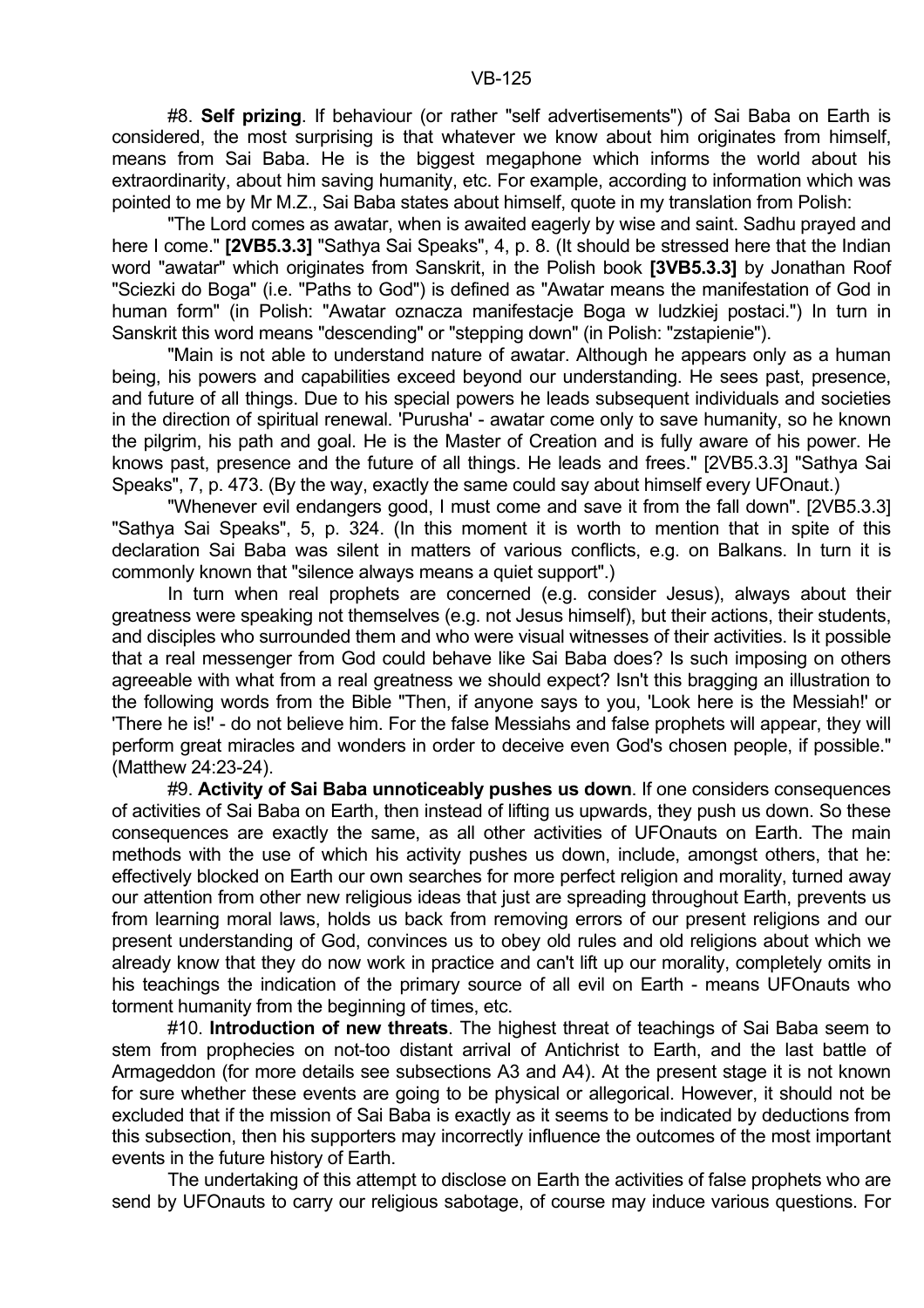example some may wonder whether the above means that all prophets known in our history were such tools in hands of UFOnauts. Well, the analysis of philosophy and principles of behaviour of such historic prophets indicates that NOT. Many of them were displaying attributes which decisively deny the possibility that they represented UFOnauts. This in turn means that at least a part of prophets and creators of new religions was authentic. So they really were furnished by the universal intellect (God) with a special type of talent and skills. They were send by this intellect to serve humanity, and to disseminate on Earth new religious ideas. These attributes of authentic prophets, which clearly indicate that they could not be in service of UFOnauts, and thus which may represent identification features of real prophets, which allow us to distinguish them from false prophets, amongst others include:

 #A. Introduction of completely new ideas. The real prophets always introduced to Earth completely new and revolutionary religious and moral ideas. These were not known and practised before their arrival to Earth.

#B. Having students and the devotion to teach people.

 #C. The awareness of their own mission and the readiness to accept creditory karma connected with the fulfilment of this mission. Authentic prophets always knew in advance how dreadful fate awaits them, and in spite of this they agreed to accept this fate in order to improve the fate of others - see subsection I4.5 of this monograph or subsection K4.5 of monograph [8].

 #D. Consistency, means acting towards everyone in exactly the same manner (e.g. not as Sai Baba, healing one group of people, but refusing to heal others).

 #E. Life of a warrior. Authentic prophets always led life of warriors, fighting decisively and undertaking every risk to implement these new ideas in real life.

 #F. Clear indicating of their enemy. Authentic prophets exactly knew and clearly indicated in their teachings, who is the real reason for all evil on Earth, and thus with whom they must fight. They always indicated UFOnauts as their enemies - although depending on the views and knowledge of their times they called these UFOnauts with the use of slightly different terminology - e.g. "fallen angels", "devils", Satan", etc.

 #G. The lack of components of parasitism in everything that they taught. E.g. they did not try to "divide and rule", but taught cooperation and peace, did not introduce divisions and create hierarchies, but taught equality and brotherhood, etc.

 #H. Outcomes of their actions were positive. In turn outcomes of actions of false prophets always turned out to be very destructive.

All indicates that just times arrived to Earth when all prophecies are going to fulfil themselves. According to these prophecies, Earth becomes a battlefield between carriers of two opposite forces. One of these forces lifts us to the light. Other pushes us down to darkness. In the name of these two forces various people are going to speak to humanity. All of them will have love and the good of humanity on their mouth. But in case of adherers of darkness, these words are to remain empty. Their goal is to mislead, to direct to destruction, to reinforce slavery. We must be very careful, so that blinded by misleading words, materialistic promises, and spectacular tricks, we do not take representatives of darkness for providers of light. Therefore when we stay at the crossroads, we should not stop in our efforts to research well, in which direction lies the truth, whatever this truth would be.

 At the end of this deductions I would like to stress, that the motive force for writing this subsection was the totaliztic mission "knowledge is responsibility". (Or more strictly a version of this mission which states that "knowledge is a feeling of co-responsibility for the fate of humanity, and a sincere worrying about the future of all of us".) In turn the only goal for which the subject of this subsection was undertaken is to "discover the truth, whatever this truth would turn to be", and serving the good of humanity with the use of this truth. Truth has this attribute that its discovery cannot be accomplished if someone has no courage to consider all options, even these ones which for some people may turn to be dangerous. For this reason, the subsection just finishing here, returned to the roots and to mission of science. It openly undertakes a topic, the silencing or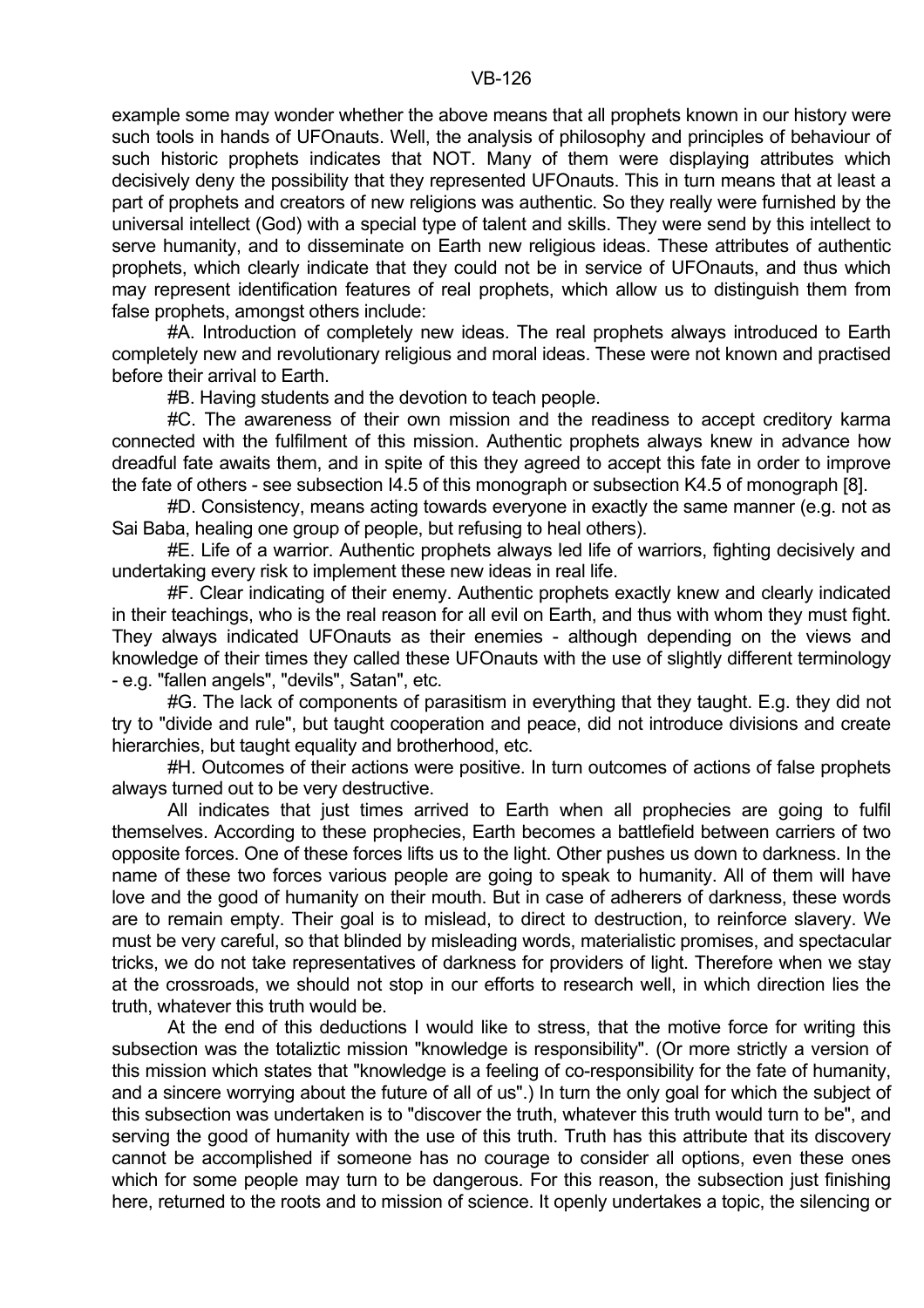overlooking of which may make impossible the discovery of the entire truth about our occupants from UFOs. Of course, while elaborating this topic I am aware, that in a human manner I may just be wrong, or that my logic could contain various errors. Therefore I am inviting readers to discuss further the possibilities which stem from these deductions. If, after reviewing analyses from this subsection, the reader recalls something that would like to share, or if he would like to contribute something vital in this matter, I would be delighted to receive his mail.

## VB5.4. Escalation of human suffering and poverty

 One more strategic aim of activities of UFOnauts on Earth, is to spread suffering and poverty. The reason why UFOnauts try to accomplish this highly immoral goal, is that poor people are ruled easier, and that they can be exploited much easier. The spread of suffering and poverty on Earth is accomplished by UFOnauts with the use of an entire array of various cunning methods and means. In order to give here several examples of these, they include:

 #1. **Overpopulating the Earth**. UFOnauts accomplish this through suppression of medicines that prevent pregnancies - as I explained this in subsection VB5.2.1, through spreading opposition against birth control, and through supporting an uncontrolled multiplication of people. In order to escalate this overpopulation of Earth, UFOnauts manipulate various fanatics to commit crimes against all forms of birth control, they induce public hysterias and explosions of emotions whenever there is a discussion on subjects of birth control, they excite various fanatics to burn out abortion clinics and birth control facilities, to attack and bit up medical personnel of these clinics, to persecute patients, etc. And all this UFOnauts do only in order to have an interrupted access to increasingly larger number of biorobots, whom they multiply from sperm and ovule that are robbed from humans. After all, the number of these biorobots would significantly decrease if people start to widely use birth control medications.

 #2. **Creation of barriers between people**. This depends on introduction of artificial divisions, borders, countries, citizenship, work permits, visas, independence tendencies, etc. This in turn keeps people in the lack of real freedom, in slavery and in the duty to obey local lords.

 #3. **Inveigle into exploitation**. It depends on forming by UFOnauts conditions and situations on Earth, in which the exploitation of one people by others is not only possible, but also necessary.

 #4. **Creation of inequalities between people**. For example, it depends on stimulation the concentration of entire wealth in small number of hands.

 #5. **Return of slavery**. It depends on gradual elimination political, legal, and economical conditions from Earth, in which people could fight for their rights. This elimination is combined with simultaneous making of one group of people highly dependent on others.

# VB5.5. Multiplying divisions and differences between people

 A next goal of activities of UFOnauts, which directly results from their parasitic philosophy and thus which they try to accomplish on Earth, is to multiply various divisions and differences between people. After all, wherever there are differences and divisions, there is also the lack of freedom and the ruthless exploitation and enslaving of people is possible. Therefore from the very beginning of populating Earth, our cosmic occupants make sure that it is inhabited by people who belongs to various races which mutually hate each other. Also from the oldest times UFOnauts introduced on Earth various casts, classes, social spheres, hierarchies, passports, citizenship, religious differences, etc.

 In order to accomplish these divisions, of course UFOnauts firstly must overcome natural tendencies in behaviour of people, and also overcome the philosophical heritage of humanity.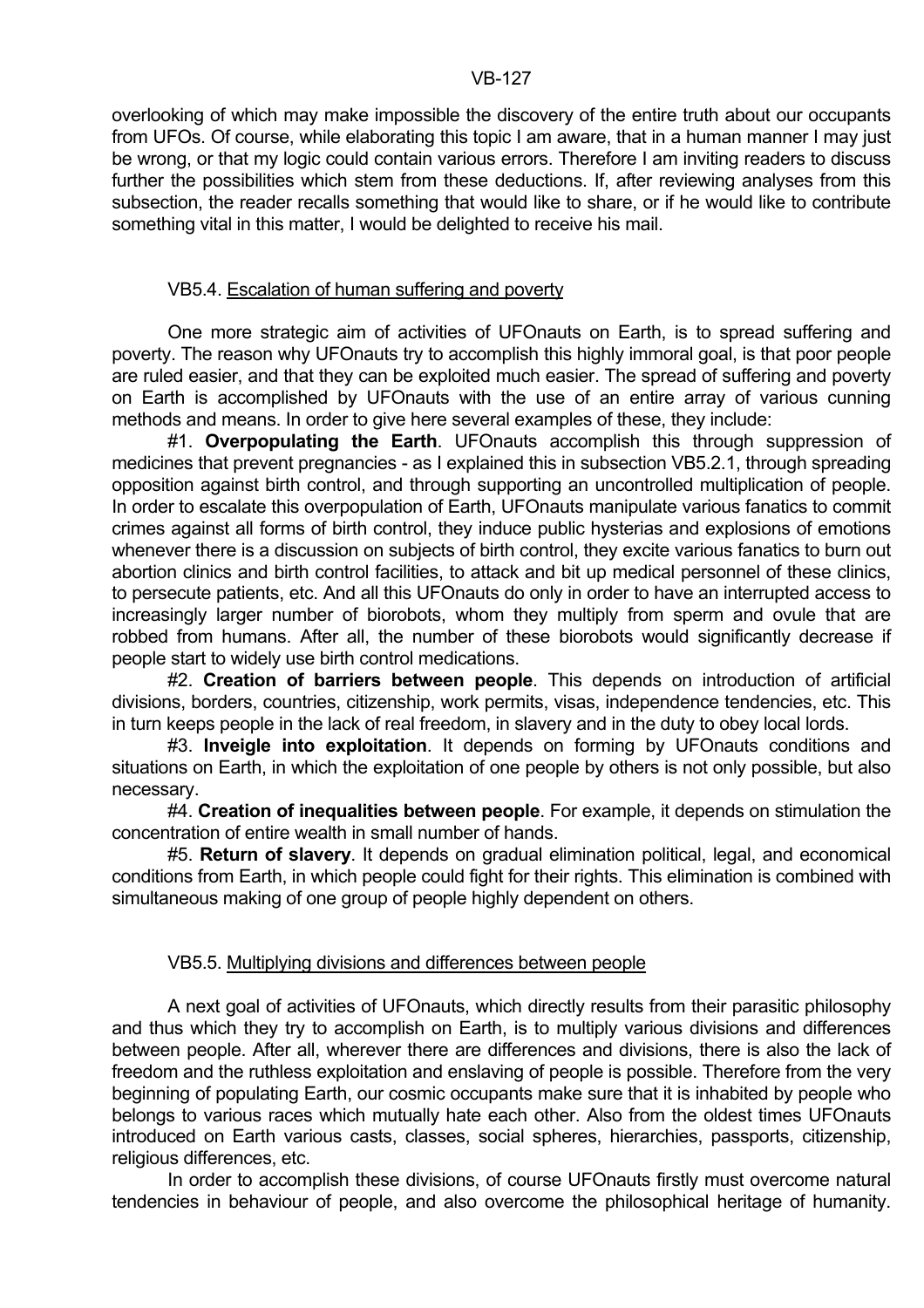After all, according to these, all people are equal. In this overcoming, UFOnauts seem to always accomplish successes. In spite of natural tendencies of people to equality, never was a situation on Earth, that in fact all people were equal.

## VB5.6. The implementation of the "model of a perfect slave" on Earth

 A next goal of activity of UFOnauts on Earth, is to implement the "model of a perfect slave" amongst people. This goal results from the philosophy of evil parasitism that UFOnauts adhere to, and exactly corresponds to the parasitic motivation of activities of UFOnauts on Earth. The "model of an ideal slave" is a collection of attributes, which according to the philosophy of evil parasitism should be present in a person that is an ideal slave. A person which is characterised by these attributes must be a thoughtless subject which UFOnauts can ruthlessly exploit, must be easy for manipulating, must be efficient in producing all resources and energies that are robbed by UFOnauts, etc. In fact, in a manner similar as farmers raise various races of farm animals which are the most suitable for farming exploitation, also UFOnauts are raising on Earth races of humans which are ideally suiting their exploitation needs. This subsection is aimed at presenting what are these attributes of an ideal human slave of UFOnauts.

 During reading about attributes of the "ideal slave of UFOnauts" listed below, I would suggest that the reader compare these attributes to two people, namely to himself and to someone whom the reader knows very well. This comparison should depend on determining to a considered person, what percent of attributes listed here a given person actually displays. The percent of already acquired attributes of an "ideal slave of UFOnauts" reveals the level in which a given person fulfils the model described here. Thus, it also reveals how much this person is appreciated by his cosmic farmers. Independently from comparing the attributes of an "ideal slave of UFOnauts" to ourselves and to someone known to us, it is also worth to consider to what extend these attributes dominate the entire society in which we live. Furthermore, while reviewing the attributes listed below that result from the philosophy of evil parasitism practised by UFOnauts, it is also worth to consider, which human attributes are opposite to them. After all, these opposite attributes must represent a model of a "free citizen of Earth", which practices the philosophy of totalizm described in chapter JA and in subsection JB5. (In some items below such totaliztic attributes are also revealed, to indicate the reversal of what is forcefully formed in people by evil parasites from UFOs.)

 Here is a list of attributes desired in people by UFOnauts who adhere to evil parasitism. According to what I managed to identify already, an "ideal slave of UFOnauts" should:

 #1. **Be an atheist**. Opposite to a person of a totaliztic philosophy, an ideal slave of UFOnauts completely rejects the fact, that the universe is ruled by the self-conscious superior being, by totalizm called the universal intellect, while by religions called God. Such a slave does not see that in the universe a certain order prevails. He does not notice that life in general, while all our actions in specific, are serving for some higher goals, have a strict justification, and obey moral laws.

 #2. **Does not have any moral principles**. Otherwise to e.g. adherers of totalizm, an "ideal slave of UFOnauts" does not know, and does not want to know, about the existence of moral laws. Thus he does not know, and does not want to know, that there is a strict link between what we do to others, and what we are affected by from these others. The entire time such a slave behaves like a thoughtless nature - always going along the line of the least intellectual resistance. If from time to time the slave acts almost morally, he does this only because "others are watching", or because he is afraid to be filmed by a hidden camera or spotted by a policeman on duty, and punished.

 #3. **Does not fight for anything** and strive to anything. For an "ideal slave of UFOnauts" nothing is having enough value to fight for it with no material benefits in sight. Such ideas as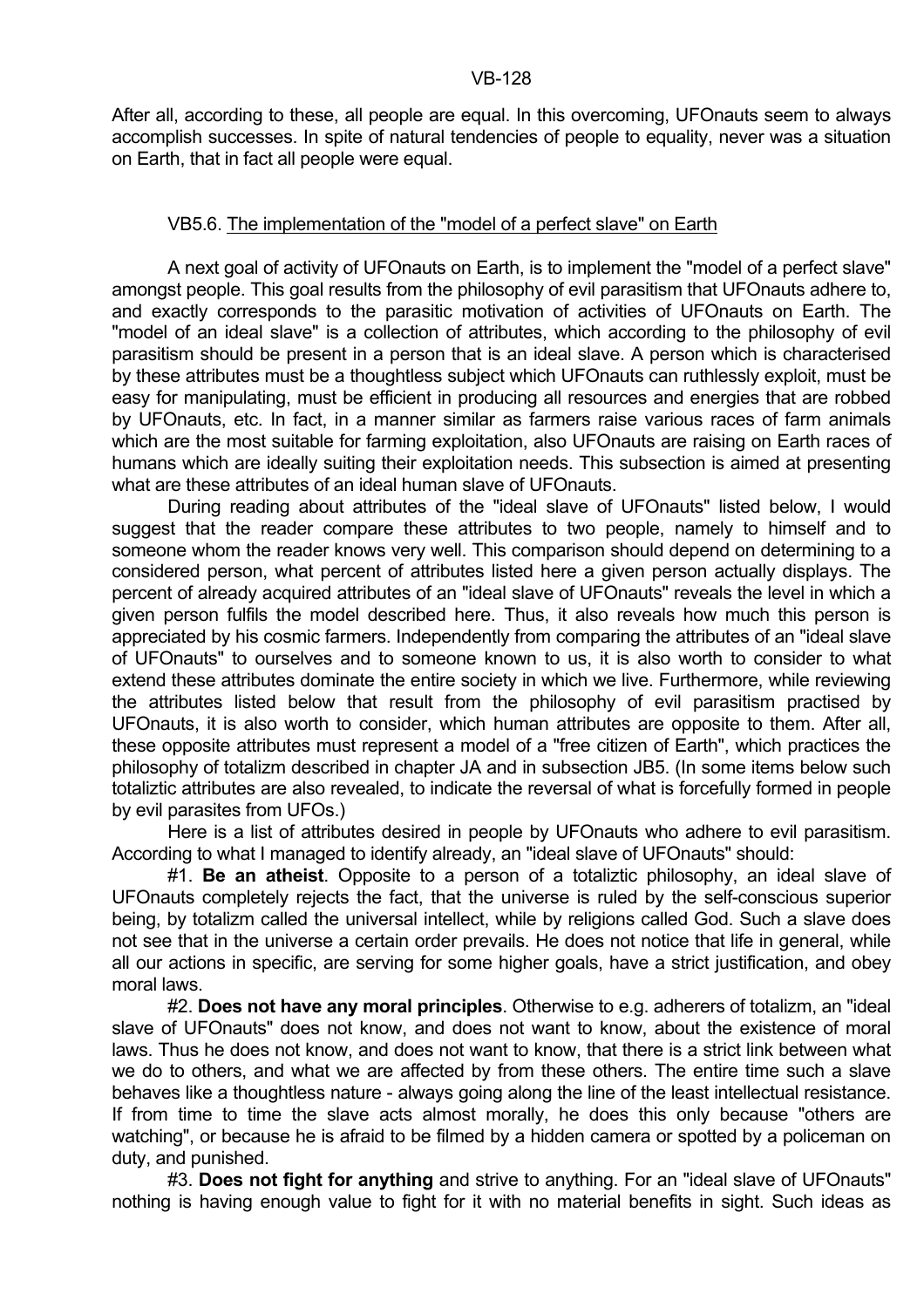morality, love, rightness, justice, friendship, ideals, freedom, are just empty words for him. Though he does accept words expressing these ideas, if their loud pronouncing does not require from him any sacrifices, fight, or significant effort. But he immediately drops these ideas, if because of them any effort or risk is required to be undertaken by him. His life motto is to not stand by anything, and to not do anything what could require from him putting any effort into this that does not pay back with material gains, or that could cause the worsening of his situation.

 #4. **Likes to harm others without any reasons, whenever has opportunity to do so**. His principles of action are: "if you are hit, hurt, or persecuted by someone, improve your selfesteem by hitting, hurting, or persecuting someone else who is weaker than you", and "if you have an opportunity to show off to someone your power, destructive abilities, or the lack of scruples, do this without a second thought". In the result, an ideal slave is going to harm everyone, whom he does not like, or whom is able to harm, even if there is no reason for this harming, and even if the affected person is not guilty of anything. Never such a slave tarnishes himself by doing any good deed without gaining various material benefits from it.

 #5. **Delights in bitting**. If such a slave has no opportunity to bit up someone himself, he still is going to look how others are doing this bitting on his behalf, for his pleasure, or in his name.

 Amongst countless evidence on the promotion amongst people the delight in bitting, in ancient times one can indicate the Roman Coliseum. Crowds of many thousands of Romans were delighted in them by observing, amongst others, how lions eat first Christians. In present times an example of such delight in bitting are life telecasts from American wrestlers, shown in our television increasingly frequent. Their viewing provides candidates for ideal slaves of UFOnauts with the pleasure of seeing how several human beings of the mentality and appearance of gorillas are massacring each other.

 #6. **Is controlled exclusively by low feelings**. He cultivates only immoral feelings, like hatred, anger, lust, thirst of power, etc. If by any chace he experiences any moral feelings, e.g. love to someone, then he is ashamed of them, denies in front of others the fact of having them, and fights them out in himself vigorously. He never bases his actions on any moral principles, or on logical thinking. He considers morality as a manifestation of someone's weakness, while any thinking is causing a physical pain for him.

 #7. **Practices a cult of muscle**. An ideal slave always tries to be muscly and strong. But he does not put any effort into having a noticeable morality, knowledge, or intelligence.

 #8. In his life he always practices laws of jungle according to the principle "**survival of the fittest**". An ideal slave is aggressive, brutal, ready to kill or destroy everyone who stands on his way, and to exploit or destroy everyone who is weaker from him. Whenever he has an opportunity, with his fist or his army he lets others to know, who is currently the master in the human jungle that he created.

 #9. In relationships with all stronger than himself, he assumes the attitude "**if you cannot bit them, then you should join them**", independently for what idea these stronger would stand. For example, towards his superiors he is obedient like a dog. Towards people in power and with money, he is helpful, useful, and polite. He never decisively and to the end opposes someone or something because it is immoral, destructive to interests of humanity, or contradictive to laws of the universe.

 #10. **His life goal is laziness and indulging in all pleasures**. Major life-goals of an ideal slave are oriented towards bodily pleasures and include: the unlimited idleness, lying endlessly on his back, the lack of need for any action or effort, indulging exclusively in pleasures, having lots of money, etc. (see also the end of subsection VB5.1.1). He never is able to understand that in totalizm a life goal of people can be a constructive and interest free activity for the good of other people.

 By the way, this UFOnauts' promotion of laziness and idleness as a most desirable life goal for "ideal slaves of UFOnauts", is so effective that in some countries this goal is already now echoed by a large proportion of citizens. For example in New Zealand, local newspaper issued in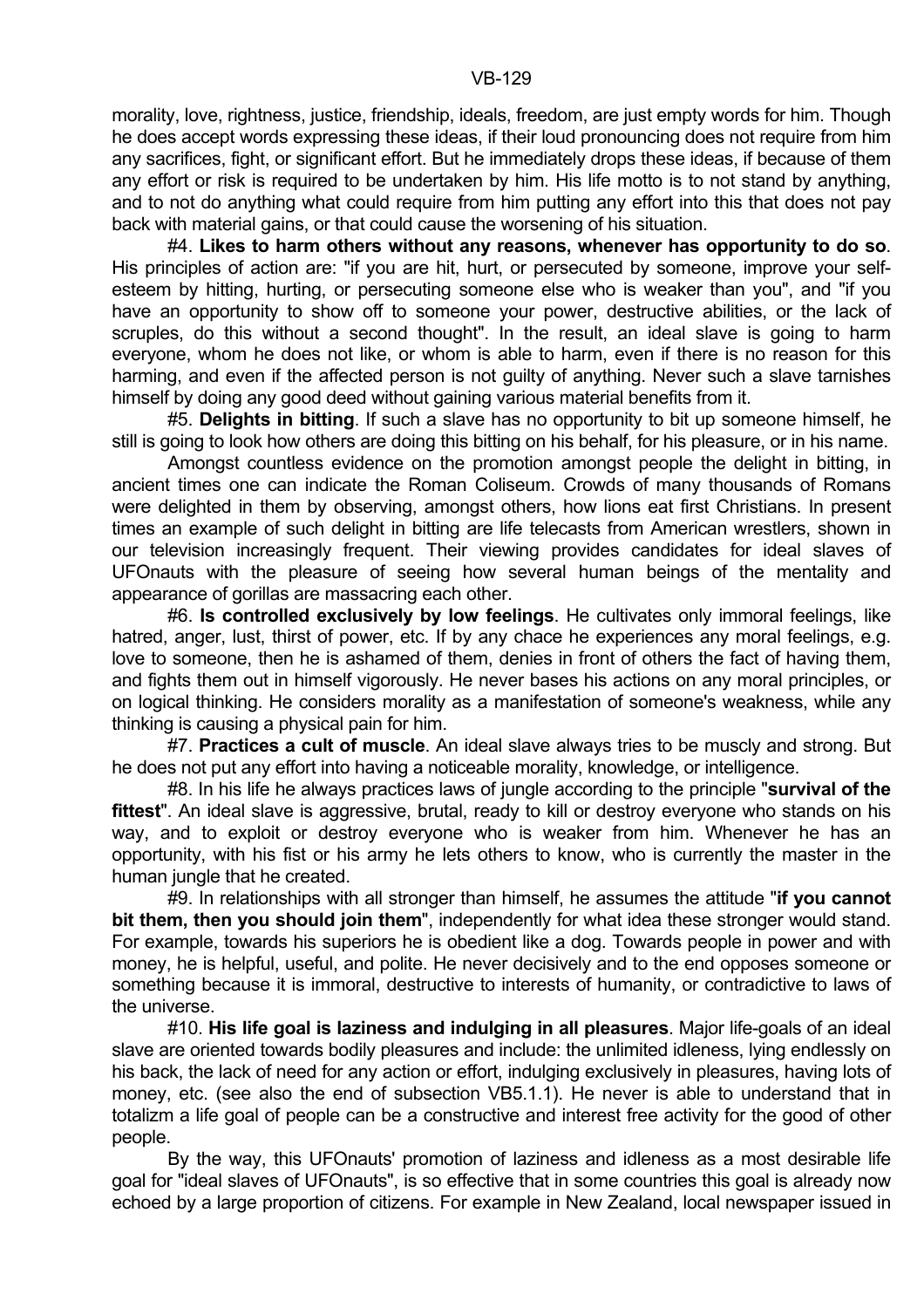Timaru and entitled "The Timaru Herald" (Bank Street, Timaru; the registered office: 25-33 Victoria Street, Wellington, New Zealand) in the issue of Wednesday, 7 July 1999, contained 16 pages long special addition "Women @ Work", which published interviews with around 45 women. All these women were asked various questions of the type "what would you do if you win a lotto", "what is your motto", "what your dreamed vacations would be", etc. In reply to these questions, amongst others these women revealed their life goals and ideals. Analysing the replies published in there I noticed that for almost a half amongst these speaking there, the most desirable life goals and values were revolving around doing nothing. Usually these represented e.g.: the lack of need to work, the lack of any duties, the lack of discipline, the lack of goals to strive to, the lack of problems for solving, having servants, having power, etc. In the best way this was expressed by someone called Jann Gibbs, 34 years old, who for the question "if you are to become an animal, which one you would choose and why?", replied - quote: "If I could be any animal: My cat because of her charmed existence. All she does is sleep and come and go as she pleases. She has me running around her - she's definitely in charge." Fortunately, not everything is lost for our civilisation, because almost a quarter of these women still presented views in their replies, which certified for the clear presence of components of intuitive totalizm in their everyday philosophy. For example in their replies they stated as their motto "Do unto others as you would want others to do unto you", indicated the necessity to overcome the obstacles of the fate, helping others, etc. But no wonder that with such proportions of life attitudes, New Zealand from the previous third position in the world in 1950s in the area of living standards, in 1999 dropped down to the position 26 in the world (and in the time of writing this paragraph still kept rapidly sliding down). In turn the difficulties of living and everyday problems started to be equal in it to these from the former "third world countries".

 #11. **He completes constructive work only if he somehow is forced to do it**. For example, he is able to build or produce something, but not because a useful and a creative work is a need of his intellect, but because he himself needs a house, is hungry, or his employer does not pay him until he shows some productive outcomes. If he does something from his own will, usually it is an unproductive playing (not a constructive work), such as for example playing a football match, or playing a computer game, or driving a car for sightseeing, etc.

 #12. **Lives exclusively for today**. He indulges in all momentary temptations and everyday needs. But completely is not interested in tomorrow or in the future. Is not able to predict longterm consequences of his present actions, even if these would be clear like a sky, and undertakes a squeal only when these consequences start to affect him.

 #13. **His life revolves around satisfying his bodily needs**. After all, he has no intellect to experience any intellectual needs. He squashed his soul with his stomach and genitals. Thus the soul does not have opportunity to indicate its existence.

 #14. **His interests are limited to sex, money, consumption, and the power** (of him over others and others over him). Everything else that does not fit into these categories of his interests, in his opinion is not worth any attention.

 #15. **His only ambition is to leave to the future generations as much of himself looklike descendants of an ideal slave as possible** - of course in addition to piles of products of his stomach.

 $\star \star \star$ 

 Wherever one would turn today, obedient mannequins of UFOnauts spread this model of an ideal inhabitant of Earth. This model can be found in television, in films, in newspapers, in books, in schools, at universities, in lives of prominent people, on streets, etc. It is so omnipresent, that it is almost impossible to not be affected by various models of behaviour that stem from it. Thus we add our own bricks to the elaborate structure of doing exactly what our cosmic occupants from UFOs wish us to do.